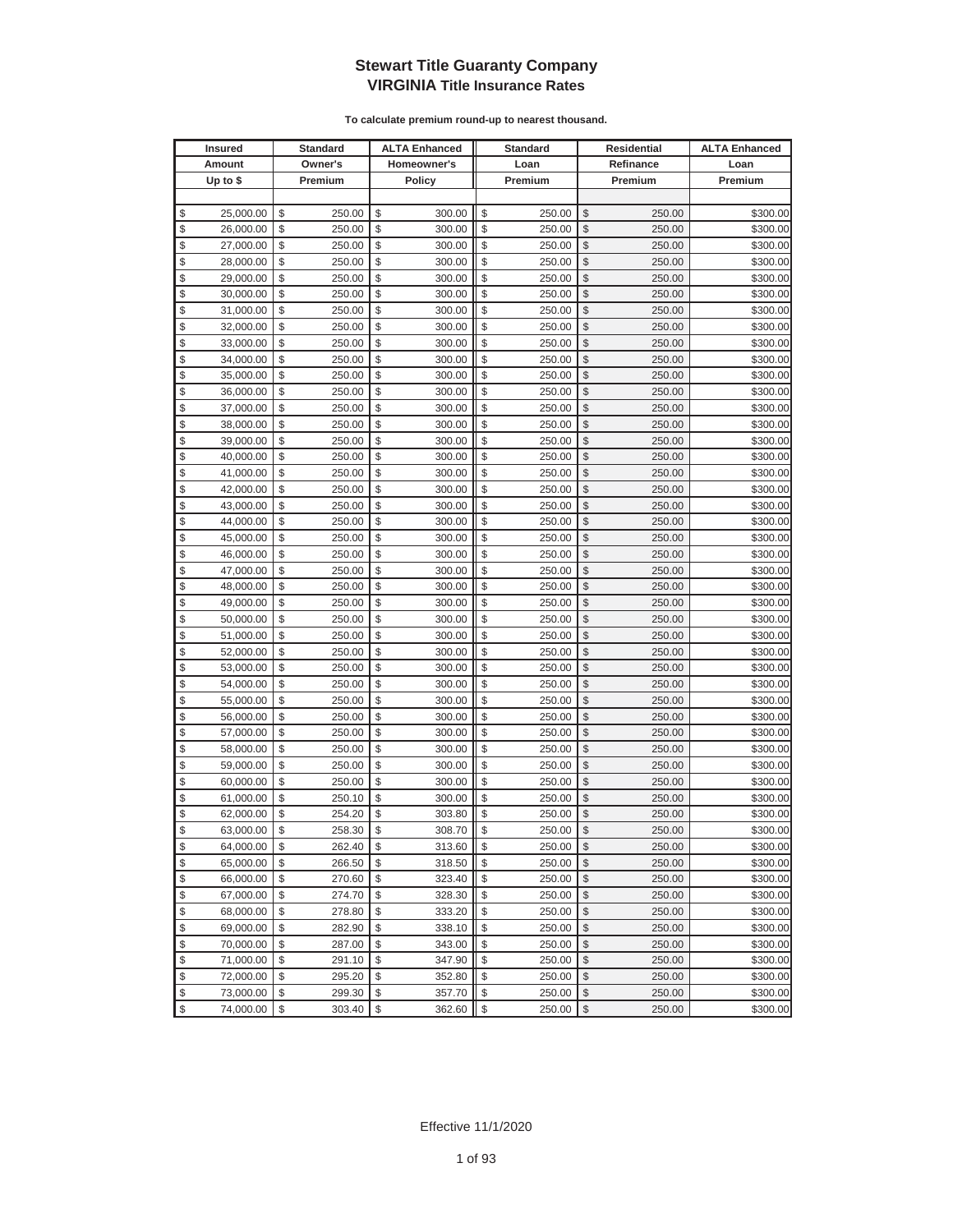| <b>Insured</b>   | <b>Standard</b> | <b>ALTA Enhanced</b> | <b>Standard</b> | Residential  | <b>ALTA Enhanced</b> |
|------------------|-----------------|----------------------|-----------------|--------------|----------------------|
| Amount           | Owner's         | Homeowner's          | Loan            | Refinance    | Loan                 |
| Up to $$$        | Premium         | <b>Policy</b>        | Premium         | Premium      | Premium              |
|                  |                 |                      |                 |              |                      |
| \$<br>75,000.00  | \$<br>307.50    | \$<br>367.50         | \$<br>250.00    | \$<br>250.00 | \$300.00             |
| \$<br>76,000.00  | \$<br>311.60    | \$<br>372.40         | \$<br>250.00    | \$<br>250.00 | \$300.00             |
| \$<br>77,000.00  | \$<br>315.70    | \$<br>377.30         | \$<br>250.00    | \$<br>250.00 | \$300.00             |
| \$<br>78,000.00  | \$<br>319.80    | \$<br>382.20         | \$<br>250.00    | \$<br>250.00 | \$300.00             |
| \$<br>79,000.00  | \$<br>323.90    | \$<br>387.10         | \$<br>250.00    | \$<br>250.00 | \$300.00             |
| \$<br>80,000.00  | \$<br>328.00    | \$<br>392.00         | \$<br>250.00    | \$<br>250.00 | \$300.00             |
| \$<br>81,000.00  | \$<br>332.10    | \$<br>396.90         | \$<br>250.00    | \$<br>250.00 | \$300.00             |
| \$<br>82,000.00  | \$<br>336.20    | \$<br>401.80         | \$<br>250.10    | \$<br>250.00 | \$300.00             |
| \$<br>83,000.00  | \$<br>340.30    | \$<br>406.70         | \$<br>253.15    | \$<br>250.00 | \$300.00             |
| \$<br>84,000.00  | \$<br>344.40    | \$<br>411.60         | \$<br>256.20    | \$<br>250.00 | \$300.00             |
| \$<br>85,000.00  | \$<br>348.50    | \$<br>416.50         | \$<br>259.25    | \$<br>250.00 | \$300.00             |
| \$<br>86,000.00  | \$<br>352.60    | \$<br>421.40         | \$<br>262.30    | \$<br>250.00 | \$300.00             |
| \$<br>87,000.00  | \$<br>356.70    | \$<br>426.30         | \$<br>265.35    | \$<br>250.00 | \$302.76             |
| \$<br>88,000.00  | \$<br>360.80    | \$<br>431.20         | \$<br>268.40    | \$<br>250.00 | \$306.24             |
| \$<br>89,000.00  | \$<br>364.90    | \$<br>436.10         | \$<br>271.45    | \$<br>250.00 | \$309.72             |
| \$<br>90,000.00  | \$<br>369.00    | \$<br>441.00         | \$<br>274.50    | \$<br>250.00 | \$313.20             |
| \$<br>91,000.00  | \$<br>373.10    | \$<br>445.90         | \$<br>277.55    | \$<br>250.00 | \$316.68             |
| \$<br>92,000.00  | \$<br>377.20    | \$<br>450.80         | \$<br>280.60    | \$<br>250.00 | \$320.16             |
| \$<br>93,000.00  | \$<br>381.30    | \$<br>455.70         | \$<br>283.65    | \$<br>250.00 | \$323.64             |
| \$<br>94,000.00  | \$<br>385.40    | \$<br>460.60         | \$<br>286.70    | \$<br>250.00 | \$327.12             |
| \$<br>95,000.00  | \$<br>389.50    | \$<br>465.50         | \$<br>289.75    | \$<br>250.00 | \$330.60             |
| \$<br>96,000.00  | \$<br>393.60    | \$<br>470.40         | \$<br>292.80    | \$<br>250.00 | \$334.08             |
| \$<br>97,000.00  | \$<br>397.70    | \$<br>475.30         | \$<br>295.85    | \$<br>250.00 | \$337.56             |
| \$<br>98,000.00  | \$<br>401.80    | \$<br>480.20         | \$<br>298.90    | \$<br>250.00 | \$341.04             |
| \$<br>99,000.00  | \$<br>405.90    | \$<br>485.10         | \$<br>301.95    | \$<br>250.00 | \$344.52             |
| \$<br>100,000.00 | \$<br>410.00    | \$<br>490.00         | \$<br>305.00    | \$<br>250.00 | \$348.00             |
| \$<br>101,000.00 | \$<br>414.10    | \$<br>494.90         | \$<br>308.05    | \$<br>250.00 | \$351.48             |
| \$<br>102,000.00 | \$<br>418.20    | \$<br>499.80         | \$<br>311.10    | \$<br>250.00 | \$354.96             |
| \$<br>103,000.00 | \$<br>422.30    | \$<br>504.70         | \$<br>314.15    | \$<br>250.00 | \$358.44             |
| \$<br>104,000.00 | \$<br>426.40    | \$<br>509.60         | \$<br>317.20    | \$<br>250.00 | \$361.92             |
| \$<br>105,000.00 | \$<br>430.50    | \$<br>514.50         | \$<br>320.25    | \$<br>250.00 | \$365.40             |
| \$<br>106,000.00 | \$<br>434.60    | \$<br>519.40         | \$<br>323.30    | \$<br>250.00 | \$368.88             |
| \$<br>107,000.00 | \$<br>438.70    | \$<br>524.30         | \$<br>326.35    | \$<br>250.00 | \$372.36             |
| \$<br>108,000.00 | \$<br>442.80    | \$<br>529.20         | \$<br>329.40    | \$<br>250.00 | \$375.84             |
| \$<br>109,000.00 | \$<br>446.90    | \$<br>534.10         | \$<br>332.45    | \$<br>250.00 | \$379.32             |
| \$<br>110,000.00 | \$<br>451.00    | \$<br>539.00         | \$<br>335.50    | \$<br>250.00 | \$382.80             |
| \$<br>111,000.00 | \$<br>455.10    | \$<br>543.90         | \$<br>338.55    | \$<br>250.00 | \$386.28             |
| \$<br>112,000.00 | \$<br>459.20    | \$<br>548.80         | \$<br>341.60    | \$<br>250.00 | \$389.76             |
| \$<br>113,000.00 | \$<br>463.30    | \$<br>553.70         | \$<br>344.65    | \$<br>250.00 | \$393.24             |
| \$<br>114,000.00 | \$<br>467.40    | \$<br>558.60         | \$<br>347.70    | \$<br>250.00 | \$396.72             |
| \$<br>115,000.00 | \$<br>471.50    | \$<br>563.50         | \$<br>350.75    | \$<br>250.00 | \$400.20             |
| \$<br>116,000.00 | \$<br>475.60    | \$<br>568.40         | \$<br>353.80    | \$<br>250.00 | \$403.68             |
| \$<br>117,000.00 | \$<br>479.70    | \$<br>573.30         | \$<br>356.85    | \$<br>250.00 | \$407.16             |
| \$<br>118,000.00 | \$<br>483.80    | \$<br>578.20         | \$<br>359.90    | \$<br>251.93 | \$410.64             |
| \$<br>119,000.00 | \$<br>487.90    | \$<br>583.10         | \$<br>362.95    | \$<br>254.07 | \$414.12             |
| \$<br>120,000.00 | \$<br>492.00    | \$<br>588.00         | \$<br>366.00    | \$<br>256.20 | \$417.60             |
| \$<br>121,000.00 | \$<br>496.10    | \$<br>592.90         | \$<br>369.05    | \$<br>258.34 | \$421.08             |
| \$<br>122,000.00 | \$<br>500.20    | \$<br>597.80         | \$<br>372.10    | \$<br>260.47 | \$424.56             |
| \$<br>123,000.00 | \$<br>504.30    | \$<br>602.70         | \$<br>375.15    | \$<br>262.61 | \$428.04             |
| \$<br>124,000.00 | \$<br>508.40    | \$<br>607.60         | \$<br>378.20    | \$<br>264.74 | \$431.52             |
| \$<br>125,000.00 | \$<br>512.50    | \$<br>612.50         | \$<br>381.25    | \$<br>266.88 | \$435.00             |
| \$<br>126,000.00 | \$<br>516.60    | \$<br>617.40         | \$<br>384.30    | \$<br>269.01 | \$438.48             |
| \$<br>127,000.00 | \$<br>520.70    | \$<br>622.30         | \$<br>387.35    | \$<br>271.15 | \$441.96             |
| \$<br>128,000.00 | \$<br>524.80    | \$<br>627.20         | \$<br>390.40    | \$<br>273.28 | \$445.44             |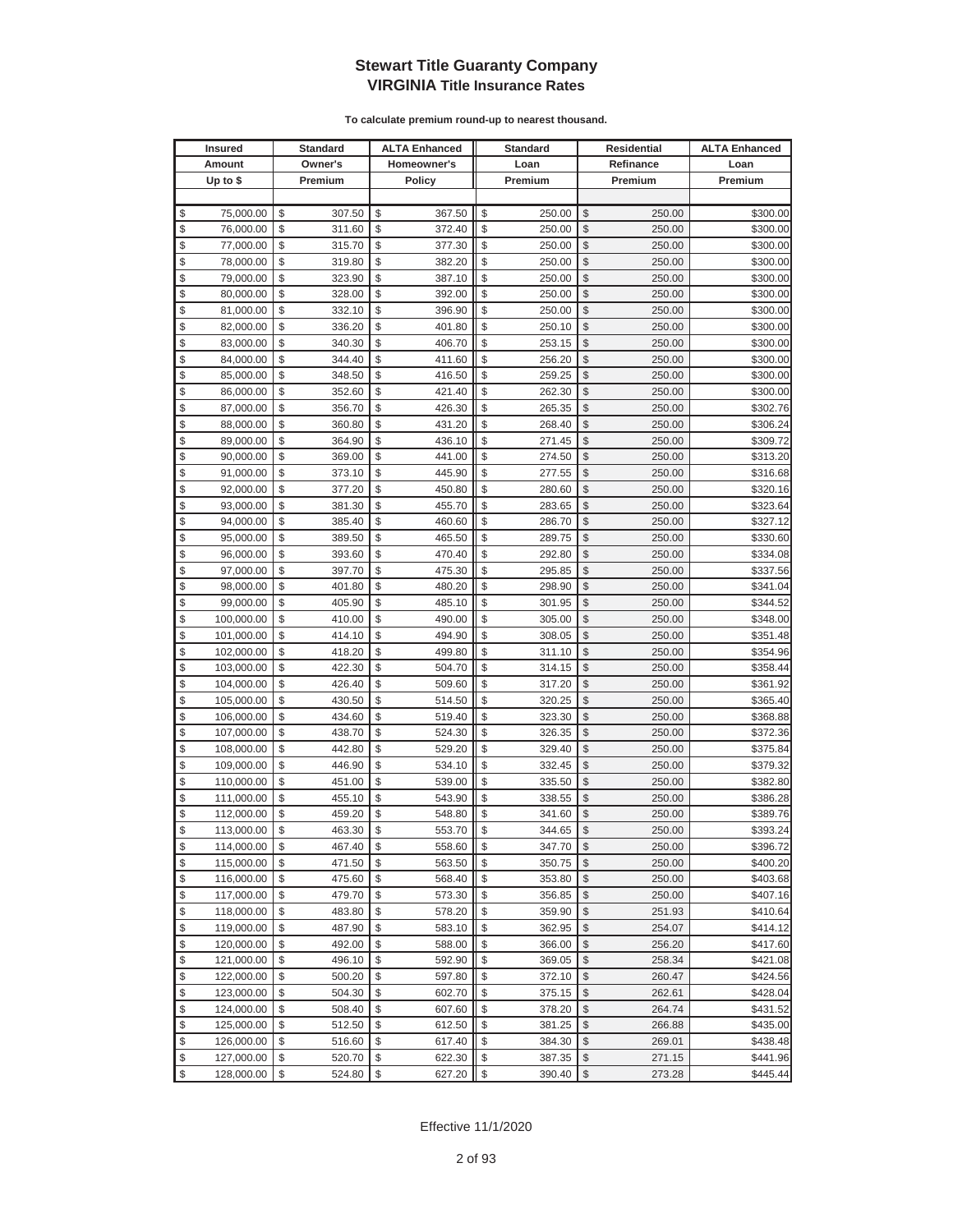| <b>Insured</b>   | Standard     | <b>ALTA Enhanced</b> | <b>Standard</b> |                         | <b>Residential</b> | <b>ALTA Enhanced</b> |
|------------------|--------------|----------------------|-----------------|-------------------------|--------------------|----------------------|
| Amount           | Owner's      | Homeowner's          | Loan            |                         | Refinance          | Loan                 |
| Up to $$$        | Premium      | <b>Policy</b>        | Premium         |                         | Premium            | Premium              |
|                  |              |                      |                 |                         |                    |                      |
| \$<br>129,000.00 | \$<br>528.90 | \$<br>632.10         | \$<br>393.45    | \$                      | 275.42             | \$448.92             |
| \$<br>130,000.00 | \$<br>533.00 | \$<br>637.00         | \$<br>396.50    | \$                      | 277.55             | \$452.40             |
| \$<br>131,000.00 | \$<br>537.10 | \$<br>641.90         | \$<br>399.55    | \$                      | 279.69             | \$455.88             |
| \$<br>132,000.00 | \$<br>541.20 | \$<br>646.80         | \$<br>402.60    | \$                      | 281.82             | \$459.36             |
| \$<br>133,000.00 | \$<br>545.30 | \$<br>651.70         | \$<br>405.65    | \$                      | 283.96             | \$462.84             |
| \$<br>134,000.00 | \$<br>549.40 | \$<br>656.60         | \$<br>408.70    | \$                      | 286.09             | \$466.32             |
| \$<br>135,000.00 | \$<br>553.50 | \$<br>661.50         | \$<br>411.75    | \$                      | 288.23             | \$469.80             |
| \$<br>136,000.00 | \$<br>557.60 | \$<br>666.40         | \$<br>414.80    | \$                      | 290.36             | \$473.28             |
| \$<br>137,000.00 | \$<br>561.70 | \$<br>671.30         | \$<br>417.85    | \$                      | 292.50             | \$476.76             |
| \$<br>138,000.00 | \$<br>565.80 | \$<br>676.20         | \$<br>420.90    | \$                      | 294.63             | \$480.24             |
| \$<br>139,000.00 | \$<br>569.90 | \$<br>681.10         | \$<br>423.95    | \$                      | 296.77             | \$483.72             |
| \$<br>140,000.00 | \$<br>574.00 | \$<br>686.00         | \$<br>427.00    | \$                      | 298.90             | \$487.20             |
| \$<br>141,000.00 | \$<br>578.10 | \$<br>690.90         | \$<br>430.05    | \$                      | 301.04             | \$490.68             |
| \$<br>142,000.00 | \$<br>582.20 | \$<br>695.80         | \$<br>433.10    | \$                      | 303.17             | \$494.16             |
| \$<br>143,000.00 | \$<br>586.30 | \$<br>700.70         | \$<br>436.15    | \$                      | 305.31             | \$497.64             |
| \$<br>144,000.00 | \$<br>590.40 | \$<br>705.60         | \$<br>439.20    | \$                      | 307.44             | \$501.12             |
| \$<br>145,000.00 | \$<br>594.50 | \$<br>710.50         | \$<br>442.25    | \$                      | 309.58             | \$504.60             |
| \$<br>146,000.00 | \$<br>598.60 | \$<br>715.40         | \$<br>445.30    | \$                      | 311.71             | \$508.08             |
| \$<br>147,000.00 | \$<br>602.70 | \$<br>720.30         | \$<br>448.35    | \$                      | 313.85             | \$511.56             |
| \$<br>148,000.00 | \$<br>606.80 | \$<br>725.20         | \$<br>451.40    | \$                      | 315.98             | \$515.04             |
| \$<br>149,000.00 | \$<br>610.90 | \$<br>730.10         | \$<br>454.45    | \$                      | 318.12             | \$518.52             |
| \$<br>150,000.00 | \$<br>615.00 | \$<br>735.00         | \$<br>457.50    | \$                      | 320.25             | \$522.00             |
| \$<br>151,000.00 | \$<br>619.10 | \$<br>739.90         | \$<br>460.55    | \$                      | 322.39             | \$525.48             |
| \$<br>152,000.00 | \$<br>623.20 | \$<br>744.80         | \$<br>463.60    | \$                      | 324.52             | \$528.96             |
| \$<br>153,000.00 | \$<br>627.30 | \$<br>749.70         | \$<br>466.65    | \$                      | 326.66             | \$532.44             |
| \$<br>154,000.00 | \$<br>631.40 | \$<br>754.60         | \$<br>469.70    | \$                      | 328.79             | \$535.92             |
| \$<br>155,000.00 | \$<br>635.50 | \$<br>759.50         | \$<br>472.75    | \$                      | 330.93             | \$539.40             |
| \$<br>156,000.00 | \$<br>639.60 | \$<br>764.40         | \$<br>475.80    | \$                      | 333.06             | \$542.88             |
| \$<br>157,000.00 | \$<br>643.70 | \$<br>769.30         | \$<br>478.85    | \$                      | 335.20             | \$546.36             |
| \$<br>158,000.00 | \$<br>647.80 | \$<br>774.20         | \$<br>481.90    | \$                      | 337.33             | \$549.84             |
| \$<br>159,000.00 | \$<br>651.90 | \$<br>779.10         | \$<br>484.95    | \$                      | 339.47             | \$553.32             |
| \$<br>160,000.00 | \$<br>656.00 | \$<br>784.00         | \$<br>488.00    | \$                      | 341.60             | \$556.80             |
| \$<br>161,000.00 | \$<br>660.10 | \$<br>788.90         | \$<br>491.05    | \$                      | 343.74             | \$560.28             |
| \$<br>162,000.00 | \$<br>664.20 | \$<br>793.80         | \$<br>494.10    | \$                      | 345.87             | \$563.76             |
| \$<br>163,000.00 | \$<br>668.30 | \$<br>798.70         | \$<br>497.15    | \$                      | 348.01             | \$567.24             |
| \$<br>164,000.00 | \$<br>672.40 | \$<br>803.60         | \$<br>500.20    | \$                      | 350.14             | \$570.72             |
| \$<br>165,000.00 | \$<br>676.50 | \$<br>808.50         | \$<br>503.25    | \$                      | 352.28             | \$574.20             |
| \$<br>166,000.00 | \$<br>680.60 | \$<br>813.40         | \$<br>506.30    | \$                      | 354.41             | \$577.68             |
| \$<br>167,000.00 | \$<br>684.70 | \$<br>818.30         | \$<br>509.35    | \$                      | 356.55             | \$581.16             |
| \$<br>168,000.00 | \$<br>688.80 | \$<br>823.20         | \$<br>512.40    | $\sqrt[6]{\frac{1}{2}}$ | 358.68             | \$584.64             |
| \$<br>169,000.00 | \$<br>692.90 | \$<br>828.10         | \$<br>515.45    | \$                      | 360.82             | \$588.12             |
| \$<br>170,000.00 | \$<br>697.00 | \$<br>833.00         | \$<br>518.50    | $\frac{1}{2}$           | 362.95             | \$591.60             |
| \$<br>171,000.00 | \$<br>701.10 | \$<br>837.90         | \$<br>521.55    | \$                      | 365.09             | \$595.08             |
| \$<br>172,000.00 | \$<br>705.20 | \$<br>842.80         | \$<br>524.60    | \$                      | 367.22             | \$598.56             |
| \$<br>173,000.00 | \$<br>709.30 | \$<br>847.70         | \$<br>527.65    | \$                      | 369.36             | \$602.04             |
| \$<br>174,000.00 | \$<br>713.40 | \$<br>852.60         | \$<br>530.70    | \$                      | 371.49             | \$605.52             |
| \$<br>175,000.00 | \$<br>717.50 | \$<br>857.50         | \$<br>533.75    | \$                      | 373.63             | \$609.00             |
| \$<br>176,000.00 | \$<br>721.60 | \$<br>862.40         | \$<br>536.80    | \$                      | 375.76             | \$612.48             |
| \$<br>177,000.00 | \$<br>725.70 | \$<br>867.30         | \$<br>539.85    | \$                      | 377.90             | \$615.96             |
| \$<br>178,000.00 | \$<br>729.80 | \$<br>872.20         | \$<br>542.90    | \$                      | 380.03             | \$619.44             |
| \$<br>179,000.00 | \$<br>733.90 | \$<br>877.10         | \$<br>545.95    | \$                      | 382.17             | \$622.92             |
| \$<br>180,000.00 | \$<br>738.00 | \$<br>882.00         | \$<br>549.00    | \$                      | 384.30             | \$626.40             |
| \$<br>181,000.00 | \$<br>742.10 | \$<br>886.90         | \$<br>552.05    | \$                      | 386.44             | \$629.88             |
| \$<br>182,000.00 | \$<br>746.20 | \$<br>891.80         | \$<br>555.10    | $\sqrt[6]{\frac{1}{2}}$ | 388.57             | \$633.36             |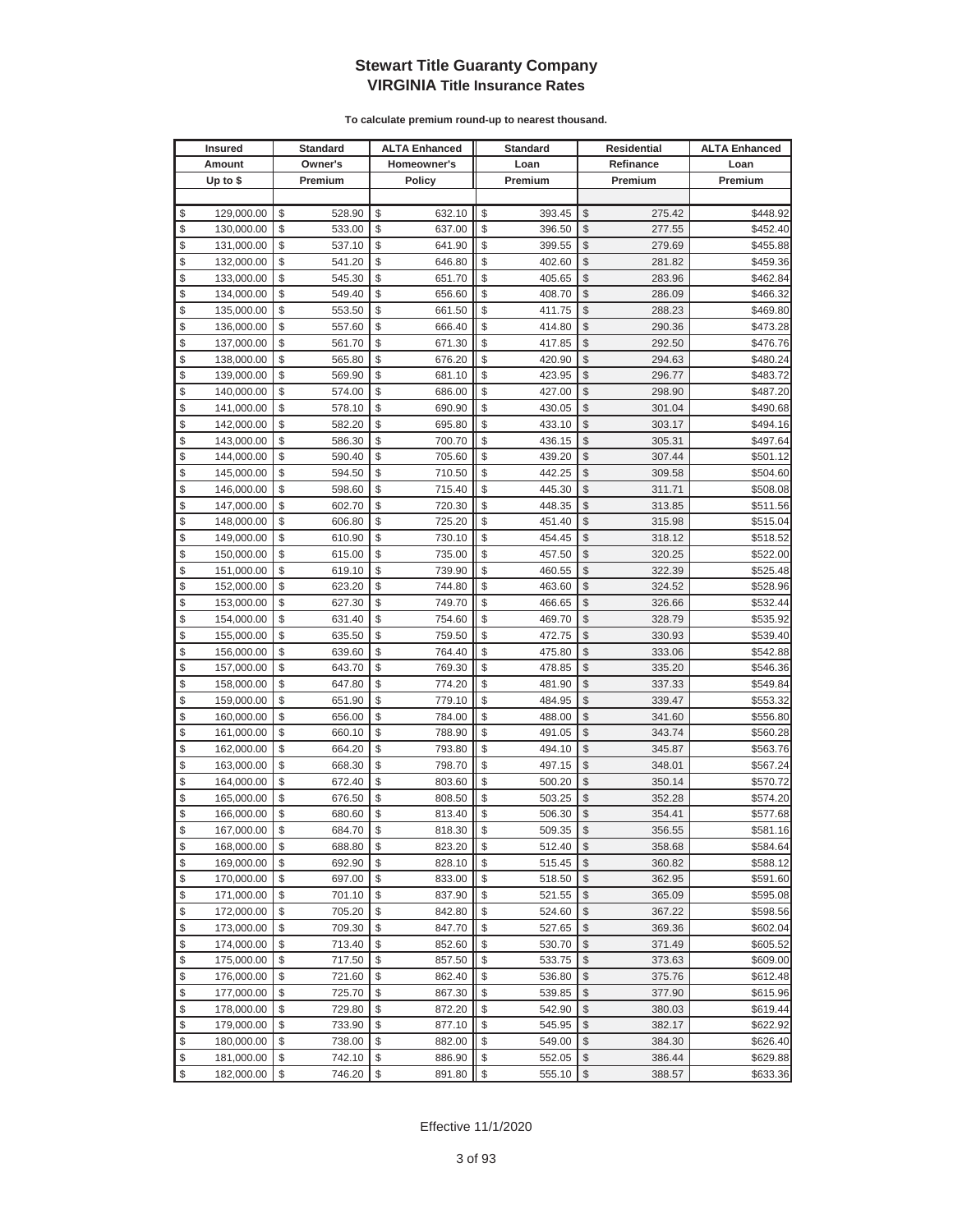|                         | <b>Insured</b> | <b>Standard</b> | <b>ALTA Enhanced</b> | <b>Standard</b> | Residential   |           | <b>ALTA Enhanced</b> |
|-------------------------|----------------|-----------------|----------------------|-----------------|---------------|-----------|----------------------|
|                         | Amount         | Owner's         | Homeowner's          | Loan            |               | Refinance | Loan                 |
|                         | Up to $$$      | Premium         | <b>Policy</b>        | Premium         |               | Premium   | Premium              |
|                         |                |                 |                      |                 |               |           |                      |
| \$                      | 183,000.00     | \$<br>750.30    | \$<br>896.70         | \$<br>558.15    | \$            | 390.71    | \$636.84             |
| \$                      | 184,000.00     | \$<br>754.40    | \$<br>901.60         | \$<br>561.20    | \$            | 392.84    | \$640.32             |
| \$                      | 185,000.00     | \$<br>758.50    | \$<br>906.50         | \$<br>564.25    | \$            | 394.98    | \$643.80             |
| \$                      | 186,000.00     | \$<br>762.60    | \$<br>911.40         | \$<br>567.30    | \$            | 397.11    | \$647.28             |
| \$                      | 187,000.00     | \$<br>766.70    | \$<br>916.30         | \$<br>570.35    | \$            | 399.25    | \$650.76             |
| \$                      | 188,000.00     | \$<br>770.80    | \$<br>921.20         | \$<br>573.40    | \$            | 401.38    | \$654.24             |
| \$                      | 189,000.00     | \$<br>774.90    | \$<br>926.10         | \$<br>576.45    | \$            | 403.52    | \$657.72             |
| \$                      | 190,000.00     | \$<br>779.00    | \$<br>931.00         | \$<br>579.50    | \$            | 405.65    | \$661.20             |
| \$                      | 191,000.00     | \$<br>783.10    | \$<br>935.90         | \$<br>582.55    | \$            | 407.79    | \$664.68             |
| \$                      | 192,000.00     | \$<br>787.20    | \$<br>940.80         | \$<br>585.60    | \$            | 409.92    | \$668.16             |
| \$                      | 193,000.00     | \$<br>791.30    | \$<br>945.70         | \$<br>588.65    | \$            | 412.06    | \$671.64             |
| \$                      | 194,000.00     | \$<br>795.40    | \$<br>950.60         | \$<br>591.70    | \$            | 414.19    | \$675.12             |
| \$                      | 195,000.00     | \$<br>799.50    | \$<br>955.50         | \$<br>594.75    | \$            | 416.33    | \$678.60             |
| \$                      | 196,000.00     | \$<br>803.60    | \$<br>960.40         | \$<br>597.80    | \$            | 418.46    | \$682.08             |
| \$                      | 197,000.00     | \$<br>807.70    | \$<br>965.30         | \$<br>600.85    | \$            | 420.60    | \$685.56             |
| \$                      | 198,000.00     | \$<br>811.80    | \$<br>970.20         | \$<br>603.90    | \$            | 422.73    | \$689.04             |
| \$                      | 199,000.00     | \$<br>815.90    | \$<br>975.10         | \$<br>606.95    | \$            | 424.87    | \$692.52             |
| \$                      | 200,000.00     | \$<br>820.00    | \$<br>980.00         | \$<br>610.00    | \$            | 427.00    | \$696.00             |
| \$                      | 201,000.00     | \$<br>824.10    | \$<br>984.90         | \$<br>613.05    | \$            | 429.14    | \$699.48             |
| \$                      | 202,000.00     | \$<br>828.20    | \$<br>989.80         | \$<br>616.10    | \$            | 431.27    | \$702.96             |
| \$                      | 203,000.00     | \$<br>832.30    | \$<br>994.70         | \$<br>619.15    | \$            | 433.41    | \$706.44             |
| \$                      | 204,000.00     | \$<br>836.40    | \$<br>999.60         | \$<br>622.20    | \$            | 435.54    | \$709.92             |
| \$                      | 205,000.00     | \$<br>840.50    | \$<br>1,004.50       | \$<br>625.25    | \$            | 437.68    | \$713.40             |
| \$                      | 206,000.00     | \$<br>844.60    | \$<br>1,009.40       | \$<br>628.30    | \$            | 439.81    | \$716.88             |
| \$                      | 207,000.00     | \$<br>848.70    | \$<br>1,014.30       | \$<br>631.35    | \$            | 441.95    | \$720.36             |
| \$                      | 208,000.00     | \$<br>852.80    | \$<br>1,019.20       | \$<br>634.40    | \$            | 444.08    | \$723.84             |
| \$                      | 209,000.00     | \$<br>856.90    | \$<br>1,024.10       | \$<br>637.45    | \$            | 446.22    | \$727.32             |
| \$                      | 210,000.00     | \$<br>861.00    | \$<br>1,029.00       | \$<br>640.50    | \$            | 448.35    | \$730.80             |
| \$                      | 211,000.00     | \$<br>865.10    | \$<br>1,033.90       | \$<br>643.55    | \$            | 450.49    | \$734.28             |
| \$                      | 212,000.00     | \$<br>869.20    | \$<br>1,038.80       | \$<br>646.60    | \$            | 452.62    | \$737.76             |
| \$                      | 213,000.00     | \$<br>873.30    | \$<br>1,043.70       | \$<br>649.65    | \$            | 454.76    | \$741.24             |
| \$                      | 214,000.00     | \$<br>877.40    | \$<br>1,048.60       | \$<br>652.70    | \$            | 456.89    | \$744.72             |
| \$                      | 215,000.00     | \$<br>881.50    | \$<br>1,053.50       | \$<br>655.75    | \$            | 459.03    | \$748.20             |
| \$                      | 216,000.00     | \$<br>885.60    | \$<br>1,058.40       | \$<br>658.80    | \$            | 461.16    | \$751.68             |
| \$                      | 217,000.00     | \$<br>889.70    | \$<br>1,063.30       | \$<br>661.85    | \$            | 463.30    | \$755.16             |
| \$                      | 218,000.00     | \$<br>893.80    | \$<br>1,068.20       | \$<br>664.90    | \$            | 465.43    | \$758.64             |
| \$                      | 219,000.00     | \$<br>897.90    | \$<br>1,073.10       | \$<br>667.95    | \$            | 467.57    | \$762.12             |
| \$                      | 220,000.00     | \$<br>902.00    | \$<br>1,078.00       | \$<br>671.00    | \$            | 469.70    | \$765.60             |
| \$                      | 221,000.00     | \$<br>906.10    | \$<br>1,082.90       | \$<br>674.05    | \$            | 471.84    | \$769.08             |
| \$                      | 222,000.00     | \$<br>910.20    | \$<br>1,087.80       | \$<br>677.10    | $\$\$         | 473.97    | \$772.56             |
| \$                      | 223,000.00     | \$<br>914.30    | \$<br>1,092.70       | \$<br>680.15    | \$            | 476.11    | \$776.04             |
| \$                      | 224,000.00     | \$<br>918.40    | \$<br>1,097.60       | \$<br>683.20    | \$            | 478.24    | \$779.52             |
| \$                      | 225,000.00     | \$<br>922.50    | \$<br>1,102.50       | \$<br>686.25    | \$            | 480.38    | \$783.00             |
| \$                      | 226,000.00     | \$<br>926.60    | \$<br>1,107.40       | \$<br>689.30    | \$            | 482.51    | \$786.48             |
| \$                      | 227,000.00     | \$<br>930.70    | \$<br>1,112.30       | \$<br>692.35    | \$            | 484.65    | \$789.96             |
| \$                      | 228,000.00     | \$<br>934.80    | \$<br>1,117.20       | \$<br>695.40    | \$            | 486.78    | \$793.44             |
| \$                      | 229,000.00     | \$<br>938.90    | \$<br>1,122.10       | \$<br>698.45    | \$            | 488.92    | \$796.92             |
| \$                      | 230,000.00     | \$<br>943.00    | \$<br>1,127.00       | \$<br>701.50    | \$            | 491.05    | \$800.40             |
| \$                      | 231,000.00     | \$<br>947.10    | \$<br>1,131.90       | \$<br>704.55    | \$            | 493.19    | \$803.88             |
| \$                      | 232,000.00     | \$<br>951.20    | \$<br>1,136.80       | \$<br>707.60    | \$            | 495.32    | \$807.36             |
| \$                      | 233,000.00     | \$<br>955.30    | \$<br>1,141.70       | \$<br>710.65    | \$            | 497.46    | \$810.84             |
| \$                      | 234,000.00     | \$<br>959.40    | \$<br>1,146.60       | \$<br>713.70    | \$            | 499.59    | \$814.32             |
| \$                      | 235,000.00     | \$<br>963.50    | \$<br>1,151.50       | \$<br>716.75    | \$            | 501.73    | \$817.80             |
| $\sqrt[6]{\frac{1}{2}}$ | 236,000.00     | \$<br>967.60    | \$<br>1,156.40       | \$<br>719.80    | $\frac{1}{2}$ | 503.86    | \$821.28             |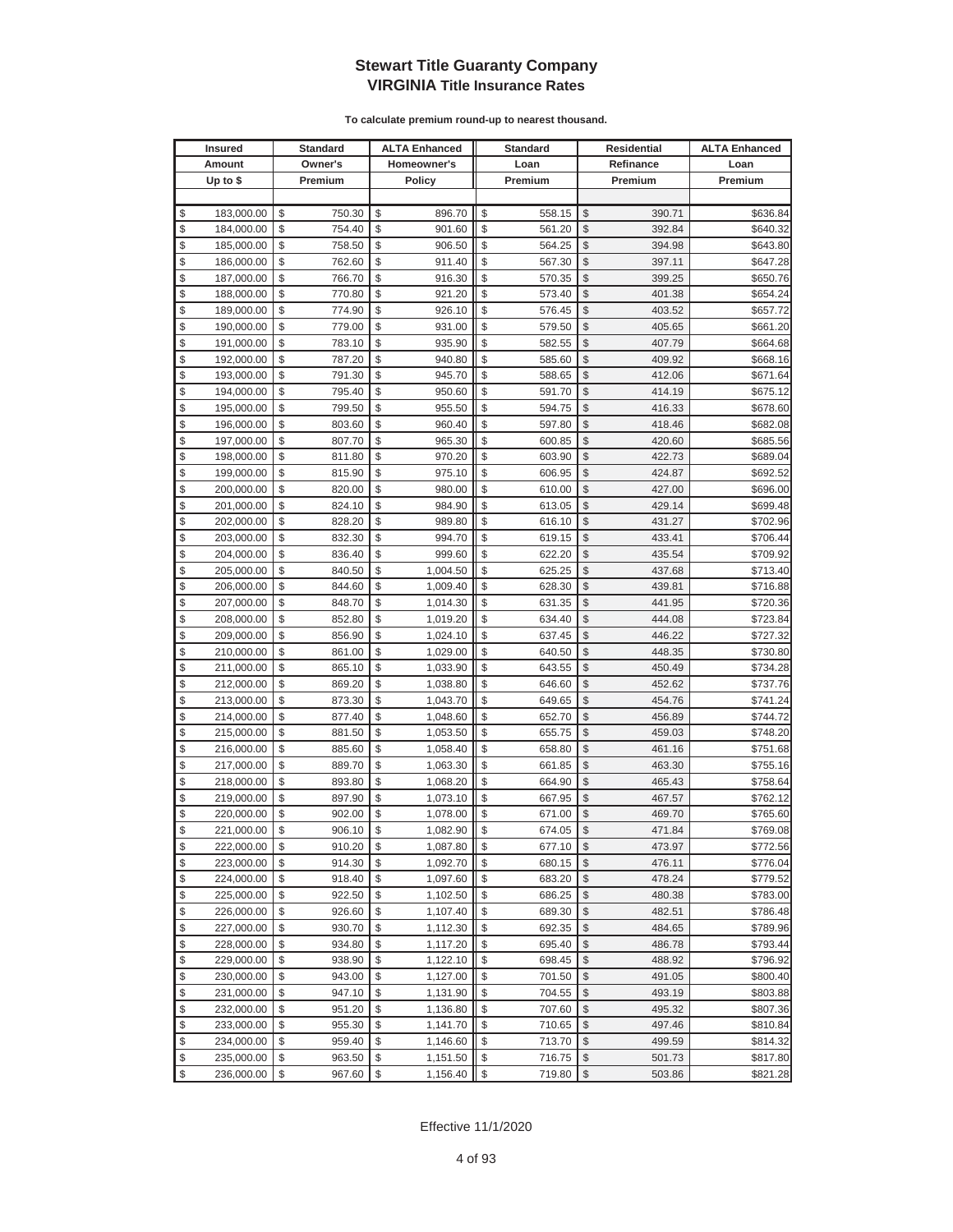|                         | <b>Insured</b>           |          | <b>Standard</b>      |          | <b>ALTA Enhanced</b> |          | <b>Standard</b>  | Residential   |                  | <b>ALTA Enhanced</b> |
|-------------------------|--------------------------|----------|----------------------|----------|----------------------|----------|------------------|---------------|------------------|----------------------|
|                         | Amount                   |          | Owner's              |          | Homeowner's          |          | Loan             |               | Refinance        | Loan                 |
|                         | Up to $$$                |          | Premium              |          | <b>Policy</b>        |          | Premium          |               | Premium          | Premium              |
|                         |                          |          |                      |          |                      |          |                  |               |                  |                      |
| \$                      | 237,000.00               | \$       | 971.70               | \$       | 1,161.30             | \$       | 722.85           | \$            | 506.00           | \$824.76             |
| \$                      | 238,000.00               | \$       | 975.80               | \$       | 1,166.20             | \$       | 725.90           | \$            | 508.13           | \$828.24             |
| \$                      | 239,000.00               | \$       | 979.90               | \$       | 1,171.10             | \$       | 728.95           | \$            | 510.27           | \$831.72             |
| \$                      | 240,000.00               | \$       | 984.00               | \$       | 1,176.00             | \$       | 732.00           | \$            | 512.40           | \$835.20             |
| \$                      | 241,000.00               | \$       | 988.10               | \$       | 1,180.90             | \$       | 735.05           | \$            | 514.54           | \$838.68             |
| \$                      | 242,000.00               | \$       | 992.20               | \$       | 1,185.80             | \$       | 738.10           | \$            | 516.67           | \$842.16             |
| \$                      | 243,000.00               | \$       | 996.30               | \$       | 1,190.70             | \$       | 741.15           | \$            | 518.81           | \$845.64             |
| \$                      | 244,000.00               | \$       | 1,000.40             | \$       | 1,195.60             | \$       | 744.20           | \$            | 520.94           | \$849.12             |
| \$                      | 245,000.00               | \$       | 1,004.50             | \$       | 1,200.50             | \$       | 747.25           | \$            | 523.08           | \$852.60             |
| \$                      | 246,000.00               | \$       | 1,008.60             | \$       | 1,205.40             | \$       | 750.30           | \$            | 525.21           | \$856.08             |
| \$                      | 247,000.00               | \$       | 1,012.70             | \$       | 1,210.30             | \$       | 753.35           | \$            | 527.35           | \$859.56             |
| \$                      | 248,000.00               | \$       | 1,016.80             | \$       | 1,215.20             | \$       | 756.40           | \$            | 529.48           | \$863.04             |
| \$                      | 249,000.00               | \$       | 1,020.90             | \$       | 1,220.10             | \$       | 759.45           | \$            | 531.62           | \$866.52             |
| \$                      | 250,000.00               | \$       | 1,025.00             | \$       | 1,225.00             | \$       | 762.50           | \$            | 533.75           | \$870.00             |
| \$                      | 251,000.00               | \$       | 1,028.90             | \$       | 1,229.65             | \$       | 765.40           | \$            | 535.78           | \$873.24             |
| \$                      | 252,000.00               | \$       | 1,032.80             | \$       | 1,234.30             | \$       | 768.30           | \$            | 537.81           | \$876.48             |
| \$                      | 253,000.00               | \$       | 1,036.70             | \$       | 1,238.95             | \$       | 771.20           | \$            | 539.84           | \$879.72             |
| \$                      | 254,000.00               | \$       | 1,040.60             | \$       | 1,243.60             | \$       | 774.10           | \$            | 541.87           | \$882.96             |
| \$                      | 255,000.00               | \$       | 1,044.50             | \$       | 1,248.25             | \$       | 777.00           | \$            | 543.90           | \$886.20             |
| \$                      | 256,000.00               | \$       | 1,048.40             | \$       | 1,252.90             | \$       | 779.90           | \$            | 545.93           | \$889.44             |
| \$                      | 257,000.00               | \$       | 1,052.30             | \$       | 1,257.55             | \$       | 782.80           | \$            | 547.96           | \$892.68             |
| \$                      | 258,000.00               | \$       | 1,056.20             | \$       | 1,262.20             | \$       | 785.70           | \$            | 549.99           | \$895.92             |
| \$                      | 259,000.00               | \$       | 1,060.10             | \$       | 1,266.85             | \$       | 788.60           | \$            | 552.02           | \$899.16             |
| \$                      | 260,000.00               | \$       | 1,064.00             | \$       | 1,271.50             | \$       | 791.50           | \$            | 554.05           | \$902.40             |
| \$                      | 261,000.00               | \$       | 1,067.90             | \$       | 1,276.15             | \$       | 794.40           | \$            | 556.08           | \$905.64             |
| \$                      | 262,000.00               | \$       | 1,071.80             | \$       | 1,280.80             | \$       | 797.30           | \$            | 558.11           | \$908.88             |
| \$                      | 263,000.00               | \$       | 1,075.70             | \$       | 1,285.45             | \$       | 800.20           | \$            | 560.14           | \$912.12             |
| \$                      | 264,000.00               | \$       | 1,079.60             | \$       | 1,290.10             | \$       | 803.10           | \$            | 562.17           | \$915.36             |
| \$                      | 265,000.00               | \$       | 1,083.50             | \$       | 1,294.75             | \$       | 806.00           | \$            | 564.20           | \$918.60             |
| \$                      | 266,000.00               | \$       | 1,087.40             | \$       | 1,299.40             | \$       | 808.90           | \$            | 566.23           | \$921.84             |
| \$                      | 267,000.00               | \$       | 1,091.30             | \$       | 1,304.05             | \$       | 811.80           | \$            | 568.26           | \$925.08             |
| \$                      | 268,000.00               | \$       | 1,095.20             | \$       | 1,308.70             | \$       | 814.70           | \$            | 570.29           | \$928.32             |
| \$                      | 269,000.00               | \$       | 1,099.10             | \$       | 1,313.35             | \$       | 817.60           | \$            | 572.32           | \$931.56             |
| \$                      | 270,000.00               | \$       | 1,103.00             | \$       | 1,318.00             | \$       | 820.50           | \$            | 574.35           | \$934.80             |
| \$                      | 271,000.00               | \$       | 1,106.90             | \$       | 1,322.65             | \$       | 823.40           | \$            | 576.38           | \$938.04             |
| \$                      | 272,000.00               | \$       | 1,110.80             | \$       | 1,327.30             | \$       | 826.30           | \$            | 578.41           | \$941.28             |
| \$                      | 273,000.00               | \$       | 1,114.70             | \$       | 1,331.95             | \$       | 829.20           | \$            | 580.44           | \$944.52             |
| \$                      | 274,000.00               | \$       | 1,118.60             | \$       | 1,336.60             | \$       | 832.10           | \$            | 582.47           | \$947.76             |
| \$                      | 275,000.00               | \$       | 1,122.50             | \$       | 1,341.25             | \$       | 835.00           | $\mathbb{S}$  | 584.50           | \$951.00             |
| \$                      | 276,000.00               | \$       | 1,126.40             | \$       | 1,345.90             | \$       | 837.90           | $\$\$         | 586.53           | \$954.24             |
| \$                      | 277,000.00               | \$       | 1,130.30             | \$       | 1,350.55             | \$       | 840.80           | \$            | 588.56           | \$957.48             |
| \$                      | 278,000.00               | \$       | 1,134.20             | \$       | 1,355.20             | \$       | 843.70           | \$            | 590.59           | \$960.72             |
| \$                      | 279,000.00               | \$       | 1,138.10             | \$       | 1,359.85             | \$       | 846.60           | \$            | 592.62           | \$963.96             |
| \$                      | 280,000.00               | \$       | 1,142.00             | \$       | 1,364.50             | \$       | 849.50           | \$            | 594.65           | \$967.20             |
| \$                      | 281,000.00               | \$       | 1,145.90             | \$       | 1,369.15             | \$       | 852.40           | \$            | 596.68           | \$970.44             |
| \$                      | 282,000.00               | \$       | 1,149.80             | \$       | 1,373.80             | \$       | 855.30           | \$            | 598.71           | \$973.68             |
| \$                      | 283,000.00               | \$       | 1,153.70             | \$       | 1,378.45             | \$       | 858.20           | \$            | 600.74           | \$976.92             |
| \$<br>\$                | 284,000.00               | \$<br>\$ | 1,157.60             | \$<br>\$ | 1,383.10             | \$<br>\$ | 861.10           | \$<br>\$      | 602.77           | \$980.16<br>\$983.40 |
| \$                      | 285,000.00<br>286,000.00 | \$       | 1,161.50             | \$       | 1,387.75<br>1,392.40 | \$       | 864.00<br>866.90 | \$            | 604.80<br>606.83 |                      |
| \$                      |                          |          | 1,165.40             |          | 1,397.05             | \$       |                  | \$            |                  | \$986.64             |
| \$                      | 287,000.00               | \$<br>\$ | 1,169.30             | \$<br>\$ |                      | \$       | 869.80           | \$            | 608.86           | \$989.88             |
| \$                      | 288,000.00<br>289,000.00 | \$       | 1,173.20             | \$       | 1,401.70             | \$       | 872.70           | \$            | 610.89<br>612.92 | \$993.12<br>\$996.36 |
| $\sqrt[6]{\frac{1}{2}}$ | 290,000.00               | \$       | 1,177.10<br>1,181.00 | \$       | 1,406.35<br>1,411.00 | \$       | 875.60<br>878.50 | $\frac{1}{2}$ | 614.95           | \$999.60             |
|                         |                          |          |                      |          |                      |          |                  |               |                  |                      |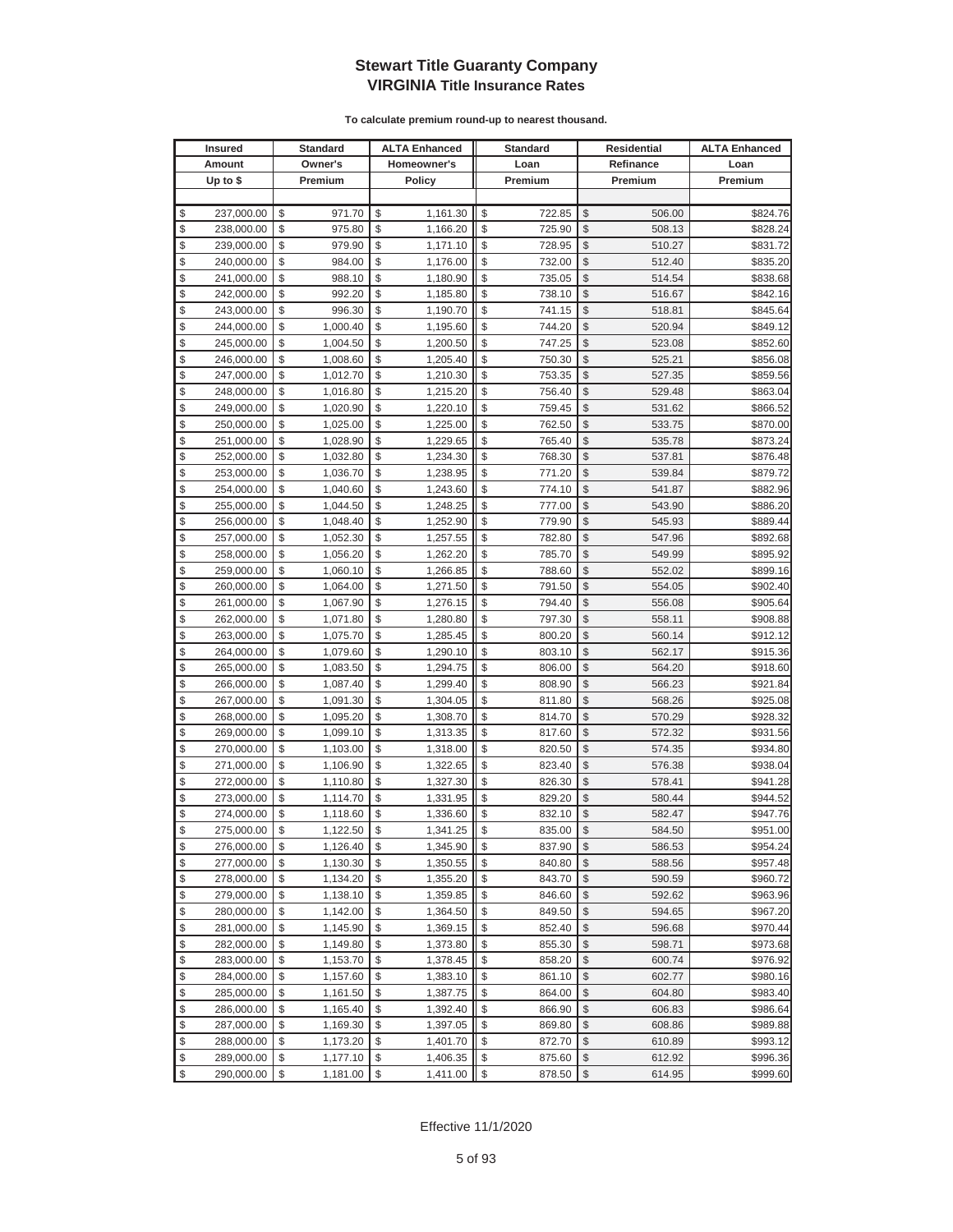|                         | <b>Insured</b>           |          | <b>Standard</b>      |          | <b>ALTA Enhanced</b> |          | <b>Standard</b>      | Residential   |                  | <b>ALTA Enhanced</b>     |
|-------------------------|--------------------------|----------|----------------------|----------|----------------------|----------|----------------------|---------------|------------------|--------------------------|
|                         | Amount                   |          | Owner's              |          | Homeowner's          |          | Loan                 |               | Refinance        | Loan                     |
|                         | Up to $$$                |          | Premium              |          | Policy               |          | Premium              |               | Premium          | Premium                  |
|                         |                          |          |                      |          |                      |          |                      |               |                  |                          |
| \$                      | 291,000.00               | \$       | 1,184.90             | \$       | 1,415.65             | \$       | 881.40               | \$            | 616.98           | \$1,002.84               |
| \$                      | 292,000.00               | \$       | 1,188.80             | \$       | 1,420.30             | \$       | 884.30               | \$            | 619.01           | \$1,006.08               |
| \$                      | 293,000.00               | \$       | 1,192.70             | \$       | 1,424.95             | \$       | 887.20               | \$            | 621.04           | \$1,009.32               |
| \$                      | 294,000.00               | \$       | 1,196.60             | \$       | 1,429.60             | \$       | 890.10               | \$            | 623.07           | \$1,012.56               |
| \$                      | 295,000.00               | \$       | 1,200.50             | \$       | 1,434.25             | \$       | 893.00               | \$            | 625.10           | \$1,015.80               |
| \$                      | 296,000.00               | \$       | 1,204.40             | \$       | 1,438.90             | \$       | 895.90               | \$            | 627.13           | \$1,019.04               |
| \$                      | 297,000.00               | \$       | 1,208.30             | \$       | 1,443.55             | \$       | 898.80               | \$            | 629.16           | \$1,022.28               |
| \$                      | 298,000.00               | \$       | 1,212.20             | \$       | 1,448.20             | \$       | 901.70               | \$            | 631.19           | \$1,025.52               |
| \$                      | 299,000.00               | \$       | 1,216.10             | \$       | 1,452.85             | \$       | 904.60               | \$            | 633.22           | \$1,028.76               |
| \$                      | 300,000.00               | \$       | 1,220.00             | \$       | 1,457.50             | \$       | 907.50               | \$            | 635.25           | \$1,032.00               |
| \$                      | 301,000.00               | \$       | 1,223.90             | \$       | 1,462.15             | \$       | 910.40               | \$            | 637.28           | \$1,035.24               |
| \$                      | 302,000.00               | \$       | 1,227.80             | \$       | 1,466.80             | \$       | 913.30               | \$            | 639.31           | \$1,038.48               |
| \$                      | 303,000.00               | \$       | 1,231.70             | \$       | 1,471.45             | \$       | 916.20               | \$            | 641.34           | \$1,041.72               |
| \$                      | 304,000.00               | \$       | 1,235.60             | \$       | 1,476.10             | \$       | 919.10               | \$            | 643.37           | \$1,044.96               |
| \$                      | 305,000.00               | \$       | 1,239.50             | \$       | 1,480.75             | \$       | 922.00               | \$            | 645.40           | \$1,048.20               |
| \$                      | 306,000.00               | \$       | 1,243.40             | \$       | 1,485.40             | \$       | 924.90               | \$            | 647.43           | \$1,051.44               |
| \$                      | 307,000.00               | \$       | 1,247.30             | \$       | 1,490.05             | \$       | 927.80               | \$            | 649.46           | \$1,054.68               |
| \$                      | 308,000.00               | \$       | 1,251.20             | \$       | 1,494.70             | \$       | 930.70               | \$            | 651.49           | \$1,057.92               |
| \$                      | 309,000.00               | \$       | 1,255.10             | \$       | 1,499.35             | \$       | 933.60               | \$            | 653.52           | \$1,061.16               |
| \$                      | 310,000.00               | \$       | 1,259.00             | \$       | 1,504.00             | \$       | 936.50               | \$            | 655.55           | \$1,064.40               |
| \$                      | 311,000.00               | \$       | 1,262.90             | \$       | 1,508.65             | \$       | 939.40               | \$            | 657.58           | \$1,067.64               |
| \$                      | 312,000.00               | \$       | 1,266.80             | \$       | 1,513.30             | \$       | 942.30               | \$            | 659.61           | \$1,070.88               |
| \$                      | 313,000.00               | \$       | 1,270.70             | \$       | 1,517.95             | \$       | 945.20               | \$            | 661.64           | \$1,074.12               |
| \$                      | 314,000.00               | \$       | 1,274.60             | \$       | 1,522.60             | \$       | 948.10               | \$            | 663.67           | \$1,077.36               |
| \$                      | 315,000.00               | \$       | 1,278.50             | \$       | 1,527.25             | \$       | 951.00               | \$            | 665.70           | \$1,080.60               |
| \$                      | 316,000.00               | \$       | 1,282.40             | \$       | 1,531.90             | \$       | 953.90               | \$            | 667.73           | \$1,083.84               |
| \$                      | 317,000.00               | \$       | 1,286.30             | \$       | 1,536.55             | \$       | 956.80               | \$            | 669.76           | \$1,087.08               |
| \$                      | 318,000.00               | \$       | 1,290.20             | \$       | 1,541.20             | \$       | 959.70               | \$            | 671.79           | \$1,090.32               |
| \$                      | 319,000.00               | \$       | 1,294.10             | \$       | 1,545.85             | \$       | 962.60               | \$            | 673.82           | \$1,093.56               |
| \$                      | 320,000.00               | \$       | 1,298.00             | \$       | 1,550.50             | \$       | 965.50               | \$            | 675.85           | \$1,096.80               |
| \$                      | 321,000.00               | \$       | 1,301.90             | \$       | 1,555.15             | \$       | 968.40               | \$            | 677.88           | \$1,100.04               |
| \$                      | 322,000.00               | \$       | 1,305.80             | \$       | 1,559.80             | \$       | 971.30               | \$            | 679.91           | \$1,103.28               |
| \$                      | 323,000.00               | \$       | 1,309.70             | \$       | 1,564.45             | \$       | 974.20               | \$            | 681.94           | \$1,106.52               |
| \$                      | 324,000.00               | \$       | 1,313.60             | \$       | 1,569.10             | \$       | 977.10               | \$            | 683.97           | \$1,109.76               |
| \$                      | 325,000.00               | \$       | 1,317.50             | \$       | 1,573.75             | \$       | 980.00               | \$            | 686.00           | \$1,113.00               |
| \$                      | 326,000.00               | \$       | 1,321.40             | \$       | 1,578.40             | \$       | 982.90               | \$            | 688.03           | \$1,116.24               |
| \$                      | 327,000.00               | \$       | 1,325.30             | \$       | 1,583.05             | \$       | 985.80               | \$            | 690.06           | \$1,119.48               |
| \$                      | 328,000.00               | \$       | 1,329.20             | \$       | 1,587.70             | \$       | 988.70               | \$            | 692.09           | \$1,122.72               |
| \$                      | 329,000.00               | \$       | 1,333.10             | \$       | 1,592.35             | \$       | 991.60               | $\mathbb{S}$  | 694.12           | \$1,125.96               |
| \$                      | 330,000.00               | \$       | 1,337.00             | \$       | 1,597.00             | \$       | 994.50               | \$            | 696.15           | \$1,129.20               |
| \$                      | 331,000.00               | \$       | 1,340.90             | \$       | 1,601.65             | \$       | 997.40               | \$            | 698.18           | \$1,132.44               |
| \$                      | 332,000.00               | \$       | 1,344.80             | \$       | 1,606.30             | \$       | 1,000.30             | \$            | 700.21           | \$1,135.68               |
| \$                      | 333,000.00               | \$       | 1,348.70             | \$       | 1,610.95             | \$       | 1,003.20             | \$            | 702.24           | \$1,138.92               |
| \$                      | 334,000.00               | \$       | 1,352.60             | \$       | 1,615.60             | \$       | 1,006.10             | \$            | 704.27           | \$1,142.16               |
| \$                      | 335,000.00               | \$       | 1,356.50             | \$       | 1,620.25             | \$       | 1,009.00             | \$            | 706.30           | \$1,145.40               |
| \$                      | 336,000.00               | \$       | 1,360.40             | \$       | 1,624.90             | \$       | 1,011.90             | \$            | 708.33           | \$1,148.64               |
| \$                      | 337,000.00               | \$       | 1,364.30             | \$       | 1,629.55             | \$       | 1,014.80             | \$            | 710.36           | \$1,151.88               |
| \$<br>\$                | 338,000.00               | \$       | 1,368.20             | \$<br>\$ | 1,634.20             | \$<br>\$ | 1,017.70             | \$<br>\$      | 712.39           | \$1,155.12               |
| \$                      | 339,000.00               | \$       | 1,372.10             |          | 1,638.85             |          | 1,020.60             |               | 714.42           | \$1,158.36               |
| \$                      | 340,000.00               | \$       | 1,376.00<br>1,379.90 | \$       | 1,643.50<br>1,648.15 | \$<br>\$ | 1,023.50<br>1,026.40 | \$            | 716.45           | \$1,161.60               |
| \$                      | 341,000.00               | \$<br>\$ |                      | \$<br>\$ |                      | \$       |                      | \$<br>\$      | 718.48           | \$1,164.84               |
| \$                      | 342,000.00               | \$       | 1,383.80             | \$       | 1,652.80             | \$       | 1,029.30             | \$            | 720.51<br>722.54 | \$1,168.08               |
| $\sqrt[6]{\frac{1}{2}}$ | 343,000.00<br>344,000.00 | \$       | 1,387.70             | \$       | 1,657.45<br>1,662.10 | \$       | 1,032.20<br>1,035.10 | $\frac{1}{2}$ | 724.57           | \$1,171.32<br>\$1,174.56 |
|                         |                          |          | 1,391.60             |          |                      |          |                      |               |                  |                          |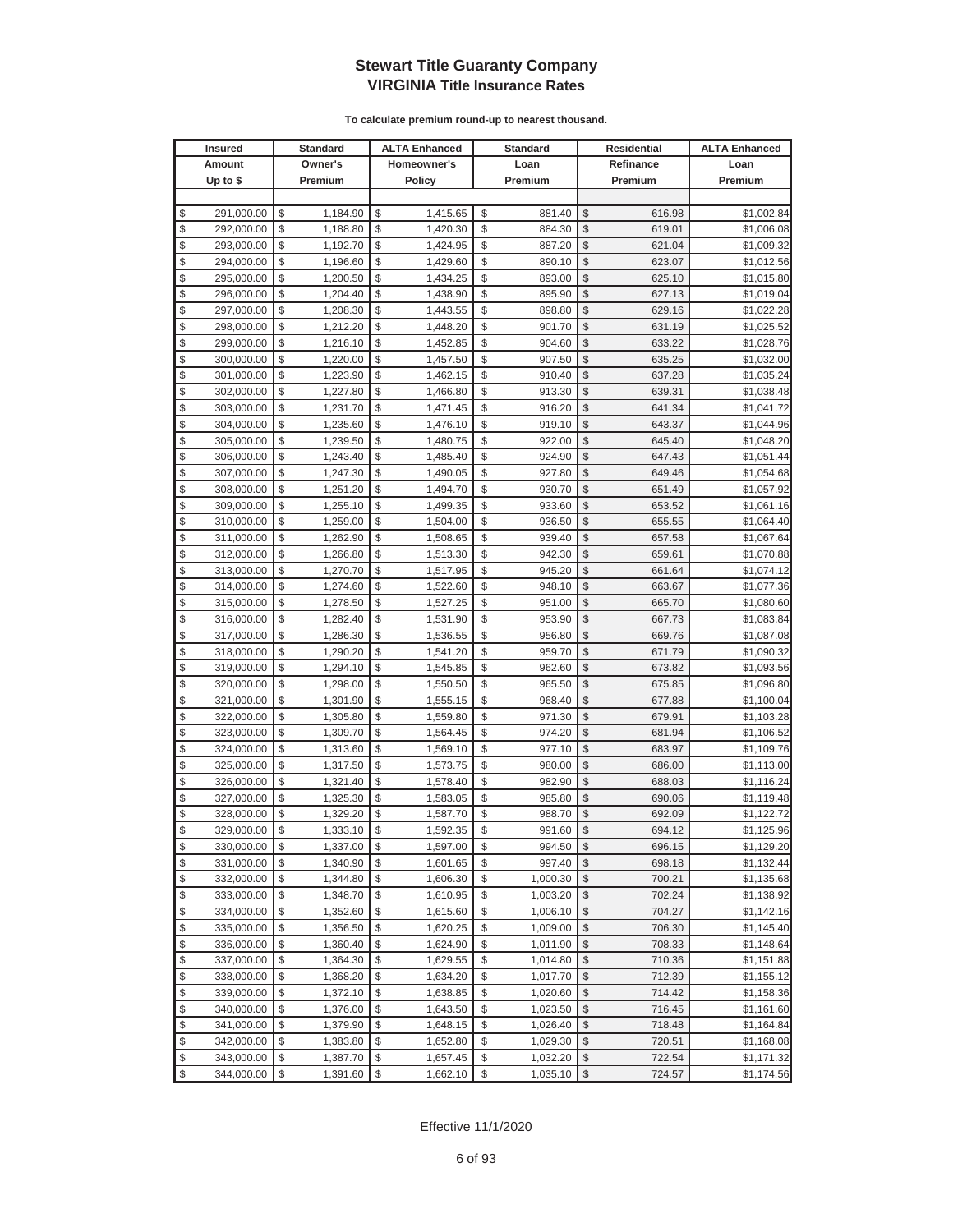|          | <b>Insured</b>           |          | Standard             |          | <b>ALTA Enhanced</b> |          | <b>Standard</b>      |               | <b>Residential</b> | <b>ALTA Enhanced</b>     |
|----------|--------------------------|----------|----------------------|----------|----------------------|----------|----------------------|---------------|--------------------|--------------------------|
|          | Amount                   |          | Owner's              |          | Homeowner's          |          | Loan                 |               | Refinance          | Loan                     |
|          | Up to $$$                |          | Premium              |          | <b>Policy</b>        |          | Premium              |               | Premium            | Premium                  |
|          |                          |          |                      |          |                      |          |                      |               |                    |                          |
| \$       | 345,000.00               | \$       | 1,395.50             | \$       | 1,666.75             | \$       | 1,038.00             | \$            | 726.60             | \$1,177.80               |
| \$       | 346,000.00               | \$       | 1,399.40             | \$       | 1,671.40             | \$       | 1,040.90             | \$            | 728.63             | \$1,181.04               |
| \$       | 347,000.00               | \$       | 1,403.30             | \$       | 1,676.05             | \$       | 1,043.80             | \$            | 730.66             | \$1,184.28               |
| \$       | 348,000.00               | \$       | 1,407.20             | \$       | 1,680.70             | \$       | 1,046.70             | \$            | 732.69             | \$1,187.52               |
| \$       | 349,000.00               | \$       | 1,411.10             | \$       | 1,685.35             | \$       | 1,049.60             | \$            | 734.72             | \$1,190.76               |
| \$       | 350,000.00               | \$       | 1,415.00             | \$       | 1,690.00             | \$       | 1,052.50             | \$            | 736.75             | \$1,194.00               |
| \$       | 351,000.00               | \$       | 1,418.90             | \$       | 1,694.65             | \$       | 1,055.40             | \$            | 738.78             | \$1,197.24               |
| \$       | 352,000.00               | \$       | 1,422.80             | \$       | 1,699.30             | \$       | 1,058.30             | \$            | 740.81             | \$1,200.48               |
| \$       | 353,000.00               | \$       | 1,426.70             | \$       | 1,703.95             | \$       | 1,061.20             | \$            | 742.84             | \$1,203.72               |
| \$       | 354,000.00               | \$       | 1,430.60             | \$       | 1,708.60             | \$       | 1,064.10             | \$            | 744.87             | \$1,206.96               |
| \$       | 355,000.00               | \$       | 1,434.50             | \$       | 1,713.25             | \$       | 1,067.00             | \$            | 746.90             | \$1,210.20               |
| \$       | 356,000.00               | \$       | 1,438.40             | \$       | 1,717.90             | \$       | 1,069.90             | \$            | 748.93             | \$1,213.44               |
| \$       | 357,000.00               | \$       | 1,442.30             | \$       | 1,722.55             | \$       | 1,072.80             | \$            | 750.96             | \$1,216.68               |
| \$       | 358,000.00               | \$       | 1,446.20             | \$       | 1,727.20             | \$       | 1,075.70             | \$            | 752.99             | \$1,219.92               |
| \$       | 359,000.00               | \$       | 1,450.10             | \$       | 1,731.85             | \$       | 1,078.60             | \$            | 755.02             | \$1,223.16               |
| \$       | 360,000.00               | \$       | 1,454.00             | \$       | 1,736.50             | \$       | 1,081.50             | \$            | 757.05             | \$1,226.40               |
| \$       | 361,000.00               | \$       | 1,457.90             | \$       | 1,741.15             | \$       | 1,084.40             | \$            | 759.08             | \$1,229.64               |
| \$       | 362,000.00               | \$       | 1,461.80             | \$       | 1,745.80             | \$       | 1,087.30             | \$            | 761.11             | \$1,232.88               |
| \$       | 363,000.00               | \$       | 1,465.70             | \$       | 1,750.45             | \$       | 1,090.20             | \$            | 763.14             | \$1,236.12               |
| \$       | 364,000.00               | \$       | 1,469.60             | \$       | 1,755.10             | \$       | 1,093.10             | \$            | 765.17             | \$1,239.36               |
| \$       | 365,000.00               | \$       | 1,473.50             | \$       | 1,759.75             | \$       | 1,096.00             | \$            | 767.20             | \$1,242.60               |
| \$       | 366,000.00               | \$       | 1,477.40             | \$       | 1,764.40             | \$       | 1,098.90             | \$            | 769.23             | \$1,245.84               |
| \$       | 367,000.00               | \$       | 1,481.30             | \$       | 1,769.05             | \$       | 1,101.80             | \$            | 771.26             | \$1,249.08               |
| \$       | 368,000.00               | \$       | 1,485.20             | \$       | 1,773.70             | \$       | 1,104.70             | \$            | 773.29             | \$1,252.32               |
| \$       | 369,000.00               | \$       | 1,489.10             | \$       | 1,778.35             | \$       | 1,107.60             | \$            | 775.32             | \$1,255.56               |
| \$       | 370,000.00               | \$       | 1,493.00             | \$       | 1,783.00             | \$       | 1,110.50             | \$            | 777.35             | \$1,258.80               |
| \$       | 371,000.00               | \$       | 1,496.90             | \$       | 1,787.65             | \$       | 1,113.40             | \$            | 779.38             | \$1,262.04               |
| \$       | 372,000.00               | \$       | 1,500.80             | \$       | 1,792.30             | \$       | 1,116.30             | \$            | 781.41             | \$1,265.28               |
| \$       | 373,000.00               | \$       | 1,504.70             | \$       | 1,796.95             | \$       | 1,119.20             | \$            | 783.44             | \$1,268.52               |
| \$       | 374,000.00               | \$       | 1,508.60             | \$       | 1,801.60             | \$       | 1,122.10             | \$            | 785.47             | \$1,271.76               |
| \$       | 375,000.00               | \$       | 1,512.50             | \$       | 1,806.25             | \$       | 1,125.00             | \$            | 787.50             | \$1,275.00               |
| \$       | 376,000.00               | \$       | 1,516.40             | \$       | 1,810.90             | \$       | 1,127.90             | \$            | 789.53             | \$1,278.24               |
| \$       | 377,000.00               | \$       | 1,520.30             | \$       | 1,815.55             | \$       | 1,130.80             | \$            | 791.56             | \$1,281.48               |
| \$<br>\$ | 378,000.00               | \$       | 1,524.20             | \$<br>\$ | 1,820.20             | \$<br>\$ | 1,133.70             | \$            | 793.59             | \$1,284.72               |
| \$       | 379,000.00               | \$<br>\$ | 1,528.10<br>1,532.00 | \$       | 1,824.85<br>1,829.50 | \$       | 1,136.60             | \$<br>\$      | 795.62             | \$1,287.96               |
| \$       | 380,000.00<br>381,000.00 | \$       | 1,535.90             | \$       | 1,834.15             | \$       | 1,139.50<br>1,142.40 | \$            | 797.65<br>799.68   | \$1,291.20<br>\$1,294.44 |
| \$       | 382,000.00               | \$       | 1,539.80             | \$       | 1,838.80             | \$       | 1,145.30             | \$            | 801.71             | \$1,297.68               |
| \$       | 383,000.00               | \$       | 1,543.70             | \$       | 1,843.45             | \$       | 1,148.20             | \$            | 803.74             | \$1,300.92               |
| \$       | 384,000.00               | \$       | 1,547.60             | \$       | 1,848.10             | \$       | 1,151.10             | $\sqrt[6]{2}$ | 805.77             | \$1,304.16               |
| \$       | 385,000.00               | \$       | 1,551.50             | \$       | 1,852.75             | \$       | 1,154.00             | \$            | 807.80             | \$1,307.40               |
| \$       | 386,000.00               | \$       | 1,555.40             | \$       | 1,857.40             | \$       | 1,156.90             | $\frac{1}{2}$ | 809.83             | \$1,310.64               |
| \$       | 387,000.00               | \$       | 1,559.30             | \$       | 1,862.05             | \$       | 1,159.80             | \$            | 811.86             | \$1,313.88               |
| \$       | 388,000.00               | \$       | 1,563.20             | \$       | 1,866.70             | \$       | 1,162.70             | \$            | 813.89             | \$1,317.12               |
| \$       | 389,000.00               | \$       | 1,567.10             | \$       | 1,871.35             | \$       | 1,165.60             | \$            | 815.92             | \$1,320.36               |
| \$       | 390,000.00               | \$       | 1,571.00             | \$       | 1,876.00             | \$       | 1,168.50             | \$            | 817.95             | \$1,323.60               |
| \$       | 391,000.00               | \$       | 1,574.90             | \$       | 1,880.65             | \$       | 1,171.40             | \$            | 819.98             | \$1,326.84               |
| \$       | 392,000.00               | \$       | 1,578.80             | \$       | 1,885.30             | \$       | 1,174.30             | \$            | 822.01             | \$1,330.08               |
| \$       | 393,000.00               | \$       | 1,582.70             | \$       | 1,889.95             | \$       | 1,177.20             | \$            | 824.04             | \$1,333.32               |
| \$       | 394,000.00               | \$       | 1,586.60             | \$       | 1,894.60             | \$       | 1,180.10             | \$            | 826.07             | \$1,336.56               |
| \$       | 395,000.00               | \$       | 1,590.50             | \$       | 1,899.25             | \$       | 1,183.00             | \$            | 828.10             | \$1,339.80               |
| \$       | 396,000.00               | \$       | 1,594.40             | \$       | 1,903.90             | \$       | 1,185.90             | \$            | 830.13             | \$1,343.04               |
| \$       | 397,000.00               | \$       | 1,598.30             | \$       | 1,908.55             | \$       | 1,188.80             | \$            | 832.16             | \$1,346.28               |
| $\$\$    | 398,000.00               | \$       | 1,602.20             | \$       | 1,913.20             | \$       | 1,191.70             | $\$\$         | 834.19             | \$1,349.52               |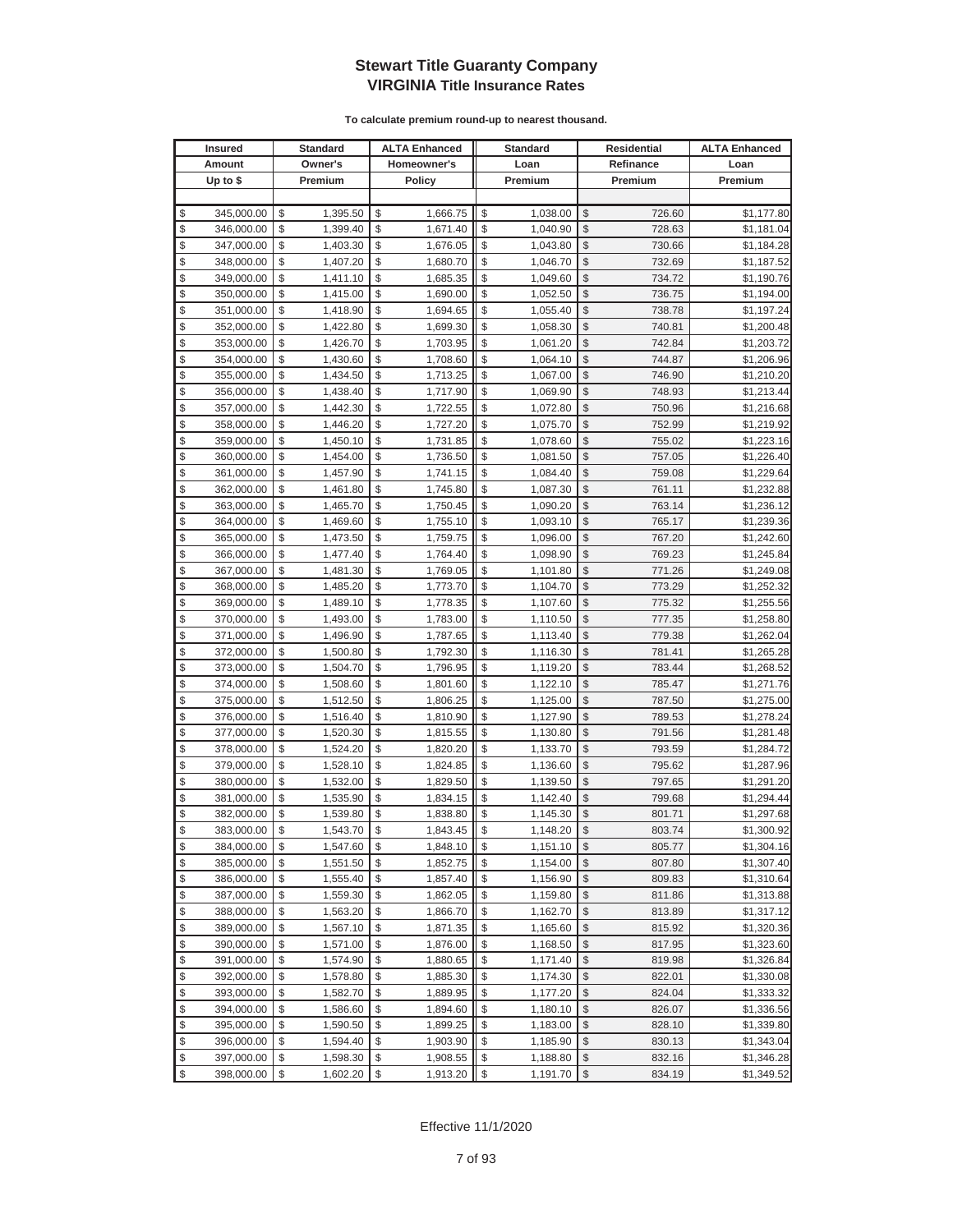|                         | <b>Insured</b> | <b>Standard</b> | <b>ALTA Enhanced</b> | <b>Standard</b> | Residential   |           | <b>ALTA Enhanced</b> |
|-------------------------|----------------|-----------------|----------------------|-----------------|---------------|-----------|----------------------|
|                         | Amount         | Owner's         | Homeowner's          | Loan            |               | Refinance | Loan                 |
|                         | Up to $$$      | Premium         | <b>Policy</b>        | Premium         |               | Premium   | Premium              |
|                         |                |                 |                      |                 |               |           |                      |
| \$                      | 399,000.00     | \$<br>1,606.10  | \$<br>1,917.85       | \$<br>1,194.60  | \$            | 836.22    | \$1,352.76           |
| \$                      | 400,000.00     | \$<br>1,610.00  | \$<br>1,922.50       | \$<br>1,197.50  | \$            | 838.25    | \$1,356.00           |
| \$                      | 401,000.00     | \$<br>1,613.90  | \$<br>1,927.15       | \$<br>1,200.40  | \$            | 840.28    | \$1,359.24           |
| \$                      | 402,000.00     | \$<br>1,617.80  | \$<br>1,931.80       | \$<br>1,203.30  | \$            | 842.31    | \$1,362.48           |
| \$                      | 403,000.00     | \$<br>1,621.70  | \$<br>1,936.45       | \$<br>1,206.20  | \$            | 844.34    | \$1,365.72           |
| \$                      | 404,000.00     | \$<br>1,625.60  | \$<br>1,941.10       | \$<br>1,209.10  | \$            | 846.37    | \$1,368.96           |
| \$                      | 405,000.00     | \$<br>1,629.50  | \$<br>1,945.75       | \$<br>1,212.00  | \$            | 848.40    | \$1,372.20           |
| \$                      | 406,000.00     | \$<br>1,633.40  | \$<br>1,950.40       | \$<br>1,214.90  | \$            | 850.43    | \$1,375.44           |
| \$                      | 407,000.00     | \$<br>1,637.30  | \$<br>1,955.05       | \$<br>1,217.80  | \$            | 852.46    | \$1,378.68           |
| \$                      | 408,000.00     | \$<br>1,641.20  | \$<br>1,959.70       | \$<br>1,220.70  | \$            | 854.49    | \$1,381.92           |
| \$                      | 409,000.00     | \$<br>1,645.10  | \$<br>1,964.35       | \$<br>1,223.60  | \$            | 856.52    | \$1,385.16           |
| \$                      | 410,000.00     | \$<br>1,649.00  | \$<br>1,969.00       | \$<br>1,226.50  | \$            | 858.55    | \$1,388.40           |
| \$                      | 411,000.00     | \$<br>1,652.90  | \$<br>1,973.65       | \$<br>1,229.40  | \$            | 860.58    | \$1,391.64           |
| \$                      | 412,000.00     | \$<br>1,656.80  | \$<br>1,978.30       | \$<br>1,232.30  | \$            | 862.61    | \$1,394.88           |
| \$                      | 413,000.00     | \$<br>1,660.70  | \$<br>1,982.95       | \$<br>1,235.20  | \$            | 864.64    | \$1,398.12           |
| \$                      | 414,000.00     | \$<br>1,664.60  | \$<br>1,987.60       | \$<br>1,238.10  | \$            | 866.67    | \$1,401.36           |
| \$                      | 415,000.00     | \$<br>1,668.50  | \$<br>1,992.25       | \$<br>1,241.00  | \$            | 868.70    | \$1,404.60           |
| \$                      | 416,000.00     | \$<br>1,672.40  | \$<br>1,996.90       | \$<br>1,243.90  | \$            | 870.73    | \$1,407.84           |
| \$                      | 417,000.00     | \$<br>1,676.30  | \$<br>2,001.55       | \$<br>1,246.80  | \$            | 872.76    | \$1,411.08           |
| \$                      | 418,000.00     | \$<br>1,680.20  | \$<br>2,006.20       | \$<br>1,249.70  | \$            | 874.79    | \$1,414.32           |
| \$                      | 419,000.00     | \$<br>1,684.10  | \$<br>2,010.85       | \$<br>1,252.60  | \$            | 876.82    | \$1,417.56           |
| \$                      | 420,000.00     | \$<br>1,688.00  | \$<br>2,015.50       | \$<br>1,255.50  | \$            | 878.85    | \$1,420.80           |
| \$                      | 421,000.00     | \$<br>1,691.90  | \$<br>2,020.15       | \$<br>1,258.40  | \$            | 880.88    | \$1,424.04           |
| \$                      | 422,000.00     | \$<br>1,695.80  | \$<br>2,024.80       | \$<br>1,261.30  | \$            | 882.91    | \$1,427.28           |
| \$                      | 423,000.00     | \$<br>1,699.70  | \$<br>2,029.45       | \$<br>1,264.20  | \$            | 884.94    | \$1,430.52           |
| \$                      | 424,000.00     | \$<br>1,703.60  | \$<br>2,034.10       | \$<br>1,267.10  | \$            | 886.97    | \$1,433.76           |
| \$                      | 425,000.00     | \$<br>1,707.50  | \$<br>2,038.75       | \$<br>1,270.00  | \$            | 889.00    | \$1,437.00           |
| \$                      | 426,000.00     | \$<br>1,711.40  | \$<br>2,043.40       | \$<br>1,272.90  | \$            | 891.03    | \$1,440.24           |
| \$                      | 427,000.00     | \$<br>1,715.30  | \$<br>2,048.05       | \$<br>1,275.80  | \$            | 893.06    | \$1,443.48           |
| \$                      | 428,000.00     | \$<br>1,719.20  | \$<br>2,052.70       | \$<br>1,278.70  | \$            | 895.09    | \$1,446.72           |
| \$                      | 429,000.00     | \$<br>1,723.10  | \$<br>2,057.35       | \$<br>1,281.60  | \$            | 897.12    | \$1,449.96           |
| \$                      | 430,000.00     | \$<br>1,727.00  | \$<br>2,062.00       | \$<br>1,284.50  | \$            | 899.15    | \$1,453.20           |
| \$                      | 431,000.00     | \$<br>1,730.90  | \$<br>2,066.65       | \$<br>1,287.40  | \$            | 901.18    | \$1,456.44           |
| \$                      | 432,000.00     | \$<br>1,734.80  | \$<br>2,071.30       | \$<br>1,290.30  | \$            | 903.21    | \$1,459.68           |
| \$                      | 433,000.00     | \$<br>1,738.70  | \$<br>2,075.95       | \$<br>1,293.20  | \$            | 905.24    | \$1,462.92           |
| \$                      | 434,000.00     | \$<br>1,742.60  | \$<br>2,080.60       | \$<br>1,296.10  | \$            | 907.27    | \$1,466.16           |
| \$                      | 435,000.00     | \$<br>1,746.50  | \$<br>2,085.25       | \$<br>1,299.00  | \$            | 909.30    | \$1,469.40           |
| \$                      | 436,000.00     | \$<br>1,750.40  | \$<br>2,089.90       | \$<br>1,301.90  | \$            | 911.33    | \$1,472.64           |
| \$                      | 437,000.00     | \$<br>1,754.30  | \$<br>2,094.55       | \$<br>1,304.80  | \$            | 913.36    | \$1,475.88           |
| \$                      | 438,000.00     | \$<br>1,758.20  | \$<br>2,099.20       | \$<br>1,307.70  | \$            | 915.39    | \$1,479.12           |
| \$                      | 439,000.00     | \$<br>1,762.10  | \$<br>2,103.85       | 1,310.60        | \$            | 917.42    | \$1,482.36           |
| \$                      | 440,000.00     | \$<br>1,766.00  | \$<br>2,108.50       | \$<br>1,313.50  | \$            | 919.45    | \$1,485.60           |
| \$                      | 441,000.00     | \$<br>1,769.90  | \$<br>2,113.15       | \$<br>1,316.40  | \$            | 921.48    | \$1,488.84           |
| \$                      | 442,000.00     | \$<br>1,773.80  | \$<br>2,117.80       | \$<br>1,319.30  | \$            | 923.51    | \$1,492.08           |
| \$                      | 443,000.00     | \$<br>1,777.70  | \$<br>2,122.45       | \$<br>1,322.20  | \$            | 925.54    | \$1,495.32           |
| \$                      | 444,000.00     | \$<br>1,781.60  | \$<br>2,127.10       | \$<br>1,325.10  | \$            | 927.57    | \$1,498.56           |
| \$                      | 445,000.00     | \$<br>1,785.50  | \$<br>2,131.75       | \$<br>1,328.00  | \$            | 929.60    | \$1,501.80           |
| \$                      | 446,000.00     | \$<br>1,789.40  | \$<br>2,136.40       | \$<br>1,330.90  | \$            | 931.63    | \$1,505.04           |
| \$                      | 447,000.00     | \$<br>1,793.30  | \$<br>2,141.05       | \$<br>1,333.80  | \$            | 933.66    | \$1,508.28           |
| \$                      | 448,000.00     | \$<br>1,797.20  | \$<br>2,145.70       | \$<br>1,336.70  | \$            | 935.69    | \$1,511.52           |
| \$                      | 449,000.00     | \$<br>1,801.10  | \$<br>2,150.35       | \$<br>1,339.60  | \$            | 937.72    | \$1,514.76           |
| \$                      | 450,000.00     | \$<br>1,805.00  | \$<br>2,155.00       | \$<br>1,342.50  | \$            | 939.75    | \$1,518.00           |
| \$                      | 451,000.00     | \$<br>1,808.90  | \$<br>2,159.65       | \$<br>1,345.40  | \$            | 941.78    | \$1,521.24           |
| $\sqrt[6]{\frac{1}{2}}$ | 452,000.00     | \$<br>1,812.80  | \$<br>2,164.30       | \$<br>1,348.30  | $\frac{1}{2}$ | 943.81    | \$1,524.48           |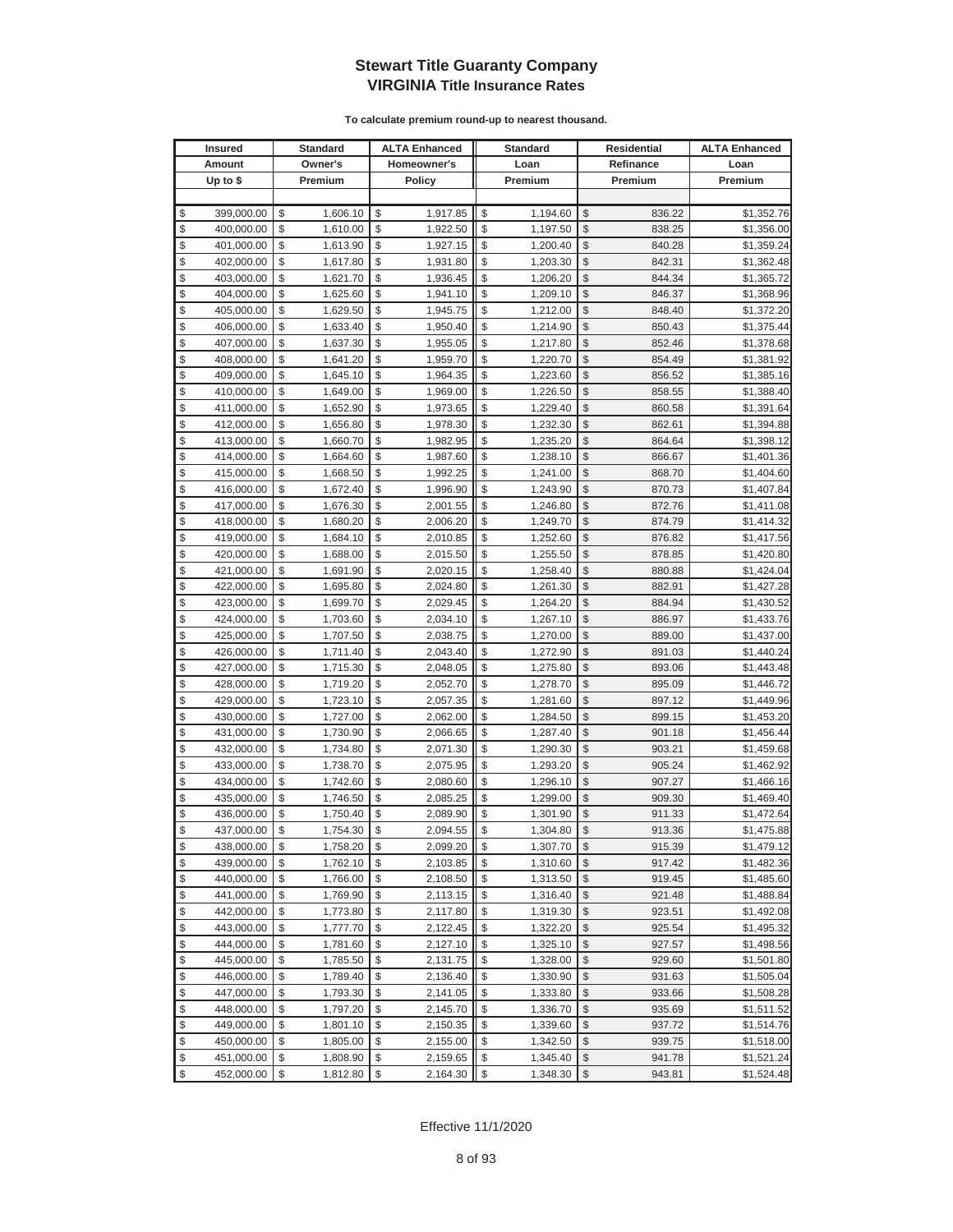|          | <b>Insured</b>           |          | Standard             |          | <b>ALTA Enhanced</b> |          | <b>Standard</b>      |                         | <b>Residential</b>   | <b>ALTA Enhanced</b>     |
|----------|--------------------------|----------|----------------------|----------|----------------------|----------|----------------------|-------------------------|----------------------|--------------------------|
|          | Amount                   |          | Owner's              |          | Homeowner's          |          | Loan                 |                         | Refinance            | Loan                     |
|          | Up to $$$                |          | Premium              |          | <b>Policy</b>        |          | Premium              |                         | Premium              | Premium                  |
|          |                          |          |                      |          |                      |          |                      |                         |                      |                          |
| \$       | 453,000.00               | \$       | 1,816.70             | \$       | 2,168.95             | \$       | 1,351.20             | \$                      | 945.84               | \$1,527.72               |
| \$       | 454,000.00               | \$       | 1,820.60             | \$       | 2,173.60             | \$       | 1,354.10             | \$                      | 947.87               | \$1,530.96               |
| \$       | 455,000.00               | \$       | 1,824.50             | \$       | 2,178.25             | \$       | 1,357.00             | \$                      | 949.90               | \$1,534.20               |
| \$       | 456,000.00               | \$       | 1,828.40             | \$       | 2,182.90             | \$       | 1,359.90             | \$                      | 951.93               | \$1,537.44               |
| \$       | 457,000.00               | \$       | 1,832.30             | \$       | 2,187.55             | \$       | 1,362.80             | \$                      | 953.96               | \$1,540.68               |
| \$       | 458,000.00               | \$       | 1,836.20             | \$       | 2,192.20             | \$       | 1,365.70             | \$                      | 955.99               | \$1,543.92               |
| \$       | 459,000.00               | \$       | 1,840.10             | \$       | 2,196.85             | \$       | 1,368.60             | \$                      | 958.02               | \$1,547.16               |
| \$       | 460,000.00               | \$       | 1,844.00             | \$       | 2,201.50             | \$       | 1,371.50             | \$                      | 960.05               | \$1,550.40               |
| \$       | 461,000.00               | \$       | 1,847.90             | \$       | 2,206.15             | \$       | 1,374.40             | \$                      | 962.08               | \$1,553.64               |
| \$       | 462,000.00               | \$       | 1,851.80             | \$       | 2,210.80             | \$       | 1,377.30             | \$                      | 964.11               | \$1,556.88               |
| \$       | 463,000.00               | \$       | 1,855.70             | \$       | 2,215.45             | \$       | 1,380.20             | \$                      | 966.14               | \$1,560.12               |
| \$       | 464,000.00               | \$       | 1,859.60             | \$       | 2,220.10             | \$       | 1,383.10             | \$                      | 968.17               | \$1,563.36               |
| \$       | 465,000.00               | \$       | 1,863.50             | \$       | 2,224.75             | \$       | 1,386.00             | \$                      | 970.20               | \$1,566.60               |
| \$       | 466,000.00               | \$       | 1,867.40             | \$       | 2,229.40             | \$       | 1,388.90             | \$                      | 972.23               | \$1,569.84               |
| \$       | 467,000.00               | \$       | 1,871.30             | \$       | 2,234.05             | \$       | 1,391.80             | \$                      | 974.26               | \$1,573.08               |
| \$       | 468,000.00               | \$       | 1,875.20             | \$       | 2,238.70             | \$       | 1,394.70             | \$                      | 976.29               | \$1,576.32               |
| \$       | 469,000.00               | \$       | 1,879.10             | \$       | 2,243.35             | \$       | 1,397.60             | \$                      | 978.32               | \$1,579.56               |
| \$       | 470,000.00               | \$       | 1,883.00             | \$       | 2,248.00             | \$       | 1,400.50             | \$                      | 980.35               | \$1,582.80               |
| \$       | 471,000.00               | \$       | 1,886.90             | \$       | 2,252.65             | \$       | 1,403.40             | \$                      | 982.38               | \$1,586.04               |
| \$       | 472,000.00               | \$       | 1,890.80             | \$       | 2,257.30             | \$       | 1,406.30             | \$                      | 984.41               | \$1,589.28               |
| \$       | 473,000.00               | \$       | 1,894.70             | \$       | 2,261.95             | \$       | 1,409.20             | \$                      | 986.44               | \$1,592.52               |
| \$       | 474,000.00               | \$       | 1,898.60             | \$       | 2,266.60             | \$       | 1,412.10             | \$                      | 988.47               | \$1,595.76               |
| \$       | 475,000.00               | \$       | 1,902.50             | \$       | 2,271.25             | \$       | 1,415.00             | \$                      | 990.50               | \$1,599.00               |
| \$       | 476,000.00               | \$       | 1,906.40             | \$       | 2,275.90             | \$       | 1,417.90             | \$                      | 992.53               | \$1,602.24               |
| \$       | 477,000.00               | \$       | 1,910.30             | \$       | 2,280.55             | \$       | 1,420.80             | \$                      | 994.56               | \$1,605.48               |
| \$       | 478,000.00               | \$       | 1,914.20             | \$       | 2,285.20             | \$       | 1,423.70             | \$                      | 996.59               | \$1,608.72               |
| \$       | 479,000.00               | \$       | 1,918.10             | \$       | 2,289.85             | \$       | 1,426.60             | \$                      | 998.62               | \$1,611.96               |
| \$       | 480,000.00               | \$       | 1,922.00             | \$       | 2,294.50             | \$       | 1,429.50             | \$                      | 1,000.65             | \$1,615.20               |
| \$       | 481,000.00               | \$       | 1,925.90             | \$       | 2,299.15             | \$       | 1,432.40             | \$                      | 1,002.68             | \$1,618.44               |
| \$       | 482,000.00               | \$       | 1,929.80             | \$       | 2,303.80             | \$       | 1,435.30             | \$                      | 1,004.71             | \$1,621.68               |
| \$       | 483,000.00               | \$       | 1,933.70             | \$       | 2,308.45             | \$       | 1,438.20             | \$                      | 1,006.74             | \$1,624.92               |
| \$       | 484,000.00               | \$       | 1,937.60             | \$       | 2,313.10             | \$       | 1,441.10             | \$                      | 1,008.77             | \$1,628.16               |
| \$       | 485,000.00               | \$       | 1,941.50             | \$       | 2,317.75             | \$       | 1,444.00             | \$                      | 1,010.80             | \$1,631.40               |
| \$       | 486,000.00               | \$       | 1,945.40             | \$       | 2,322.40             | \$       | 1,446.90             | \$                      | 1,012.83             | \$1,634.64               |
| \$       | 487,000.00               | \$       | 1,949.30             | \$       | 2,327.05             | \$       | 1,449.80             | \$                      | 1,014.86             | \$1,637.88               |
| \$<br>\$ | 488,000.00               | \$<br>\$ | 1,953.20             | \$<br>\$ | 2,331.70             | \$       | 1,452.70             | \$<br>\$                | 1,016.89             | \$1,641.12               |
| \$       | 489,000.00<br>490,000.00 | \$       | 1,957.10             | \$       | 2,336.35<br>2,341.00 | \$<br>\$ | 1,455.60<br>1,458.50 | \$                      | 1,018.92<br>1,020.95 | \$1,644.36<br>\$1,647.60 |
| \$       | 491,000.00               | \$       | 1,961.00<br>1,964.90 | \$       | 2,345.65             | \$       | 1,461.40             | \$                      | 1,022.98             | \$1,650.84               |
| \$       | 492,000.00               | \$       | 1,968.80             | \$       | 2,350.30             | \$       | 1,464.30             | $\sqrt[6]{3}$           | 1,025.01             | \$1,654.08               |
| \$       | 493,000.00               | \$       | 1,972.70             | \$       | 2,354.95             | \$       | 1,467.20             | \$                      | 1,027.04             | \$1,657.32               |
| \$       | 494,000.00               | \$       | 1,976.60             | \$       | 2,359.60             | \$       | 1,470.10             | $\frac{1}{2}$           | 1,029.07             | \$1,660.56               |
| \$       | 495,000.00               | \$       | 1,980.50             | \$       | 2,364.25             | \$       | 1,473.00             | \$                      | 1,031.10             | \$1,663.80               |
| \$       | 496,000.00               | \$       | 1,984.40             | \$       | 2,368.90             | \$       | 1,475.90             | \$                      | 1,033.13             | \$1,667.04               |
| \$       | 497,000.00               | \$       | 1,988.30             | \$       | 2,373.55             | \$       | 1,478.80             | \$                      | 1,035.16             | \$1,670.28               |
| \$       | 498,000.00               | \$       | 1,992.20             | \$       | 2,378.20             | \$       | 1,481.70             | \$                      | 1,037.19             | \$1,673.52               |
| \$       | 499,000.00               | \$       | 1,996.10             | \$       | 2,382.85             | \$       | 1,484.60             | \$                      | 1,039.22             | \$1,676.76               |
| \$       | 500,000.00               | \$       | 2,000.00             | \$       | 2,387.50             | \$       | 1,487.50             | \$                      | 1,041.25             | \$1,680.00               |
| \$       | 501,000.00               | \$       | 2,003.60             | \$       | 2,391.75             | \$       | 1,489.90             | \$                      | 1,042.93             | \$1,682.76               |
| \$       | 502,000.00               | \$       | 2,007.20             | \$       | 2,396.00             | \$       | 1,492.30             | \$                      | 1,044.61             | \$1,685.52               |
| \$       | 503,000.00               | \$       | 2,010.80             | \$       | 2,400.25             | \$       | 1,494.70             | \$                      | 1,046.29             | \$1,688.28               |
| \$       | 504,000.00               | \$       | 2,014.40             | \$       | 2,404.50             | \$       | 1,497.10             | \$                      | 1,047.97             | \$1,691.04               |
| \$       | 505,000.00               | \$       | 2,018.00             | \$       | 2,408.75             | \$       | 1,499.50             | \$                      | 1,049.65             | \$1,693.80               |
| \$       | 506,000.00               | \$       | 2,021.60             | \$       | 2,413.00             | \$       | 1,501.90             | $\sqrt[6]{\frac{1}{2}}$ | 1,051.33             | \$1,696.56               |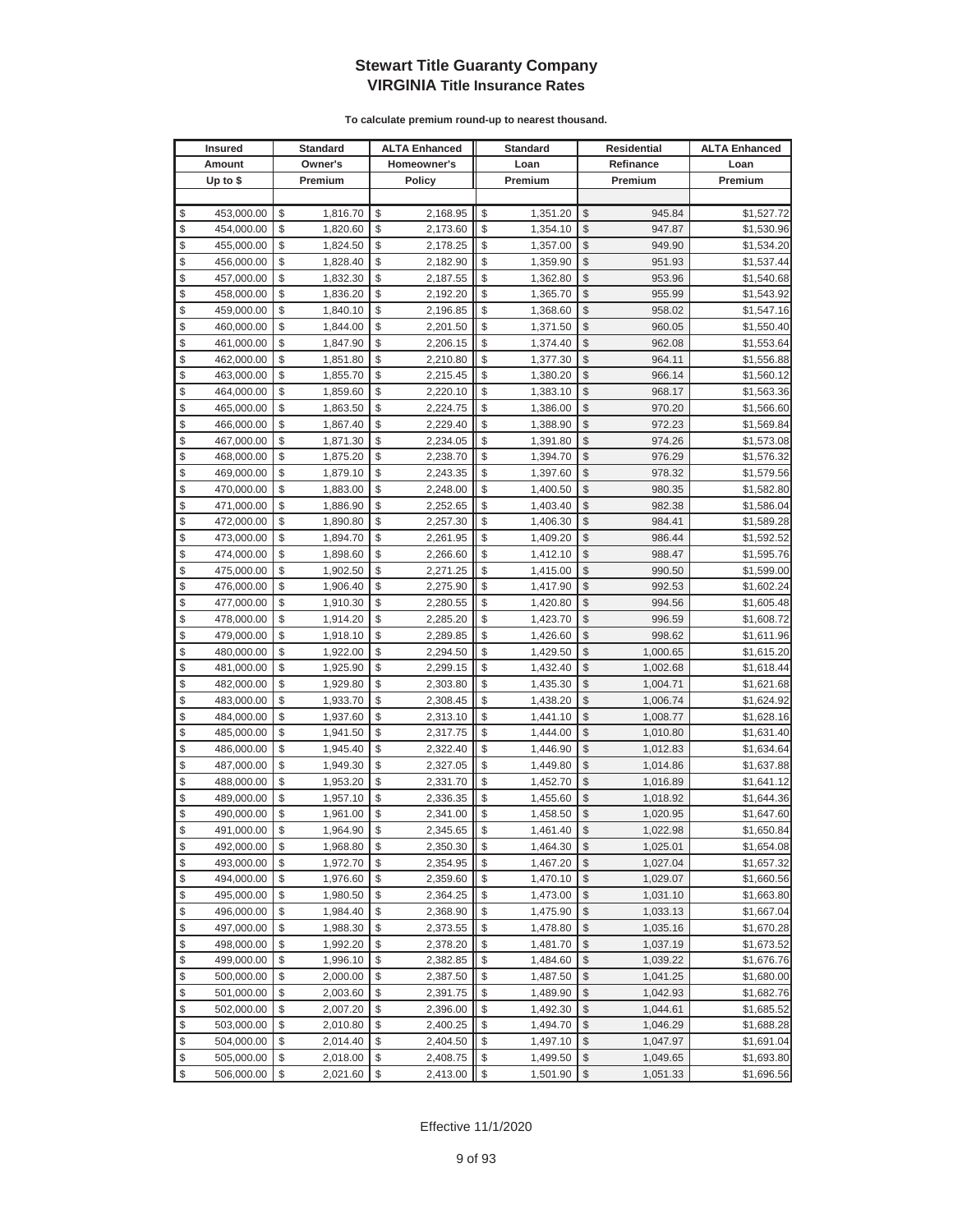|               | <b>Insured</b> | Standard       | <b>ALTA Enhanced</b> | <b>Standard</b> |                         | Residential | <b>ALTA Enhanced</b> |
|---------------|----------------|----------------|----------------------|-----------------|-------------------------|-------------|----------------------|
|               | Amount         | Owner's        | Homeowner's          | Loan            |                         | Refinance   | Loan                 |
|               | Up to $$$      | Premium        | <b>Policy</b>        | Premium         |                         | Premium     | Premium              |
|               |                |                |                      |                 |                         |             |                      |
| \$            | 507,000.00     | \$<br>2,025.20 | \$<br>2,417.25       | \$<br>1,504.30  | \$                      | 1,053.01    | \$1,699.32           |
| \$            | 508,000.00     | \$<br>2,028.80 | \$<br>2,421.50       | \$<br>1,506.70  | \$                      | 1,054.69    | \$1,702.08           |
| \$            | 509,000.00     | \$<br>2,032.40 | \$<br>2,425.75       | \$<br>1,509.10  | \$                      | 1,056.37    | \$1,704.84           |
| \$            | 510,000.00     | \$<br>2,036.00 | \$<br>2,430.00       | \$<br>1,511.50  | \$                      | 1,058.05    | \$1,707.60           |
| \$            | 511,000.00     | \$<br>2,039.60 | \$<br>2,434.25       | \$<br>1,513.90  | \$                      | 1,059.73    | \$1,710.36           |
| \$            | 512,000.00     | \$<br>2,043.20 | \$<br>2,438.50       | \$<br>1,516.30  | \$                      | 1,061.41    | \$1,713.12           |
| \$            | 513,000.00     | \$<br>2,046.80 | \$<br>2,442.75       | \$<br>1,518.70  | \$                      | 1,063.09    | \$1,715.88           |
| \$            | 514,000.00     | \$<br>2,050.40 | \$<br>2,447.00       | \$<br>1,521.10  | \$                      | 1,064.77    | \$1,718.64           |
| \$            | 515,000.00     | \$<br>2,054.00 | \$<br>2,451.25       | \$<br>1,523.50  | \$                      | 1,066.45    | \$1,721.40           |
| \$            | 516,000.00     | \$<br>2,057.60 | \$<br>2,455.50       | \$<br>1,525.90  | \$                      | 1,068.13    | \$1,724.16           |
| \$            | 517,000.00     | \$<br>2,061.20 | \$<br>2,459.75       | \$<br>1,528.30  | \$                      | 1,069.81    | \$1,726.92           |
| \$            | 518,000.00     | \$<br>2,064.80 | \$<br>2,464.00       | \$<br>1,530.70  | \$                      | 1,071.49    | \$1,729.68           |
| \$            | 519,000.00     | \$<br>2,068.40 | \$<br>2,468.25       | \$<br>1,533.10  | \$                      | 1,073.17    | \$1,732.44           |
| \$            | 520,000.00     | \$<br>2,072.00 | \$<br>2,472.50       | \$<br>1,535.50  | \$                      | 1,074.85    | \$1,735.20           |
| \$            | 521,000.00     | \$<br>2,075.60 | \$<br>2,476.75       | \$<br>1,537.90  | \$                      | 1,076.53    | \$1,737.96           |
| \$            | 522,000.00     | \$<br>2,079.20 | \$<br>2,481.00       | \$<br>1,540.30  | \$                      | 1,078.21    | \$1,740.72           |
| \$            | 523,000.00     | \$<br>2,082.80 | \$<br>2,485.25       | \$<br>1,542.70  | \$                      | 1,079.89    | \$1,743.48           |
| \$            | 524,000.00     | \$<br>2,086.40 | \$<br>2,489.50       | \$<br>1,545.10  | \$                      | 1,081.57    | \$1,746.24           |
| \$            | 525,000.00     | \$<br>2,090.00 | \$<br>2,493.75       | \$<br>1,547.50  | \$                      | 1,083.25    | \$1,749.00           |
| \$            | 526,000.00     | \$<br>2,093.60 | \$<br>2,498.00       | \$<br>1,549.90  | \$                      | 1,084.93    | \$1,751.76           |
| \$            | 527,000.00     | \$<br>2,097.20 | \$<br>2,502.25       | \$<br>1,552.30  | \$                      | 1,086.61    | \$1,754.52           |
| \$            | 528,000.00     | \$<br>2,100.80 | \$<br>2,506.50       | \$<br>1,554.70  | \$                      | 1,088.29    | \$1,757.28           |
| \$            | 529,000.00     | \$<br>2,104.40 | \$<br>2,510.75       | \$<br>1,557.10  | \$                      | 1,089.97    | \$1,760.04           |
| \$            | 530,000.00     | \$<br>2,108.00 | \$<br>2,515.00       | \$<br>1,559.50  | \$                      | 1,091.65    | \$1,762.80           |
| \$            | 531,000.00     | \$<br>2,111.60 | \$<br>2,519.25       | \$<br>1,561.90  | \$                      | 1,093.33    | \$1,765.56           |
| \$            | 532,000.00     | \$<br>2,115.20 | \$<br>2,523.50       | \$<br>1,564.30  | \$                      | 1,095.01    | \$1,768.32           |
| \$            | 533,000.00     | \$<br>2,118.80 | \$<br>2,527.75       | \$<br>1,566.70  | \$                      | 1,096.69    | \$1,771.08           |
| \$            | 534,000.00     | \$<br>2,122.40 | \$<br>2,532.00       | \$<br>1,569.10  | \$                      | 1,098.37    | \$1,773.84           |
| \$            | 535,000.00     | \$<br>2,126.00 | \$<br>2,536.25       | \$<br>1,571.50  | \$                      | 1,100.05    | \$1,776.60           |
| \$            | 536,000.00     | \$<br>2,129.60 | \$<br>2,540.50       | \$<br>1,573.90  | \$                      | 1,101.73    | \$1,779.36           |
| \$            | 537,000.00     | \$<br>2,133.20 | \$<br>2,544.75       | \$<br>1,576.30  | \$                      | 1,103.41    | \$1,782.12           |
| $\frac{1}{2}$ | 538,000.00     | \$<br>2,136.80 | \$<br>2,549.00       | \$<br>1,578.70  | \$                      | 1,105.09    | \$1,784.88           |
| \$            | 539,000.00     | \$<br>2,140.40 | \$<br>2,553.25       | \$<br>1,581.10  | \$                      | 1,106.77    | \$1,787.64           |
| \$            | 540,000.00     | \$<br>2,144.00 | \$<br>2,557.50       | \$<br>1,583.50  | \$                      | 1,108.45    | \$1,790.40           |
| \$            | 541,000.00     | \$<br>2,147.60 | \$<br>2,561.75       | \$<br>1,585.90  | \$                      | 1,110.13    | \$1,793.16           |
| \$            | 542,000.00     | \$<br>2,151.20 | \$<br>2,566.00       | \$<br>1,588.30  | \$                      | 1,111.81    | \$1,795.92           |
| \$            | 543,000.00     | \$<br>2,154.80 | \$<br>2,570.25       | \$<br>1,590.70  | \$                      | 1,113.49    | \$1,798.68           |
| \$            | 544,000.00     | \$<br>2,158.40 | \$<br>2,574.50       | \$<br>1,593.10  | \$                      | 1,115.17    | \$1,801.44           |
| \$            | 545,000.00     | \$<br>2,162.00 | \$<br>2,578.75       | \$<br>1,595.50  | \$                      | 1,116.85    | \$1,804.20           |
| \$            | 546,000.00     | \$<br>2,165.60 | \$<br>2,583.00       | \$<br>1,597.90  | \$                      | 1,118.53    | \$1,806.96           |
| \$            | 547,000.00     | \$<br>2,169.20 | \$<br>2,587.25       | \$<br>1,600.30  | $\mathbb{S}$            | 1,120.21    | \$1,809.72           |
| \$            | 548,000.00     | \$<br>2,172.80 | \$<br>2,591.50       | \$<br>1,602.70  | $\frac{1}{2}$           | 1,121.89    | \$1,812.48           |
| \$            | 549,000.00     | \$<br>2,176.40 | \$<br>2,595.75       | \$<br>1,605.10  | \$                      | 1,123.57    | \$1,815.24           |
| \$            | 550,000.00     | \$<br>2,180.00 | \$<br>2,600.00       | \$<br>1,607.50  | \$                      | 1,125.25    | \$1,818.00           |
| \$            | 551,000.00     | \$<br>2,183.60 | \$<br>2,604.25       | \$<br>1,609.90  | \$                      | 1,126.93    | \$1,820.76           |
| \$            | 552,000.00     | \$<br>2,187.20 | \$<br>2,608.50       | \$<br>1,612.30  | \$                      | 1,128.61    | \$1,823.52           |
| \$            | 553,000.00     | \$<br>2,190.80 | \$<br>2,612.75       | \$<br>1,614.70  | \$                      | 1,130.29    | \$1,826.28           |
| \$            | 554,000.00     | \$<br>2,194.40 | \$<br>2,617.00       | \$<br>1,617.10  | \$                      | 1,131.97    | \$1,829.04           |
| \$            | 555,000.00     | \$<br>2,198.00 | \$<br>2,621.25       | \$<br>1,619.50  | \$                      | 1,133.65    | \$1,831.80           |
| \$            | 556,000.00     | \$<br>2,201.60 | \$<br>2,625.50       | \$<br>1,621.90  | \$                      | 1,135.33    | \$1,834.56           |
| \$            | 557,000.00     | \$<br>2,205.20 | \$<br>2,629.75       | \$<br>1,624.30  | \$                      | 1,137.01    | \$1,837.32           |
| \$            | 558,000.00     | \$<br>2,208.80 | \$<br>2,634.00       | \$<br>1,626.70  | \$                      | 1,138.69    | \$1,840.08           |
| \$            | 559,000.00     | \$<br>2,212.40 | \$<br>2,638.25       | \$<br>1,629.10  | \$                      | 1,140.37    | \$1,842.84           |
| \$            | 560,000.00     | \$<br>2,216.00 | \$<br>2,642.50       | \$<br>1,631.50  | $\sqrt[6]{\frac{1}{2}}$ | 1,142.05    | \$1,845.60           |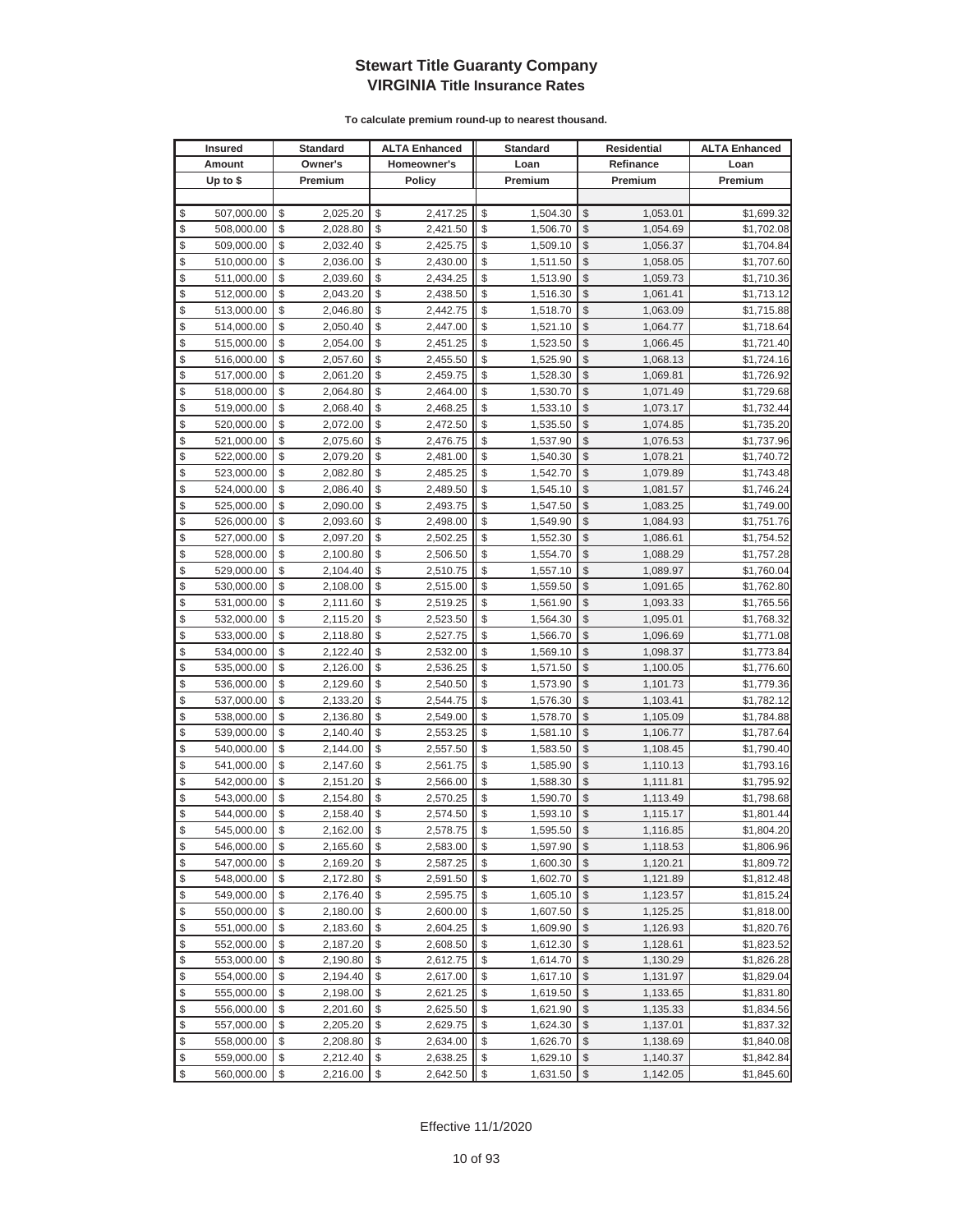|               | <b>Insured</b> | Standard       | <b>ALTA Enhanced</b> | <b>Standard</b> |                         | Residential | <b>ALTA Enhanced</b> |
|---------------|----------------|----------------|----------------------|-----------------|-------------------------|-------------|----------------------|
|               | Amount         | Owner's        | Homeowner's          | Loan            |                         | Refinance   | Loan                 |
|               | Up to $$$      | Premium        | <b>Policy</b>        | Premium         |                         | Premium     | Premium              |
|               |                |                |                      |                 |                         |             |                      |
| \$            | 561,000.00     | \$<br>2,219.60 | \$<br>2,646.75       | \$<br>1,633.90  | \$                      | 1,143.73    | \$1,848.36           |
| \$            | 562,000.00     | \$<br>2,223.20 | \$<br>2,651.00       | \$<br>1,636.30  | \$                      | 1,145.41    | \$1,851.12           |
| \$            | 563,000.00     | \$<br>2,226.80 | \$<br>2,655.25       | \$<br>1,638.70  | \$                      | 1,147.09    | \$1,853.88           |
| \$            | 564,000.00     | \$<br>2,230.40 | \$<br>2,659.50       | \$<br>1,641.10  | \$                      | 1,148.77    | \$1,856.64           |
| \$            | 565,000.00     | \$<br>2,234.00 | \$<br>2,663.75       | \$<br>1,643.50  | \$                      | 1,150.45    | \$1,859.40           |
| \$            | 566,000.00     | \$<br>2,237.60 | \$<br>2,668.00       | \$<br>1,645.90  | \$                      | 1,152.13    | \$1,862.16           |
| \$            | 567,000.00     | \$<br>2,241.20 | \$<br>2,672.25       | \$<br>1,648.30  | \$                      | 1,153.81    | \$1,864.92           |
| \$            | 568,000.00     | \$<br>2,244.80 | \$<br>2,676.50       | \$<br>1,650.70  | \$                      | 1,155.49    | \$1,867.68           |
| \$            | 569,000.00     | \$<br>2,248.40 | \$<br>2,680.75       | \$<br>1,653.10  | \$                      | 1,157.17    | \$1,870.44           |
| \$            | 570,000.00     | \$<br>2,252.00 | \$<br>2,685.00       | \$<br>1,655.50  | \$                      | 1,158.85    | \$1,873.20           |
| \$            | 571,000.00     | \$<br>2,255.60 | \$<br>2,689.25       | \$<br>1,657.90  | \$                      | 1,160.53    | \$1,875.96           |
| \$            | 572,000.00     | \$<br>2,259.20 | \$<br>2,693.50       | \$<br>1,660.30  | \$                      | 1,162.21    | \$1,878.72           |
| \$            | 573,000.00     | \$<br>2,262.80 | \$<br>2,697.75       | \$<br>1,662.70  | \$                      | 1,163.89    | \$1,881.48           |
| \$            | 574,000.00     | \$<br>2,266.40 | \$<br>2,702.00       | \$<br>1,665.10  | \$                      | 1,165.57    | \$1,884.24           |
| \$            | 575,000.00     | \$<br>2,270.00 | \$<br>2,706.25       | \$<br>1,667.50  | \$                      | 1,167.25    | \$1,887.00           |
| \$            | 576,000.00     | \$<br>2,273.60 | \$<br>2,710.50       | \$<br>1,669.90  | \$                      | 1,168.93    | \$1,889.76           |
| \$            | 577,000.00     | \$<br>2,277.20 | \$<br>2,714.75       | \$<br>1,672.30  | \$                      | 1,170.61    | \$1,892.52           |
| \$            | 578,000.00     | \$<br>2,280.80 | \$<br>2,719.00       | \$<br>1,674.70  | \$                      | 1,172.29    | \$1,895.28           |
| \$            | 579,000.00     | \$<br>2,284.40 | \$<br>2,723.25       | \$<br>1,677.10  | \$                      | 1,173.97    | \$1,898.04           |
| \$            | 580,000.00     | \$<br>2,288.00 | \$<br>2,727.50       | \$<br>1,679.50  | \$                      | 1,175.65    | \$1,900.80           |
| \$            | 581,000.00     | \$<br>2,291.60 | \$<br>2,731.75       | \$<br>1,681.90  | \$                      | 1,177.33    | \$1,903.56           |
| \$            | 582,000.00     | \$<br>2,295.20 | \$<br>2,736.00       | \$<br>1,684.30  | \$                      | 1,179.01    | \$1,906.32           |
| \$            | 583,000.00     | \$<br>2,298.80 | \$<br>2,740.25       | \$<br>1,686.70  | \$                      | 1,180.69    | \$1,909.08           |
| \$            | 584,000.00     | \$<br>2,302.40 | \$<br>2,744.50       | \$<br>1,689.10  | \$                      | 1,182.37    | \$1,911.84           |
| \$            | 585,000.00     | \$<br>2,306.00 | \$<br>2,748.75       | \$<br>1,691.50  | \$                      | 1,184.05    | \$1,914.60           |
| \$            | 586,000.00     | \$<br>2,309.60 | \$<br>2,753.00       | \$<br>1,693.90  | \$                      | 1,185.73    | \$1,917.36           |
| \$            | 587,000.00     | \$<br>2,313.20 | \$<br>2,757.25       | \$<br>1,696.30  | \$                      | 1,187.41    | \$1,920.12           |
| \$            | 588,000.00     | \$<br>2,316.80 | \$<br>2,761.50       | \$<br>1,698.70  | \$                      | 1,189.09    | \$1,922.88           |
| \$            | 589,000.00     | \$<br>2,320.40 | \$<br>2,765.75       | \$<br>1,701.10  | \$                      | 1,190.77    | \$1,925.64           |
| \$            | 590,000.00     | \$<br>2,324.00 | \$<br>2,770.00       | \$<br>1,703.50  | \$                      | 1,192.45    | \$1,928.40           |
| \$            | 591,000.00     | \$<br>2,327.60 | \$<br>2,774.25       | \$<br>1,705.90  | \$                      | 1,194.13    | \$1,931.16           |
| $\frac{1}{2}$ | 592,000.00     | \$<br>2,331.20 | \$<br>2,778.50       | \$<br>1,708.30  | \$                      | 1,195.81    | \$1,933.92           |
| \$            | 593,000.00     | \$<br>2,334.80 | \$<br>2,782.75       | \$<br>1,710.70  | \$                      | 1,197.49    | \$1,936.68           |
| \$            | 594,000.00     | \$<br>2,338.40 | \$<br>2,787.00       | \$<br>1,713.10  | \$                      | 1,199.17    | \$1,939.44           |
| \$            | 595,000.00     | \$<br>2,342.00 | \$<br>2,791.25       | \$<br>1,715.50  | \$                      | 1,200.85    | \$1,942.20           |
| \$            | 596,000.00     | \$<br>2,345.60 | \$<br>2,795.50       | \$<br>1,717.90  | \$                      | 1,202.53    | \$1,944.96           |
| \$            | 597,000.00     | \$<br>2,349.20 | \$<br>2,799.75       | \$<br>1,720.30  | \$                      | 1,204.21    | \$1,947.72           |
| \$            | 598,000.00     | \$<br>2,352.80 | \$<br>2,804.00       | \$<br>1,722.70  | \$                      | 1,205.89    | \$1,950.48           |
| \$            | 599,000.00     | \$<br>2,356.40 | \$<br>2,808.25       | \$<br>1,725.10  | \$                      | 1,207.57    | \$1,953.24           |
| \$            | 600,000.00     | \$<br>2,360.00 | \$<br>2,812.50       | \$<br>1,727.50  | $\sqrt[6]{3}$           | 1,209.25    | \$1,956.00           |
| \$            | 601,000.00     | \$<br>2,363.60 | \$<br>2,816.75       | \$<br>1,729.90  | \$                      | 1,210.93    | \$1,958.76           |
| \$            | 602,000.00     | \$<br>2,367.20 | \$<br>2,821.00       | \$<br>1,732.30  | $\frac{1}{2}$           | 1,212.61    | \$1,961.52           |
| \$            | 603,000.00     | \$<br>2,370.80 | \$<br>2,825.25       | \$<br>1,734.70  | \$                      | 1,214.29    | \$1,964.28           |
| \$            | 604,000.00     | \$<br>2,374.40 | \$<br>2,829.50       | \$<br>1,737.10  | \$                      | 1,215.97    | \$1,967.04           |
| \$            | 605,000.00     | \$<br>2,378.00 | \$<br>2,833.75       | \$<br>1,739.50  | \$                      | 1,217.65    | \$1,969.80           |
| \$            | 606,000.00     | \$<br>2,381.60 | \$<br>2,838.00       | \$<br>1,741.90  | \$                      | 1,219.33    | \$1,972.56           |
| \$            | 607,000.00     | \$<br>2,385.20 | \$<br>2,842.25       | \$<br>1,744.30  | \$                      | 1,221.01    | \$1,975.32           |
| \$            | 608,000.00     | \$<br>2,388.80 | \$<br>2,846.50       | \$<br>1,746.70  | \$                      | 1,222.69    | \$1,978.08           |
| \$            | 609,000.00     | \$<br>2,392.40 | \$<br>2,850.75       | \$<br>1,749.10  | \$                      | 1,224.37    | \$1,980.84           |
| \$            | 610,000.00     | \$<br>2,396.00 | \$<br>2,855.00       | \$<br>1,751.50  | \$                      | 1,226.05    | \$1,983.60           |
| \$            | 611,000.00     | \$<br>2,399.60 | \$<br>2,859.25       | \$<br>1,753.90  | \$                      | 1,227.73    | \$1,986.36           |
| \$            | 612,000.00     | \$<br>2,403.20 | \$<br>2,863.50       | \$<br>1,756.30  | \$                      | 1,229.41    | \$1,989.12           |
| \$            | 613,000.00     | \$<br>2,406.80 | \$<br>2,867.75       | \$<br>1,758.70  | \$                      | 1,231.09    | \$1,991.88           |
| \$            | 614,000.00     | \$<br>2,410.40 | \$<br>2,872.00       | \$<br>1,761.10  | $\sqrt[6]{\frac{1}{2}}$ | 1,232.77    | \$1,994.64           |
|               |                |                |                      |                 |                         |             |                      |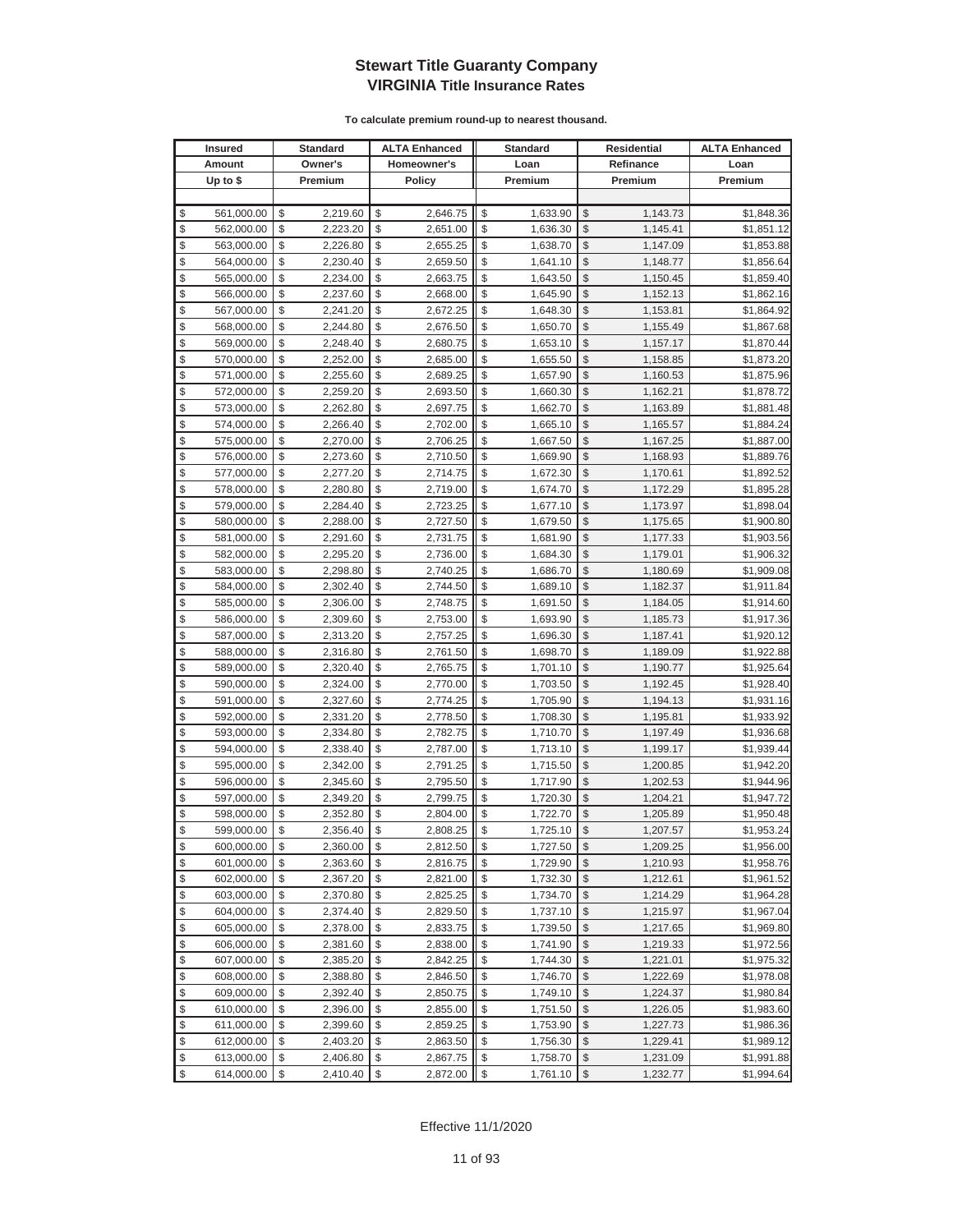| <b>Insured</b>   | <b>Standard</b> | <b>ALTA Enhanced</b> | <b>Standard</b> | Residential   |           | <b>ALTA Enhanced</b> |
|------------------|-----------------|----------------------|-----------------|---------------|-----------|----------------------|
| Amount           | Owner's         | Homeowner's          | Loan            |               | Refinance | Loan                 |
| Up to $$$        | Premium         | <b>Policy</b>        | Premium         |               | Premium   | Premium              |
|                  |                 |                      |                 |               |           |                      |
| \$<br>615,000.00 | \$<br>2,414.00  | \$<br>2,876.25       | \$<br>1,763.50  | \$            | 1,234.45  | \$1,997.40           |
| \$<br>616,000.00 | \$<br>2,417.60  | \$<br>2,880.50       | \$<br>1,765.90  | \$            | 1,236.13  | \$2,000.16           |
| \$<br>617,000.00 | \$<br>2,421.20  | \$<br>2,884.75       | \$<br>1,768.30  | \$            | 1,237.81  | \$2,002.92           |
| \$<br>618,000.00 | \$<br>2,424.80  | \$<br>2,889.00       | \$<br>1,770.70  | \$            | 1,239.49  | \$2,005.68           |
| \$<br>619,000.00 | \$<br>2,428.40  | \$<br>2,893.25       | \$<br>1,773.10  | \$            | 1,241.17  | \$2,008.44           |
| \$<br>620,000.00 | \$<br>2,432.00  | \$<br>2,897.50       | \$<br>1,775.50  | \$            | 1,242.85  | \$2,011.20           |
| \$<br>621,000.00 | \$<br>2,435.60  | \$<br>2,901.75       | \$<br>1,777.90  | \$            | 1,244.53  | \$2,013.96           |
| \$<br>622,000.00 | \$<br>2,439.20  | \$<br>2,906.00       | \$<br>1,780.30  | \$            | 1,246.21  | \$2,016.72           |
| \$<br>623,000.00 | \$<br>2,442.80  | \$<br>2,910.25       | \$<br>1,782.70  | \$            | 1,247.89  | \$2,019.48           |
| \$<br>624,000.00 | \$<br>2,446.40  | \$<br>2,914.50       | \$<br>1,785.10  | \$            | 1,249.57  | \$2,022.24           |
| \$<br>625,000.00 | \$<br>2,450.00  | \$<br>2,918.75       | \$<br>1,787.50  | \$            | 1,251.25  | \$2,025.00           |
| \$<br>626,000.00 | \$<br>2,453.60  | \$<br>2,923.00       | \$<br>1,789.90  | \$            | 1,252.93  | \$2,027.76           |
| \$<br>627,000.00 | \$<br>2,457.20  | \$<br>2,927.25       | \$<br>1,792.30  | \$            | 1,254.61  | \$2,030.52           |
| \$<br>628,000.00 | \$<br>2,460.80  | \$<br>2,931.50       | \$<br>1,794.70  | \$            | 1,256.29  | \$2,033.28           |
| \$<br>629,000.00 | \$<br>2,464.40  | \$<br>2,935.75       | \$<br>1,797.10  | \$            | 1,257.97  | \$2,036.04           |
| \$<br>630,000.00 | \$<br>2,468.00  | \$<br>2,940.00       | \$<br>1,799.50  | \$            | 1,259.65  | \$2,038.80           |
| \$<br>631,000.00 | \$<br>2,471.60  | \$<br>2,944.25       | \$<br>1,801.90  | \$            | 1,261.33  | \$2,041.56           |
| \$<br>632,000.00 | \$<br>2,475.20  | \$<br>2,948.50       | \$<br>1,804.30  | \$            | 1,263.01  | \$2,044.32           |
| \$<br>633,000.00 | \$<br>2,478.80  | \$<br>2,952.75       | \$<br>1,806.70  | \$            | 1,264.69  | \$2,047.08           |
| \$<br>634,000.00 | \$<br>2,482.40  | \$<br>2,957.00       | \$<br>1,809.10  | \$            | 1,266.37  | \$2,049.84           |
| \$<br>635,000.00 | \$<br>2,486.00  | \$<br>2,961.25       | \$<br>1,811.50  | \$            | 1,268.05  | \$2,052.60           |
| \$<br>636,000.00 | \$<br>2,489.60  | \$<br>2,965.50       | \$<br>1,813.90  | \$            | 1,269.73  | \$2,055.36           |
| \$<br>637,000.00 | \$<br>2,493.20  | \$<br>2,969.75       | \$<br>1,816.30  | \$            | 1,271.41  | \$2,058.12           |
| \$<br>638,000.00 | \$<br>2,496.80  | \$<br>2,974.00       | \$<br>1,818.70  | \$            | 1,273.09  | \$2,060.88           |
| \$<br>639,000.00 | \$<br>2,500.40  | \$<br>2,978.25       | \$<br>1,821.10  | \$            | 1,274.77  | \$2,063.64           |
| \$<br>640,000.00 | \$<br>2,504.00  | \$<br>2,982.50       | \$<br>1,823.50  | \$            | 1,276.45  | \$2,066.40           |
| \$<br>641,000.00 | \$<br>2,507.60  | \$<br>2,986.75       | \$<br>1,825.90  | \$            | 1,278.13  | \$2,069.16           |
| \$<br>642,000.00 | \$<br>2,511.20  | \$<br>2,991.00       | \$<br>1,828.30  | \$            | 1,279.81  | \$2,071.92           |
| \$<br>643,000.00 | \$<br>2,514.80  | \$<br>2,995.25       | \$<br>1,830.70  | \$            | 1,281.49  | \$2,074.68           |
| \$<br>644,000.00 | \$<br>2,518.40  | \$<br>2,999.50       | \$<br>1,833.10  | \$            | 1,283.17  | \$2,077.44           |
| \$<br>645,000.00 | \$<br>2,522.00  | \$<br>3,003.75       | \$<br>1,835.50  | \$            | 1,284.85  | \$2,080.20           |
| \$<br>646,000.00 | \$<br>2,525.60  | \$<br>3,008.00       | \$<br>1,837.90  | \$            | 1,286.53  | \$2,082.96           |
| \$<br>647,000.00 | \$<br>2,529.20  | \$<br>3,012.25       | \$<br>1,840.30  | \$            | 1,288.21  | \$2,085.72           |
| \$<br>648,000.00 | \$<br>2,532.80  | \$<br>3,016.50       | \$<br>1,842.70  | \$            | 1,289.89  | \$2,088.48           |
| \$<br>649,000.00 | \$<br>2,536.40  | \$<br>3,020.75       | \$<br>1,845.10  | \$            | 1,291.57  | \$2,091.24           |
| \$<br>650,000.00 | \$<br>2,540.00  | \$<br>3,025.00       | \$<br>1,847.50  | \$            | 1,293.25  | \$2,094.00           |
| \$<br>651,000.00 | \$<br>2,543.60  | \$<br>3,029.25       | \$<br>1,849.90  | \$            | 1,294.93  | \$2,096.76           |
| \$<br>652,000.00 | \$<br>2,547.20  | \$<br>3,033.50       | \$<br>1,852.30  | \$            | 1,296.61  | \$2,099.52           |
| \$<br>653,000.00 | \$<br>2,550.80  | \$<br>3,037.75       | \$<br>1,854.70  | \$            | 1,298.29  | \$2,102.28           |
| \$<br>654,000.00 | \$<br>2,554.40  | \$<br>3,042.00       | \$<br>1,857.10  | \$            | 1,299.97  | \$2,105.04           |
| \$<br>655,000.00 | \$<br>2,558.00  | \$<br>3,046.25       | 1,859.50        | \$            | 1,301.65  | \$2,107.80           |
| \$<br>656,000.00 | \$<br>2,561.60  | \$<br>3,050.50       | \$<br>1,861.90  | \$            | 1,303.33  | \$2,110.56           |
| \$<br>657,000.00 | \$<br>2,565.20  | \$<br>3,054.75       | \$<br>1,864.30  | \$            | 1,305.01  | \$2,113.32           |
| \$<br>658,000.00 | \$<br>2,568.80  | \$<br>3,059.00       | \$<br>1,866.70  | \$            | 1,306.69  | \$2,116.08           |
| \$<br>659,000.00 | \$<br>2,572.40  | \$<br>3,063.25       | \$<br>1,869.10  | \$            | 1,308.37  | \$2,118.84           |
| \$<br>660,000.00 | \$<br>2,576.00  | \$<br>3,067.50       | \$<br>1,871.50  | \$            | 1,310.05  | \$2,121.60           |
| \$<br>661,000.00 | \$<br>2,579.60  | \$<br>3,071.75       | \$<br>1,873.90  | \$            | 1,311.73  | \$2,124.36           |
| \$<br>662,000.00 | \$<br>2,583.20  | \$<br>3,076.00       | \$<br>1,876.30  | \$            | 1,313.41  | \$2,127.12           |
| \$<br>663,000.00 | \$<br>2,586.80  | \$<br>3,080.25       | \$<br>1,878.70  | \$            | 1,315.09  | \$2,129.88           |
| \$<br>664,000.00 | \$<br>2,590.40  | \$<br>3,084.50       | \$<br>1,881.10  | \$            | 1,316.77  | \$2,132.64           |
| \$<br>665,000.00 | \$<br>2,594.00  | \$<br>3,088.75       | \$<br>1,883.50  | \$            | 1,318.45  | \$2,135.40           |
| \$<br>666,000.00 | \$<br>2,597.60  | \$<br>3,093.00       | \$<br>1,885.90  | \$            | 1,320.13  | \$2,138.16           |
| \$<br>667,000.00 | \$<br>2,601.20  | \$<br>3,097.25       | \$<br>1,888.30  | \$            | 1,321.81  | \$2,140.92           |
| \$<br>668,000.00 | \$<br>2,604.80  | \$<br>3,101.50       | \$<br>1,890.70  | $\frac{1}{2}$ | 1,323.49  | \$2,143.68           |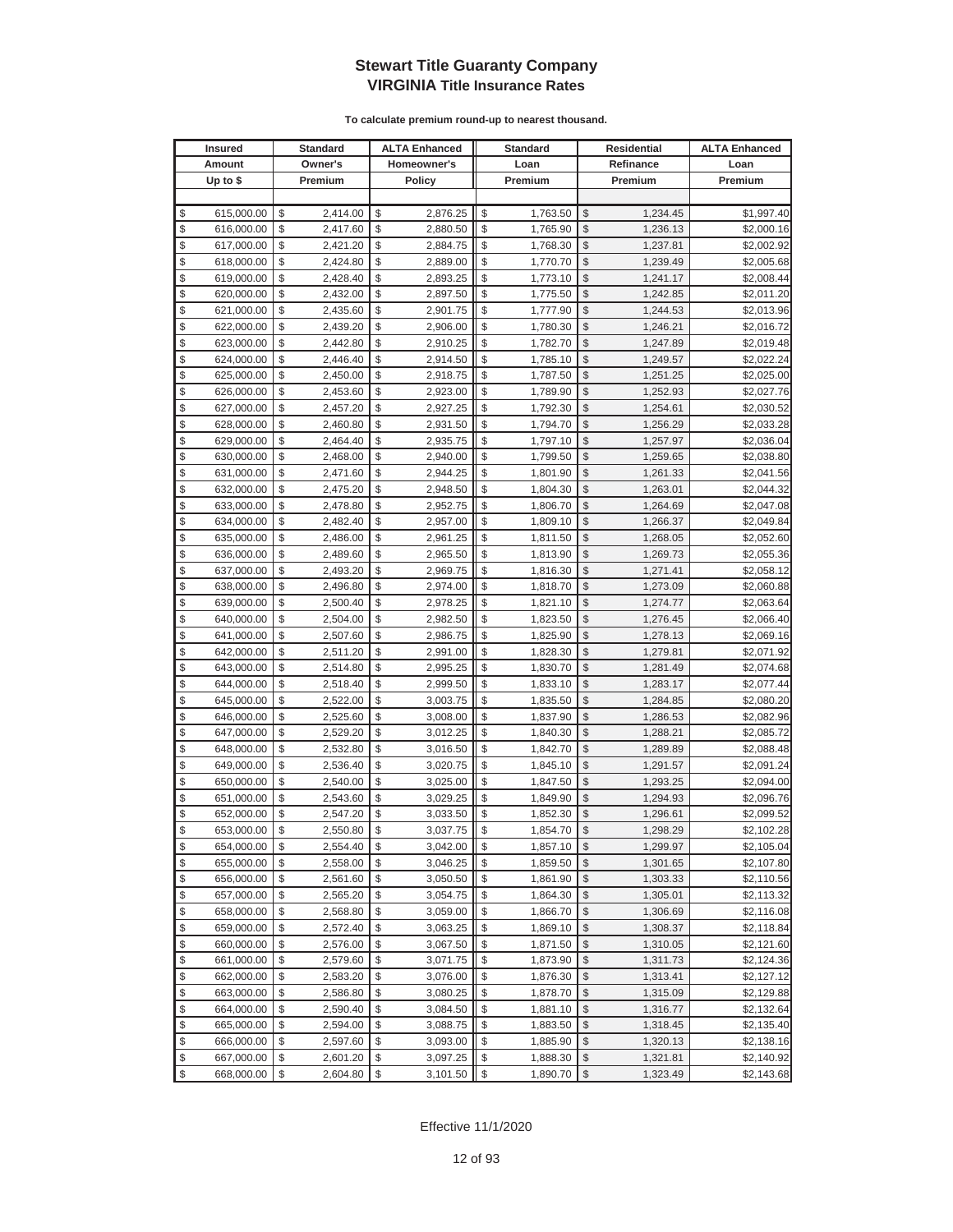|               | <b>Insured</b> | Standard       | <b>ALTA Enhanced</b> | <b>Standard</b> |                         | Residential | <b>ALTA Enhanced</b> |
|---------------|----------------|----------------|----------------------|-----------------|-------------------------|-------------|----------------------|
|               | Amount         | Owner's        | Homeowner's          | Loan            |                         | Refinance   | Loan                 |
|               | Up to $$$      | Premium        | <b>Policy</b>        | Premium         |                         | Premium     | Premium              |
|               |                |                |                      |                 |                         |             |                      |
| \$            | 669,000.00     | \$<br>2,608.40 | \$<br>3,105.75       | \$<br>1,893.10  | \$                      | 1,325.17    | \$2,146.44           |
| \$            | 670,000.00     | \$<br>2,612.00 | \$<br>3,110.00       | \$<br>1,895.50  | \$                      | 1,326.85    | \$2,149.20           |
| \$            | 671,000.00     | \$<br>2,615.60 | \$<br>3,114.25       | \$<br>1,897.90  | \$                      | 1,328.53    | \$2,151.96           |
| \$            | 672,000.00     | \$<br>2,619.20 | \$<br>3,118.50       | \$<br>1,900.30  | \$                      | 1,330.21    | \$2,154.72           |
| \$            | 673,000.00     | \$<br>2,622.80 | \$<br>3,122.75       | \$<br>1,902.70  | \$                      | 1,331.89    | \$2,157.48           |
| \$            | 674,000.00     | \$<br>2,626.40 | \$<br>3,127.00       | \$<br>1,905.10  | \$                      | 1,333.57    | \$2,160.24           |
| \$            | 675,000.00     | \$<br>2,630.00 | \$<br>3,131.25       | \$<br>1,907.50  | \$                      | 1,335.25    | \$2,163.00           |
| \$            | 676,000.00     | \$<br>2,633.60 | \$<br>3,135.50       | \$<br>1,909.90  | \$                      | 1,336.93    | \$2,165.76           |
| \$            | 677,000.00     | \$<br>2,637.20 | \$<br>3,139.75       | \$<br>1,912.30  | \$                      | 1,338.61    | \$2,168.52           |
| \$            | 678,000.00     | \$<br>2,640.80 | \$<br>3,144.00       | \$<br>1,914.70  | \$                      | 1,340.29    | \$2,171.28           |
| \$            | 679,000.00     | \$<br>2,644.40 | \$<br>3,148.25       | \$<br>1,917.10  | \$                      | 1,341.97    | \$2,174.04           |
| \$            | 680,000.00     | \$<br>2,648.00 | \$<br>3,152.50       | \$<br>1,919.50  | \$                      | 1,343.65    | \$2,176.80           |
| \$            | 681,000.00     | \$<br>2,651.60 | \$<br>3,156.75       | \$<br>1,921.90  | \$                      | 1,345.33    | \$2,179.56           |
| \$            | 682,000.00     | \$<br>2,655.20 | \$<br>3,161.00       | \$<br>1,924.30  | \$                      | 1,347.01    | \$2,182.32           |
| \$            | 683,000.00     | \$<br>2,658.80 | \$<br>3,165.25       | \$<br>1,926.70  | \$                      | 1,348.69    | \$2,185.08           |
| \$            | 684,000.00     | \$<br>2,662.40 | \$<br>3,169.50       | \$<br>1,929.10  | \$                      | 1,350.37    | \$2,187.84           |
| \$            | 685,000.00     | \$<br>2,666.00 | \$<br>3,173.75       | \$<br>1,931.50  | \$                      | 1,352.05    | \$2,190.60           |
| \$            | 686,000.00     | \$<br>2,669.60 | \$<br>3,178.00       | \$<br>1,933.90  | \$                      | 1,353.73    | \$2,193.36           |
| \$            | 687,000.00     | \$<br>2,673.20 | \$<br>3,182.25       | \$<br>1,936.30  | \$                      | 1,355.41    | \$2,196.12           |
| \$            | 688,000.00     | \$<br>2,676.80 | \$<br>3,186.50       | \$<br>1,938.70  | \$                      | 1,357.09    | \$2,198.88           |
| \$            | 689,000.00     | \$<br>2,680.40 | \$<br>3,190.75       | \$<br>1,941.10  | \$                      | 1,358.77    | \$2,201.64           |
| \$            | 690,000.00     | \$<br>2,684.00 | \$<br>3,195.00       | \$<br>1,943.50  | \$                      | 1,360.45    | \$2,204.40           |
| \$            | 691,000.00     | \$<br>2,687.60 | \$<br>3,199.25       | \$<br>1,945.90  | \$                      | 1,362.13    | \$2,207.16           |
| \$            | 692,000.00     | \$<br>2,691.20 | \$<br>3,203.50       | \$<br>1,948.30  | \$                      | 1,363.81    | \$2,209.92           |
| \$            | 693,000.00     | \$<br>2,694.80 | \$<br>3,207.75       | \$<br>1,950.70  | \$                      | 1,365.49    | \$2,212.68           |
| \$            | 694,000.00     | \$<br>2,698.40 | \$<br>3,212.00       | \$<br>1,953.10  | \$                      | 1,367.17    | \$2,215.44           |
| \$            | 695,000.00     | \$<br>2,702.00 | \$<br>3,216.25       | \$<br>1,955.50  | \$                      | 1,368.85    | \$2,218.20           |
| \$            | 696,000.00     | \$<br>2,705.60 | \$<br>3,220.50       | \$<br>1,957.90  | \$                      | 1,370.53    | \$2,220.96           |
| \$            | 697,000.00     | \$<br>2,709.20 | \$<br>3,224.75       | \$<br>1,960.30  | \$                      | 1,372.21    | \$2,223.72           |
| \$            | 698,000.00     | \$<br>2,712.80 | \$<br>3,229.00       | \$<br>1,962.70  | \$                      | 1,373.89    | \$2,226.48           |
| \$            | 699,000.00     | \$<br>2,716.40 | \$<br>3,233.25       | \$<br>1,965.10  | \$                      | 1,375.57    | \$2,229.24           |
| $\frac{1}{2}$ | 700,000.00     | \$<br>2,720.00 | \$<br>3,237.50       | \$<br>1,967.50  | \$                      | 1,377.25    | \$2,232.00           |
| \$            | 701,000.00     | \$<br>2,723.60 | \$<br>3,241.75       | \$<br>1,969.90  | \$                      | 1,378.93    | \$2,234.76           |
| \$            | 702,000.00     | \$<br>2,727.20 | \$<br>3,246.00       | \$<br>1,972.30  | \$                      | 1,380.61    | \$2,237.52           |
| \$            | 703,000.00     | \$<br>2,730.80 | \$<br>3,250.25       | \$<br>1,974.70  | \$                      | 1,382.29    | \$2,240.28           |
| \$            | 704,000.00     | \$<br>2,734.40 | \$<br>3,254.50       | \$<br>1,977.10  | \$                      | 1,383.97    | \$2,243.04           |
| \$            | 705,000.00     | \$<br>2,738.00 | \$<br>3,258.75       | \$<br>1,979.50  | \$                      | 1,385.65    | \$2,245.80           |
| \$            | 706,000.00     | \$<br>2,741.60 | \$<br>3,263.00       | \$<br>1,981.90  | \$                      | 1,387.33    | \$2,248.56           |
| \$            | 707,000.00     | \$<br>2,745.20 | \$<br>3,267.25       | \$<br>1,984.30  | \$                      | 1,389.01    | \$2,251.32           |
| \$            | 708,000.00     | \$<br>2,748.80 | \$<br>3,271.50       | \$<br>1,986.70  | $\sqrt[6]{3}$           | 1,390.69    | \$2,254.08           |
| \$            | 709,000.00     | \$<br>2,752.40 | \$<br>3,275.75       | \$<br>1,989.10  | $\mathcal{S}$           | 1,392.37    | \$2,256.84           |
| \$            | 710,000.00     | \$<br>2,756.00 | \$<br>3,280.00       | \$<br>1,991.50  | $\frac{1}{2}$           | 1,394.05    | \$2,259.60           |
| \$            | 711,000.00     | \$<br>2,759.60 | \$<br>3,284.25       | \$<br>1,993.90  | \$                      | 1,395.73    | \$2,262.36           |
| \$            | 712,000.00     | \$<br>2,763.20 | \$<br>3,288.50       | \$<br>1,996.30  | \$                      | 1,397.41    | \$2,265.12           |
| \$            | 713,000.00     | \$<br>2,766.80 | \$<br>3,292.75       | \$<br>1,998.70  | \$                      | 1,399.09    | \$2,267.88           |
| \$            | 714,000.00     | \$<br>2,770.40 | \$<br>3,297.00       | \$<br>2,001.10  | \$                      | 1,400.77    | \$2,270.64           |
| \$            | 715,000.00     | \$<br>2,774.00 | \$<br>3,301.25       | \$<br>2,003.50  | \$                      | 1,402.45    | \$2,273.40           |
| \$            | 716,000.00     | \$<br>2,777.60 | \$<br>3,305.50       | \$<br>2,005.90  | \$                      | 1,404.13    | \$2,276.16           |
| \$            | 717,000.00     | \$<br>2,781.20 | \$<br>3,309.75       | \$<br>2,008.30  | \$                      | 1,405.81    | \$2,278.92           |
| \$            | 718,000.00     | \$<br>2,784.80 | \$<br>3,314.00       | \$<br>2,010.70  | \$                      | 1,407.49    | \$2,281.68           |
| \$            | 719,000.00     | \$<br>2,788.40 | \$<br>3,318.25       | \$<br>2,013.10  | \$                      | 1,409.17    | \$2,284.44           |
| \$            | 720,000.00     | \$<br>2,792.00 | \$<br>3,322.50       | \$<br>2,015.50  | \$                      | 1,410.85    | \$2,287.20           |
| \$            | 721,000.00     | \$<br>2,795.60 | \$<br>3,326.75       | \$<br>2,017.90  | \$                      | 1,412.53    | \$2,289.96           |
| \$            | 722,000.00     | \$<br>2,799.20 | \$<br>3,331.00       | \$<br>2,020.30  | $\sqrt[6]{\frac{1}{2}}$ | 1,414.21    | \$2,292.72           |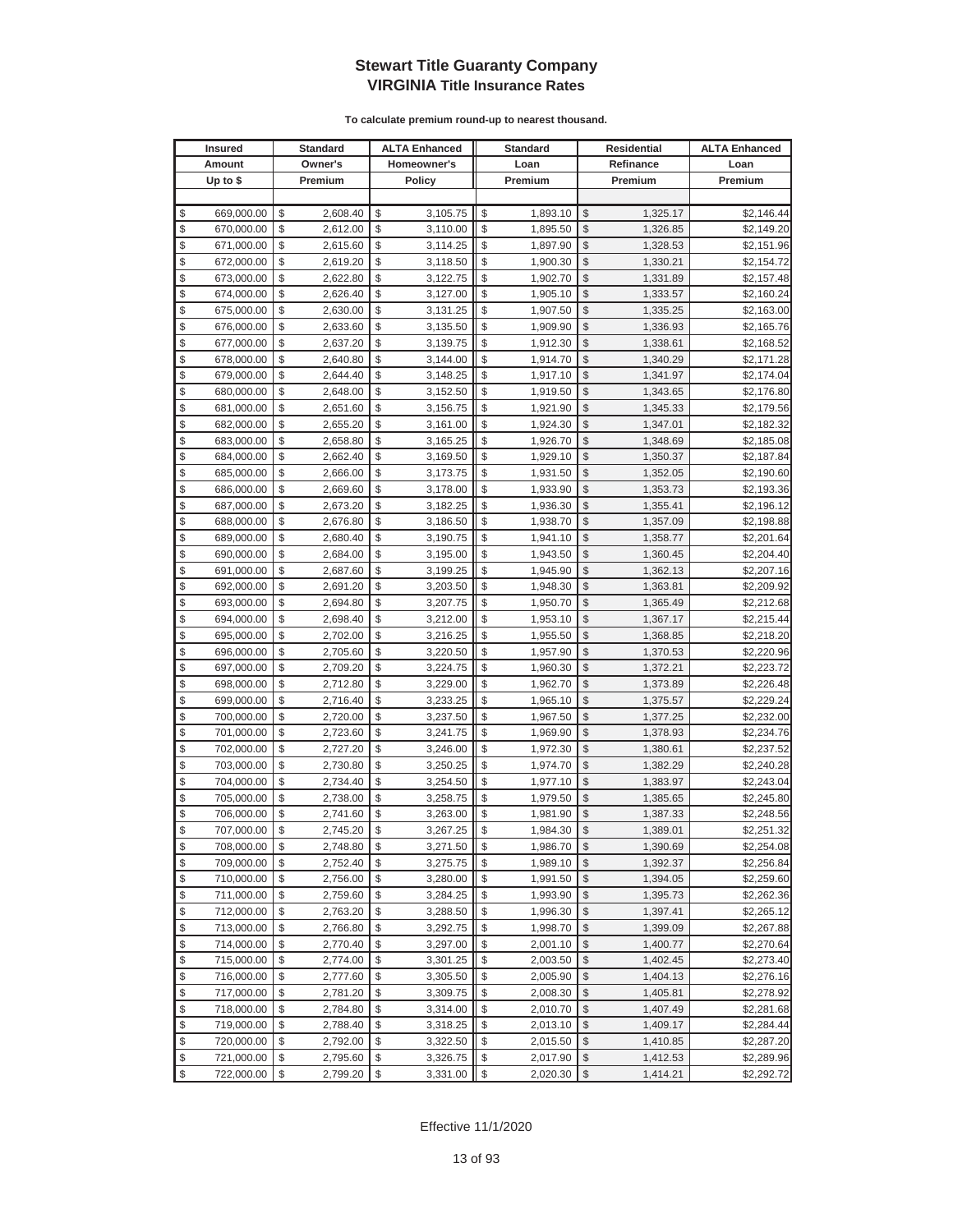|                         | <b>Insured</b> | <b>Standard</b> | <b>ALTA Enhanced</b> | <b>Standard</b> | Residential             |           | <b>ALTA Enhanced</b> |
|-------------------------|----------------|-----------------|----------------------|-----------------|-------------------------|-----------|----------------------|
|                         | Amount         | Owner's         | Homeowner's          | Loan            |                         | Refinance | Loan                 |
|                         | Up to $$$      | Premium         | <b>Policy</b>        | Premium         |                         | Premium   | Premium              |
|                         |                |                 |                      |                 |                         |           |                      |
| \$                      | 723,000.00     | \$<br>2,802.80  | \$<br>3,335.25       | \$<br>2,022.70  | \$                      | 1,415.89  | \$2,295.48           |
| \$                      | 724,000.00     | \$<br>2,806.40  | \$<br>3,339.50       | \$<br>2,025.10  | \$                      | 1,417.57  | \$2,298.24           |
| \$                      | 725,000.00     | \$<br>2,810.00  | \$<br>3,343.75       | \$<br>2,027.50  | \$                      | 1,419.25  | \$2,301.00           |
| \$                      | 726,000.00     | \$<br>2,813.60  | \$<br>3,348.00       | \$<br>2,029.90  | \$                      | 1,420.93  | \$2,303.76           |
| \$                      | 727,000.00     | \$<br>2,817.20  | \$<br>3,352.25       | \$<br>2,032.30  | \$                      | 1,422.61  | \$2,306.52           |
| \$                      | 728,000.00     | \$<br>2,820.80  | \$<br>3,356.50       | \$<br>2,034.70  | \$                      | 1,424.29  | \$2,309.28           |
| \$                      | 729,000.00     | \$<br>2,824.40  | \$<br>3,360.75       | \$<br>2,037.10  | \$                      | 1,425.97  | \$2,312.04           |
| \$                      | 730,000.00     | \$<br>2,828.00  | \$<br>3,365.00       | \$<br>2,039.50  | \$                      | 1,427.65  | \$2,314.80           |
| \$                      | 731,000.00     | \$<br>2,831.60  | \$<br>3,369.25       | \$<br>2,041.90  | \$                      | 1,429.33  | \$2,317.56           |
| \$                      | 732,000.00     | \$<br>2,835.20  | \$<br>3,373.50       | \$<br>2,044.30  | \$                      | 1,431.01  | \$2,320.32           |
| \$                      | 733,000.00     | \$<br>2,838.80  | \$<br>3,377.75       | \$<br>2,046.70  | \$                      | 1,432.69  | \$2,323.08           |
| \$                      | 734,000.00     | \$<br>2,842.40  | \$<br>3,382.00       | \$<br>2,049.10  | \$                      | 1,434.37  | \$2,325.84           |
| \$                      | 735,000.00     | \$<br>2,846.00  | \$<br>3,386.25       | \$<br>2,051.50  | \$                      | 1,436.05  | \$2,328.60           |
| \$                      | 736,000.00     | \$<br>2,849.60  | \$<br>3,390.50       | \$<br>2,053.90  | \$                      | 1,437.73  | \$2,331.36           |
| \$                      | 737,000.00     | \$<br>2,853.20  | \$<br>3,394.75       | \$<br>2,056.30  | \$                      | 1,439.41  | \$2,334.12           |
| \$                      | 738,000.00     | \$<br>2,856.80  | \$<br>3,399.00       | \$<br>2,058.70  | \$                      | 1,441.09  | \$2,336.88           |
| \$                      | 739,000.00     | \$<br>2,860.40  | \$<br>3,403.25       | \$<br>2,061.10  | \$                      | 1,442.77  | \$2,339.64           |
| \$                      | 740,000.00     | \$<br>2,864.00  | \$<br>3,407.50       | \$<br>2,063.50  | \$                      | 1,444.45  | \$2,342.40           |
| \$                      | 741,000.00     | \$<br>2,867.60  | \$<br>3,411.75       | \$<br>2,065.90  | \$                      | 1,446.13  | \$2,345.16           |
| \$                      | 742,000.00     | \$<br>2,871.20  | \$<br>3,416.00       | \$<br>2,068.30  | \$                      | 1,447.81  | \$2,347.92           |
| \$                      | 743,000.00     | \$<br>2,874.80  | \$<br>3,420.25       | \$<br>2,070.70  | \$                      | 1,449.49  | \$2,350.68           |
| \$                      | 744,000.00     | \$<br>2,878.40  | \$<br>3,424.50       | \$<br>2,073.10  | \$                      | 1,451.17  | \$2,353.44           |
| \$                      | 745,000.00     | \$<br>2,882.00  | \$<br>3,428.75       | \$<br>2,075.50  | \$                      | 1,452.85  | \$2,356.20           |
| \$                      | 746,000.00     | \$<br>2,885.60  | \$<br>3,433.00       | \$<br>2,077.90  | \$                      | 1,454.53  | \$2,358.96           |
| \$                      | 747,000.00     | \$<br>2,889.20  | \$<br>3,437.25       | \$<br>2,080.30  | \$                      | 1,456.21  | \$2,361.72           |
| \$                      | 748,000.00     | \$<br>2,892.80  | \$<br>3,441.50       | \$<br>2,082.70  | \$                      | 1,457.89  | \$2,364.48           |
| \$                      | 749,000.00     | \$<br>2,896.40  | \$<br>3,445.75       | \$<br>2,085.10  | \$                      | 1,459.57  | \$2,367.24           |
| \$                      | 750,000.00     | \$<br>2,900.00  | \$<br>3,450.00       | \$<br>2,087.50  | \$                      | 1,461.25  | \$2,370.00           |
| \$                      | 751,000.00     | \$<br>2,903.60  | \$<br>3,454.25       | \$<br>2,089.90  | \$                      | 1,462.93  | \$2,372.76           |
| \$                      | 752,000.00     | \$<br>2,907.20  | \$<br>3,458.50       | \$<br>2,092.30  | \$                      | 1,464.61  | \$2,375.52           |
| \$                      | 753,000.00     | \$<br>2,910.80  | \$<br>3,462.75       | \$<br>2,094.70  | \$                      | 1,466.29  | \$2,378.28           |
| \$                      | 754,000.00     | \$<br>2,914.40  | \$<br>3,467.00       | \$<br>2,097.10  | \$                      | 1,467.97  | \$2,381.04           |
| \$                      | 755,000.00     | \$<br>2,918.00  | \$<br>3,471.25       | \$<br>2,099.50  | \$                      | 1,469.65  | \$2,383.80           |
| \$                      | 756,000.00     | \$<br>2,921.60  | \$<br>3,475.50       | \$<br>2,101.90  | \$                      | 1,471.33  | \$2,386.56           |
| \$                      | 757,000.00     | \$<br>2,925.20  | \$<br>3,479.75       | \$<br>2,104.30  | \$                      | 1,473.01  | \$2,389.32           |
| \$                      | 758,000.00     | \$<br>2,928.80  | \$<br>3,484.00       | \$<br>2,106.70  | \$                      | 1,474.69  | \$2,392.08           |
| \$                      | 759,000.00     | \$<br>2,932.40  | \$<br>3,488.25       | \$<br>2,109.10  | \$                      | 1,476.37  | \$2,394.84           |
| \$                      | 760,000.00     | \$<br>2,936.00  | \$<br>3,492.50       | \$<br>2,111.50  | \$                      | 1,478.05  | \$2,397.60           |
| \$                      | 761,000.00     | \$<br>2,939.60  | \$<br>3,496.75       | \$<br>2,113.90  | \$                      | 1,479.73  | \$2,400.36           |
| \$                      | 762,000.00     | \$<br>2,943.20  | \$<br>3,501.00       | \$<br>2,116.30  | \$                      | 1,481.41  | \$2,403.12           |
| \$                      | 763,000.00     | \$<br>2,946.80  | \$<br>3,505.25       | 2,118.70        | \$                      | 1,483.09  | \$2,405.88           |
| \$                      | 764,000.00     | \$<br>2,950.40  | \$<br>3,509.50       | \$<br>2,121.10  | $\frac{1}{2}$           | 1,484.77  | \$2,408.64           |
| \$                      | 765,000.00     | \$<br>2,954.00  | \$<br>3,513.75       | \$<br>2,123.50  | \$                      | 1,486.45  | \$2,411.40           |
| \$                      | 766,000.00     | \$<br>2,957.60  | \$<br>3,518.00       | \$<br>2,125.90  | \$                      | 1,488.13  | \$2,414.16           |
| \$                      | 767,000.00     | \$<br>2,961.20  | \$<br>3,522.25       | \$<br>2,128.30  | \$                      | 1,489.81  | \$2,416.92           |
| \$                      | 768,000.00     | \$<br>2,964.80  | \$<br>3,526.50       | \$<br>2,130.70  | \$                      | 1,491.49  | \$2,419.68           |
| \$                      | 769,000.00     | \$<br>2,968.40  | \$<br>3,530.75       | \$<br>2,133.10  | \$                      | 1,493.17  | \$2,422.44           |
| \$                      | 770,000.00     | \$<br>2,972.00  | \$<br>3,535.00       | \$<br>2,135.50  | \$                      | 1,494.85  | \$2,425.20           |
| \$                      | 771,000.00     | \$<br>2,975.60  | \$<br>3,539.25       | \$<br>2,137.90  | \$                      | 1,496.53  | \$2,427.96           |
| \$                      | 772,000.00     | \$<br>2,979.20  | \$<br>3,543.50       | \$<br>2,140.30  | \$                      | 1,498.21  | \$2,430.72           |
| \$                      | 773,000.00     | \$<br>2,982.80  | \$<br>3,547.75       | \$<br>2,142.70  | \$                      | 1,499.89  | \$2,433.48           |
| \$                      | 774,000.00     | \$<br>2,986.40  | \$<br>3,552.00       | \$<br>2,145.10  | \$                      | 1,501.57  | \$2,436.24           |
| \$                      | 775,000.00     | \$<br>2,990.00  | \$<br>3,556.25       | \$<br>2,147.50  | \$                      | 1,503.25  | \$2,439.00           |
| $\sqrt[6]{\frac{1}{2}}$ | 776,000.00     | \$<br>2,993.60  | \$<br>3,560.50       | \$<br>2,149.90  | $\sqrt[6]{\frac{1}{2}}$ | 1,504.93  | \$2,441.76           |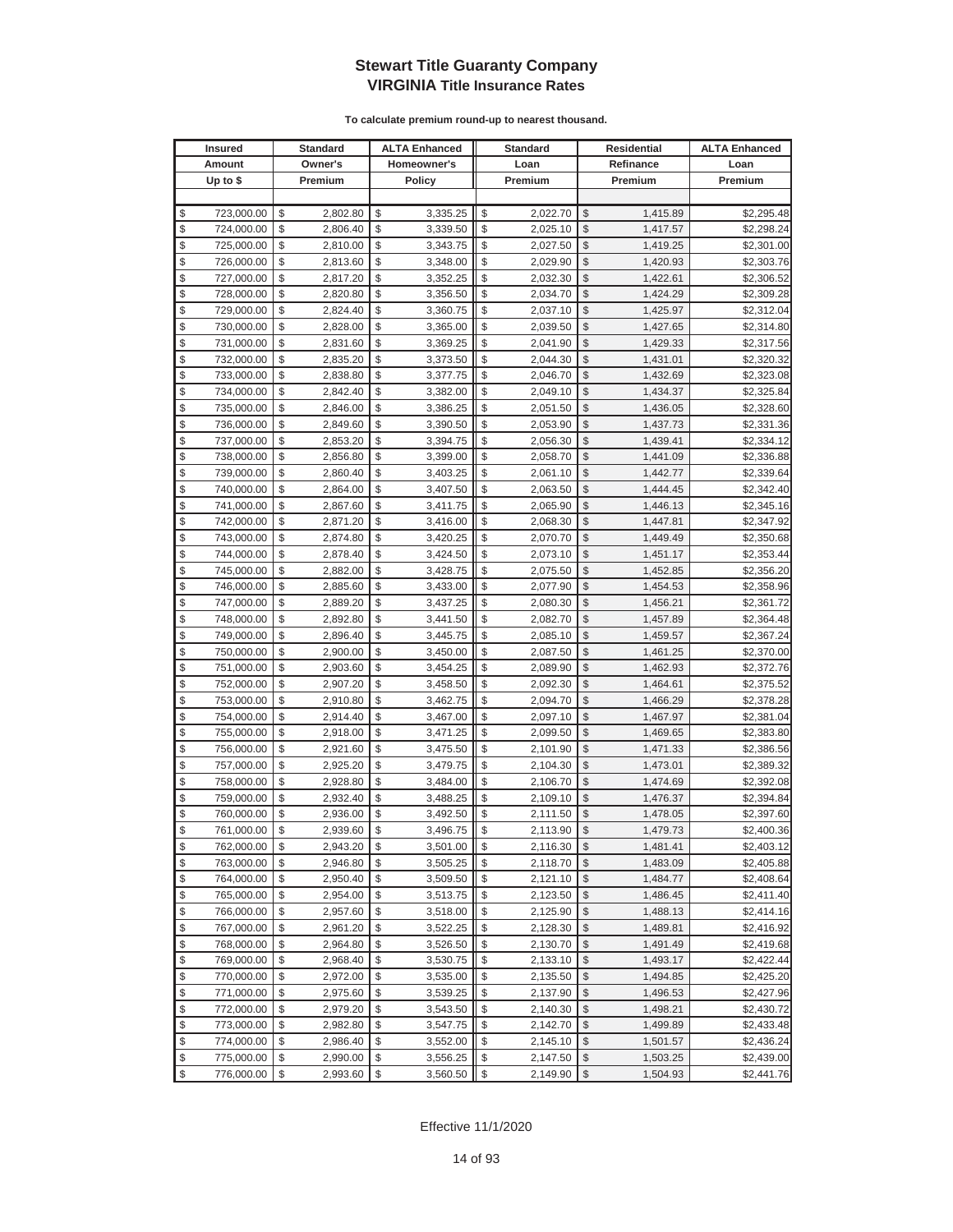| <b>Insured</b>   | <b>Standard</b> | <b>ALTA Enhanced</b> | <b>Standard</b> | <b>Residential</b> |           | <b>ALTA Enhanced</b> |
|------------------|-----------------|----------------------|-----------------|--------------------|-----------|----------------------|
| Amount           | Owner's         | Homeowner's          | Loan            |                    | Refinance | Loan                 |
| Up to $$$        | Premium         | <b>Policy</b>        | Premium         |                    | Premium   | Premium              |
|                  |                 |                      |                 |                    |           |                      |
| \$<br>777,000.00 | \$<br>2,997.20  | \$<br>3,564.75       | \$<br>2,152.30  | \$                 | 1,506.61  | \$2,444.52           |
| \$<br>778,000.00 | \$<br>3,000.80  | \$<br>3,569.00       | \$<br>2,154.70  | \$                 | 1,508.29  | \$2,447.28           |
| \$<br>779,000.00 | \$<br>3,004.40  | \$<br>3,573.25       | \$<br>2,157.10  | $\mathcal{S}$      | 1,509.97  | \$2,450.04           |
| \$<br>780,000.00 | \$<br>3,008.00  | \$<br>3,577.50       | \$<br>2,159.50  | \$                 | 1,511.65  | \$2,452.80           |
| \$<br>781,000.00 | \$<br>3,011.60  | \$<br>3,581.75       | \$<br>2,161.90  | \$                 | 1,513.33  | \$2,455.56           |
| \$<br>782,000.00 | \$<br>3,015.20  | \$<br>3,586.00       | \$<br>2,164.30  | \$                 | 1,515.01  | \$2,458.32           |
| \$<br>783,000.00 | \$<br>3,018.80  | \$<br>3,590.25       | \$<br>2,166.70  | \$                 | 1,516.69  | \$2,461.08           |
| \$<br>784,000.00 | \$<br>3,022.40  | \$<br>3,594.50       | \$<br>2,169.10  | \$                 | 1,518.37  | \$2,463.84           |
| \$<br>785,000.00 | \$<br>3,026.00  | \$<br>3,598.75       | \$<br>2,171.50  | \$                 | 1,520.05  | \$2,466.60           |
| \$<br>786,000.00 | \$<br>3,029.60  | \$<br>3,603.00       | \$<br>2,173.90  | \$                 | 1,521.73  | \$2,469.36           |
| \$<br>787,000.00 | \$<br>3,033.20  | \$<br>3,607.25       | \$<br>2,176.30  | $\frac{1}{2}$      | 1,523.41  | \$2,472.12           |
| \$<br>788,000.00 | \$<br>3,036.80  | \$<br>3,611.50       | \$<br>2,178.70  | \$                 | 1,525.09  | \$2,474.88           |
| \$<br>789,000.00 | \$<br>3,040.40  | \$<br>3,615.75       | \$<br>2,181.10  | \$                 | 1,526.77  | \$2,477.64           |
| \$<br>790,000.00 | \$<br>3,044.00  | \$<br>3,620.00       | \$<br>2,183.50  | \$                 | 1,528.45  | \$2,480.40           |
| \$<br>791,000.00 | \$<br>3,047.60  | \$<br>3,624.25       | \$<br>2,185.90  | \$                 | 1,530.13  | \$2,483.16           |
| \$<br>792,000.00 | \$<br>3,051.20  | \$<br>3,628.50       | \$<br>2,188.30  | \$                 | 1,531.81  | \$2,485.92           |
| \$<br>793,000.00 | \$<br>3,054.80  | \$<br>3,632.75       | \$<br>2,190.70  | \$                 | 1,533.49  | \$2,488.68           |
| \$<br>794,000.00 | \$<br>3,058.40  | \$<br>3,637.00       | \$<br>2,193.10  | \$                 | 1,535.17  | \$2,491.44           |
| \$<br>795,000.00 | \$<br>3,062.00  | \$<br>3,641.25       | \$<br>2,195.50  | $\mathcal{S}$      | 1,536.85  | \$2,494.20           |
| \$<br>796,000.00 | \$<br>3,065.60  | \$<br>3,645.50       | \$<br>2,197.90  | \$                 | 1,538.53  | \$2,496.96           |
| \$<br>797,000.00 | \$<br>3,069.20  | \$<br>3,649.75       | \$<br>2,200.30  | \$                 | 1,540.21  | \$2,499.72           |
| \$<br>798,000.00 | \$<br>3,072.80  | \$<br>3,654.00       | \$<br>2,202.70  | $\mathcal{S}$      | 1,541.89  | \$2,502.48           |
| \$<br>799,000.00 | \$<br>3,076.40  | \$<br>3,658.25       | \$<br>2,205.10  | \$                 | 1,543.57  | \$2,505.24           |
| \$<br>800,000.00 | \$<br>3,080.00  | \$<br>3,662.50       | \$<br>2,207.50  | \$                 | 1,545.25  | \$2,508.00           |
| \$<br>801,000.00 | \$<br>3,083.60  | \$<br>3,666.75       | \$<br>2,209.90  | \$                 | 1,546.93  | \$2,510.76           |
| \$<br>802,000.00 | \$<br>3,087.20  | \$<br>3,671.00       | \$<br>2,212.30  | \$                 | 1,548.61  | \$2,513.52           |
| \$<br>803,000.00 | \$<br>3,090.80  | \$<br>3,675.25       | \$<br>2,214.70  | \$                 | 1,550.29  | \$2,516.28           |
| \$<br>804,000.00 | \$<br>3,094.40  | \$<br>3,679.50       | \$<br>2,217.10  | \$                 | 1,551.97  | \$2,519.04           |
| \$<br>805,000.00 | \$<br>3,098.00  | \$<br>3,683.75       | \$<br>2,219.50  | \$                 | 1,553.65  | \$2,521.80           |
| \$<br>806,000.00 | \$<br>3,101.60  | \$<br>3,688.00       | \$<br>2,221.90  | \$                 | 1,555.33  | \$2,524.56           |
| \$<br>807,000.00 | \$<br>3,105.20  | \$<br>3,692.25       | \$<br>2,224.30  | \$                 | 1,557.01  | \$2,527.32           |
| \$<br>808,000.00 | \$<br>3,108.80  | \$<br>3,696.50       | \$<br>2,226.70  | \$                 | 1,558.69  | \$2,530.08           |
| \$<br>809,000.00 | \$<br>3,112.40  | \$<br>3,700.75       | \$<br>2,229.10  | \$                 | 1,560.37  | \$2,532.84           |
| \$<br>810,000.00 | \$<br>3,116.00  | \$<br>3,705.00       | \$<br>2,231.50  | \$                 | 1,562.05  | \$2,535.60           |
| \$<br>811,000.00 | \$<br>3,119.60  | \$<br>3,709.25       | \$<br>2,233.90  | \$                 | 1,563.73  | \$2,538.36           |
| \$<br>812,000.00 | \$<br>3,123.20  | \$<br>3,713.50       | \$<br>2,236.30  | \$                 | 1,565.41  | \$2,541.12           |
| \$<br>813,000.00 | \$<br>3,126.80  | \$<br>3,717.75       | \$<br>2,238.70  | \$                 | 1,567.09  | \$2,543.88           |
| \$<br>814,000.00 | \$<br>3,130.40  | \$<br>3,722.00       | \$<br>2,241.10  | \$                 | 1,568.77  | \$2,546.64           |
| \$<br>815,000.00 | \$<br>3,134.00  | \$<br>3,726.25       | \$<br>2,243.50  | $\mathbb{S}$       | 1,570.45  | \$2,549.40           |
| \$<br>816,000.00 | \$<br>3,137.60  | \$<br>3,730.50       | \$<br>2,245.90  | $\sqrt[6]{2}$      | 1,572.13  | \$2,552.16           |
| \$<br>817,000.00 | \$<br>3,141.20  | \$<br>3,734.75       | \$<br>2,248.30  | \$                 | 1,573.81  | \$2,554.92           |
| \$<br>818,000.00 | \$<br>3,144.80  | \$<br>3,739.00       | \$<br>2,250.70  | \$                 | 1,575.49  | \$2,557.68           |
| \$<br>819,000.00 | \$<br>3,148.40  | \$<br>3,743.25       | \$<br>2,253.10  | \$                 | 1,577.17  | \$2,560.44           |
| \$<br>820,000.00 | \$<br>3,152.00  | \$<br>3,747.50       | \$<br>2,255.50  | \$                 | 1,578.85  | \$2,563.20           |
| \$<br>821,000.00 | \$<br>3,155.60  | \$<br>3,751.75       | \$<br>2,257.90  | \$                 | 1,580.53  | \$2,565.96           |
| \$<br>822,000.00 | \$<br>3,159.20  | \$<br>3,756.00       | \$<br>2,260.30  | \$                 | 1,582.21  | \$2,568.72           |
| \$<br>823,000.00 | \$<br>3,162.80  | \$<br>3,760.25       | \$<br>2,262.70  | \$                 | 1,583.89  | \$2,571.48           |
| \$<br>824,000.00 | \$<br>3,166.40  | \$<br>3,764.50       | \$<br>2,265.10  | \$                 | 1,585.57  | \$2,574.24           |
| \$<br>825,000.00 | \$<br>3,170.00  | \$<br>3,768.75       | \$<br>2,267.50  | \$                 | 1,587.25  | \$2,577.00           |
| \$<br>826,000.00 | \$<br>3,173.60  | \$<br>3,773.00       | \$<br>2,269.90  | \$                 | 1,588.93  | \$2,579.76           |
| \$<br>827,000.00 | \$<br>3,177.20  | \$<br>3,777.25       | \$<br>2,272.30  | \$                 | 1,590.61  | \$2,582.52           |
| \$<br>828,000.00 | \$<br>3,180.80  | \$<br>3,781.50       | \$<br>2,274.70  | \$                 | 1,592.29  | \$2,585.28           |
| \$<br>829,000.00 | \$<br>3,184.40  | \$<br>3,785.75       | \$<br>2,277.10  | \$                 | 1,593.97  | \$2,588.04           |
| \$<br>830,000.00 | \$<br>3,188.00  | \$<br>3,790.00       | \$<br>2,279.50  | $\frac{1}{2}$      | 1,595.65  | \$2,590.80           |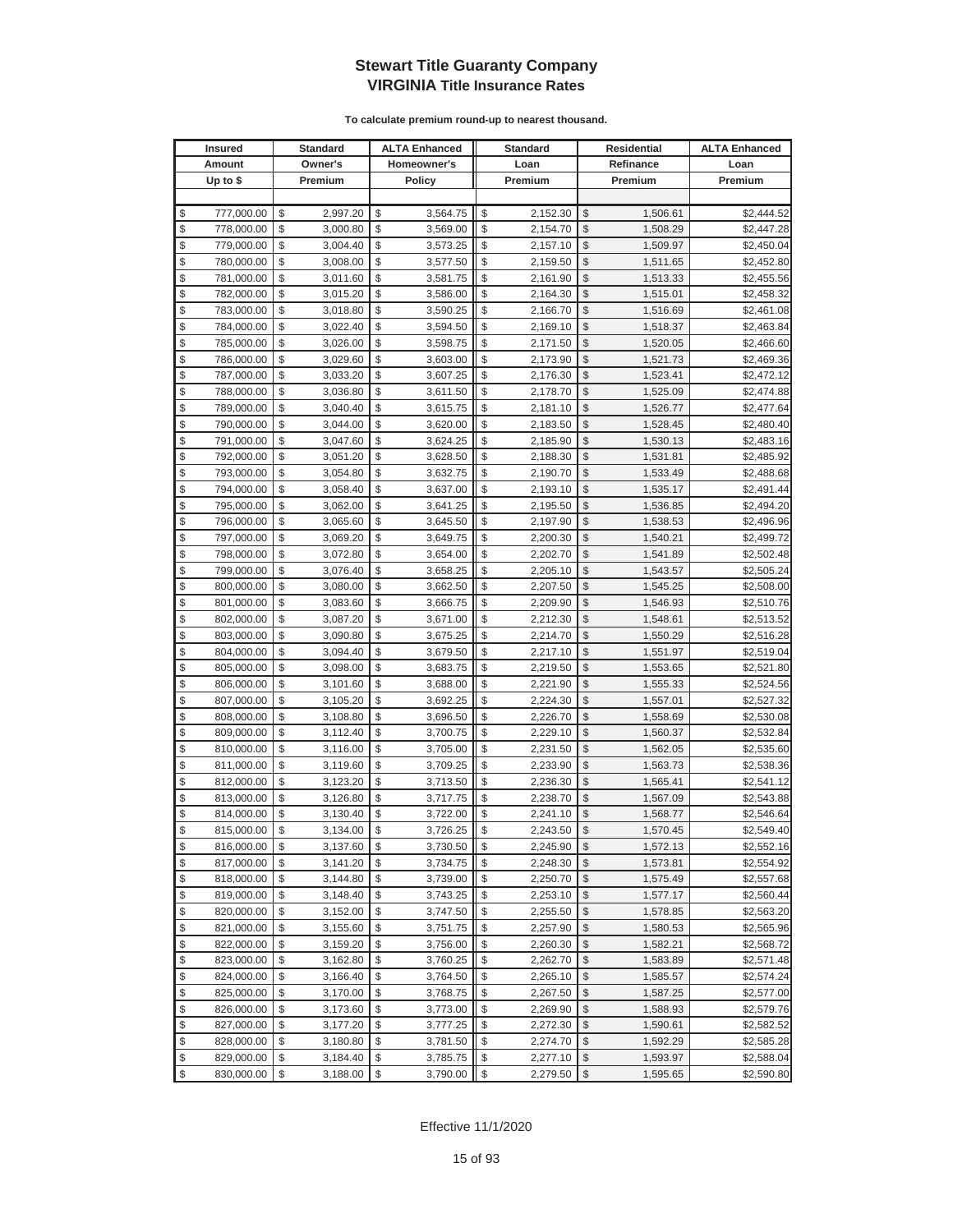| <b>Insured</b>   | <b>Standard</b> | <b>ALTA Enhanced</b> | <b>Standard</b> |               | <b>Residential</b> | <b>ALTA Enhanced</b> |
|------------------|-----------------|----------------------|-----------------|---------------|--------------------|----------------------|
| Amount           | Owner's         | Homeowner's          | Loan            |               | Refinance          | Loan                 |
| Up to $$$        | Premium         | <b>Policy</b>        | Premium         |               | Premium            | Premium              |
|                  |                 |                      |                 |               |                    |                      |
| \$<br>831,000.00 | \$<br>3,191.60  | \$<br>3,794.25       | \$<br>2,281.90  | \$            | 1,597.33           | \$2,593.56           |
| \$<br>832,000.00 | \$<br>3,195.20  | \$<br>3,798.50       | \$<br>2,284.30  | \$            | 1,599.01           | \$2,596.32           |
| \$<br>833,000.00 | \$<br>3,198.80  | \$<br>3,802.75       | \$<br>2,286.70  | $\mathcal{S}$ | 1,600.69           | \$2,599.08           |
| \$<br>834,000.00 | \$<br>3,202.40  | \$<br>3,807.00       | \$<br>2,289.10  | \$            | 1,602.37           | \$2,601.84           |
| \$<br>835,000.00 | \$<br>3,206.00  | \$<br>3,811.25       | \$<br>2,291.50  | \$            | 1,604.05           | \$2,604.60           |
| \$<br>836,000.00 | \$<br>3,209.60  | \$<br>3,815.50       | \$<br>2,293.90  | \$            | 1,605.73           | \$2,607.36           |
| \$<br>837,000.00 | \$<br>3,213.20  | \$<br>3,819.75       | \$<br>2,296.30  | \$            | 1,607.41           | \$2,610.12           |
| \$<br>838,000.00 | \$<br>3,216.80  | \$<br>3,824.00       | \$<br>2,298.70  | \$            | 1,609.09           | \$2,612.88           |
| \$<br>839,000.00 | \$<br>3,220.40  | \$<br>3,828.25       | \$<br>2,301.10  | \$            | 1,610.77           | \$2,615.64           |
| \$<br>840,000.00 | \$<br>3,224.00  | \$<br>3,832.50       | \$<br>2,303.50  | \$            | 1,612.45           | \$2,618.40           |
| \$<br>841,000.00 | \$<br>3,227.60  | \$<br>3,836.75       | \$<br>2,305.90  | \$            | 1,614.13           | \$2,621.16           |
| \$<br>842,000.00 | \$<br>3,231.20  | \$<br>3,841.00       | \$<br>2,308.30  | \$            | 1,615.81           | \$2,623.92           |
| \$<br>843,000.00 | \$<br>3,234.80  | \$<br>3,845.25       | \$<br>2,310.70  | \$            | 1,617.49           | \$2,626.68           |
| \$<br>844,000.00 | \$<br>3,238.40  | \$<br>3,849.50       | \$<br>2,313.10  | \$            | 1,619.17           | \$2,629.44           |
| \$<br>845,000.00 | \$<br>3,242.00  | \$<br>3,853.75       | \$<br>2,315.50  | \$            | 1,620.85           | \$2,632.20           |
| \$<br>846,000.00 | \$<br>3,245.60  | \$<br>3,858.00       | \$<br>2,317.90  | \$            | 1,622.53           | \$2,634.96           |
| \$<br>847,000.00 | \$<br>3,249.20  | \$<br>3,862.25       | \$<br>2,320.30  | \$            | 1,624.21           | \$2,637.72           |
| \$<br>848,000.00 | \$<br>3,252.80  | \$<br>3,866.50       | \$<br>2,322.70  | \$            | 1,625.89           | \$2,640.48           |
| \$<br>849,000.00 | \$<br>3,256.40  | \$<br>3,870.75       | \$<br>2,325.10  | $\mathcal{S}$ | 1,627.57           | \$2,643.24           |
| \$<br>850,000.00 | \$<br>3,260.00  | \$<br>3,875.00       | \$<br>2,327.50  | \$            | 1,629.25           | \$2,646.00           |
| \$<br>851,000.00 | \$<br>3,263.60  | \$<br>3,879.25       | \$<br>2,329.90  | \$            | 1,630.93           | \$2,648.76           |
| \$<br>852,000.00 | \$<br>3,267.20  | \$<br>3,883.50       | \$<br>2,332.30  | $\mathcal{S}$ | 1,632.61           | \$2,651.52           |
| \$<br>853,000.00 | \$<br>3,270.80  | \$<br>3,887.75       | \$<br>2,334.70  | \$            | 1,634.29           | \$2,654.28           |
| \$<br>854,000.00 | \$<br>3,274.40  | \$<br>3,892.00       | \$<br>2,337.10  | \$            | 1,635.97           | \$2,657.04           |
| \$<br>855,000.00 | \$<br>3,278.00  | \$<br>3,896.25       | \$<br>2,339.50  | \$            | 1,637.65           | \$2,659.80           |
| \$<br>856,000.00 | \$<br>3,281.60  | \$<br>3,900.50       | \$<br>2,341.90  | \$            | 1,639.33           | \$2,662.56           |
| \$<br>857,000.00 | \$<br>3,285.20  | \$<br>3,904.75       | \$<br>2,344.30  | \$            | 1,641.01           | \$2,665.32           |
| \$<br>858,000.00 | \$<br>3,288.80  | \$<br>3,909.00       | \$<br>2,346.70  | \$            | 1,642.69           | \$2,668.08           |
| \$<br>859,000.00 | \$<br>3,292.40  | \$<br>3,913.25       | \$<br>2,349.10  | \$            | 1,644.37           | \$2,670.84           |
| \$<br>860,000.00 | \$<br>3,296.00  | \$<br>3,917.50       | \$<br>2,351.50  | \$            | 1,646.05           | \$2,673.60           |
| \$<br>861,000.00 | \$<br>3,299.60  | \$<br>3,921.75       | \$<br>2,353.90  | \$            | 1,647.73           | \$2,676.36           |
| \$<br>862,000.00 | \$<br>3,303.20  | \$<br>3,926.00       | \$<br>2,356.30  | \$            | 1,649.41           | \$2,679.12           |
| \$<br>863,000.00 | \$<br>3,306.80  | \$<br>3,930.25       | \$<br>2,358.70  | \$            | 1,651.09           | \$2,681.88           |
| \$<br>864,000.00 | \$<br>3,310.40  | \$<br>3,934.50       | \$<br>2,361.10  | \$            | 1,652.77           | \$2,684.64           |
| \$<br>865,000.00 | \$<br>3,314.00  | \$<br>3,938.75       | \$<br>2,363.50  | \$            | 1,654.45           | \$2,687.40           |
| \$<br>866,000.00 | \$<br>3,317.60  | \$<br>3,943.00       | \$<br>2,365.90  | \$            | 1,656.13           | \$2,690.16           |
| \$<br>867,000.00 | \$<br>3,321.20  | \$<br>3,947.25       | \$<br>2,368.30  | \$            | 1,657.81           | \$2,692.92           |
| \$<br>868,000.00 | \$<br>3,324.80  | \$<br>3,951.50       | \$<br>2,370.70  | \$            | 1,659.49           | \$2,695.68           |
| \$<br>869,000.00 | \$<br>3,328.40  | \$<br>3,955.75       | \$<br>2,373.10  | $\mathbb{S}$  | 1,661.17           | \$2,698.44           |
| \$<br>870,000.00 | \$<br>3,332.00  | \$<br>3,960.00       | \$<br>2,375.50  | $\sqrt{2}$    | 1,662.85           | \$2,701.20           |
| \$<br>871,000.00 | \$<br>3,335.60  | \$<br>3,964.25       | \$<br>2,377.90  | \$            | 1,664.53           | \$2,703.96           |
| \$<br>872,000.00 | \$<br>3,339.20  | \$<br>3,968.50       | \$<br>2,380.30  | \$            | 1,666.21           | \$2,706.72           |
| \$<br>873,000.00 | \$<br>3,342.80  | \$<br>3,972.75       | \$<br>2,382.70  | \$            | 1,667.89           | \$2,709.48           |
| \$<br>874,000.00 | \$<br>3,346.40  | \$<br>3,977.00       | \$<br>2,385.10  | \$            | 1,669.57           | \$2,712.24           |
| \$<br>875,000.00 | \$<br>3,350.00  | \$<br>3,981.25       | \$<br>2,387.50  | \$            | 1,671.25           | \$2,715.00           |
| \$<br>876,000.00 | \$<br>3,353.60  | \$<br>3,985.50       | \$<br>2,389.90  | \$            | 1,672.93           | \$2,717.76           |
| \$<br>877,000.00 | \$<br>3,357.20  | \$<br>3,989.75       | \$<br>2,392.30  | \$            | 1,674.61           | \$2,720.52           |
| \$<br>878,000.00 | \$<br>3,360.80  | \$<br>3,994.00       | \$<br>2,394.70  | \$            | 1,676.29           | \$2,723.28           |
| \$<br>879,000.00 | \$<br>3,364.40  | \$<br>3,998.25       | \$<br>2,397.10  | \$            | 1,677.97           | \$2,726.04           |
| \$<br>880,000.00 | \$<br>3,368.00  | \$<br>4,002.50       | \$<br>2,399.50  | \$            | 1,679.65           | \$2,728.80           |
| \$<br>881,000.00 | \$<br>3,371.60  | \$<br>4,006.75       | \$<br>2,401.90  | \$            | 1,681.33           | \$2,731.56           |
| \$<br>882,000.00 | \$<br>3,375.20  | \$<br>4,011.00       | \$<br>2,404.30  | \$            | 1,683.01           | \$2,734.32           |
| \$<br>883,000.00 | \$<br>3,378.80  | \$<br>4,015.25       | \$<br>2,406.70  | \$            | 1,684.69           | \$2,737.08           |
| \$<br>884,000.00 | \$<br>3,382.40  | \$<br>4,019.50       | \$<br>2,409.10  | $\sqrt{2}$    | 1,686.37           | \$2,739.84           |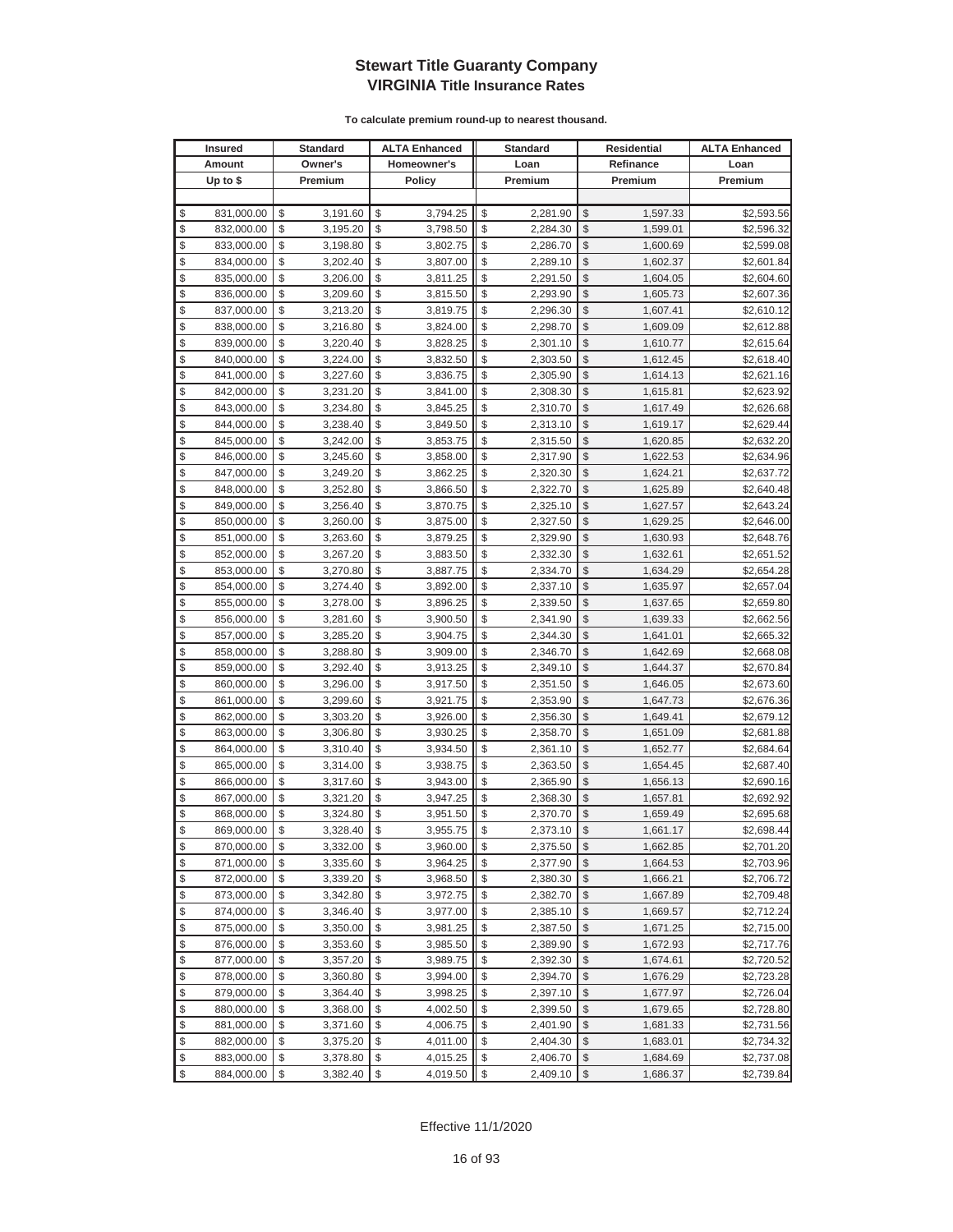|               | <b>Insured</b> | <b>Standard</b> | <b>ALTA Enhanced</b> | <b>Standard</b> | <b>Residential</b><br>Refinance |          | <b>ALTA Enhanced</b> |
|---------------|----------------|-----------------|----------------------|-----------------|---------------------------------|----------|----------------------|
|               | Amount         | Owner's         | Homeowner's          | Loan            |                                 |          | Loan                 |
|               | Up to $$$      | Premium         | <b>Policy</b>        | Premium         |                                 | Premium  | Premium              |
|               |                |                 |                      |                 |                                 |          |                      |
| \$            | 885,000.00     | \$<br>3,386.00  | \$<br>4,023.75       | \$<br>2,411.50  | \$                              | 1,688.05 | \$2,742.60           |
| \$            | 886,000.00     | \$<br>3,389.60  | \$<br>4,028.00       | \$<br>2,413.90  | \$                              | 1,689.73 | \$2,745.36           |
| \$            | 887,000.00     | \$<br>3,393.20  | \$<br>4,032.25       | \$<br>2,416.30  | \$                              | 1,691.41 | \$2,748.12           |
| \$            | 888,000.00     | \$<br>3,396.80  | \$<br>4,036.50       | \$<br>2,418.70  | \$                              | 1,693.09 | \$2,750.88           |
| \$            | 889,000.00     | \$<br>3,400.40  | \$<br>4,040.75       | \$<br>2,421.10  | \$                              | 1,694.77 | \$2,753.64           |
| \$            | 890,000.00     | \$<br>3,404.00  | \$<br>4,045.00       | \$<br>2,423.50  | \$                              | 1,696.45 | \$2,756.40           |
| \$            | 891,000.00     | \$<br>3,407.60  | \$<br>4,049.25       | \$<br>2,425.90  | \$                              | 1,698.13 | \$2,759.16           |
| \$            | 892,000.00     | \$<br>3,411.20  | \$<br>4,053.50       | \$<br>2,428.30  | \$                              | 1,699.81 | \$2,761.92           |
| \$            | 893,000.00     | \$<br>3,414.80  | \$<br>4,057.75       | \$<br>2,430.70  | \$                              | 1,701.49 | \$2,764.68           |
| \$            | 894,000.00     | \$<br>3,418.40  | \$<br>4,062.00       | \$<br>2,433.10  | \$                              | 1,703.17 | \$2,767.44           |
| \$            | 895,000.00     | \$<br>3,422.00  | \$<br>4,066.25       | \$<br>2,435.50  | \$                              | 1,704.85 | \$2,770.20           |
| \$            | 896,000.00     | \$<br>3,425.60  | \$<br>4,070.50       | \$<br>2,437.90  | \$                              | 1,706.53 | \$2,772.96           |
| \$            | 897,000.00     | \$<br>3,429.20  | \$<br>4,074.75       | \$<br>2,440.30  | \$                              | 1,708.21 | \$2,775.72           |
| \$            | 898,000.00     | \$<br>3,432.80  | \$<br>4,079.00       | \$<br>2,442.70  | \$                              | 1,709.89 | \$2,778.48           |
| \$            | 899,000.00     | \$<br>3,436.40  | \$<br>4,083.25       | \$<br>2,445.10  | \$                              | 1,711.57 | \$2,781.24           |
| \$            | 900,000.00     | \$<br>3,440.00  | \$<br>4,087.50       | \$<br>2,447.50  | \$                              | 1,713.25 | \$2,784.00           |
| \$            | 901,000.00     | \$<br>3,443.60  | \$<br>4,091.75       | \$<br>2,449.90  | \$                              | 1,714.93 | \$2,786.76           |
| \$            | 902,000.00     | \$<br>3,447.20  | \$<br>4,096.00       | \$<br>2,452.30  | \$                              | 1,716.61 | \$2,789.52           |
| \$            | 903,000.00     | \$<br>3,450.80  | \$<br>4,100.25       | \$<br>2,454.70  | \$                              | 1,718.29 | \$2,792.28           |
| \$            | 904,000.00     | \$<br>3,454.40  | \$<br>4,104.50       | \$<br>2,457.10  | \$                              | 1,719.97 | \$2,795.04           |
| \$            | 905,000.00     | \$<br>3,458.00  | \$<br>4,108.75       | \$<br>2,459.50  | \$                              | 1,721.65 | \$2,797.80           |
| \$            | 906,000.00     | \$<br>3,461.60  | \$<br>4,113.00       | \$<br>2,461.90  | \$                              | 1,723.33 | \$2,800.56           |
| \$            | 907,000.00     | \$<br>3,465.20  | \$<br>4,117.25       | \$<br>2,464.30  | \$                              | 1,725.01 | \$2,803.32           |
| \$            | 908,000.00     | \$<br>3,468.80  | \$<br>4,121.50       | \$<br>2,466.70  | \$                              | 1,726.69 | \$2,806.08           |
| \$            | 909,000.00     | \$<br>3,472.40  | \$<br>4,125.75       | \$<br>2,469.10  | \$                              | 1,728.37 | \$2,808.84           |
| \$            | 910,000.00     | \$<br>3,476.00  | \$<br>4,130.00       | \$<br>2,471.50  | \$                              | 1,730.05 | \$2,811.60           |
| \$            | 911,000.00     | \$<br>3,479.60  | \$<br>4,134.25       | \$<br>2,473.90  | \$                              | 1,731.73 | \$2,814.36           |
| \$            | 912,000.00     | \$<br>3,483.20  | \$<br>4,138.50       | \$<br>2,476.30  | \$                              | 1,733.41 | \$2,817.12           |
| \$            | 913,000.00     | \$<br>3,486.80  | \$<br>4,142.75       | \$<br>2,478.70  | \$                              | 1,735.09 | \$2,819.88           |
| \$            | 914,000.00     | \$<br>3,490.40  | \$<br>4,147.00       | \$<br>2,481.10  | \$                              | 1,736.77 | \$2,822.64           |
| \$            | 915,000.00     | \$<br>3,494.00  | \$<br>4,151.25       | \$<br>2,483.50  | \$                              | 1,738.45 | \$2,825.40           |
| \$            | 916,000.00     | \$<br>3,497.60  | \$<br>4,155.50       | \$<br>2,485.90  | \$                              | 1,740.13 | \$2,828.16           |
| \$            | 917,000.00     | \$<br>3,501.20  | \$<br>4,159.75       | \$<br>2,488.30  | \$                              | 1,741.81 | \$2,830.92           |
| \$            | 918,000.00     | \$<br>3,504.80  | \$<br>4,164.00       | \$<br>2,490.70  | \$                              | 1,743.49 | \$2,833.68           |
| \$            | 919,000.00     | \$<br>3,508.40  | \$<br>4,168.25       | \$<br>2,493.10  | \$                              | 1,745.17 | \$2,836.44           |
| \$            | 920,000.00     | \$<br>3,512.00  | \$<br>4,172.50       | \$<br>2,495.50  | \$                              | 1,746.85 | \$2,839.20           |
| \$            | 921,000.00     | \$<br>3,515.60  | \$<br>4,176.75       | \$<br>2,497.90  | \$                              | 1,748.53 | \$2,841.96           |
| \$            | 922,000.00     | \$<br>3,519.20  | \$<br>4,181.00       | \$<br>2,500.30  | \$                              | 1,750.21 | \$2,844.72           |
| $\mathcal{S}$ | 923,000.00     | \$<br>3.522.80  | \$<br>4.185.25       | \$<br>2,502.70  | \$                              | 1,751.89 | \$2,847.48           |
| \$            | 924,000.00     | \$<br>3,526.40  | \$<br>4,189.50       | \$<br>2,505.10  | \$                              | 1,753.57 | \$2,850.24           |
| \$            | 925,000.00     | \$<br>3,530.00  | \$<br>4,193.75       | \$<br>2,507.50  | \$                              | 1,755.25 | \$2,853.00           |
| \$            | 926,000.00     | \$<br>3,533.60  | \$<br>4,198.00       | \$<br>2,509.90  | \$                              | 1,756.93 | \$2,855.76           |
| \$            | 927,000.00     | \$<br>3,537.20  | \$<br>4,202.25       | \$<br>2,512.30  | \$                              | 1,758.61 | \$2,858.52           |
| \$            | 928,000.00     | \$<br>3,540.80  | \$<br>4,206.50       | \$<br>2,514.70  | \$                              | 1,760.29 | \$2,861.28           |
| \$            | 929,000.00     | \$<br>3,544.40  | \$<br>4,210.75       | \$<br>2,517.10  | \$                              | 1,761.97 | \$2,864.04           |
| \$            | 930,000.00     | \$<br>3,548.00  | \$<br>4,215.00       | \$<br>2,519.50  | \$                              | 1,763.65 | \$2,866.80           |
| \$            | 931,000.00     | \$<br>3,551.60  | \$<br>4,219.25       | \$<br>2,521.90  | \$                              | 1,765.33 | \$2,869.56           |
| \$            | 932,000.00     | \$<br>3,555.20  | \$<br>4,223.50       | \$<br>2,524.30  | \$                              | 1,767.01 | \$2,872.32           |
| \$            | 933,000.00     | \$<br>3,558.80  | \$<br>4,227.75       | \$<br>2,526.70  | \$                              | 1,768.69 | \$2,875.08           |
| \$            | 934,000.00     | \$<br>3,562.40  | \$<br>4,232.00       | \$<br>2,529.10  | \$                              | 1,770.37 | \$2,877.84           |
| \$            | 935,000.00     | \$<br>3,566.00  | \$<br>4,236.25       | \$<br>2,531.50  | \$                              | 1,772.05 | \$2,880.60           |
| \$            | 936,000.00     | \$<br>3,569.60  | \$<br>4,240.50       | \$<br>2,533.90  | \$                              | 1,773.73 | \$2,883.36           |
| \$            | 937,000.00     | \$<br>3,573.20  | \$<br>4,244.75       | \$<br>2,536.30  | \$                              | 1,775.41 | \$2,886.12           |
| \$            | 938,000.00     | \$<br>3,576.80  | \$<br>4,249.00       | \$<br>2,538.70  | \$                              | 1,777.09 | \$2,888.88           |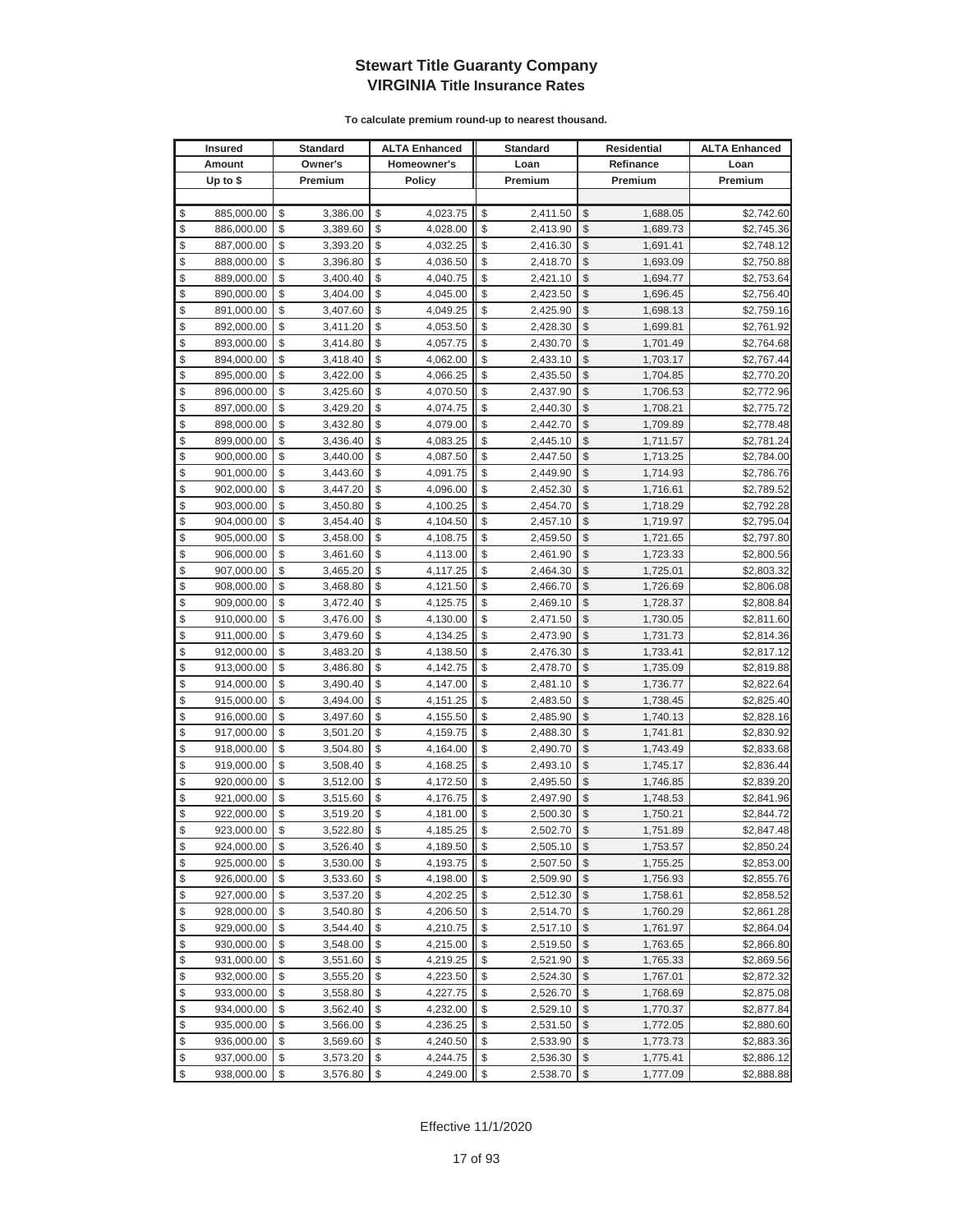|          | <b>Insured</b>           |          | <b>Standard</b>      |          | <b>ALTA Enhanced</b> |          | <b>Standard</b>      |                                | Residential          | <b>ALTA Enhanced</b>     |
|----------|--------------------------|----------|----------------------|----------|----------------------|----------|----------------------|--------------------------------|----------------------|--------------------------|
|          | Amount                   |          | Owner's              |          | Homeowner's          |          | Loan                 |                                | Refinance            | Loan                     |
|          | Up to $$$                |          | Premium              |          | <b>Policy</b>        |          | Premium              |                                | Premium              | Premium                  |
|          |                          |          |                      |          |                      |          |                      |                                |                      |                          |
| \$       | 939,000.00               | \$       | 3,580.40             | \$       | 4,253.25             | \$       | 2,541.10             | \$                             | 1,778.77             | \$2,891.64               |
| \$       | 940,000.00               | \$       | 3,584.00             | \$       | 4,257.50             | \$       | 2,543.50             | \$                             | 1,780.45             | \$2,894.40               |
| \$       | 941,000.00               | \$       | 3,587.60             | \$       | 4,261.75             | \$       | 2,545.90             | \$                             | 1,782.13             | \$2,897.16               |
| \$       | 942,000.00               | \$       | 3,591.20             | \$       | 4,266.00             | \$       | 2,548.30             | \$                             | 1,783.81             | \$2,899.92               |
| \$       | 943,000.00               | \$       | 3,594.80             | \$       | 4,270.25             | \$       | 2,550.70             | \$                             | 1,785.49             | \$2,902.68               |
| \$       | 944,000.00               | \$       | 3,598.40             | \$       | 4,274.50             | \$       | 2,553.10             | \$                             | 1,787.17             | \$2,905.44               |
| \$       | 945,000.00               | \$       | 3,602.00             | \$       | 4,278.75             | \$       | 2,555.50             | \$                             | 1,788.85             | \$2,908.20               |
| \$       | 946,000.00               | \$       | 3,605.60             | \$       | 4,283.00             | \$       | 2,557.90             | \$                             | 1,790.53             | \$2,910.96               |
| \$       | 947,000.00               | \$       | 3,609.20             | \$       | 4,287.25             | \$       | 2,560.30             | \$                             | 1,792.21             | \$2,913.72               |
| \$       | 948,000.00               | \$       | 3,612.80             | \$       | 4,291.50             | \$       | 2,562.70             | \$                             | 1,793.89             | \$2,916.48               |
| \$       | 949,000.00               | \$       | 3,616.40             | \$       | 4,295.75             | \$       | 2,565.10             | \$                             | 1,795.57             | \$2,919.24               |
| \$       | 950,000.00               | \$       | 3,620.00             | \$       | 4,300.00             | \$       | 2,567.50             | \$                             | 1,797.25             | \$2,922.00               |
| \$       | 951,000.00               | \$       | 3,623.60             | \$       | 4,304.25             | \$       | 2,569.90             | \$                             | 1,798.93             | \$2,924.76               |
| \$       | 952,000.00               | \$       | 3,627.20             | \$       | 4,308.50             | \$       | 2,572.30             | \$                             | 1,800.61             | \$2,927.52               |
| \$       | 953,000.00               | \$       | 3,630.80             | \$       | 4,312.75             | \$       | 2,574.70             | \$                             | 1,802.29             | \$2,930.28               |
| \$       | 954,000.00               | \$       | 3,634.40             | \$       | 4,317.00             | \$       | 2,577.10             | \$                             | 1,803.97             | \$2,933.04               |
| \$       | 955,000.00               | \$       | 3,638.00             | \$       | 4,321.25             | \$       | 2,579.50             | \$                             | 1,805.65             | \$2,935.80               |
| \$       | 956,000.00               | \$       | 3,641.60             | \$       | 4,325.50             | \$       | 2,581.90             | \$                             | 1,807.33             | \$2,938.56               |
| \$       | 957,000.00               | \$       | 3,645.20             | \$       | 4,329.75             | \$       | 2,584.30             | \$                             | 1,809.01             | \$2,941.32               |
| \$       | 958,000.00               | \$       | 3,648.80             | \$       | 4,334.00             | \$       | 2,586.70             | \$                             | 1,810.69             | \$2,944.08               |
| \$       | 959,000.00               | \$       | 3,652.40             | \$       | 4,338.25             | \$       | 2,589.10             | \$                             | 1,812.37             | \$2,946.84               |
| \$       | 960,000.00               | \$       | 3,656.00             | \$       | 4,342.50             | \$       | 2,591.50             | \$                             | 1,814.05             | \$2,949.60               |
| \$       | 961,000.00               | \$       | 3,659.60             | \$       | 4,346.75             | \$       | 2,593.90             | \$                             | 1,815.73             | \$2,952.36               |
| \$       | 962,000.00               | \$       | 3,663.20             | \$       | 4,351.00             | \$       | 2,596.30             | \$                             | 1,817.41             | \$2,955.12               |
| \$       | 963,000.00               | \$       | 3,666.80             | \$       | 4,355.25             | \$       | 2,598.70             | \$                             | 1,819.09             | \$2,957.88               |
| \$       | 964,000.00               | \$       | 3,670.40             | \$       | 4,359.50             | \$       | 2,601.10             | \$                             | 1,820.77             | \$2,960.64               |
| \$       | 965,000.00               | \$       | 3,674.00             | \$       | 4,363.75             | \$       | 2,603.50             | \$                             | 1,822.45             | \$2,963.40               |
| \$       | 966,000.00               | \$       | 3,677.60             | \$       | 4,368.00             | \$       | 2,605.90             | \$                             | 1,824.13             | \$2,966.16               |
| \$       | 967,000.00               | \$       | 3,681.20             | \$       | 4,372.25             | \$       | 2,608.30             | \$                             | 1,825.81             | \$2,968.92               |
| \$       | 968,000.00               | \$       | 3,684.80             | \$       | 4,376.50             | \$       | 2,610.70             | \$                             | 1,827.49             | \$2,971.68               |
| \$       | 969,000.00               | \$       | 3,688.40             | \$       | 4,380.75             | \$       | 2,613.10             | \$                             | 1,829.17             | \$2,974.44               |
| \$       | 970,000.00               | \$       | 3,692.00             | \$       | 4,385.00             | \$       | 2,615.50             | \$                             | 1,830.85             | \$2,977.20               |
| \$       | 971,000.00               | \$       | 3,695.60             | \$       | 4,389.25             | \$       | 2,617.90             | \$                             | 1,832.53             | \$2,979.96               |
| \$       | 972,000.00               | \$       | 3,699.20             | \$       | 4,393.50             | \$       | 2,620.30             | \$                             | 1,834.21             | \$2,982.72               |
| \$       | 973,000.00               | \$       | 3,702.80             | \$       | 4,397.75             | \$       | 2,622.70             | \$                             | 1,835.89             | \$2,985.48               |
| \$       | 974,000.00               | \$       | 3,706.40             | \$       | 4,402.00             | \$       | 2,625.10             | \$                             | 1,837.57             | \$2,988.24               |
| \$       | 975,000.00               | \$       | 3,710.00             | \$       | 4,406.25             | \$       | 2,627.50             | \$                             | 1,839.25             | \$2,991.00               |
| \$       | 976,000.00               | \$       | 3,713.60             | \$       | 4,410.50             | \$       | 2,629.90             | \$                             | 1,840.93             | \$2,993.76               |
| \$       | 977,000.00               | \$       | 3,717.20             | \$       | 4,414.75             | \$       | 2,632.30             | \$                             | 1,842.61             | \$2,996.52               |
| \$       | 978,000.00               | \$       | 3,720.80             | \$<br>\$ | 4,419.00<br>4,423.25 | \$<br>\$ | 2,634.70             | $\sqrt[6]{3}$<br>$\mathcal{S}$ | 1,844.29             | \$2,999.28               |
| \$       | 979,000.00               | \$       | 3,724.40             |          |                      |          | 2,637.10             |                                | 1,845.97             | \$3,002.04               |
| \$<br>\$ | 980,000.00<br>981,000.00 | \$<br>\$ | 3,728.00             | \$<br>\$ | 4,427.50<br>4,431.75 | \$<br>\$ | 2,639.50<br>2,641.90 | $\frac{1}{2}$<br>\$            | 1,847.65             | \$3,004.80               |
| \$       |                          | \$       | 3,731.60             | \$       |                      | \$       |                      |                                | 1,849.33<br>1,851.01 | \$3,007.56               |
| \$       | 982,000.00<br>983,000.00 | \$       | 3,735.20<br>3,738.80 | \$       | 4,436.00<br>4,440.25 | \$       | 2,644.30<br>2,646.70 | \$<br>\$                       | 1,852.69             | \$3,010.32<br>\$3,013.08 |
| \$       | 984,000.00               | \$       |                      | \$       | 4,444.50             | \$       |                      | \$                             |                      |                          |
| \$       | 985,000.00               | \$       | 3,742.40<br>3,746.00 | \$       | 4,448.75             | \$       | 2,649.10<br>2,651.50 | \$                             | 1,854.37<br>1,856.05 | \$3,015.84<br>\$3,018.60 |
| \$       |                          | \$       |                      | \$       |                      | \$       |                      | \$                             |                      |                          |
| \$       | 986,000.00<br>987,000.00 | \$       | 3,749.60<br>3,753.20 | \$       | 4,453.00<br>4,457.25 | \$       | 2,653.90<br>2,656.30 | \$                             | 1,857.73<br>1,859.41 | \$3,021.36<br>\$3,024.12 |
| \$       | 988,000.00               | \$       | 3,756.80             | \$       | 4,461.50             | \$       | 2,658.70             | \$                             | 1,861.09             | \$3,026.88               |
| \$       | 989,000.00               | \$       | 3,760.40             | \$       | 4,465.75             | \$       | 2,661.10             | \$                             | 1,862.77             | \$3,029.64               |
| \$       | 990,000.00               | \$       | 3,764.00             | \$       | 4,470.00             | \$       | 2,663.50             | \$                             | 1,864.45             | \$3,032.40               |
| \$       | 991,000.00               | \$       | 3,767.60             | \$       | 4,474.25             | \$       | 2,665.90             | \$                             | 1,866.13             | \$3,035.16               |
| $\$\$    | 992,000.00               | \$       | 3,771.20             | \$       | 4,478.50             | \$       | 2,668.30             | $\frac{1}{2}$                  | 1,867.81             | \$3,037.92               |
|          |                          |          |                      |          |                      |          |                      |                                |                      |                          |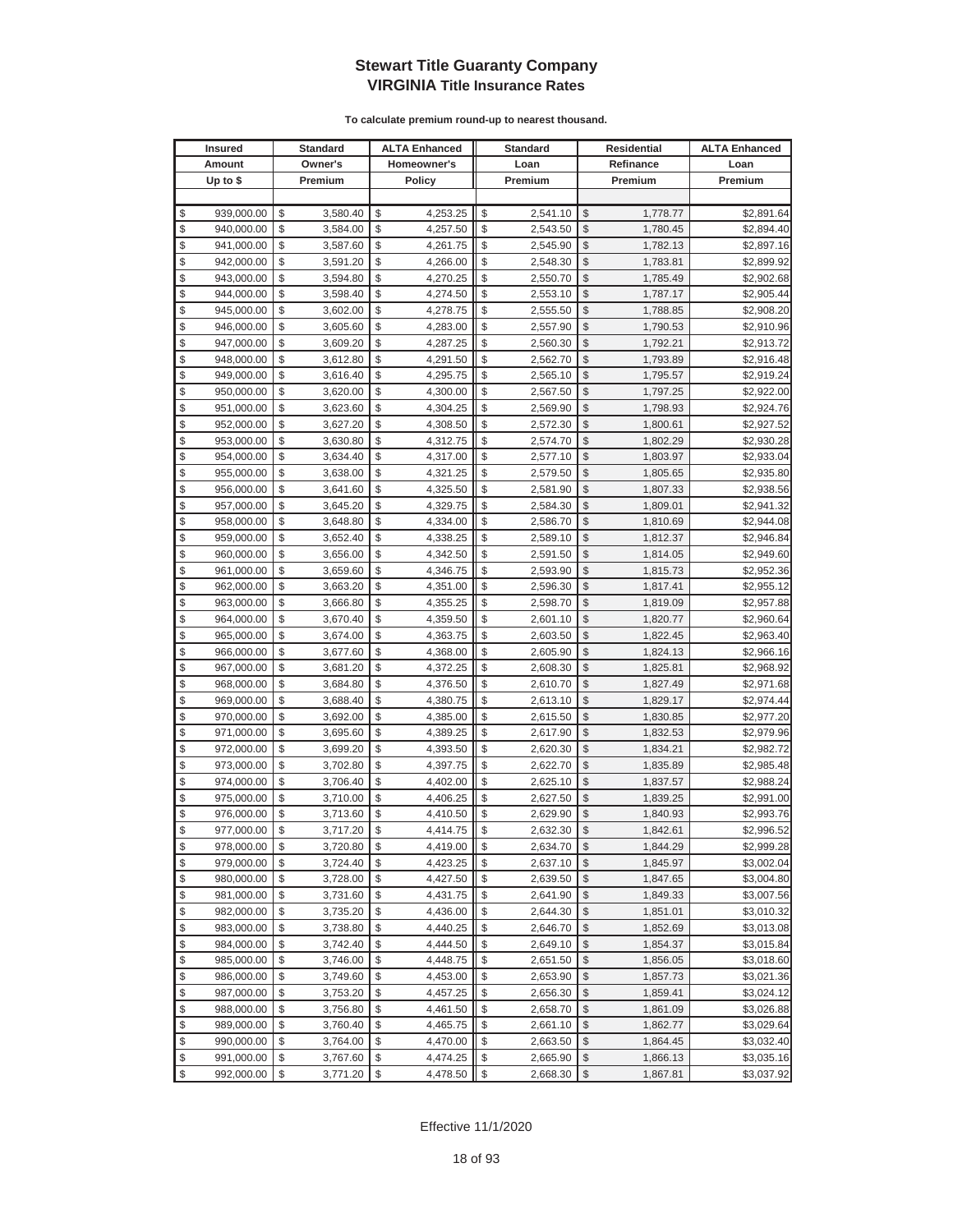| <b>Insured</b>     | <b>Standard</b> | <b>ALTA Enhanced</b> | <b>Standard</b> | Residential<br>Refinance |          | <b>ALTA Enhanced</b> |
|--------------------|-----------------|----------------------|-----------------|--------------------------|----------|----------------------|
| Amount             | Owner's         | Homeowner's          | Loan            |                          |          | Loan                 |
| Up to $$$          | Premium         | <b>Policy</b>        | Premium         |                          | Premium  | Premium              |
|                    |                 |                      |                 |                          |          |                      |
| \$<br>993,000.00   | \$<br>3,774.80  | \$<br>4,482.75       | \$<br>2,670.70  | \$                       | 1,869.49 | \$3,040.68           |
| \$<br>994,000.00   | \$<br>3,778.40  | \$<br>4,487.00       | \$<br>2,673.10  | \$                       | 1,871.17 | \$3,043.44           |
| \$<br>995,000.00   | \$<br>3,782.00  | \$<br>4,491.25       | \$<br>2,675.50  | \$                       | 1,872.85 | \$3,046.20           |
| \$<br>996,000.00   | \$<br>3,785.60  | \$<br>4,495.50       | \$<br>2,677.90  | \$                       | 1,874.53 | \$3,048.96           |
| \$<br>997,000.00   | \$<br>3,789.20  | \$<br>4,499.75       | \$<br>2,680.30  | \$                       | 1,876.21 | \$3,051.72           |
| \$<br>998,000.00   | \$<br>3,792.80  | \$<br>4,504.00       | \$<br>2,682.70  | \$                       | 1,877.89 | \$3,054.48           |
| \$<br>999,000.00   | \$<br>3,796.40  | \$<br>4,508.25       | \$<br>2,685.10  | \$                       | 1,879.57 | \$3,057.24           |
| \$<br>1,000,000.00 | \$<br>3,800.00  | \$<br>4,512.50       | \$<br>2,687.50  | \$                       | 1,881.25 | \$3,060.00           |
| \$<br>1,001,000.00 | \$<br>3,802.40  | \$<br>4,515.35       | \$<br>2,689.40  | \$                       | 1,882.58 | \$3,062.22           |
| \$<br>1,002,000.00 | \$<br>3,804.80  | \$<br>4,518.20       | \$<br>2,691.30  | \$                       | 1,883.91 | \$3,064.44           |
| \$<br>1,003,000.00 | \$<br>3,807.20  | \$<br>4,521.05       | \$<br>2,693.20  | $\frac{1}{2}$            | 1,885.24 | \$3,066.66           |
| \$<br>1,004,000.00 | \$<br>3,809.60  | \$<br>4,523.90       | \$<br>2,695.10  | \$                       | 1,886.57 | \$3,068.88           |
| \$<br>1,005,000.00 | \$<br>3,812.00  | \$<br>4,526.75       | \$<br>2,697.00  | \$                       | 1,887.90 | \$3,071.10           |
| \$<br>1,006,000.00 | \$<br>3,814.40  | \$<br>4,529.60       | \$<br>2,698.90  | \$                       | 1,889.23 | \$3,073.32           |
| \$<br>1,007,000.00 | \$<br>3,816.80  | \$<br>4,532.45       | \$<br>2,700.80  | \$                       | 1,890.56 | \$3,075.54           |
| \$<br>1,008,000.00 | \$<br>3,819.20  | \$<br>4,535.30       | \$<br>2,702.70  | \$                       | 1,891.89 | \$3,077.76           |
| \$<br>1,009,000.00 | \$<br>3,821.60  | \$<br>4,538.15       | \$<br>2,704.60  | \$                       | 1,893.22 | \$3,079.98           |
| \$<br>1,010,000.00 | \$<br>3,824.00  | \$<br>4,541.00       | \$<br>2,706.50  | \$                       | 1,894.55 | \$3,082.20           |
| \$<br>1,011,000.00 | \$<br>3,826.40  | \$<br>4,543.85       | \$<br>2,708.40  | \$                       | 1,895.88 | \$3,084.42           |
| \$<br>1,012,000.00 | \$<br>3,828.80  | \$<br>4,546.70       | \$<br>2,710.30  | \$                       | 1,897.21 | \$3,086.64           |
| \$<br>1,013,000.00 | \$<br>3,831.20  | \$<br>4,549.55       | \$<br>2,712.20  | \$                       | 1,898.54 | \$3,088.86           |
| \$<br>1,014,000.00 | \$<br>3,833.60  | \$<br>4,552.40       | \$<br>2,714.10  | \$                       | 1,899.87 | \$3,091.08           |
| \$<br>1,015,000.00 | \$<br>3,836.00  | \$<br>4,555.25       | \$<br>2,716.00  | \$                       | 1,901.20 | \$3,093.30           |
| \$<br>1,016,000.00 | \$<br>3,838.40  | \$<br>4,558.10       | \$<br>2,717.90  | \$                       | 1,902.53 | \$3,095.52           |
| \$<br>1,017,000.00 | \$<br>3,840.80  | \$<br>4,560.95       | \$<br>2,719.80  | \$                       | 1,903.86 | \$3,097.74           |
| \$<br>1,018,000.00 | \$<br>3,843.20  | \$<br>4,563.80       | \$<br>2,721.70  | \$                       | 1,905.19 | \$3,099.96           |
| \$<br>1,019,000.00 | \$<br>3,845.60  | \$<br>4,566.65       | \$<br>2,723.60  | \$                       | 1,906.52 | \$3,102.18           |
| \$<br>1,020,000.00 | \$<br>3,848.00  | \$<br>4,569.50       | \$<br>2,725.50  | \$                       | 1,907.85 | \$3,104.40           |
| \$<br>1,021,000.00 | \$<br>3,850.40  | \$<br>4,572.35       | \$<br>2,727.40  | \$                       | 1,909.18 | \$3,106.62           |
| \$<br>1,022,000.00 | \$<br>3,852.80  | \$<br>4,575.20       | \$<br>2,729.30  | \$                       | 1,910.51 | \$3,108.84           |
| \$<br>1,023,000.00 | \$<br>3,855.20  | \$<br>4,578.05       | \$<br>2,731.20  | \$                       | 1,911.84 | \$3,111.06           |
| \$<br>1,024,000.00 | \$<br>3,857.60  | \$<br>4,580.90       | \$<br>2,733.10  | \$                       | 1,913.17 | \$3,113.28           |
| \$<br>1,025,000.00 | \$<br>3,860.00  | \$<br>4,583.75       | \$<br>2,735.00  | \$                       | 1,914.50 | \$3,115.50           |
| \$<br>1,026,000.00 | \$<br>3,862.40  | \$<br>4,586.60       | \$<br>2,736.90  | \$                       | 1,915.83 | \$3,117.72           |
| \$<br>1,027,000.00 | \$<br>3,864.80  | \$<br>4,589.45       | \$<br>2,738.80  | \$                       | 1,917.16 | \$3,119.94           |
| \$<br>1,028,000.00 | \$<br>3,867.20  | \$<br>4,592.30       | \$<br>2,740.70  | \$                       | 1,918.49 | \$3,122.16           |
| \$<br>1,029,000.00 | \$<br>3,869.60  | \$<br>4,595.15       | \$<br>2,742.60  | \$                       | 1,919.82 | \$3,124.38           |
| \$<br>1,030,000.00 | \$<br>3,872.00  | \$<br>4,598.00       | \$<br>2,744.50  | \$                       | 1,921.15 | \$3,126.60           |
| \$<br>1,031,000.00 | \$<br>3,874.40  | \$<br>4,600.85       | \$<br>2,746.40  | \$                       | 1,922.48 | \$3,128.82           |
| \$<br>1,032,000.00 | \$<br>3,876.80  | \$<br>4,603.70       | \$<br>2,748.30  | \$                       | 1,923.81 | \$3,131.04           |
| \$<br>1,033,000.00 | \$<br>3,879.20  | \$<br>4,606.55       | 2,750.20        | \$                       | 1,925.14 | \$3,133.26           |
| \$<br>1,034,000.00 | \$<br>3,881.60  | \$<br>4,609.40       | \$<br>2,752.10  | \$                       | 1,926.47 | \$3,135.48           |
| \$<br>1,035,000.00 | \$<br>3,884.00  | \$<br>4,612.25       | \$<br>2,754.00  | \$                       | 1,927.80 | \$3,137.70           |
| \$<br>1,036,000.00 | \$<br>3,886.40  | \$<br>4,615.10       | \$<br>2,755.90  | \$                       | 1,929.13 | \$3,139.92           |
| \$<br>1,037,000.00 | \$<br>3,888.80  | \$<br>4,617.95       | \$<br>2,757.80  | \$                       | 1,930.46 | \$3,142.14           |
| \$<br>1,038,000.00 | \$<br>3,891.20  | \$<br>4,620.80       | \$<br>2,759.70  | \$                       | 1,931.79 | \$3,144.36           |
| \$<br>1,039,000.00 | \$<br>3,893.60  | \$<br>4,623.65       | \$<br>2,761.60  | \$                       | 1,933.12 | \$3,146.58           |
| \$<br>1,040,000.00 | \$<br>3,896.00  | \$<br>4,626.50       | \$<br>2,763.50  | \$                       | 1,934.45 | \$3,148.80           |
| \$<br>1,041,000.00 | \$<br>3,898.40  | \$<br>4,629.35       | \$<br>2,765.40  | \$                       | 1,935.78 | \$3,151.02           |
| \$<br>1,042,000.00 | \$<br>3,900.80  | \$<br>4,632.20       | \$<br>2,767.30  | \$                       | 1,937.11 | \$3,153.24           |
| \$<br>1,043,000.00 | \$<br>3,903.20  | \$<br>4,635.05       | \$<br>2,769.20  | \$                       | 1,938.44 | \$3,155.46           |
| \$<br>1,044,000.00 | \$<br>3,905.60  | \$<br>4,637.90       | \$<br>2,771.10  | \$                       | 1,939.77 | \$3,157.68           |
| \$<br>1,045,000.00 | \$<br>3,908.00  | \$<br>4,640.75       | \$<br>2,773.00  | \$                       | 1,941.10 | \$3,159.90           |
| \$<br>1,046,000.00 | \$<br>3,910.40  | \$<br>4,643.60       | \$<br>2,774.90  | $\frac{1}{2}$            | 1,942.43 | \$3,162.12           |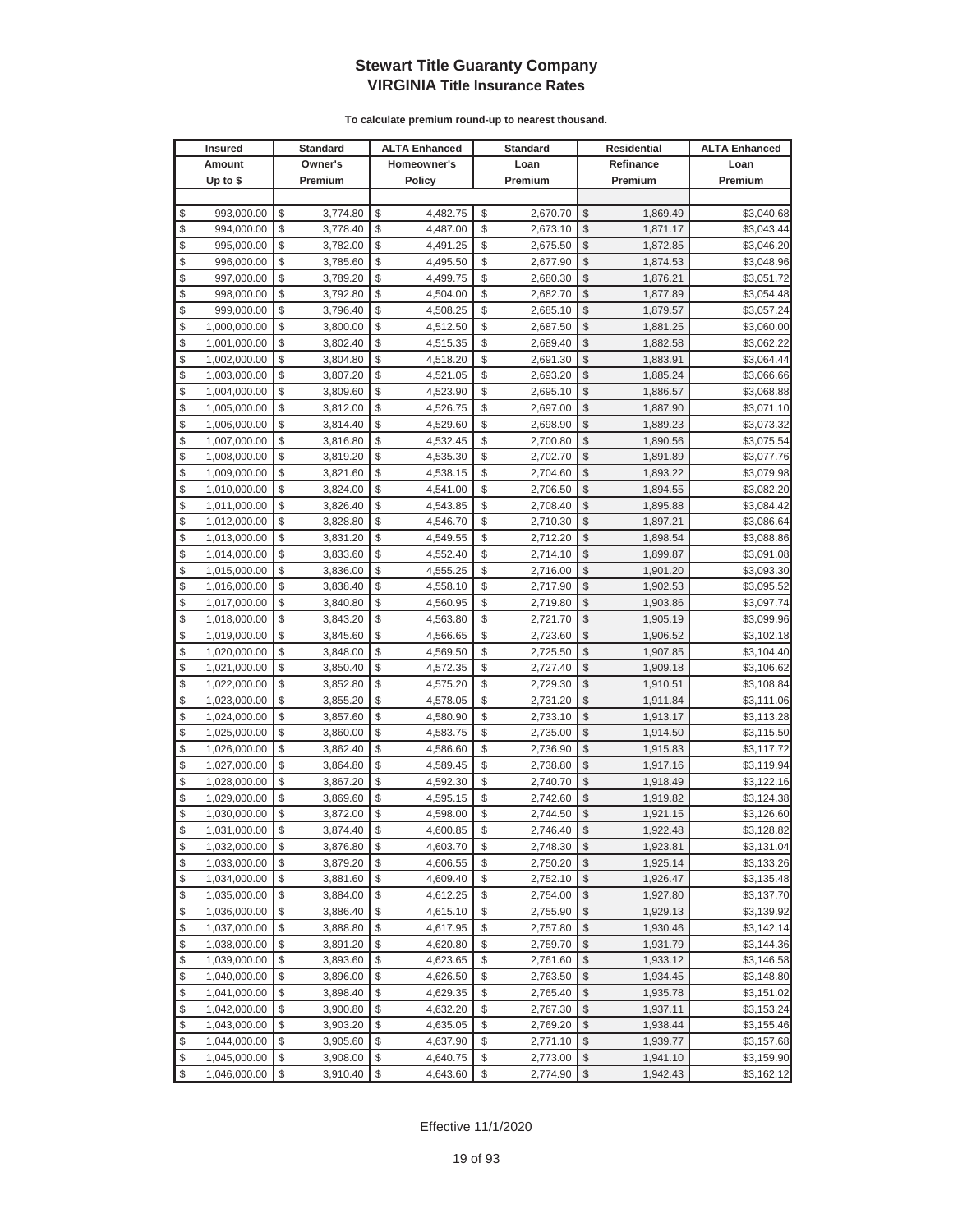|          | <b>Insured</b>               |          | Standard             |          | <b>ALTA Enhanced</b> |          | <b>Standard</b>      |                         | <b>Residential</b>   | <b>ALTA Enhanced</b>     |
|----------|------------------------------|----------|----------------------|----------|----------------------|----------|----------------------|-------------------------|----------------------|--------------------------|
|          | Amount                       |          | Owner's              |          | Homeowner's          |          | Loan                 |                         | Refinance            | Loan                     |
|          | Up to $$$                    |          | Premium              |          | <b>Policy</b>        |          | Premium              |                         | Premium              | Premium                  |
|          |                              |          |                      |          |                      |          |                      |                         |                      |                          |
| \$       | 1,047,000.00                 | \$       | 3,912.80             | \$       | 4,646.45             | \$       | 2,776.80             | \$                      | 1,943.76             | \$3,164.34               |
| \$       | 1,048,000.00                 | \$       | 3,915.20             | \$       | 4,649.30             | \$       | 2,778.70             | \$                      | 1,945.09             | \$3,166.56               |
| \$       | 1,049,000.00                 | \$       | 3,917.60             | \$       | 4,652.15             | \$       | 2,780.60             | \$                      | 1,946.42             | \$3,168.78               |
| \$       | 1,050,000.00                 | \$       | 3,920.00             | \$       | 4,655.00             | \$       | 2,782.50             | \$                      | 1,947.75             | \$3,171.00               |
| \$       | 1,051,000.00                 | \$       | 3,922.40             | \$       | 4,657.85             | \$       | 2,784.40             | \$                      | 1,949.08             | \$3,173.22               |
| \$       | 1,052,000.00                 | \$       | 3,924.80             | \$       | 4,660.70             | \$       | 2,786.30             | \$                      | 1,950.41             | \$3,175.44               |
| \$       | 1,053,000.00                 | \$       | 3,927.20             | \$       | 4,663.55             | \$       | 2,788.20             | \$                      | 1,951.74             | \$3,177.66               |
| \$       | 1,054,000.00                 | \$       | 3,929.60             | \$       | 4,666.40             | \$       | 2,790.10             | \$                      | 1,953.07             | \$3,179.88               |
| \$       | 1,055,000.00                 | \$       | 3,932.00             | \$       | 4,669.25             | \$       | 2,792.00             | \$                      | 1,954.40             | \$3,182.10               |
| \$       | 1,056,000.00                 | \$       | 3,934.40             | \$       | 4,672.10             | \$       | 2,793.90             | \$                      | 1,955.73             | \$3,184.32               |
| \$       | 1,057,000.00                 | \$       | 3,936.80             | \$       | 4,674.95             | \$       | 2,795.80             | \$                      | 1,957.06             | \$3,186.54               |
| \$       | 1,058,000.00                 | \$       | 3,939.20             | \$       | 4,677.80             | \$       | 2,797.70             | \$                      | 1,958.39             | \$3,188.76               |
| \$       | 1,059,000.00                 | \$       | 3,941.60             | \$       | 4,680.65             | \$       | 2,799.60             | \$                      | 1,959.72             | \$3,190.98               |
| \$       | 1,060,000.00                 | \$       | 3,944.00             | \$       | 4,683.50             | \$       | 2,801.50             | \$                      | 1,961.05             | \$3,193.20               |
| \$       | 1,061,000.00                 | \$       | 3,946.40             | \$       | 4,686.35             | \$       | 2,803.40             | \$                      | 1,962.38             | \$3,195.42               |
| \$       | 1,062,000.00                 | \$       | 3,948.80             | \$       | 4,689.20             | \$       | 2,805.30             | \$                      | 1,963.71             | \$3,197.64               |
| \$       | 1,063,000.00                 | \$       | 3,951.20             | \$       | 4,692.05             | \$       | 2,807.20             | \$                      | 1,965.04             | \$3,199.86               |
| \$       | 1,064,000.00                 | \$       | 3,953.60             | \$       | 4,694.90             | \$       | 2,809.10             | \$                      | 1,966.37             | \$3,202.08               |
| \$       | 1,065,000.00                 | \$       | 3,956.00             | \$       | 4,697.75             | \$       | 2,811.00             | \$                      | 1,967.70             | \$3,204.30               |
| \$       | 1,066,000.00                 | \$       | 3,958.40             | \$       | 4,700.60             | \$       | 2,812.90             | \$                      | 1,969.03             | \$3,206.52               |
| \$       | 1,067,000.00                 | \$       | 3,960.80             | \$       | 4,703.45             | \$       | 2,814.80             | \$                      | 1,970.36             | \$3,208.74               |
| \$       | 1,068,000.00                 | \$       | 3,963.20             | \$       | 4,706.30             | \$       | 2,816.70             | \$                      | 1,971.69             | \$3,210.96               |
| \$       | 1,069,000.00                 | \$       | 3,965.60             | \$       | 4,709.15             | \$       | 2,818.60             | \$                      | 1,973.02             | \$3,213.18               |
| \$       | 1,070,000.00                 | \$       | 3,968.00             | \$       | 4,712.00             | \$       | 2,820.50             | \$                      | 1,974.35             | \$3,215.40               |
| \$       | 1,071,000.00                 | \$       | 3,970.40             | \$       | 4,714.85             | \$       | 2,822.40             | \$                      | 1,975.68             | \$3,217.62               |
| \$       | 1,072,000.00                 | \$       | 3,972.80             | \$       | 4,717.70             | \$       | 2,824.30             | \$                      | 1,977.01             | \$3,219.84               |
| \$       | 1,073,000.00                 | \$       | 3,975.20             | \$       | 4,720.55             | \$       | 2,826.20             | \$                      | 1,978.34             | \$3,222.06               |
| \$       | 1,074,000.00                 | \$       | 3,977.60             | \$       | 4,723.40             | \$       | 2,828.10             | \$                      | 1,979.67             | \$3,224.28               |
| \$       | 1,075,000.00                 | \$       | 3,980.00             | \$       | 4,726.25             | \$       | 2,830.00             | \$                      | 1,981.00             | \$3,226.50               |
| \$       | 1,076,000.00                 | \$       | 3,982.40             | \$       | 4,729.10             | \$       | 2,831.90             | \$                      | 1,982.33             | \$3,228.72               |
| \$       | 1,077,000.00                 | \$       | 3,984.80             | \$       | 4,731.95             | \$       | 2,833.80             | \$                      | 1,983.66             | \$3,230.94               |
| \$       | 1,078,000.00                 | \$       | 3,987.20             | \$       | 4,734.80             | \$       | 2,835.70             | \$                      | 1,984.99             | \$3,233.16               |
| \$       | 1,079,000.00                 | \$       | 3,989.60             | \$       | 4,737.65             | \$       | 2,837.60             | \$                      | 1,986.32             | \$3,235.38               |
| \$       | 1,080,000.00                 | \$       | 3,992.00             | \$       | 4,740.50             | \$       | 2,839.50             | \$                      | 1,987.65             | \$3,237.60               |
| \$       | 1,081,000.00                 | \$       | 3,994.40             | \$       | 4,743.35             | \$       | 2,841.40             | \$                      | 1,988.98             | \$3,239.82               |
| \$       | 1,082,000.00                 | \$       | 3,996.80             | \$       | 4,746.20             | \$       | 2,843.30             | \$                      | 1,990.31             | \$3,242.04               |
| \$       | 1,083,000.00                 | \$       | 3,999.20             | \$       | 4,749.05             | \$       | 2,845.20             | \$                      | 1,991.64             | \$3,244.26               |
| \$       | 1,084,000.00                 | \$       | 4,001.60             | \$       | 4,751.90             | \$       | 2,847.10             | \$                      | 1,992.97             | \$3,246.48               |
| \$       | 1,085,000.00                 | \$       | 4,004.00             | \$       | 4,754.75             | \$       | 2,849.00             | \$                      | 1,994.30             | \$3,248.70               |
| \$       | 1,086,000.00                 | \$       | 4,006.40             | \$       | 4,757.60             | \$       | 2,850.90             | \$                      | 1,995.63             | \$3,250.92               |
| \$       | 1,087,000.00                 | \$       | 4,008.80             | \$       | 4,760.45             | \$       | 2,852.80             | \$                      | 1,996.96             | \$3,253.14               |
| \$<br>\$ | 1,088,000.00                 | \$<br>\$ | 4,011.20             | \$       | 4,763.30             | \$<br>\$ | 2,854.70             | $\frac{1}{2}$<br>\$     | 1,998.29             | \$3,255.36               |
|          | 1,089,000.00                 |          | 4,013.60             | \$       | 4,766.15             |          | 2,856.60             |                         | 1,999.62             | \$3,257.58               |
| \$<br>\$ | 1,090,000.00                 | \$<br>\$ | 4,016.00             | \$<br>\$ | 4,769.00             | \$<br>\$ | 2,858.50<br>2,860.40 | \$<br>\$                | 2,000.95             | \$3,259.80               |
| \$       | 1,091,000.00<br>1,092,000.00 | \$       | 4,018.40<br>4,020.80 | \$       | 4,771.85<br>4,774.70 | \$       | 2,862.30             | \$                      | 2,002.28<br>2,003.61 | \$3,262.02<br>\$3,264.24 |
| \$       | 1,093,000.00                 | \$       | 4,023.20             | \$       | 4,777.55             | \$       | 2,864.20             | \$                      | 2,004.94             | \$3,266.46               |
| \$       | 1,094,000.00                 | \$       |                      | \$       |                      |          |                      | \$                      |                      |                          |
| \$       | 1,095,000.00                 | \$       | 4,025.60<br>4,028.00 | \$       | 4,780.40<br>4,783.25 | \$<br>\$ | 2,866.10<br>2,868.00 | \$                      | 2,006.27<br>2,007.60 | \$3,268.68<br>\$3,270.90 |
| \$       | 1,096,000.00                 | \$       | 4,030.40             | \$       | 4,786.10             | \$       | 2,869.90             | \$                      | 2,008.93             | \$3,273.12               |
| \$       | 1,097,000.00                 | \$       | 4,032.80             | \$       | 4,788.95             | \$       | 2,871.80             | \$                      | 2,010.26             | \$3,275.34               |
| \$       | 1,098,000.00                 | \$       | 4,035.20             | \$       | 4,791.80             | \$       | 2,873.70             | \$                      | 2,011.59             | \$3,277.56               |
| \$       | 1,099,000.00                 | \$       | 4,037.60             | \$       | 4,794.65             | \$       | 2,875.60             | \$                      | 2,012.92             | \$3,279.78               |
| \$       | 1,100,000.00                 | \$       | 4,040.00             | \$       | 4,797.50             | \$       | 2,877.50             | $\sqrt[6]{\frac{1}{2}}$ | 2,014.25             | \$3,282.00               |
|          |                              |          |                      |          |                      |          |                      |                         |                      |                          |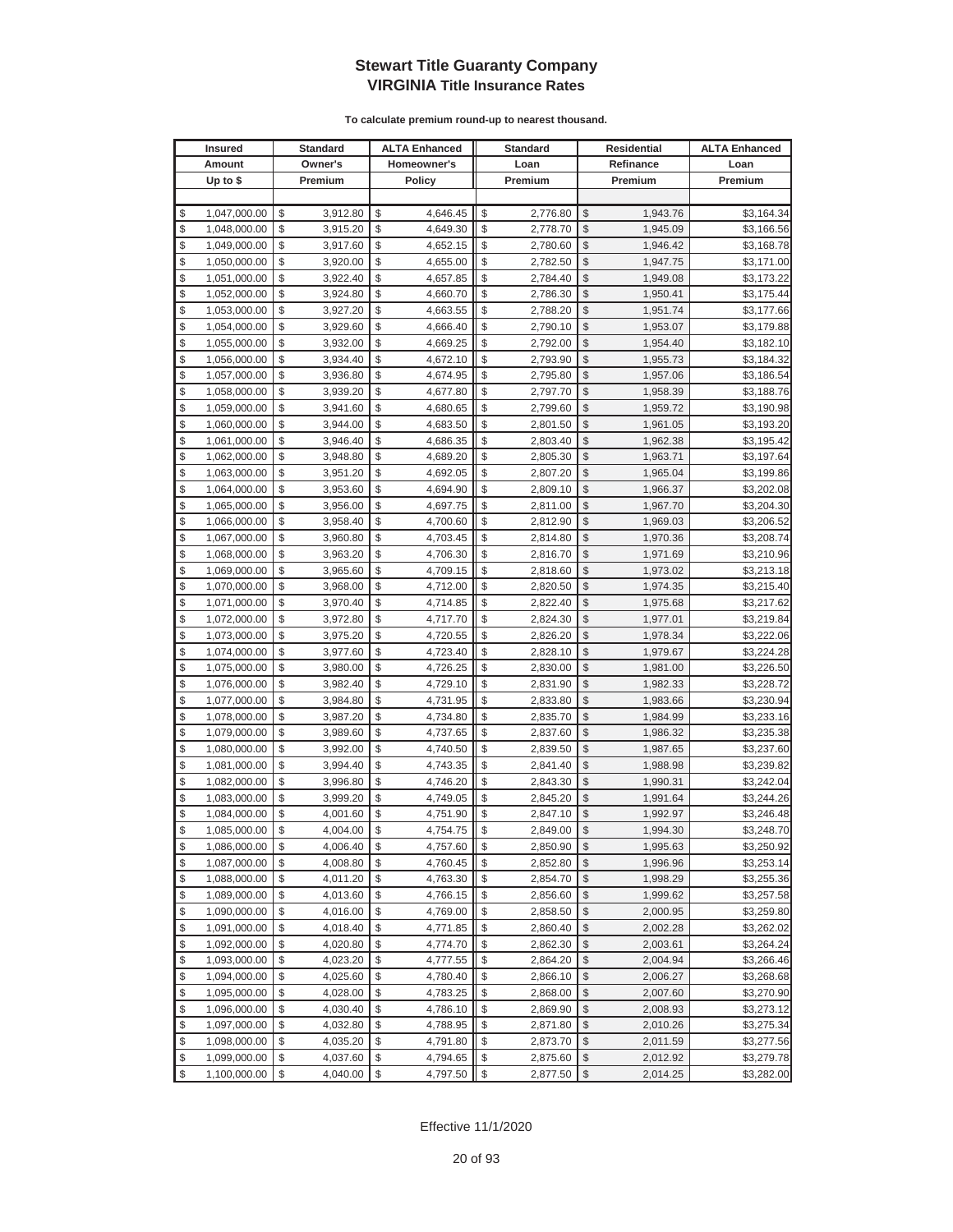|          | <b>Insured</b>               |          | Standard             |          | <b>ALTA Enhanced</b> |          | <b>Standard</b>      |                                | <b>Residential</b>   | <b>ALTA Enhanced</b>     |
|----------|------------------------------|----------|----------------------|----------|----------------------|----------|----------------------|--------------------------------|----------------------|--------------------------|
|          | Amount                       |          | Owner's              |          | Homeowner's          |          | Loan                 |                                | Refinance            | Loan                     |
|          | Up to $$$                    |          | Premium              |          | <b>Policy</b>        |          | Premium              |                                | Premium              | Premium                  |
|          |                              |          |                      |          |                      |          |                      |                                |                      |                          |
| \$       | 1,101,000.00                 | \$       | 4,042.40             | \$       | 4,800.35             | \$       | 2,879.40             | \$                             | 2,015.58             | \$3,284.22               |
| \$       | 1,102,000.00                 | \$       | 4,044.80             | \$       | 4,803.20             | \$       | 2,881.30             | \$                             | 2,016.91             | \$3,286.44               |
| \$       | 1,103,000.00                 | \$       | 4,047.20             | \$       | 4,806.05             | \$       | 2,883.20             | \$                             | 2,018.24             | \$3,288.66               |
| \$       | 1,104,000.00                 | \$       | 4,049.60             | \$       | 4,808.90             | \$       | 2,885.10             | \$                             | 2,019.57             | \$3,290.88               |
| \$       | 1,105,000.00                 | \$       | 4,052.00             | \$       | 4,811.75             | \$       | 2,887.00             | \$                             | 2,020.90             | \$3,293.10               |
| \$       | 1,106,000.00                 | \$       | 4,054.40             | \$       | 4,814.60             | \$       | 2,888.90             | \$                             | 2,022.23             | \$3,295.32               |
| \$       | 1,107,000.00                 | \$       | 4,056.80             | \$       | 4,817.45             | \$       | 2,890.80             | \$                             | 2,023.56             | \$3,297.54               |
| \$       | 1,108,000.00                 | \$       | 4,059.20             | \$       | 4,820.30             | \$       | 2,892.70             | \$                             | 2,024.89             | \$3,299.76               |
| \$       | 1,109,000.00                 | \$       | 4,061.60             | \$       | 4,823.15             | \$       | 2,894.60             | \$                             | 2,026.22             | \$3,301.98               |
| \$       | 1,110,000.00                 | \$       | 4,064.00             | \$       | 4,826.00             | \$       | 2,896.50             | \$                             | 2,027.55             | \$3,304.20               |
| \$       | 1,111,000.00                 | \$       | 4,066.40             | \$       | 4,828.85             | \$       | 2,898.40             | \$                             | 2,028.88             | \$3,306.42               |
| \$       | 1,112,000.00                 | \$       | 4,068.80             | \$       | 4,831.70             | \$       | 2,900.30             | \$                             | 2,030.21             | \$3,308.64               |
| \$       | 1,113,000.00                 | \$       | 4,071.20             | \$       | 4,834.55             | \$       | 2,902.20             | \$                             | 2,031.54             | \$3,310.86               |
| \$       | 1,114,000.00                 | \$       | 4,073.60             | \$       | 4,837.40             | \$       | 2,904.10             | \$                             | 2,032.87             | \$3,313.08               |
| \$       | 1,115,000.00                 | \$       | 4,076.00             | \$       | 4,840.25             | \$       | 2,906.00             | \$                             | 2,034.20             | \$3,315.30               |
| \$       | 1,116,000.00                 | \$       | 4,078.40             | \$       | 4,843.10             | \$       | 2,907.90             | \$                             | 2,035.53             | \$3,317.52               |
| \$       | 1,117,000.00                 | \$       | 4,080.80             | \$       | 4,845.95             | \$       | 2,909.80             | \$                             | 2,036.86             | \$3,319.74               |
| \$       | 1,118,000.00                 | \$       | 4,083.20             | \$       | 4,848.80             | \$       | 2,911.70             | \$                             | 2,038.19             | \$3,321.96               |
| \$       | 1,119,000.00                 | \$       | 4,085.60             | \$       | 4,851.65             | \$       | 2,913.60             | \$                             | 2,039.52             | \$3,324.18               |
| \$       | 1,120,000.00                 | \$       | 4,088.00             | \$       | 4,854.50             | \$       | 2,915.50             | \$                             | 2,040.85             | \$3,326.40               |
| \$       | 1,121,000.00                 | \$       | 4,090.40             | \$       | 4,857.35             | \$       | 2,917.40             | \$                             | 2,042.18             | \$3,328.62               |
| \$       | 1,122,000.00                 | \$       | 4,092.80             | \$       | 4,860.20             | \$       | 2,919.30             | \$                             | 2,043.51             | \$3,330.84               |
| \$       | 1,123,000.00                 | \$       | 4,095.20             | \$       | 4,863.05             | \$       | 2,921.20             | \$                             | 2,044.84             | \$3,333.06               |
| \$       | 1,124,000.00                 | \$       | 4,097.60             | \$       | 4,865.90             | \$       | 2,923.10             | \$                             | 2,046.17             | \$3,335.28               |
| \$       | 1,125,000.00                 | \$       | 4,100.00             | \$       | 4,868.75             | \$       | 2,925.00             | \$                             | 2,047.50             | \$3,337.50               |
| \$       | 1,126,000.00                 | \$       | 4,102.40             | \$       | 4,871.60             | \$       | 2,926.90             | \$                             | 2,048.83             | \$3,339.72               |
| \$       | 1,127,000.00                 | \$       | 4,104.80             | \$       | 4,874.45             | \$       | 2,928.80             | \$                             | 2,050.16             | \$3,341.94               |
| \$       | 1,128,000.00                 | \$       | 4,107.20             | \$       | 4,877.30             | \$       | 2,930.70             | \$                             | 2,051.49             | \$3,344.16               |
| \$       | 1,129,000.00                 | \$       | 4,109.60             | \$       | 4,880.15             | \$       | 2,932.60             | \$                             | 2,052.82             | \$3,346.38               |
| \$       | 1,130,000.00                 | \$       | 4,112.00             | \$       | 4,883.00             | \$       | 2,934.50             | \$                             | 2,054.15             | \$3,348.60               |
| \$       | 1,131,000.00                 | \$       | 4,114.40             | \$       | 4,885.85             | \$       | 2,936.40             | \$                             | 2,055.48             | \$3,350.82               |
| \$       | 1,132,000.00                 | \$       | 4,116.80             | \$       | 4,888.70             | \$       | 2,938.30             | \$                             | 2,056.81             | \$3,353.04               |
| \$       | 1,133,000.00                 | \$       | 4,119.20             | \$       | 4,891.55             | \$       | 2,940.20             | \$                             | 2,058.14             | \$3,355.26               |
| \$       | 1,134,000.00                 | \$       | 4,121.60             | \$       | 4,894.40             | \$       | 2,942.10             | \$                             | 2,059.47             | \$3,357.48               |
| \$       | 1,135,000.00                 | \$       | 4,124.00             | \$       | 4,897.25             | \$       | 2,944.00             | \$                             | 2,060.80             | \$3,359.70               |
| \$       | 1,136,000.00                 | \$       | 4,126.40             | \$       | 4,900.10             | \$       | 2,945.90             | \$                             | 2,062.13             | \$3,361.92               |
| \$       | 1,137,000.00                 | \$       | 4,128.80             | \$       | 4,902.95             | \$       | 2,947.80             | \$                             | 2,063.46             | \$3,364.14               |
| \$       | 1,138,000.00                 | \$       | 4,131.20             | \$       | 4,905.80             | \$       | 2,949.70             | \$                             | 2,064.79             | \$3,366.36               |
| \$       | 1,139,000.00                 | \$       | 4,133.60             | \$       | 4,908.65             | \$       | 2,951.60             | \$                             | 2,066.12             | \$3,368.58               |
| \$       | 1,140,000.00                 | \$       | 4,136.00             | \$       | 4,911.50             | \$       | 2,953.50             | $\sqrt[6]{3}$                  | 2,067.45             | \$3,370.80               |
| \$       | 1,141,000.00                 | \$       | 4,138.40             | \$       | 4,914.35             | \$       | 2,955.40             | \$                             | 2,068.78             | \$3,373.02               |
| \$       | 1,142,000.00                 | \$       | 4,140.80             | \$       | 4,917.20             | \$<br>\$ | 2,957.30             | $\frac{1}{2}$<br>$\frac{1}{2}$ | 2,070.11             | \$3,375.24               |
| \$       | 1,143,000.00                 | \$       | 4,143.20             | \$       | 4,920.05             |          | 2,959.20             |                                | 2,071.44             | \$3,377.46               |
| \$<br>\$ | 1,144,000.00                 | \$<br>\$ | 4,145.60             | \$<br>\$ | 4,922.90             | \$<br>\$ | 2,961.10             | \$<br>\$                       | 2,072.77             | \$3,379.68               |
|          | 1,145,000.00                 | \$       | 4,148.00             | \$       | 4,925.75             | \$       | 2,963.00             | \$                             | 2,074.10             | \$3,381.90               |
| \$<br>\$ | 1,146,000.00<br>1,147,000.00 | \$       | 4,150.40<br>4,152.80 | \$       | 4,928.60             | \$       | 2,964.90             | \$                             | 2,075.43             | \$3,384.12               |
|          |                              |          |                      |          | 4,931.45             |          | 2,966.80             |                                | 2,076.76             | \$3,386.34               |
| \$<br>\$ | 1,148,000.00<br>1,149,000.00 | \$<br>\$ | 4,155.20<br>4,157.60 | \$<br>\$ | 4,934.30<br>4,937.15 | \$<br>\$ | 2,968.70<br>2,970.60 | \$<br>\$                       | 2,078.09<br>2,079.42 | \$3,388.56<br>\$3,390.78 |
| \$       | 1,150,000.00                 | \$       | 4,160.00             | \$       | 4,940.00             | \$       | 2,972.50             | \$                             | 2,080.75             | \$3,393.00               |
| \$       | 1,151,000.00                 | \$       | 4,162.40             | \$       | 4,942.85             | \$       | 2,974.40             | \$                             | 2,082.08             | \$3,395.22               |
| \$       |                              | \$       | 4,164.80             | \$       | 4,945.70             | \$       | 2,976.30             | \$                             | 2,083.41             | \$3,397.44               |
| \$       | 1,152,000.00<br>1,153,000.00 | \$       | 4,167.20             | \$       | 4,948.55             | \$       | 2,978.20             | \$                             | 2,084.74             | \$3,399.66               |
| \$       | 1,154,000.00                 | \$       | 4,169.60             | \$       | 4,951.40             | \$       | 2,980.10             | $\sqrt[6]{\frac{1}{2}}$        | 2,086.07             | \$3,401.88               |
|          |                              |          |                      |          |                      |          |                      |                                |                      |                          |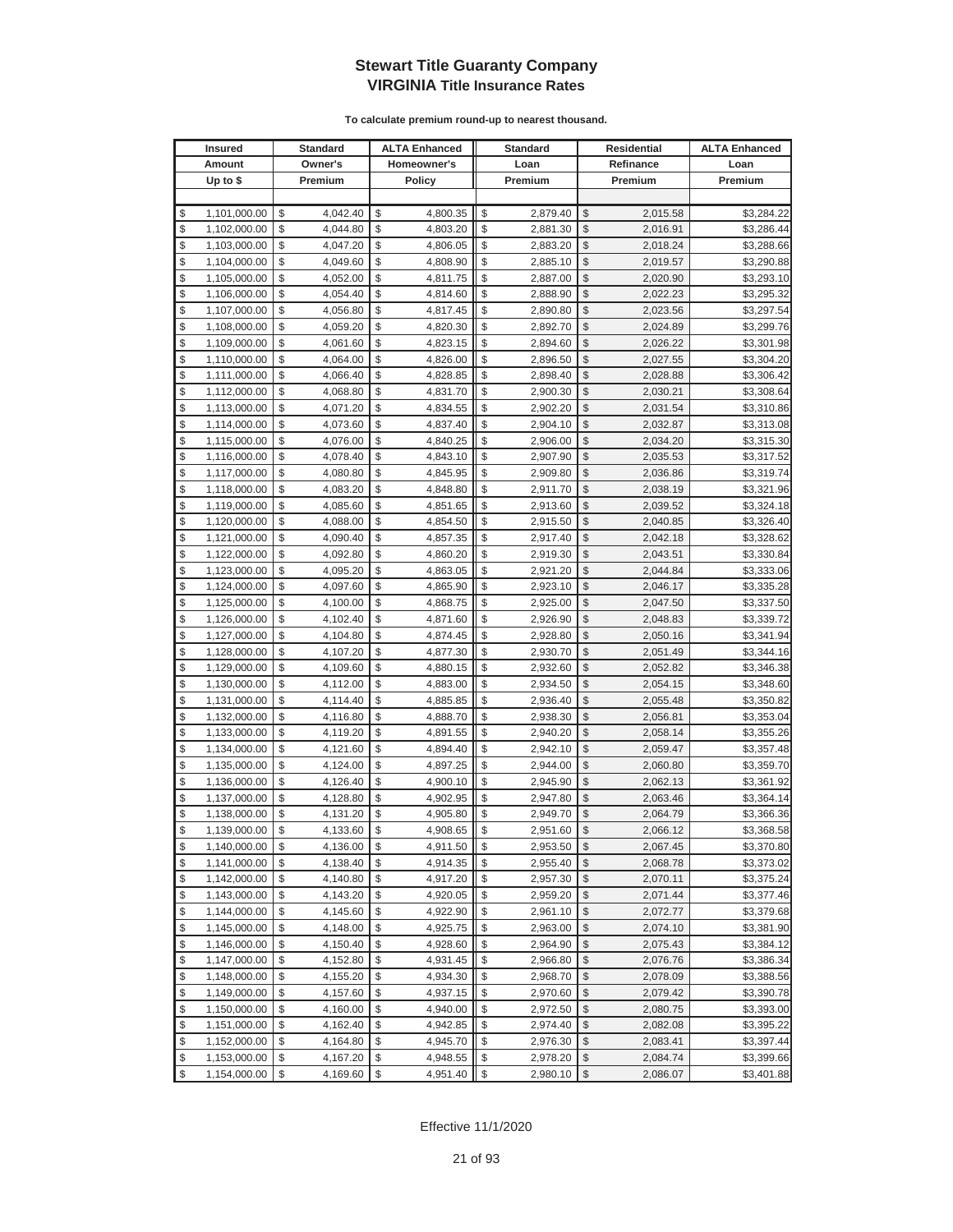|          | <b>Insured</b>               |          | Standard             |          | <b>ALTA Enhanced</b> |          | <b>Standard</b>      | Residential   |                      | <b>ALTA Enhanced</b>     |
|----------|------------------------------|----------|----------------------|----------|----------------------|----------|----------------------|---------------|----------------------|--------------------------|
|          | Amount                       |          | Owner's              |          | Homeowner's          |          | Loan                 |               | Refinance            | Loan                     |
|          | Up to $$$                    |          | Premium              |          | <b>Policy</b>        |          | Premium              |               | Premium              | Premium                  |
|          |                              |          |                      |          |                      |          |                      |               |                      |                          |
| \$       | 1,155,000.00                 | \$       | 4,172.00             | \$       | 4,954.25             | \$       | 2,982.00             | \$            | 2,087.40             | \$3,404.10               |
| \$       | 1,156,000.00                 | \$       | 4,174.40             | \$       | 4,957.10             | \$       | 2,983.90             | \$            | 2,088.73             | \$3,406.32               |
| \$       | 1,157,000.00                 | \$       | 4,176.80             | \$       | 4,959.95             | \$       | 2,985.80             | \$            | 2,090.06             | \$3,408.54               |
| \$       | 1,158,000.00                 | \$       | 4,179.20             | \$       | 4,962.80             | \$       | 2,987.70             | \$            | 2,091.39             | \$3,410.76               |
| \$       | 1,159,000.00                 | \$       | 4,181.60             | \$       | 4,965.65             | \$       | 2,989.60             | \$            | 2,092.72             | \$3,412.98               |
| \$       | 1,160,000.00                 | \$       | 4,184.00             | \$       | 4,968.50             | \$       | 2,991.50             | \$            | 2,094.05             | \$3,415.20               |
| \$       | 1,161,000.00                 | \$       | 4,186.40             | \$       | 4,971.35             | \$       | 2,993.40             | \$            | 2,095.38             | \$3,417.42               |
| \$       | 1,162,000.00                 | \$       | 4,188.80             | \$       | 4,974.20             | \$       | 2,995.30             | \$            | 2,096.71             | \$3,419.64               |
| \$       | 1,163,000.00                 | \$       | 4,191.20             | \$       | 4,977.05             | \$       | 2,997.20             | \$            | 2,098.04             | \$3,421.86               |
| \$       | 1,164,000.00                 | \$       | 4,193.60             | \$       | 4,979.90             | \$       | 2,999.10             | \$            | 2,099.37             | \$3,424.08               |
| \$       | 1,165,000.00                 | \$       | 4,196.00             | \$       | 4,982.75             | \$       | 3,001.00             | \$            | 2,100.70             | \$3,426.30               |
| \$       | 1,166,000.00                 | \$       | 4,198.40             | \$       | 4,985.60             | \$       | 3,002.90             | \$            | 2,102.03             | \$3,428.52               |
| \$       | 1,167,000.00                 | \$       | 4,200.80             | \$       | 4,988.45             | \$       | 3,004.80             | \$            | 2,103.36             | \$3,430.74               |
| \$       | 1,168,000.00                 | \$       | 4,203.20             | \$       | 4,991.30             | \$       | 3,006.70             | \$            | 2,104.69             | \$3,432.96               |
| \$       | 1,169,000.00                 | \$       | 4,205.60             | \$       | 4,994.15             | \$       | 3,008.60             | \$            | 2,106.02             | \$3,435.18               |
| \$       | 1,170,000.00                 | \$       | 4,208.00             | \$       | 4,997.00             | \$       | 3,010.50             | \$            | 2,107.35             | \$3,437.40               |
| \$       | 1,171,000.00                 | \$       | 4,210.40             | \$       | 4,999.85             | \$       | 3,012.40             | \$            | 2,108.68             | \$3,439.62               |
| \$       | 1,172,000.00                 | \$       | 4,212.80             | \$       | 5,002.70             | \$       | 3,014.30             | \$            | 2,110.01             | \$3,441.84               |
| \$       | 1,173,000.00                 | \$       | 4,215.20             | \$       | 5,005.55             | \$       | 3,016.20             | \$            | 2,111.34             | \$3,444.06               |
| \$       | 1,174,000.00                 | \$       | 4,217.60             | \$       | 5,008.40             | \$       | 3,018.10             | \$            | 2,112.67             | \$3,446.28               |
| \$       | 1,175,000.00                 | \$       | 4,220.00             | \$       | 5,011.25             | \$       | 3,020.00             | \$            | 2,114.00             | \$3,448.50               |
| \$       | 1,176,000.00                 | \$       | 4,222.40             | \$       | 5,014.10             | \$       | 3,021.90             | \$            | 2,115.33             | \$3,450.72               |
| \$       | 1,177,000.00                 | \$       | 4,224.80             | \$       | 5,016.95             | \$       | 3,023.80             | \$            | 2,116.66             | \$3,452.94               |
| \$       | 1,178,000.00                 | \$       | 4,227.20             | \$       | 5,019.80             | \$       | 3,025.70             | \$            | 2,117.99             | \$3,455.16               |
| \$       | 1,179,000.00                 | \$       | 4,229.60             | \$       | 5,022.65             | \$       | 3,027.60             | \$            | 2,119.32             | \$3,457.38               |
| \$       | 1,180,000.00                 | \$       | 4,232.00             | \$       | 5,025.50             | \$       | 3,029.50             | \$            | 2,120.65             | \$3,459.60               |
| \$       | 1,181,000.00                 | \$       | 4,234.40             | \$       | 5,028.35             | \$       | 3,031.40             | $\mathcal{S}$ | 2,121.98             | \$3,461.82               |
| \$       | 1,182,000.00                 | \$       | 4,236.80             | \$       | 5,031.20             | \$       | 3,033.30             | \$            | 2,123.31             | \$3,464.04               |
| \$       | 1,183,000.00                 | \$       | 4,239.20             | \$       | 5,034.05             | \$       | 3,035.20             | $\mathcal{S}$ | 2,124.64             | \$3,466.26               |
| \$       | 1,184,000.00                 | \$       | 4,241.60             | \$       | 5,036.90             | \$       | 3,037.10             | \$            | 2,125.97             | \$3,468.48               |
| \$       | 1,185,000.00                 | \$       | 4,244.00             | \$       | 5,039.75             | \$       | 3,039.00             | \$            | 2,127.30             | \$3,470.70               |
| \$       | 1,186,000.00                 | \$       | 4,246.40             | \$       | 5,042.60             | \$       | 3,040.90             | \$            | 2,128.63             | \$3,472.92               |
| \$       | 1,187,000.00                 | \$       | 4,248.80             | \$       | 5,045.45             | \$       | 3,042.80             | \$            | 2,129.96             | \$3,475.14               |
| \$       | 1,188,000.00                 | \$       | 4,251.20             | \$       | 5,048.30             | \$       | 3,044.70             | \$            | 2,131.29             | \$3,477.36               |
| \$       | 1,189,000.00                 | \$       | 4,253.60             | \$       | 5,051.15             | \$       | 3,046.60             | \$            | 2,132.62             | \$3,479.58               |
| \$       | 1,190,000.00                 | \$       | 4,256.00             | \$<br>\$ | 5,054.00             | \$       | 3,048.50             | \$<br>\$      | 2,133.95             | \$3,481.80               |
| \$<br>\$ | 1,191,000.00<br>1,192,000.00 | \$<br>\$ | 4,258.40             | \$       | 5,056.85             | \$<br>\$ | 3,050.40             | \$            | 2,135.28             | \$3,484.02               |
| \$       | 1,193,000.00                 | \$       | 4,260.80<br>4,263.20 | \$       | 5,059.70<br>5,062.55 | \$       | 3,052.30<br>3,054.20 | $\mathcal{S}$ | 2,136.61<br>2,137.94 | \$3,486.24<br>\$3,488.46 |
| \$       | 1,194,000.00                 | \$       | 4,265.60             | \$       | 5,065.40             | \$       | 3,056.10             | $\sqrt[6]{2}$ | 2,139.27             | \$3,490.68               |
| \$       | 1,195,000.00                 | \$       | 4,268.00             | \$       | 5,068.25             | \$       | 3,058.00             | \$            | 2,140.60             | \$3,492.90               |
| \$       | 1,196,000.00                 | \$       | 4,270.40             | \$       | 5,071.10             | \$       | 3,059.90             | $\frac{1}{2}$ | 2,141.93             | \$3,495.12               |
| \$       | 1,197,000.00                 | \$       | 4,272.80             | \$       | 5,073.95             | \$       | 3,061.80             | \$            | 2,143.26             | \$3,497.34               |
| \$       | 1,198,000.00                 | \$       | 4,275.20             | \$       | 5,076.80             | \$       | 3,063.70             | \$            | 2,144.59             | \$3,499.56               |
| \$       | 1,199,000.00                 | \$       | 4,277.60             | \$       | 5,079.65             | \$       | 3,065.60             | \$            | 2,145.92             | \$3,501.78               |
| \$       | 1,200,000.00                 | \$       | 4,280.00             | \$       | 5,082.50             | \$       | 3,067.50             | \$            | 2,147.25             | \$3,504.00               |
| \$       | 1,201,000.00                 | \$       | 4,282.40             | \$       | 5,085.35             | \$       | 3,069.40             | \$            | 2,148.58             | \$3,506.22               |
| \$       | 1,202,000.00                 | \$       | 4,284.80             | \$       | 5,088.20             | \$       | 3,071.30             | \$            | 2,149.91             | \$3,508.44               |
| \$       | 1,203,000.00                 | \$       | 4,287.20             | \$       | 5,091.05             | \$       | 3,073.20             | \$            | 2,151.24             | \$3,510.66               |
| \$       | 1,204,000.00                 | \$       | 4,289.60             | \$       | 5,093.90             | \$       | 3,075.10             | \$            | 2,152.57             | \$3,512.88               |
| \$       | 1,205,000.00                 | \$       | 4,292.00             | \$       | 5,096.75             | \$       | 3,077.00             | \$            | 2,153.90             | \$3,515.10               |
| \$       | 1,206,000.00                 | \$       | 4,294.40             | \$       | 5,099.60             | \$       | 3,078.90             | \$            | 2,155.23             | \$3,517.32               |
| \$       | 1,207,000.00                 | \$       | 4,296.80             | \$       | 5,102.45             | \$       | 3,080.80             | \$            | 2,156.56             | \$3,519.54               |
| \$       | 1,208,000.00                 | \$       | 4,299.20             | \$       | 5,105.30             | \$       | 3,082.70             | $\frac{1}{2}$ | 2,157.89             | \$3,521.76               |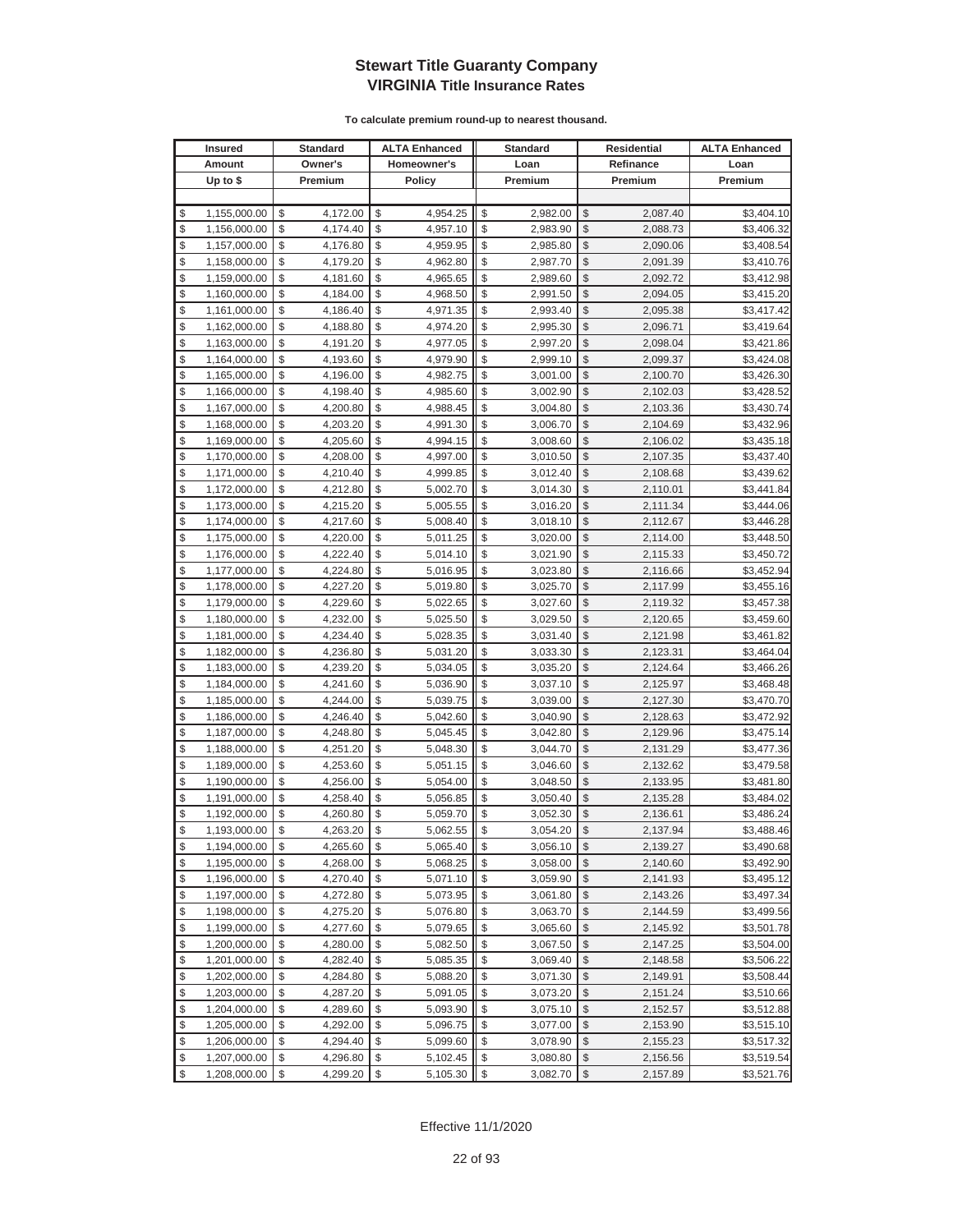| <b>Insured</b>     | <b>Standard</b> | <b>ALTA Enhanced</b> | <b>Standard</b> | <b>Residential</b> | <b>ALTA Enhanced</b> |
|--------------------|-----------------|----------------------|-----------------|--------------------|----------------------|
| Amount             | Owner's         | Homeowner's          | Loan            | Refinance          | Loan                 |
| Up to $$$          | Premium         | <b>Policy</b>        | Premium         | Premium            | Premium              |
|                    |                 |                      |                 |                    |                      |
| \$<br>1,209,000.00 | \$<br>4,301.60  | \$<br>5,108.15       | \$<br>3,084.60  | \$<br>2,159.22     | \$3,523.98           |
| \$<br>1,210,000.00 | \$<br>4,304.00  | \$<br>5,111.00       | \$<br>3,086.50  | \$<br>2,160.55     | \$3,526.20           |
| \$<br>1,211,000.00 | \$<br>4,306.40  | \$<br>5,113.85       | \$<br>3,088.40  | \$<br>2,161.88     | \$3,528.42           |
| \$<br>1,212,000.00 | \$<br>4,308.80  | \$<br>5,116.70       | \$<br>3,090.30  | \$<br>2,163.21     | \$3,530.64           |
| \$<br>1,213,000.00 | \$<br>4,311.20  | \$<br>5,119.55       | \$<br>3,092.20  | \$<br>2,164.54     | \$3,532.86           |
| \$<br>1,214,000.00 | \$<br>4,313.60  | \$<br>5,122.40       | \$<br>3,094.10  | \$<br>2,165.87     | \$3,535.08           |
| \$<br>1,215,000.00 | \$<br>4,316.00  | \$<br>5,125.25       | \$<br>3,096.00  | \$<br>2,167.20     | \$3,537.30           |
| \$<br>1,216,000.00 | \$<br>4,318.40  | \$<br>5,128.10       | \$<br>3,097.90  | \$<br>2,168.53     | \$3,539.52           |
| \$<br>1,217,000.00 | \$<br>4,320.80  | \$<br>5,130.95       | \$<br>3,099.80  | \$<br>2,169.86     | \$3,541.74           |
| \$<br>1,218,000.00 | \$<br>4,323.20  | \$<br>5,133.80       | \$<br>3,101.70  | \$<br>2,171.19     | \$3,543.96           |
| \$<br>1,219,000.00 | \$<br>4,325.60  | \$<br>5,136.65       | \$<br>3,103.60  | \$<br>2,172.52     | \$3,546.18           |
| \$<br>1,220,000.00 | \$<br>4,328.00  | \$<br>5,139.50       | \$<br>3,105.50  | \$<br>2,173.85     | \$3,548.40           |
| \$<br>1,221,000.00 | \$<br>4,330.40  | \$<br>5,142.35       | \$<br>3,107.40  | \$<br>2,175.18     | \$3,550.62           |
| \$<br>1,222,000.00 | \$<br>4,332.80  | \$<br>5,145.20       | \$<br>3,109.30  | \$<br>2,176.51     | \$3,552.84           |
| \$<br>1,223,000.00 | \$<br>4,335.20  | \$<br>5,148.05       | \$<br>3,111.20  | \$<br>2,177.84     | \$3,555.06           |
| \$<br>1,224,000.00 | \$<br>4,337.60  | \$<br>5,150.90       | \$<br>3,113.10  | \$<br>2,179.17     | \$3,557.28           |
| \$<br>1,225,000.00 | \$<br>4,340.00  | \$<br>5,153.75       | \$<br>3,115.00  | \$<br>2,180.50     | \$3,559.50           |
| \$<br>1,226,000.00 | \$<br>4,342.40  | \$<br>5,156.60       | \$<br>3,116.90  | \$<br>2,181.83     | \$3,561.72           |
| \$<br>1,227,000.00 | \$<br>4,344.80  | \$<br>5,159.45       | \$<br>3,118.80  | \$<br>2,183.16     | \$3,563.94           |
| \$<br>1,228,000.00 | \$<br>4,347.20  | \$<br>5,162.30       | \$<br>3,120.70  | \$<br>2,184.49     | \$3,566.16           |
| \$<br>1,229,000.00 | \$<br>4,349.60  | \$<br>5,165.15       | \$<br>3,122.60  | \$<br>2,185.82     | \$3,568.38           |
| \$<br>1,230,000.00 | \$<br>4,352.00  | \$<br>5,168.00       | \$<br>3,124.50  | \$<br>2,187.15     | \$3,570.60           |
| \$<br>1,231,000.00 | \$<br>4,354.40  | \$<br>5,170.85       | \$<br>3,126.40  | \$<br>2,188.48     | \$3,572.82           |
| \$<br>1,232,000.00 | \$<br>4,356.80  | \$<br>5,173.70       | \$<br>3,128.30  | \$<br>2,189.81     | \$3,575.04           |
| \$<br>1,233,000.00 | \$<br>4,359.20  | \$<br>5,176.55       | \$<br>3,130.20  | \$<br>2,191.14     | \$3,577.26           |
| \$<br>1,234,000.00 | \$<br>4,361.60  | \$<br>5,179.40       | \$<br>3,132.10  | \$<br>2,192.47     | \$3,579.48           |
| \$<br>1,235,000.00 | \$<br>4,364.00  | \$<br>5,182.25       | \$<br>3,134.00  | \$<br>2,193.80     | \$3,581.70           |
| \$<br>1,236,000.00 | \$<br>4,366.40  | \$<br>5,185.10       | \$<br>3,135.90  | \$<br>2,195.13     | \$3,583.92           |
| \$<br>1,237,000.00 | \$<br>4,368.80  | \$<br>5,187.95       | \$<br>3,137.80  | \$<br>2,196.46     | \$3,586.14           |
| \$<br>1,238,000.00 | \$<br>4,371.20  | \$<br>5,190.80       | \$<br>3,139.70  | \$<br>2,197.79     | \$3,588.36           |
| \$<br>1,239,000.00 | \$<br>4,373.60  | \$<br>5,193.65       | \$<br>3,141.60  | \$<br>2,199.12     | \$3,590.58           |
| \$<br>1,240,000.00 | \$<br>4,376.00  | \$<br>5,196.50       | \$<br>3,143.50  | \$<br>2,200.45     | \$3,592.80           |
| \$<br>1,241,000.00 | \$<br>4,378.40  | \$<br>5,199.35       | \$<br>3,145.40  | \$<br>2,201.78     | \$3,595.02           |
| \$<br>1,242,000.00 | \$<br>4,380.80  | \$<br>5,202.20       | \$<br>3,147.30  | \$<br>2,203.11     | \$3,597.24           |
| \$<br>1,243,000.00 | \$<br>4,383.20  | \$<br>5,205.05       | \$<br>3,149.20  | \$<br>2,204.44     | \$3,599.46           |
| \$<br>1,244,000.00 | \$<br>4,385.60  | \$<br>5,207.90       | \$<br>3,151.10  | \$<br>2,205.77     | \$3,601.68           |
| \$<br>1,245,000.00 | \$<br>4,388.00  | \$<br>5,210.75       | \$<br>3,153.00  | \$<br>2,207.10     | \$3,603.90           |
| \$<br>1,246,000.00 | \$<br>4,390.40  | \$<br>5,213.60       | \$<br>3,154.90  | \$<br>2,208.43     | \$3,606.12           |
| \$<br>1.247.000.00 | \$<br>4,392.80  | \$<br>5.216.45       | \$<br>3,156.80  | \$<br>2,209.76     | \$3,608.34           |
| \$<br>1,248,000.00 | \$<br>4,395.20  | \$<br>5,219.30       | \$<br>3,158.70  | \$<br>2,211.09     | \$3,610.56           |
| \$<br>1,249,000.00 | \$<br>4,397.60  | \$<br>5,222.15       | \$<br>3,160.60  | \$<br>2,212.42     | \$3,612.78           |
| \$<br>1,250,000.00 | \$<br>4,400.00  | \$<br>5,225.00       | \$<br>3,162.50  | \$<br>2,213.75     | \$3,615.00           |
| \$<br>1,251,000.00 | \$<br>4,402.40  | \$<br>5,227.85       | \$<br>3,164.40  | \$<br>2,215.08     | \$3,617.22           |
| \$<br>1,252,000.00 | \$<br>4,404.80  | \$<br>5,230.70       | \$<br>3,166.30  | \$<br>2,216.41     | \$3,619.44           |
| \$<br>1,253,000.00 | \$<br>4,407.20  | \$<br>5,233.55       | \$<br>3,168.20  | \$<br>2,217.74     | \$3,621.66           |
| \$<br>1,254,000.00 | \$<br>4,409.60  | \$<br>5,236.40       | \$<br>3,170.10  | \$<br>2,219.07     | \$3,623.88           |
| \$<br>1,255,000.00 | \$<br>4,412.00  | \$<br>5,239.25       | \$<br>3,172.00  | \$<br>2,220.40     | \$3,626.10           |
| \$<br>1,256,000.00 | \$<br>4,414.40  | \$<br>5,242.10       | \$<br>3,173.90  | \$<br>2,221.73     | \$3,628.32           |
| \$<br>1,257,000.00 | \$<br>4,416.80  | \$<br>5,244.95       | \$<br>3,175.80  | \$<br>2,223.06     | \$3,630.54           |
| \$<br>1,258,000.00 | \$<br>4,419.20  | \$<br>5,247.80       | \$<br>3,177.70  | \$<br>2,224.39     | \$3,632.76           |
| \$<br>1,259,000.00 | \$<br>4,421.60  | \$<br>5,250.65       | \$<br>3,179.60  | \$<br>2,225.72     | \$3,634.98           |
| \$<br>1,260,000.00 | \$<br>4,424.00  | \$<br>5,253.50       | \$<br>3,181.50  | \$<br>2,227.05     | \$3,637.20           |
| \$<br>1,261,000.00 | \$<br>4,426.40  | \$<br>5,256.35       | \$<br>3,183.40  | \$<br>2,228.38     | \$3,639.42           |
| \$<br>1,262,000.00 | \$<br>4,428.80  | \$<br>5,259.20       | \$<br>3,185.30  | \$<br>2,229.71     | \$3,641.64           |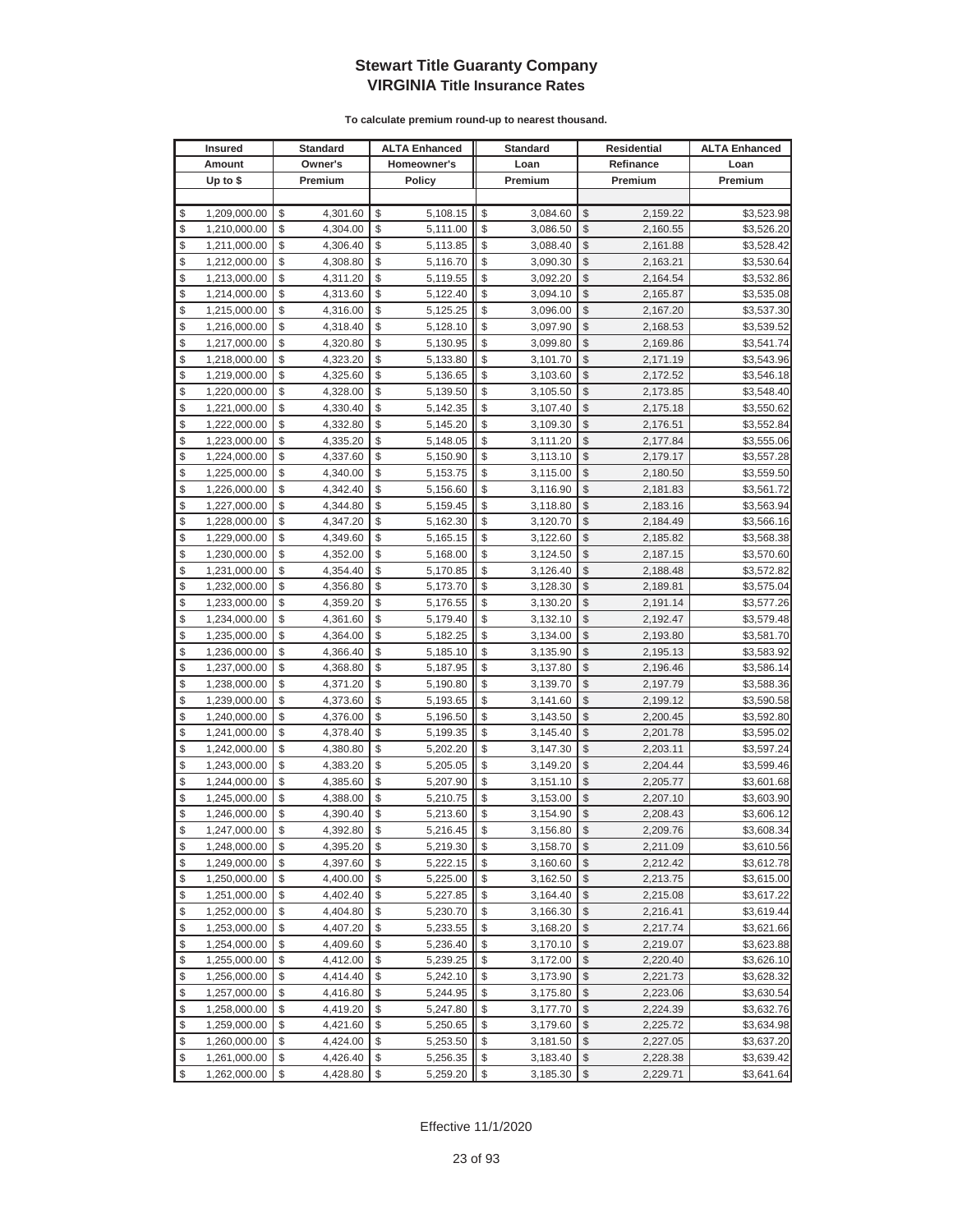|          | <b>Insured</b>               |          | Standard             |          | <b>ALTA Enhanced</b> |          | <b>Standard</b>      |                         | Residential          | <b>ALTA Enhanced</b>     |
|----------|------------------------------|----------|----------------------|----------|----------------------|----------|----------------------|-------------------------|----------------------|--------------------------|
|          | Amount                       |          | Owner's              |          | Homeowner's          |          | Loan                 |                         | Refinance            | Loan                     |
|          | Up to $$$                    |          | Premium              |          | <b>Policy</b>        |          | Premium              |                         | Premium              | Premium                  |
|          |                              |          |                      |          |                      |          |                      |                         |                      |                          |
| \$       | 1,263,000.00                 | \$       | 4,431.20             | \$       | 5,262.05             | \$       | 3,187.20             | \$                      | 2,231.04             | \$3,643.86               |
| \$       | 1,264,000.00                 | \$       | 4,433.60             | \$       | 5,264.90             | \$       | 3,189.10             | \$                      | 2,232.37             | \$3,646.08               |
| \$       | 1,265,000.00                 | \$       | 4,436.00             | \$       | 5,267.75             | \$       | 3,191.00             | \$                      | 2,233.70             | \$3,648.30               |
| \$       | 1,266,000.00                 | \$       | 4,438.40             | \$       | 5,270.60             | \$       | 3,192.90             | \$                      | 2,235.03             | \$3,650.52               |
| \$       | 1,267,000.00                 | \$       | 4,440.80             | \$       | 5,273.45             | \$       | 3,194.80             | \$                      | 2,236.36             | \$3,652.74               |
| \$       | 1,268,000.00                 | \$       | 4,443.20             | \$       | 5,276.30             | \$       | 3,196.70             | \$                      | 2,237.69             | \$3,654.96               |
| \$       | 1,269,000.00                 | \$       | 4,445.60             | \$       | 5,279.15             | \$       | 3,198.60             | \$                      | 2,239.02             | \$3,657.18               |
| \$       | 1,270,000.00                 | \$       | 4,448.00             | \$       | 5,282.00             | \$       | 3,200.50             | \$                      | 2,240.35             | \$3,659.40               |
| \$       | 1,271,000.00                 | \$       | 4,450.40             | \$       | 5,284.85             | \$       | 3,202.40             | \$                      | 2,241.68             | \$3,661.62               |
| \$       | 1,272,000.00                 | \$       | 4,452.80             | \$       | 5,287.70             | \$       | 3,204.30             | \$                      | 2,243.01             | \$3,663.84               |
| \$       | 1,273,000.00                 | \$       | 4,455.20             | \$       | 5,290.55             | \$       | 3,206.20             | \$                      | 2,244.34             | \$3,666.06               |
| \$       | 1,274,000.00                 | \$       | 4,457.60             | \$       | 5,293.40             | \$       | 3,208.10             | \$                      | 2,245.67             | \$3,668.28               |
| \$       | 1,275,000.00                 | \$       | 4,460.00             | \$       | 5,296.25             | \$       | 3,210.00             | \$                      | 2,247.00             | \$3,670.50               |
| \$       | 1,276,000.00                 | \$       | 4,462.40             | \$       | 5,299.10             | \$       | 3,211.90             | \$                      | 2,248.33             | \$3,672.72               |
| \$       | 1,277,000.00                 | \$       | 4,464.80             | \$       | 5,301.95             | \$       | 3,213.80             | \$                      | 2,249.66             | \$3,674.94               |
| \$       | 1,278,000.00                 | \$       | 4,467.20             | \$       | 5,304.80             | \$       | 3,215.70             | \$                      | 2,250.99             | \$3,677.16               |
| \$       | 1,279,000.00                 | \$       | 4,469.60             | \$       | 5,307.65             | \$       | 3,217.60             | \$                      | 2,252.32             | \$3,679.38               |
| \$       | 1,280,000.00                 | \$       | 4,472.00             | \$       | 5,310.50             | \$       | 3,219.50             | \$                      | 2,253.65             | \$3,681.60               |
| \$       | 1,281,000.00                 | \$       | 4,474.40             | \$       | 5,313.35             | \$       | 3,221.40             | \$                      | 2,254.98             | \$3,683.82               |
| \$       | 1,282,000.00                 | \$       | 4,476.80             | \$       | 5,316.20             | \$       | 3,223.30             | \$                      | 2,256.31             | \$3,686.04               |
| \$       | 1,283,000.00                 | \$       | 4,479.20             | \$       | 5,319.05             | \$       | 3,225.20             | \$                      | 2,257.64             | \$3,688.26               |
| \$       | 1,284,000.00                 | \$       | 4,481.60             | \$       | 5,321.90             | \$       | 3,227.10             | \$                      | 2,258.97             | \$3,690.48               |
| \$       | 1,285,000.00                 | \$       | 4,484.00             | \$       | 5,324.75             | \$       | 3,229.00             | \$                      | 2,260.30             | \$3,692.70               |
| \$       | 1,286,000.00                 | \$       | 4,486.40             | \$       | 5,327.60             | \$       | 3,230.90             | \$                      | 2,261.63             | \$3,694.92               |
| \$       | 1,287,000.00                 | \$       | 4,488.80             | \$       | 5,330.45             | \$       | 3,232.80             | \$                      | 2,262.96             | \$3,697.14               |
| \$       | 1,288,000.00                 | \$       | 4,491.20             | \$       | 5,333.30             | \$       | 3,234.70             | \$                      | 2,264.29             | \$3,699.36               |
| \$       | 1,289,000.00                 | \$       | 4,493.60             | \$       | 5,336.15             | \$       | 3,236.60             | \$                      | 2,265.62             | \$3,701.58               |
| \$       | 1,290,000.00                 | \$       | 4,496.00             | \$       | 5,339.00             | \$       | 3,238.50             | \$                      | 2,266.95             | \$3,703.80               |
| \$       | 1,291,000.00                 | \$       | 4,498.40             | \$       | 5,341.85             | \$       | 3,240.40             | \$                      | 2,268.28             | \$3,706.02               |
| \$       | 1,292,000.00                 | \$       | 4,500.80             | \$       | 5,344.70             | \$       | 3,242.30             | \$                      | 2,269.61             | \$3,708.24               |
| \$       | 1,293,000.00                 | \$       | 4,503.20             | \$       | 5,347.55             | \$       | 3,244.20             | \$                      | 2,270.94             | \$3,710.46               |
| \$       | 1,294,000.00                 | \$       | 4,505.60             | \$       | 5,350.40             | \$       | 3,246.10             | \$                      | 2,272.27             | \$3,712.68               |
| \$       | 1,295,000.00                 | \$       | 4,508.00             | \$       | 5,353.25             | \$       | 3,248.00             | \$                      | 2,273.60             | \$3,714.90               |
| \$       | 1,296,000.00                 | \$       | 4,510.40             | \$       | 5,356.10             | \$       | 3,249.90             | \$                      | 2,274.93             | \$3,717.12               |
| \$       | 1,297,000.00                 | \$       | 4,512.80             | \$       | 5,358.95             | \$       | 3,251.80             | \$                      | 2,276.26             | \$3,719.34               |
| \$       | 1,298,000.00                 | \$       | 4,515.20             | \$       | 5,361.80             | \$       | 3,253.70             | \$                      | 2,277.59             | \$3,721.56               |
| \$       | 1,299,000.00                 | \$       | 4,517.60             | \$<br>\$ | 5,364.65             | \$       | 3,255.60             | \$                      | 2,278.92             | \$3,723.78               |
| \$<br>\$ | 1,300,000.00                 | \$       | 4,520.00             | \$       | 5,367.50<br>5,370.35 | \$<br>\$ | 3,257.50             | \$<br>\$                | 2,280.25             | \$3,726.00               |
|          | 1,301,000.00                 | \$       | 4,522.40             |          |                      |          | 3,259.40             |                         | 2,281.58             | \$3,728.22               |
| \$<br>\$ | 1,302,000.00                 | \$<br>\$ | 4,524.80             | \$<br>\$ | 5,373.20             | \$<br>\$ | 3,261.30             | $\sqrt[6]{3}$<br>\$     | 2,282.91             | \$3,730.44               |
| \$       | 1,303,000.00                 | \$       | 4,527.20             | \$       | 5,376.05             | \$       | 3,263.20             | $\frac{1}{2}$           | 2,284.24             | \$3,732.66               |
| \$       | 1,304,000.00<br>1,305,000.00 | \$       | 4,529.60<br>4,532.00 | \$       | 5,378.90<br>5,381.75 | \$       | 3,265.10<br>3,267.00 | \$                      | 2,285.57<br>2,286.90 | \$3,734.88<br>\$3,737.10 |
| \$       | 1,306,000.00                 | \$       | 4,534.40             | \$       |                      | \$       |                      | \$                      | 2,288.23             |                          |
| \$       | 1,307,000.00                 | \$       | 4,536.80             | \$       | 5,384.60<br>5,387.45 | \$       | 3,268.90<br>3,270.80 | \$                      | 2,289.56             | \$3,739.32<br>\$3,741.54 |
| \$       | 1,308,000.00                 | \$       | 4,539.20             | \$       | 5,390.30             | \$       | 3,272.70             | \$                      | 2,290.89             | \$3,743.76               |
| \$       | 1,309,000.00                 | \$       | 4,541.60             | \$       | 5,393.15             | \$       | 3,274.60             | \$                      | 2,292.22             | \$3,745.98               |
| \$       | 1,310,000.00                 | \$       | 4,544.00             | \$       | 5,396.00             | \$       | 3,276.50             | \$                      | 2,293.55             | \$3,748.20               |
| \$       | 1,311,000.00                 | \$       | 4,546.40             | \$       | 5,398.85             | \$       | 3,278.40             | \$                      | 2,294.88             | \$3,750.42               |
| \$       | 1,312,000.00                 | \$       | 4,548.80             | \$       | 5,401.70             | \$       | 3,280.30             | \$                      | 2,296.21             | \$3,752.64               |
| \$       | 1,313,000.00                 | \$       | 4,551.20             | \$       | 5,404.55             | \$       | 3,282.20             | \$                      | 2,297.54             | \$3,754.86               |
| \$       | 1,314,000.00                 | \$       | 4,553.60             | \$       | 5,407.40             | \$       | 3,284.10             | \$                      | 2,298.87             | \$3,757.08               |
| \$       | 1,315,000.00                 | \$       | 4,556.00             | \$       | 5,410.25             | \$       | 3,286.00             | \$                      | 2,300.20             | \$3,759.30               |
| \$       | 1,316,000.00                 | \$       | 4,558.40             | \$       | 5,413.10             | \$       | 3,287.90             | $\sqrt[6]{\frac{1}{2}}$ | 2,301.53             | \$3,761.52               |
|          |                              |          |                      |          |                      |          |                      |                         |                      |                          |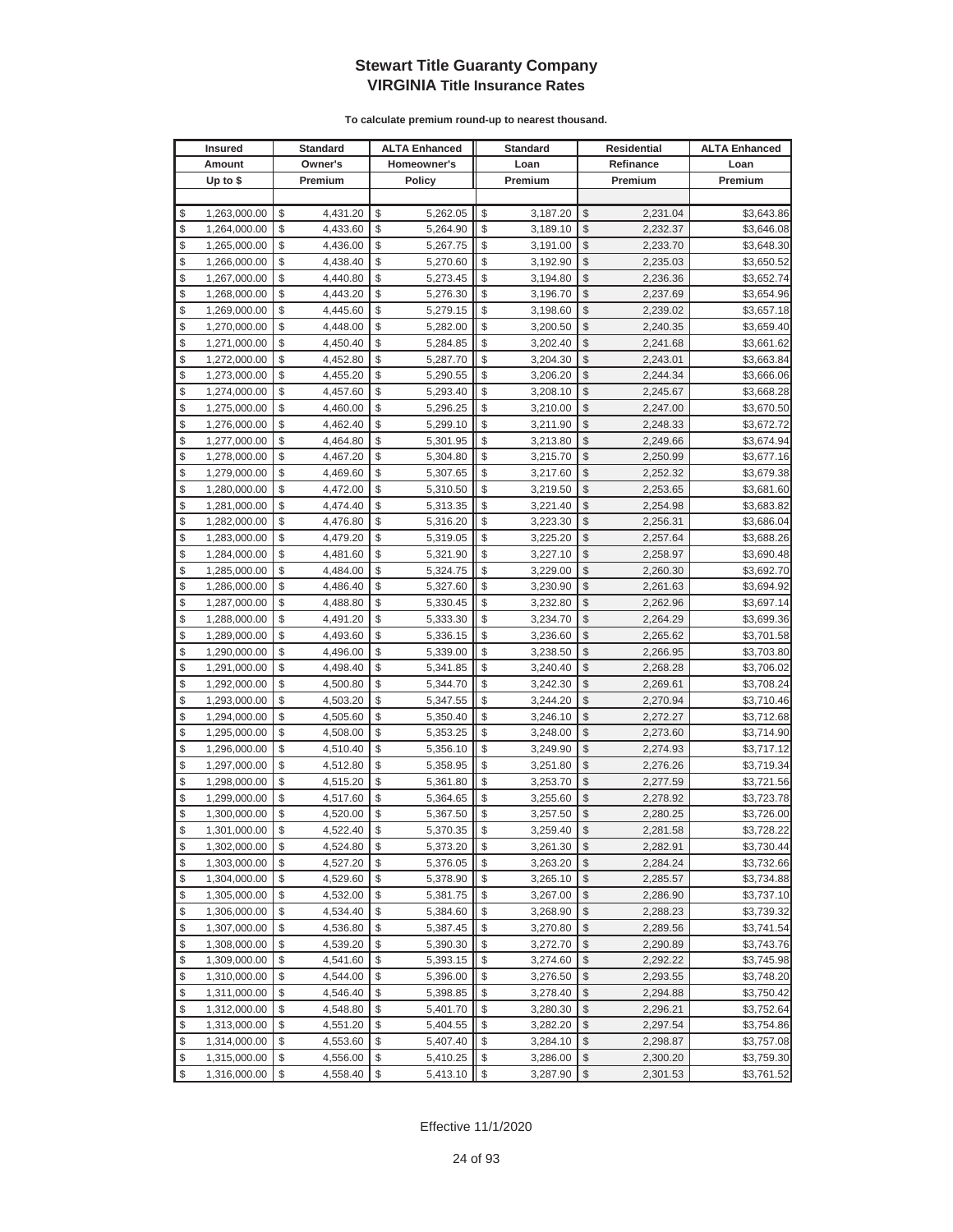|          | <b>Insured</b>               |          | Standard             |          | <b>ALTA Enhanced</b> |          | <b>Standard</b>      |               | Residential          | <b>ALTA Enhanced</b>     |
|----------|------------------------------|----------|----------------------|----------|----------------------|----------|----------------------|---------------|----------------------|--------------------------|
|          | Amount                       |          | Owner's              |          | Homeowner's          |          | Loan                 |               | Refinance            | Loan                     |
|          | Up to $$$                    |          | Premium              |          | <b>Policy</b>        |          | Premium              |               | Premium              | Premium                  |
|          |                              |          |                      |          |                      |          |                      |               |                      |                          |
| \$       | 1,317,000.00                 | \$       | 4,560.80             | \$       | 5,415.95             | \$       | 3,289.80             | \$            | 2,302.86             | \$3,763.74               |
| \$       | 1,318,000.00                 | \$       | 4,563.20             | \$       | 5,418.80             | \$       | 3,291.70             | \$            | 2,304.19             | \$3,765.96               |
| \$       | 1,319,000.00                 | \$       | 4,565.60             | \$       | 5,421.65             | \$       | 3,293.60             | $\mathcal{S}$ | 2,305.52             | \$3,768.18               |
| \$       | 1,320,000.00                 | \$       | 4,568.00             | \$       | 5,424.50             | \$       | 3,295.50             | \$            | 2,306.85             | \$3,770.40               |
| \$       | 1,321,000.00                 | \$       | 4,570.40             | \$       | 5,427.35             | \$       | 3,297.40             | \$            | 2,308.18             | \$3,772.62               |
| \$       | 1,322,000.00                 | \$       | 4,572.80             | \$       | 5,430.20             | \$       | 3,299.30             | \$            | 2,309.51             | \$3,774.84               |
| \$       | 1,323,000.00                 | \$       | 4,575.20             | \$       | 5,433.05             | \$       | 3,301.20             | \$            | 2,310.84             | \$3,777.06               |
| \$       | 1,324,000.00                 | \$       | 4,577.60             | \$       | 5,435.90             | \$       | 3,303.10             | \$            | 2,312.17             | \$3,779.28               |
| \$       | 1,325,000.00                 | \$       | 4,580.00             | \$       | 5,438.75             | \$       | 3,305.00             | \$            | 2,313.50             | \$3,781.50               |
| \$       | 1,326,000.00                 | \$       | 4,582.40             | \$       | 5,441.60             | \$       | 3,306.90             | \$            | 2,314.83             | \$3,783.72               |
| \$       | 1,327,000.00                 | \$       | 4,584.80             | \$       | 5,444.45             | \$       | 3,308.80             | \$            | 2,316.16             | \$3,785.94               |
| \$       | 1,328,000.00                 | \$       | 4,587.20             | \$       | 5,447.30             | \$       | 3,310.70             | \$            | 2,317.49             | \$3,788.16               |
| \$       | 1,329,000.00                 | \$       | 4,589.60             | \$       | 5,450.15             | \$       | 3,312.60             | \$            | 2,318.82             | \$3,790.38               |
| \$       | 1,330,000.00                 | \$       | 4,592.00             | \$       | 5,453.00             | \$       | 3,314.50             | \$            | 2,320.15             | \$3,792.60               |
| \$       | 1,331,000.00                 | \$       | 4,594.40             | \$       | 5,455.85             | \$       | 3,316.40             | \$            | 2,321.48             | \$3,794.82               |
| \$       | 1,332,000.00                 | \$       | 4,596.80             | \$       | 5,458.70             | \$       | 3,318.30             | \$            | 2,322.81             | \$3,797.04               |
| \$       | 1,333,000.00                 | \$       | 4,599.20             | \$       | 5,461.55             | \$       | 3,320.20             | \$            | 2,324.14             | \$3,799.26               |
| \$       | 1,334,000.00                 | \$       | 4,601.60             | \$       | 5,464.40             | \$       | 3,322.10             | \$            | 2,325.47             | \$3,801.48               |
| \$       | 1,335,000.00                 | \$       | 4,604.00             | \$       | 5,467.25             | \$       | 3,324.00             | \$            | 2,326.80             | \$3,803.70               |
| \$       | 1,336,000.00                 | \$       | 4,606.40             | \$       | 5,470.10             | \$       | 3,325.90             | \$            | 2,328.13             | \$3,805.92               |
| \$       | 1,337,000.00                 | \$       | 4,608.80             | \$       | 5,472.95             | \$       | 3,327.80             | \$            | 2,329.46             | \$3,808.14               |
| \$       | 1,338,000.00                 | \$       | 4,611.20             | \$       | 5,475.80             | \$       | 3,329.70             | \$            | 2,330.79             | \$3,810.36               |
| \$       | 1,339,000.00                 | \$       | 4,613.60             | \$       | 5,478.65             | \$       | 3,331.60             | \$            | 2,332.12             | \$3,812.58               |
| \$       | 1,340,000.00                 | \$       | 4,616.00             | \$       | 5,481.50             | \$       | 3,333.50             | \$            | 2,333.45             | \$3,814.80               |
| \$       | 1,341,000.00                 | \$       | 4,618.40             | \$       | 5,484.35             | \$       | 3,335.40             | \$            | 2,334.78             | \$3,817.02               |
| \$       | 1,342,000.00                 | \$       | 4,620.80             | \$       | 5,487.20             | \$       | 3,337.30             | \$            | 2,336.11             | \$3,819.24               |
| \$       | 1,343,000.00                 | \$       | 4,623.20             | \$       | 5,490.05             | \$       | 3,339.20             | $\mathcal{S}$ | 2,337.44             | \$3,821.46               |
| \$       | 1,344,000.00                 | \$       | 4,625.60             | \$       | 5,492.90             | \$       | 3,341.10             | \$            | 2,338.77             | \$3,823.68               |
| \$       | 1,345,000.00                 | \$       | 4,628.00             | \$       | 5,495.75             | \$       | 3,343.00             | $\mathcal{S}$ | 2,340.10             | \$3,825.90               |
| \$       | 1,346,000.00                 | \$       | 4,630.40             | \$       | 5,498.60             | \$       | 3,344.90             | \$            | 2,341.43             | \$3,828.12               |
| \$       | 1,347,000.00                 | \$       | 4,632.80             | \$       | 5,501.45             | \$       | 3,346.80             | \$            | 2,342.76             | \$3,830.34               |
| \$       | 1,348,000.00                 | \$       | 4,635.20             | \$       | 5,504.30             | \$       | 3,348.70             | \$            | 2,344.09             | \$3,832.56               |
| \$       | 1,349,000.00                 | \$       | 4,637.60             | \$       | 5,507.15             | \$       | 3,350.60             | \$            | 2,345.42             | \$3,834.78               |
| \$       | 1,350,000.00                 | \$       | 4,640.00             | \$       | 5,510.00             | \$       | 3,352.50             | \$            | 2,346.75             | \$3,837.00               |
| \$       | 1,351,000.00                 | \$       | 4,642.40             | \$       | 5,512.85             | \$       | 3,354.40             | \$            | 2,348.08             | \$3,839.22               |
| \$       | 1,352,000.00                 | \$       | 4,644.80             | \$<br>\$ | 5,515.70             | \$<br>\$ | 3,356.30             | \$<br>\$      | 2,349.41             | \$3,841.44               |
| \$<br>\$ | 1,353,000.00                 | \$<br>\$ | 4,647.20             | \$       | 5,518.55             | \$       | 3,358.20             | \$            | 2,350.74<br>2,352.07 | \$3,843.66               |
| \$       | 1,354,000.00<br>1,355,000.00 | \$       | 4,649.60<br>4,652.00 | \$       | 5,521.40<br>5,524.25 | \$       | 3,360.10<br>3,362.00 | $\mathcal{S}$ | 2,353.40             | \$3,845.88<br>\$3,848.10 |
| \$       | 1,356,000.00                 | \$       | 4,654.40             | \$       |                      | \$       | 3,363.90             | $\sqrt[6]{2}$ | 2,354.73             | \$3,850.32               |
| \$       | 1,357,000.00                 | \$       | 4,656.80             | \$       | 5,527.10<br>5,529.95 | \$       | 3,365.80             | \$            | 2,356.06             | \$3,852.54               |
| \$       | 1,358,000.00                 | \$       | 4,659.20             | \$       | 5,532.80             | \$       | 3,367.70             | $\frac{1}{2}$ | 2,357.39             | \$3,854.76               |
| \$       | 1,359,000.00                 | \$       | 4,661.60             | \$       | 5,535.65             | \$       | 3,369.60             | \$            | 2,358.72             | \$3,856.98               |
| \$       | 1,360,000.00                 | \$       | 4,664.00             | \$       | 5,538.50             | \$       | 3,371.50             | \$            | 2,360.05             | \$3,859.20               |
| \$       | 1,361,000.00                 | \$       | 4,666.40             | \$       | 5,541.35             | \$       | 3,373.40             | \$            | 2,361.38             | \$3,861.42               |
| \$       | 1,362,000.00                 | \$       | 4,668.80             | \$       | 5,544.20             | \$       | 3,375.30             | \$            | 2,362.71             | \$3,863.64               |
| \$       | 1,363,000.00                 | \$       | 4,671.20             | \$       | 5,547.05             | \$       | 3,377.20             | \$            | 2,364.04             | \$3,865.86               |
| \$       | 1,364,000.00                 | \$       | 4,673.60             | \$       | 5,549.90             | \$       | 3,379.10             | \$            | 2,365.37             | \$3,868.08               |
| \$       | 1,365,000.00                 | \$       | 4,676.00             | \$       | 5,552.75             | \$       | 3,381.00             | \$            | 2,366.70             | \$3,870.30               |
| \$       | 1,366,000.00                 | \$       | 4,678.40             | \$       | 5,555.60             | \$       | 3,382.90             | \$            | 2,368.03             | \$3,872.52               |
| \$       | 1,367,000.00                 | \$       | 4,680.80             | \$       | 5,558.45             | \$       | 3,384.80             | \$            | 2,369.36             | \$3,874.74               |
| \$       | 1,368,000.00                 | \$       | 4,683.20             | \$       | 5,561.30             | \$       | 3,386.70             | \$            | 2,370.69             | \$3,876.96               |
| \$       | 1,369,000.00                 | \$       | 4,685.60             | \$       | 5,564.15             | \$       | 3,388.60             | \$            | 2,372.02             | \$3,879.18               |
| \$       | 1,370,000.00                 | \$       | 4,688.00             | \$       | 5,567.00             | \$       | 3,390.50             | $\frac{1}{2}$ | 2,373.35             | \$3,881.40               |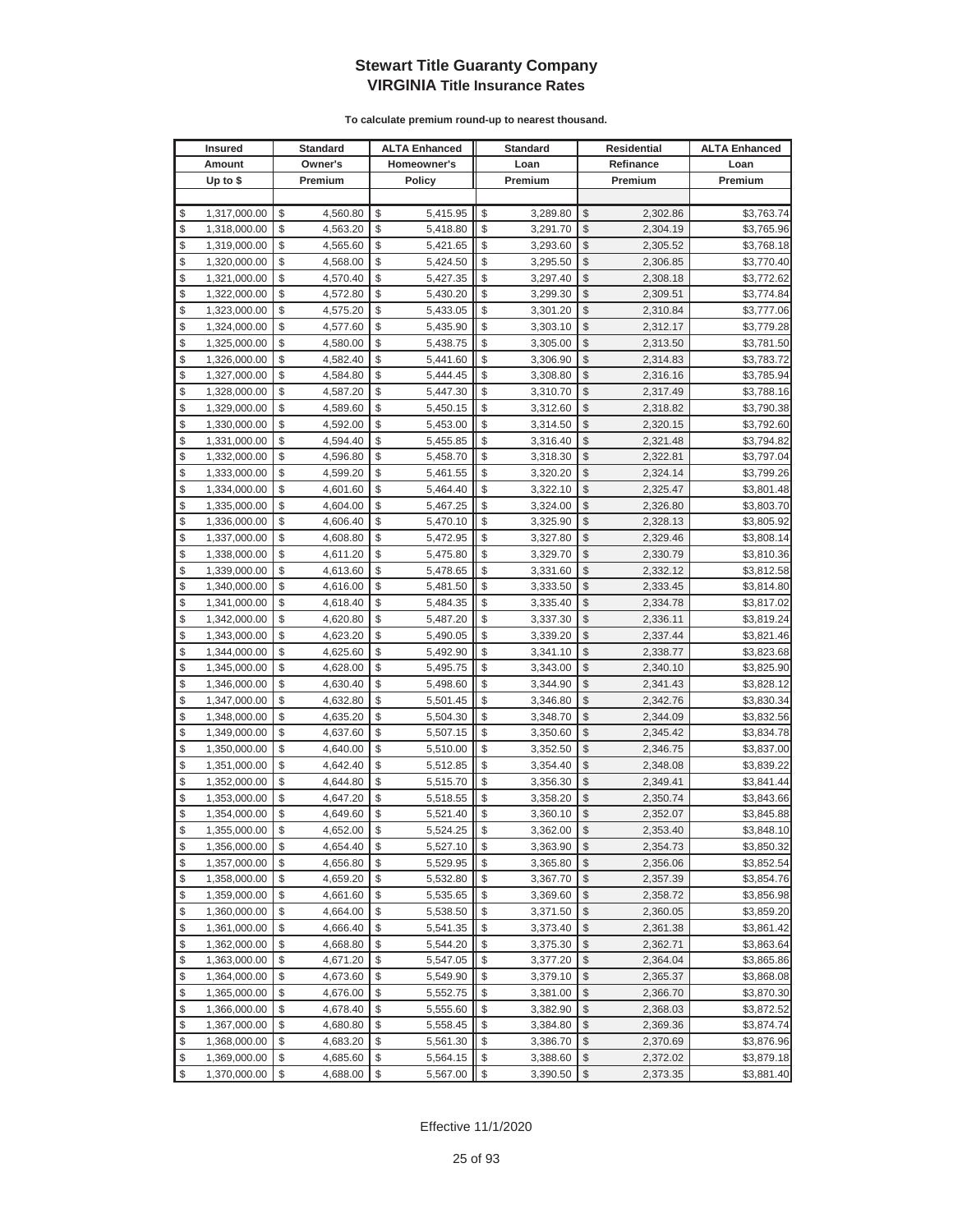|          | <b>Insured</b>               |          | Standard             |          | <b>ALTA Enhanced</b> |          | <b>Standard</b>      |               | Residential          | <b>ALTA Enhanced</b>     |
|----------|------------------------------|----------|----------------------|----------|----------------------|----------|----------------------|---------------|----------------------|--------------------------|
|          | Amount                       |          | Owner's              |          | Homeowner's          |          | Loan                 |               | Refinance            | Loan                     |
|          | Up to $$$                    |          | Premium              |          | <b>Policy</b>        |          | Premium              |               | Premium              | Premium                  |
|          |                              |          |                      |          |                      |          |                      |               |                      |                          |
| \$       | 1,371,000.00                 | \$       | 4,690.40             | \$       | 5,569.85             | \$       | 3,392.40             | \$            | 2,374.68             | \$3,883.62               |
| \$       | 1,372,000.00                 | \$       | 4,692.80             | \$       | 5,572.70             | \$       | 3,394.30             | \$            | 2,376.01             | \$3,885.84               |
| \$       | 1,373,000.00                 | \$       | 4,695.20             | \$       | 5,575.55             | \$       | 3,396.20             | \$            | 2,377.34             | \$3,888.06               |
| \$       | 1,374,000.00                 | \$       | 4,697.60             | \$       | 5,578.40             | \$       | 3,398.10             | \$            | 2,378.67             | \$3,890.28               |
| \$       | 1,375,000.00                 | \$       | 4,700.00             | \$       | 5,581.25             | \$       | 3,400.00             | \$            | 2,380.00             | \$3,892.50               |
| \$       | 1,376,000.00                 | \$       | 4,702.40             | \$       | 5,584.10             | \$       | 3,401.90             | \$            | 2,381.33             | \$3,894.72               |
| \$       | 1,377,000.00                 | \$       | 4,704.80             | \$       | 5,586.95             | \$       | 3,403.80             | \$            | 2,382.66             | \$3,896.94               |
| \$       | 1,378,000.00                 | \$       | 4,707.20             | \$       | 5,589.80             | \$       | 3,405.70             | \$            | 2,383.99             | \$3,899.16               |
| \$       | 1,379,000.00                 | \$       | 4,709.60             | \$       | 5,592.65             | \$       | 3,407.60             | \$            | 2,385.32             | \$3,901.38               |
| \$       | 1,380,000.00                 | \$       | 4,712.00             | \$       | 5,595.50             | \$       | 3,409.50             | \$            | 2,386.65             | \$3,903.60               |
| \$       | 1,381,000.00                 | \$       | 4,714.40             | \$       | 5,598.35             | \$       | 3,411.40             | \$            | 2,387.98             | \$3,905.82               |
| \$       | 1,382,000.00                 | \$       | 4,716.80             | \$       | 5,601.20             | \$       | 3,413.30             | \$            | 2,389.31             | \$3,908.04               |
| \$       | 1,383,000.00                 | \$       | 4,719.20             | \$       | 5,604.05             | \$       | 3,415.20             | \$            | 2,390.64             | \$3,910.26               |
| \$       | 1,384,000.00                 | \$       | 4,721.60             | \$       | 5,606.90             | \$       | 3,417.10             | \$            | 2,391.97             | \$3,912.48               |
| \$       | 1,385,000.00                 | \$       | 4,724.00             | \$       | 5,609.75             | \$       | 3,419.00             | \$            | 2,393.30             | \$3,914.70               |
| \$       | 1,386,000.00                 | \$       | 4,726.40             | \$       | 5,612.60             | \$       | 3,420.90             | \$            | 2,394.63             | \$3,916.92               |
| \$       | 1,387,000.00                 | \$       | 4,728.80             | \$       | 5,615.45             | \$       | 3,422.80             | \$            | 2,395.96             | \$3,919.14               |
| \$       | 1,388,000.00                 | \$       | 4,731.20             | \$       | 5,618.30             | \$       | 3,424.70             | \$            | 2,397.29             | \$3,921.36               |
| \$       | 1,389,000.00                 | \$       | 4,733.60             | \$       | 5,621.15             | \$       | 3,426.60             | \$            | 2,398.62             | \$3,923.58               |
| \$       | 1,390,000.00                 | \$       | 4,736.00             | \$       | 5,624.00             | \$       | 3,428.50             | \$            | 2,399.95             | \$3,925.80               |
| \$       | 1,391,000.00                 | \$       | 4,738.40             | \$       | 5,626.85             | \$       | 3,430.40             | \$            | 2,401.28             | \$3,928.02               |
| \$       | 1,392,000.00                 | \$       | 4,740.80             | \$       | 5,629.70             | \$       | 3,432.30             | \$            | 2,402.61             | \$3,930.24               |
| \$       | 1,393,000.00                 | \$       | 4,743.20             | \$       | 5,632.55             | \$       | 3,434.20             | \$            | 2,403.94             | \$3,932.46               |
| \$       | 1,394,000.00                 | \$       | 4,745.60             | \$       | 5,635.40             | \$       | 3,436.10             | \$            | 2,405.27             | \$3,934.68               |
| \$       | 1,395,000.00                 | \$       | 4,748.00             | \$       | 5,638.25             | \$       | 3,438.00             | \$            | 2,406.60             | \$3,936.90               |
| \$       | 1,396,000.00                 | \$       | 4,750.40             | \$       | 5,641.10             | \$       | 3,439.90             | \$            | 2,407.93             | \$3,939.12               |
| \$       | 1,397,000.00                 | \$       | 4,752.80             | \$       | 5,643.95             | \$       | 3,441.80             | \$            | 2,409.26             | \$3,941.34               |
| \$       | 1,398,000.00                 | \$       | 4,755.20             | \$       | 5,646.80             | \$       | 3,443.70             | \$            | 2,410.59             | \$3,943.56               |
| \$       | 1,399,000.00                 | \$       | 4,757.60             | \$       | 5,649.65             | \$       | 3,445.60             | \$            | 2,411.92             | \$3,945.78               |
| \$       | 1,400,000.00                 | \$       | 4,760.00             | \$       | 5,652.50             | \$       | 3,447.50             | \$            | 2,413.25             | \$3,948.00               |
| \$       | 1,401,000.00                 | \$       | 4,762.40             | \$       | 5,655.35             | \$       | 3,449.40             | \$            | 2,414.58             | \$3,950.22               |
| \$       | 1,402,000.00                 | \$       | 4,764.80             | \$       | 5,658.20             | \$       | 3,451.30             | \$            | 2,415.91             | \$3,952.44               |
| \$       | 1,403,000.00                 | \$       | 4,767.20             | \$       | 5,661.05             | \$       | 3,453.20             | \$            | 2,417.24             | \$3,954.66               |
| \$       | 1,404,000.00                 | \$       | 4,769.60             | \$       | 5,663.90             | \$       | 3,455.10             | \$            | 2,418.57             | \$3,956.88               |
| \$       | 1,405,000.00                 | \$       | 4,772.00             | \$       | 5,666.75             | \$       | 3,457.00             | \$            | 2,419.90             | \$3,959.10               |
| \$       | 1,406,000.00                 | \$       | 4,774.40             | \$<br>\$ | 5,669.60             | \$       | 3,458.90             | \$<br>\$      | 2,421.23             | \$3,961.32               |
| \$<br>\$ | 1,407,000.00                 | \$<br>\$ | 4,776.80             | \$       | 5,672.45             | \$<br>\$ | 3,460.80             | \$            | 2,422.56             | \$3,963.54               |
| \$       | 1,408,000.00<br>1,409,000.00 | \$       | 4,779.20<br>4,781.60 | \$       | 5,675.30<br>5,678.15 | \$       | 3,462.70<br>3,464.60 | \$            | 2,423.89<br>2,425.22 | \$3,965.76<br>\$3,967.98 |
| \$       | 1,410,000.00                 | \$       | 4,784.00             | \$       | 5,681.00             | \$       | 3,466.50             | \$            | 2,426.55             | \$3,970.20               |
| \$       | 1,411,000.00                 | \$       | 4,786.40             | \$       | 5,683.85             | \$       | 3,468.40             | \$            | 2,427.88             | \$3,972.42               |
| \$       | 1,412,000.00                 | \$       | 4,788.80             | \$       | 5,686.70             | \$       | 3,470.30             | $\frac{1}{2}$ | 2,429.21             | \$3,974.64               |
| \$       | 1,413,000.00                 | \$       | 4,791.20             | \$       | 5,689.55             | \$       | 3,472.20             | \$            | 2,430.54             | \$3,976.86               |
| \$       | 1,414,000.00                 | \$       | 4,793.60             | \$       | 5,692.40             | \$       | 3,474.10             | \$            | 2,431.87             | \$3,979.08               |
| \$       | 1,415,000.00                 | \$       | 4,796.00             | \$       | 5,695.25             | \$       | 3,476.00             | \$            | 2,433.20             | \$3,981.30               |
| \$       | 1,416,000.00                 | \$       | 4,798.40             | \$       | 5,698.10             | \$       | 3,477.90             | \$            | 2,434.53             | \$3,983.52               |
| \$       | 1,417,000.00                 | \$       | 4,800.80             | \$       | 5,700.95             | \$       | 3,479.80             | \$            | 2,435.86             | \$3,985.74               |
| \$       | 1,418,000.00                 | \$       | 4,803.20             | \$       | 5,703.80             | \$       | 3,481.70             | \$            | 2,437.19             | \$3,987.96               |
| \$       | 1,419,000.00                 | \$       | 4,805.60             | \$       | 5,706.65             | \$       | 3,483.60             | \$            | 2,438.52             | \$3,990.18               |
| \$       | 1,420,000.00                 | \$       | 4,808.00             | \$       | 5,709.50             | \$       | 3,485.50             | \$            | 2,439.85             | \$3,992.40               |
| \$       | 1,421,000.00                 | \$       | 4,810.40             | \$       | 5,712.35             | \$       | 3,487.40             | \$            | 2,441.18             | \$3,994.62               |
| \$       | 1,422,000.00                 | \$       | 4,812.80             | \$       | 5,715.20             | \$       | 3,489.30             | \$            | 2,442.51             | \$3,996.84               |
| \$       | 1,423,000.00                 | \$       | 4,815.20             | \$       | 5,718.05             | \$       | 3,491.20             | \$            | 2,443.84             | \$3,999.06               |
| \$       | 1,424,000.00                 | \$       | 4,817.60             | \$       | 5,720.90             | \$       | 3,493.10             | $\sqrt[6]{3}$ | 2,445.17             | \$4,001.28               |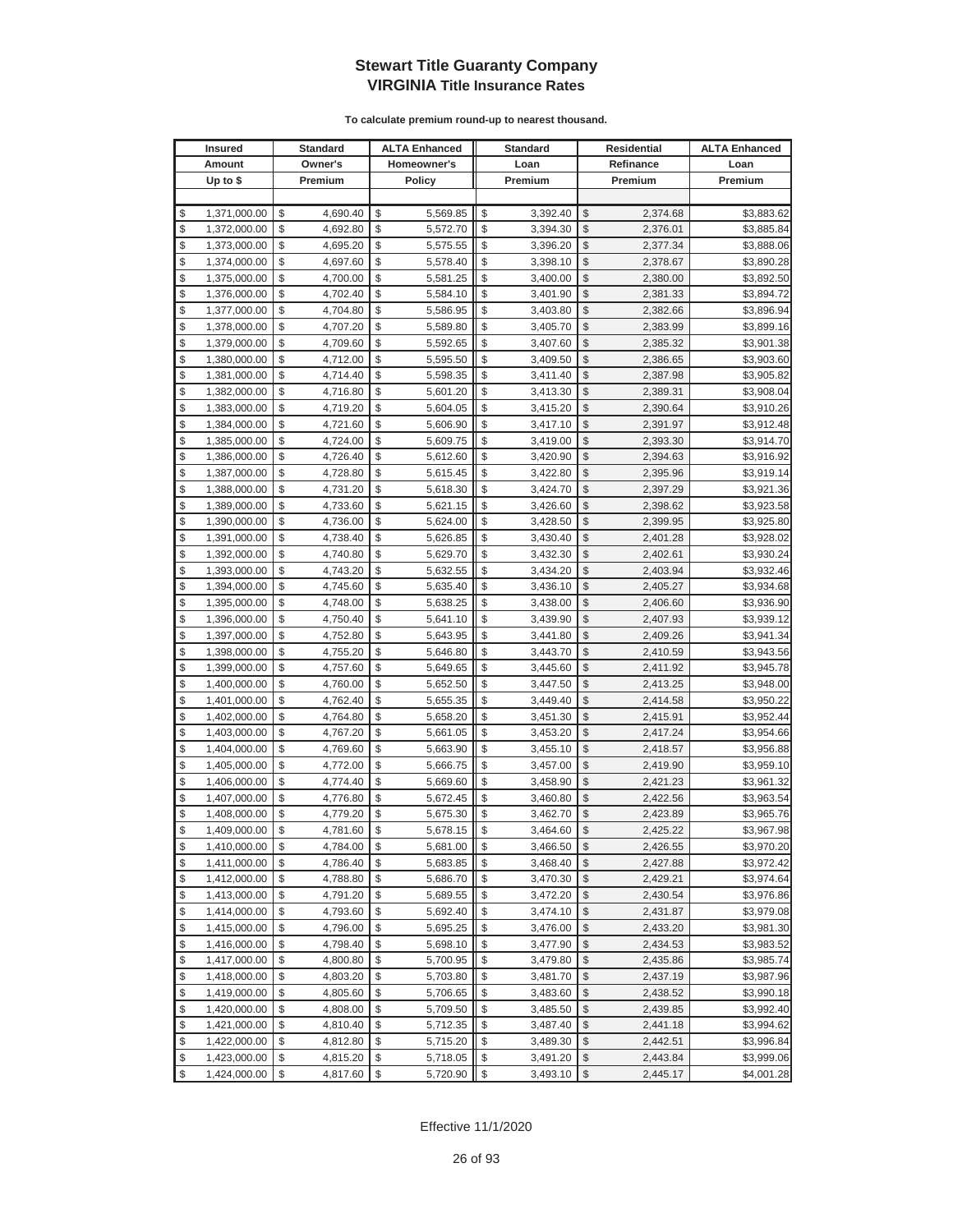| <b>Insured</b>     | <b>Standard</b> | <b>ALTA Enhanced</b> | <b>Standard</b> | Residential             |           | <b>ALTA Enhanced</b> |
|--------------------|-----------------|----------------------|-----------------|-------------------------|-----------|----------------------|
| Amount             | Owner's         | Homeowner's          | Loan            |                         | Refinance | Loan                 |
| Up to $$$          | Premium         | Policy               | Premium         |                         | Premium   | Premium              |
|                    |                 |                      |                 |                         |           |                      |
| \$<br>1,425,000.00 | \$<br>4,820.00  | \$<br>5,723.75       | \$<br>3,495.00  | \$                      | 2,446.50  | \$4,003.50           |
| \$<br>1,426,000.00 | \$<br>4,822.40  | \$<br>5,726.60       | \$<br>3,496.90  | \$                      | 2,447.83  | \$4,005.72           |
| \$<br>1,427,000.00 | \$<br>4,824.80  | \$<br>5,729.45       | \$<br>3,498.80  | \$                      | 2,449.16  | \$4,007.94           |
| \$<br>1,428,000.00 | \$<br>4,827.20  | \$<br>5,732.30       | \$<br>3,500.70  | \$                      | 2,450.49  | \$4,010.16           |
| \$<br>1,429,000.00 | \$<br>4,829.60  | \$<br>5,735.15       | \$<br>3,502.60  | \$                      | 2,451.82  | \$4,012.38           |
| \$<br>1,430,000.00 | \$<br>4,832.00  | \$<br>5,738.00       | \$<br>3,504.50  | \$                      | 2,453.15  | \$4,014.60           |
| \$<br>1,431,000.00 | \$<br>4,834.40  | \$<br>5,740.85       | \$<br>3,506.40  | \$                      | 2,454.48  | \$4,016.82           |
| \$<br>1,432,000.00 | \$<br>4,836.80  | \$<br>5,743.70       | \$<br>3,508.30  | \$                      | 2,455.81  | \$4,019.04           |
| \$<br>1,433,000.00 | \$<br>4,839.20  | \$<br>5,746.55       | \$<br>3,510.20  | \$                      | 2,457.14  | \$4,021.26           |
| \$<br>1,434,000.00 | \$<br>4,841.60  | \$<br>5,749.40       | \$<br>3,512.10  | \$                      | 2,458.47  | \$4,023.48           |
| \$<br>1,435,000.00 | \$<br>4,844.00  | \$<br>5,752.25       | \$<br>3,514.00  | \$                      | 2,459.80  | \$4,025.70           |
| \$<br>1,436,000.00 | \$<br>4,846.40  | \$<br>5,755.10       | \$<br>3,515.90  | \$                      | 2,461.13  | \$4,027.92           |
| \$<br>1,437,000.00 | \$<br>4,848.80  | \$<br>5,757.95       | \$<br>3,517.80  | \$                      | 2,462.46  | \$4,030.14           |
| \$<br>1,438,000.00 | \$<br>4,851.20  | \$<br>5,760.80       | \$<br>3,519.70  | \$                      | 2,463.79  | \$4,032.36           |
| \$<br>1,439,000.00 | \$<br>4,853.60  | \$<br>5,763.65       | \$<br>3,521.60  | \$                      | 2,465.12  | \$4,034.58           |
| \$<br>1,440,000.00 | \$<br>4,856.00  | \$<br>5,766.50       | \$<br>3,523.50  | \$                      | 2,466.45  | \$4,036.80           |
| \$<br>1,441,000.00 | \$<br>4,858.40  | \$<br>5,769.35       | \$<br>3,525.40  | \$                      | 2,467.78  | \$4,039.02           |
| \$<br>1,442,000.00 | \$<br>4,860.80  | \$<br>5,772.20       | \$<br>3,527.30  | \$                      | 2,469.11  | \$4,041.24           |
| \$<br>1,443,000.00 | \$<br>4,863.20  | \$<br>5,775.05       | \$<br>3,529.20  | \$                      | 2,470.44  | \$4,043.46           |
| \$<br>1,444,000.00 | \$<br>4,865.60  | \$<br>5,777.90       | \$<br>3,531.10  | \$                      | 2,471.77  | \$4,045.68           |
| \$<br>1,445,000.00 | \$<br>4,868.00  | \$<br>5,780.75       | \$<br>3,533.00  | \$                      | 2,473.10  | \$4,047.90           |
| \$<br>1,446,000.00 | \$<br>4,870.40  | \$<br>5,783.60       | \$<br>3,534.90  | \$                      | 2,474.43  | \$4,050.12           |
| \$<br>1,447,000.00 | \$<br>4,872.80  | \$<br>5,786.45       | \$<br>3,536.80  | \$                      | 2,475.76  | \$4,052.34           |
| \$<br>1,448,000.00 | \$<br>4,875.20  | \$<br>5,789.30       | \$<br>3,538.70  | \$                      | 2,477.09  | \$4,054.56           |
| \$<br>1,449,000.00 | \$<br>4,877.60  | \$<br>5,792.15       | \$<br>3,540.60  | \$                      | 2,478.42  | \$4,056.78           |
| \$<br>1,450,000.00 | \$<br>4,880.00  | \$<br>5,795.00       | \$<br>3,542.50  | \$                      | 2,479.75  | \$4,059.00           |
| \$<br>1,451,000.00 | \$<br>4,882.40  | \$<br>5,797.85       | \$<br>3,544.40  | \$                      | 2,481.08  | \$4,061.22           |
| \$<br>1,452,000.00 | \$<br>4,884.80  | \$<br>5,800.70       | \$<br>3,546.30  | \$                      | 2,482.41  | \$4,063.44           |
| \$<br>1,453,000.00 | \$<br>4,887.20  | \$<br>5,803.55       | \$<br>3,548.20  | \$                      | 2,483.74  | \$4,065.66           |
| \$<br>1,454,000.00 | \$<br>4,889.60  | \$<br>5,806.40       | \$<br>3,550.10  | \$                      | 2,485.07  | \$4,067.88           |
| \$<br>1,455,000.00 | \$<br>4,892.00  | \$<br>5,809.25       | \$<br>3,552.00  | \$                      | 2,486.40  | \$4,070.10           |
| \$<br>1,456,000.00 | \$<br>4,894.40  | \$<br>5,812.10       | \$<br>3,553.90  | \$                      | 2,487.73  | \$4,072.32           |
| \$<br>1,457,000.00 | \$<br>4,896.80  | \$<br>5,814.95       | \$<br>3,555.80  | \$                      | 2,489.06  | \$4,074.54           |
| \$<br>1,458,000.00 | \$<br>4,899.20  | \$<br>5,817.80       | \$<br>3,557.70  | \$                      | 2,490.39  | \$4,076.76           |
| \$<br>1,459,000.00 | \$<br>4,901.60  | \$<br>5,820.65       | \$<br>3,559.60  | \$                      | 2,491.72  | \$4,078.98           |
| \$<br>1,460,000.00 | \$<br>4,904.00  | \$<br>5,823.50       | \$<br>3,561.50  | \$                      | 2,493.05  | \$4,081.20           |
| \$<br>1,461,000.00 | \$<br>4,906.40  | \$<br>5,826.35       | \$<br>3,563.40  | \$                      | 2,494.38  | \$4,083.42           |
| \$<br>1,462,000.00 | \$<br>4,908.80  | \$<br>5,829.20       | \$<br>3,565.30  | \$                      | 2,495.71  | \$4,085.64           |
| \$<br>1,463,000.00 | \$<br>4,911.20  | \$<br>5,832.05       | \$<br>3,567.20  | $\mathbb{S}$            | 2,497.04  | \$4,087.86           |
| \$<br>1,464,000.00 | \$<br>4,913.60  | \$<br>5,834.90       | \$<br>3,569.10  | \$                      | 2,498.37  | \$4,090.08           |
| \$<br>1,465,000.00 | \$<br>4,916.00  | \$<br>5,837.75       | 3,571.00        | \$                      | 2,499.70  | \$4,092.30           |
| \$<br>1,466,000.00 | \$<br>4,918.40  | \$<br>5,840.60       | \$<br>3,572.90  | \$                      | 2,501.03  | \$4,094.52           |
| \$<br>1,467,000.00 | \$<br>4,920.80  | \$<br>5,843.45       | \$<br>3,574.80  | \$                      | 2,502.36  | \$4,096.74           |
| \$<br>1,468,000.00 | \$<br>4,923.20  | \$<br>5,846.30       | \$<br>3,576.70  | \$                      | 2,503.69  | \$4,098.96           |
| \$<br>1,469,000.00 | \$<br>4,925.60  | \$<br>5,849.15       | \$<br>3,578.60  | \$                      | 2,505.02  | \$4,101.18           |
| \$<br>1,470,000.00 | \$<br>4,928.00  | \$<br>5,852.00       | \$<br>3,580.50  | \$                      | 2,506.35  | \$4,103.40           |
| \$<br>1,471,000.00 | \$<br>4,930.40  | \$<br>5,854.85       | \$<br>3,582.40  | \$                      | 2,507.68  | \$4,105.62           |
| \$<br>1,472,000.00 | \$<br>4,932.80  | \$<br>5,857.70       | \$<br>3,584.30  | \$                      | 2,509.01  | \$4,107.84           |
| \$<br>1,473,000.00 | \$<br>4,935.20  | \$<br>5,860.55       | \$<br>3,586.20  | \$                      | 2,510.34  | \$4,110.06           |
| \$<br>1,474,000.00 | \$<br>4,937.60  | \$<br>5,863.40       | \$<br>3,588.10  | \$                      | 2,511.67  | \$4,112.28           |
| \$<br>1,475,000.00 | \$<br>4,940.00  | \$<br>5,866.25       | \$<br>3,590.00  | \$                      | 2,513.00  | \$4,114.50           |
| \$<br>1,476,000.00 | \$<br>4,942.40  | \$<br>5,869.10       | \$<br>3,591.90  | \$                      | 2,514.33  | \$4,116.72           |
| \$<br>1,477,000.00 | \$<br>4,944.80  | \$<br>5,871.95       | \$<br>3,593.80  | \$                      | 2,515.66  | \$4,118.94           |
| \$<br>1,478,000.00 | \$<br>4,947.20  | \$<br>5,874.80       | \$<br>3,595.70  | $\sqrt[6]{\frac{1}{2}}$ | 2,516.99  | \$4,121.16           |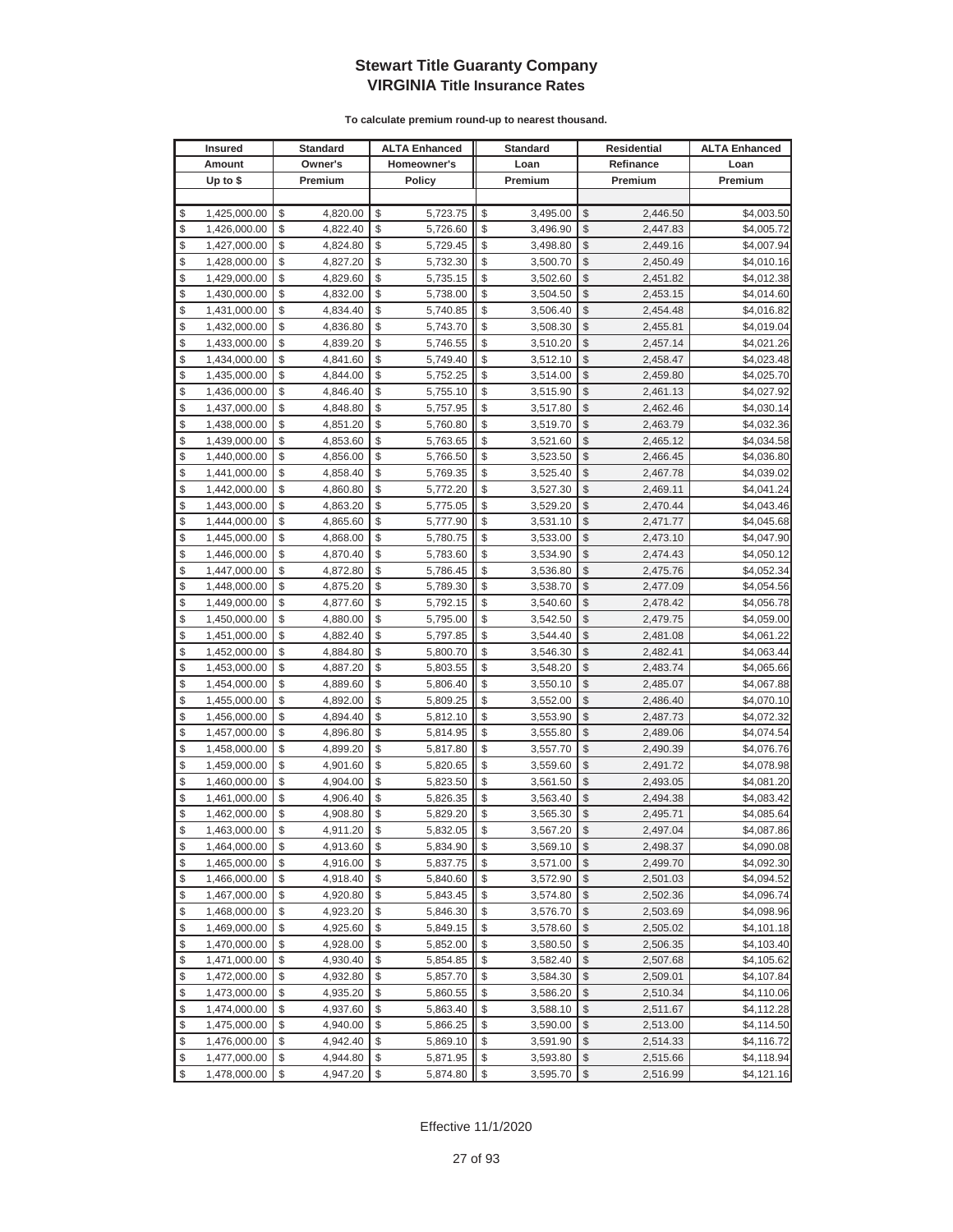| <b>Insured</b>     | Standard       | <b>ALTA Enhanced</b> | <b>Standard</b> |                         | Residential | <b>ALTA Enhanced</b> |
|--------------------|----------------|----------------------|-----------------|-------------------------|-------------|----------------------|
| Amount             | Owner's        | Homeowner's          | Loan            |                         | Refinance   | Loan                 |
| Up to $$$          | Premium        | <b>Policy</b>        | Premium         |                         | Premium     | Premium              |
|                    |                |                      |                 |                         |             |                      |
| \$<br>1,479,000.00 | \$<br>4,949.60 | \$<br>5,877.65       | \$<br>3,597.60  | \$                      | 2,518.32    | \$4,123.38           |
| \$<br>1,480,000.00 | \$<br>4,952.00 | \$<br>5,880.50       | \$<br>3,599.50  | \$                      | 2,519.65    | \$4,125.60           |
| \$<br>1,481,000.00 | \$<br>4,954.40 | \$<br>5,883.35       | \$<br>3,601.40  | \$                      | 2,520.98    | \$4,127.82           |
| \$<br>1,482,000.00 | \$<br>4,956.80 | \$<br>5,886.20       | \$<br>3,603.30  | \$                      | 2,522.31    | \$4,130.04           |
| \$<br>1,483,000.00 | \$<br>4,959.20 | \$<br>5,889.05       | \$<br>3,605.20  | \$                      | 2,523.64    | \$4,132.26           |
| \$<br>1,484,000.00 | \$<br>4,961.60 | \$<br>5,891.90       | \$<br>3,607.10  | \$                      | 2,524.97    | \$4,134.48           |
| \$<br>1,485,000.00 | \$<br>4,964.00 | \$<br>5,894.75       | \$<br>3,609.00  | \$                      | 2,526.30    | \$4,136.70           |
| \$<br>1,486,000.00 | \$<br>4,966.40 | \$<br>5,897.60       | \$<br>3,610.90  | \$                      | 2,527.63    | \$4,138.92           |
| \$<br>1,487,000.00 | \$<br>4,968.80 | \$<br>5,900.45       | \$<br>3,612.80  | \$                      | 2,528.96    | \$4,141.14           |
| \$<br>1,488,000.00 | \$<br>4,971.20 | \$<br>5,903.30       | \$<br>3,614.70  | \$                      | 2,530.29    | \$4,143.36           |
| \$<br>1,489,000.00 | \$<br>4,973.60 | \$<br>5,906.15       | \$<br>3,616.60  | \$                      | 2,531.62    | \$4,145.58           |
| \$<br>1,490,000.00 | \$<br>4,976.00 | \$<br>5,909.00       | \$<br>3,618.50  | \$                      | 2,532.95    | \$4,147.80           |
| \$<br>1,491,000.00 | \$<br>4,978.40 | \$<br>5,911.85       | \$<br>3,620.40  | \$                      | 2,534.28    | \$4,150.02           |
| \$<br>1,492,000.00 | \$<br>4,980.80 | \$<br>5,914.70       | \$<br>3,622.30  | \$                      | 2,535.61    | \$4,152.24           |
| \$<br>1,493,000.00 | \$<br>4,983.20 | \$<br>5,917.55       | \$<br>3,624.20  | \$                      | 2,536.94    | \$4,154.46           |
| \$<br>1,494,000.00 | \$<br>4,985.60 | \$<br>5,920.40       | \$<br>3,626.10  | \$                      | 2,538.27    | \$4,156.68           |
| \$<br>1,495,000.00 | \$<br>4,988.00 | \$<br>5,923.25       | \$<br>3,628.00  | \$                      | 2,539.60    | \$4,158.90           |
| \$<br>1,496,000.00 | \$<br>4,990.40 | \$<br>5,926.10       | \$<br>3,629.90  | \$                      | 2,540.93    | \$4,161.12           |
| \$<br>1,497,000.00 | \$<br>4,992.80 | \$<br>5,928.95       | \$<br>3,631.80  | \$                      | 2,542.26    | \$4,163.34           |
| \$<br>1,498,000.00 | \$<br>4,995.20 | \$<br>5,931.80       | \$<br>3,633.70  | \$                      | 2,543.59    | \$4,165.56           |
| \$<br>1,499,000.00 | \$<br>4,997.60 | \$<br>5,934.65       | \$<br>3,635.60  | \$                      | 2,544.92    | \$4,167.78           |
| \$<br>1,500,000.00 | \$<br>5,000.00 | \$<br>5,937.50       | \$<br>3,637.50  | \$                      | 2,546.25    | \$4,170.00           |
| \$<br>1,501,000.00 | \$<br>5,002.40 | \$<br>5,940.35       | \$<br>3,639.40  | \$                      | 2,547.58    | \$4,172.22           |
| \$<br>1,502,000.00 | \$<br>5,004.80 | \$<br>5,943.20       | \$<br>3,641.30  | \$                      | 2,548.91    | \$4,174.44           |
| \$<br>1,503,000.00 | \$<br>5,007.20 | \$<br>5,946.05       | \$<br>3,643.20  | \$                      | 2,550.24    | \$4,176.66           |
| \$<br>1,504,000.00 | \$<br>5,009.60 | \$<br>5,948.90       | \$<br>3,645.10  | \$                      | 2,551.57    | \$4,178.88           |
| \$<br>1,505,000.00 | \$<br>5,012.00 | \$<br>5,951.75       | \$<br>3,647.00  | \$                      | 2,552.90    | \$4,181.10           |
| \$<br>1,506,000.00 | \$<br>5,014.40 | \$<br>5,954.60       | \$<br>3,648.90  | \$                      | 2,554.23    | \$4,183.32           |
| \$<br>1,507,000.00 | \$<br>5,016.80 | \$<br>5,957.45       | \$<br>3,650.80  | \$                      | 2,555.56    | \$4,185.54           |
| \$<br>1,508,000.00 | \$<br>5,019.20 | \$<br>5,960.30       | \$<br>3,652.70  | \$                      | 2,556.89    | \$4,187.76           |
| \$<br>1,509,000.00 | \$<br>5,021.60 | \$<br>5,963.15       | \$<br>3,654.60  | \$                      | 2,558.22    | \$4,189.98           |
| \$<br>1,510,000.00 | \$<br>5,024.00 | \$<br>5,966.00       | \$<br>3,656.50  | \$                      | 2,559.55    | \$4,192.20           |
| \$<br>1,511,000.00 | \$<br>5,026.40 | \$<br>5,968.85       | \$<br>3,658.40  | \$                      | 2,560.88    | \$4,194.42           |
| \$<br>1,512,000.00 | \$<br>5,028.80 | \$<br>5,971.70       | \$<br>3,660.30  | \$                      | 2,562.21    | \$4,196.64           |
| \$<br>1,513,000.00 | \$<br>5,031.20 | \$<br>5,974.55       | \$<br>3,662.20  | \$                      | 2,563.54    | \$4,198.86           |
| \$<br>1,514,000.00 | \$<br>5,033.60 | \$<br>5,977.40       | \$<br>3,664.10  | \$                      | 2,564.87    | \$4,201.08           |
| \$<br>1,515,000.00 | \$<br>5,036.00 | \$<br>5,980.25       | \$<br>3,666.00  | \$                      | 2,566.20    | \$4,203.30           |
| \$<br>1,516,000.00 | \$<br>5,038.40 | \$<br>5,983.10       | \$<br>3,667.90  | \$                      | 2,567.53    | \$4,205.52           |
| \$<br>1,517,000.00 | \$<br>5,040.80 | \$<br>5,985.95       | \$<br>3,669.80  | \$                      | 2,568.86    | \$4,207.74]          |
| \$<br>1,518,000.00 | \$<br>5,043.20 | \$<br>5,988.80       | \$<br>3,671.70  | $\sqrt[6]{3}$           | 2,570.19    | \$4,209.96           |
| \$<br>1,519,000.00 | \$<br>5,045.60 | \$<br>5,991.65       | \$<br>3,673.60  | $\mathcal{S}$           | 2,571.52    | \$4,212.18           |
| \$<br>1,520,000.00 | \$<br>5,048.00 | \$<br>5,994.50       | \$<br>3,675.50  | $\frac{1}{2}$           | 2,572.85    | \$4,214.40           |
| \$<br>1,521,000.00 | \$<br>5,050.40 | \$<br>5,997.35       | \$<br>3,677.40  | \$                      | 2,574.18    | \$4,216.62           |
| \$<br>1,522,000.00 | \$<br>5,052.80 | \$<br>6,000.20       | \$<br>3,679.30  | \$                      | 2,575.51    | \$4,218.84           |
| \$<br>1,523,000.00 | \$<br>5,055.20 | \$<br>6,003.05       | \$<br>3,681.20  | \$                      | 2,576.84    | \$4,221.06           |
| \$<br>1,524,000.00 | \$<br>5,057.60 | \$<br>6,005.90       | \$<br>3,683.10  | \$                      | 2,578.17    | \$4,223.28           |
| \$<br>1,525,000.00 | \$<br>5,060.00 | \$<br>6,008.75       | \$<br>3,685.00  | \$                      | 2,579.50    | \$4,225.50           |
| \$<br>1,526,000.00 | \$<br>5,062.40 | \$<br>6,011.60       | \$<br>3,686.90  | \$                      | 2,580.83    | \$4,227.72           |
| \$<br>1,527,000.00 | \$<br>5,064.80 | \$<br>6,014.45       | \$<br>3,688.80  | \$                      | 2,582.16    | \$4,229.94           |
| \$<br>1,528,000.00 | \$<br>5,067.20 | \$<br>6,017.30       | \$<br>3,690.70  | \$                      | 2,583.49    | \$4,232.16           |
| \$<br>1,529,000.00 | \$<br>5,069.60 | \$<br>6,020.15       | \$<br>3,692.60  | \$                      | 2,584.82    | \$4,234.38           |
| \$<br>1,530,000.00 | \$<br>5,072.00 | \$<br>6,023.00       | \$<br>3,694.50  | \$                      | 2,586.15    | \$4,236.60           |
| \$<br>1,531,000.00 | \$<br>5,074.40 | \$<br>6,025.85       | \$<br>3,696.40  | \$                      | 2,587.48    | \$4,238.82           |
| \$<br>1,532,000.00 | \$<br>5,076.80 | \$<br>6,028.70       | \$<br>3,698.30  | $\sqrt[6]{\frac{1}{2}}$ | 2,588.81    | \$4,241.04           |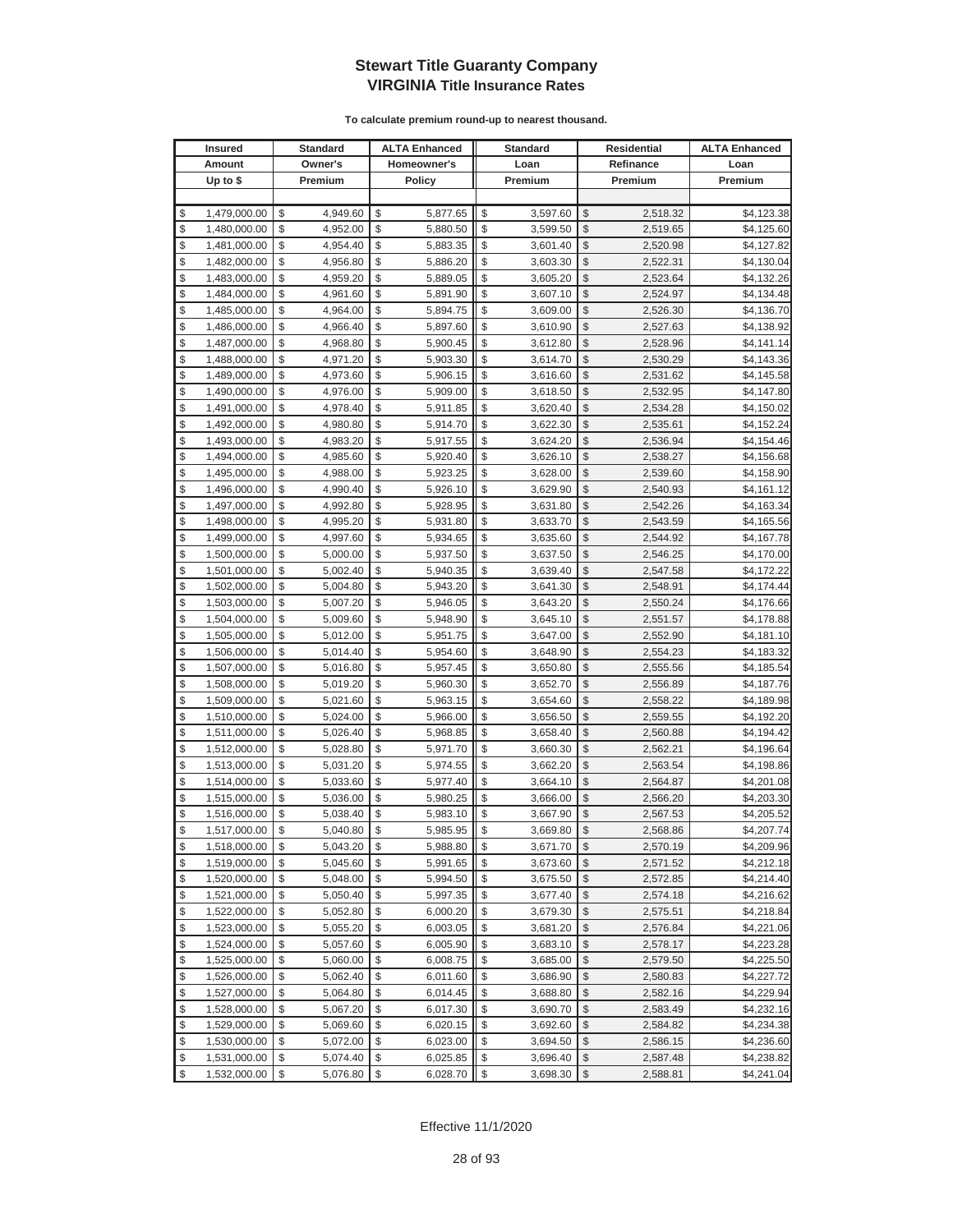| <b>Insured</b>     | Standard       | <b>ALTA Enhanced</b> | <b>Standard</b> |               | Residential | <b>ALTA Enhanced</b> |
|--------------------|----------------|----------------------|-----------------|---------------|-------------|----------------------|
| Amount             | Owner's        | Homeowner's          | Loan            |               | Refinance   | Loan                 |
| Up to $$$          | Premium        | <b>Policy</b>        | Premium         |               | Premium     | Premium              |
|                    |                |                      |                 |               |             |                      |
| \$<br>1,533,000.00 | \$<br>5,079.20 | \$<br>6,031.55       | \$<br>3,700.20  | \$            | 2,590.14    | \$4,243.26           |
| \$<br>1,534,000.00 | \$<br>5,081.60 | \$<br>6,034.40       | \$<br>3,702.10  | \$            | 2,591.47    | \$4,245.48           |
| \$<br>1,535,000.00 | \$<br>5,084.00 | \$<br>6,037.25       | \$<br>3,704.00  | $\mathcal{S}$ | 2,592.80    | \$4,247.70           |
| \$<br>1,536,000.00 | \$<br>5,086.40 | \$<br>6,040.10       | \$<br>3,705.90  | \$            | 2,594.13    | \$4,249.92           |
| \$<br>1,537,000.00 | \$<br>5,088.80 | \$<br>6,042.95       | \$<br>3,707.80  | \$            | 2,595.46    | \$4,252.14           |
| \$<br>1,538,000.00 | \$<br>5,091.20 | \$<br>6,045.80       | \$<br>3,709.70  | \$            | 2,596.79    | \$4,254.36           |
| \$<br>1,539,000.00 | \$<br>5,093.60 | \$<br>6,048.65       | \$<br>3,711.60  | \$            | 2,598.12    | \$4,256.58           |
| \$<br>1,540,000.00 | \$<br>5,096.00 | \$<br>6,051.50       | \$<br>3,713.50  | \$            | 2,599.45    | \$4,258.80           |
| \$<br>1,541,000.00 | \$<br>5,098.40 | \$<br>6,054.35       | \$<br>3,715.40  | \$            | 2,600.78    | \$4,261.02           |
| \$<br>1,542,000.00 | \$<br>5,100.80 | \$<br>6,057.20       | \$<br>3,717.30  | \$            | 2,602.11    | \$4,263.24           |
| \$<br>1,543,000.00 | \$<br>5,103.20 | \$<br>6,060.05       | \$<br>3,719.20  | \$            | 2,603.44    | \$4,265.46           |
| \$<br>1,544,000.00 | \$<br>5,105.60 | \$<br>6,062.90       | \$<br>3,721.10  | \$            | 2,604.77    | \$4,267.68           |
| \$<br>1,545,000.00 | \$<br>5,108.00 | \$<br>6,065.75       | \$<br>3,723.00  | \$            | 2,606.10    | \$4,269.90           |
| \$<br>1,546,000.00 | \$<br>5,110.40 | \$<br>6,068.60       | \$<br>3,724.90  | \$            | 2,607.43    | \$4,272.12           |
| \$<br>1,547,000.00 | \$<br>5,112.80 | \$<br>6,071.45       | \$<br>3,726.80  | \$            | 2,608.76    | \$4,274.34           |
| \$<br>1,548,000.00 | \$<br>5,115.20 | \$<br>6,074.30       | \$<br>3,728.70  | \$            | 2,610.09    | \$4,276.56           |
| \$<br>1,549,000.00 | \$<br>5,117.60 | \$<br>6,077.15       | \$<br>3,730.60  | \$            | 2,611.42    | \$4,278.78           |
| \$<br>1,550,000.00 | \$<br>5,120.00 | \$<br>6,080.00       | \$<br>3,732.50  | \$            | 2,612.75    | \$4,281.00           |
| \$<br>1,551,000.00 | \$<br>5,122.40 | \$<br>6,082.85       | \$<br>3,734.40  | \$            | 2,614.08    | \$4,283.22           |
| \$<br>1,552,000.00 | \$<br>5,124.80 | \$<br>6,085.70       | \$<br>3,736.30  | \$            | 2,615.41    | \$4,285.44           |
| \$<br>1,553,000.00 | \$<br>5,127.20 | \$<br>6,088.55       | \$<br>3,738.20  | \$            | 2,616.74    | \$4,287.66           |
| \$<br>1,554,000.00 | \$<br>5,129.60 | \$<br>6,091.40       | \$<br>3,740.10  | \$            | 2,618.07    | \$4,289.88           |
| \$<br>1,555,000.00 | \$<br>5,132.00 | \$<br>6,094.25       | \$<br>3,742.00  | \$            | 2,619.40    | \$4,292.10           |
| \$<br>1,556,000.00 | \$<br>5,134.40 | \$<br>6,097.10       | \$<br>3,743.90  | \$            | 2,620.73    | \$4,294.32           |
| \$<br>1,557,000.00 | \$<br>5,136.80 | \$<br>6,099.95       | \$<br>3,745.80  | \$            | 2,622.06    | \$4,296.54           |
| \$<br>1,558,000.00 | \$<br>5,139.20 | \$<br>6,102.80       | \$<br>3,747.70  | \$            | 2,623.39    | \$4,298.76           |
| \$<br>1,559,000.00 | \$<br>5,141.60 | \$<br>6,105.65       | \$<br>3,749.60  | \$            | 2,624.72    | \$4,300.98           |
| \$<br>1,560,000.00 | \$<br>5,144.00 | \$<br>6,108.50       | \$<br>3,751.50  | \$            | 2,626.05    | \$4,303.20           |
| \$<br>1,561,000.00 | \$<br>5,146.40 | \$<br>6,111.35       | \$<br>3,753.40  | \$            | 2,627.38    | \$4,305.42           |
| \$<br>1,562,000.00 | \$<br>5,148.80 | \$<br>6,114.20       | \$<br>3,755.30  | \$            | 2,628.71    | \$4,307.64           |
| \$<br>1,563,000.00 | \$<br>5,151.20 | \$<br>6,117.05       | \$<br>3,757.20  | \$            | 2,630.04    | \$4,309.86           |
| \$<br>1,564,000.00 | \$<br>5,153.60 | \$<br>6,119.90       | \$<br>3,759.10  | \$            | 2,631.37    | \$4,312.08           |
| \$<br>1,565,000.00 | \$<br>5,156.00 | \$<br>6,122.75       | \$<br>3,761.00  | \$            | 2,632.70    | \$4,314.30           |
| \$<br>1,566,000.00 | \$<br>5,158.40 | \$<br>6,125.60       | \$<br>3,762.90  | \$            | 2,634.03    | \$4,316.52           |
| \$<br>1,567,000.00 | \$<br>5,160.80 | \$<br>6,128.45       | \$<br>3,764.80  | \$            | 2,635.36    | \$4,318.74           |
| \$<br>1,568,000.00 | \$<br>5,163.20 | \$<br>6,131.30       | \$<br>3,766.70  | \$            | 2,636.69    | \$4,320.96           |
| \$<br>1,569,000.00 | \$<br>5,165.60 | \$<br>6,134.15       | \$<br>3,768.60  | \$            | 2,638.02    | \$4,323.18           |
| \$<br>1,570,000.00 | \$<br>5,168.00 | \$<br>6,137.00       | \$<br>3,770.50  | \$            | 2,639.35    | \$4,325.40           |
| \$<br>1,571,000.00 | \$<br>5,170.40 | \$<br>6,139.85       | \$<br>3,772.40  | $\mathcal{S}$ | 2,640.68    | \$4,327.62           |
| \$<br>1,572,000.00 | \$<br>5,172.80 | \$<br>6,142.70       | \$<br>3,774.30  | $\sqrt[6]{3}$ | 2,642.01    | \$4,329.84           |
| \$<br>1,573,000.00 | \$<br>5,175.20 | \$<br>6,145.55       | \$<br>3,776.20  | $\mathcal{S}$ | 2,643.34    | \$4,332.06           |
| \$<br>1,574,000.00 | \$<br>5,177.60 | \$<br>6,148.40       | \$<br>3,778.10  | $\frac{1}{2}$ | 2,644.67    | \$4,334.28           |
| \$<br>1,575,000.00 | \$<br>5,180.00 | \$<br>6,151.25       | \$<br>3,780.00  | \$            | 2,646.00    | \$4,336.50           |
| \$<br>1,576,000.00 | \$<br>5,182.40 | \$<br>6,154.10       | \$<br>3,781.90  | \$            | 2,647.33    | \$4,338.72           |
| \$<br>1,577,000.00 | \$<br>5,184.80 | \$<br>6,156.95       | \$<br>3,783.80  | \$            | 2,648.66    | \$4,340.94           |
| \$<br>1,578,000.00 | \$<br>5,187.20 | \$<br>6,159.80       | \$<br>3,785.70  | \$            | 2,649.99    | \$4,343.16           |
| \$<br>1,579,000.00 | \$<br>5,189.60 | \$<br>6,162.65       | \$<br>3,787.60  | \$            | 2,651.32    | \$4,345.38           |
| \$<br>1,580,000.00 | \$<br>5,192.00 | \$<br>6,165.50       | \$<br>3,789.50  | \$            | 2,652.65    | \$4,347.60           |
| \$<br>1,581,000.00 | \$<br>5,194.40 | \$<br>6,168.35       | \$<br>3,791.40  | \$            | 2,653.98    | \$4,349.82           |
| \$<br>1,582,000.00 | \$<br>5,196.80 | \$<br>6,171.20       | \$<br>3,793.30  | \$            | 2,655.31    | \$4,352.04           |
| \$<br>1,583,000.00 | \$<br>5,199.20 | \$<br>6,174.05       | \$<br>3,795.20  | \$            | 2,656.64    | \$4,354.26           |
| \$<br>1,584,000.00 | \$<br>5,201.60 | \$<br>6,176.90       | \$<br>3,797.10  | \$            | 2,657.97    | \$4,356.48           |
| \$<br>1,585,000.00 | \$<br>5,204.00 | \$<br>6,179.75       | \$<br>3,799.00  | \$            | 2,659.30    | \$4,358.70           |
| \$<br>1,586,000.00 | \$<br>5,206.40 | \$<br>6,182.60       | \$<br>3,800.90  | \$            | 2,660.63    | \$4,360.92           |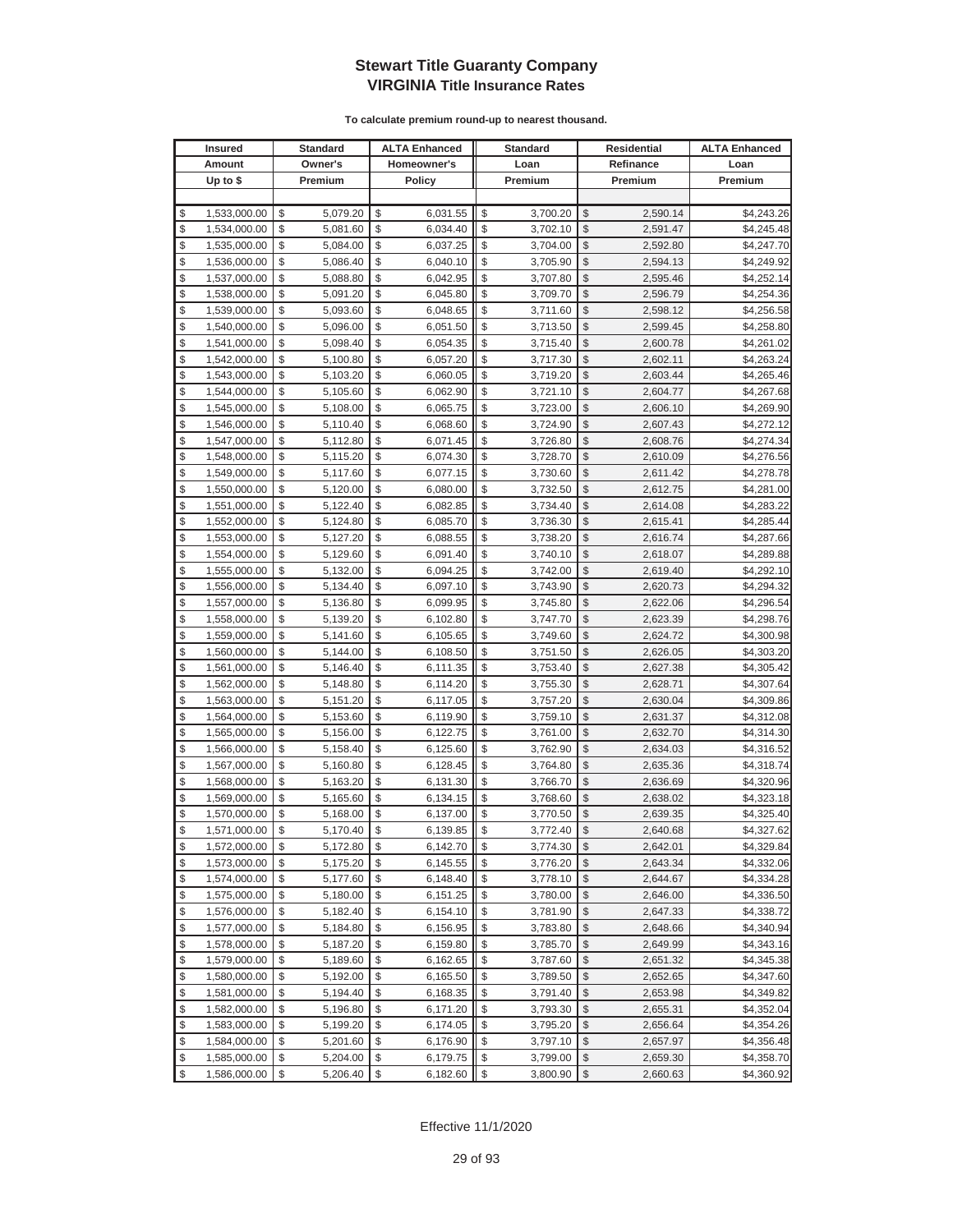|          | <b>Insured</b>               |          | Standard             |          | <b>ALTA Enhanced</b> |          | <b>Standard</b>      |               | Residential          | <b>ALTA Enhanced</b>     |
|----------|------------------------------|----------|----------------------|----------|----------------------|----------|----------------------|---------------|----------------------|--------------------------|
|          | Amount                       |          | Owner's              |          | Homeowner's          |          | Loan                 |               | Refinance            | Loan                     |
|          | Up to $$$                    |          | Premium              |          | <b>Policy</b>        |          | Premium              |               | Premium              | Premium                  |
|          |                              |          |                      |          |                      |          |                      |               |                      |                          |
| \$       | 1,587,000.00                 | \$       | 5,208.80             | \$       | 6,185.45             | \$       | 3,802.80             | \$            | 2,661.96             | \$4,363.14               |
| \$       | 1,588,000.00                 | \$       | 5,211.20             | \$       | 6,188.30             | \$       | 3,804.70             | \$            | 2,663.29             | \$4,365.36               |
| \$       | 1,589,000.00                 | \$       | 5,213.60             | \$       | 6,191.15             | \$       | 3,806.60             | \$            | 2,664.62             | \$4,367.58               |
| \$       | 1,590,000.00                 | \$       | 5,216.00             | \$       | 6,194.00             | \$       | 3,808.50             | \$            | 2,665.95             | \$4,369.80               |
| \$       | 1,591,000.00                 | \$       | 5,218.40             | \$       | 6,196.85             | \$       | 3,810.40             | \$            | 2,667.28             | \$4,372.02               |
| \$       | 1,592,000.00                 | \$       | 5,220.80             | \$       | 6,199.70             | \$       | 3,812.30             | \$            | 2,668.61             | \$4,374.24               |
| \$       | 1,593,000.00                 | \$       | 5,223.20             | \$       | 6,202.55             | \$       | 3,814.20             | \$            | 2,669.94             | \$4,376.46               |
| \$       | 1,594,000.00                 | \$       | 5,225.60             | \$       | 6,205.40             | \$       | 3,816.10             | \$            | 2,671.27             | \$4,378.68               |
| \$       | 1,595,000.00                 | \$       | 5,228.00             | \$       | 6,208.25             | \$       | 3,818.00             | \$            | 2,672.60             | \$4,380.90               |
| \$       | 1,596,000.00                 | \$       | 5,230.40             | \$       | 6,211.10             | \$       | 3,819.90             | \$            | 2,673.93             | \$4,383.12               |
| \$       | 1,597,000.00                 | \$       | 5,232.80             | \$       | 6,213.95             | \$       | 3,821.80             | \$            | 2,675.26             | \$4,385.34               |
| \$       | 1,598,000.00                 | \$       | 5,235.20             | \$       | 6,216.80             | \$       | 3,823.70             | \$            | 2,676.59             | \$4,387.56               |
| \$       | 1,599,000.00                 | \$       | 5,237.60             | \$       | 6,219.65             | \$       | 3,825.60             | \$            | 2,677.92             | \$4,389.78               |
| \$       | 1,600,000.00                 | \$       | 5,240.00             | \$       | 6,222.50             | \$       | 3,827.50             | \$            | 2,679.25             | \$4,392.00               |
| \$       | 1,601,000.00                 | \$       | 5,242.40             | \$       | 6,225.35             | \$       | 3,829.40             | \$            | 2,680.58             | \$4,394.22               |
| \$       | 1,602,000.00                 | \$       | 5,244.80             | \$       | 6,228.20             | \$       | 3,831.30             | \$            | 2,681.91             | \$4,396.44               |
| \$       | 1,603,000.00                 | \$       | 5,247.20             | \$       | 6,231.05             | \$       | 3,833.20             | \$            | 2,683.24             | \$4,398.66               |
| \$       | 1,604,000.00                 | \$       | 5,249.60             | \$       | 6,233.90             | \$       | 3,835.10             | \$            | 2,684.57             | \$4,400.88               |
| \$       | 1,605,000.00                 | \$       | 5,252.00             | \$       | 6,236.75             | \$       | 3,837.00             | \$            | 2,685.90             | \$4,403.10               |
| \$       | 1,606,000.00                 | \$       | 5,254.40             | \$       | 6,239.60             | \$       | 3,838.90             | \$            | 2,687.23             | \$4,405.32               |
| \$       | 1,607,000.00                 | \$       | 5,256.80             | \$       | 6,242.45             | \$       | 3,840.80             | \$            | 2,688.56             | \$4,407.54               |
| \$       | 1,608,000.00                 | \$       | 5,259.20             | \$       | 6,245.30             | \$       | 3,842.70             | \$            | 2,689.89             | \$4,409.76               |
| \$       | 1,609,000.00                 | \$       | 5,261.60             | \$       | 6,248.15             | \$       | 3,844.60             | \$            | 2,691.22             | \$4,411.98               |
| \$       | 1,610,000.00                 | \$       | 5,264.00             | \$       | 6,251.00             | \$       | 3,846.50             | \$            | 2,692.55             | \$4,414.20               |
| \$       | 1,611,000.00                 | \$       | 5,266.40             | \$       | 6,253.85             | \$       | 3,848.40             | \$            | 2,693.88             | \$4,416.42               |
| \$       | 1,612,000.00                 | \$       | 5,268.80             | \$       | 6,256.70             | \$       | 3,850.30             | \$            | 2,695.21             | \$4,418.64               |
| \$       | 1,613,000.00                 | \$       | 5,271.20             | \$       | 6,259.55             | \$       | 3,852.20             | \$            | 2,696.54             | \$4,420.86               |
| \$       | 1,614,000.00                 | \$       | 5,273.60             | \$       | 6,262.40             | \$       | 3,854.10             | \$            | 2,697.87             | \$4,423.08               |
| \$       | 1,615,000.00                 | \$       | 5,276.00             | \$       | 6,265.25             | \$       | 3,856.00             | \$            | 2,699.20             | \$4,425.30               |
| \$       | 1,616,000.00                 | \$       | 5,278.40             | \$       | 6,268.10             | \$       | 3,857.90             | \$            | 2,700.53             | \$4,427.52               |
| \$       | 1,617,000.00                 | \$       | 5,280.80             | \$       | 6,270.95             | \$       | 3,859.80             | \$            | 2,701.86             | \$4,429.74               |
| \$       | 1,618,000.00                 | \$       | 5,283.20             | \$       | 6,273.80             | \$       | 3,861.70             | \$            | 2,703.19             | \$4,431.96               |
| \$       | 1,619,000.00                 | \$       | 5,285.60             | \$       | 6,276.65             | \$       | 3,863.60             | \$            | 2,704.52             | \$4,434.18               |
| \$       | 1,620,000.00                 | \$       | 5,288.00             | \$       | 6,279.50             | \$       | 3,865.50             | \$            | 2,705.85             | \$4,436.40               |
| \$       | 1,621,000.00                 | \$       | 5,290.40             | \$       | 6,282.35             | \$       | 3,867.40             | \$            | 2,707.18             | \$4,438.62               |
| \$       | 1,622,000.00                 | \$       | 5,292.80             | \$<br>\$ | 6,285.20             | \$       | 3,869.30             | \$<br>\$      | 2,708.51             | \$4,440.84               |
| \$<br>\$ | 1,623,000.00                 | \$<br>\$ | 5,295.20             | \$       | 6,288.05<br>6,290.90 | \$<br>\$ | 3,871.20             | \$            | 2,709.84             | \$4,443.06               |
| \$       | 1,624,000.00<br>1,625,000.00 | \$       | 5,297.60<br>5,300.00 | \$       | 6,293.75             | \$       | 3,873.10<br>3,875.00 | \$            | 2,711.17<br>2,712.50 | \$4,445.28<br>\$4,447.50 |
| \$       | 1,626,000.00                 | \$       | 5,302.40             | \$       | 6,296.60             | \$       | 3,876.90             | $\sqrt[6]{3}$ | 2,713.83             | \$4,449.72               |
| \$       | 1,627,000.00                 | \$       | 5,304.80             | \$       | 6,299.45             | \$       | 3,878.80             | $\mathcal{S}$ | 2,715.16             | \$4,451.94               |
| \$       | 1,628,000.00                 | \$       | 5,307.20             | \$       | 6,302.30             | \$       | 3,880.70             | $\frac{1}{2}$ | 2,716.49             | \$4,454.16               |
| \$       | 1,629,000.00                 | \$       | 5,309.60             | \$       | 6,305.15             | \$       | 3,882.60             | \$            | 2,717.82             | \$4,456.38               |
| \$       | 1,630,000.00                 | \$       | 5,312.00             | \$       | 6,308.00             | \$       | 3,884.50             | \$            | 2,719.15             | \$4,458.60               |
| \$       | 1,631,000.00                 | \$       | 5,314.40             | \$       | 6,310.85             | \$       | 3,886.40             | \$            | 2,720.48             | \$4,460.82               |
| \$       | 1,632,000.00                 | \$       | 5,316.80             | \$       | 6,313.70             | \$       | 3,888.30             | \$            | 2,721.81             | \$4,463.04               |
| \$       | 1,633,000.00                 | \$       | 5,319.20             | \$       | 6,316.55             | \$       | 3,890.20             | \$            | 2,723.14             | \$4,465.26               |
| \$       | 1,634,000.00                 | \$       | 5,321.60             | \$       | 6,319.40             | \$       | 3,892.10             | \$            | 2,724.47             | \$4,467.48               |
| \$       | 1,635,000.00                 | \$       | 5,324.00             | \$       | 6,322.25             | \$       | 3,894.00             | \$            | 2,725.80             | \$4,469.70               |
| \$       | 1,636,000.00                 | \$       | 5,326.40             | \$       | 6,325.10             | \$       | 3,895.90             | \$            | 2,727.13             | \$4,471.92               |
| \$       | 1,637,000.00                 | \$       | 5,328.80             | \$       | 6,327.95             | \$       | 3,897.80             | \$            | 2,728.46             | \$4,474.14               |
| \$       | 1,638,000.00                 | \$       | 5,331.20             | \$       | 6,330.80             | \$       | 3,899.70             | \$            | 2,729.79             | \$4,476.36               |
| \$       | 1,639,000.00                 | \$       | 5,333.60             | \$       | 6,333.65             | \$       | 3,901.60             | \$            | 2,731.12             | \$4,478.58               |
| \$       | 1,640,000.00                 | \$       | 5,336.00             | \$       | 6,336.50             | \$       | 3,903.50             | $\sqrt[6]{3}$ | 2,732.45             | \$4,480.80               |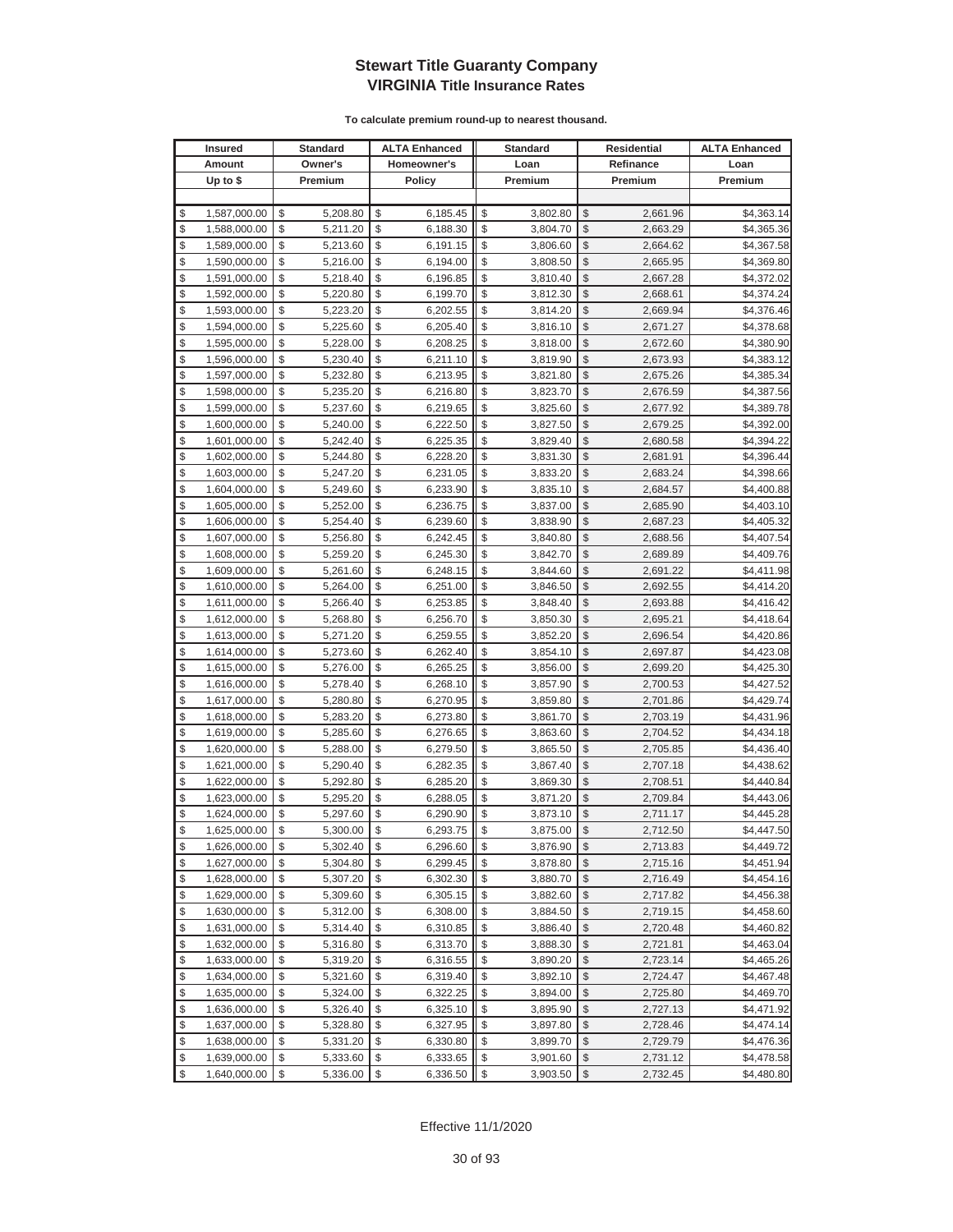|          | <b>Insured</b>               |          | Standard             |          | <b>ALTA Enhanced</b> |          | <b>Standard</b>      |               | Residential          | <b>ALTA Enhanced</b>     |
|----------|------------------------------|----------|----------------------|----------|----------------------|----------|----------------------|---------------|----------------------|--------------------------|
|          | Amount                       |          | Owner's              |          | Homeowner's          |          | Loan                 |               | Refinance            | Loan                     |
|          | Up to $$$                    |          | Premium              |          | <b>Policy</b>        |          | Premium              |               | Premium              | Premium                  |
|          |                              |          |                      |          |                      |          |                      |               |                      |                          |
| \$       | 1,641,000.00                 | \$       | 5,338.40             | \$       | 6,339.35             | \$       | 3,905.40             | \$            | 2,733.78             | \$4,483.02               |
| \$       | 1,642,000.00                 | \$       | 5,340.80             | \$       | 6,342.20             | \$       | 3,907.30             | \$            | 2,735.11             | \$4,485.24               |
| \$       | 1,643,000.00                 | \$       | 5,343.20             | \$       | 6,345.05             | \$       | 3,909.20             | \$            | 2,736.44             | \$4,487.46               |
| \$       | 1,644,000.00                 | \$       | 5,345.60             | \$       | 6,347.90             | \$       | 3,911.10             | \$            | 2,737.77             | \$4,489.68               |
| \$       | 1,645,000.00                 | \$       | 5,348.00             | \$       | 6,350.75             | \$       | 3,913.00             | \$            | 2,739.10             | \$4,491.90               |
| \$       | 1,646,000.00                 | \$       | 5,350.40             | \$       | 6,353.60             | \$       | 3,914.90             | \$            | 2,740.43             | \$4,494.12               |
| \$       | 1,647,000.00                 | \$       | 5,352.80             | \$       | 6,356.45             | \$       | 3,916.80             | \$            | 2,741.76             | \$4,496.34               |
| \$       | 1,648,000.00                 | \$       | 5,355.20             | \$       | 6,359.30             | \$       | 3,918.70             | \$            | 2,743.09             | \$4,498.56               |
| \$       | 1,649,000.00                 | \$       | 5,357.60             | \$       | 6,362.15             | \$       | 3,920.60             | \$            | 2,744.42             | \$4,500.78               |
| \$       | 1,650,000.00                 | \$       | 5,360.00             | \$       | 6,365.00             | \$       | 3,922.50             | \$            | 2,745.75             | \$4,503.00               |
| \$       | 1,651,000.00                 | \$       | 5,362.40             | \$       | 6,367.85             | \$       | 3,924.40             | \$            | 2,747.08             | \$4,505.22               |
| \$       | 1,652,000.00                 | \$       | 5,364.80             | \$       | 6,370.70             | \$       | 3,926.30             | \$            | 2,748.41             | \$4,507.44               |
| \$       | 1,653,000.00                 | \$       | 5,367.20             | \$       | 6,373.55             | \$       | 3,928.20             | \$            | 2,749.74             | \$4,509.66               |
| \$       | 1,654,000.00                 | \$       | 5,369.60             | \$       | 6,376.40             | \$       | 3,930.10             | \$            | 2,751.07             | \$4,511.88               |
| \$       | 1,655,000.00                 | \$       | 5,372.00             | \$       | 6,379.25             | \$       | 3,932.00             | \$            | 2,752.40             | \$4,514.10               |
| \$       | 1,656,000.00                 | \$       | 5,374.40             | \$       | 6,382.10             | \$       | 3,933.90             | \$            | 2,753.73             | \$4,516.32               |
| \$       | 1,657,000.00                 | \$       | 5,376.80             | \$       | 6,384.95             | \$       | 3,935.80             | \$            | 2,755.06             | \$4,518.54               |
| \$       | 1,658,000.00                 | \$       | 5,379.20             | \$       | 6,387.80             | \$       | 3,937.70             | \$            | 2,756.39             | \$4,520.76               |
| \$       | 1,659,000.00                 | \$       | 5,381.60             | \$       | 6,390.65             | \$       | 3,939.60             | \$            | 2,757.72             | \$4,522.98               |
| \$       | 1,660,000.00                 | \$       | 5,384.00             | \$       | 6,393.50             | \$       | 3,941.50             | \$            | 2,759.05             | \$4,525.20               |
| \$       | 1,661,000.00                 | \$       | 5,386.40             | \$       | 6,396.35             | \$       | 3,943.40             | \$            | 2,760.38             | \$4,527.42               |
| \$       | 1,662,000.00                 | \$       | 5,388.80             | \$       | 6,399.20             | \$       | 3,945.30             | \$            | 2,761.71             | \$4,529.64               |
| \$       | 1,663,000.00                 | \$       | 5,391.20             | \$       | 6,402.05             | \$       | 3,947.20             | \$            | 2,763.04             | \$4,531.86               |
| \$       | 1,664,000.00                 | \$       | 5,393.60             | \$       | 6,404.90             | \$       | 3,949.10             | \$            | 2,764.37             | \$4,534.08               |
| \$       | 1,665,000.00                 | \$       | 5,396.00             | \$       | 6,407.75             | \$       | 3,951.00             | \$            | 2,765.70             | \$4,536.30               |
| \$       | 1,666,000.00                 | \$       | 5,398.40             | \$       | 6,410.60             | \$       | 3,952.90             | \$            | 2,767.03             | \$4,538.52               |
| \$       | 1,667,000.00                 | \$       | 5,400.80             | \$       | 6,413.45             | \$       | 3,954.80             | \$            | 2,768.36             | \$4,540.74               |
| \$       | 1,668,000.00                 | \$       | 5,403.20             | \$       | 6,416.30             | \$       | 3,956.70             | \$            | 2,769.69             | \$4,542.96               |
| \$       | 1,669,000.00                 | \$       | 5,405.60             | \$       | 6,419.15             | \$       | 3,958.60             | \$            | 2,771.02             | \$4,545.18               |
| \$       | 1,670,000.00                 | \$       | 5,408.00             | \$       | 6,422.00             | \$       | 3,960.50             | \$            | 2,772.35             | \$4,547.40               |
| \$       | 1,671,000.00                 | \$       | 5,410.40             | \$       | 6,424.85             | \$       | 3,962.40             | \$            | 2,773.68             | \$4,549.62               |
| \$       | 1,672,000.00                 | \$       | 5,412.80             | \$       | 6,427.70             | \$       | 3,964.30             | \$            | 2,775.01             | \$4,551.84               |
| \$       | 1,673,000.00                 | \$       | 5,415.20             | \$       | 6,430.55             | \$       | 3,966.20             | \$            | 2,776.34             | \$4,554.06               |
| \$       | 1,674,000.00                 | \$       | 5,417.60             | \$       | 6,433.40             | \$       | 3,968.10             | \$            | 2,777.67             | \$4,556.28               |
| \$       | 1,675,000.00                 | \$       | 5,420.00             | \$       | 6,436.25             | \$       | 3,970.00             | \$            | 2,779.00             | \$4,558.50               |
| \$       | 1,676,000.00                 | \$       | 5,422.40             | \$       | 6,439.10             | \$       | 3,971.90             | \$            | 2,780.33             | \$4,560.72               |
| \$       | 1,677,000.00                 | \$       | 5,424.80             | \$       | 6,441.95             | \$       | 3,973.80             | \$            | 2,781.66             | \$4,562.94               |
| \$       | 1,678,000.00                 | \$       | 5,427.20             | \$       | 6,444.80             | \$       | 3,975.70             | \$            | 2,782.99             | \$4,565.16               |
| \$       | 1,679,000.00                 | \$       | 5,429.60             | \$       | 6,447.65             | \$       | 3,977.60             | \$            | 2,784.32             | \$4,567.38               |
| \$       | 1,680,000.00                 | \$       | 5,432.00             | \$       | 6,450.50             | \$       | 3,979.50             | \$            | 2,785.65             | \$4,569.60               |
| \$       | 1,681,000.00                 | \$       | 5,434.40             | \$       | 6,453.35             | \$       | 3,981.40             | \$            | 2,786.98             | \$4,571.82               |
| \$       | 1,682,000.00                 | \$       | 5,436.80             | \$       | 6,456.20             | \$       | 3,983.30             | $\frac{1}{2}$ | 2,788.31             | \$4,574.04               |
| \$       | 1,683,000.00                 | \$       | 5,439.20             | \$       | 6,459.05             | \$       | 3,985.20             | \$            | 2,789.64             | \$4,576.26               |
| \$       | 1,684,000.00                 | \$       | 5,441.60             | \$       | 6,461.90             | \$       | 3,987.10             | \$<br>\$      | 2,790.97             | \$4,578.48               |
| \$       | 1,685,000.00                 | \$       | 5,444.00             | \$       | 6,464.75             | \$       | 3,989.00             |               | 2,792.30             | \$4,580.70               |
| \$<br>\$ | 1,686,000.00                 | \$<br>\$ | 5,446.40             | \$       | 6,467.60             | \$<br>\$ | 3,990.90             | \$            | 2,793.63<br>2,794.96 | \$4,582.92               |
|          | 1,687,000.00                 |          | 5,448.80             | \$<br>\$ | 6,470.45             |          | 3,992.80             | \$            |                      | \$4,585.14               |
| \$<br>\$ | 1,688,000.00                 | \$<br>\$ | 5,451.20             | \$       | 6,473.30             | \$<br>\$ | 3,994.70             | \$<br>\$      | 2,796.29             | \$4,587.36               |
| \$       | 1,689,000.00<br>1,690,000.00 | \$       | 5,453.60<br>5,456.00 | \$       | 6,476.15<br>6,479.00 | \$       | 3,996.60<br>3,998.50 | \$            | 2,797.62<br>2,798.95 | \$4,589.58<br>\$4,591.80 |
| \$       |                              | \$       |                      |          | 6,481.85             | \$       |                      | \$            |                      |                          |
| \$       | 1,691,000.00                 | \$       | 5,458.40             | \$<br>\$ |                      | \$       | 4,000.40             | \$            | 2,800.28             | \$4,594.02               |
| \$       | 1,692,000.00<br>1,693,000.00 | \$       | 5,460.80<br>5,463.20 | \$       | 6,484.70             | \$       | 4,002.30             | \$            | 2,801.61             | \$4,596.24<br>\$4,598.46 |
| \$       | 1,694,000.00                 | \$       | 5,465.60             | \$       | 6,487.55<br>6,490.40 | \$       | 4,004.20<br>4,006.10 | $\sqrt[6]{3}$ | 2,802.94<br>2,804.27 | \$4,600.68               |
|          |                              |          |                      |          |                      |          |                      |               |                      |                          |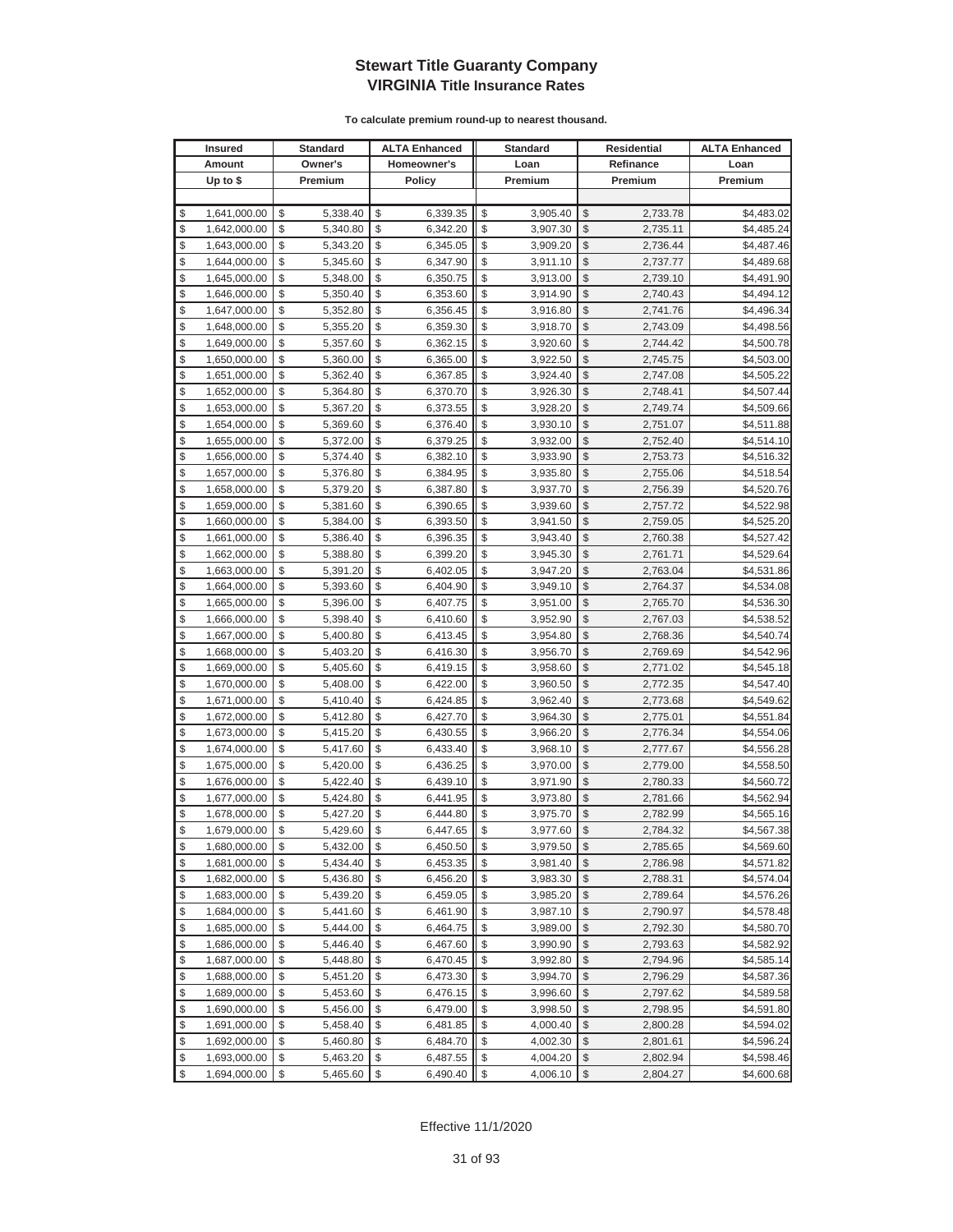| <b>Insured</b>     | <b>Standard</b> | <b>ALTA Enhanced</b> | <b>Standard</b> | <b>Residential</b> |           | <b>ALTA Enhanced</b> |
|--------------------|-----------------|----------------------|-----------------|--------------------|-----------|----------------------|
| Amount             | Owner's         | Homeowner's          | Loan            |                    | Refinance | Loan                 |
| Up to $$$          | Premium         | <b>Policy</b>        | Premium         |                    | Premium   | Premium              |
|                    |                 |                      |                 |                    |           |                      |
| \$<br>1,695,000.00 | \$<br>5,468.00  | \$<br>6,493.25       | \$<br>4,008.00  | \$                 | 2,805.60  | \$4,602.90           |
| \$<br>1,696,000.00 | \$<br>5,470.40  | \$<br>6,496.10       | \$<br>4,009.90  | $\mathcal{S}$      | 2,806.93  | \$4,605.12           |
| \$<br>1,697,000.00 | \$<br>5,472.80  | \$<br>6,498.95       | \$<br>4,011.80  | \$                 | 2,808.26  | \$4,607.34           |
| \$<br>1,698,000.00 | \$<br>5,475.20  | \$<br>6,501.80       | \$<br>4,013.70  | \$                 | 2,809.59  | \$4,609.56           |
| \$<br>1,699,000.00 | \$<br>5,477.60  | \$<br>6,504.65       | \$<br>4,015.60  | \$                 | 2,810.92  | \$4,611.78           |
| \$<br>1,700,000.00 | \$<br>5,480.00  | \$<br>6,507.50       | \$<br>4,017.50  | \$                 | 2,812.25  | \$4,614.00           |
| \$<br>1,701,000.00 | \$<br>5,482.40  | \$<br>6,510.35       | \$<br>4,019.40  | \$                 | 2,813.58  | \$4,616.22           |
| \$<br>1,702,000.00 | \$<br>5,484.80  | \$<br>6,513.20       | \$<br>4,021.30  | \$                 | 2,814.91  | \$4,618.44           |
| \$<br>1,703,000.00 | \$<br>5,487.20  | \$<br>6,516.05       | \$<br>4,023.20  | \$                 | 2,816.24  | \$4,620.66           |
| \$<br>1,704,000.00 | \$<br>5,489.60  | \$<br>6,518.90       | \$<br>4,025.10  | \$                 | 2,817.57  | \$4,622.88           |
| \$<br>1,705,000.00 | \$<br>5,492.00  | \$<br>6,521.75       | \$<br>4,027.00  | \$                 | 2,818.90  | \$4,625.10           |
| \$<br>1,706,000.00 | \$<br>5,494.40  | \$<br>6,524.60       | \$<br>4,028.90  | \$                 | 2,820.23  | \$4,627.32           |
| \$<br>1,707,000.00 | \$<br>5,496.80  | \$<br>6,527.45       | \$<br>4,030.80  | \$                 | 2,821.56  | \$4,629.54           |
| \$<br>1,708,000.00 | \$<br>5,499.20  | \$<br>6,530.30       | \$<br>4,032.70  | \$                 | 2,822.89  | \$4,631.76           |
| \$<br>1,709,000.00 | \$<br>5,501.60  | \$<br>6,533.15       | \$<br>4,034.60  | \$                 | 2,824.22  | \$4,633.98           |
| \$<br>1,710,000.00 | \$<br>5,504.00  | \$<br>6,536.00       | \$<br>4,036.50  | \$                 | 2,825.55  | \$4,636.20           |
| \$<br>1,711,000.00 | \$<br>5,506.40  | \$<br>6,538.85       | \$<br>4,038.40  | \$                 | 2,826.88  | \$4,638.42           |
| \$<br>1,712,000.00 | \$<br>5,508.80  | \$<br>6,541.70       | \$<br>4,040.30  | \$                 | 2,828.21  | \$4,640.64           |
| \$<br>1,713,000.00 | \$<br>5,511.20  | \$<br>6,544.55       | \$<br>4,042.20  | $\mathcal{S}$      | 2,829.54  | \$4,642.86           |
| \$<br>1,714,000.00 | \$<br>5,513.60  | \$<br>6,547.40       | \$<br>4,044.10  | \$                 | 2,830.87  | \$4,645.08           |
| \$<br>1,715,000.00 | \$<br>5,516.00  | \$<br>6,550.25       | \$<br>4,046.00  | $\mathcal{S}$      | 2,832.20  | \$4,647.30           |
| \$<br>1,716,000.00 | \$<br>5,518.40  | \$<br>6,553.10       | \$<br>4,047.90  | $\mathcal{S}$      | 2,833.53  | \$4,649.52           |
| \$<br>1,717,000.00 | \$<br>5,520.80  | \$<br>6,555.95       | \$<br>4,049.80  | \$                 | 2,834.86  | \$4,651.74           |
| \$<br>1,718,000.00 | \$<br>5,523.20  | \$<br>6,558.80       | \$<br>4,051.70  | \$                 | 2,836.19  | \$4,653.96           |
| \$<br>1,719,000.00 | \$<br>5,525.60  | \$<br>6,561.65       | \$<br>4,053.60  | \$                 | 2,837.52  | \$4,656.18           |
| \$<br>1,720,000.00 | \$<br>5,528.00  | \$<br>6,564.50       | \$<br>4,055.50  | \$                 | 2,838.85  | \$4,658.40           |
| \$<br>1,721,000.00 | \$<br>5,530.40  | \$<br>6,567.35       | \$<br>4,057.40  | \$                 | 2,840.18  | \$4,660.62           |
| \$<br>1,722,000.00 | \$<br>5,532.80  | \$<br>6,570.20       | \$<br>4,059.30  | \$                 | 2,841.51  | \$4,662.84           |
| \$<br>1,723,000.00 | \$<br>5,535.20  | \$<br>6,573.05       | \$<br>4,061.20  | \$                 | 2,842.84  | \$4,665.06           |
| \$<br>1,724,000.00 | \$<br>5,537.60  | \$<br>6,575.90       | \$<br>4,063.10  | \$                 | 2,844.17  | \$4,667.28           |
| \$<br>1,725,000.00 | \$<br>5,540.00  | \$<br>6,578.75       | \$<br>4,065.00  | \$                 | 2,845.50  | \$4,669.50           |
| \$<br>1,726,000.00 | \$<br>5,542.40  | \$<br>6,581.60       | \$<br>4,066.90  | \$                 | 2,846.83  | \$4,671.72           |
| \$<br>1,727,000.00 | \$<br>5,544.80  | \$<br>6,584.45       | \$<br>4,068.80  | \$                 | 2,848.16  | \$4,673.94           |
| \$<br>1,728,000.00 | \$<br>5,547.20  | \$<br>6,587.30       | \$<br>4,070.70  | \$                 | 2,849.49  | \$4,676.16           |
| \$<br>1,729,000.00 | \$<br>5,549.60  | \$<br>6,590.15       | \$<br>4,072.60  | \$                 | 2,850.82  | \$4,678.38           |
| \$<br>1,730,000.00 | \$<br>5,552.00  | \$<br>6,593.00       | \$<br>4,074.50  | \$                 | 2,852.15  | \$4,680.60           |
| \$<br>1,731,000.00 | \$<br>5,554.40  | \$<br>6,595.85       | \$<br>4,076.40  | \$                 | 2,853.48  | \$4,682.82           |
| \$<br>1,732,000.00 | \$<br>5,556.80  | \$<br>6,598.70       | \$<br>4,078.30  | \$                 | 2,854.81  | \$4,685.04           |
| \$<br>1,733,000.00 | \$<br>5,559.20  | \$<br>6,601.55       | \$<br>4,080.20  | $\mathbb{S}$       | 2,856.14  | \$4,687.26           |
| \$<br>1,734,000.00 | \$<br>5,561.60  | \$<br>6,604.40       | \$<br>4,082.10  | $\sqrt[6]{2}$      | 2,857.47  | \$4,689.48           |
| \$<br>1,735,000.00 | \$<br>5,564.00  | \$<br>6,607.25       | \$<br>4,084.00  | \$                 | 2,858.80  | \$4,691.70           |
| \$<br>1,736,000.00 | \$<br>5,566.40  | \$<br>6,610.10       | \$<br>4,085.90  | \$                 | 2,860.13  | \$4,693.92           |
| \$<br>1,737,000.00 | \$<br>5,568.80  | \$<br>6,612.95       | \$<br>4,087.80  | \$                 | 2,861.46  | \$4,696.14           |
| \$<br>1,738,000.00 | \$<br>5,571.20  | \$<br>6,615.80       | \$<br>4,089.70  | \$                 | 2,862.79  | \$4,698.36           |
| \$<br>1,739,000.00 | \$<br>5,573.60  | \$<br>6,618.65       | \$<br>4,091.60  | \$                 | 2,864.12  | \$4,700.58           |
| \$<br>1,740,000.00 | \$<br>5,576.00  | \$<br>6,621.50       | \$<br>4,093.50  | \$                 | 2,865.45  | \$4,702.80           |
| \$<br>1,741,000.00 | \$<br>5,578.40  | \$<br>6,624.35       | \$<br>4,095.40  | \$                 | 2,866.78  | \$4,705.02           |
| \$<br>1,742,000.00 | \$<br>5,580.80  | \$<br>6,627.20       | \$<br>4,097.30  | \$                 | 2,868.11  | \$4,707.24           |
| \$<br>1,743,000.00 | \$<br>5,583.20  | \$<br>6,630.05       | \$<br>4,099.20  | \$                 | 2,869.44  | \$4,709.46           |
| \$<br>1,744,000.00 | \$<br>5,585.60  | \$<br>6,632.90       | \$<br>4,101.10  | \$                 | 2,870.77  | \$4,711.68           |
| \$<br>1,745,000.00 | \$<br>5,588.00  | \$<br>6,635.75       | \$<br>4,103.00  | \$                 | 2,872.10  | \$4,713.90           |
| \$<br>1,746,000.00 | \$<br>5,590.40  | \$<br>6,638.60       | \$<br>4,104.90  | \$                 | 2,873.43  | \$4,716.12           |
| \$<br>1,747,000.00 | \$<br>5,592.80  | \$<br>6,641.45       | \$<br>4,106.80  | \$                 | 2,874.76  | \$4,718.34           |
| \$<br>1,748,000.00 | \$<br>5,595.20  | \$<br>6,644.30       | \$<br>4,108.70  | $\sqrt{2}$         | 2,876.09  | \$4,720.56           |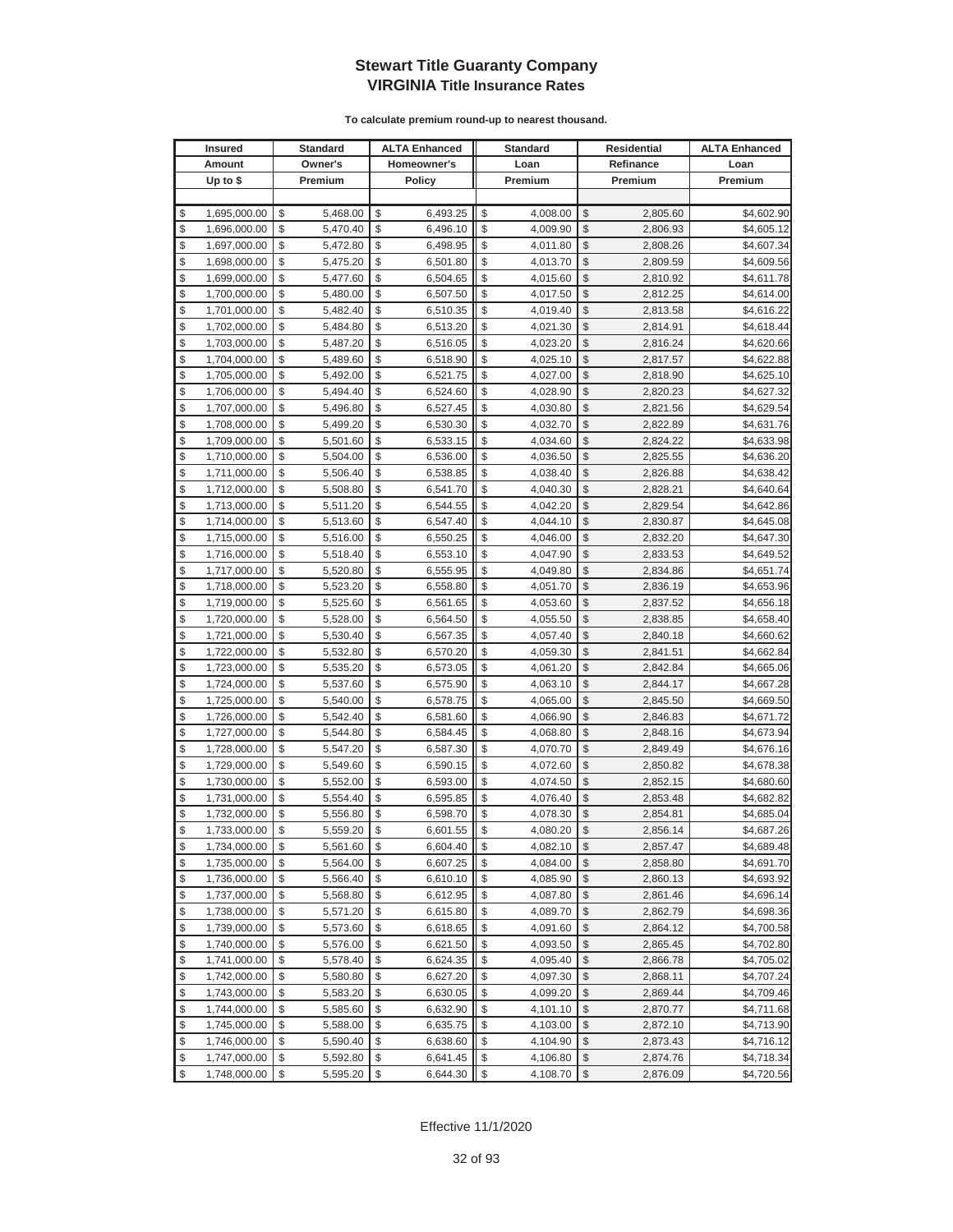| <b>Insured</b>     | <b>Standard</b> | <b>ALTA Enhanced</b> | <b>Standard</b> | <b>Residential</b> |           | <b>ALTA Enhanced</b> |  |
|--------------------|-----------------|----------------------|-----------------|--------------------|-----------|----------------------|--|
| Amount             | Owner's         | Homeowner's          | Loan            |                    | Refinance | Loan                 |  |
| Up to \$           | Premium         | <b>Policy</b>        | Premium         |                    | Premium   | Premium              |  |
|                    |                 |                      |                 |                    |           |                      |  |
| \$<br>1,749,000.00 | \$<br>5,597.60  | \$<br>6,647.15       | \$<br>4,110.60  | \$                 | 2,877.42  | \$4,722.78           |  |
| \$<br>1,750,000.00 | \$<br>5,600.00  | \$<br>6,650.00       | \$<br>4,112.50  | \$                 | 2,878.75  | \$4,725.00           |  |
| \$<br>1,751,000.00 | \$<br>5,602.40  | \$<br>6,652.85       | \$<br>4,114.40  | $\mathcal{S}$      | 2,880.08  | \$4,727.22           |  |
| \$<br>1,752,000.00 | \$<br>5,604.80  | \$<br>6,655.70       | \$<br>4,116.30  | \$                 | 2,881.41  | \$4,729.44           |  |
| \$<br>1,753,000.00 | \$<br>5,607.20  | \$<br>6,658.55       | \$<br>4,118.20  | \$                 | 2,882.74  | \$4,731.66           |  |
| \$<br>1,754,000.00 | \$<br>5,609.60  | \$<br>6,661.40       | \$<br>4,120.10  | \$                 | 2,884.07  | \$4,733.88           |  |
| \$<br>1,755,000.00 | \$<br>5,612.00  | \$<br>6,664.25       | \$<br>4,122.00  | \$                 | 2,885.40  | \$4,736.10           |  |
| \$<br>1,756,000.00 | \$<br>5,614.40  | \$<br>6,667.10       | \$<br>4,123.90  | \$                 | 2,886.73  | \$4,738.32           |  |
| \$<br>1,757,000.00 | \$<br>5,616.80  | \$<br>6,669.95       | \$<br>4,125.80  | \$                 | 2,888.06  | \$4,740.54           |  |
| \$<br>1,758,000.00 | \$<br>5,619.20  | \$<br>6,672.80       | \$<br>4,127.70  | \$                 | 2,889.39  | \$4,742.76           |  |
| \$<br>1,759,000.00 | \$<br>5,621.60  | \$<br>6,675.65       | \$<br>4,129.60  | \$                 | 2,890.72  | \$4,744.98           |  |
| \$<br>1,760,000.00 | \$<br>5,624.00  | \$<br>6,678.50       | \$<br>4,131.50  | \$                 | 2,892.05  | \$4,747.20           |  |
| \$<br>1,761,000.00 | \$<br>5,626.40  | \$<br>6,681.35       | \$<br>4,133.40  | \$                 | 2,893.38  | \$4,749.42           |  |
| \$<br>1,762,000.00 | \$<br>5,628.80  | \$<br>6,684.20       | \$<br>4,135.30  | \$                 | 2,894.71  | \$4,751.64           |  |
| \$<br>1,763,000.00 | \$<br>5,631.20  | \$<br>6,687.05       | \$<br>4,137.20  | \$                 | 2,896.04  | \$4,753.86           |  |
| \$<br>1,764,000.00 | \$<br>5,633.60  | \$<br>6,689.90       | \$<br>4,139.10  | \$                 | 2,897.37  | \$4,756.08           |  |
| \$<br>1,765,000.00 | \$<br>5,636.00  | \$<br>6,692.75       | \$<br>4,141.00  | \$                 | 2,898.70  | \$4,758.30           |  |
| \$<br>1,766,000.00 | \$<br>5,638.40  | \$<br>6,695.60       | \$<br>4,142.90  | \$                 | 2,900.03  | \$4,760.52           |  |
| \$<br>1,767,000.00 | \$<br>5,640.80  | \$<br>6,698.45       | \$<br>4,144.80  | $\mathcal{S}$      | 2,901.36  | \$4,762.74           |  |
| \$<br>1,768,000.00 | \$<br>5,643.20  | \$<br>6,701.30       | \$<br>4,146.70  | \$                 | 2,902.69  | \$4,764.96           |  |
| \$<br>1,769,000.00 | \$<br>5,645.60  | \$<br>6,704.15       | \$<br>4,148.60  | $\mathcal{S}$      | 2,904.02  | \$4,767.18           |  |
| \$<br>1,770,000.00 | \$<br>5,648.00  | \$<br>6,707.00       | \$<br>4,150.50  | \$                 | 2,905.35  | \$4,769.40           |  |
| \$<br>1,771,000.00 | \$<br>5,650.40  | \$<br>6,709.85       | \$<br>4,152.40  | \$                 | 2,906.68  | \$4,771.62           |  |
| \$<br>1,772,000.00 | \$<br>5,652.80  | \$<br>6,712.70       | \$<br>4,154.30  | \$                 | 2,908.01  | \$4,773.84           |  |
| \$<br>1,773,000.00 | \$<br>5,655.20  | \$<br>6,715.55       | \$<br>4,156.20  | \$                 | 2,909.34  | \$4,776.06           |  |
| \$<br>1,774,000.00 | \$<br>5,657.60  | \$<br>6,718.40       | \$<br>4,158.10  | \$                 | 2,910.67  | \$4,778.28           |  |
| \$<br>1,775,000.00 | \$<br>5,660.00  | \$<br>6,721.25       | \$<br>4,160.00  | \$                 | 2,912.00  | \$4,780.50           |  |
| \$<br>1,776,000.00 | \$<br>5,662.40  | \$<br>6,724.10       | \$<br>4,161.90  | \$                 | 2,913.33  | \$4,782.72           |  |
| \$<br>1,777,000.00 | \$<br>5,664.80  | \$<br>6,726.95       | \$<br>4,163.80  | \$                 | 2,914.66  | \$4,784.94           |  |
| \$<br>1,778,000.00 | \$<br>5,667.20  | \$<br>6,729.80       | \$<br>4,165.70  | \$                 | 2,915.99  | \$4,787.16           |  |
| \$<br>1,779,000.00 | \$<br>5,669.60  | \$<br>6,732.65       | \$<br>4,167.60  | \$                 | 2,917.32  | \$4,789.38           |  |
| \$<br>1,780,000.00 | \$<br>5,672.00  | \$<br>6,735.50       | \$<br>4,169.50  | \$                 | 2,918.65  | \$4,791.60           |  |
| \$<br>1,781,000.00 | \$<br>5,674.40  | \$<br>6,738.35       | \$<br>4,171.40  | \$                 | 2,919.98  | \$4,793.82           |  |
| \$<br>1,782,000.00 | \$<br>5,676.80  | \$<br>6,741.20       | \$<br>4,173.30  | \$                 | 2,921.31  | \$4,796.04           |  |
| \$<br>1,783,000.00 | \$<br>5,679.20  | \$<br>6,744.05       | \$<br>4,175.20  | \$                 | 2,922.64  | \$4,798.26           |  |
| \$<br>1,784,000.00 | \$<br>5,681.60  | \$<br>6,746.90       | \$<br>4,177.10  | \$                 | 2,923.97  | \$4,800.48           |  |
| \$<br>1,785,000.00 | \$<br>5,684.00  | \$<br>6,749.75       | \$<br>4,179.00  | \$                 | 2,925.30  | \$4,802.70           |  |
| \$<br>1,786,000.00 | \$<br>5,686.40  | \$<br>6,752.60       | \$<br>4,180.90  | \$                 | 2,926.63  | \$4,804.92           |  |
| \$<br>1,787,000.00 | \$<br>5,688.80  | \$<br>6,755.45       | \$<br>4,182.80  | $\mathbb{S}$       | 2,927.96  | \$4,807.14           |  |
| \$<br>1,788,000.00 | \$<br>5,691.20  | \$<br>6,758.30       | \$<br>4,184.70  | $\sqrt[6]{2}$      | 2,929.29  | \$4,809.36           |  |
| \$<br>1,789,000.00 | \$<br>5,693.60  | \$<br>6,761.15       | \$<br>4,186.60  | \$                 | 2,930.62  | \$4,811.58           |  |
| \$<br>1,790,000.00 | \$<br>5,696.00  | \$<br>6,764.00       | \$<br>4,188.50  | \$                 | 2,931.95  | \$4,813.80           |  |
| \$<br>1,791,000.00 | \$<br>5,698.40  | \$<br>6,766.85       | \$<br>4,190.40  | \$                 | 2,933.28  | \$4,816.02           |  |
| \$<br>1,792,000.00 | \$<br>5,700.80  | \$<br>6,769.70       | \$<br>4,192.30  | \$                 | 2,934.61  | \$4,818.24           |  |
| \$<br>1,793,000.00 | \$<br>5,703.20  | \$<br>6,772.55       | \$<br>4,194.20  | \$                 | 2,935.94  | \$4,820.46           |  |
| \$<br>1,794,000.00 | \$<br>5,705.60  | \$<br>6,775.40       | \$<br>4,196.10  | \$                 | 2,937.27  | \$4,822.68           |  |
| \$<br>1,795,000.00 | \$<br>5,708.00  | \$<br>6,778.25       | \$<br>4,198.00  | \$                 | 2,938.60  | \$4,824.90           |  |
| \$<br>1,796,000.00 | \$<br>5,710.40  | \$<br>6,781.10       | \$<br>4,199.90  | \$                 | 2,939.93  | \$4,827.12           |  |
| \$<br>1,797,000.00 | \$<br>5,712.80  | \$<br>6,783.95       | \$<br>4,201.80  | \$                 | 2,941.26  | \$4,829.34           |  |
| \$<br>1,798,000.00 | \$<br>5,715.20  | \$<br>6,786.80       | \$<br>4,203.70  | \$                 | 2,942.59  | \$4,831.56           |  |
| \$<br>1,799,000.00 | \$<br>5,717.60  | \$<br>6,789.65       | \$<br>4,205.60  | \$                 | 2,943.92  | \$4,833.78           |  |
| \$<br>1,800,000.00 | \$<br>5,720.00  | \$<br>6,792.50       | \$<br>4,207.50  | \$                 | 2,945.25  | \$4,836.00           |  |
| \$<br>1,801,000.00 | \$<br>5,722.40  | \$<br>6,795.35       | \$<br>4,209.40  | \$                 | 2,946.58  | \$4,838.22           |  |
| \$<br>1,802,000.00 | \$<br>5,724.80  | \$<br>6,798.20       | \$<br>4,211.30  | $\frac{1}{2}$      | 2,947.91  | \$4,840.44           |  |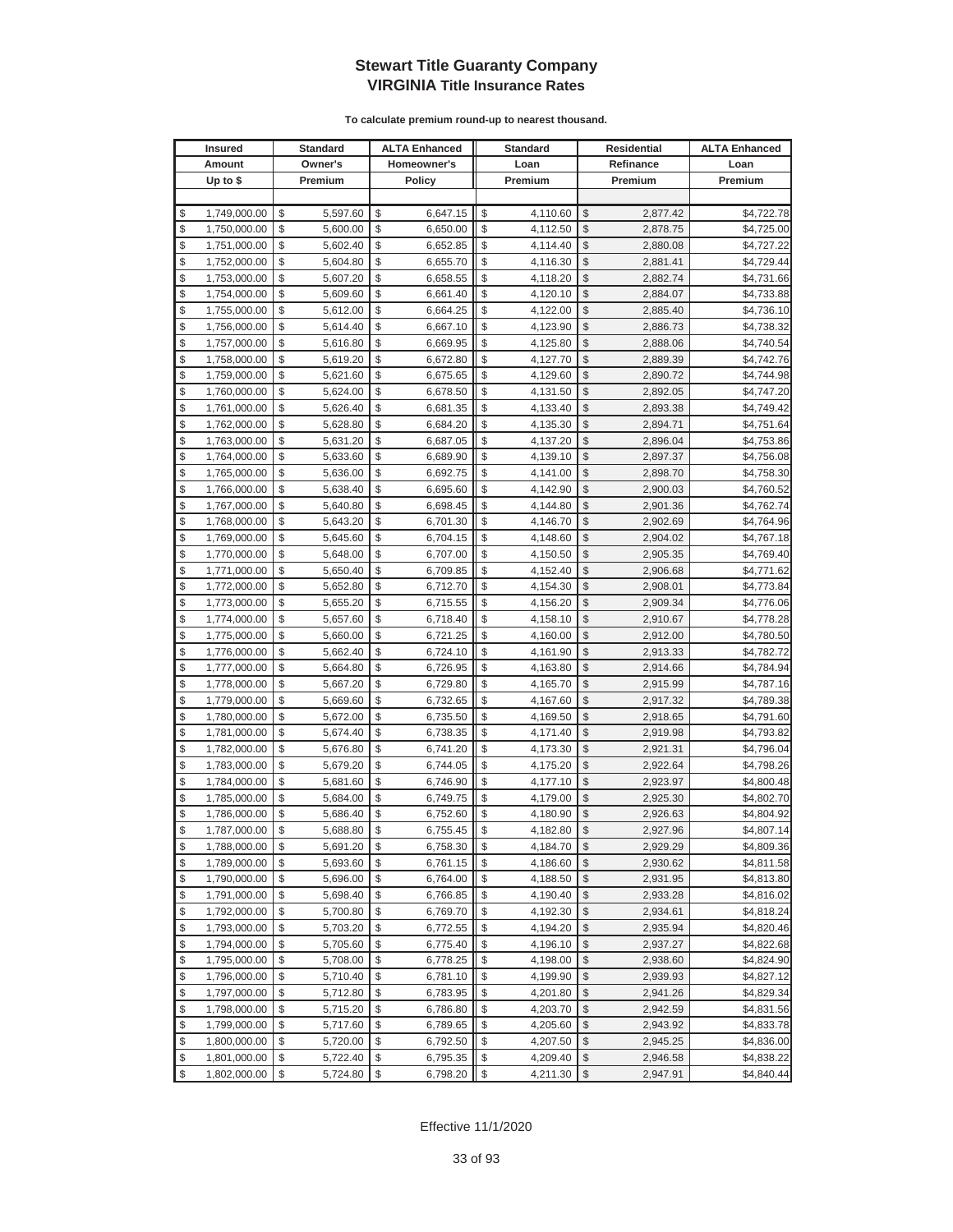|          | <b>Insured</b>               |          | Standard             |          | <b>ALTA Enhanced</b> |          | <b>Standard</b>      |               | Residential          | <b>ALTA Enhanced</b>     |
|----------|------------------------------|----------|----------------------|----------|----------------------|----------|----------------------|---------------|----------------------|--------------------------|
|          | Amount                       |          | Owner's              |          | Homeowner's          |          | Loan                 |               | Refinance            | Loan                     |
|          | Up to $$$                    |          | Premium              |          | <b>Policy</b>        |          | Premium              |               | Premium              | Premium                  |
|          |                              |          |                      |          |                      |          |                      |               |                      |                          |
| \$       | 1,803,000.00                 | \$       | 5,727.20             | \$       | 6,801.05             | \$       | 4,213.20             | \$            | 2,949.24             | \$4,842.66               |
| \$       | 1,804,000.00                 | \$       | 5,729.60             | \$       | 6,803.90             | \$       | 4,215.10             | \$            | 2,950.57             | \$4,844.88               |
| \$       | 1,805,000.00                 | \$       | 5,732.00             | \$       | 6,806.75             | \$       | 4,217.00             | \$            | 2,951.90             | \$4,847.10               |
| \$       | 1,806,000.00                 | \$       | 5,734.40             | \$       | 6,809.60             | \$       | 4,218.90             | \$            | 2,953.23             | \$4,849.32               |
| \$       | 1,807,000.00                 | \$       | 5,736.80             | \$       | 6,812.45             | \$       | 4,220.80             | \$            | 2,954.56             | \$4,851.54               |
| \$       | 1,808,000.00                 | \$       | 5,739.20             | \$       | 6,815.30             | \$       | 4,222.70             | \$            | 2,955.89             | \$4,853.76               |
| \$       | 1,809,000.00                 | \$       | 5,741.60             | \$       | 6,818.15             | \$       | 4,224.60             | \$            | 2,957.22             | \$4,855.98               |
| \$       | 1,810,000.00                 | \$       | 5,744.00             | \$       | 6,821.00             | \$       | 4,226.50             | \$            | 2,958.55             | \$4,858.20               |
| \$       | 1,811,000.00                 | \$       | 5,746.40             | \$       | 6,823.85             | \$       | 4,228.40             | \$            | 2,959.88             | \$4,860.42               |
| \$       | 1,812,000.00                 | \$       | 5,748.80             | \$       | 6,826.70             | \$       | 4,230.30             | \$            | 2,961.21             | \$4,862.64               |
| \$       | 1,813,000.00                 | \$       | 5,751.20             | \$       | 6,829.55             | \$       | 4,232.20             | \$            | 2,962.54             | \$4,864.86               |
| \$       | 1,814,000.00                 | \$       | 5,753.60             | \$       | 6,832.40             | \$       | 4,234.10             | \$            | 2,963.87             | \$4,867.08               |
| \$       | 1,815,000.00                 | \$       | 5,756.00             | \$       | 6,835.25             | \$       | 4,236.00             | \$            | 2,965.20             | \$4,869.30               |
| \$       | 1,816,000.00                 | \$       | 5,758.40             | \$       | 6,838.10             | \$       | 4,237.90             | \$            | 2,966.53             | \$4,871.52               |
| \$       | 1,817,000.00                 | \$       | 5,760.80             | \$       | 6,840.95             | \$       | 4,239.80             | \$            | 2,967.86             | \$4,873.74               |
| \$       | 1,818,000.00                 | \$       | 5,763.20             | \$       | 6,843.80             | \$       | 4,241.70             | \$            | 2,969.19             | \$4,875.96               |
| \$       | 1,819,000.00                 | \$       | 5,765.60             | \$       | 6,846.65             | \$       | 4,243.60             | \$            | 2,970.52             | \$4,878.18               |
| \$       | 1,820,000.00                 | \$       | 5,768.00             | \$       | 6,849.50             | \$       | 4,245.50             | \$            | 2,971.85             | \$4,880.40               |
| \$       | 1,821,000.00                 | \$       | 5,770.40             | \$       | 6,852.35             | \$       | 4,247.40             | \$            | 2,973.18             | \$4,882.62               |
| \$       | 1,822,000.00                 | \$       | 5,772.80             | \$       | 6,855.20             | \$       | 4,249.30             | \$            | 2,974.51             | \$4,884.84               |
| \$       | 1,823,000.00                 | \$       | 5,775.20             | \$       | 6,858.05             | \$       | 4,251.20             | \$            | 2,975.84             | \$4,887.06               |
| \$       | 1,824,000.00                 | \$       | 5,777.60             | \$       | 6,860.90             | \$       | 4,253.10             | \$            | 2,977.17             | \$4,889.28               |
| \$       | 1,825,000.00                 | \$       | 5,780.00             | \$       | 6,863.75             | \$       | 4,255.00             | \$            | 2,978.50             | \$4,891.50               |
| \$       | 1,826,000.00                 | \$       | 5,782.40             | \$       | 6,866.60             | \$       | 4,256.90             | \$            | 2,979.83             | \$4,893.72               |
| \$       | 1,827,000.00                 | \$       | 5,784.80             | \$       | 6,869.45             | \$       | 4,258.80             | \$            | 2,981.16             | \$4,895.94               |
| \$       | 1,828,000.00                 | \$       | 5,787.20             | \$       | 6,872.30             | \$       | 4,260.70             | \$            | 2,982.49             | \$4,898.16               |
| \$       | 1,829,000.00                 | \$       | 5,789.60             | \$       | 6,875.15             | \$       | 4,262.60             | $\mathcal{S}$ | 2,983.82             | \$4,900.38               |
| \$       | 1,830,000.00                 | \$       | 5,792.00             | \$       | 6,878.00             | \$       | 4,264.50             | \$            | 2,985.15             | \$4,902.60               |
| \$       | 1,831,000.00                 | \$       | 5,794.40             | \$       | 6,880.85             | \$       | 4,266.40             | \$            | 2,986.48             | \$4,904.82               |
| \$       | 1,832,000.00                 | \$       | 5,796.80             | \$       | 6,883.70             | \$       | 4,268.30             | \$            | 2,987.81             | \$4,907.04               |
| \$       | 1,833,000.00                 | \$       | 5,799.20             | \$       | 6,886.55             | \$       | 4,270.20             | \$            | 2,989.14             | \$4,909.26               |
| \$       | 1,834,000.00                 | \$       | 5,801.60             | \$       | 6,889.40             | \$       | 4,272.10             | \$            | 2,990.47             | \$4,911.48               |
| \$       | 1,835,000.00                 | \$       | 5,804.00             | \$       | 6,892.25             | \$       | 4,274.00             | \$            | 2,991.80             | \$4,913.70               |
| \$       | 1,836,000.00                 | \$       | 5,806.40             | \$       | 6,895.10             | \$       | 4,275.90             | \$            | 2,993.13             | \$4,915.92               |
| \$       | 1,837,000.00                 | \$       | 5,808.80             | \$       | 6,897.95             | \$       | 4,277.80             | \$            | 2,994.46             | \$4,918.14               |
| \$       | 1,838,000.00                 | \$       | 5,811.20             | \$<br>\$ | 6,900.80             | \$       | 4,279.70             | \$<br>\$      | 2,995.79             | \$4,920.36               |
| \$<br>\$ | 1,839,000.00                 | \$<br>\$ | 5,813.60             | \$       | 6,903.65             | \$<br>\$ | 4,281.60             | \$            | 2,997.12             | \$4,922.58               |
| \$       | 1,840,000.00<br>1,841,000.00 | \$       | 5,816.00<br>5,818.40 | \$       | 6,906.50<br>6,909.35 | \$       | 4,283.50<br>4,285.40 | \$            | 2,998.45<br>2,999.78 | \$4,924.80<br>\$4,927.02 |
| \$       | 1,842,000.00                 | \$       | 5,820.80             | \$       | 6,912.20             | \$       | 4,287.30             | $\sqrt[6]{3}$ | 3,001.11             | \$4,929.24               |
| \$       | 1,843,000.00                 | \$       | 5,823.20             | \$       | 6,915.05             | \$       | 4,289.20             | $\mathcal{S}$ | 3,002.44             | \$4,931.46               |
| \$       | 1,844,000.00                 | \$       | 5,825.60             | \$       | 6,917.90             | \$       | 4,291.10             | $\frac{1}{2}$ | 3,003.77             | \$4,933.68               |
| \$       | 1,845,000.00                 | \$       | 5,828.00             | \$       | 6,920.75             | \$       | 4,293.00             | \$            | 3,005.10             | \$4,935.90               |
| \$       | 1,846,000.00                 | \$       | 5,830.40             | \$       | 6,923.60             | \$       | 4,294.90             | \$            | 3,006.43             | \$4,938.12               |
| \$       | 1,847,000.00                 | \$       | 5,832.80             | \$       | 6,926.45             | \$       | 4,296.80             | \$            | 3,007.76             | \$4,940.34               |
| \$       | 1,848,000.00                 | \$       | 5,835.20             | \$       | 6,929.30             | \$       | 4,298.70             | \$            | 3,009.09             | \$4,942.56               |
| \$       | 1,849,000.00                 | \$       | 5,837.60             | \$       | 6,932.15             | \$       | 4,300.60             | \$            | 3,010.42             | \$4,944.78               |
| \$       | 1,850,000.00                 | \$       | 5,840.00             | \$       | 6,935.00             | \$       | 4,302.50             | \$            | 3,011.75             | \$4,947.00               |
| \$       | 1,851,000.00                 | \$       | 5,842.40             | \$       | 6,937.85             | \$       | 4,304.40             | \$            | 3,013.08             | \$4,949.22               |
| \$       | 1,852,000.00                 | \$       | 5,844.80             | \$       | 6,940.70             | \$       | 4,306.30             | \$            | 3,014.41             | \$4,951.44               |
| \$       | 1,853,000.00                 | \$       | 5,847.20             | \$       | 6,943.55             | \$       | 4,308.20             | \$            | 3,015.74             | \$4,953.66               |
| \$       | 1,854,000.00                 | \$       | 5,849.60             | \$       | 6,946.40             | \$       | 4,310.10             | \$            | 3,017.07             | \$4,955.88               |
| \$       | 1,855,000.00                 | \$       | 5,852.00             | \$       | 6,949.25             | \$       | 4,312.00             | \$            | 3,018.40             | \$4,958.10               |
| \$       | 1,856,000.00                 | \$       | 5,854.40             | \$       | 6,952.10             | \$       | 4,313.90             | \$            | 3,019.73             | \$4,960.32               |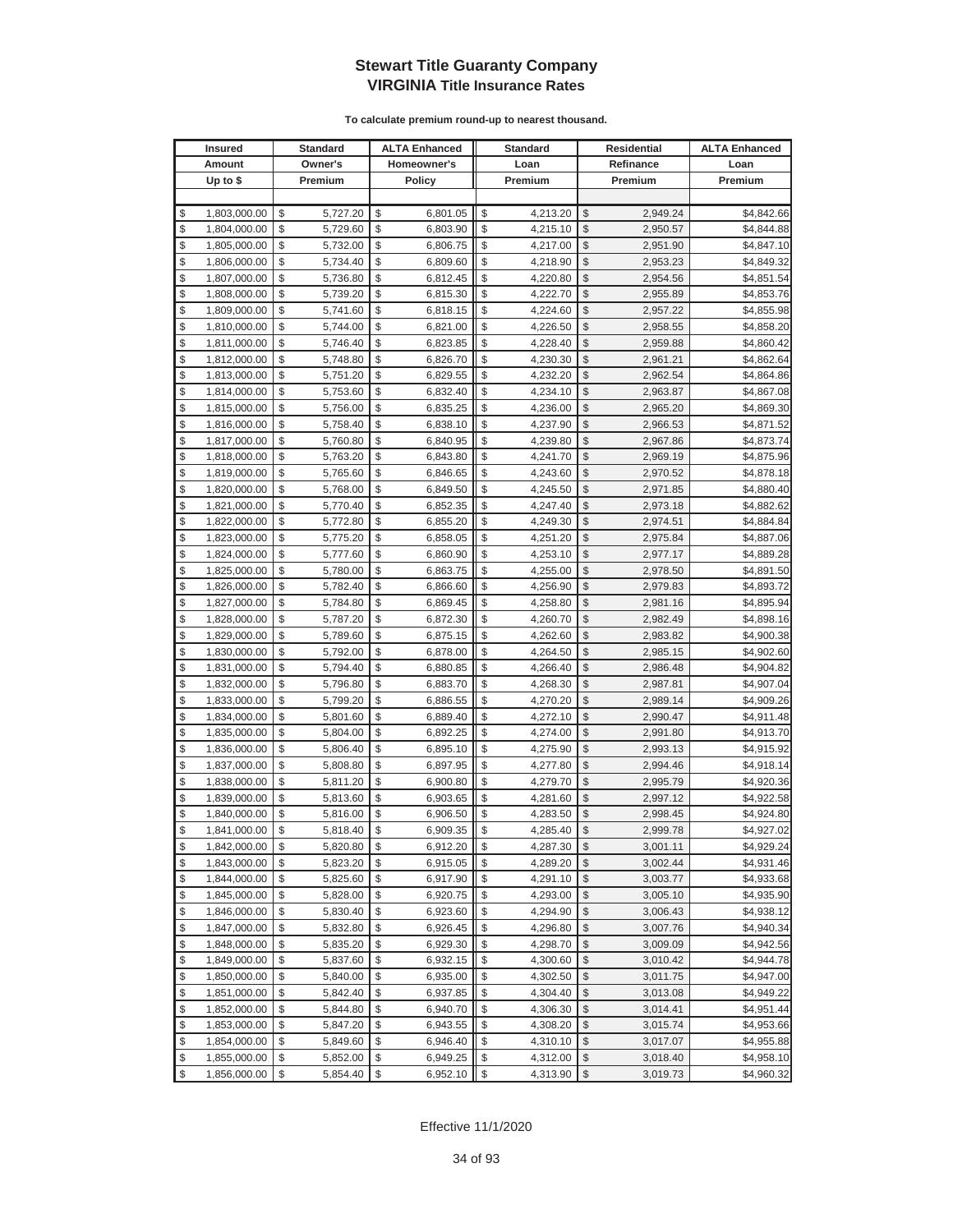| Homeowner's<br>Amount<br>Owner's<br>Loan<br>Refinance<br>Loan<br>Up to $$$<br>Premium<br><b>Policy</b><br>Premium<br>Premium<br>Premium<br>\$<br>1,857,000.00<br>\$<br>6,954.95<br>\$<br>4,315.80<br>\$<br>\$4,962.54<br>\$<br>5,856.80<br>3,021.06<br>\$<br>\$<br>\$<br>1,858,000.00<br>\$<br>5,859.20<br>6,957.80<br>\$<br>3,022.39<br>\$4,964.76<br>4,317.70<br>\$<br>\$<br>\$<br>\$<br>1,859,000.00<br>\$<br>\$4,966.98<br>5,861.60<br>6,960.65<br>4,319.60<br>3,023.72<br>\$<br>\$<br>\$<br>\$<br>\$<br>1,860,000.00<br>5,864.00<br>6,963.50<br>4,321.50<br>3,025.05<br>\$4,969.20<br>\$<br>\$<br>\$<br>\$<br>\$<br>1,861,000.00<br>5,866.40<br>6,966.35<br>4,323.40<br>3,026.38<br>\$4,971.42<br>\$<br>\$<br>\$<br>\$<br>\$<br>\$4,973.64<br>1,862,000.00<br>5,868.80<br>6,969.20<br>4,325.30<br>3,027.71<br>\$<br>\$<br>\$<br>\$<br>\$<br>1,863,000.00<br>5,871.20<br>6,972.05<br>4,327.20<br>3,029.04<br>\$4,975.86<br>\$<br>\$<br>\$<br>\$<br>\$<br>1,864,000.00<br>5,873.60<br>6,974.90<br>4,329.10<br>3,030.37<br>\$4,978.08<br>\$<br>\$<br>\$<br>\$<br>\$<br>5,876.00<br>1,865,000.00<br>6,977.75<br>4,331.00<br>3,031.70<br>\$4,980.30<br>\$<br>\$<br>\$<br>\$<br>\$<br>5,878.40<br>\$4,982.52<br>1,866,000.00<br>6,980.60<br>4,332.90<br>3,033.03<br>\$<br>\$<br>\$<br>\$<br>\$<br>1,867,000.00<br>5,880.80<br>6,983.45<br>4,334.80<br>3,034.36<br>\$4,984.74<br>\$<br>\$<br>\$<br>\$<br>\$<br>5,883.20<br>4,336.70<br>1,868,000.00<br>6,986.30<br>3,035.69<br>\$4,986.96<br>\$<br>\$<br>\$<br>\$<br>\$<br>1,869,000.00<br>5,885.60<br>6,989.15<br>4,338.60<br>3,037.02<br>\$4,989.18<br>\$<br>\$<br>\$<br>\$<br>\$<br>1,870,000.00<br>5,888.00<br>6,992.00<br>4,340.50<br>3,038.35<br>\$4,991.40<br>\$<br>\$<br>\$<br>\$<br>\$<br>1,871,000.00<br>5,890.40<br>6,994.85<br>4,342.40<br>3,039.68<br>\$4,993.62<br>\$<br>\$<br>\$<br>\$<br>\$<br>5,892.80<br>6,997.70<br>\$4,995.84<br>1,872,000.00<br>4,344.30<br>3,041.01<br>\$<br>\$<br>\$<br>\$<br>\$<br>1,873,000.00<br>5,895.20<br>7,000.55<br>4,346.20<br>3,042.34<br>\$4,998.06<br>\$<br>\$<br>\$<br>\$<br>\$<br>1,874,000.00<br>5,897.60<br>7,003.40<br>4,348.10<br>3,043.67<br>\$5,000.28<br>\$<br>\$<br>\$<br>\$<br>\$<br>5,900.00<br>1,875,000.00<br>7,006.25<br>4,350.00<br>\$5,002.50<br>3,045.00<br>\$<br>\$<br>\$<br>\$<br>\$<br>5,902.40<br>1,876,000.00<br>7,009.10<br>4,351.90<br>3,046.33<br>\$5,004.72<br>\$<br>\$<br>\$<br>\$<br>\$<br>5,904.80<br>1,877,000.00<br>7,011.95<br>4,353.80<br>3,047.66<br>\$5,006.94<br>\$<br>\$<br>\$<br>\$<br>\$<br>1,878,000.00<br>5,907.20<br>7,014.80<br>4,355.70<br>3,048.99<br>\$5,009.16<br>\$<br>\$<br>\$<br>\$<br>\$<br>1,879,000.00<br>5,909.60<br>7,017.65<br>4,357.60<br>\$5,011.38<br>3,050.32<br>\$<br>\$<br>\$<br>\$<br>\$<br>1,880,000.00<br>5,912.00<br>7,020.50<br>4,359.50<br>\$5,013.60<br>3,051.65<br>\$<br>\$<br>\$<br>\$<br>7,023.35<br>\$<br>1,881,000.00<br>5,914.40<br>4,361.40<br>3,052.98<br>\$5,015.82<br>\$<br>\$<br>\$<br>\$<br>\$<br>1,882,000.00<br>5,916.80<br>7,026.20<br>4,363.30<br>3,054.31<br>\$5,018.04<br>\$<br>\$<br>\$<br>\$<br>\$<br>1,883,000.00<br>5,919.20<br>7,029.05<br>4,365.20<br>3,055.64<br>\$5,020.26<br>\$<br>\$<br>\$<br>\$<br>\$<br>5,921.60<br>1,884,000.00<br>7,031.90<br>4,367.10<br>3,056.97<br>\$5,022.48<br>\$<br>\$<br>\$<br>\$<br>\$<br>5,924.00<br>7,034.75<br>\$5,024.70<br>1,885,000.00<br>4,369.00<br>3,058.30<br>\$<br>\$<br>\$<br>\$<br>\$<br>5,926.40<br>7,037.60<br>4,370.90<br>3,059.63<br>1,886,000.00<br>\$5,026.92<br>\$<br>\$<br>\$<br>\$<br>\$<br>1,887,000.00<br>5,928.80<br>7,040.45<br>4,372.80<br>3,060.96<br>\$5,029.14<br>\$<br>\$<br>\$<br>\$<br>\$<br>1,888,000.00<br>5,931.20<br>7,043.30<br>4,374.70<br>3,062.29<br>\$5,031.36<br>\$<br>\$<br>\$<br>\$<br>\$<br>5,933.60<br>7,046.15<br>4,376.60<br>1,889,000.00<br>3,063.62<br>\$5,033.58<br>\$<br>\$<br>\$<br>\$<br>\$<br>1,890,000.00<br>5,936.00<br>7,049.00<br>3,064.95<br>4,378.50<br>\$5,035.80<br>\$<br>\$<br>\$<br>\$<br>\$<br>1,891,000.00<br>5,938.40<br>7,051.85<br>4,380.40<br>\$5,038.02<br>3,066.28<br>\$<br>\$<br>\$<br>\$<br>\$<br>1,892,000.00<br>5,940.80<br>7,054.70<br>4,382.30<br>3,067.61<br>\$5,040.24<br>\$<br>\$<br>\$<br>\$<br>\$<br>4,384.20<br>1,893,000.00<br>5,943.20<br>7,057.55<br>3,068.94<br>\$5,042.46<br>\$<br>\$<br>\$<br>\$<br>\$<br>1,894,000.00<br>5,945.60<br>7,060.40<br>4,386.10<br>\$5,044.68<br>3,070.27<br>\$<br>\$<br>$\mathbb{S}$<br>\$<br>\$<br>7,063.25<br>\$5,046.90<br>1,895,000.00<br>5,948.00<br>4,388.00<br>3,071.60<br>\$<br>\$<br>\$<br>\$<br>1,896,000.00<br>\$<br>5,950.40<br>7,066.10<br>4,389.90<br>3,072.93<br>\$5,049.12<br>\$<br>\$<br>\$<br>\$<br>1,897,000.00<br>5,952.80<br>7,068.95<br>\$<br>4,391.80<br>3,074.26<br>\$5,051.34<br>\$<br>7,071.80<br>\$<br>1,898,000.00<br>\$<br>5,955.20<br>\$<br>\$<br>4,393.70<br>3,075.59<br>\$5,053.56<br>\$<br>\$<br>5,957.60<br>\$<br>7,074.65<br>\$<br>4,395.60<br>\$<br>\$5,055.78<br>1,899,000.00<br>3,076.92<br>\$<br>1,900,000.00<br>5,960.00<br>\$<br>7,077.50<br>\$<br>\$<br>\$<br>4,397.50<br>3,078.25<br>\$5,058.00<br>\$<br>\$<br>\$<br>5,962.40<br>7,080.35<br>\$<br>\$<br>\$5,060.22<br>1,901,000.00<br>4,399.40<br>3,079.58<br>\$<br>\$<br>\$<br>1,902,000.00<br>\$<br>5,964.80<br>7,083.20<br>\$<br>4,401.30<br>3,080.91<br>\$5,062.44<br>\$<br>\$<br>\$<br>\$<br>\$<br>1,903,000.00<br>5,967.20<br>7,086.05<br>4,403.20<br>3,082.24<br>\$5,064.66<br>\$<br>\$<br>1,904,000.00<br>\$<br>\$<br>\$<br>5,969.60<br>7,088.90<br>4,405.10<br>3,083.57<br>\$5,066.88<br>\$<br>\$<br>\$<br>\$<br>\$<br>7,091.75<br>1,905,000.00<br>5,972.00<br>4,407.00<br>3,084.90<br>\$5,069.10<br>\$<br>\$<br>1,906,000.00<br>\$<br>5,974.40<br>7,094.60<br>\$<br>4,408.90<br>\$<br>3,086.23<br>\$5,071.32<br>\$<br>\$<br>1,907,000.00<br>\$<br>5,976.80<br>\$<br>7,097.45<br>4,410.80<br>\$<br>3,087.56<br>\$5,073.54<br>\$<br>1,908,000.00<br>\$<br>\$<br>\$<br>5,979.20<br>7,100.30<br>\$<br>4,412.70<br>3,088.89<br>\$5,075.76<br>\$<br>\$<br>\$<br>\$<br>\$<br>\$5,077.98<br>1,909,000.00<br>5,981.60<br>7,103.15<br>4,414.60<br>3,090.22 | <b>Insured</b>     | <b>Standard</b> | <b>ALTA Enhanced</b> | <b>Standard</b> |               | Residential | <b>ALTA Enhanced</b> |
|---------------------------------------------------------------------------------------------------------------------------------------------------------------------------------------------------------------------------------------------------------------------------------------------------------------------------------------------------------------------------------------------------------------------------------------------------------------------------------------------------------------------------------------------------------------------------------------------------------------------------------------------------------------------------------------------------------------------------------------------------------------------------------------------------------------------------------------------------------------------------------------------------------------------------------------------------------------------------------------------------------------------------------------------------------------------------------------------------------------------------------------------------------------------------------------------------------------------------------------------------------------------------------------------------------------------------------------------------------------------------------------------------------------------------------------------------------------------------------------------------------------------------------------------------------------------------------------------------------------------------------------------------------------------------------------------------------------------------------------------------------------------------------------------------------------------------------------------------------------------------------------------------------------------------------------------------------------------------------------------------------------------------------------------------------------------------------------------------------------------------------------------------------------------------------------------------------------------------------------------------------------------------------------------------------------------------------------------------------------------------------------------------------------------------------------------------------------------------------------------------------------------------------------------------------------------------------------------------------------------------------------------------------------------------------------------------------------------------------------------------------------------------------------------------------------------------------------------------------------------------------------------------------------------------------------------------------------------------------------------------------------------------------------------------------------------------------------------------------------------------------------------------------------------------------------------------------------------------------------------------------------------------------------------------------------------------------------------------------------------------------------------------------------------------------------------------------------------------------------------------------------------------------------------------------------------------------------------------------------------------------------------------------------------------------------------------------------------------------------------------------------------------------------------------------------------------------------------------------------------------------------------------------------------------------------------------------------------------------------------------------------------------------------------------------------------------------------------------------------------------------------------------------------------------------------------------------------------------------------------------------------------------------------------------------------------------------------------------------------------------------------------------------------------------------------------------------------------------------------------------------------------------------------------------------------------------------------------------------------------------------------------------------------------------------------------------------------------------------------------------------------------------------------------------------------------------------------------------------------------------------------------------------------------------------------------------------------------------------------------------------------------------------------------------------------------------------------------------------------------------------------------------------------------------------------------------------------------------------------------------------------------------------------------------------------------------------------------------------------------------------------------------------------------------------------------------------------------------------------------------------------------------------------------------------------------------------------------------------------------------------------------------------------------------------------------------------------------------------------------------------------------------------------------------------------------------------------------------------------------------------------------------------------------------------------------------------------------------------------------------------------------------------------------------------------------------------------------------------------|--------------------|-----------------|----------------------|-----------------|---------------|-------------|----------------------|
|                                                                                                                                                                                                                                                                                                                                                                                                                                                                                                                                                                                                                                                                                                                                                                                                                                                                                                                                                                                                                                                                                                                                                                                                                                                                                                                                                                                                                                                                                                                                                                                                                                                                                                                                                                                                                                                                                                                                                                                                                                                                                                                                                                                                                                                                                                                                                                                                                                                                                                                                                                                                                                                                                                                                                                                                                                                                                                                                                                                                                                                                                                                                                                                                                                                                                                                                                                                                                                                                                                                                                                                                                                                                                                                                                                                                                                                                                                                                                                                                                                                                                                                                                                                                                                                                                                                                                                                                                                                                                                                                                                                                                                                                                                                                                                                                                                                                                                                                                                                                                                                                                                                                                                                                                                                                                                                                                                                                                                                                                                                                                                                                                                                                                                                                                                                                                                                                                                                                                                                                                                                                                                               |                    |                 |                      |                 |               |             |                      |
|                                                                                                                                                                                                                                                                                                                                                                                                                                                                                                                                                                                                                                                                                                                                                                                                                                                                                                                                                                                                                                                                                                                                                                                                                                                                                                                                                                                                                                                                                                                                                                                                                                                                                                                                                                                                                                                                                                                                                                                                                                                                                                                                                                                                                                                                                                                                                                                                                                                                                                                                                                                                                                                                                                                                                                                                                                                                                                                                                                                                                                                                                                                                                                                                                                                                                                                                                                                                                                                                                                                                                                                                                                                                                                                                                                                                                                                                                                                                                                                                                                                                                                                                                                                                                                                                                                                                                                                                                                                                                                                                                                                                                                                                                                                                                                                                                                                                                                                                                                                                                                                                                                                                                                                                                                                                                                                                                                                                                                                                                                                                                                                                                                                                                                                                                                                                                                                                                                                                                                                                                                                                                                               |                    |                 |                      |                 |               |             |                      |
|                                                                                                                                                                                                                                                                                                                                                                                                                                                                                                                                                                                                                                                                                                                                                                                                                                                                                                                                                                                                                                                                                                                                                                                                                                                                                                                                                                                                                                                                                                                                                                                                                                                                                                                                                                                                                                                                                                                                                                                                                                                                                                                                                                                                                                                                                                                                                                                                                                                                                                                                                                                                                                                                                                                                                                                                                                                                                                                                                                                                                                                                                                                                                                                                                                                                                                                                                                                                                                                                                                                                                                                                                                                                                                                                                                                                                                                                                                                                                                                                                                                                                                                                                                                                                                                                                                                                                                                                                                                                                                                                                                                                                                                                                                                                                                                                                                                                                                                                                                                                                                                                                                                                                                                                                                                                                                                                                                                                                                                                                                                                                                                                                                                                                                                                                                                                                                                                                                                                                                                                                                                                                                               |                    |                 |                      |                 |               |             |                      |
|                                                                                                                                                                                                                                                                                                                                                                                                                                                                                                                                                                                                                                                                                                                                                                                                                                                                                                                                                                                                                                                                                                                                                                                                                                                                                                                                                                                                                                                                                                                                                                                                                                                                                                                                                                                                                                                                                                                                                                                                                                                                                                                                                                                                                                                                                                                                                                                                                                                                                                                                                                                                                                                                                                                                                                                                                                                                                                                                                                                                                                                                                                                                                                                                                                                                                                                                                                                                                                                                                                                                                                                                                                                                                                                                                                                                                                                                                                                                                                                                                                                                                                                                                                                                                                                                                                                                                                                                                                                                                                                                                                                                                                                                                                                                                                                                                                                                                                                                                                                                                                                                                                                                                                                                                                                                                                                                                                                                                                                                                                                                                                                                                                                                                                                                                                                                                                                                                                                                                                                                                                                                                                               |                    |                 |                      |                 |               |             |                      |
|                                                                                                                                                                                                                                                                                                                                                                                                                                                                                                                                                                                                                                                                                                                                                                                                                                                                                                                                                                                                                                                                                                                                                                                                                                                                                                                                                                                                                                                                                                                                                                                                                                                                                                                                                                                                                                                                                                                                                                                                                                                                                                                                                                                                                                                                                                                                                                                                                                                                                                                                                                                                                                                                                                                                                                                                                                                                                                                                                                                                                                                                                                                                                                                                                                                                                                                                                                                                                                                                                                                                                                                                                                                                                                                                                                                                                                                                                                                                                                                                                                                                                                                                                                                                                                                                                                                                                                                                                                                                                                                                                                                                                                                                                                                                                                                                                                                                                                                                                                                                                                                                                                                                                                                                                                                                                                                                                                                                                                                                                                                                                                                                                                                                                                                                                                                                                                                                                                                                                                                                                                                                                                               |                    |                 |                      |                 |               |             |                      |
|                                                                                                                                                                                                                                                                                                                                                                                                                                                                                                                                                                                                                                                                                                                                                                                                                                                                                                                                                                                                                                                                                                                                                                                                                                                                                                                                                                                                                                                                                                                                                                                                                                                                                                                                                                                                                                                                                                                                                                                                                                                                                                                                                                                                                                                                                                                                                                                                                                                                                                                                                                                                                                                                                                                                                                                                                                                                                                                                                                                                                                                                                                                                                                                                                                                                                                                                                                                                                                                                                                                                                                                                                                                                                                                                                                                                                                                                                                                                                                                                                                                                                                                                                                                                                                                                                                                                                                                                                                                                                                                                                                                                                                                                                                                                                                                                                                                                                                                                                                                                                                                                                                                                                                                                                                                                                                                                                                                                                                                                                                                                                                                                                                                                                                                                                                                                                                                                                                                                                                                                                                                                                                               |                    |                 |                      |                 |               |             |                      |
|                                                                                                                                                                                                                                                                                                                                                                                                                                                                                                                                                                                                                                                                                                                                                                                                                                                                                                                                                                                                                                                                                                                                                                                                                                                                                                                                                                                                                                                                                                                                                                                                                                                                                                                                                                                                                                                                                                                                                                                                                                                                                                                                                                                                                                                                                                                                                                                                                                                                                                                                                                                                                                                                                                                                                                                                                                                                                                                                                                                                                                                                                                                                                                                                                                                                                                                                                                                                                                                                                                                                                                                                                                                                                                                                                                                                                                                                                                                                                                                                                                                                                                                                                                                                                                                                                                                                                                                                                                                                                                                                                                                                                                                                                                                                                                                                                                                                                                                                                                                                                                                                                                                                                                                                                                                                                                                                                                                                                                                                                                                                                                                                                                                                                                                                                                                                                                                                                                                                                                                                                                                                                                               |                    |                 |                      |                 |               |             |                      |
|                                                                                                                                                                                                                                                                                                                                                                                                                                                                                                                                                                                                                                                                                                                                                                                                                                                                                                                                                                                                                                                                                                                                                                                                                                                                                                                                                                                                                                                                                                                                                                                                                                                                                                                                                                                                                                                                                                                                                                                                                                                                                                                                                                                                                                                                                                                                                                                                                                                                                                                                                                                                                                                                                                                                                                                                                                                                                                                                                                                                                                                                                                                                                                                                                                                                                                                                                                                                                                                                                                                                                                                                                                                                                                                                                                                                                                                                                                                                                                                                                                                                                                                                                                                                                                                                                                                                                                                                                                                                                                                                                                                                                                                                                                                                                                                                                                                                                                                                                                                                                                                                                                                                                                                                                                                                                                                                                                                                                                                                                                                                                                                                                                                                                                                                                                                                                                                                                                                                                                                                                                                                                                               |                    |                 |                      |                 |               |             |                      |
|                                                                                                                                                                                                                                                                                                                                                                                                                                                                                                                                                                                                                                                                                                                                                                                                                                                                                                                                                                                                                                                                                                                                                                                                                                                                                                                                                                                                                                                                                                                                                                                                                                                                                                                                                                                                                                                                                                                                                                                                                                                                                                                                                                                                                                                                                                                                                                                                                                                                                                                                                                                                                                                                                                                                                                                                                                                                                                                                                                                                                                                                                                                                                                                                                                                                                                                                                                                                                                                                                                                                                                                                                                                                                                                                                                                                                                                                                                                                                                                                                                                                                                                                                                                                                                                                                                                                                                                                                                                                                                                                                                                                                                                                                                                                                                                                                                                                                                                                                                                                                                                                                                                                                                                                                                                                                                                                                                                                                                                                                                                                                                                                                                                                                                                                                                                                                                                                                                                                                                                                                                                                                                               |                    |                 |                      |                 |               |             |                      |
|                                                                                                                                                                                                                                                                                                                                                                                                                                                                                                                                                                                                                                                                                                                                                                                                                                                                                                                                                                                                                                                                                                                                                                                                                                                                                                                                                                                                                                                                                                                                                                                                                                                                                                                                                                                                                                                                                                                                                                                                                                                                                                                                                                                                                                                                                                                                                                                                                                                                                                                                                                                                                                                                                                                                                                                                                                                                                                                                                                                                                                                                                                                                                                                                                                                                                                                                                                                                                                                                                                                                                                                                                                                                                                                                                                                                                                                                                                                                                                                                                                                                                                                                                                                                                                                                                                                                                                                                                                                                                                                                                                                                                                                                                                                                                                                                                                                                                                                                                                                                                                                                                                                                                                                                                                                                                                                                                                                                                                                                                                                                                                                                                                                                                                                                                                                                                                                                                                                                                                                                                                                                                                               |                    |                 |                      |                 |               |             |                      |
|                                                                                                                                                                                                                                                                                                                                                                                                                                                                                                                                                                                                                                                                                                                                                                                                                                                                                                                                                                                                                                                                                                                                                                                                                                                                                                                                                                                                                                                                                                                                                                                                                                                                                                                                                                                                                                                                                                                                                                                                                                                                                                                                                                                                                                                                                                                                                                                                                                                                                                                                                                                                                                                                                                                                                                                                                                                                                                                                                                                                                                                                                                                                                                                                                                                                                                                                                                                                                                                                                                                                                                                                                                                                                                                                                                                                                                                                                                                                                                                                                                                                                                                                                                                                                                                                                                                                                                                                                                                                                                                                                                                                                                                                                                                                                                                                                                                                                                                                                                                                                                                                                                                                                                                                                                                                                                                                                                                                                                                                                                                                                                                                                                                                                                                                                                                                                                                                                                                                                                                                                                                                                                               |                    |                 |                      |                 |               |             |                      |
|                                                                                                                                                                                                                                                                                                                                                                                                                                                                                                                                                                                                                                                                                                                                                                                                                                                                                                                                                                                                                                                                                                                                                                                                                                                                                                                                                                                                                                                                                                                                                                                                                                                                                                                                                                                                                                                                                                                                                                                                                                                                                                                                                                                                                                                                                                                                                                                                                                                                                                                                                                                                                                                                                                                                                                                                                                                                                                                                                                                                                                                                                                                                                                                                                                                                                                                                                                                                                                                                                                                                                                                                                                                                                                                                                                                                                                                                                                                                                                                                                                                                                                                                                                                                                                                                                                                                                                                                                                                                                                                                                                                                                                                                                                                                                                                                                                                                                                                                                                                                                                                                                                                                                                                                                                                                                                                                                                                                                                                                                                                                                                                                                                                                                                                                                                                                                                                                                                                                                                                                                                                                                                               |                    |                 |                      |                 |               |             |                      |
|                                                                                                                                                                                                                                                                                                                                                                                                                                                                                                                                                                                                                                                                                                                                                                                                                                                                                                                                                                                                                                                                                                                                                                                                                                                                                                                                                                                                                                                                                                                                                                                                                                                                                                                                                                                                                                                                                                                                                                                                                                                                                                                                                                                                                                                                                                                                                                                                                                                                                                                                                                                                                                                                                                                                                                                                                                                                                                                                                                                                                                                                                                                                                                                                                                                                                                                                                                                                                                                                                                                                                                                                                                                                                                                                                                                                                                                                                                                                                                                                                                                                                                                                                                                                                                                                                                                                                                                                                                                                                                                                                                                                                                                                                                                                                                                                                                                                                                                                                                                                                                                                                                                                                                                                                                                                                                                                                                                                                                                                                                                                                                                                                                                                                                                                                                                                                                                                                                                                                                                                                                                                                                               |                    |                 |                      |                 |               |             |                      |
|                                                                                                                                                                                                                                                                                                                                                                                                                                                                                                                                                                                                                                                                                                                                                                                                                                                                                                                                                                                                                                                                                                                                                                                                                                                                                                                                                                                                                                                                                                                                                                                                                                                                                                                                                                                                                                                                                                                                                                                                                                                                                                                                                                                                                                                                                                                                                                                                                                                                                                                                                                                                                                                                                                                                                                                                                                                                                                                                                                                                                                                                                                                                                                                                                                                                                                                                                                                                                                                                                                                                                                                                                                                                                                                                                                                                                                                                                                                                                                                                                                                                                                                                                                                                                                                                                                                                                                                                                                                                                                                                                                                                                                                                                                                                                                                                                                                                                                                                                                                                                                                                                                                                                                                                                                                                                                                                                                                                                                                                                                                                                                                                                                                                                                                                                                                                                                                                                                                                                                                                                                                                                                               |                    |                 |                      |                 |               |             |                      |
|                                                                                                                                                                                                                                                                                                                                                                                                                                                                                                                                                                                                                                                                                                                                                                                                                                                                                                                                                                                                                                                                                                                                                                                                                                                                                                                                                                                                                                                                                                                                                                                                                                                                                                                                                                                                                                                                                                                                                                                                                                                                                                                                                                                                                                                                                                                                                                                                                                                                                                                                                                                                                                                                                                                                                                                                                                                                                                                                                                                                                                                                                                                                                                                                                                                                                                                                                                                                                                                                                                                                                                                                                                                                                                                                                                                                                                                                                                                                                                                                                                                                                                                                                                                                                                                                                                                                                                                                                                                                                                                                                                                                                                                                                                                                                                                                                                                                                                                                                                                                                                                                                                                                                                                                                                                                                                                                                                                                                                                                                                                                                                                                                                                                                                                                                                                                                                                                                                                                                                                                                                                                                                               |                    |                 |                      |                 |               |             |                      |
|                                                                                                                                                                                                                                                                                                                                                                                                                                                                                                                                                                                                                                                                                                                                                                                                                                                                                                                                                                                                                                                                                                                                                                                                                                                                                                                                                                                                                                                                                                                                                                                                                                                                                                                                                                                                                                                                                                                                                                                                                                                                                                                                                                                                                                                                                                                                                                                                                                                                                                                                                                                                                                                                                                                                                                                                                                                                                                                                                                                                                                                                                                                                                                                                                                                                                                                                                                                                                                                                                                                                                                                                                                                                                                                                                                                                                                                                                                                                                                                                                                                                                                                                                                                                                                                                                                                                                                                                                                                                                                                                                                                                                                                                                                                                                                                                                                                                                                                                                                                                                                                                                                                                                                                                                                                                                                                                                                                                                                                                                                                                                                                                                                                                                                                                                                                                                                                                                                                                                                                                                                                                                                               |                    |                 |                      |                 |               |             |                      |
|                                                                                                                                                                                                                                                                                                                                                                                                                                                                                                                                                                                                                                                                                                                                                                                                                                                                                                                                                                                                                                                                                                                                                                                                                                                                                                                                                                                                                                                                                                                                                                                                                                                                                                                                                                                                                                                                                                                                                                                                                                                                                                                                                                                                                                                                                                                                                                                                                                                                                                                                                                                                                                                                                                                                                                                                                                                                                                                                                                                                                                                                                                                                                                                                                                                                                                                                                                                                                                                                                                                                                                                                                                                                                                                                                                                                                                                                                                                                                                                                                                                                                                                                                                                                                                                                                                                                                                                                                                                                                                                                                                                                                                                                                                                                                                                                                                                                                                                                                                                                                                                                                                                                                                                                                                                                                                                                                                                                                                                                                                                                                                                                                                                                                                                                                                                                                                                                                                                                                                                                                                                                                                               |                    |                 |                      |                 |               |             |                      |
|                                                                                                                                                                                                                                                                                                                                                                                                                                                                                                                                                                                                                                                                                                                                                                                                                                                                                                                                                                                                                                                                                                                                                                                                                                                                                                                                                                                                                                                                                                                                                                                                                                                                                                                                                                                                                                                                                                                                                                                                                                                                                                                                                                                                                                                                                                                                                                                                                                                                                                                                                                                                                                                                                                                                                                                                                                                                                                                                                                                                                                                                                                                                                                                                                                                                                                                                                                                                                                                                                                                                                                                                                                                                                                                                                                                                                                                                                                                                                                                                                                                                                                                                                                                                                                                                                                                                                                                                                                                                                                                                                                                                                                                                                                                                                                                                                                                                                                                                                                                                                                                                                                                                                                                                                                                                                                                                                                                                                                                                                                                                                                                                                                                                                                                                                                                                                                                                                                                                                                                                                                                                                                               |                    |                 |                      |                 |               |             |                      |
|                                                                                                                                                                                                                                                                                                                                                                                                                                                                                                                                                                                                                                                                                                                                                                                                                                                                                                                                                                                                                                                                                                                                                                                                                                                                                                                                                                                                                                                                                                                                                                                                                                                                                                                                                                                                                                                                                                                                                                                                                                                                                                                                                                                                                                                                                                                                                                                                                                                                                                                                                                                                                                                                                                                                                                                                                                                                                                                                                                                                                                                                                                                                                                                                                                                                                                                                                                                                                                                                                                                                                                                                                                                                                                                                                                                                                                                                                                                                                                                                                                                                                                                                                                                                                                                                                                                                                                                                                                                                                                                                                                                                                                                                                                                                                                                                                                                                                                                                                                                                                                                                                                                                                                                                                                                                                                                                                                                                                                                                                                                                                                                                                                                                                                                                                                                                                                                                                                                                                                                                                                                                                                               |                    |                 |                      |                 |               |             |                      |
|                                                                                                                                                                                                                                                                                                                                                                                                                                                                                                                                                                                                                                                                                                                                                                                                                                                                                                                                                                                                                                                                                                                                                                                                                                                                                                                                                                                                                                                                                                                                                                                                                                                                                                                                                                                                                                                                                                                                                                                                                                                                                                                                                                                                                                                                                                                                                                                                                                                                                                                                                                                                                                                                                                                                                                                                                                                                                                                                                                                                                                                                                                                                                                                                                                                                                                                                                                                                                                                                                                                                                                                                                                                                                                                                                                                                                                                                                                                                                                                                                                                                                                                                                                                                                                                                                                                                                                                                                                                                                                                                                                                                                                                                                                                                                                                                                                                                                                                                                                                                                                                                                                                                                                                                                                                                                                                                                                                                                                                                                                                                                                                                                                                                                                                                                                                                                                                                                                                                                                                                                                                                                                               |                    |                 |                      |                 |               |             |                      |
|                                                                                                                                                                                                                                                                                                                                                                                                                                                                                                                                                                                                                                                                                                                                                                                                                                                                                                                                                                                                                                                                                                                                                                                                                                                                                                                                                                                                                                                                                                                                                                                                                                                                                                                                                                                                                                                                                                                                                                                                                                                                                                                                                                                                                                                                                                                                                                                                                                                                                                                                                                                                                                                                                                                                                                                                                                                                                                                                                                                                                                                                                                                                                                                                                                                                                                                                                                                                                                                                                                                                                                                                                                                                                                                                                                                                                                                                                                                                                                                                                                                                                                                                                                                                                                                                                                                                                                                                                                                                                                                                                                                                                                                                                                                                                                                                                                                                                                                                                                                                                                                                                                                                                                                                                                                                                                                                                                                                                                                                                                                                                                                                                                                                                                                                                                                                                                                                                                                                                                                                                                                                                                               |                    |                 |                      |                 |               |             |                      |
|                                                                                                                                                                                                                                                                                                                                                                                                                                                                                                                                                                                                                                                                                                                                                                                                                                                                                                                                                                                                                                                                                                                                                                                                                                                                                                                                                                                                                                                                                                                                                                                                                                                                                                                                                                                                                                                                                                                                                                                                                                                                                                                                                                                                                                                                                                                                                                                                                                                                                                                                                                                                                                                                                                                                                                                                                                                                                                                                                                                                                                                                                                                                                                                                                                                                                                                                                                                                                                                                                                                                                                                                                                                                                                                                                                                                                                                                                                                                                                                                                                                                                                                                                                                                                                                                                                                                                                                                                                                                                                                                                                                                                                                                                                                                                                                                                                                                                                                                                                                                                                                                                                                                                                                                                                                                                                                                                                                                                                                                                                                                                                                                                                                                                                                                                                                                                                                                                                                                                                                                                                                                                                               |                    |                 |                      |                 |               |             |                      |
|                                                                                                                                                                                                                                                                                                                                                                                                                                                                                                                                                                                                                                                                                                                                                                                                                                                                                                                                                                                                                                                                                                                                                                                                                                                                                                                                                                                                                                                                                                                                                                                                                                                                                                                                                                                                                                                                                                                                                                                                                                                                                                                                                                                                                                                                                                                                                                                                                                                                                                                                                                                                                                                                                                                                                                                                                                                                                                                                                                                                                                                                                                                                                                                                                                                                                                                                                                                                                                                                                                                                                                                                                                                                                                                                                                                                                                                                                                                                                                                                                                                                                                                                                                                                                                                                                                                                                                                                                                                                                                                                                                                                                                                                                                                                                                                                                                                                                                                                                                                                                                                                                                                                                                                                                                                                                                                                                                                                                                                                                                                                                                                                                                                                                                                                                                                                                                                                                                                                                                                                                                                                                                               |                    |                 |                      |                 |               |             |                      |
|                                                                                                                                                                                                                                                                                                                                                                                                                                                                                                                                                                                                                                                                                                                                                                                                                                                                                                                                                                                                                                                                                                                                                                                                                                                                                                                                                                                                                                                                                                                                                                                                                                                                                                                                                                                                                                                                                                                                                                                                                                                                                                                                                                                                                                                                                                                                                                                                                                                                                                                                                                                                                                                                                                                                                                                                                                                                                                                                                                                                                                                                                                                                                                                                                                                                                                                                                                                                                                                                                                                                                                                                                                                                                                                                                                                                                                                                                                                                                                                                                                                                                                                                                                                                                                                                                                                                                                                                                                                                                                                                                                                                                                                                                                                                                                                                                                                                                                                                                                                                                                                                                                                                                                                                                                                                                                                                                                                                                                                                                                                                                                                                                                                                                                                                                                                                                                                                                                                                                                                                                                                                                                               |                    |                 |                      |                 |               |             |                      |
|                                                                                                                                                                                                                                                                                                                                                                                                                                                                                                                                                                                                                                                                                                                                                                                                                                                                                                                                                                                                                                                                                                                                                                                                                                                                                                                                                                                                                                                                                                                                                                                                                                                                                                                                                                                                                                                                                                                                                                                                                                                                                                                                                                                                                                                                                                                                                                                                                                                                                                                                                                                                                                                                                                                                                                                                                                                                                                                                                                                                                                                                                                                                                                                                                                                                                                                                                                                                                                                                                                                                                                                                                                                                                                                                                                                                                                                                                                                                                                                                                                                                                                                                                                                                                                                                                                                                                                                                                                                                                                                                                                                                                                                                                                                                                                                                                                                                                                                                                                                                                                                                                                                                                                                                                                                                                                                                                                                                                                                                                                                                                                                                                                                                                                                                                                                                                                                                                                                                                                                                                                                                                                               |                    |                 |                      |                 |               |             |                      |
|                                                                                                                                                                                                                                                                                                                                                                                                                                                                                                                                                                                                                                                                                                                                                                                                                                                                                                                                                                                                                                                                                                                                                                                                                                                                                                                                                                                                                                                                                                                                                                                                                                                                                                                                                                                                                                                                                                                                                                                                                                                                                                                                                                                                                                                                                                                                                                                                                                                                                                                                                                                                                                                                                                                                                                                                                                                                                                                                                                                                                                                                                                                                                                                                                                                                                                                                                                                                                                                                                                                                                                                                                                                                                                                                                                                                                                                                                                                                                                                                                                                                                                                                                                                                                                                                                                                                                                                                                                                                                                                                                                                                                                                                                                                                                                                                                                                                                                                                                                                                                                                                                                                                                                                                                                                                                                                                                                                                                                                                                                                                                                                                                                                                                                                                                                                                                                                                                                                                                                                                                                                                                                               |                    |                 |                      |                 |               |             |                      |
|                                                                                                                                                                                                                                                                                                                                                                                                                                                                                                                                                                                                                                                                                                                                                                                                                                                                                                                                                                                                                                                                                                                                                                                                                                                                                                                                                                                                                                                                                                                                                                                                                                                                                                                                                                                                                                                                                                                                                                                                                                                                                                                                                                                                                                                                                                                                                                                                                                                                                                                                                                                                                                                                                                                                                                                                                                                                                                                                                                                                                                                                                                                                                                                                                                                                                                                                                                                                                                                                                                                                                                                                                                                                                                                                                                                                                                                                                                                                                                                                                                                                                                                                                                                                                                                                                                                                                                                                                                                                                                                                                                                                                                                                                                                                                                                                                                                                                                                                                                                                                                                                                                                                                                                                                                                                                                                                                                                                                                                                                                                                                                                                                                                                                                                                                                                                                                                                                                                                                                                                                                                                                                               |                    |                 |                      |                 |               |             |                      |
|                                                                                                                                                                                                                                                                                                                                                                                                                                                                                                                                                                                                                                                                                                                                                                                                                                                                                                                                                                                                                                                                                                                                                                                                                                                                                                                                                                                                                                                                                                                                                                                                                                                                                                                                                                                                                                                                                                                                                                                                                                                                                                                                                                                                                                                                                                                                                                                                                                                                                                                                                                                                                                                                                                                                                                                                                                                                                                                                                                                                                                                                                                                                                                                                                                                                                                                                                                                                                                                                                                                                                                                                                                                                                                                                                                                                                                                                                                                                                                                                                                                                                                                                                                                                                                                                                                                                                                                                                                                                                                                                                                                                                                                                                                                                                                                                                                                                                                                                                                                                                                                                                                                                                                                                                                                                                                                                                                                                                                                                                                                                                                                                                                                                                                                                                                                                                                                                                                                                                                                                                                                                                                               |                    |                 |                      |                 |               |             |                      |
|                                                                                                                                                                                                                                                                                                                                                                                                                                                                                                                                                                                                                                                                                                                                                                                                                                                                                                                                                                                                                                                                                                                                                                                                                                                                                                                                                                                                                                                                                                                                                                                                                                                                                                                                                                                                                                                                                                                                                                                                                                                                                                                                                                                                                                                                                                                                                                                                                                                                                                                                                                                                                                                                                                                                                                                                                                                                                                                                                                                                                                                                                                                                                                                                                                                                                                                                                                                                                                                                                                                                                                                                                                                                                                                                                                                                                                                                                                                                                                                                                                                                                                                                                                                                                                                                                                                                                                                                                                                                                                                                                                                                                                                                                                                                                                                                                                                                                                                                                                                                                                                                                                                                                                                                                                                                                                                                                                                                                                                                                                                                                                                                                                                                                                                                                                                                                                                                                                                                                                                                                                                                                                               |                    |                 |                      |                 |               |             |                      |
|                                                                                                                                                                                                                                                                                                                                                                                                                                                                                                                                                                                                                                                                                                                                                                                                                                                                                                                                                                                                                                                                                                                                                                                                                                                                                                                                                                                                                                                                                                                                                                                                                                                                                                                                                                                                                                                                                                                                                                                                                                                                                                                                                                                                                                                                                                                                                                                                                                                                                                                                                                                                                                                                                                                                                                                                                                                                                                                                                                                                                                                                                                                                                                                                                                                                                                                                                                                                                                                                                                                                                                                                                                                                                                                                                                                                                                                                                                                                                                                                                                                                                                                                                                                                                                                                                                                                                                                                                                                                                                                                                                                                                                                                                                                                                                                                                                                                                                                                                                                                                                                                                                                                                                                                                                                                                                                                                                                                                                                                                                                                                                                                                                                                                                                                                                                                                                                                                                                                                                                                                                                                                                               |                    |                 |                      |                 |               |             |                      |
|                                                                                                                                                                                                                                                                                                                                                                                                                                                                                                                                                                                                                                                                                                                                                                                                                                                                                                                                                                                                                                                                                                                                                                                                                                                                                                                                                                                                                                                                                                                                                                                                                                                                                                                                                                                                                                                                                                                                                                                                                                                                                                                                                                                                                                                                                                                                                                                                                                                                                                                                                                                                                                                                                                                                                                                                                                                                                                                                                                                                                                                                                                                                                                                                                                                                                                                                                                                                                                                                                                                                                                                                                                                                                                                                                                                                                                                                                                                                                                                                                                                                                                                                                                                                                                                                                                                                                                                                                                                                                                                                                                                                                                                                                                                                                                                                                                                                                                                                                                                                                                                                                                                                                                                                                                                                                                                                                                                                                                                                                                                                                                                                                                                                                                                                                                                                                                                                                                                                                                                                                                                                                                               |                    |                 |                      |                 |               |             |                      |
|                                                                                                                                                                                                                                                                                                                                                                                                                                                                                                                                                                                                                                                                                                                                                                                                                                                                                                                                                                                                                                                                                                                                                                                                                                                                                                                                                                                                                                                                                                                                                                                                                                                                                                                                                                                                                                                                                                                                                                                                                                                                                                                                                                                                                                                                                                                                                                                                                                                                                                                                                                                                                                                                                                                                                                                                                                                                                                                                                                                                                                                                                                                                                                                                                                                                                                                                                                                                                                                                                                                                                                                                                                                                                                                                                                                                                                                                                                                                                                                                                                                                                                                                                                                                                                                                                                                                                                                                                                                                                                                                                                                                                                                                                                                                                                                                                                                                                                                                                                                                                                                                                                                                                                                                                                                                                                                                                                                                                                                                                                                                                                                                                                                                                                                                                                                                                                                                                                                                                                                                                                                                                                               |                    |                 |                      |                 |               |             |                      |
|                                                                                                                                                                                                                                                                                                                                                                                                                                                                                                                                                                                                                                                                                                                                                                                                                                                                                                                                                                                                                                                                                                                                                                                                                                                                                                                                                                                                                                                                                                                                                                                                                                                                                                                                                                                                                                                                                                                                                                                                                                                                                                                                                                                                                                                                                                                                                                                                                                                                                                                                                                                                                                                                                                                                                                                                                                                                                                                                                                                                                                                                                                                                                                                                                                                                                                                                                                                                                                                                                                                                                                                                                                                                                                                                                                                                                                                                                                                                                                                                                                                                                                                                                                                                                                                                                                                                                                                                                                                                                                                                                                                                                                                                                                                                                                                                                                                                                                                                                                                                                                                                                                                                                                                                                                                                                                                                                                                                                                                                                                                                                                                                                                                                                                                                                                                                                                                                                                                                                                                                                                                                                                               |                    |                 |                      |                 |               |             |                      |
|                                                                                                                                                                                                                                                                                                                                                                                                                                                                                                                                                                                                                                                                                                                                                                                                                                                                                                                                                                                                                                                                                                                                                                                                                                                                                                                                                                                                                                                                                                                                                                                                                                                                                                                                                                                                                                                                                                                                                                                                                                                                                                                                                                                                                                                                                                                                                                                                                                                                                                                                                                                                                                                                                                                                                                                                                                                                                                                                                                                                                                                                                                                                                                                                                                                                                                                                                                                                                                                                                                                                                                                                                                                                                                                                                                                                                                                                                                                                                                                                                                                                                                                                                                                                                                                                                                                                                                                                                                                                                                                                                                                                                                                                                                                                                                                                                                                                                                                                                                                                                                                                                                                                                                                                                                                                                                                                                                                                                                                                                                                                                                                                                                                                                                                                                                                                                                                                                                                                                                                                                                                                                                               |                    |                 |                      |                 |               |             |                      |
|                                                                                                                                                                                                                                                                                                                                                                                                                                                                                                                                                                                                                                                                                                                                                                                                                                                                                                                                                                                                                                                                                                                                                                                                                                                                                                                                                                                                                                                                                                                                                                                                                                                                                                                                                                                                                                                                                                                                                                                                                                                                                                                                                                                                                                                                                                                                                                                                                                                                                                                                                                                                                                                                                                                                                                                                                                                                                                                                                                                                                                                                                                                                                                                                                                                                                                                                                                                                                                                                                                                                                                                                                                                                                                                                                                                                                                                                                                                                                                                                                                                                                                                                                                                                                                                                                                                                                                                                                                                                                                                                                                                                                                                                                                                                                                                                                                                                                                                                                                                                                                                                                                                                                                                                                                                                                                                                                                                                                                                                                                                                                                                                                                                                                                                                                                                                                                                                                                                                                                                                                                                                                                               |                    |                 |                      |                 |               |             |                      |
|                                                                                                                                                                                                                                                                                                                                                                                                                                                                                                                                                                                                                                                                                                                                                                                                                                                                                                                                                                                                                                                                                                                                                                                                                                                                                                                                                                                                                                                                                                                                                                                                                                                                                                                                                                                                                                                                                                                                                                                                                                                                                                                                                                                                                                                                                                                                                                                                                                                                                                                                                                                                                                                                                                                                                                                                                                                                                                                                                                                                                                                                                                                                                                                                                                                                                                                                                                                                                                                                                                                                                                                                                                                                                                                                                                                                                                                                                                                                                                                                                                                                                                                                                                                                                                                                                                                                                                                                                                                                                                                                                                                                                                                                                                                                                                                                                                                                                                                                                                                                                                                                                                                                                                                                                                                                                                                                                                                                                                                                                                                                                                                                                                                                                                                                                                                                                                                                                                                                                                                                                                                                                                               |                    |                 |                      |                 |               |             |                      |
|                                                                                                                                                                                                                                                                                                                                                                                                                                                                                                                                                                                                                                                                                                                                                                                                                                                                                                                                                                                                                                                                                                                                                                                                                                                                                                                                                                                                                                                                                                                                                                                                                                                                                                                                                                                                                                                                                                                                                                                                                                                                                                                                                                                                                                                                                                                                                                                                                                                                                                                                                                                                                                                                                                                                                                                                                                                                                                                                                                                                                                                                                                                                                                                                                                                                                                                                                                                                                                                                                                                                                                                                                                                                                                                                                                                                                                                                                                                                                                                                                                                                                                                                                                                                                                                                                                                                                                                                                                                                                                                                                                                                                                                                                                                                                                                                                                                                                                                                                                                                                                                                                                                                                                                                                                                                                                                                                                                                                                                                                                                                                                                                                                                                                                                                                                                                                                                                                                                                                                                                                                                                                                               |                    |                 |                      |                 |               |             |                      |
|                                                                                                                                                                                                                                                                                                                                                                                                                                                                                                                                                                                                                                                                                                                                                                                                                                                                                                                                                                                                                                                                                                                                                                                                                                                                                                                                                                                                                                                                                                                                                                                                                                                                                                                                                                                                                                                                                                                                                                                                                                                                                                                                                                                                                                                                                                                                                                                                                                                                                                                                                                                                                                                                                                                                                                                                                                                                                                                                                                                                                                                                                                                                                                                                                                                                                                                                                                                                                                                                                                                                                                                                                                                                                                                                                                                                                                                                                                                                                                                                                                                                                                                                                                                                                                                                                                                                                                                                                                                                                                                                                                                                                                                                                                                                                                                                                                                                                                                                                                                                                                                                                                                                                                                                                                                                                                                                                                                                                                                                                                                                                                                                                                                                                                                                                                                                                                                                                                                                                                                                                                                                                                               |                    |                 |                      |                 |               |             |                      |
|                                                                                                                                                                                                                                                                                                                                                                                                                                                                                                                                                                                                                                                                                                                                                                                                                                                                                                                                                                                                                                                                                                                                                                                                                                                                                                                                                                                                                                                                                                                                                                                                                                                                                                                                                                                                                                                                                                                                                                                                                                                                                                                                                                                                                                                                                                                                                                                                                                                                                                                                                                                                                                                                                                                                                                                                                                                                                                                                                                                                                                                                                                                                                                                                                                                                                                                                                                                                                                                                                                                                                                                                                                                                                                                                                                                                                                                                                                                                                                                                                                                                                                                                                                                                                                                                                                                                                                                                                                                                                                                                                                                                                                                                                                                                                                                                                                                                                                                                                                                                                                                                                                                                                                                                                                                                                                                                                                                                                                                                                                                                                                                                                                                                                                                                                                                                                                                                                                                                                                                                                                                                                                               |                    |                 |                      |                 |               |             |                      |
|                                                                                                                                                                                                                                                                                                                                                                                                                                                                                                                                                                                                                                                                                                                                                                                                                                                                                                                                                                                                                                                                                                                                                                                                                                                                                                                                                                                                                                                                                                                                                                                                                                                                                                                                                                                                                                                                                                                                                                                                                                                                                                                                                                                                                                                                                                                                                                                                                                                                                                                                                                                                                                                                                                                                                                                                                                                                                                                                                                                                                                                                                                                                                                                                                                                                                                                                                                                                                                                                                                                                                                                                                                                                                                                                                                                                                                                                                                                                                                                                                                                                                                                                                                                                                                                                                                                                                                                                                                                                                                                                                                                                                                                                                                                                                                                                                                                                                                                                                                                                                                                                                                                                                                                                                                                                                                                                                                                                                                                                                                                                                                                                                                                                                                                                                                                                                                                                                                                                                                                                                                                                                                               |                    |                 |                      |                 |               |             |                      |
|                                                                                                                                                                                                                                                                                                                                                                                                                                                                                                                                                                                                                                                                                                                                                                                                                                                                                                                                                                                                                                                                                                                                                                                                                                                                                                                                                                                                                                                                                                                                                                                                                                                                                                                                                                                                                                                                                                                                                                                                                                                                                                                                                                                                                                                                                                                                                                                                                                                                                                                                                                                                                                                                                                                                                                                                                                                                                                                                                                                                                                                                                                                                                                                                                                                                                                                                                                                                                                                                                                                                                                                                                                                                                                                                                                                                                                                                                                                                                                                                                                                                                                                                                                                                                                                                                                                                                                                                                                                                                                                                                                                                                                                                                                                                                                                                                                                                                                                                                                                                                                                                                                                                                                                                                                                                                                                                                                                                                                                                                                                                                                                                                                                                                                                                                                                                                                                                                                                                                                                                                                                                                                               |                    |                 |                      |                 |               |             |                      |
|                                                                                                                                                                                                                                                                                                                                                                                                                                                                                                                                                                                                                                                                                                                                                                                                                                                                                                                                                                                                                                                                                                                                                                                                                                                                                                                                                                                                                                                                                                                                                                                                                                                                                                                                                                                                                                                                                                                                                                                                                                                                                                                                                                                                                                                                                                                                                                                                                                                                                                                                                                                                                                                                                                                                                                                                                                                                                                                                                                                                                                                                                                                                                                                                                                                                                                                                                                                                                                                                                                                                                                                                                                                                                                                                                                                                                                                                                                                                                                                                                                                                                                                                                                                                                                                                                                                                                                                                                                                                                                                                                                                                                                                                                                                                                                                                                                                                                                                                                                                                                                                                                                                                                                                                                                                                                                                                                                                                                                                                                                                                                                                                                                                                                                                                                                                                                                                                                                                                                                                                                                                                                                               |                    |                 |                      |                 |               |             |                      |
|                                                                                                                                                                                                                                                                                                                                                                                                                                                                                                                                                                                                                                                                                                                                                                                                                                                                                                                                                                                                                                                                                                                                                                                                                                                                                                                                                                                                                                                                                                                                                                                                                                                                                                                                                                                                                                                                                                                                                                                                                                                                                                                                                                                                                                                                                                                                                                                                                                                                                                                                                                                                                                                                                                                                                                                                                                                                                                                                                                                                                                                                                                                                                                                                                                                                                                                                                                                                                                                                                                                                                                                                                                                                                                                                                                                                                                                                                                                                                                                                                                                                                                                                                                                                                                                                                                                                                                                                                                                                                                                                                                                                                                                                                                                                                                                                                                                                                                                                                                                                                                                                                                                                                                                                                                                                                                                                                                                                                                                                                                                                                                                                                                                                                                                                                                                                                                                                                                                                                                                                                                                                                                               |                    |                 |                      |                 |               |             |                      |
|                                                                                                                                                                                                                                                                                                                                                                                                                                                                                                                                                                                                                                                                                                                                                                                                                                                                                                                                                                                                                                                                                                                                                                                                                                                                                                                                                                                                                                                                                                                                                                                                                                                                                                                                                                                                                                                                                                                                                                                                                                                                                                                                                                                                                                                                                                                                                                                                                                                                                                                                                                                                                                                                                                                                                                                                                                                                                                                                                                                                                                                                                                                                                                                                                                                                                                                                                                                                                                                                                                                                                                                                                                                                                                                                                                                                                                                                                                                                                                                                                                                                                                                                                                                                                                                                                                                                                                                                                                                                                                                                                                                                                                                                                                                                                                                                                                                                                                                                                                                                                                                                                                                                                                                                                                                                                                                                                                                                                                                                                                                                                                                                                                                                                                                                                                                                                                                                                                                                                                                                                                                                                                               |                    |                 |                      |                 |               |             |                      |
|                                                                                                                                                                                                                                                                                                                                                                                                                                                                                                                                                                                                                                                                                                                                                                                                                                                                                                                                                                                                                                                                                                                                                                                                                                                                                                                                                                                                                                                                                                                                                                                                                                                                                                                                                                                                                                                                                                                                                                                                                                                                                                                                                                                                                                                                                                                                                                                                                                                                                                                                                                                                                                                                                                                                                                                                                                                                                                                                                                                                                                                                                                                                                                                                                                                                                                                                                                                                                                                                                                                                                                                                                                                                                                                                                                                                                                                                                                                                                                                                                                                                                                                                                                                                                                                                                                                                                                                                                                                                                                                                                                                                                                                                                                                                                                                                                                                                                                                                                                                                                                                                                                                                                                                                                                                                                                                                                                                                                                                                                                                                                                                                                                                                                                                                                                                                                                                                                                                                                                                                                                                                                                               |                    |                 |                      |                 |               |             |                      |
|                                                                                                                                                                                                                                                                                                                                                                                                                                                                                                                                                                                                                                                                                                                                                                                                                                                                                                                                                                                                                                                                                                                                                                                                                                                                                                                                                                                                                                                                                                                                                                                                                                                                                                                                                                                                                                                                                                                                                                                                                                                                                                                                                                                                                                                                                                                                                                                                                                                                                                                                                                                                                                                                                                                                                                                                                                                                                                                                                                                                                                                                                                                                                                                                                                                                                                                                                                                                                                                                                                                                                                                                                                                                                                                                                                                                                                                                                                                                                                                                                                                                                                                                                                                                                                                                                                                                                                                                                                                                                                                                                                                                                                                                                                                                                                                                                                                                                                                                                                                                                                                                                                                                                                                                                                                                                                                                                                                                                                                                                                                                                                                                                                                                                                                                                                                                                                                                                                                                                                                                                                                                                                               |                    |                 |                      |                 |               |             |                      |
|                                                                                                                                                                                                                                                                                                                                                                                                                                                                                                                                                                                                                                                                                                                                                                                                                                                                                                                                                                                                                                                                                                                                                                                                                                                                                                                                                                                                                                                                                                                                                                                                                                                                                                                                                                                                                                                                                                                                                                                                                                                                                                                                                                                                                                                                                                                                                                                                                                                                                                                                                                                                                                                                                                                                                                                                                                                                                                                                                                                                                                                                                                                                                                                                                                                                                                                                                                                                                                                                                                                                                                                                                                                                                                                                                                                                                                                                                                                                                                                                                                                                                                                                                                                                                                                                                                                                                                                                                                                                                                                                                                                                                                                                                                                                                                                                                                                                                                                                                                                                                                                                                                                                                                                                                                                                                                                                                                                                                                                                                                                                                                                                                                                                                                                                                                                                                                                                                                                                                                                                                                                                                                               |                    |                 |                      |                 |               |             |                      |
|                                                                                                                                                                                                                                                                                                                                                                                                                                                                                                                                                                                                                                                                                                                                                                                                                                                                                                                                                                                                                                                                                                                                                                                                                                                                                                                                                                                                                                                                                                                                                                                                                                                                                                                                                                                                                                                                                                                                                                                                                                                                                                                                                                                                                                                                                                                                                                                                                                                                                                                                                                                                                                                                                                                                                                                                                                                                                                                                                                                                                                                                                                                                                                                                                                                                                                                                                                                                                                                                                                                                                                                                                                                                                                                                                                                                                                                                                                                                                                                                                                                                                                                                                                                                                                                                                                                                                                                                                                                                                                                                                                                                                                                                                                                                                                                                                                                                                                                                                                                                                                                                                                                                                                                                                                                                                                                                                                                                                                                                                                                                                                                                                                                                                                                                                                                                                                                                                                                                                                                                                                                                                                               |                    |                 |                      |                 |               |             |                      |
|                                                                                                                                                                                                                                                                                                                                                                                                                                                                                                                                                                                                                                                                                                                                                                                                                                                                                                                                                                                                                                                                                                                                                                                                                                                                                                                                                                                                                                                                                                                                                                                                                                                                                                                                                                                                                                                                                                                                                                                                                                                                                                                                                                                                                                                                                                                                                                                                                                                                                                                                                                                                                                                                                                                                                                                                                                                                                                                                                                                                                                                                                                                                                                                                                                                                                                                                                                                                                                                                                                                                                                                                                                                                                                                                                                                                                                                                                                                                                                                                                                                                                                                                                                                                                                                                                                                                                                                                                                                                                                                                                                                                                                                                                                                                                                                                                                                                                                                                                                                                                                                                                                                                                                                                                                                                                                                                                                                                                                                                                                                                                                                                                                                                                                                                                                                                                                                                                                                                                                                                                                                                                                               |                    |                 |                      |                 |               |             |                      |
|                                                                                                                                                                                                                                                                                                                                                                                                                                                                                                                                                                                                                                                                                                                                                                                                                                                                                                                                                                                                                                                                                                                                                                                                                                                                                                                                                                                                                                                                                                                                                                                                                                                                                                                                                                                                                                                                                                                                                                                                                                                                                                                                                                                                                                                                                                                                                                                                                                                                                                                                                                                                                                                                                                                                                                                                                                                                                                                                                                                                                                                                                                                                                                                                                                                                                                                                                                                                                                                                                                                                                                                                                                                                                                                                                                                                                                                                                                                                                                                                                                                                                                                                                                                                                                                                                                                                                                                                                                                                                                                                                                                                                                                                                                                                                                                                                                                                                                                                                                                                                                                                                                                                                                                                                                                                                                                                                                                                                                                                                                                                                                                                                                                                                                                                                                                                                                                                                                                                                                                                                                                                                                               |                    |                 |                      |                 |               |             |                      |
|                                                                                                                                                                                                                                                                                                                                                                                                                                                                                                                                                                                                                                                                                                                                                                                                                                                                                                                                                                                                                                                                                                                                                                                                                                                                                                                                                                                                                                                                                                                                                                                                                                                                                                                                                                                                                                                                                                                                                                                                                                                                                                                                                                                                                                                                                                                                                                                                                                                                                                                                                                                                                                                                                                                                                                                                                                                                                                                                                                                                                                                                                                                                                                                                                                                                                                                                                                                                                                                                                                                                                                                                                                                                                                                                                                                                                                                                                                                                                                                                                                                                                                                                                                                                                                                                                                                                                                                                                                                                                                                                                                                                                                                                                                                                                                                                                                                                                                                                                                                                                                                                                                                                                                                                                                                                                                                                                                                                                                                                                                                                                                                                                                                                                                                                                                                                                                                                                                                                                                                                                                                                                                               |                    |                 |                      |                 |               |             |                      |
|                                                                                                                                                                                                                                                                                                                                                                                                                                                                                                                                                                                                                                                                                                                                                                                                                                                                                                                                                                                                                                                                                                                                                                                                                                                                                                                                                                                                                                                                                                                                                                                                                                                                                                                                                                                                                                                                                                                                                                                                                                                                                                                                                                                                                                                                                                                                                                                                                                                                                                                                                                                                                                                                                                                                                                                                                                                                                                                                                                                                                                                                                                                                                                                                                                                                                                                                                                                                                                                                                                                                                                                                                                                                                                                                                                                                                                                                                                                                                                                                                                                                                                                                                                                                                                                                                                                                                                                                                                                                                                                                                                                                                                                                                                                                                                                                                                                                                                                                                                                                                                                                                                                                                                                                                                                                                                                                                                                                                                                                                                                                                                                                                                                                                                                                                                                                                                                                                                                                                                                                                                                                                                               |                    |                 |                      |                 |               |             |                      |
|                                                                                                                                                                                                                                                                                                                                                                                                                                                                                                                                                                                                                                                                                                                                                                                                                                                                                                                                                                                                                                                                                                                                                                                                                                                                                                                                                                                                                                                                                                                                                                                                                                                                                                                                                                                                                                                                                                                                                                                                                                                                                                                                                                                                                                                                                                                                                                                                                                                                                                                                                                                                                                                                                                                                                                                                                                                                                                                                                                                                                                                                                                                                                                                                                                                                                                                                                                                                                                                                                                                                                                                                                                                                                                                                                                                                                                                                                                                                                                                                                                                                                                                                                                                                                                                                                                                                                                                                                                                                                                                                                                                                                                                                                                                                                                                                                                                                                                                                                                                                                                                                                                                                                                                                                                                                                                                                                                                                                                                                                                                                                                                                                                                                                                                                                                                                                                                                                                                                                                                                                                                                                                               |                    |                 |                      |                 |               |             |                      |
|                                                                                                                                                                                                                                                                                                                                                                                                                                                                                                                                                                                                                                                                                                                                                                                                                                                                                                                                                                                                                                                                                                                                                                                                                                                                                                                                                                                                                                                                                                                                                                                                                                                                                                                                                                                                                                                                                                                                                                                                                                                                                                                                                                                                                                                                                                                                                                                                                                                                                                                                                                                                                                                                                                                                                                                                                                                                                                                                                                                                                                                                                                                                                                                                                                                                                                                                                                                                                                                                                                                                                                                                                                                                                                                                                                                                                                                                                                                                                                                                                                                                                                                                                                                                                                                                                                                                                                                                                                                                                                                                                                                                                                                                                                                                                                                                                                                                                                                                                                                                                                                                                                                                                                                                                                                                                                                                                                                                                                                                                                                                                                                                                                                                                                                                                                                                                                                                                                                                                                                                                                                                                                               |                    |                 |                      |                 |               |             |                      |
|                                                                                                                                                                                                                                                                                                                                                                                                                                                                                                                                                                                                                                                                                                                                                                                                                                                                                                                                                                                                                                                                                                                                                                                                                                                                                                                                                                                                                                                                                                                                                                                                                                                                                                                                                                                                                                                                                                                                                                                                                                                                                                                                                                                                                                                                                                                                                                                                                                                                                                                                                                                                                                                                                                                                                                                                                                                                                                                                                                                                                                                                                                                                                                                                                                                                                                                                                                                                                                                                                                                                                                                                                                                                                                                                                                                                                                                                                                                                                                                                                                                                                                                                                                                                                                                                                                                                                                                                                                                                                                                                                                                                                                                                                                                                                                                                                                                                                                                                                                                                                                                                                                                                                                                                                                                                                                                                                                                                                                                                                                                                                                                                                                                                                                                                                                                                                                                                                                                                                                                                                                                                                                               |                    |                 |                      |                 |               |             |                      |
|                                                                                                                                                                                                                                                                                                                                                                                                                                                                                                                                                                                                                                                                                                                                                                                                                                                                                                                                                                                                                                                                                                                                                                                                                                                                                                                                                                                                                                                                                                                                                                                                                                                                                                                                                                                                                                                                                                                                                                                                                                                                                                                                                                                                                                                                                                                                                                                                                                                                                                                                                                                                                                                                                                                                                                                                                                                                                                                                                                                                                                                                                                                                                                                                                                                                                                                                                                                                                                                                                                                                                                                                                                                                                                                                                                                                                                                                                                                                                                                                                                                                                                                                                                                                                                                                                                                                                                                                                                                                                                                                                                                                                                                                                                                                                                                                                                                                                                                                                                                                                                                                                                                                                                                                                                                                                                                                                                                                                                                                                                                                                                                                                                                                                                                                                                                                                                                                                                                                                                                                                                                                                                               | \$<br>1,910,000.00 | \$<br>5,984.00  | \$<br>7,106.00       | \$<br>4,416.50  | $\frac{1}{2}$ | 3,091.55    | \$5,080.20           |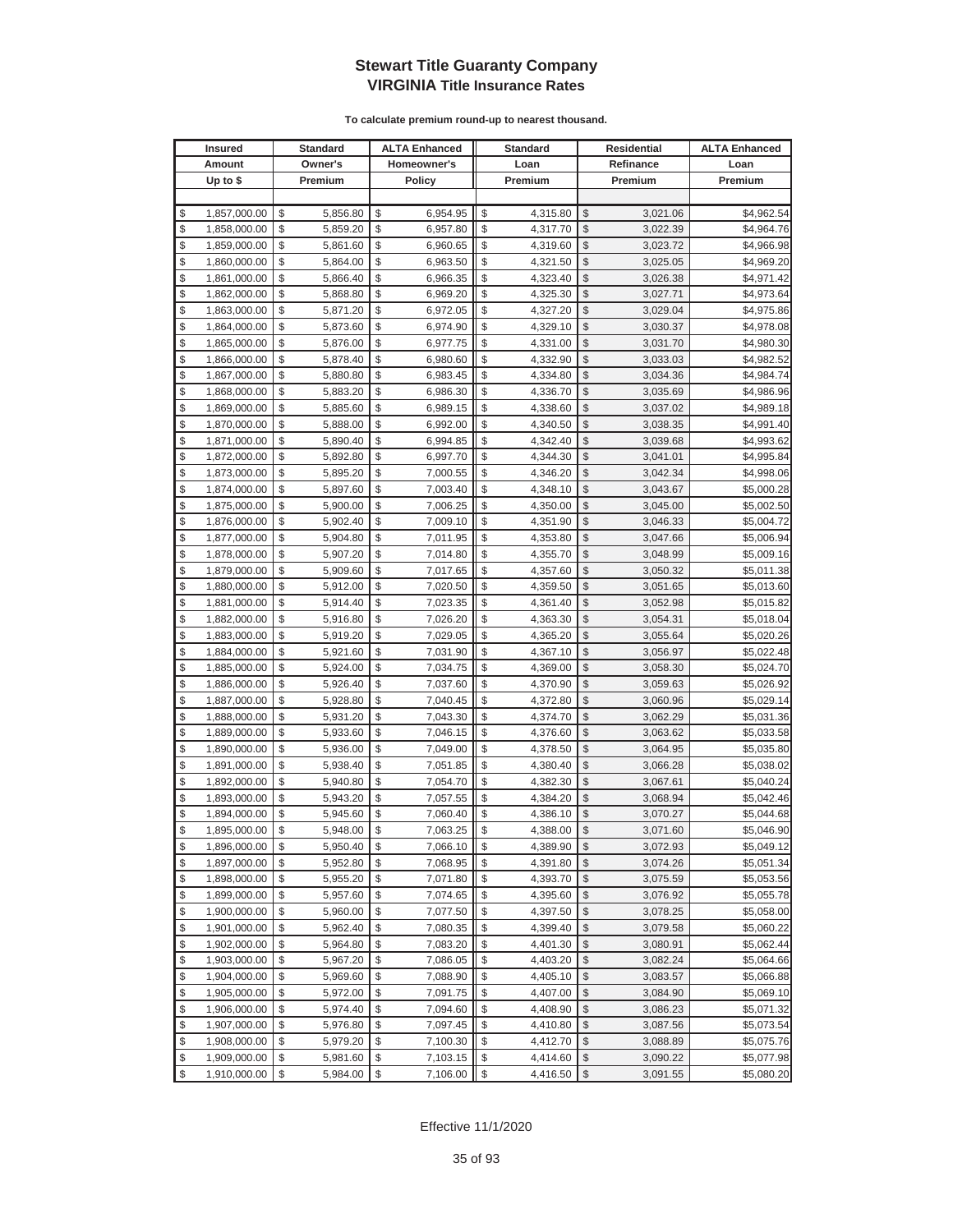|          | <b>Insured</b>               |          | <b>Standard</b>      | <b>ALTA Enhanced</b>               |          | <b>Standard</b>      |                         | <b>Residential</b>   | <b>ALTA Enhanced</b>     |
|----------|------------------------------|----------|----------------------|------------------------------------|----------|----------------------|-------------------------|----------------------|--------------------------|
|          | Amount                       |          | Owner's              | Homeowner's                        |          | Loan                 |                         | Refinance            | Loan                     |
|          | Up to \$                     |          | Premium              | <b>Policy</b>                      |          | Premium              |                         | Premium              | Premium                  |
|          |                              |          |                      |                                    |          |                      |                         |                      |                          |
| \$       | 1,911,000.00                 | \$       | 5,986.40             | \$<br>7,108.85                     | \$       | 4,418.40             | \$                      | 3,092.88             | \$5,082.42               |
| \$       | 1,912,000.00                 | \$       | 5,988.80             | \$<br>7,111.70                     | \$       | 4,420.30             | \$                      | 3,094.21             | \$5,084.64               |
| \$       | 1,913,000.00                 | \$       | 5,991.20             | \$<br>7,114.55                     | \$       | 4,422.20             | \$                      | 3,095.54             | \$5,086.86               |
| \$       | 1,914,000.00                 | \$       | 5,993.60             | \$<br>7,117.40                     | \$       | 4,424.10             | \$                      | 3,096.87             | \$5,089.08               |
| \$       | 1,915,000.00                 | \$       | 5,996.00             | \$<br>7,120.25                     | \$       | 4,426.00             | \$                      | 3,098.20             | \$5,091.30               |
| \$       | 1,916,000.00                 | \$       | 5,998.40             | \$<br>7,123.10                     | \$       | 4,427.90             | \$                      | 3,099.53             | \$5,093.52               |
| \$       | 1,917,000.00                 | \$       | 6,000.80             | \$<br>7,125.95                     | \$       | 4,429.80             | \$                      | 3,100.86             | \$5,095.74               |
| \$       | 1,918,000.00                 | \$       | 6,003.20             | \$<br>7,128.80                     | \$       | 4,431.70             | \$                      | 3,102.19             | \$5,097.96               |
| \$       | 1,919,000.00                 | \$       | 6,005.60             | \$<br>7,131.65                     | \$       | 4,433.60             | \$                      | 3,103.52             | \$5,100.18               |
| \$       | 1,920,000.00                 | \$       | 6,008.00             | \$<br>7,134.50                     | \$       | 4,435.50             | \$                      | 3,104.85             | \$5,102.40               |
| \$       | 1,921,000.00                 | \$       | 6,010.40             | \$<br>7,137.35                     | \$       | 4,437.40             | \$                      | 3,106.18             | \$5,104.62               |
| \$       | 1,922,000.00                 | \$       | 6,012.80             | \$<br>7,140.20                     | \$       | 4,439.30             | \$                      | 3,107.51             | \$5,106.84               |
| \$       | 1,923,000.00                 | \$       | 6,015.20             | \$<br>7,143.05                     | \$       | 4,441.20             | \$                      | 3,108.84             | \$5,109.06               |
| \$       | 1,924,000.00                 | \$       | 6,017.60             | \$<br>7,145.90                     | \$       | 4,443.10             | \$                      | 3,110.17             | \$5,111.28               |
| \$       | 1,925,000.00                 | \$       | 6,020.00             | \$<br>7,148.75                     | \$       | 4,445.00             | \$                      | 3,111.50             | \$5,113.50               |
| \$       | 1,926,000.00                 | \$       | 6,022.40             | \$<br>7,151.60                     | \$       | 4,446.90             | \$                      | 3,112.83             | \$5,115.72               |
| \$       | 1,927,000.00                 | \$       | 6,024.80             | \$<br>7,154.45                     | \$       | 4,448.80             | \$                      | 3,114.16             | \$5,117.94               |
| \$       | 1,928,000.00                 | \$       | 6,027.20             | \$<br>7,157.30                     | \$       | 4,450.70             | \$                      | 3,115.49             | \$5,120.16               |
| \$       | 1,929,000.00                 | \$       | 6,029.60             | \$<br>7,160.15                     | \$       | 4,452.60             | \$                      | 3,116.82             | \$5,122.38               |
| \$       | 1,930,000.00                 | \$       | 6,032.00             | \$<br>7,163.00                     | \$       | 4,454.50             | \$                      | 3,118.15             | \$5,124.60               |
| \$       | 1,931,000.00                 | \$       | 6,034.40             | \$<br>7,165.85                     | \$       | 4,456.40             | \$                      | 3,119.48             | \$5,126.82               |
| \$       | 1,932,000.00                 | \$       | 6,036.80             | \$<br>7,168.70                     | \$       | 4,458.30             | \$                      | 3,120.81             | \$5,129.04               |
| \$       | 1,933,000.00                 | \$       | 6,039.20             | \$<br>7,171.55                     | \$       | 4,460.20             | \$                      | 3,122.14             | \$5,131.26               |
| \$       | 1,934,000.00                 | \$       | 6,041.60             | \$<br>7,174.40                     | \$       | 4,462.10             | \$                      | 3,123.47             | \$5,133.48               |
| \$       | 1,935,000.00                 | \$       | 6,044.00             | \$<br>7,177.25                     | \$       | 4,464.00             | \$                      | 3,124.80             | \$5,135.70               |
| \$       | 1,936,000.00                 | \$       | 6,046.40             | \$<br>7,180.10                     | \$       | 4,465.90             | \$                      | 3,126.13             | \$5,137.92               |
| \$       | 1,937,000.00                 | \$       | 6,048.80             | \$<br>7,182.95                     | \$       | 4,467.80             | \$                      | 3,127.46             | \$5,140.14               |
| \$       | 1,938,000.00                 | \$       | 6,051.20             | \$<br>7,185.80                     | \$       | 4,469.70             | \$                      | 3,128.79             | \$5,142.36               |
| \$       | 1,939,000.00                 | \$       | 6,053.60             | \$<br>7,188.65                     | \$       | 4,471.60             | \$                      | 3,130.12             | \$5,144.58               |
| \$       | 1,940,000.00                 | \$       | 6,056.00             | \$<br>7,191.50                     | \$       | 4,473.50             | \$                      | 3,131.45             | \$5,146.80               |
| \$       | 1,941,000.00                 | \$       | 6,058.40             | \$<br>7,194.35                     | \$       | 4,475.40             | \$                      | 3,132.78             | \$5,149.02               |
| \$       | 1,942,000.00                 | \$       | 6,060.80             | \$<br>7,197.20                     | \$       | 4,477.30             | \$                      | 3,134.11             | \$5,151.24               |
| \$       | 1,943,000.00                 | \$       | 6,063.20             | \$<br>7,200.05                     | \$       | 4,479.20             | \$                      | 3,135.44             | \$5,153.46               |
| \$       | 1,944,000.00                 | \$       | 6,065.60             | \$<br>7,202.90                     | \$       | 4,481.10             | \$                      | 3,136.77             | \$5,155.68               |
| \$       | 1,945,000.00                 | \$       | 6,068.00             | \$<br>7,205.75                     | \$       | 4,483.00             | \$                      | 3,138.10             | \$5,157.90               |
| \$<br>\$ | 1,946,000.00                 | \$       | 6,070.40             | \$<br>7,208.60                     | \$       | 4,484.90             | \$<br>\$                | 3,139.43             | \$5,160.12               |
| \$       | 1,947,000.00                 | \$<br>\$ | 6,072.80             | \$<br>7,211.45<br>\$               | \$<br>\$ | 4,486.80             | \$                      | 3,140.76<br>3,142.09 | \$5,162.34               |
| \$       | 1,948,000.00<br>1,949,000.00 | \$       | 6,075.20<br>6,077.60 | 7,214.30<br>$\sqrt{2}$<br>7,217.15 | \$       | 4,488.70<br>4,490.60 | $\sqrt[6]{\frac{1}{2}}$ | 3,143.42             | \$5,164.56<br>\$5,166.78 |
| \$       | 1,950,000.00                 | \$       | 6,080.00             | \$                                 | \$       | 4,492.50             | \$                      | 3,144.75             | \$5,169.00               |
| \$       | 1,951,000.00                 | \$       | 6,082.40             | 7,220.00<br>\$<br>7,222.85         | \$       | 4,494.40             | \$                      | 3,146.08             | \$5,171.22               |
| \$       | 1,952,000.00                 | \$       | 6,084.80             | \$<br>7,225.70                     | \$       | 4,496.30             | $\frac{1}{2}$           | 3,147.41             | \$5,173.44               |
| \$       | 1,953,000.00                 | \$       | 6,087.20             | \$<br>7,228.55                     | \$       | 4,498.20             | \$                      | 3,148.74             | \$5,175.66               |
| \$       | 1,954,000.00                 | \$       | 6,089.60             | \$<br>7,231.40                     | \$       | 4,500.10             | \$                      | 3,150.07             | \$5,177.88               |
| \$       | 1,955,000.00                 | \$       | 6,092.00             | \$<br>7,234.25                     | \$       | 4,502.00             | \$                      | 3,151.40             | \$5,180.10               |
| \$       | 1,956,000.00                 | \$       | 6,094.40             | \$<br>7,237.10                     | \$       | 4,503.90             | \$                      | 3,152.73             | \$5,182.32               |
| \$       | 1,957,000.00                 | \$       | 6,096.80             | \$<br>7,239.95                     | \$       | 4,505.80             | \$                      | 3,154.06             | \$5,184.54               |
| \$       | 1,958,000.00                 | \$       | 6,099.20             | \$<br>7,242.80                     | \$       | 4,507.70             | \$                      | 3,155.39             | \$5,186.76               |
| \$       | 1,959,000.00                 | \$       | 6,101.60             | \$<br>7,245.65                     | \$       | 4,509.60             | \$                      | 3,156.72             | \$5,188.98               |
| \$       | 1,960,000.00                 | \$       | 6,104.00             | \$<br>7,248.50                     | \$       | 4,511.50             | \$                      | 3,158.05             | \$5,191.20               |
| \$       | 1,961,000.00                 | \$       | 6,106.40             | \$<br>7,251.35                     | \$       | 4,513.40             | \$                      | 3,159.38             | \$5,193.42               |
| \$       | 1,962,000.00                 | \$       | 6,108.80             | \$<br>7,254.20                     | \$       | 4,515.30             | \$                      | 3,160.71             | \$5,195.64               |
| \$       | 1,963,000.00                 | \$       | 6,111.20             | \$<br>7,257.05                     | \$       | 4,517.20             | \$                      | 3,162.04             | \$5,197.86               |
| \$       | 1,964,000.00                 | \$       | 6,113.60             | \$<br>7,259.90                     | \$       | 4,519.10             | $\$\$                   | 3,163.37             | \$5,200.08               |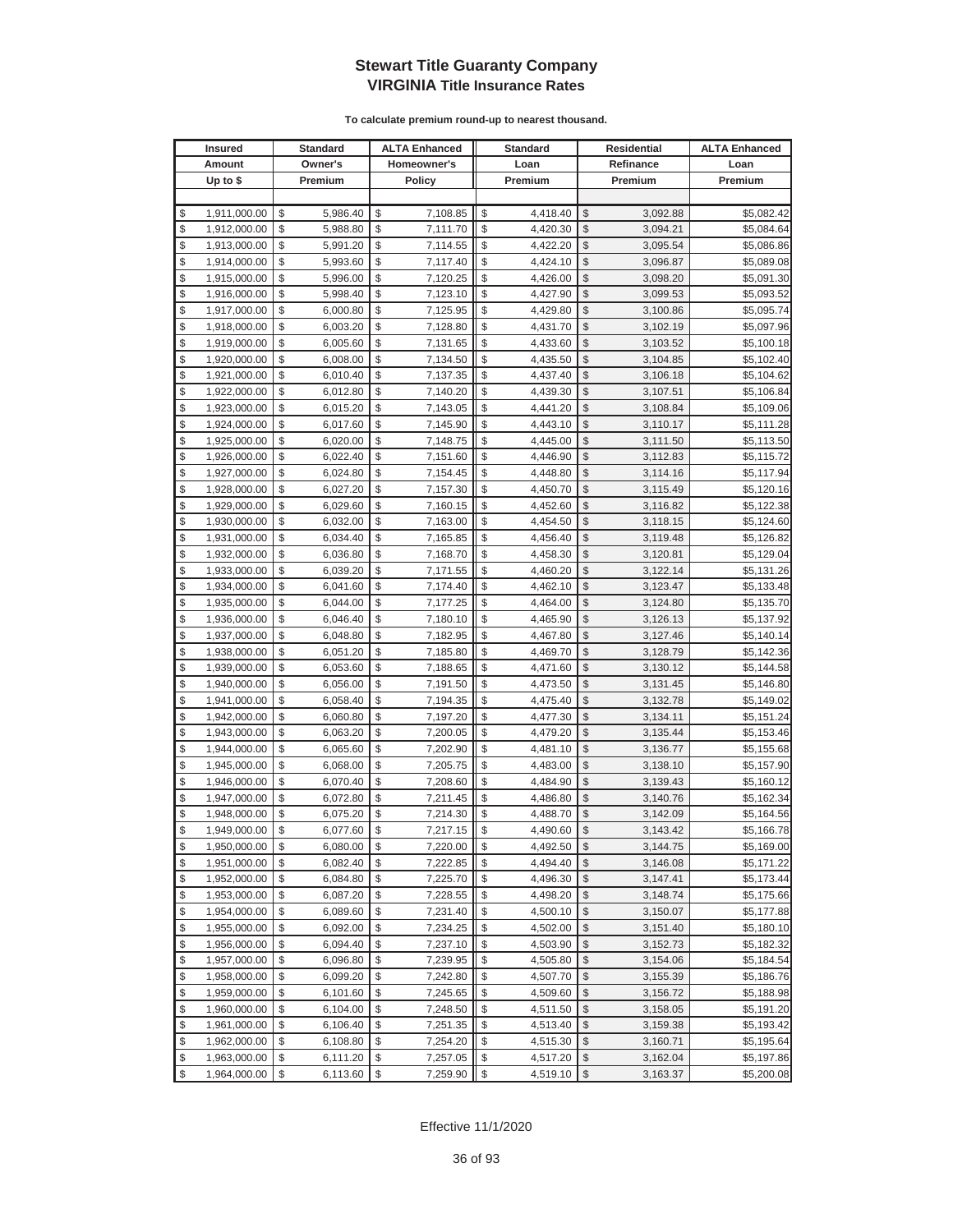| <b>Insured</b> |                              | <b>Standard</b> |                      | <b>ALTA Enhanced</b> |                      | <b>Standard</b> |                      |               | Residential          | <b>ALTA Enhanced</b>     |
|----------------|------------------------------|-----------------|----------------------|----------------------|----------------------|-----------------|----------------------|---------------|----------------------|--------------------------|
|                | Amount                       |                 | Owner's              | Homeowner's          |                      | Loan            |                      |               | Refinance            | Loan                     |
|                | Up to $$$                    |                 | Premium              |                      | Policy               |                 | Premium              |               | Premium              | Premium                  |
|                |                              |                 |                      |                      |                      |                 |                      |               |                      |                          |
| \$             | 1,965,000.00                 | \$              | 6,116.00             | \$                   | 7,262.75             | \$              | 4,521.00             | \$            | 3,164.70             | \$5,202.30               |
| \$             | 1,966,000.00                 | \$              | 6,118.40             | \$                   | 7,265.60             | \$              | 4,522.90             | \$            | 3,166.03             | \$5,204.52               |
| \$             | 1,967,000.00                 | \$              | 6,120.80             | \$                   | 7,268.45             | \$              | 4,524.80             | \$            | 3,167.36             | \$5,206.74               |
| \$             | 1,968,000.00                 | \$              | 6,123.20             | \$                   | 7,271.30             | \$              | 4,526.70             | \$            | 3,168.69             | \$5,208.96               |
| \$             | 1,969,000.00                 | \$              | 6,125.60             | \$                   | 7,274.15             | \$              | 4,528.60             | \$            | 3,170.02             | \$5,211.18               |
| \$             | 1,970,000.00                 | \$              | 6,128.00             | \$                   | 7,277.00             | \$              | 4,530.50             | \$            | 3,171.35             | \$5,213.40               |
| \$             | 1,971,000.00                 | \$              | 6,130.40             | \$                   | 7,279.85             | \$              | 4,532.40             | \$            | 3,172.68             | \$5,215.62               |
| \$             | 1,972,000.00                 | \$              | 6,132.80             | \$                   | 7,282.70             | \$              | 4,534.30             | \$            | 3,174.01             | \$5,217.84               |
| \$             | 1,973,000.00                 | \$              | 6,135.20             | \$                   | 7,285.55             | \$              | 4,536.20             | \$            | 3,175.34             | \$5,220.06               |
| \$             | 1,974,000.00                 | \$              | 6,137.60             | \$                   | 7,288.40             | \$              | 4,538.10             | \$            | 3,176.67             | \$5,222.28               |
| \$             | 1,975,000.00                 | \$              | 6,140.00             | \$                   | 7,291.25             | \$              | 4,540.00             | \$            | 3,178.00             | \$5,224.50               |
| \$             | 1,976,000.00                 | \$              | 6,142.40             | \$                   | 7,294.10             | \$              | 4,541.90             | \$            | 3,179.33             | \$5,226.72               |
| \$             | 1,977,000.00                 | \$              | 6,144.80             | \$                   | 7,296.95             | \$              | 4,543.80             | \$            | 3,180.66             | \$5,228.94               |
| \$             | 1,978,000.00                 | \$              | 6,147.20             | \$                   | 7,299.80             | \$              | 4,545.70             | \$            | 3,181.99             | \$5,231.16               |
| \$             | 1,979,000.00                 | \$              | 6,149.60             | \$                   | 7,302.65             | \$              | 4,547.60             | \$            | 3,183.32             | \$5,233.38               |
| \$             | 1,980,000.00                 | \$              | 6,152.00             | \$                   | 7,305.50             | \$              | 4,549.50             | \$            | 3,184.65             | \$5,235.60               |
| \$             | 1,981,000.00                 | \$              | 6,154.40             | \$                   | 7,308.35             | \$              | 4,551.40             | \$            | 3,185.98             | \$5,237.82               |
| \$             | 1,982,000.00                 | \$              | 6,156.80             | \$                   | 7,311.20             | \$              | 4,553.30             | \$            | 3,187.31             | \$5,240.04               |
| \$             | 1,983,000.00                 | \$              | 6,159.20             | \$                   | 7,314.05             | \$              | 4,555.20             | \$            | 3,188.64             | \$5,242.26               |
| \$             | 1,984,000.00                 | \$              | 6,161.60             | \$                   | 7,316.90             | \$              | 4,557.10             | \$            | 3,189.97             | \$5,244.48               |
| \$             | 1,985,000.00                 | \$              | 6,164.00             | \$                   | 7,319.75             | \$              | 4,559.00             | \$            | 3,191.30             | \$5,246.70               |
| \$             | 1,986,000.00                 | \$              | 6,166.40             | \$                   | 7,322.60             | \$              | 4,560.90             | \$            | 3,192.63             | \$5,248.92               |
| \$             | 1,987,000.00                 | \$              | 6,168.80             | \$                   | 7,325.45             | \$              | 4,562.80             | \$            | 3,193.96             | \$5,251.14               |
| \$             | 1,988,000.00                 | \$              | 6,171.20             | \$                   | 7,328.30             | \$              | 4,564.70             | \$            | 3,195.29             | \$5,253.36               |
| \$             | 1,989,000.00                 | \$              | 6,173.60             | \$                   | 7,331.15             | \$              | 4,566.60             | \$            | 3,196.62             | \$5,255.58               |
| \$             | 1,990,000.00                 | \$              | 6,176.00             | \$                   | 7,334.00             | \$              | 4,568.50             | \$            | 3,197.95             | \$5,257.80               |
| \$             | 1,991,000.00                 | \$              | 6,178.40             | \$                   | 7,336.85             | \$              | 4,570.40             | \$            | 3,199.28             | \$5,260.02               |
| \$             | 1,992,000.00                 | \$              | 6,180.80             | \$                   | 7,339.70             | \$              | 4,572.30             | \$            | 3,200.61             | \$5,262.24               |
| \$             | 1,993,000.00                 | \$              | 6,183.20             | \$                   | 7,342.55             | \$              | 4,574.20             | \$            | 3,201.94             | \$5,264.46               |
| \$             | 1,994,000.00                 | \$              | 6,185.60             | \$                   | 7,345.40             | \$              | 4,576.10             | \$            | 3,203.27             | \$5,266.68               |
| \$             | 1,995,000.00                 | \$              | 6,188.00             | \$                   | 7,348.25             | \$              | 4,578.00             | \$            | 3,204.60             | \$5,268.90               |
| \$             | 1,996,000.00                 | \$              | 6,190.40             | \$                   | 7,351.10             | \$              | 4,579.90             | \$            | 3,205.93             | \$5,271.12               |
| \$             | 1,997,000.00                 | \$              | 6,192.80             | \$                   | 7,353.95             | \$              | 4,581.80             | \$            | 3,207.26             | \$5,273.34               |
| \$             | 1,998,000.00                 | \$              | 6,195.20             | \$                   | 7,356.80             | \$              | 4,583.70             | \$            | 3,208.59             | \$5,275.56               |
| \$<br>\$       | 1,999,000.00                 | \$<br>\$        | 6,197.60<br>6,200.00 | \$<br>\$             | 7,359.65<br>7,362.50 | \$<br>\$        | 4,585.60             | \$<br>\$      | 3,209.92             | \$5,277.78               |
| \$             | 2,000,000.00<br>2,001,000.00 | \$              | 6,202.40             | \$                   | 7,365.35             | \$              | 4,587.50<br>4,589.40 | \$            | 3,211.25             | \$5,280.00               |
| \$             | 2,002,000.00                 | \$              | 6,204.80             | \$                   | 7,368.20             | \$              | 4,591.30             | \$            | 3,212.58<br>3,213.91 | \$5,282.22<br>\$5,284.44 |
| \$             | 2,003,000.00                 | \$              | 6,207.20             | \$                   | 7,371.05             | \$              | 4,593.20             | $\mathbb{S}$  | 3,215.24             | \$5,286.66               |
| \$             | 2,004,000.00                 | \$              | 6,209.60             | \$                   | 7,373.90             | \$              | 4,595.10             | \$            | 3,216.57             | \$5,288.88               |
| \$             | 2,005,000.00                 | \$              | 6,212.00             | \$                   | 7,376.75             |                 | 4,597.00             | \$            | 3,217.90             | \$5,291.10               |
| \$             | 2,006,000.00                 | \$              | 6,214.40             | \$                   | 7,379.60             | \$              | 4,598.90             | \$            | 3,219.23             | \$5,293.32               |
| \$             | 2,007,000.00                 | \$              | 6,216.80             | \$                   | 7,382.45             | \$              | 4,600.80             | \$            | 3,220.56             | \$5,295.54               |
| \$             | 2,008,000.00                 | \$              | 6,219.20             | \$                   | 7,385.30             | \$              | 4,602.70             | \$            | 3,221.89             | \$5,297.76               |
| \$             | 2,009,000.00                 | \$              | 6,221.60             | \$                   | 7,388.15             | \$              | 4,604.60             | \$            | 3,223.22             | \$5,299.98               |
| \$             | 2,010,000.00                 | \$              | 6,224.00             | \$                   | 7,391.00             | \$              | 4,606.50             | \$            | 3,224.55             | \$5,302.20               |
| \$             | 2,011,000.00                 | \$              | 6,226.40             | \$                   | 7,393.85             | \$              | 4,608.40             | \$            | 3,225.88             | \$5,304.42               |
| \$             | 2,012,000.00                 | \$              | 6,228.80             | \$                   | 7,396.70             | \$              | 4,610.30             | \$            | 3,227.21             | \$5,306.64               |
| \$             | 2,013,000.00                 | \$              | 6,231.20             | \$                   | 7,399.55             | \$              | 4,612.20             | \$            | 3,228.54             | \$5,308.86               |
| \$             | 2,014,000.00                 | \$              | 6,233.60             | \$                   | 7,402.40             | \$              | 4,614.10             | \$            | 3,229.87             | \$5,311.08               |
| \$             | 2,015,000.00                 | \$              | 6,236.00             | \$                   | 7,405.25             | \$              | 4,616.00             | \$            | 3,231.20             | \$5,313.30               |
| \$             | 2,016,000.00                 | \$              | 6,238.40             | \$                   | 7,408.10             | \$              | 4,617.90             | \$            | 3,232.53             | \$5,315.52               |
| \$             | 2,017,000.00                 | \$              | 6,240.80             | \$                   | 7,410.95             | \$              | 4,619.80             | \$            | 3,233.86             | \$5,317.74               |
| \$             | 2,018,000.00                 | \$              | 6,243.20             | \$                   | 7,413.80             | \$              | 4,621.70             | $\frac{1}{2}$ | 3,235.19             | \$5,319.96               |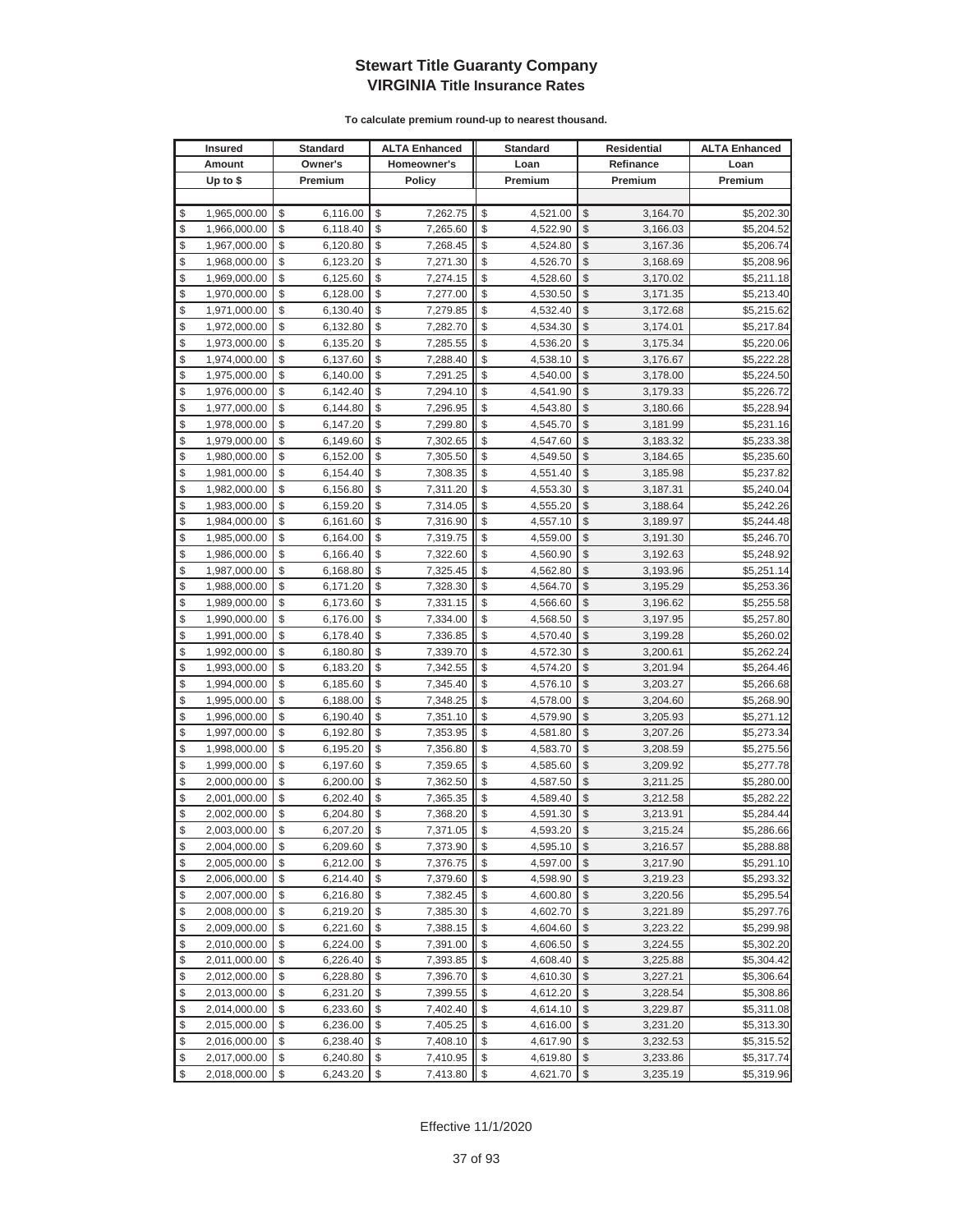|          | <b>Insured</b>               |          | <b>Standard</b>      |             | <b>ALTA Enhanced</b> |          | <b>Standard</b>      |               | <b>Residential</b>   | <b>ALTA Enhanced</b>     |
|----------|------------------------------|----------|----------------------|-------------|----------------------|----------|----------------------|---------------|----------------------|--------------------------|
|          | Amount                       |          | Owner's              | Homeowner's |                      | Loan     |                      |               | Refinance            | Loan                     |
|          | Up to \$                     |          | Premium              |             | Policy               |          | Premium              |               | Premium              | Premium                  |
|          |                              |          |                      |             |                      |          |                      |               |                      |                          |
| \$       | 2,019,000.00                 | \$       | 6,245.60             | \$          | 7,416.65             | \$       | 4,623.60             | \$            | 3,236.52             | \$5,322.18               |
| \$       | 2,020,000.00                 | \$       | 6,248.00             | \$          | 7,419.50             | \$       | 4,625.50             | \$            | 3,237.85             | \$5,324.40               |
| \$       | 2,021,000.00                 | \$       | 6,250.40             | \$          | 7,422.35             | \$       | 4,627.40             | $\mathcal{S}$ | 3,239.18             | \$5,326.62               |
| \$       | 2,022,000.00                 | \$       | 6,252.80             | \$          | 7,425.20             | \$       | 4,629.30             | \$            | 3,240.51             | \$5,328.84               |
| \$       | 2,023,000.00                 | \$       | 6,255.20             | \$          | 7,428.05             | \$       | 4,631.20             | \$            | 3,241.84             | \$5,331.06               |
| \$       | 2,024,000.00                 | \$       | 6,257.60             | \$          | 7,430.90             | \$       | 4,633.10             | \$            | 3,243.17             | \$5,333.28               |
| \$       | 2,025,000.00                 | \$       | 6,260.00             | \$          | 7,433.75             | \$       | 4,635.00             | \$            | 3,244.50             | \$5,335.50               |
| \$       | 2,026,000.00                 | \$       | 6,262.40             | \$          | 7,436.60             | \$       | 4,636.90             | \$            | 3,245.83             | \$5,337.72               |
| \$       | 2,027,000.00                 | \$       | 6,264.80             | \$          | 7,439.45             | \$       | 4,638.80             | \$            | 3,247.16             | \$5,339.94               |
| \$       | 2,028,000.00                 | \$       | 6,267.20             | \$          | 7,442.30             | \$       | 4,640.70             | \$            | 3,248.49             | \$5,342.16               |
| \$       | 2,029,000.00                 | \$       | 6,269.60             | \$          | 7,445.15             | \$       | 4,642.60             | \$            | 3,249.82             | \$5,344.38               |
| \$       | 2,030,000.00                 | \$       | 6,272.00             | \$          | 7,448.00             | \$       | 4,644.50             | \$            | 3,251.15             | \$5,346.60               |
| \$       | 2,031,000.00                 | \$       | 6,274.40             | \$          | 7,450.85             | \$       | 4,646.40             | \$            | 3,252.48             | \$5,348.82               |
| \$       | 2,032,000.00                 | \$       | 6,276.80             | \$          | 7,453.70             | \$       | 4,648.30             | \$            | 3,253.81             | \$5,351.04               |
| \$       | 2,033,000.00                 | \$       | 6,279.20             | \$          | 7,456.55             | \$       | 4,650.20             | \$            | 3,255.14             | \$5,353.26               |
| \$       | 2,034,000.00                 | \$       | 6,281.60             | \$          | 7,459.40             | \$       | 4,652.10             | \$            | 3,256.47             | \$5,355.48               |
| \$       | 2,035,000.00                 | \$       | 6,284.00             | \$          | 7,462.25             | \$       | 4,654.00             | \$            | 3,257.80             | \$5,357.70               |
| \$       | 2,036,000.00                 | \$       | 6,286.40             | \$          | 7,465.10             | \$       | 4,655.90             | \$            | 3,259.13             | \$5,359.92               |
| \$       | 2,037,000.00                 | \$       | 6,288.80             | \$          | 7,467.95             | \$       | 4,657.80             | $\mathcal{S}$ | 3,260.46             | \$5,362.14               |
| \$       | 2,038,000.00                 | \$       | 6,291.20             | \$          | 7,470.80             | \$       | 4,659.70             | \$            | 3,261.79             | \$5,364.36               |
| \$       | 2,039,000.00                 | \$       | 6,293.60             | \$          | 7,473.65             | \$       | 4,661.60             | $\mathcal{S}$ | 3,263.12             | \$5,366.58               |
| \$       | 2,040,000.00                 | \$       | 6,296.00             | \$          | 7,476.50             | \$       | 4,663.50             | \$            | 3,264.45             | \$5,368.80               |
| \$       | 2,041,000.00                 | \$       | 6,298.40             | \$          | 7,479.35             | \$       | 4,665.40             | \$            | 3,265.78             | \$5,371.02               |
| \$       | 2,042,000.00                 | \$       | 6,300.80             | \$          | 7,482.20             | \$       | 4,667.30             | \$            | 3,267.11             | \$5,373.24               |
| \$       | 2,043,000.00                 | \$       | 6,303.20             | \$          | 7,485.05             | \$       | 4,669.20             | \$            | 3,268.44             | \$5,375.46               |
| \$       | 2,044,000.00                 | \$       | 6,305.60             | \$          | 7,487.90             | \$       | 4,671.10             | \$            | 3,269.77             | \$5,377.68               |
| \$       | 2,045,000.00                 | \$       | 6,308.00             | \$          | 7,490.75             | \$       | 4,673.00             | \$            | 3,271.10             | \$5,379.90               |
| \$       | 2,046,000.00                 | \$       | 6,310.40             | \$          | 7,493.60             | \$       | 4,674.90             | \$            | 3,272.43             | \$5,382.12               |
| \$       | 2,047,000.00                 | \$       | 6,312.80             | \$          | 7,496.45             | \$       | 4,676.80             | \$            | 3,273.76             | \$5,384.34               |
| \$       | 2,048,000.00                 | \$       | 6,315.20             | \$          | 7,499.30             | \$       | 4,678.70             | \$            | 3,275.09             | \$5,386.56               |
| \$       | 2,049,000.00                 | \$       | 6,317.60             | \$          | 7,502.15             | \$       | 4,680.60             | \$            | 3,276.42             | \$5,388.78               |
| \$       | 2,050,000.00                 | \$       | 6,320.00             | \$          | 7,505.00             | \$       | 4,682.50             | \$            | 3,277.75             | \$5,391.00               |
| \$       | 2,051,000.00                 | \$       | 6,322.40             | \$          | 7,507.85             | \$       | 4,684.40             | \$            | 3,279.08             | \$5,393.22               |
| \$       | 2,052,000.00                 | \$       | 6,324.80             | \$          | 7,510.70             | \$       | 4,686.30             | \$            | 3,280.41             | \$5,395.44               |
| \$       | 2,053,000.00                 | \$       | 6,327.20             | \$          | 7,513.55             | \$       | 4,688.20             | \$            | 3,281.74             | \$5,397.66               |
| \$       | 2,054,000.00                 | \$<br>\$ | 6,329.60             | \$<br>\$    | 7,516.40             | \$<br>\$ | 4,690.10             | \$<br>\$      | 3,283.07             | \$5,399.88               |
| \$<br>\$ | 2,055,000.00                 | \$       | 6,332.00             | \$          | 7,519.25             | \$       | 4,692.00             | \$            | 3,284.40             | \$5,402.10               |
| \$       | 2,056,000.00<br>2,057,000.00 | \$       | 6,334.40<br>6,336.80 | \$          | 7,522.10<br>7,524.95 | \$       | 4,693.90<br>4,695.80 | \$            | 3,285.73<br>3,287.06 | \$5,404.32<br>\$5,406.54 |
| \$       | 2,058,000.00                 | \$       | 6,339.20             | \$          | 7,527.80             | \$       | 4,697.70             | $\sqrt{2}$    | 3,288.39             | \$5,408.76               |
| \$       | 2,059,000.00                 | \$       | 6,341.60             | \$          | 7,530.65             | \$       | 4,699.60             | \$            | 3,289.72             | \$5,410.98               |
| \$       | 2,060,000.00                 | \$       | 6,344.00             | \$          | 7,533.50             | \$       | 4,701.50             | \$            | 3,291.05             | \$5,413.20               |
| \$       | 2,061,000.00                 | \$       | 6,346.40             | \$          | 7,536.35             | \$       | 4,703.40             | \$            | 3,292.38             | \$5,415.42               |
| \$       | 2,062,000.00                 | \$       | 6,348.80             | \$          | 7,539.20             | \$       | 4,705.30             | \$            | 3,293.71             | \$5,417.64               |
| \$       | 2,063,000.00                 | \$       | 6,351.20             | \$          | 7,542.05             | \$       | 4,707.20             | \$            | 3,295.04             | \$5,419.86               |
| \$       | 2,064,000.00                 | \$       | 6,353.60             | \$          | 7,544.90             | \$       | 4,709.10             | \$            | 3,296.37             | \$5,422.08               |
| \$       | 2,065,000.00                 | \$       | 6,356.00             | \$          | 7,547.75             | \$       | 4,711.00             | \$            | 3,297.70             | \$5,424.30               |
| \$       | 2,066,000.00                 | \$       | 6,358.40             | \$          | 7,550.60             | \$       | 4,712.90             | \$            | 3,299.03             | \$5,426.52               |
| \$       | 2,067,000.00                 | \$       | 6,360.80             | \$          | 7,553.45             | \$       | 4,714.80             | \$            | 3,300.36             | \$5,428.74               |
| \$       | 2,068,000.00                 | \$       | 6,363.20             | \$          | 7,556.30             | \$       | 4,716.70             | \$            | 3,301.69             | \$5,430.96               |
| \$       | 2,069,000.00                 | \$       | 6,365.60             | \$          | 7,559.15             | \$       | 4,718.60             | \$            | 3,303.02             | \$5,433.18               |
| \$       | 2,070,000.00                 | \$       | 6,368.00             | \$          | 7,562.00             | \$       | 4,720.50             | \$            | 3,304.35             | \$5,435.40               |
| \$       | 2,071,000.00                 | \$       | 6,370.40             | \$          | 7,564.85             | \$       | 4,722.40             | \$            | 3,305.68             | \$5,437.62               |
| \$       | 2,072,000.00                 | \$       | 6,372.80             | \$          | 7,567.70             | \$       | 4,724.30             | \$            | 3,307.01             | \$5,439.84               |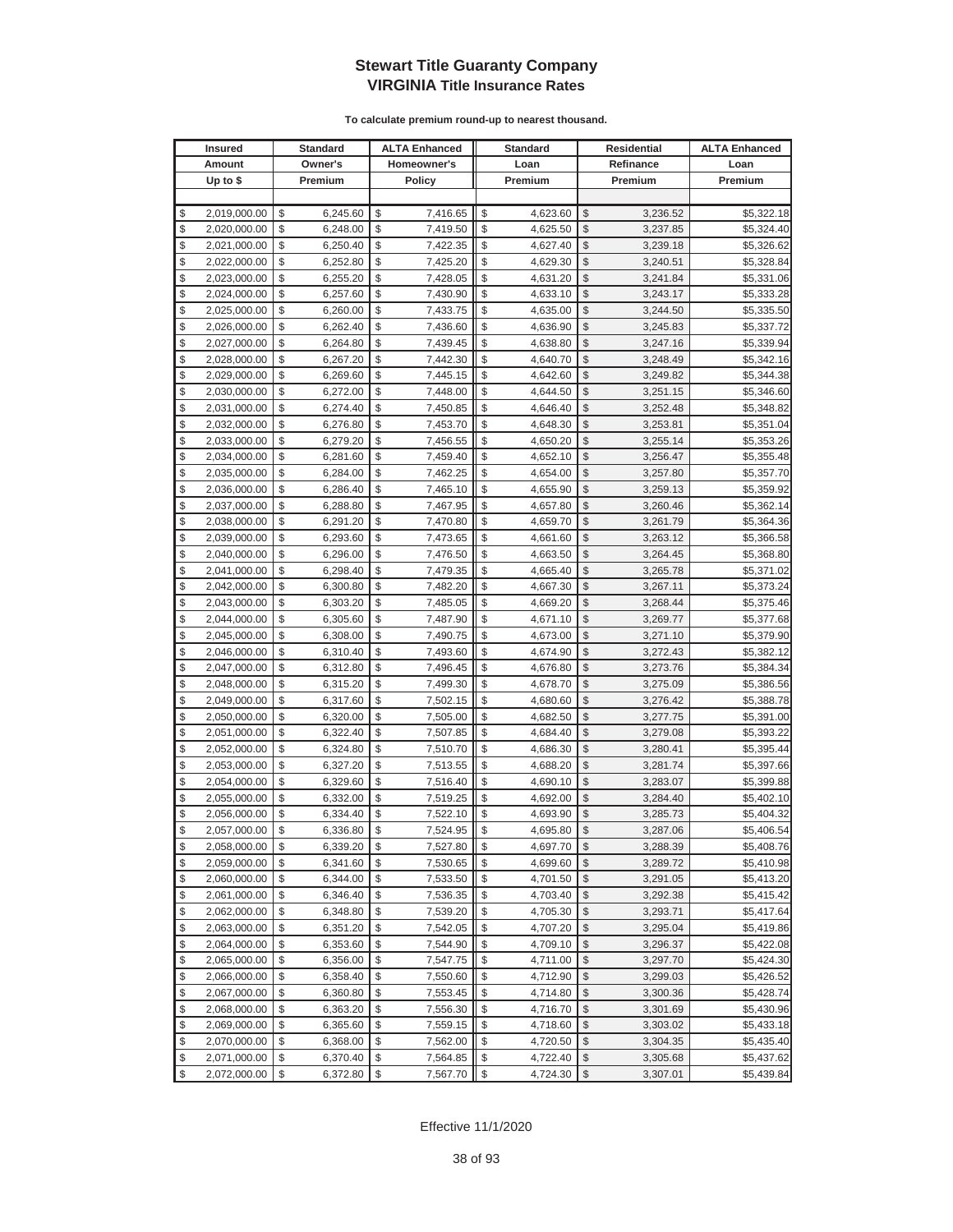|          | <b>Insured</b>               |          | <b>Standard</b>      |          | <b>ALTA Enhanced</b> |                         | <b>Standard</b>      |               | <b>Residential</b>   | <b>ALTA Enhanced</b>     |
|----------|------------------------------|----------|----------------------|----------|----------------------|-------------------------|----------------------|---------------|----------------------|--------------------------|
|          | Amount                       |          | Owner's              |          | Homeowner's          |                         | Loan                 |               | Refinance            | Loan                     |
|          | Up to $$$                    |          | Premium              |          | <b>Policy</b>        |                         | Premium              |               | Premium              | Premium                  |
|          |                              |          |                      |          |                      |                         |                      |               |                      |                          |
| \$       | 2,073,000.00                 | \$       | 6,375.20             | \$       | 7,570.55             | \$                      | 4,726.20             | \$            | 3,308.34             | \$5,442.06               |
| \$       | 2,074,000.00                 | \$       | 6,377.60             | \$       | 7,573.40             | \$                      | 4,728.10             | \$            | 3,309.67             | \$5,444.28               |
| \$       | 2,075,000.00                 | \$       | 6,380.00             | \$       | 7,576.25             | \$                      | 4,730.00             | \$            | 3,311.00             | \$5,446.50               |
| \$       | 2,076,000.00                 | \$       | 6,382.40             | \$       | 7,579.10             | \$                      | 4,731.90             | \$            | 3,312.33             | \$5,448.72               |
| \$       | 2,077,000.00                 | \$       | 6,384.80             | \$       | 7,581.95             | \$                      | 4,733.80             | \$            | 3,313.66             | \$5,450.94               |
| \$       | 2,078,000.00                 | \$       | 6,387.20             | \$       | 7,584.80             | \$                      | 4,735.70             | \$            | 3,314.99             | \$5,453.16               |
| \$       | 2,079,000.00                 | \$       | 6,389.60             | \$       | 7,587.65             | \$                      | 4,737.60             | \$            | 3,316.32             | \$5,455.38               |
| \$       | 2,080,000.00                 | \$       | 6,392.00             | \$       | 7,590.50             | \$                      | 4,739.50             | \$            | 3,317.65             | \$5,457.60               |
| \$       | 2,081,000.00                 | \$       | 6,394.40             | \$       | 7,593.35             | \$                      | 4,741.40             | \$            | 3,318.98             | \$5,459.82               |
| \$       | 2,082,000.00                 | \$       | 6,396.80             | \$       | 7,596.20             | \$                      | 4,743.30             | \$            | 3,320.31             | \$5,462.04               |
| \$       | 2,083,000.00                 | \$       | 6,399.20             | \$       | 7,599.05             | \$                      | 4,745.20             | \$            | 3,321.64             | \$5,464.26               |
| \$       | 2,084,000.00                 | \$       | 6,401.60             | \$       | 7,601.90             | \$                      | 4,747.10             | \$            | 3,322.97             | \$5,466.48               |
| \$       | 2,085,000.00                 | \$       | 6,404.00             | \$       | 7,604.75             | \$                      | 4,749.00             | \$            | 3,324.30             | \$5,468.70               |
| \$       | 2,086,000.00                 | \$       | 6,406.40             | \$       | 7,607.60             | \$                      | 4,750.90             | \$            | 3,325.63             | \$5,470.92               |
| \$       | 2,087,000.00                 | \$       | 6,408.80             | \$       | 7,610.45             | \$                      | 4,752.80             | \$            | 3,326.96             | \$5,473.14               |
| \$       | 2,088,000.00                 | \$       | 6,411.20             | \$       | 7,613.30             | \$                      | 4,754.70             | \$            | 3,328.29             | \$5,475.36               |
| \$       | 2,089,000.00                 | \$       | 6,413.60             | \$       | 7,616.15             | \$                      | 4,756.60             | \$            | 3,329.62             | \$5,477.58               |
| \$       | 2,090,000.00                 | \$       | 6,416.00             | \$       | 7,619.00             | \$                      | 4,758.50             | \$            | 3,330.95             | \$5,479.80               |
| \$       | 2,091,000.00                 | \$       | 6,418.40             | \$       | 7,621.85             | \$                      | 4,760.40             | \$            | 3,332.28             | \$5,482.02               |
| \$       | 2,092,000.00                 | \$       | 6,420.80             | \$       | 7,624.70             | \$                      | 4,762.30             | \$            | 3,333.61             | \$5,484.24               |
| \$       | 2,093,000.00                 | \$       | 6,423.20             | \$       | 7,627.55             | \$                      | 4,764.20             | $\mathcal{S}$ | 3,334.94             | \$5,486.46               |
| \$       | 2,094,000.00                 | \$       | 6,425.60             | \$       | 7,630.40             | \$                      | 4,766.10             | \$            | 3,336.27             | \$5,488.68               |
| \$       | 2,095,000.00                 | \$       | 6,428.00             | \$       | 7,633.25             | \$                      | 4,768.00             | \$            | 3,337.60             | \$5,490.90               |
| \$       | 2,096,000.00                 | \$       | 6,430.40             | \$       | 7,636.10             | \$                      | 4,769.90             | \$            | 3,338.93             | \$5,493.12               |
| \$       | 2,097,000.00                 | \$       | 6,432.80             | \$       | 7,638.95             | \$                      | 4,771.80             | \$            | 3,340.26             | \$5,495.34               |
| \$       | 2,098,000.00                 | \$       | 6,435.20             | \$       | 7,641.80             | \$                      | 4,773.70             | \$            | 3,341.59             | \$5,497.56               |
| \$       | 2,099,000.00                 | \$       | 6,437.60             | \$       | 7,644.65             | \$                      | 4,775.60             | \$            | 3,342.92             | \$5,499.78               |
| \$       | 2,100,000.00                 | \$       | 6,440.00             | \$       | 7,647.50             | \$                      | 4,777.50             | \$            | 3,344.25             | \$5,502.00               |
| \$       | 2,101,000.00                 | \$       | 6,442.40             | \$       | 7,650.35             | \$                      | 4,779.40             | \$            | 3,345.58             | \$5,504.22               |
| \$       | 2,102,000.00                 | \$       | 6,444.80             | \$       | 7,653.20             | \$                      | 4,781.30             | \$            | 3,346.91             | \$5,506.44               |
| \$       | 2,103,000.00                 | \$       | 6,447.20             | \$       | 7,656.05             | \$                      | 4,783.20             | \$            | 3,348.24             | \$5,508.66               |
| \$       | 2,104,000.00                 | \$       | 6,449.60             | \$       | 7,658.90             | \$                      | 4,785.10             | \$            | 3,349.57             | \$5,510.88               |
| \$       | 2,105,000.00                 | \$       | 6,452.00             | \$       | 7,661.75             | \$                      | 4,787.00             | \$            | 3,350.90             | \$5,513.10               |
| \$       | 2,106,000.00                 | \$       | 6,454.40             | \$       | 7,664.60             | \$                      | 4,788.90             | \$            | 3,352.23             | \$5,515.32               |
| \$       | 2,107,000.00                 | \$       | 6,456.80             | \$       | 7,667.45             | \$                      | 4,790.80             | \$            | 3,353.56             | \$5,517.54               |
| \$<br>\$ | 2,108,000.00                 | \$<br>\$ | 6,459.20<br>6,461.60 | \$<br>\$ | 7,670.30             | \$<br>\$                | 4,792.70             | \$<br>\$      | 3,354.89             | \$5,519.76               |
| \$       | 2,109,000.00                 | \$       |                      | \$       | 7,673.15<br>7,676.00 | \$                      | 4,794.60             | \$            | 3,356.22             | \$5,521.98               |
| \$       | 2,110,000.00<br>2,111,000.00 | \$       | 6,464.00<br>6,466.40 | \$       | 7,678.85             | \$                      | 4,796.50<br>4,798.40 | $\mathbb{S}$  | 3,357.55<br>3,358.88 | \$5,524.20<br>\$5,526.42 |
| \$       | 2,112,000.00                 | \$       | 6,468.80             | \$       | 7,681.70             | \$                      | 4,800.30             | $\sqrt{2}$    | 3,360.21             | \$5,528.64               |
| \$       | 2,113,000.00                 | \$       | 6,471.20             | \$       | 7,684.55             | \$                      | 4,802.20             | \$            | 3,361.54             | \$5,530.86               |
| \$       | 2,114,000.00                 | \$       | 6,473.60             | \$       | 7,687.40             | \$                      | 4,804.10             | \$            | 3,362.87             | \$5,533.08               |
| \$       | 2,115,000.00                 | \$       | 6,476.00             | \$       | 7,690.25             | \$                      | 4,806.00             | \$            | 3,364.20             | \$5,535.30               |
| \$       | 2,116,000.00                 | \$       | 6,478.40             | \$       | 7,693.10             | \$                      | 4,807.90             | \$            | 3,365.53             | \$5,537.52               |
| \$       | 2,117,000.00                 | \$       | 6,480.80             | \$       | 7,695.95             | \$                      | 4,809.80             | \$            | 3,366.86             | \$5,539.74               |
| \$       | 2,118,000.00                 | \$       | 6,483.20             | \$       | 7,698.80             | \$                      | 4,811.70             | \$            | 3,368.19             | \$5,541.96               |
| \$       | 2,119,000.00                 | \$       | 6,485.60             | \$       | 7,701.65             | \$                      | 4,813.60             | \$            | 3,369.52             | \$5,544.18               |
| \$       | 2,120,000.00                 | \$       | 6,488.00             | \$       | 7,704.50             | \$                      | 4,815.50             | \$            | 3,370.85             | \$5,546.40               |
| \$       | 2,121,000.00                 | \$       | 6,490.40             | \$       | 7,707.35             | \$                      | 4,817.40             | \$            | 3,372.18             | \$5,548.62               |
| \$       | 2,122,000.00                 | \$       | 6,492.80             | \$       | 7,710.20             | \$                      | 4,819.30             | \$            | 3,373.51             | \$5,550.84               |
| \$       | 2,123,000.00                 | \$       | 6,495.20             | \$       | 7,713.05             | \$                      | 4,821.20             | \$            | 3,374.84             | \$5,553.06               |
| \$       | 2,124,000.00                 | \$       | 6,497.60             | \$       | 7,715.90             | \$                      | 4,823.10             | \$            | 3,376.17             | \$5,555.28               |
| \$       | 2,125,000.00                 | \$       | 6,500.00             | \$       | 7,718.75             | \$                      | 4,825.00             | \$            | 3,377.50             | \$5,557.50               |
| \$       | 2,126,000.00                 | \$       | 6,502.40             | \$       | 7,721.60             | $\sqrt[6]{\frac{1}{2}}$ | 4,826.90             | $\frac{1}{2}$ | 3,378.83             | \$5,559.72               |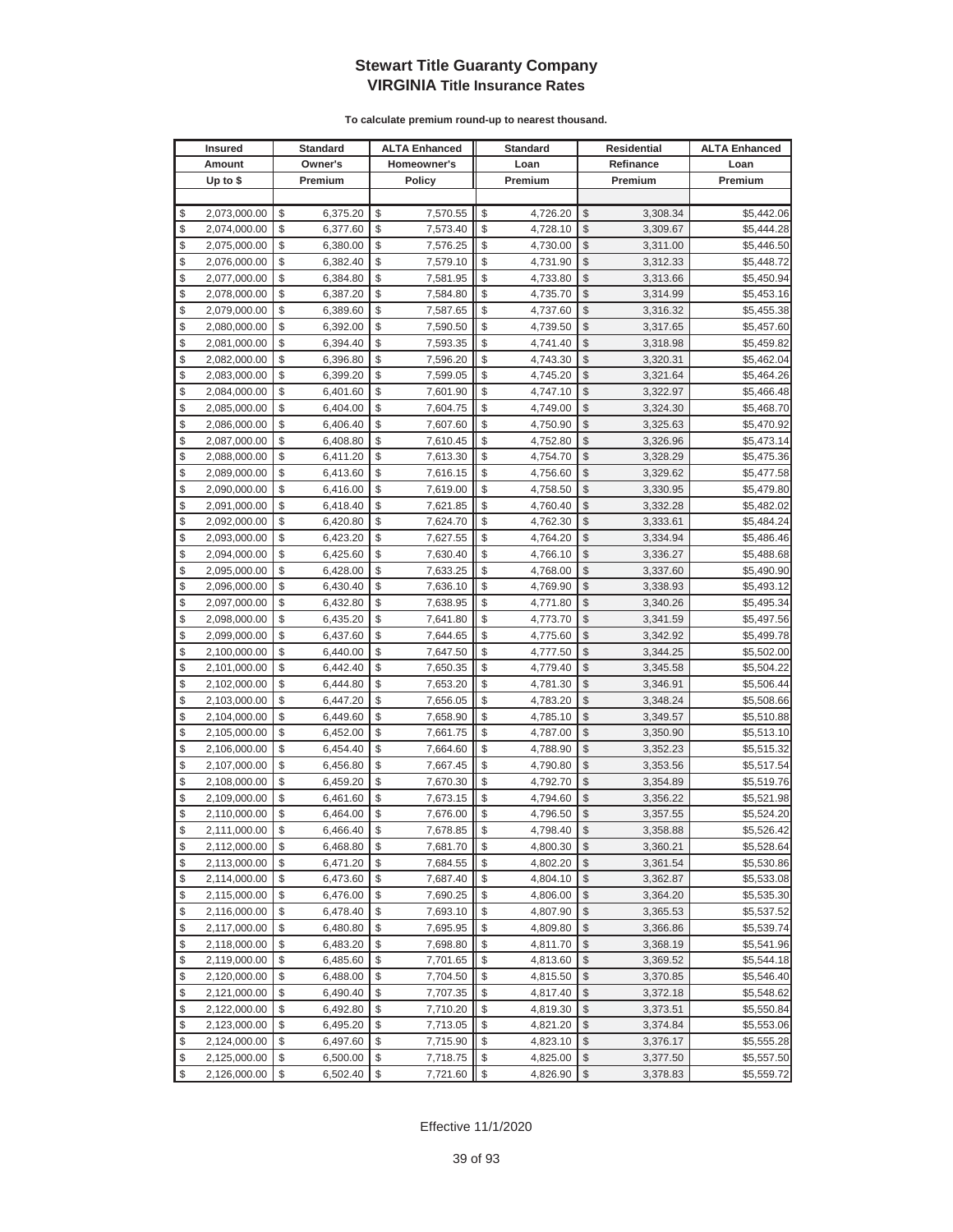|               | <b>Insured</b> | <b>Standard</b> | <b>ALTA Enhanced</b> | <b>Standard</b> |               | <b>Residential</b> | <b>ALTA Enhanced</b> |
|---------------|----------------|-----------------|----------------------|-----------------|---------------|--------------------|----------------------|
|               | Amount         | Owner's         | Homeowner's          | Loan            |               | Refinance          | Loan                 |
|               | Up to $$$      | Premium         | Policy               | Premium         |               | Premium            | Premium              |
|               |                |                 |                      |                 |               |                    |                      |
| \$            | 2,127,000.00   | \$<br>6,504.80  | \$<br>7,724.45       | \$<br>4,828.80  | \$            | 3,380.16           | \$5,561.94           |
| \$            | 2,128,000.00   | \$<br>6,507.20  | \$<br>7,727.30       | \$<br>4,830.70  | $\mathcal{S}$ | 3,381.49           | \$5,564.16           |
| \$            | 2,129,000.00   | \$<br>6,509.60  | \$<br>7,730.15       | \$<br>4,832.60  | \$            | 3,382.82           | \$5,566.38           |
| \$            | 2,130,000.00   | \$<br>6,512.00  | \$<br>7,733.00       | \$<br>4,834.50  | $\mathcal{S}$ | 3,384.15           | \$5,568.60           |
| \$            | 2,131,000.00   | \$<br>6,514.40  | \$<br>7,735.85       | \$<br>4,836.40  | \$            | 3,385.48           | \$5,570.82           |
| \$            | 2,132,000.00   | \$<br>6,516.80  | \$<br>7,738.70       | \$<br>4,838.30  | \$            | 3,386.81           | \$5,573.04           |
| \$            | 2,133,000.00   | \$<br>6,519.20  | \$<br>7,741.55       | \$<br>4,840.20  | \$            | 3,388.14           | \$5,575.26           |
| \$            | 2,134,000.00   | \$<br>6,521.60  | \$<br>7,744.40       | \$<br>4,842.10  | \$            | 3,389.47           | \$5,577.48           |
| \$            | 2,135,000.00   | \$<br>6,524.00  | \$<br>7,747.25       | \$<br>4,844.00  | \$            | 3,390.80           | \$5,579.70           |
| \$            | 2,136,000.00   | \$<br>6,526.40  | \$<br>7,750.10       | \$<br>4,845.90  | \$            | 3,392.13           | \$5,581.92           |
| \$            | 2,137,000.00   | \$<br>6,528.80  | \$<br>7,752.95       | \$<br>4,847.80  | \$            | 3,393.46           | \$5,584.14           |
| \$            | 2,138,000.00   | \$<br>6,531.20  | \$<br>7,755.80       | \$<br>4,849.70  | \$            | 3,394.79           | \$5,586.36           |
| \$            | 2,139,000.00   | \$<br>6,533.60  | \$<br>7,758.65       | \$<br>4,851.60  | \$            | 3,396.12           | \$5,588.58           |
| \$            | 2,140,000.00   | \$<br>6,536.00  | \$<br>7,761.50       | \$<br>4,853.50  | \$            | 3,397.45           | \$5,590.80           |
| \$            | 2,141,000.00   | \$<br>6,538.40  | \$<br>7,764.35       | \$<br>4,855.40  | \$            | 3,398.78           | \$5,593.02           |
| \$            | 2,142,000.00   | \$<br>6,540.80  | \$<br>7,767.20       | \$<br>4,857.30  | \$            | 3,400.11           | \$5,595.24           |
| \$            | 2,143,000.00   | \$<br>6,543.20  | \$<br>7,770.05       | \$<br>4,859.20  | \$            | 3,401.44           | \$5,597.46           |
| \$            | 2,144,000.00   | \$<br>6,545.60  | \$<br>7,772.90       | \$<br>4,861.10  | \$            | 3,402.77           | \$5,599.68           |
| \$            | 2,145,000.00   | \$<br>6,548.00  | \$<br>7,775.75       | \$<br>4,863.00  | \$            | 3,404.10           | \$5,601.90           |
| \$            | 2,146,000.00   | \$<br>6,550.40  | \$<br>7,778.60       | \$<br>4,864.90  | \$            | 3,405.43           | \$5,604.12           |
| \$            | 2,147,000.00   | \$<br>6,552.80  | \$<br>7,781.45       | \$<br>4,866.80  | \$            | 3,406.76           | \$5,606.34           |
| \$            | 2,148,000.00   | \$<br>6,555.20  | \$<br>7,784.30       | \$<br>4,868.70  | \$            | 3,408.09           | \$5,608.56           |
| \$            | 2,149,000.00   | \$<br>6,557.60  | \$<br>7,787.15       | \$<br>4,870.60  | \$            | 3,409.42           | \$5,610.78           |
| \$            | 2,150,000.00   | \$<br>6,560.00  | \$<br>7,790.00       | \$<br>4,872.50  | \$            | 3,410.75           | \$5,613.00           |
| \$            | 2,151,000.00   | \$<br>6,562.40  | \$<br>7,792.85       | \$<br>4,874.40  | \$            | 3,412.08           | \$5,615.22           |
| \$            | 2,152,000.00   | \$<br>6,564.80  | \$<br>7,795.70       | \$<br>4,876.30  | \$            | 3,413.41           | \$5,617.44           |
| \$            | 2,153,000.00   | \$<br>6,567.20  | \$<br>7,798.55       | \$<br>4,878.20  | \$            | 3,414.74           | \$5,619.66           |
| \$            | 2,154,000.00   | \$<br>6,569.60  | \$<br>7,801.40       | \$<br>4,880.10  | \$            | 3,416.07           | \$5,621.88           |
| \$            | 2,155,000.00   | \$<br>6,572.00  | \$<br>7,804.25       | \$<br>4,882.00  | \$            | 3,417.40           | \$5,624.10           |
| \$            | 2,156,000.00   | \$<br>6,574.40  | \$<br>7,807.10       | \$<br>4,883.90  | \$            | 3,418.73           | \$5,626.32           |
| \$            | 2,157,000.00   | \$<br>6,576.80  | \$<br>7,809.95       | \$<br>4,885.80  | $\mathcal{S}$ | 3,420.06           | \$5,628.54           |
| \$            | 2,158,000.00   | \$<br>6,579.20  | \$<br>7,812.80       | \$<br>4,887.70  | \$            | 3,421.39           | \$5,630.76           |
| \$            | 2,159,000.00   | \$<br>6,581.60  | \$<br>7,815.65       | \$<br>4,889.60  | \$            | 3,422.72           | \$5,632.98           |
| \$            | 2,160,000.00   | \$<br>6,584.00  | \$<br>7,818.50       | \$<br>4,891.50  | $\mathcal{S}$ | 3,424.05           | \$5,635.20           |
| \$            | 2,161,000.00   | \$<br>6,586.40  | \$<br>7,821.35       | \$<br>4,893.40  | $\mathcal{S}$ | 3,425.38           | \$5,637.42           |
| \$            | 2,162,000.00   | \$<br>6,588.80  | \$<br>7,824.20       | \$<br>4,895.30  | \$            | 3,426.71           | \$5,639.64           |
| \$            | 2,163,000.00   | \$<br>6,591.20  | \$<br>7,827.05       | \$<br>4,897.20  | \$            | 3,428.04           | \$5,641.86           |
| \$            | 2,164,000.00   | \$<br>6,593.60  | \$<br>7,829.90       | \$<br>4,899.10  | \$            | 3,429.37           | \$5,644.08           |
| $\mathcal{S}$ | 2,165,000.00   | \$<br>6.596.00  | \$<br>7,832.75       | \$<br>4,901.00  | $\mathcal{S}$ | 3,430.70           | \$5,646.30           |
| \$            | 2,166,000.00   | \$<br>6,598.40  | \$<br>7,835.60       | \$<br>4,902.90  | \$            | 3,432.03           | \$5,648.52           |
| \$            | 2,167,000.00   | \$<br>6,600.80  | \$<br>7,838.45       | \$<br>4,904.80  | \$            | 3,433.36           | \$5,650.74           |
| \$            | 2,168,000.00   | \$<br>6,603.20  | \$<br>7,841.30       | \$<br>4,906.70  | \$            | 3,434.69           | \$5,652.96           |
| \$            | 2,169,000.00   | \$<br>6,605.60  | \$<br>7,844.15       | \$<br>4,908.60  | \$            | 3,436.02           | \$5,655.18           |
| \$            | 2,170,000.00   | \$<br>6,608.00  | \$<br>7,847.00       | \$<br>4,910.50  | \$            | 3,437.35           | \$5,657.40           |
| \$            | 2,171,000.00   | \$<br>6,610.40  | \$<br>7,849.85       | \$<br>4,912.40  | \$            | 3,438.68           | \$5,659.62           |
| \$            | 2,172,000.00   | \$<br>6,612.80  | \$<br>7,852.70       | \$<br>4,914.30  | \$            | 3,440.01           | \$5,661.84           |
| \$            | 2,173,000.00   | \$<br>6,615.20  | \$<br>7,855.55       | \$<br>4,916.20  | \$            | 3,441.34           | \$5,664.06           |
| \$            | 2,174,000.00   | \$<br>6,617.60  | \$<br>7,858.40       | \$<br>4,918.10  | \$            | 3,442.67           | \$5,666.28           |
| \$            | 2,175,000.00   | \$<br>6,620.00  | \$<br>7,861.25       | \$<br>4,920.00  | \$            | 3,444.00           | \$5,668.50           |
| \$            | 2,176,000.00   | \$<br>6,622.40  | \$<br>7,864.10       | \$<br>4,921.90  | \$            | 3,445.33           | \$5,670.72           |
| \$            | 2,177,000.00   | \$<br>6,624.80  | \$<br>7,866.95       | \$<br>4,923.80  | \$            | 3,446.66           | \$5,672.94           |
| \$            | 2,178,000.00   | \$<br>6,627.20  | \$<br>7,869.80       | \$<br>4,925.70  | \$            | 3,447.99           | \$5,675.16           |
| \$            | 2,179,000.00   | \$<br>6,629.60  | \$<br>7,872.65       | \$<br>4,927.60  | \$            | 3,449.32           | \$5,677.38           |
| \$            | 2,180,000.00   | \$<br>6,632.00  | \$<br>7,875.50       | \$<br>4,929.50  | \$            | 3,450.65           | \$5,679.60           |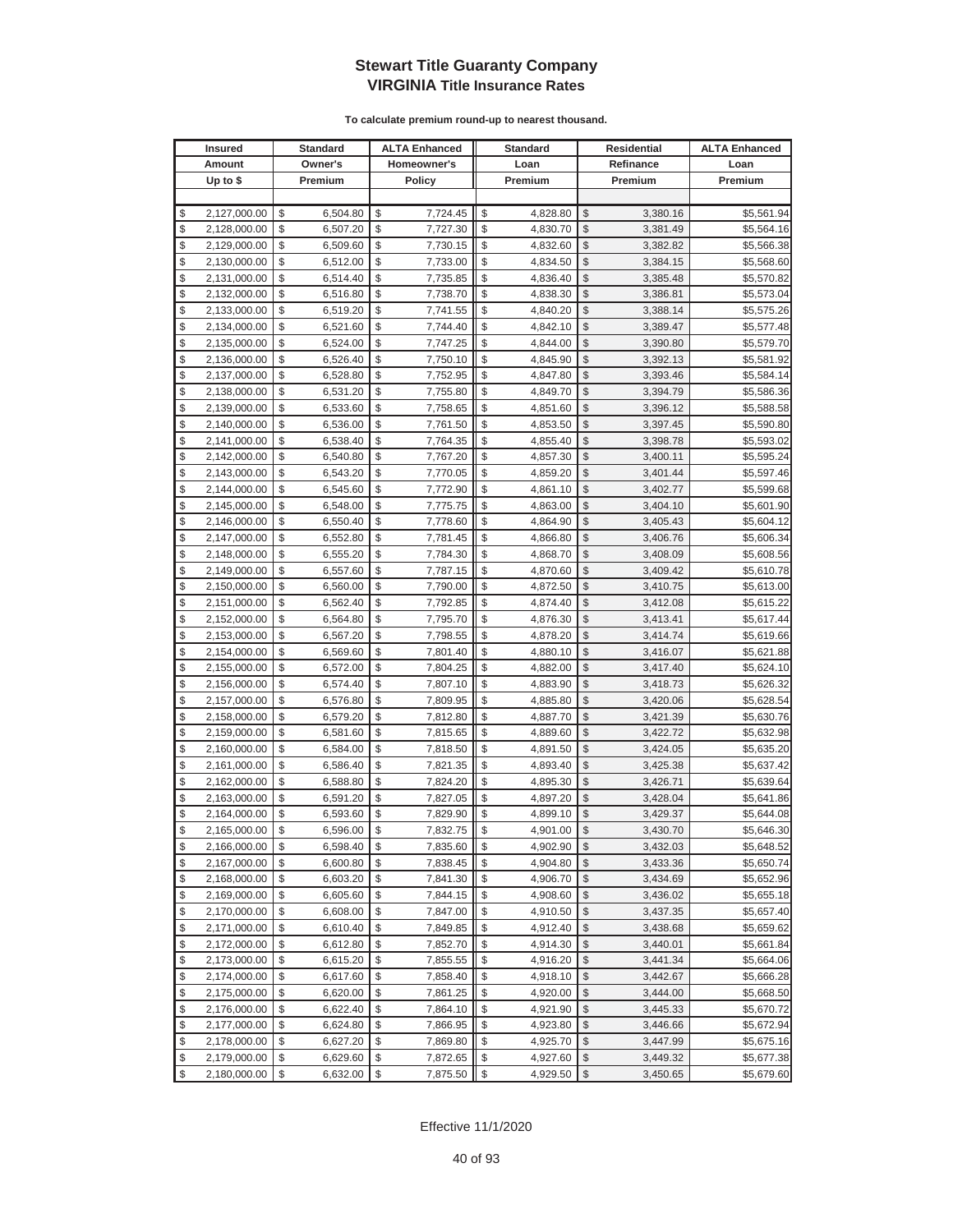| <b>Insured</b>     | Standard       | <b>ALTA Enhanced</b> | <b>Standard</b> |                         | Residential | <b>ALTA Enhanced</b> |
|--------------------|----------------|----------------------|-----------------|-------------------------|-------------|----------------------|
| Amount             | Owner's        | Homeowner's          | Loan            |                         | Refinance   | Loan                 |
| Up to $$$          | Premium        | <b>Policy</b>        | Premium         |                         | Premium     | Premium              |
|                    |                |                      |                 |                         |             |                      |
| \$<br>2,181,000.00 | \$<br>6,634.40 | \$<br>7,878.35       | \$<br>4,931.40  | \$                      | 3,451.98    | \$5,681.82           |
| \$<br>2,182,000.00 | \$<br>6,636.80 | \$<br>7,881.20       | \$<br>4,933.30  | \$                      | 3,453.31    | \$5,684.04           |
| \$<br>2,183,000.00 | \$<br>6,639.20 | \$<br>7,884.05       | \$<br>4,935.20  | \$                      | 3,454.64    | \$5,686.26           |
| \$<br>2,184,000.00 | \$<br>6,641.60 | \$<br>7,886.90       | \$<br>4,937.10  | \$                      | 3,455.97    | \$5,688.48           |
| \$<br>2,185,000.00 | \$<br>6,644.00 | \$<br>7,889.75       | \$<br>4,939.00  | \$                      | 3,457.30    | \$5,690.70           |
| \$<br>2,186,000.00 | \$<br>6,646.40 | \$<br>7,892.60       | \$<br>4,940.90  | \$                      | 3,458.63    | \$5,692.92           |
| \$<br>2,187,000.00 | \$<br>6,648.80 | \$<br>7,895.45       | \$<br>4,942.80  | \$                      | 3,459.96    | \$5,695.14           |
| \$<br>2,188,000.00 | \$<br>6,651.20 | \$<br>7,898.30       | \$<br>4,944.70  | \$                      | 3,461.29    | \$5,697.36           |
| \$<br>2,189,000.00 | \$<br>6,653.60 | \$<br>7,901.15       | \$<br>4,946.60  | \$                      | 3,462.62    | \$5,699.58           |
| \$<br>2,190,000.00 | \$<br>6,656.00 | \$<br>7,904.00       | \$<br>4,948.50  | \$                      | 3,463.95    | \$5,701.80           |
| \$<br>2,191,000.00 | \$<br>6,658.40 | \$<br>7,906.85       | \$<br>4,950.40  | \$                      | 3,465.28    | \$5,704.02           |
| \$<br>2,192,000.00 | \$<br>6,660.80 | \$<br>7,909.70       | \$<br>4,952.30  | \$                      | 3,466.61    | \$5,706.24           |
| \$<br>2,193,000.00 | \$<br>6,663.20 | \$<br>7,912.55       | \$<br>4,954.20  | \$                      | 3,467.94    | \$5,708.46           |
| \$<br>2,194,000.00 | \$<br>6,665.60 | \$<br>7,915.40       | \$<br>4,956.10  | \$                      | 3,469.27    | \$5,710.68           |
| \$<br>2,195,000.00 | \$<br>6,668.00 | \$<br>7,918.25       | \$<br>4,958.00  | \$                      | 3,470.60    | \$5,712.90           |
| \$<br>2,196,000.00 | \$<br>6,670.40 | \$<br>7,921.10       | \$<br>4,959.90  | \$                      | 3,471.93    | \$5,715.12           |
| \$<br>2,197,000.00 | \$<br>6,672.80 | \$<br>7,923.95       | \$<br>4,961.80  | \$                      | 3,473.26    | \$5,717.34           |
| \$<br>2,198,000.00 | \$<br>6,675.20 | \$<br>7,926.80       | \$<br>4,963.70  | \$                      | 3,474.59    | \$5,719.56           |
| \$<br>2,199,000.00 | \$<br>6,677.60 | \$<br>7,929.65       | \$<br>4,965.60  | \$                      | 3,475.92    | \$5,721.78           |
| \$<br>2,200,000.00 | \$<br>6,680.00 | \$<br>7,932.50       | \$<br>4,967.50  | \$                      | 3,477.25    | \$5,724.00           |
| \$<br>2,201,000.00 | \$<br>6,682.40 | \$<br>7,935.35       | \$<br>4,969.40  | \$                      | 3,478.58    | \$5,726.22           |
| \$<br>2,202,000.00 | \$<br>6,684.80 | \$<br>7,938.20       | \$<br>4,971.30  | \$                      | 3,479.91    | \$5,728.44           |
| \$<br>2,203,000.00 | \$<br>6,687.20 | \$<br>7,941.05       | \$<br>4,973.20  | \$                      | 3,481.24    | \$5,730.66           |
| \$<br>2,204,000.00 | \$<br>6,689.60 | \$<br>7,943.90       | \$<br>4,975.10  | \$                      | 3,482.57    | \$5,732.88           |
| \$<br>2,205,000.00 | \$<br>6,692.00 | \$<br>7,946.75       | \$<br>4,977.00  | \$                      | 3,483.90    | \$5,735.10           |
| \$<br>2,206,000.00 | \$<br>6,694.40 | \$<br>7,949.60       | \$<br>4,978.90  | \$                      | 3,485.23    | \$5,737.32           |
| \$<br>2,207,000.00 | \$<br>6,696.80 | \$<br>7,952.45       | \$<br>4,980.80  | \$                      | 3,486.56    | \$5,739.54           |
| \$<br>2,208,000.00 | \$<br>6,699.20 | \$<br>7,955.30       | \$<br>4,982.70  | \$                      | 3,487.89    | \$5,741.76           |
| \$<br>2,209,000.00 | \$<br>6,701.60 | \$<br>7,958.15       | \$<br>4,984.60  | \$                      | 3,489.22    | \$5,743.98           |
| \$<br>2,210,000.00 | \$<br>6,704.00 | \$<br>7,961.00       | \$<br>4,986.50  | \$                      | 3,490.55    | \$5,746.20           |
| \$<br>2,211,000.00 | \$<br>6,706.40 | \$<br>7,963.85       | \$<br>4,988.40  | \$                      | 3,491.88    | \$5,748.42           |
| \$<br>2,212,000.00 | \$<br>6,708.80 | \$<br>7,966.70       | \$<br>4,990.30  | \$                      | 3,493.21    | \$5,750.64           |
| \$<br>2,213,000.00 | \$<br>6,711.20 | \$<br>7,969.55       | \$<br>4,992.20  | \$                      | 3,494.54    | \$5,752.86           |
| \$<br>2,214,000.00 | \$<br>6,713.60 | \$<br>7,972.40       | \$<br>4,994.10  | \$                      | 3,495.87    | \$5,755.08           |
| \$<br>2,215,000.00 | \$<br>6,716.00 | \$<br>7,975.25       | \$<br>4,996.00  | \$                      | 3,497.20    | \$5,757.30           |
| \$<br>2,216,000.00 | \$<br>6,718.40 | \$<br>7,978.10       | \$<br>4,997.90  | \$                      | 3,498.53    | \$5,759.52           |
| \$<br>2,217,000.00 | \$<br>6,720.80 | \$<br>7,980.95       | \$<br>4,999.80  | \$                      | 3,499.86    | \$5,761.74           |
| \$<br>2,218,000.00 | \$<br>6,723.20 | \$<br>7,983.80       | \$<br>5,001.70  | \$                      | 3,501.19    | \$5,763.96           |
| \$<br>2,219,000.00 | \$<br>6,725.60 | \$<br>7,986.65       | \$<br>5,003.60  | \$                      | 3,502.52    | \$5,766.18           |
| \$<br>2,220,000.00 | \$<br>6,728.00 | \$<br>7,989.50       | \$<br>5,005.50  | $\sqrt[6]{3}$           | 3,503.85    | \$5,768.40           |
| \$<br>2,221,000.00 | \$<br>6,730.40 | \$<br>7,992.35       | \$<br>5,007.40  | \$                      | 3,505.18    | \$5,770.62           |
| \$<br>2,222,000.00 | \$<br>6,732.80 | \$<br>7,995.20       | \$<br>5,009.30  | $\frac{1}{2}$           | 3,506.51    | \$5,772.84           |
| \$<br>2,223,000.00 | \$<br>6,735.20 | \$<br>7,998.05       | \$<br>5,011.20  | $\frac{1}{2}$           | 3,507.84    | \$5,775.06           |
| \$<br>2,224,000.00 | \$<br>6,737.60 | \$<br>8,000.90       | \$<br>5,013.10  | \$                      | 3,509.17    | \$5,777.28           |
| \$<br>2,225,000.00 | \$<br>6,740.00 | \$<br>8,003.75       | \$<br>5,015.00  | \$                      | 3,510.50    | \$5,779.50           |
| \$<br>2,226,000.00 | \$<br>6,742.40 | \$<br>8,006.60       | \$<br>5,016.90  | \$                      | 3,511.83    | \$5,781.72           |
| \$<br>2,227,000.00 | \$<br>6,744.80 | \$<br>8,009.45       | \$<br>5,018.80  | \$                      | 3,513.16    | \$5,783.94           |
| \$<br>2,228,000.00 | \$<br>6,747.20 | \$<br>8,012.30       | \$<br>5,020.70  | \$                      | 3,514.49    | \$5,786.16           |
| \$<br>2,229,000.00 | \$<br>6,749.60 | \$<br>8,015.15       | \$<br>5,022.60  | \$                      | 3,515.82    | \$5,788.38           |
| \$<br>2,230,000.00 | \$<br>6,752.00 | \$<br>8,018.00       | \$<br>5,024.50  | \$                      | 3,517.15    | \$5,790.60           |
| \$<br>2,231,000.00 | \$<br>6,754.40 | \$<br>8,020.85       | \$<br>5,026.40  | \$                      | 3,518.48    | \$5,792.82           |
| \$<br>2,232,000.00 | \$<br>6,756.80 | \$<br>8,023.70       | \$<br>5,028.30  | \$                      | 3,519.81    | \$5,795.04           |
| \$<br>2,233,000.00 | \$<br>6,759.20 | \$<br>8,026.55       | \$<br>5,030.20  | \$                      | 3,521.14    | \$5,797.26           |
| \$<br>2,234,000.00 | \$<br>6,761.60 | \$<br>8,029.40       | \$<br>5,032.10  | $\sqrt[6]{\frac{1}{2}}$ | 3,522.47    | \$5,799.48           |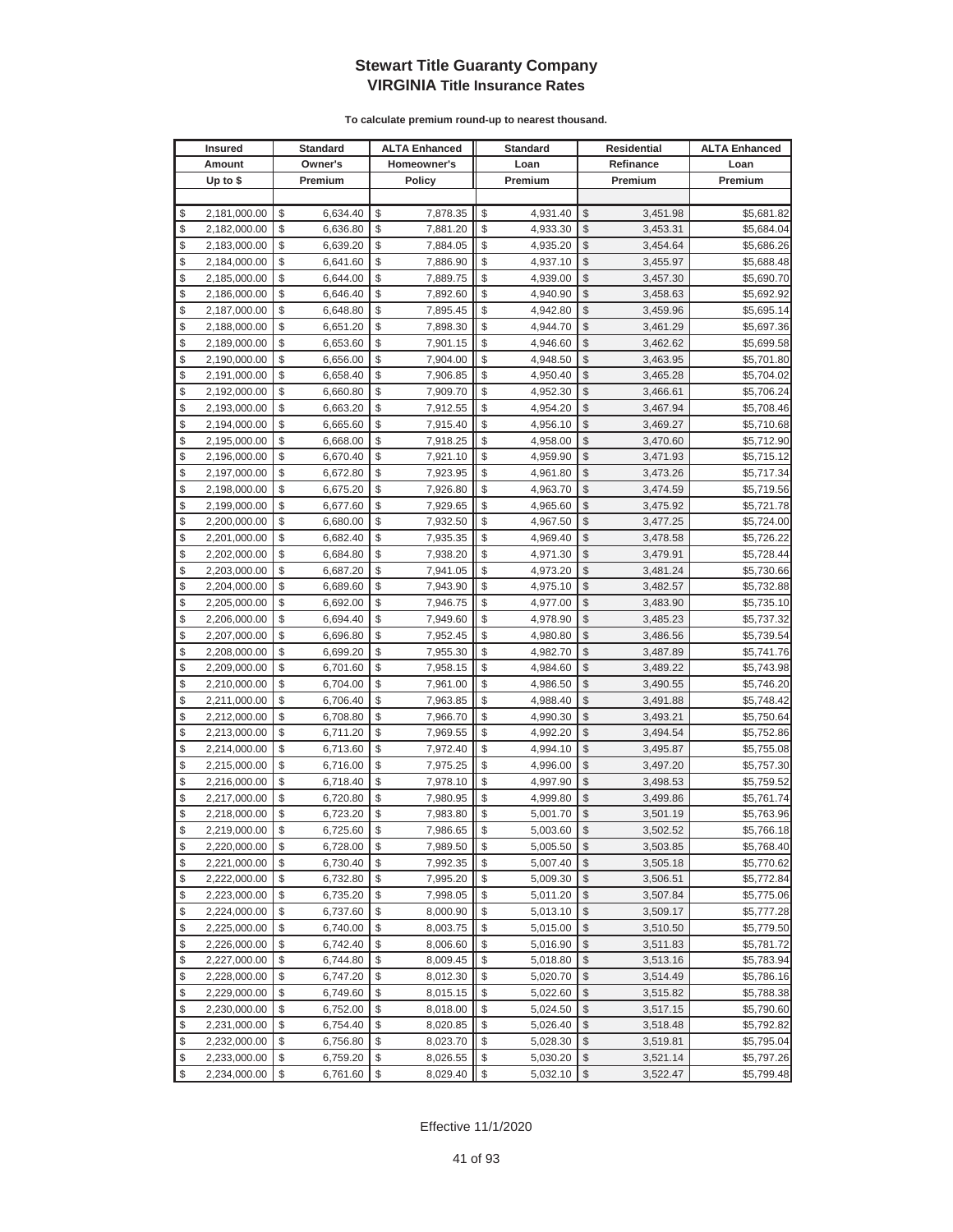| Homeowner's<br>Amount<br>Owner's<br>Loan<br>Refinance<br>Loan<br>Up to $$$<br>Premium<br>Policy<br>Premium<br>Premium<br>Premium<br>\$<br>2,235,000.00<br>\$<br>8,032.25<br>\$<br>5,034.00<br>\$<br>3,523.80<br>\$<br>6,764.00<br>\$<br>\$<br>\$<br>\$<br>2,236,000.00<br>\$<br>6,766.40<br>8,035.10<br>5,035.90<br>3,525.13<br>\$<br>\$<br>\$<br>\$<br>2,237,000.00<br>\$<br>6,768.80<br>8,037.95<br>5,037.80<br>3,526.46<br>\$<br>\$<br>\$<br>\$<br>\$<br>2,238,000.00<br>6,771.20<br>8,040.80<br>5,039.70<br>3,527.79<br>\$<br>\$<br>\$<br>\$<br>\$<br>2,239,000.00<br>6,773.60<br>8,043.65<br>5,041.60<br>3,529.12<br>\$<br>\$<br>\$<br>\$<br>\$<br>8,046.50<br>2,240,000.00<br>6,776.00<br>5,043.50<br>3,530.45<br>\$<br>\$<br>\$<br>\$<br>\$<br>2,241,000.00<br>6,778.40<br>8,049.35<br>5,045.40<br>3,531.78<br>\$<br>\$<br>\$<br>\$<br>\$<br>2,242,000.00<br>6,780.80<br>8,052.20<br>5,047.30<br>3,533.11<br>\$<br>\$<br>\$<br>\$<br>2,243,000.00<br>\$<br>6,783.20<br>8,055.05<br>5,049.20<br>3,534.44<br>\$<br>\$<br>\$<br>\$<br>\$<br>6,785.60<br>2,244,000.00<br>8,057.90<br>5,051.10<br>3,535.77<br>\$<br>\$<br>\$<br>\$<br>\$<br>2,245,000.00<br>6,788.00<br>8,060.75<br>5,053.00<br>3,537.10<br>\$<br>\$<br>\$<br>\$<br>\$<br>2,246,000.00<br>6,790.40<br>8,063.60<br>5,054.90<br>3,538.43<br>\$<br>\$<br>\$<br>\$<br>\$<br>2,247,000.00<br>6,792.80<br>8,066.45<br>5,056.80<br>3,539.76<br>\$<br>\$<br>\$<br>\$<br>\$<br>2,248,000.00<br>6,795.20<br>8,069.30<br>5,058.70<br>3,541.09<br>\$<br>\$<br>\$<br>\$<br>\$<br>2,249,000.00<br>6,797.60<br>8,072.15<br>5,060.60<br>3,542.42<br>\$<br>\$<br>\$<br>\$<br>\$<br>2,250,000.00<br>6,800.00<br>8,075.00<br>5,062.50<br>3,543.75<br>\$<br>\$<br>\$<br>\$<br>\$<br>2,251,000.00<br>6,802.40<br>8,077.85<br>5,064.40<br>3,545.08<br>\$<br>\$<br>\$<br>\$<br>\$<br>2,252,000.00<br>6,804.80<br>8,080.70<br>5,066.30<br>3,546.41<br>\$<br>\$<br>$\mathcal{S}$<br>\$<br>\$<br>2,253,000.00<br>6,807.20<br>8,083.55<br>5,068.20<br>3,547.74<br>\$<br>\$<br>\$<br>\$<br>\$<br>2,254,000.00<br>6,809.60<br>8,086.40<br>5,070.10<br>3,549.07<br>$\mathcal{S}$<br>\$<br>\$<br>\$<br>\$<br>2,255,000.00<br>6,812.00<br>8,089.25<br>5,072.00<br>3,550.40<br>\$<br>\$<br>\$<br>\$<br>\$<br>8,092.10<br>2,256,000.00<br>6,814.40<br>5,073.90<br>3,551.73<br>\$<br>\$<br>\$<br>\$<br>2,257,000.00<br>\$<br>6,816.80<br>8,094.95<br>5,075.80<br>3,553.06<br>\$<br>\$<br>\$<br>\$<br>\$<br>2,258,000.00<br>6,819.20<br>8,097.80<br>5,077.70<br>3,554.39<br>\$<br>\$<br>\$<br>\$<br>\$<br>2,259,000.00<br>6,821.60<br>8,100.65<br>5,079.60<br>3,555.72<br>\$<br>\$<br>\$<br>\$<br>\$<br>6,824.00<br>2,260,000.00<br>8,103.50<br>5,081.50<br>3,557.05<br>\$<br>\$<br>\$<br>\$<br>\$<br>2,261,000.00<br>6,826.40<br>8,106.35<br>5,083.40<br>3,558.38<br>\$<br>\$<br>\$<br>\$<br>2,262,000.00<br>\$<br>6,828.80<br>8,109.20<br>5,085.30<br>3,559.71<br>\$<br>\$<br>\$<br>\$<br>\$<br>6,831.20<br>2,263,000.00<br>8,112.05<br>5,087.20<br>3,561.04<br>\$<br>\$<br>\$<br>\$<br>\$<br>2,264,000.00<br>8,114.90<br>5,089.10<br>6,833.60<br>3,562.37<br>\$<br>\$<br>\$<br>\$<br>\$<br>2,265,000.00<br>6,836.00<br>8,117.75<br>5,091.00<br>3,563.70 | <b>Insured</b> | <b>Standard</b><br><b>ALTA Enhanced</b> | <b>Standard</b> | <b>Residential</b> | <b>ALTA Enhanced</b>     |
|------------------------------------------------------------------------------------------------------------------------------------------------------------------------------------------------------------------------------------------------------------------------------------------------------------------------------------------------------------------------------------------------------------------------------------------------------------------------------------------------------------------------------------------------------------------------------------------------------------------------------------------------------------------------------------------------------------------------------------------------------------------------------------------------------------------------------------------------------------------------------------------------------------------------------------------------------------------------------------------------------------------------------------------------------------------------------------------------------------------------------------------------------------------------------------------------------------------------------------------------------------------------------------------------------------------------------------------------------------------------------------------------------------------------------------------------------------------------------------------------------------------------------------------------------------------------------------------------------------------------------------------------------------------------------------------------------------------------------------------------------------------------------------------------------------------------------------------------------------------------------------------------------------------------------------------------------------------------------------------------------------------------------------------------------------------------------------------------------------------------------------------------------------------------------------------------------------------------------------------------------------------------------------------------------------------------------------------------------------------------------------------------------------------------------------------------------------------------------------------------------------------------------------------------------------------------------------------------------------------------------------------------------------------------------------------------------------------------------------------------------------------------------------------------------------------------------------------------------------------------------------------------------------------------------------------------------------------------------------------------------------------------------------------------------------------------------------------------------------------------------------------------------------------------------------------|----------------|-----------------------------------------|-----------------|--------------------|--------------------------|
|                                                                                                                                                                                                                                                                                                                                                                                                                                                                                                                                                                                                                                                                                                                                                                                                                                                                                                                                                                                                                                                                                                                                                                                                                                                                                                                                                                                                                                                                                                                                                                                                                                                                                                                                                                                                                                                                                                                                                                                                                                                                                                                                                                                                                                                                                                                                                                                                                                                                                                                                                                                                                                                                                                                                                                                                                                                                                                                                                                                                                                                                                                                                                                                          |                |                                         |                 |                    |                          |
|                                                                                                                                                                                                                                                                                                                                                                                                                                                                                                                                                                                                                                                                                                                                                                                                                                                                                                                                                                                                                                                                                                                                                                                                                                                                                                                                                                                                                                                                                                                                                                                                                                                                                                                                                                                                                                                                                                                                                                                                                                                                                                                                                                                                                                                                                                                                                                                                                                                                                                                                                                                                                                                                                                                                                                                                                                                                                                                                                                                                                                                                                                                                                                                          |                |                                         |                 |                    |                          |
|                                                                                                                                                                                                                                                                                                                                                                                                                                                                                                                                                                                                                                                                                                                                                                                                                                                                                                                                                                                                                                                                                                                                                                                                                                                                                                                                                                                                                                                                                                                                                                                                                                                                                                                                                                                                                                                                                                                                                                                                                                                                                                                                                                                                                                                                                                                                                                                                                                                                                                                                                                                                                                                                                                                                                                                                                                                                                                                                                                                                                                                                                                                                                                                          |                |                                         |                 |                    |                          |
|                                                                                                                                                                                                                                                                                                                                                                                                                                                                                                                                                                                                                                                                                                                                                                                                                                                                                                                                                                                                                                                                                                                                                                                                                                                                                                                                                                                                                                                                                                                                                                                                                                                                                                                                                                                                                                                                                                                                                                                                                                                                                                                                                                                                                                                                                                                                                                                                                                                                                                                                                                                                                                                                                                                                                                                                                                                                                                                                                                                                                                                                                                                                                                                          |                |                                         |                 |                    | \$5,801.70               |
|                                                                                                                                                                                                                                                                                                                                                                                                                                                                                                                                                                                                                                                                                                                                                                                                                                                                                                                                                                                                                                                                                                                                                                                                                                                                                                                                                                                                                                                                                                                                                                                                                                                                                                                                                                                                                                                                                                                                                                                                                                                                                                                                                                                                                                                                                                                                                                                                                                                                                                                                                                                                                                                                                                                                                                                                                                                                                                                                                                                                                                                                                                                                                                                          |                |                                         |                 |                    | \$5,803.92               |
|                                                                                                                                                                                                                                                                                                                                                                                                                                                                                                                                                                                                                                                                                                                                                                                                                                                                                                                                                                                                                                                                                                                                                                                                                                                                                                                                                                                                                                                                                                                                                                                                                                                                                                                                                                                                                                                                                                                                                                                                                                                                                                                                                                                                                                                                                                                                                                                                                                                                                                                                                                                                                                                                                                                                                                                                                                                                                                                                                                                                                                                                                                                                                                                          |                |                                         |                 |                    | \$5,806.14               |
|                                                                                                                                                                                                                                                                                                                                                                                                                                                                                                                                                                                                                                                                                                                                                                                                                                                                                                                                                                                                                                                                                                                                                                                                                                                                                                                                                                                                                                                                                                                                                                                                                                                                                                                                                                                                                                                                                                                                                                                                                                                                                                                                                                                                                                                                                                                                                                                                                                                                                                                                                                                                                                                                                                                                                                                                                                                                                                                                                                                                                                                                                                                                                                                          |                |                                         |                 |                    | \$5,808.36               |
|                                                                                                                                                                                                                                                                                                                                                                                                                                                                                                                                                                                                                                                                                                                                                                                                                                                                                                                                                                                                                                                                                                                                                                                                                                                                                                                                                                                                                                                                                                                                                                                                                                                                                                                                                                                                                                                                                                                                                                                                                                                                                                                                                                                                                                                                                                                                                                                                                                                                                                                                                                                                                                                                                                                                                                                                                                                                                                                                                                                                                                                                                                                                                                                          |                |                                         |                 |                    | \$5,810.58               |
|                                                                                                                                                                                                                                                                                                                                                                                                                                                                                                                                                                                                                                                                                                                                                                                                                                                                                                                                                                                                                                                                                                                                                                                                                                                                                                                                                                                                                                                                                                                                                                                                                                                                                                                                                                                                                                                                                                                                                                                                                                                                                                                                                                                                                                                                                                                                                                                                                                                                                                                                                                                                                                                                                                                                                                                                                                                                                                                                                                                                                                                                                                                                                                                          |                |                                         |                 |                    | \$5,812.80               |
|                                                                                                                                                                                                                                                                                                                                                                                                                                                                                                                                                                                                                                                                                                                                                                                                                                                                                                                                                                                                                                                                                                                                                                                                                                                                                                                                                                                                                                                                                                                                                                                                                                                                                                                                                                                                                                                                                                                                                                                                                                                                                                                                                                                                                                                                                                                                                                                                                                                                                                                                                                                                                                                                                                                                                                                                                                                                                                                                                                                                                                                                                                                                                                                          |                |                                         |                 |                    | \$5,815.02               |
|                                                                                                                                                                                                                                                                                                                                                                                                                                                                                                                                                                                                                                                                                                                                                                                                                                                                                                                                                                                                                                                                                                                                                                                                                                                                                                                                                                                                                                                                                                                                                                                                                                                                                                                                                                                                                                                                                                                                                                                                                                                                                                                                                                                                                                                                                                                                                                                                                                                                                                                                                                                                                                                                                                                                                                                                                                                                                                                                                                                                                                                                                                                                                                                          |                |                                         |                 |                    | \$5,817.24               |
|                                                                                                                                                                                                                                                                                                                                                                                                                                                                                                                                                                                                                                                                                                                                                                                                                                                                                                                                                                                                                                                                                                                                                                                                                                                                                                                                                                                                                                                                                                                                                                                                                                                                                                                                                                                                                                                                                                                                                                                                                                                                                                                                                                                                                                                                                                                                                                                                                                                                                                                                                                                                                                                                                                                                                                                                                                                                                                                                                                                                                                                                                                                                                                                          |                |                                         |                 |                    | \$5,819.46               |
|                                                                                                                                                                                                                                                                                                                                                                                                                                                                                                                                                                                                                                                                                                                                                                                                                                                                                                                                                                                                                                                                                                                                                                                                                                                                                                                                                                                                                                                                                                                                                                                                                                                                                                                                                                                                                                                                                                                                                                                                                                                                                                                                                                                                                                                                                                                                                                                                                                                                                                                                                                                                                                                                                                                                                                                                                                                                                                                                                                                                                                                                                                                                                                                          |                |                                         |                 |                    | \$5,821.68               |
|                                                                                                                                                                                                                                                                                                                                                                                                                                                                                                                                                                                                                                                                                                                                                                                                                                                                                                                                                                                                                                                                                                                                                                                                                                                                                                                                                                                                                                                                                                                                                                                                                                                                                                                                                                                                                                                                                                                                                                                                                                                                                                                                                                                                                                                                                                                                                                                                                                                                                                                                                                                                                                                                                                                                                                                                                                                                                                                                                                                                                                                                                                                                                                                          |                |                                         |                 |                    | \$5,823.90               |
|                                                                                                                                                                                                                                                                                                                                                                                                                                                                                                                                                                                                                                                                                                                                                                                                                                                                                                                                                                                                                                                                                                                                                                                                                                                                                                                                                                                                                                                                                                                                                                                                                                                                                                                                                                                                                                                                                                                                                                                                                                                                                                                                                                                                                                                                                                                                                                                                                                                                                                                                                                                                                                                                                                                                                                                                                                                                                                                                                                                                                                                                                                                                                                                          |                |                                         |                 |                    | \$5,826.12               |
|                                                                                                                                                                                                                                                                                                                                                                                                                                                                                                                                                                                                                                                                                                                                                                                                                                                                                                                                                                                                                                                                                                                                                                                                                                                                                                                                                                                                                                                                                                                                                                                                                                                                                                                                                                                                                                                                                                                                                                                                                                                                                                                                                                                                                                                                                                                                                                                                                                                                                                                                                                                                                                                                                                                                                                                                                                                                                                                                                                                                                                                                                                                                                                                          |                |                                         |                 |                    | \$5,828.34               |
|                                                                                                                                                                                                                                                                                                                                                                                                                                                                                                                                                                                                                                                                                                                                                                                                                                                                                                                                                                                                                                                                                                                                                                                                                                                                                                                                                                                                                                                                                                                                                                                                                                                                                                                                                                                                                                                                                                                                                                                                                                                                                                                                                                                                                                                                                                                                                                                                                                                                                                                                                                                                                                                                                                                                                                                                                                                                                                                                                                                                                                                                                                                                                                                          |                |                                         |                 |                    | \$5,830.56               |
|                                                                                                                                                                                                                                                                                                                                                                                                                                                                                                                                                                                                                                                                                                                                                                                                                                                                                                                                                                                                                                                                                                                                                                                                                                                                                                                                                                                                                                                                                                                                                                                                                                                                                                                                                                                                                                                                                                                                                                                                                                                                                                                                                                                                                                                                                                                                                                                                                                                                                                                                                                                                                                                                                                                                                                                                                                                                                                                                                                                                                                                                                                                                                                                          |                |                                         |                 |                    | \$5,832.78               |
|                                                                                                                                                                                                                                                                                                                                                                                                                                                                                                                                                                                                                                                                                                                                                                                                                                                                                                                                                                                                                                                                                                                                                                                                                                                                                                                                                                                                                                                                                                                                                                                                                                                                                                                                                                                                                                                                                                                                                                                                                                                                                                                                                                                                                                                                                                                                                                                                                                                                                                                                                                                                                                                                                                                                                                                                                                                                                                                                                                                                                                                                                                                                                                                          |                |                                         |                 |                    | \$5,835.00               |
|                                                                                                                                                                                                                                                                                                                                                                                                                                                                                                                                                                                                                                                                                                                                                                                                                                                                                                                                                                                                                                                                                                                                                                                                                                                                                                                                                                                                                                                                                                                                                                                                                                                                                                                                                                                                                                                                                                                                                                                                                                                                                                                                                                                                                                                                                                                                                                                                                                                                                                                                                                                                                                                                                                                                                                                                                                                                                                                                                                                                                                                                                                                                                                                          |                |                                         |                 |                    | \$5,837.22               |
|                                                                                                                                                                                                                                                                                                                                                                                                                                                                                                                                                                                                                                                                                                                                                                                                                                                                                                                                                                                                                                                                                                                                                                                                                                                                                                                                                                                                                                                                                                                                                                                                                                                                                                                                                                                                                                                                                                                                                                                                                                                                                                                                                                                                                                                                                                                                                                                                                                                                                                                                                                                                                                                                                                                                                                                                                                                                                                                                                                                                                                                                                                                                                                                          |                |                                         |                 |                    | \$5,839.44               |
|                                                                                                                                                                                                                                                                                                                                                                                                                                                                                                                                                                                                                                                                                                                                                                                                                                                                                                                                                                                                                                                                                                                                                                                                                                                                                                                                                                                                                                                                                                                                                                                                                                                                                                                                                                                                                                                                                                                                                                                                                                                                                                                                                                                                                                                                                                                                                                                                                                                                                                                                                                                                                                                                                                                                                                                                                                                                                                                                                                                                                                                                                                                                                                                          |                |                                         |                 |                    | \$5,841.66               |
|                                                                                                                                                                                                                                                                                                                                                                                                                                                                                                                                                                                                                                                                                                                                                                                                                                                                                                                                                                                                                                                                                                                                                                                                                                                                                                                                                                                                                                                                                                                                                                                                                                                                                                                                                                                                                                                                                                                                                                                                                                                                                                                                                                                                                                                                                                                                                                                                                                                                                                                                                                                                                                                                                                                                                                                                                                                                                                                                                                                                                                                                                                                                                                                          |                |                                         |                 |                    | \$5,843.88               |
|                                                                                                                                                                                                                                                                                                                                                                                                                                                                                                                                                                                                                                                                                                                                                                                                                                                                                                                                                                                                                                                                                                                                                                                                                                                                                                                                                                                                                                                                                                                                                                                                                                                                                                                                                                                                                                                                                                                                                                                                                                                                                                                                                                                                                                                                                                                                                                                                                                                                                                                                                                                                                                                                                                                                                                                                                                                                                                                                                                                                                                                                                                                                                                                          |                |                                         |                 |                    | \$5,846.10               |
|                                                                                                                                                                                                                                                                                                                                                                                                                                                                                                                                                                                                                                                                                                                                                                                                                                                                                                                                                                                                                                                                                                                                                                                                                                                                                                                                                                                                                                                                                                                                                                                                                                                                                                                                                                                                                                                                                                                                                                                                                                                                                                                                                                                                                                                                                                                                                                                                                                                                                                                                                                                                                                                                                                                                                                                                                                                                                                                                                                                                                                                                                                                                                                                          |                |                                         |                 |                    | \$5,848.32               |
|                                                                                                                                                                                                                                                                                                                                                                                                                                                                                                                                                                                                                                                                                                                                                                                                                                                                                                                                                                                                                                                                                                                                                                                                                                                                                                                                                                                                                                                                                                                                                                                                                                                                                                                                                                                                                                                                                                                                                                                                                                                                                                                                                                                                                                                                                                                                                                                                                                                                                                                                                                                                                                                                                                                                                                                                                                                                                                                                                                                                                                                                                                                                                                                          |                |                                         |                 |                    | \$5,850.54               |
|                                                                                                                                                                                                                                                                                                                                                                                                                                                                                                                                                                                                                                                                                                                                                                                                                                                                                                                                                                                                                                                                                                                                                                                                                                                                                                                                                                                                                                                                                                                                                                                                                                                                                                                                                                                                                                                                                                                                                                                                                                                                                                                                                                                                                                                                                                                                                                                                                                                                                                                                                                                                                                                                                                                                                                                                                                                                                                                                                                                                                                                                                                                                                                                          |                |                                         |                 |                    | \$5,852.76               |
|                                                                                                                                                                                                                                                                                                                                                                                                                                                                                                                                                                                                                                                                                                                                                                                                                                                                                                                                                                                                                                                                                                                                                                                                                                                                                                                                                                                                                                                                                                                                                                                                                                                                                                                                                                                                                                                                                                                                                                                                                                                                                                                                                                                                                                                                                                                                                                                                                                                                                                                                                                                                                                                                                                                                                                                                                                                                                                                                                                                                                                                                                                                                                                                          |                |                                         |                 |                    | \$5,854.98               |
|                                                                                                                                                                                                                                                                                                                                                                                                                                                                                                                                                                                                                                                                                                                                                                                                                                                                                                                                                                                                                                                                                                                                                                                                                                                                                                                                                                                                                                                                                                                                                                                                                                                                                                                                                                                                                                                                                                                                                                                                                                                                                                                                                                                                                                                                                                                                                                                                                                                                                                                                                                                                                                                                                                                                                                                                                                                                                                                                                                                                                                                                                                                                                                                          |                |                                         |                 |                    | \$5,857.20               |
|                                                                                                                                                                                                                                                                                                                                                                                                                                                                                                                                                                                                                                                                                                                                                                                                                                                                                                                                                                                                                                                                                                                                                                                                                                                                                                                                                                                                                                                                                                                                                                                                                                                                                                                                                                                                                                                                                                                                                                                                                                                                                                                                                                                                                                                                                                                                                                                                                                                                                                                                                                                                                                                                                                                                                                                                                                                                                                                                                                                                                                                                                                                                                                                          |                |                                         |                 |                    | \$5,859.42               |
|                                                                                                                                                                                                                                                                                                                                                                                                                                                                                                                                                                                                                                                                                                                                                                                                                                                                                                                                                                                                                                                                                                                                                                                                                                                                                                                                                                                                                                                                                                                                                                                                                                                                                                                                                                                                                                                                                                                                                                                                                                                                                                                                                                                                                                                                                                                                                                                                                                                                                                                                                                                                                                                                                                                                                                                                                                                                                                                                                                                                                                                                                                                                                                                          |                |                                         |                 |                    | \$5,861.64               |
|                                                                                                                                                                                                                                                                                                                                                                                                                                                                                                                                                                                                                                                                                                                                                                                                                                                                                                                                                                                                                                                                                                                                                                                                                                                                                                                                                                                                                                                                                                                                                                                                                                                                                                                                                                                                                                                                                                                                                                                                                                                                                                                                                                                                                                                                                                                                                                                                                                                                                                                                                                                                                                                                                                                                                                                                                                                                                                                                                                                                                                                                                                                                                                                          |                |                                         |                 |                    | \$5,863.86               |
|                                                                                                                                                                                                                                                                                                                                                                                                                                                                                                                                                                                                                                                                                                                                                                                                                                                                                                                                                                                                                                                                                                                                                                                                                                                                                                                                                                                                                                                                                                                                                                                                                                                                                                                                                                                                                                                                                                                                                                                                                                                                                                                                                                                                                                                                                                                                                                                                                                                                                                                                                                                                                                                                                                                                                                                                                                                                                                                                                                                                                                                                                                                                                                                          |                |                                         |                 |                    | \$5,866.08               |
|                                                                                                                                                                                                                                                                                                                                                                                                                                                                                                                                                                                                                                                                                                                                                                                                                                                                                                                                                                                                                                                                                                                                                                                                                                                                                                                                                                                                                                                                                                                                                                                                                                                                                                                                                                                                                                                                                                                                                                                                                                                                                                                                                                                                                                                                                                                                                                                                                                                                                                                                                                                                                                                                                                                                                                                                                                                                                                                                                                                                                                                                                                                                                                                          |                |                                         |                 |                    | \$5,868.30               |
| \$<br>\$<br>\$<br>\$<br>\$<br>2,266,000.00<br>6,838.40<br>8,120.60<br>5,092.90<br>3,565.03                                                                                                                                                                                                                                                                                                                                                                                                                                                                                                                                                                                                                                                                                                                                                                                                                                                                                                                                                                                                                                                                                                                                                                                                                                                                                                                                                                                                                                                                                                                                                                                                                                                                                                                                                                                                                                                                                                                                                                                                                                                                                                                                                                                                                                                                                                                                                                                                                                                                                                                                                                                                                                                                                                                                                                                                                                                                                                                                                                                                                                                                                               |                |                                         |                 |                    | \$5,870.52               |
| \$<br>\$<br>\$<br>\$<br>\$<br>6,840.80<br>8,123.45<br>2,267,000.00<br>5,094.80<br>3,566.36                                                                                                                                                                                                                                                                                                                                                                                                                                                                                                                                                                                                                                                                                                                                                                                                                                                                                                                                                                                                                                                                                                                                                                                                                                                                                                                                                                                                                                                                                                                                                                                                                                                                                                                                                                                                                                                                                                                                                                                                                                                                                                                                                                                                                                                                                                                                                                                                                                                                                                                                                                                                                                                                                                                                                                                                                                                                                                                                                                                                                                                                                               |                |                                         |                 |                    | \$5,872.74               |
| \$<br>\$<br>\$<br>\$<br>\$<br>2,268,000.00<br>6,843.20<br>8,126.30<br>5,096.70<br>3,567.69                                                                                                                                                                                                                                                                                                                                                                                                                                                                                                                                                                                                                                                                                                                                                                                                                                                                                                                                                                                                                                                                                                                                                                                                                                                                                                                                                                                                                                                                                                                                                                                                                                                                                                                                                                                                                                                                                                                                                                                                                                                                                                                                                                                                                                                                                                                                                                                                                                                                                                                                                                                                                                                                                                                                                                                                                                                                                                                                                                                                                                                                                               |                |                                         |                 |                    | \$5,874.96               |
| \$<br>\$<br>\$<br>\$<br>\$<br>2,269,000.00<br>6,845.60<br>8,129.15<br>5,098.60<br>3,569.02                                                                                                                                                                                                                                                                                                                                                                                                                                                                                                                                                                                                                                                                                                                                                                                                                                                                                                                                                                                                                                                                                                                                                                                                                                                                                                                                                                                                                                                                                                                                                                                                                                                                                                                                                                                                                                                                                                                                                                                                                                                                                                                                                                                                                                                                                                                                                                                                                                                                                                                                                                                                                                                                                                                                                                                                                                                                                                                                                                                                                                                                                               |                |                                         |                 |                    | \$5,877.18               |
| \$<br>\$<br>\$<br>\$<br>\$<br>2,270,000.00<br>6,848.00<br>8,132.00<br>5,100.50<br>3,570.35                                                                                                                                                                                                                                                                                                                                                                                                                                                                                                                                                                                                                                                                                                                                                                                                                                                                                                                                                                                                                                                                                                                                                                                                                                                                                                                                                                                                                                                                                                                                                                                                                                                                                                                                                                                                                                                                                                                                                                                                                                                                                                                                                                                                                                                                                                                                                                                                                                                                                                                                                                                                                                                                                                                                                                                                                                                                                                                                                                                                                                                                                               |                |                                         |                 |                    | \$5,879.40               |
| \$<br>\$<br>\$<br>\$<br>\$<br>8,134.85<br>2,271,000.00<br>6,850.40<br>5,102.40<br>3,571.68                                                                                                                                                                                                                                                                                                                                                                                                                                                                                                                                                                                                                                                                                                                                                                                                                                                                                                                                                                                                                                                                                                                                                                                                                                                                                                                                                                                                                                                                                                                                                                                                                                                                                                                                                                                                                                                                                                                                                                                                                                                                                                                                                                                                                                                                                                                                                                                                                                                                                                                                                                                                                                                                                                                                                                                                                                                                                                                                                                                                                                                                                               |                |                                         |                 |                    | \$5,881.62               |
| \$<br>\$<br>\$<br>\$<br>\$<br>2,272,000.00<br>6,852.80<br>8,137.70<br>5,104.30<br>3,573.01<br>\$<br>\$<br>$\mathbb{S}$                                                                                                                                                                                                                                                                                                                                                                                                                                                                                                                                                                                                                                                                                                                                                                                                                                                                                                                                                                                                                                                                                                                                                                                                                                                                                                                                                                                                                                                                                                                                                                                                                                                                                                                                                                                                                                                                                                                                                                                                                                                                                                                                                                                                                                                                                                                                                                                                                                                                                                                                                                                                                                                                                                                                                                                                                                                                                                                                                                                                                                                                   |                |                                         |                 |                    | \$5,883.84               |
| \$<br>\$<br>8,140.55<br>2,273,000.00<br>6,855.20<br>5,106.20<br>3,574.34<br>\$<br>\$<br>$\sqrt[6]{2}$                                                                                                                                                                                                                                                                                                                                                                                                                                                                                                                                                                                                                                                                                                                                                                                                                                                                                                                                                                                                                                                                                                                                                                                                                                                                                                                                                                                                                                                                                                                                                                                                                                                                                                                                                                                                                                                                                                                                                                                                                                                                                                                                                                                                                                                                                                                                                                                                                                                                                                                                                                                                                                                                                                                                                                                                                                                                                                                                                                                                                                                                                    |                |                                         |                 |                    | \$5,886.06               |
| 2,274,000.00<br>8,143.40<br>\$<br>\$<br>6,857.60<br>5,108.10<br>3,575.67<br>\$<br>\$<br>\$<br>\$<br>8,146.25<br>\$<br>5,110.00                                                                                                                                                                                                                                                                                                                                                                                                                                                                                                                                                                                                                                                                                                                                                                                                                                                                                                                                                                                                                                                                                                                                                                                                                                                                                                                                                                                                                                                                                                                                                                                                                                                                                                                                                                                                                                                                                                                                                                                                                                                                                                                                                                                                                                                                                                                                                                                                                                                                                                                                                                                                                                                                                                                                                                                                                                                                                                                                                                                                                                                           |                |                                         |                 |                    | \$5,888.28               |
| 2,275,000.00<br>6,860.00<br>3,577.00<br>\$<br>\$<br>\$<br>\$                                                                                                                                                                                                                                                                                                                                                                                                                                                                                                                                                                                                                                                                                                                                                                                                                                                                                                                                                                                                                                                                                                                                                                                                                                                                                                                                                                                                                                                                                                                                                                                                                                                                                                                                                                                                                                                                                                                                                                                                                                                                                                                                                                                                                                                                                                                                                                                                                                                                                                                                                                                                                                                                                                                                                                                                                                                                                                                                                                                                                                                                                                                             |                |                                         |                 |                    | \$5,890.50<br>\$5,892.72 |
| 2,276,000.00<br>6,862.40<br>8,149.10<br>\$<br>5,111.90<br>3,578.33<br>\$<br>2,277,000.00<br>8,151.95<br>\$<br>\$<br>\$<br>6,864.80<br>\$<br>5,113.80<br>3,579.66                                                                                                                                                                                                                                                                                                                                                                                                                                                                                                                                                                                                                                                                                                                                                                                                                                                                                                                                                                                                                                                                                                                                                                                                                                                                                                                                                                                                                                                                                                                                                                                                                                                                                                                                                                                                                                                                                                                                                                                                                                                                                                                                                                                                                                                                                                                                                                                                                                                                                                                                                                                                                                                                                                                                                                                                                                                                                                                                                                                                                         |                |                                         |                 |                    | \$5,894.94               |
| \$<br>\$<br>\$<br>2,278,000.00<br>\$<br>6,867.20<br>8,154.80<br>\$<br>3,580.99                                                                                                                                                                                                                                                                                                                                                                                                                                                                                                                                                                                                                                                                                                                                                                                                                                                                                                                                                                                                                                                                                                                                                                                                                                                                                                                                                                                                                                                                                                                                                                                                                                                                                                                                                                                                                                                                                                                                                                                                                                                                                                                                                                                                                                                                                                                                                                                                                                                                                                                                                                                                                                                                                                                                                                                                                                                                                                                                                                                                                                                                                                           |                |                                         |                 |                    | \$5,897.16               |
| 5,115.70<br>\$<br>\$<br>\$<br>8,157.65<br>\$<br>\$<br>2,279,000.00<br>6,869.60<br>5,117.60<br>3,582.32                                                                                                                                                                                                                                                                                                                                                                                                                                                                                                                                                                                                                                                                                                                                                                                                                                                                                                                                                                                                                                                                                                                                                                                                                                                                                                                                                                                                                                                                                                                                                                                                                                                                                                                                                                                                                                                                                                                                                                                                                                                                                                                                                                                                                                                                                                                                                                                                                                                                                                                                                                                                                                                                                                                                                                                                                                                                                                                                                                                                                                                                                   |                |                                         |                 |                    | \$5,899.38               |
| \$<br>\$<br>\$<br>\$<br>\$                                                                                                                                                                                                                                                                                                                                                                                                                                                                                                                                                                                                                                                                                                                                                                                                                                                                                                                                                                                                                                                                                                                                                                                                                                                                                                                                                                                                                                                                                                                                                                                                                                                                                                                                                                                                                                                                                                                                                                                                                                                                                                                                                                                                                                                                                                                                                                                                                                                                                                                                                                                                                                                                                                                                                                                                                                                                                                                                                                                                                                                                                                                                                               |                |                                         |                 |                    |                          |
| 2,280,000.00<br>6,872.00<br>8,160.50<br>5,119.50<br>3,583.65<br>\$<br>\$<br>\$<br>\$<br>2,281,000.00<br>\$<br>6,874.40<br>8,163.35<br>5,121.40<br>3,584.98                                                                                                                                                                                                                                                                                                                                                                                                                                                                                                                                                                                                                                                                                                                                                                                                                                                                                                                                                                                                                                                                                                                                                                                                                                                                                                                                                                                                                                                                                                                                                                                                                                                                                                                                                                                                                                                                                                                                                                                                                                                                                                                                                                                                                                                                                                                                                                                                                                                                                                                                                                                                                                                                                                                                                                                                                                                                                                                                                                                                                               |                |                                         |                 |                    | \$5,901.60<br>\$5,903.82 |
| \$<br>\$<br>\$<br>\$<br>2,282,000.00<br>\$<br>5,123.30                                                                                                                                                                                                                                                                                                                                                                                                                                                                                                                                                                                                                                                                                                                                                                                                                                                                                                                                                                                                                                                                                                                                                                                                                                                                                                                                                                                                                                                                                                                                                                                                                                                                                                                                                                                                                                                                                                                                                                                                                                                                                                                                                                                                                                                                                                                                                                                                                                                                                                                                                                                                                                                                                                                                                                                                                                                                                                                                                                                                                                                                                                                                   |                |                                         |                 |                    | \$5,906.04               |
| 6,876.80<br>8,166.20<br>3,586.31<br>\$<br>\$<br>\$<br>\$<br>\$<br>2,283,000.00<br>6,879.20<br>8,169.05<br>5,125.20<br>3,587.64                                                                                                                                                                                                                                                                                                                                                                                                                                                                                                                                                                                                                                                                                                                                                                                                                                                                                                                                                                                                                                                                                                                                                                                                                                                                                                                                                                                                                                                                                                                                                                                                                                                                                                                                                                                                                                                                                                                                                                                                                                                                                                                                                                                                                                                                                                                                                                                                                                                                                                                                                                                                                                                                                                                                                                                                                                                                                                                                                                                                                                                           |                |                                         |                 |                    | \$5,908.26               |
| \$<br>\$<br>\$<br>\$<br>2,284,000.00<br>\$<br>6,881.60<br>8,171.90<br>5,127.10<br>3,588.97                                                                                                                                                                                                                                                                                                                                                                                                                                                                                                                                                                                                                                                                                                                                                                                                                                                                                                                                                                                                                                                                                                                                                                                                                                                                                                                                                                                                                                                                                                                                                                                                                                                                                                                                                                                                                                                                                                                                                                                                                                                                                                                                                                                                                                                                                                                                                                                                                                                                                                                                                                                                                                                                                                                                                                                                                                                                                                                                                                                                                                                                                               |                |                                         |                 |                    | \$5,910.48               |
| \$<br>2,285,000.00<br>\$<br>6,884.00<br>\$<br>8,174.75<br>\$<br>5,129.00<br>\$<br>3,590.30                                                                                                                                                                                                                                                                                                                                                                                                                                                                                                                                                                                                                                                                                                                                                                                                                                                                                                                                                                                                                                                                                                                                                                                                                                                                                                                                                                                                                                                                                                                                                                                                                                                                                                                                                                                                                                                                                                                                                                                                                                                                                                                                                                                                                                                                                                                                                                                                                                                                                                                                                                                                                                                                                                                                                                                                                                                                                                                                                                                                                                                                                               |                |                                         |                 |                    | \$5,912.70               |
| \$<br>\$<br>\$<br>2,286,000.00<br>\$<br>6,886.40<br>8,177.60<br>\$<br>5,130.90<br>3,591.63                                                                                                                                                                                                                                                                                                                                                                                                                                                                                                                                                                                                                                                                                                                                                                                                                                                                                                                                                                                                                                                                                                                                                                                                                                                                                                                                                                                                                                                                                                                                                                                                                                                                                                                                                                                                                                                                                                                                                                                                                                                                                                                                                                                                                                                                                                                                                                                                                                                                                                                                                                                                                                                                                                                                                                                                                                                                                                                                                                                                                                                                                               |                |                                         |                 |                    | \$5,914.92               |
| \$<br>\$<br>\$<br>\$<br>2,287,000.00<br>6,888.80<br>8,180.45<br>\$<br>5,132.80<br>3,592.96                                                                                                                                                                                                                                                                                                                                                                                                                                                                                                                                                                                                                                                                                                                                                                                                                                                                                                                                                                                                                                                                                                                                                                                                                                                                                                                                                                                                                                                                                                                                                                                                                                                                                                                                                                                                                                                                                                                                                                                                                                                                                                                                                                                                                                                                                                                                                                                                                                                                                                                                                                                                                                                                                                                                                                                                                                                                                                                                                                                                                                                                                               |                |                                         |                 |                    | \$5,917.14               |
| \$<br>\$<br>\$<br>$\sqrt{2}$<br>2,288,000.00<br>\$<br>6,891.20<br>8,183.30<br>5,134.70<br>3,594.29                                                                                                                                                                                                                                                                                                                                                                                                                                                                                                                                                                                                                                                                                                                                                                                                                                                                                                                                                                                                                                                                                                                                                                                                                                                                                                                                                                                                                                                                                                                                                                                                                                                                                                                                                                                                                                                                                                                                                                                                                                                                                                                                                                                                                                                                                                                                                                                                                                                                                                                                                                                                                                                                                                                                                                                                                                                                                                                                                                                                                                                                                       |                |                                         |                 |                    | \$5,919.36               |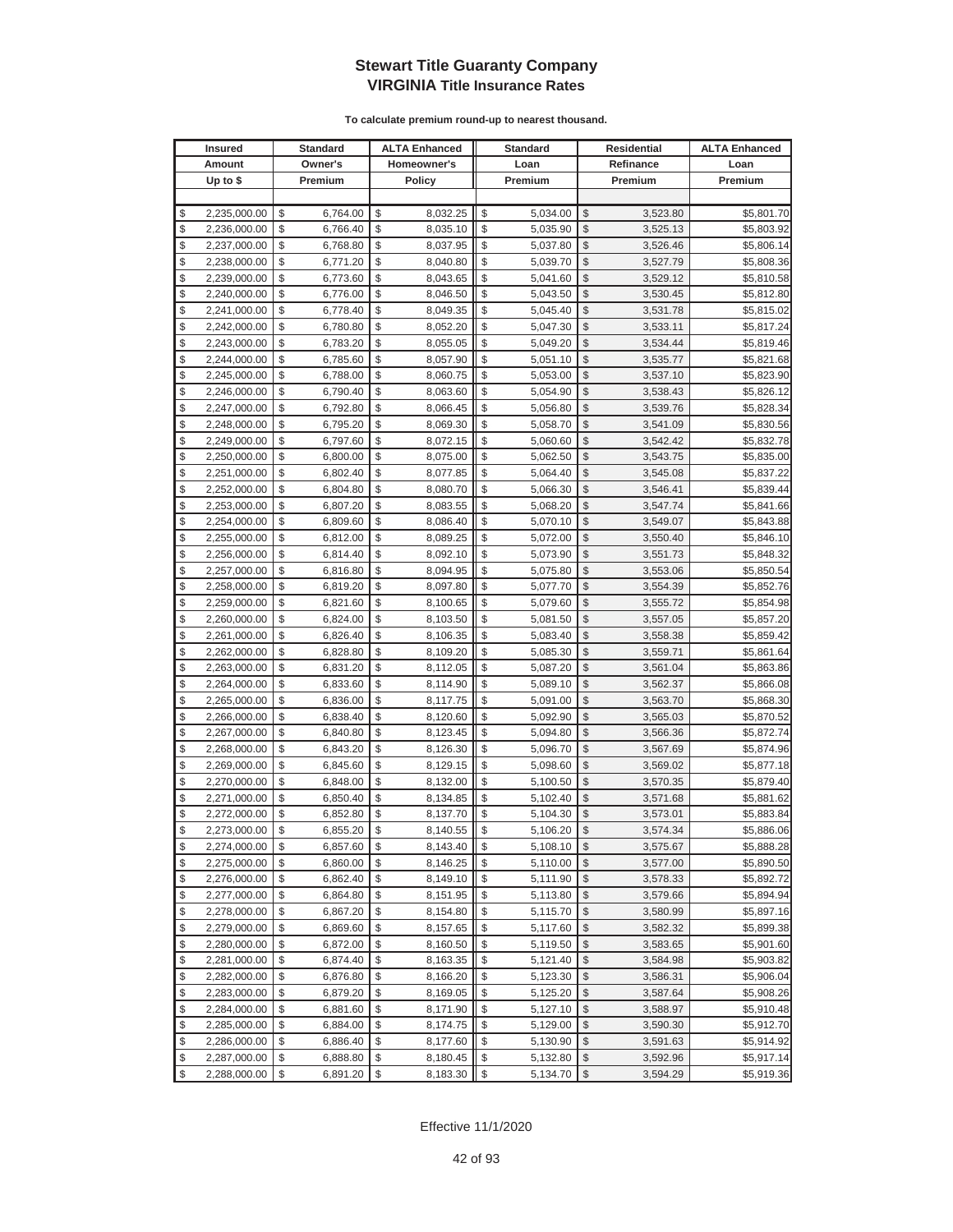|               | <b>Insured</b>               |          | <b>Standard</b> |             | <b>ALTA Enhanced</b> |          | <b>Standard</b> |          | <b>Residential</b> | <b>ALTA Enhanced</b> |
|---------------|------------------------------|----------|-----------------|-------------|----------------------|----------|-----------------|----------|--------------------|----------------------|
|               | Amount                       |          | Owner's         | Homeowner's |                      | Loan     |                 |          | Refinance          | Loan                 |
|               | Up to $$$                    |          | Premium         |             | <b>Policy</b>        |          | Premium         |          | Premium            | Premium              |
|               |                              |          |                 |             |                      |          |                 |          |                    |                      |
| \$            | 2,289,000.00                 | \$       | 6,893.60        | \$          | 8,186.15             | \$       | 5,136.60        | \$       | 3,595.62           | \$5,921.58           |
| \$            | 2,290,000.00                 | \$       | 6,896.00        | \$          | 8,189.00             | \$       | 5,138.50        | \$       | 3,596.95           | \$5,923.80           |
| \$            | 2,291,000.00                 | \$       | 6,898.40        | \$          | 8,191.85             | \$       | 5,140.40        | \$       | 3,598.28           | \$5,926.02           |
| \$            | 2,292,000.00                 | \$       | 6,900.80        | \$          | 8,194.70             | \$       | 5,142.30        | \$       | 3,599.61           | \$5,928.24           |
| \$            | 2,293,000.00                 | \$       | 6,903.20        | \$          | 8,197.55             | \$       | 5,144.20        | \$       | 3,600.94           | \$5,930.46           |
| \$            | 2,294,000.00                 | \$       | 6,905.60        | \$          | 8,200.40             | \$       | 5,146.10        | \$       | 3,602.27           | \$5,932.68           |
| \$            | 2,295,000.00                 | \$       | 6,908.00        | \$          | 8,203.25             | \$       | 5,148.00        | \$       | 3,603.60           | \$5,934.90           |
| \$            | 2,296,000.00                 | \$       | 6,910.40        | \$          | 8,206.10             | \$       | 5,149.90        | \$       | 3,604.93           | \$5,937.12           |
| \$            | 2,297,000.00                 | \$       | 6,912.80        | \$          | 8,208.95             | \$       | 5,151.80        | \$       | 3,606.26           | \$5,939.34           |
| \$            | 2,298,000.00                 | \$       | 6,915.20        | \$          | 8,211.80             | \$       | 5,153.70        | \$       | 3,607.59           | \$5,941.56           |
| \$            | 2,299,000.00                 | \$       | 6,917.60        | \$          | 8,214.65             | \$       | 5,155.60        | \$       | 3,608.92           | \$5,943.78           |
| \$            | 2,300,000.00                 | \$       | 6,920.00        | \$          | 8,217.50             | \$       | 5,157.50        | \$       | 3,610.25           | \$5,946.00           |
| \$            | 2,301,000.00                 | \$       | 6,922.40        | \$          | 8,220.35             | \$       | 5,159.40        | \$       | 3,611.58           | \$5,948.22           |
| \$            | 2,302,000.00                 | \$       | 6,924.80        | \$          | 8,223.20             | \$       | 5,161.30        | \$       | 3,612.91           | \$5,950.44           |
| \$            | 2,303,000.00                 | \$       | 6,927.20        | \$          | 8,226.05             | \$       | 5,163.20        | \$       | 3,614.24           | \$5,952.66           |
| \$            | 2,304,000.00                 | \$       | 6,929.60        | \$          | 8,228.90             | \$       | 5,165.10        | \$       | 3,615.57           | \$5,954.88           |
| \$            | 2,305,000.00                 | \$       | 6,932.00        | \$          | 8,231.75             | \$       | 5,167.00        | \$       | 3,616.90           | \$5,957.10           |
| \$            | 2,306,000.00                 | \$       | 6,934.40        | \$          | 8,234.60             | \$       | 5,168.90        | \$       | 3,618.23           | \$5,959.32           |
| \$            | 2,307,000.00                 | \$       | 6,936.80        | \$          | 8,237.45             | \$       | 5,170.80        | \$       | 3,619.56           | \$5,961.54           |
| \$            | 2,308,000.00                 | \$       | 6,939.20        | \$          | 8,240.30             | \$       | 5,172.70        | \$       | 3,620.89           | \$5,963.76           |
| \$            | 2,309,000.00                 | \$       | 6,941.60        | \$          | 8,243.15             | \$       | 5,174.60        | \$       | 3,622.22           | \$5,965.98           |
| \$            | 2,310,000.00                 | \$       | 6,944.00        | \$          | 8,246.00             | \$       | 5,176.50        | \$       | 3,623.55           | \$5,968.20           |
| \$            | 2,311,000.00                 | \$       | 6,946.40        | \$          | 8,248.85             | \$       | 5,178.40        | \$       | 3,624.88           | \$5,970.42           |
| \$            | 2,312,000.00                 | \$       | 6,948.80        | \$          | 8,251.70             | \$       | 5,180.30        | \$       | 3,626.21           | \$5,972.64           |
| \$            | 2,313,000.00                 | \$       | 6,951.20        | \$          | 8,254.55             | \$       | 5,182.20        | \$       | 3,627.54           | \$5,974.86           |
| \$            | 2,314,000.00                 | \$       | 6,953.60        | \$          | 8,257.40             | \$       | 5,184.10        | \$       | 3,628.87           | \$5,977.08           |
| \$            | 2,315,000.00                 | \$       | 6,956.00        | \$          | 8,260.25             | \$       | 5,186.00        | \$       | 3,630.20           | \$5,979.30           |
| \$            | 2,316,000.00                 | \$       | 6,958.40        | \$          | 8,263.10             | \$       | 5,187.90        | \$       | 3,631.53           | \$5,981.52           |
| \$            | 2,317,000.00                 | \$       | 6,960.80        | \$          | 8,265.95             | \$       | 5,189.80        | \$       | 3,632.86           | \$5,983.74           |
| \$            | 2,318,000.00                 | \$       | 6,963.20        | \$          | 8,268.80             | \$       | 5,191.70        | \$       | 3,634.19           | \$5,985.96           |
| \$            | 2,319,000.00                 | \$       | 6,965.60        | \$          | 8,271.65             | \$       | 5,193.60        | \$       | 3,635.52           | \$5,988.18           |
| \$            | 2,320,000.00                 | \$       | 6,968.00        | \$          | 8,274.50             | \$       | 5,195.50        | \$       | 3,636.85           | \$5,990.40           |
| \$            | 2,321,000.00                 | \$       | 6,970.40        | \$          | 8,277.35             | \$       | 5,197.40        | \$       | 3,638.18           | \$5,992.62           |
| \$            | 2,322,000.00                 | \$       | 6,972.80        | \$          | 8,280.20             | \$       | 5,199.30        | \$       | 3,639.51           | \$5,994.84           |
| \$            | 2,323,000.00                 | \$       | 6,975.20        | \$          | 8,283.05             | \$       | 5,201.20        | \$       | 3,640.84           | \$5,997.06           |
| \$            | 2,324,000.00                 | \$       | 6,977.60        | \$          | 8,285.90             | \$       | 5,203.10        | \$       | 3,642.17           | \$5,999.28           |
| \$            | 2,325,000.00                 | \$       | 6,980.00        | \$          | 8,288.75             | \$       | 5,205.00        | \$       | 3,643.50           | \$6,001.50           |
| \$            | 2,326,000.00                 | \$       | 6,982.40        | \$          | 8,291.60             | \$       | 5,206.90        | \$       | 3,644.83           | \$6,003.72           |
| $\mathcal{S}$ | 2,327,000.00                 | \$       | 6.984.80        | \$          | 8,294.45             | \$       | 5.208.80        | \$       | 3,646.16           | \$6,005.94           |
| \$            | 2,328,000.00                 | \$       | 6,987.20        | \$          | 8,297.30             | \$       | 5,210.70        | \$       | 3,647.49           | \$6,008.16           |
| \$            | 2,329,000.00                 | \$       | 6,989.60        | \$          | 8,300.15             | \$       | 5,212.60        | \$       | 3,648.82           | \$6,010.38           |
| \$            | 2,330,000.00                 | \$       | 6,992.00        | \$          | 8,303.00             | \$       | 5,214.50        | \$       | 3,650.15           | \$6,012.60           |
| \$            | 2,331,000.00                 | \$       | 6,994.40        | \$          | 8,305.85             | \$       | 5,216.40        | \$       | 3,651.48           | \$6,014.82           |
| \$            | 2,332,000.00                 | \$       | 6,996.80        | \$          | 8,308.70             | \$       | 5,218.30        | \$       | 3,652.81           | \$6,017.04           |
| \$            | 2,333,000.00                 | \$       | 6,999.20        | \$          | 8,311.55             | \$       | 5,220.20        | \$       | 3,654.14           | \$6,019.26           |
| \$            | 2,334,000.00                 | \$       | 7,001.60        | \$          | 8,314.40             | \$       | 5,222.10        | \$       | 3,655.47           | \$6,021.48           |
| \$            | 2,335,000.00                 | \$       | 7,004.00        | \$          | 8,317.25             | \$       | 5,224.00        | \$       | 3,656.80           | \$6,023.70           |
| \$<br>\$      | 2,336,000.00<br>2,337,000.00 | \$<br>\$ | 7,006.40        | \$          | 8,320.10             | \$<br>\$ | 5,225.90        | \$<br>\$ | 3,658.13           | \$6,025.92           |
| \$            |                              |          | 7,008.80        | \$          | 8,322.95             |          | 5,227.80        | \$       | 3,659.46           | \$6,028.14           |
|               | 2,338,000.00                 | \$       | 7,011.20        | \$          | 8,325.80             | \$<br>\$ | 5,229.70        |          | 3,660.79           | \$6,030.36           |
| \$            | 2,339,000.00                 | \$       | 7,013.60        | \$          | 8,328.65             |          | 5,231.60        | \$       | 3,662.12           | \$6,032.58           |
| \$<br>\$      | 2,340,000.00                 | \$<br>\$ | 7,016.00        | \$          | 8,331.50             | \$       | 5,233.50        | \$       | 3,663.45           | \$6,034.80           |
|               | 2,341,000.00                 |          | 7,018.40        | \$          | 8,334.35             | \$       | 5,235.40        | \$       | 3,664.78           | \$6,037.02           |
| \$            | 2,342,000.00                 | \$       | 7,020.80        | \$          | 8,337.20             | \$       | 5,237.30        | \$       | 3,666.11           | \$6,039.24           |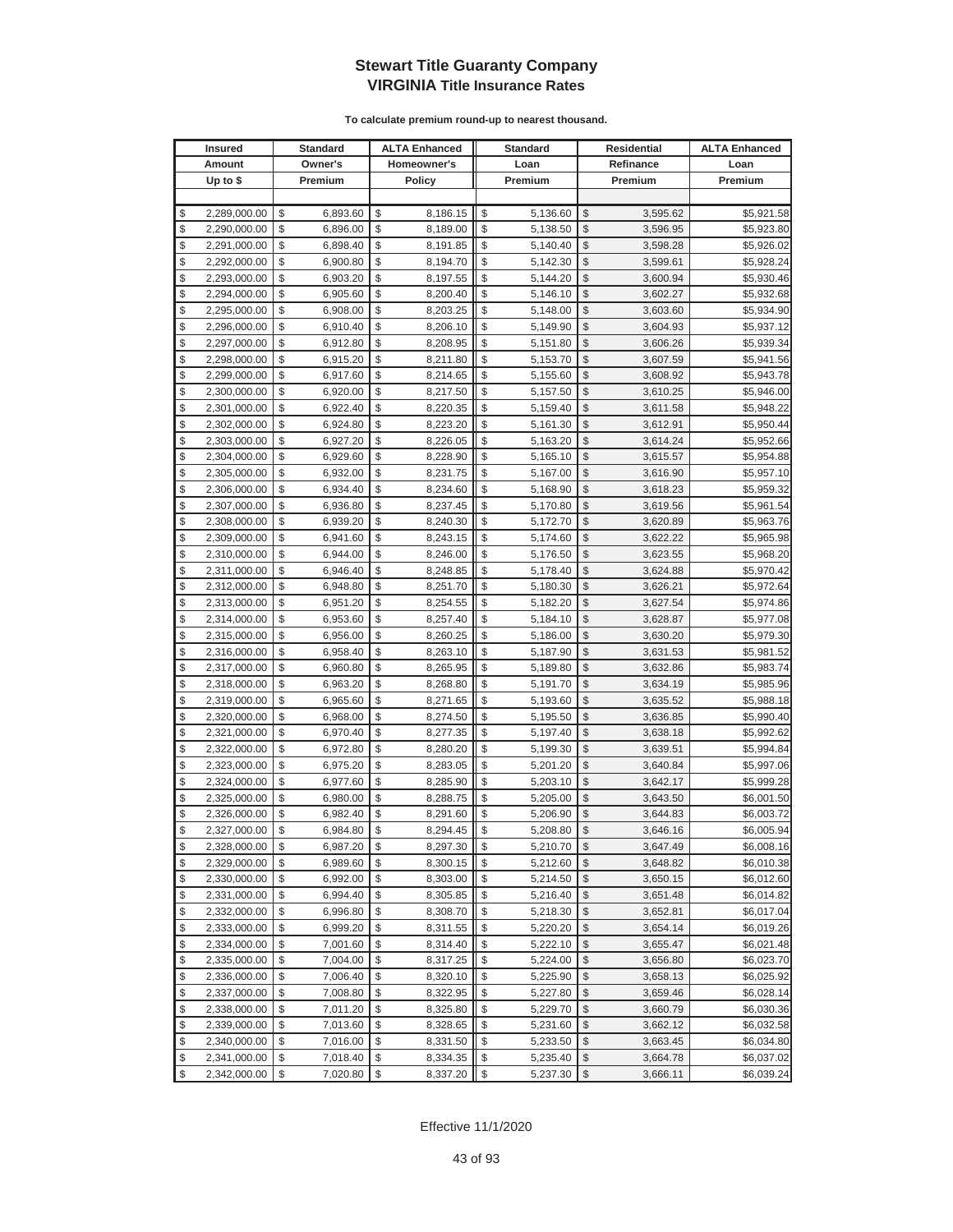|          | <b>Insured</b>               |          | Standard             |          | <b>ALTA Enhanced</b> |          | <b>Standard</b>      |               | Residential          | <b>ALTA Enhanced</b>     |
|----------|------------------------------|----------|----------------------|----------|----------------------|----------|----------------------|---------------|----------------------|--------------------------|
|          | Amount                       |          | Owner's              |          | Homeowner's          |          | Loan                 |               | Refinance            | Loan                     |
|          | Up to $$$                    |          | Premium              |          | <b>Policy</b>        |          | Premium              |               | Premium              | Premium                  |
|          |                              |          |                      |          |                      |          |                      |               |                      |                          |
| \$       | 2,343,000.00                 | \$       | 7,023.20             | \$       | 8,340.05             | \$       | 5,239.20             | \$            | 3,667.44             | \$6,041.46               |
| \$       | 2,344,000.00                 | \$       | 7,025.60             | \$       | 8,342.90             | \$       | 5,241.10             | \$            | 3,668.77             | \$6,043.68               |
| \$       | 2,345,000.00                 | \$       | 7,028.00             | \$       | 8,345.75             | \$       | 5,243.00             | \$            | 3,670.10             | \$6,045.90               |
| \$       | 2,346,000.00                 | \$       | 7,030.40             | \$       | 8,348.60             | \$       | 5,244.90             | \$            | 3,671.43             | \$6,048.12               |
| \$       | 2,347,000.00                 | \$       | 7,032.80             | \$       | 8,351.45             | \$       | 5,246.80             | \$            | 3,672.76             | \$6,050.34               |
| \$       | 2,348,000.00                 | \$       | 7,035.20             | \$       | 8,354.30             | \$       | 5,248.70             | \$            | 3,674.09             | \$6,052.56               |
| \$       | 2,349,000.00                 | \$       | 7,037.60             | \$       | 8,357.15             | \$       | 5,250.60             | \$            | 3,675.42             | \$6,054.78               |
| \$       | 2,350,000.00                 | \$       | 7,040.00             | \$       | 8,360.00             | \$       | 5,252.50             | \$            | 3,676.75             | \$6,057.00               |
| \$       | 2,351,000.00                 | \$       | 7,042.40             | \$       | 8,362.85             | \$       | 5,254.40             | \$            | 3,678.08             | \$6,059.22               |
| \$       | 2,352,000.00                 | \$       | 7,044.80             | \$       | 8,365.70             | \$       | 5,256.30             | \$            | 3,679.41             | \$6,061.44               |
| \$       | 2,353,000.00                 | \$       | 7,047.20             | \$       | 8,368.55             | \$       | 5,258.20             | \$            | 3,680.74             | \$6,063.66               |
| \$       | 2,354,000.00                 | \$       | 7,049.60             | \$       | 8,371.40             | \$       | 5,260.10             | \$            | 3,682.07             | \$6,065.88               |
| \$       | 2,355,000.00                 | \$       | 7,052.00             | \$       | 8,374.25             | \$       | 5,262.00             | \$            | 3,683.40             | \$6,068.10               |
| \$       | 2,356,000.00                 | \$       | 7,054.40             | \$       | 8,377.10             | \$       | 5,263.90             | \$            | 3,684.73             | \$6,070.32               |
| \$       | 2,357,000.00                 | \$       | 7,056.80             | \$       | 8,379.95             | \$       | 5,265.80             | \$            | 3,686.06             | \$6,072.54               |
| \$       | 2,358,000.00                 | \$       | 7,059.20             | \$       | 8,382.80             | \$       | 5,267.70             | \$            | 3,687.39             | \$6,074.76               |
| \$       | 2,359,000.00                 | \$       | 7,061.60             | \$       | 8,385.65             | \$       | 5,269.60             | \$            | 3,688.72             | \$6,076.98               |
| \$       | 2,360,000.00                 | \$       | 7,064.00             | \$       | 8,388.50             | \$       | 5,271.50             | \$            | 3,690.05             | \$6,079.20               |
| \$       | 2,361,000.00                 | \$       | 7,066.40             | \$       | 8,391.35             | \$       | 5,273.40             | \$            | 3,691.38             | \$6,081.42               |
| \$       | 2,362,000.00                 | \$       | 7,068.80             | \$       | 8,394.20             | \$       | 5,275.30             | \$            | 3,692.71             | \$6,083.64               |
| \$       | 2,363,000.00                 | \$       | 7,071.20             | \$       | 8,397.05             | \$       | 5,277.20             | \$            | 3,694.04             | \$6,085.86               |
| \$       | 2,364,000.00                 | \$       | 7,073.60             | \$       | 8,399.90             | \$       | 5,279.10             | \$            | 3,695.37             | \$6,088.08               |
| \$       | 2,365,000.00                 | \$       | 7,076.00             | \$       | 8,402.75             | \$       | 5,281.00             | \$            | 3,696.70             | \$6,090.30               |
| \$       | 2,366,000.00                 | \$       | 7,078.40             | \$       | 8,405.60             | \$       | 5,282.90             | \$            | 3,698.03             | \$6,092.52               |
| \$       | 2,367,000.00                 | \$       | 7,080.80             | \$       | 8,408.45             | \$       | 5,284.80             | \$            | 3,699.36             | \$6,094.74               |
| \$       | 2,368,000.00                 | \$       | 7,083.20             | \$       | 8,411.30             | \$       | 5,286.70             | \$            | 3,700.69             | \$6,096.96               |
| \$       | 2,369,000.00                 | \$       | 7,085.60             | \$       | 8,414.15             | \$       | 5,288.60             | $\mathcal{S}$ | 3,702.02             | \$6,099.18               |
| \$       | 2,370,000.00                 | \$       | 7,088.00             | \$       | 8,417.00             | \$       | 5,290.50             | \$            | 3,703.35             | \$6,101.40               |
| \$       | 2,371,000.00                 | \$       | 7,090.40             | \$       | 8,419.85             | \$       | 5,292.40             | \$            | 3,704.68             | \$6,103.62               |
| \$       | 2,372,000.00                 | \$       | 7,092.80             | \$       | 8,422.70             | \$       | 5,294.30             | \$            | 3,706.01             | \$6,105.84               |
| \$       | 2,373,000.00                 | \$       | 7,095.20             | \$       | 8,425.55             | \$       | 5,296.20             | \$            | 3,707.34             | \$6,108.06               |
| \$       | 2,374,000.00                 | \$       | 7,097.60             | \$       | 8,428.40             | \$       | 5,298.10             | \$            | 3,708.67             | \$6,110.28               |
| \$       | 2,375,000.00                 | \$       | 7,100.00             | \$       | 8,431.25             | \$       | 5,300.00             | \$            | 3,710.00             | \$6,112.50               |
| \$<br>\$ | 2,376,000.00                 | \$       | 7,102.40             | \$       | 8,434.10             | \$       | 5,301.90             | \$            | 3,711.33             | \$6,114.72               |
| \$       | 2,377,000.00<br>2,378,000.00 | \$<br>\$ | 7,104.80<br>7,107.20 | \$<br>\$ | 8,436.95<br>8,439.80 | \$<br>\$ | 5,303.80<br>5,305.70 | \$<br>\$      | 3,712.66<br>3,713.99 | \$6,116.94<br>\$6,119.16 |
| \$       | 2,379,000.00                 | \$       | 7,109.60             | \$       | 8,442.65             | \$       | 5,307.60             | \$            | 3,715.32             | \$6,121.38               |
| \$       | 2,380,000.00                 | \$       | 7,112.00             | \$       | 8,445.50             | \$       | 5,309.50             | \$            | 3,716.65             | \$6,123.60               |
| \$       | 2,381,000.00                 | \$       | 7,114.40             | \$       | 8,448.35             | \$       | 5,311.40             | \$            | 3,717.98             | \$6,125.82               |
| \$       | 2,382,000.00                 | \$       | 7,116.80             | \$       | 8,451.20             | \$       | 5,313.30             | $\sqrt[6]{2}$ | 3,719.31             | \$6,128.04               |
| \$       | 2,383,000.00                 | \$       | 7,119.20             | \$       | 8,454.05             | \$       | 5,315.20             | \$            | 3,720.64             | \$6,130.26               |
| \$       | 2,384,000.00                 | \$       | 7,121.60             | \$       | 8,456.90             | \$       | 5,317.10             | $\frac{1}{2}$ | 3,721.97             | \$6,132.48               |
| \$       | 2,385,000.00                 | \$       | 7,124.00             | \$       | 8,459.75             | \$       | 5,319.00             | \$            | 3,723.30             | \$6,134.70               |
| \$       | 2,386,000.00                 | \$       | 7,126.40             | \$       | 8,462.60             | \$       | 5,320.90             | \$            | 3,724.63             | \$6,136.92               |
| \$       | 2,387,000.00                 | \$       | 7,128.80             | \$       | 8,465.45             | \$       | 5,322.80             | \$            | 3,725.96             | \$6,139.14               |
| \$       | 2,388,000.00                 | \$       | 7,131.20             | \$       | 8,468.30             | \$       | 5,324.70             | \$            | 3,727.29             | \$6,141.36               |
| \$       | 2,389,000.00                 | \$       | 7,133.60             | \$       | 8,471.15             | \$       | 5,326.60             | \$            | 3,728.62             | \$6,143.58               |
| \$       | 2,390,000.00                 | \$       | 7,136.00             | \$       | 8,474.00             | \$       | 5,328.50             | \$            | 3,729.95             | \$6,145.80               |
| \$       | 2,391,000.00                 | \$       | 7,138.40             | \$       | 8,476.85             | \$       | 5,330.40             | \$            | 3,731.28             | \$6,148.02               |
| \$       | 2,392,000.00                 | \$       | 7,140.80             | \$       | 8,479.70             | \$       | 5,332.30             | \$            | 3,732.61             | \$6,150.24               |
| \$       | 2,393,000.00                 | \$       | 7,143.20             | \$       | 8,482.55             | \$       | 5,334.20             | \$            | 3,733.94             | \$6,152.46               |
| \$       | 2,394,000.00                 | \$       | 7,145.60             | \$       | 8,485.40             | \$       | 5,336.10             | \$            | 3,735.27             | \$6,154.68               |
| \$       | 2,395,000.00                 | \$       | 7,148.00             | \$       | 8,488.25             | \$       | 5,338.00             | \$            | 3,736.60             | \$6,156.90               |
| \$       | 2,396,000.00                 | \$       | 7,150.40             | \$       | 8,491.10             | \$       | 5,339.90             | $\frac{1}{2}$ | 3,737.93             | \$6,159.12               |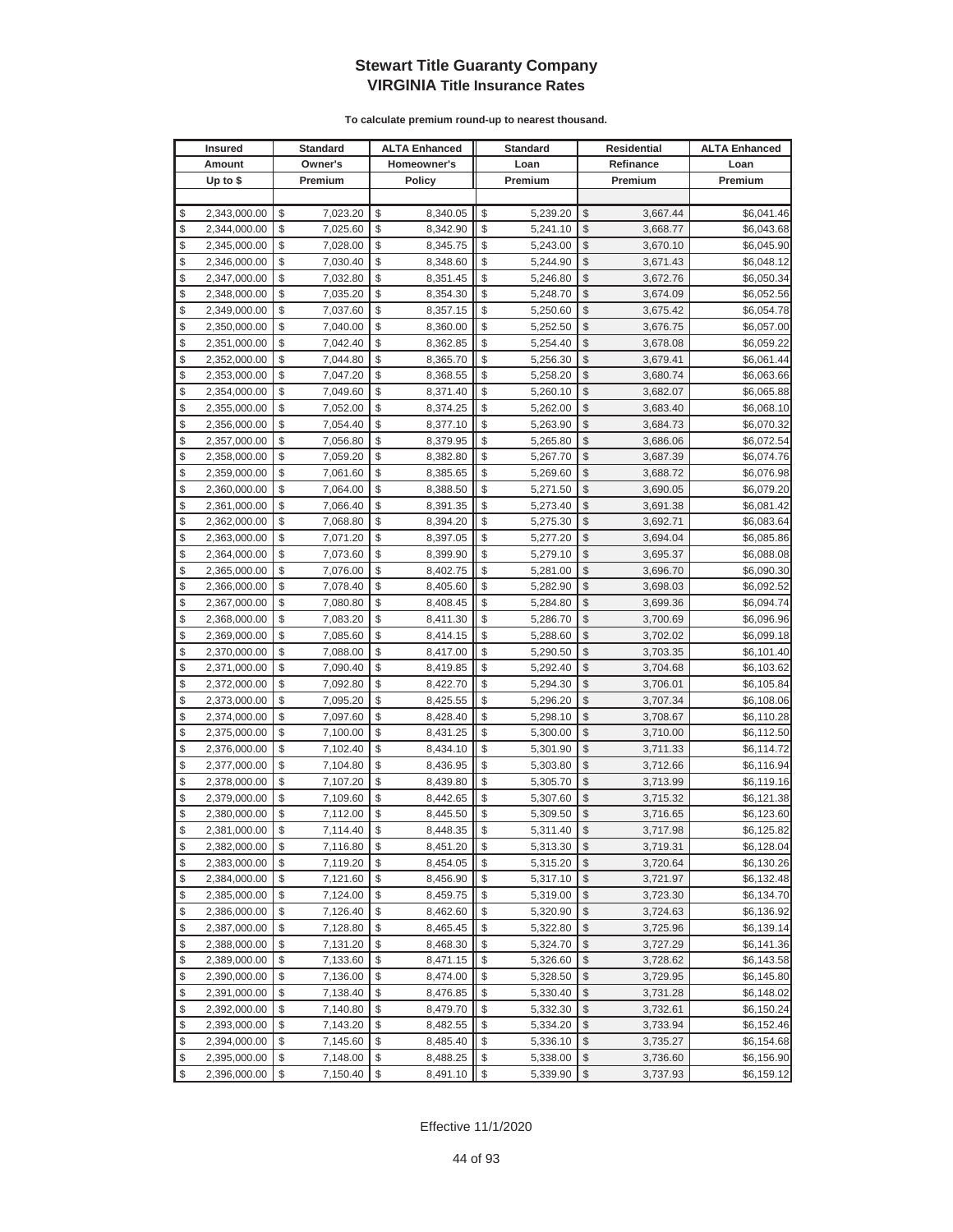|               | <b>Insured</b> | <b>Standard</b> |             | <b>ALTA Enhanced</b> |      | <b>Standard</b> |               | Residential | <b>ALTA Enhanced</b> |
|---------------|----------------|-----------------|-------------|----------------------|------|-----------------|---------------|-------------|----------------------|
|               | Amount         | Owner's         | Homeowner's |                      | Loan |                 |               | Refinance   | Loan                 |
|               | Up to $$$      | Premium         |             | <b>Policy</b>        |      | Premium         |               | Premium     | Premium              |
|               |                |                 |             |                      |      |                 |               |             |                      |
| \$            | 2,397,000.00   | \$<br>7,152.80  | \$          | 8,493.95             | \$   | 5,341.80        | \$            | 3,739.26    | \$6,161.34           |
| \$            | 2,398,000.00   | \$<br>7,155.20  | \$          | 8,496.80             | \$   | 5,343.70        | \$            | 3,740.59    | \$6,163.56           |
| \$            | 2,399,000.00   | \$<br>7,157.60  | \$          | 8,499.65             | \$   | 5,345.60        | \$            | 3,741.92    | \$6,165.78           |
| \$            | 2,400,000.00   | \$<br>7,160.00  | \$          | 8,502.50             | \$   | 5,347.50        | $\mathcal{S}$ | 3,743.25    | \$6,168.00           |
| \$            | 2,401,000.00   | \$<br>7,162.40  | \$          | 8,505.35             | \$   | 5,349.40        | \$            | 3,744.58    | \$6,170.22           |
| \$            | 2,402,000.00   | \$<br>7,164.80  | \$          | 8,508.20             | \$   | 5,351.30        | \$            | 3,745.91    | \$6,172.44           |
| \$            | 2,403,000.00   | \$<br>7,167.20  | \$          | 8,511.05             | \$   | 5,353.20        | \$            | 3,747.24    | \$6,174.66           |
| \$            | 2,404,000.00   | \$<br>7,169.60  | \$          | 8,513.90             | \$   | 5,355.10        | \$            | 3,748.57    | \$6,176.88           |
| \$            | 2,405,000.00   | \$<br>7,172.00  | \$          | 8,516.75             | \$   | 5,357.00        | \$            | 3,749.90    | \$6,179.10           |
| \$            | 2,406,000.00   | \$<br>7,174.40  | \$          | 8,519.60             | \$   | 5,358.90        | \$            | 3,751.23    | \$6,181.32           |
| \$            | 2,407,000.00   | \$<br>7,176.80  | \$          | 8,522.45             | \$   | 5,360.80        | \$            | 3,752.56    | \$6,183.54           |
| \$            | 2,408,000.00   | \$<br>7,179.20  | \$          | 8,525.30             | \$   | 5,362.70        | \$            | 3,753.89    | \$6,185.76           |
| \$            | 2,409,000.00   | \$<br>7,181.60  | \$          | 8,528.15             | \$   | 5,364.60        | \$            | 3,755.22    | \$6,187.98           |
| \$            | 2,410,000.00   | \$<br>7,184.00  | \$          | 8,531.00             | \$   | 5,366.50        | \$            | 3,756.55    | \$6,190.20           |
| \$            | 2,411,000.00   | \$<br>7,186.40  | \$          | 8,533.85             | \$   | 5,368.40        | \$            | 3,757.88    | \$6,192.42           |
| \$            | 2,412,000.00   | \$<br>7,188.80  | \$          | 8,536.70             | \$   | 5,370.30        | \$            | 3,759.21    | \$6,194.64           |
| \$            | 2,413,000.00   | \$<br>7,191.20  | \$          | 8,539.55             | \$   | 5,372.20        | \$            | 3,760.54    | \$6,196.86           |
| \$            | 2,414,000.00   | \$<br>7,193.60  | \$          | 8,542.40             | \$   | 5,374.10        | \$            | 3,761.87    | \$6,199.08           |
| \$            | 2,415,000.00   | \$<br>7,196.00  | \$          | 8,545.25             | \$   | 5,376.00        | \$            | 3,763.20    | \$6,201.30           |
| \$            | 2,416,000.00   | \$<br>7,198.40  | \$          | 8,548.10             | \$   | 5,377.90        | \$            | 3,764.53    | \$6,203.52           |
| \$            | 2,417,000.00   | \$<br>7,200.80  | \$          | 8,550.95             | \$   | 5,379.80        | \$            | 3,765.86    | \$6,205.74           |
| \$            | 2,418,000.00   | \$<br>7,203.20  | \$          | 8,553.80             | \$   | 5,381.70        | \$            | 3,767.19    | \$6,207.96           |
| \$            | 2,419,000.00   | \$<br>7,205.60  | \$          | 8,556.65             | \$   | 5,383.60        | \$            | 3,768.52    | \$6,210.18           |
| \$            | 2,420,000.00   | \$<br>7,208.00  | \$          | 8,559.50             | \$   | 5,385.50        | \$            | 3,769.85    | \$6,212.40           |
| \$            | 2,421,000.00   | \$<br>7,210.40  | \$          | 8,562.35             | \$   | 5,387.40        | \$            | 3,771.18    | \$6,214.62           |
| \$            | 2,422,000.00   | \$<br>7,212.80  | \$          | 8,565.20             | \$   | 5,389.30        | \$            | 3,772.51    | \$6,216.84           |
| \$            | 2,423,000.00   | \$<br>7,215.20  | \$          | 8,568.05             | \$   | 5,391.20        | \$            | 3,773.84    | \$6,219.06           |
| \$            | 2,424,000.00   | \$<br>7,217.60  | \$          | 8,570.90             | \$   | 5,393.10        | \$            | 3,775.17    | \$6,221.28           |
| \$            | 2,425,000.00   | \$<br>7,220.00  | \$          | 8,573.75             | \$   | 5,395.00        | \$            | 3,776.50    | \$6,223.50           |
| \$            | 2,426,000.00   | \$<br>7,222.40  | \$          | 8,576.60             | \$   | 5,396.90        | \$            | 3,777.83    | \$6,225.72           |
| \$            | 2,427,000.00   | \$<br>7,224.80  | \$          | 8,579.45             | \$   | 5,398.80        | $\mathcal{S}$ | 3,779.16    | \$6,227.94           |
| \$            | 2,428,000.00   | \$<br>7,227.20  | \$          | 8,582.30             | \$   | 5,400.70        | \$            | 3,780.49    | \$6,230.16           |
| \$            | 2,429,000.00   | \$<br>7,229.60  | \$          | 8,585.15             | \$   | 5,402.60        | \$            | 3,781.82    | \$6,232.38           |
| \$            | 2,430,000.00   | \$<br>7,232.00  | \$          | 8,588.00             | \$   | 5,404.50        | $\mathcal{S}$ | 3,783.15    | \$6,234.60           |
| \$            | 2,431,000.00   | \$<br>7,234.40  | \$          | 8,590.85             | \$   | 5,406.40        | \$            | 3,784.48    | \$6,236.82           |
| \$            | 2,432,000.00   | \$<br>7,236.80  | \$          | 8,593.70             | \$   | 5,408.30        | \$            | 3,785.81    | \$6,239.04           |
| \$            | 2,433,000.00   | \$<br>7,239.20  | \$          | 8,596.55             | \$   | 5,410.20        | \$            | 3,787.14    | \$6,241.26           |
| \$            | 2,434,000.00   | \$<br>7,241.60  | \$          | 8,599.40             | \$   | 5,412.10        | \$            | 3,788.47    | \$6,243.48           |
| $\mathcal{S}$ | 2,435,000.00   | \$<br>7.244.00  | \$          | 8.602.25             | \$   | 5,414.00        | $\mathcal{S}$ | 3,789.80    | \$6,245.70           |
| \$            | 2,436,000.00   | \$<br>7,246.40  | \$          | 8,605.10             | \$   | 5,415.90        | \$            | 3,791.13    | \$6,247.92           |
| \$            | 2,437,000.00   | \$<br>7,248.80  | \$          | 8,607.95             | \$   | 5,417.80        | \$            | 3,792.46    | \$6,250.14           |
| \$            | 2,438,000.00   | \$<br>7,251.20  | \$          | 8,610.80             | \$   | 5,419.70        | \$            | 3,793.79    | \$6,252.36           |
| \$            | 2,439,000.00   | \$<br>7,253.60  | \$          | 8,613.65             | \$   | 5,421.60        | \$            | 3,795.12    | \$6,254.58           |
| \$            | 2,440,000.00   | \$<br>7,256.00  | \$          | 8,616.50             | \$   | 5,423.50        | \$            | 3,796.45    | \$6,256.80           |
| \$            | 2,441,000.00   | \$<br>7,258.40  | \$          | 8,619.35             | \$   | 5,425.40        | \$            | 3,797.78    | \$6,259.02           |
| \$            | 2,442,000.00   | \$<br>7,260.80  | \$          | 8,622.20             | \$   | 5,427.30        | \$            | 3,799.11    | \$6,261.24           |
| \$            | 2,443,000.00   | \$<br>7,263.20  | \$          | 8,625.05             | \$   | 5,429.20        | \$            | 3,800.44    | \$6,263.46           |
| \$            | 2,444,000.00   | \$<br>7,265.60  | \$          | 8,627.90             | \$   | 5,431.10        | \$            | 3,801.77    | \$6,265.68           |
| \$            | 2,445,000.00   | \$<br>7,268.00  | \$          | 8,630.75             | \$   | 5,433.00        | \$            | 3,803.10    | \$6,267.90           |
| \$            | 2,446,000.00   | \$<br>7,270.40  | \$          | 8,633.60             | \$   | 5,434.90        | \$            | 3,804.43    | \$6,270.12           |
| \$            | 2,447,000.00   | \$<br>7,272.80  | \$          | 8,636.45             | \$   | 5,436.80        | \$            | 3,805.76    | \$6,272.34           |
| \$            | 2,448,000.00   | \$<br>7,275.20  | \$          | 8,639.30             | \$   | 5,438.70        | \$            | 3,807.09    | \$6,274.56           |
| \$            | 2,449,000.00   | \$<br>7,277.60  | \$          | 8,642.15             | \$   | 5,440.60        | \$            | 3,808.42    | \$6,276.78           |
| \$            | 2,450,000.00   | \$<br>7,280.00  | \$          | 8,645.00             | \$   | 5,442.50        | \$            | 3,809.75    | \$6,279.00           |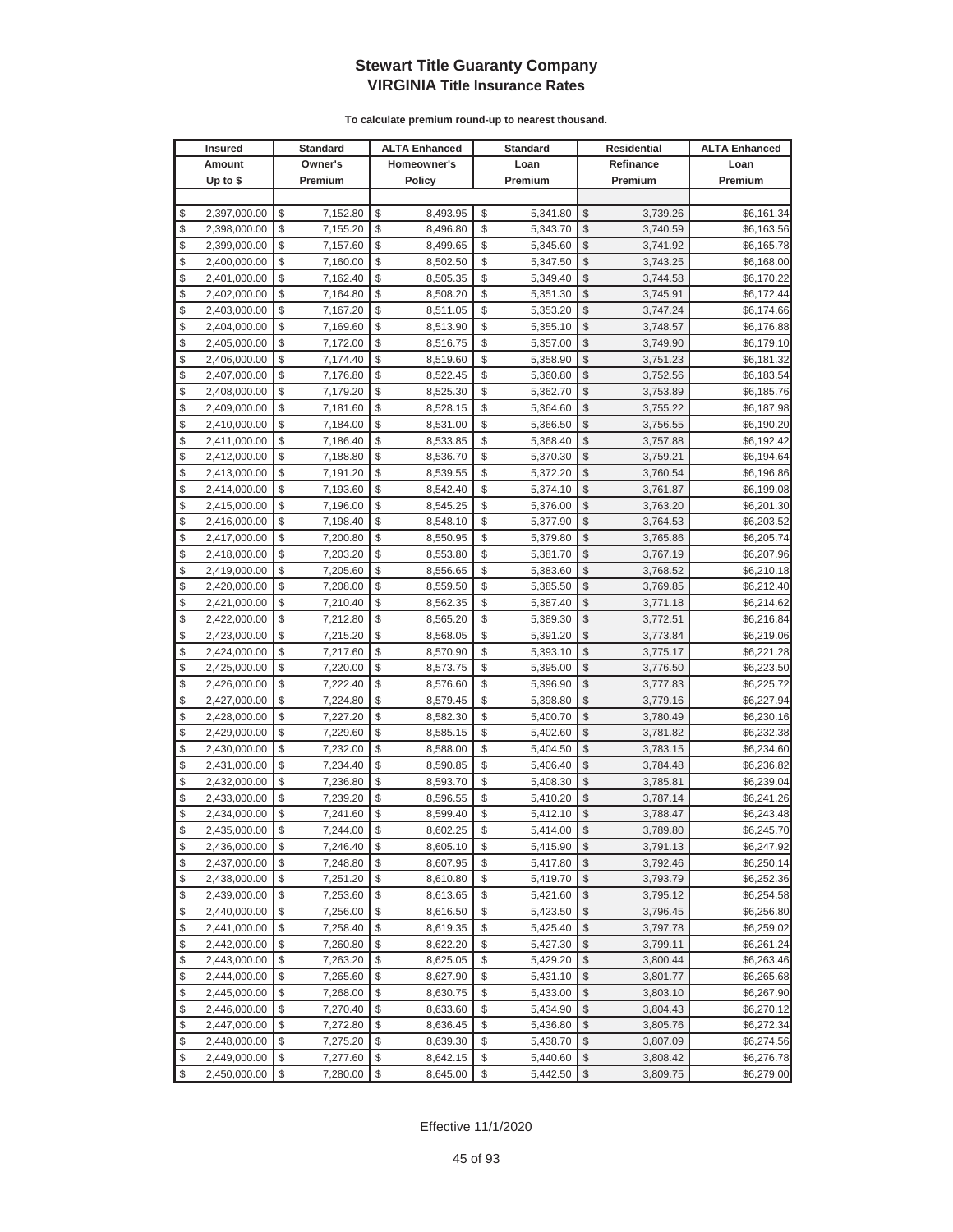| <b>Insured</b> |              |    | <b>Standard</b> | <b>ALTA Enhanced</b>                |            | <b>Standard</b> |                         | <b>Residential</b> | <b>ALTA Enhanced</b> |
|----------------|--------------|----|-----------------|-------------------------------------|------------|-----------------|-------------------------|--------------------|----------------------|
|                | Amount       |    | Owner's         | Homeowner's                         |            | Loan            |                         | Refinance          | Loan                 |
|                | Up to $$$    |    | Premium         | <b>Policy</b>                       |            | Premium         |                         | Premium            | Premium              |
|                |              |    |                 |                                     |            |                 |                         |                    |                      |
| \$             | 2,451,000.00 | \$ | 7,282.40        | \$<br>8,647.85                      | \$         | 5,444.40        | \$                      | 3,811.08           | \$6,281.22           |
| \$             | 2,452,000.00 | \$ | 7,284.80        | \$<br>8,650.70                      | \$         | 5,446.30        | \$                      | 3,812.41           | \$6,283.44           |
| \$             | 2,453,000.00 | \$ | 7,287.20        | \$<br>8,653.55                      | \$         | 5,448.20        | \$                      | 3,813.74           | \$6,285.66           |
| \$             | 2,454,000.00 | \$ | 7,289.60        | \$<br>8,656.40                      | \$         | 5,450.10        | \$                      | 3,815.07           | \$6,287.88           |
| \$             | 2,455,000.00 | \$ | 7,292.00        | \$<br>8,659.25                      | \$         | 5,452.00        | \$                      | 3,816.40           | \$6,290.10           |
| \$             | 2,456,000.00 | \$ | 7,294.40        | \$<br>8,662.10                      | \$         | 5,453.90        | \$                      | 3,817.73           | \$6,292.32           |
| \$             | 2,457,000.00 | \$ | 7,296.80        | \$<br>8,664.95                      | \$         | 5,455.80        | \$                      | 3,819.06           | \$6,294.54           |
| \$             | 2,458,000.00 | \$ | 7,299.20        | \$<br>8,667.80                      | \$         | 5,457.70        | \$                      | 3,820.39           | \$6,296.76           |
| \$             | 2,459,000.00 | \$ | 7,301.60        | \$<br>8,670.65                      | \$         | 5,459.60        | \$                      | 3,821.72           | \$6,298.98           |
| \$             | 2,460,000.00 | \$ | 7,304.00        | \$<br>8,673.50                      | \$         | 5,461.50        | \$                      | 3,823.05           | \$6,301.20           |
| \$             | 2,461,000.00 | \$ | 7,306.40        | \$<br>8,676.35                      | \$         | 5,463.40        | \$                      | 3,824.38           | \$6,303.42           |
| \$             | 2,462,000.00 | \$ | 7,308.80        | \$<br>8,679.20                      | \$         | 5,465.30        | \$                      | 3,825.71           | \$6,305.64           |
| \$             | 2,463,000.00 | \$ | 7,311.20        | \$<br>8,682.05                      | \$         | 5,467.20        | \$                      | 3,827.04           | \$6,307.86           |
| \$             | 2,464,000.00 | \$ | 7,313.60        | \$<br>8,684.90                      | \$         | 5,469.10        | \$                      | 3,828.37           | \$6,310.08           |
| \$             | 2,465,000.00 | \$ | 7,316.00        | \$<br>8,687.75                      | \$         | 5,471.00        | \$                      | 3,829.70           | \$6,312.30           |
| \$             | 2,466,000.00 | \$ | 7,318.40        | \$<br>8,690.60                      | \$         | 5,472.90        | \$                      | 3,831.03           | \$6,314.52           |
| \$             | 2,467,000.00 | \$ | 7,320.80        | \$<br>8,693.45                      | \$         | 5,474.80        | \$                      | 3,832.36           | \$6,316.74           |
| \$             | 2,468,000.00 | \$ | 7,323.20        | \$<br>8,696.30                      | \$         | 5,476.70        | \$                      | 3,833.69           | \$6,318.96           |
| \$             | 2,469,000.00 | \$ | 7,325.60        | \$<br>8,699.15                      | \$         | 5,478.60        | \$                      | 3,835.02           | \$6,321.18           |
| \$             | 2,470,000.00 | \$ | 7,328.00        | \$<br>8,702.00                      | \$         | 5,480.50        | \$                      | 3,836.35           | \$6,323.40           |
| \$             | 2,471,000.00 | \$ | 7,330.40        | \$<br>8,704.85                      | \$         | 5,482.40        | \$                      | 3,837.68           | \$6,325.62           |
| \$             | 2,472,000.00 | \$ | 7,332.80        | \$<br>8,707.70                      | \$         | 5,484.30        | \$                      | 3,839.01           | \$6,327.84           |
| \$             | 2,473,000.00 | \$ | 7,335.20        | \$<br>8,710.55                      | \$         | 5,486.20        | \$                      | 3,840.34           | \$6,330.06           |
| \$             | 2,474,000.00 | \$ | 7,337.60        | \$<br>8,713.40                      | \$         | 5,488.10        | \$                      | 3,841.67           | \$6,332.28           |
| \$             | 2,475,000.00 | \$ | 7,340.00        | \$<br>8,716.25                      | \$         | 5,490.00        | \$                      | 3,843.00           | \$6,334.50           |
| \$             | 2,476,000.00 | \$ | 7,342.40        | \$<br>8,719.10                      | \$         | 5,491.90        | \$                      | 3,844.33           | \$6,336.72           |
| \$             | 2,477,000.00 | \$ | 7,344.80        | \$<br>8,721.95                      | \$         | 5,493.80        | \$                      | 3,845.66           | \$6,338.94           |
| \$             | 2,478,000.00 | \$ | 7,347.20        | \$<br>8,724.80                      | \$         | 5,495.70        | \$                      | 3,846.99           | \$6,341.16           |
| \$             | 2,479,000.00 | \$ | 7,349.60        | \$<br>8,727.65                      | \$         | 5,497.60        | \$                      | 3,848.32           | \$6,343.38           |
| \$             | 2,480,000.00 | \$ | 7,352.00        | \$<br>8,730.50                      | \$         | 5,499.50        | \$                      | 3,849.65           | \$6,345.60           |
| \$             | 2,481,000.00 | \$ | 7,354.40        | \$<br>8,733.35                      | \$         | 5,501.40        | \$                      | 3,850.98           | \$6,347.82           |
| \$             | 2,482,000.00 | \$ | 7,356.80        | \$<br>8,736.20                      | \$         | 5,503.30        | \$                      | 3,852.31           | \$6,350.04           |
| \$             | 2,483,000.00 | \$ | 7,359.20        | \$<br>8,739.05                      | \$         | 5,505.20        | \$                      | 3,853.64           | \$6,352.26           |
| \$             | 2,484,000.00 | \$ | 7,361.60        | \$<br>8,741.90                      | \$         | 5,507.10        | \$                      | 3,854.97           | \$6,354.48           |
| \$             | 2,485,000.00 | \$ | 7,364.00        | \$<br>8,744.75                      | \$         | 5,509.00        | \$                      | 3,856.30           | \$6,356.70           |
| \$             | 2,486,000.00 | \$ | 7,366.40        | \$<br>8,747.60                      | \$         | 5,510.90        | \$                      | 3,857.63           | \$6,358.92           |
| \$             | 2,487,000.00 | \$ | 7,368.80        | \$<br>8,750.45                      | \$         | 5,512.80        | \$                      | 3,858.96           | \$6,361.14           |
| \$             | 2,488,000.00 | \$ | 7,371.20        | \$<br>8,753.30                      | \$         | 5,514.70        | \$                      | 3,860.29           | \$6,363.36           |
| \$             | 2,489,000.00 | \$ | 7,373.60        | \$<br>8,756.15                      | \$         | 5,516.60        | $\mathbb{S}$            | 3,861.62           | \$6,365.58           |
| \$             | 2,490,000.00 | \$ | 7,376.00        | \$<br>8,759.00                      | \$         | 5,518.50        | \$                      | 3,862.95           | \$6,367.80           |
| \$             | 2,491,000.00 | \$ | 7,378.40        | \$<br>8,761.85                      | \$         | 5,520.40        | \$                      | 3,864.28           | \$6,370.02           |
| \$             | 2,492,000.00 | \$ | 7,380.80        | \$<br>8,764.70                      | \$         | 5,522.30        | \$                      | 3,865.61           | \$6,372.24           |
| \$             | 2,493,000.00 | \$ | 7,383.20        | \$<br>8,767.55                      | \$         | 5,524.20        | \$                      | 3,866.94           | \$6,374.46           |
| \$             | 2,494,000.00 | \$ | 7,385.60        | \$<br>8,770.40                      | \$         | 5,526.10        | \$                      | 3,868.27           | \$6,376.68           |
| \$             | 2,495,000.00 | \$ | 7,388.00        | \$<br>8,773.25                      | \$         | 5,528.00        | \$                      | 3,869.60           | \$6,378.90           |
| \$             | 2,496,000.00 | \$ | 7,390.40        | \$<br>8,776.10                      | \$         | 5,529.90        | \$                      | 3,870.93           | \$6,381.12           |
| \$             | 2,497,000.00 | \$ | 7,392.80        | \$<br>8,778.95                      | \$         | 5,531.80        | \$                      | 3,872.26           | \$6,383.34           |
| \$             | 2,498,000.00 | \$ | 7,395.20        | \$<br>8,781.80                      | \$         | 5,533.70        | \$                      | 3,873.59           | \$6,385.56           |
| \$             | 2,499,000.00 | \$ | 7,397.60        | \$<br>8,784.65                      | \$         | 5,535.60        | \$                      | 3,874.92           | \$6,387.78           |
| \$             | 2,500,000.00 | \$ | 7,400.00        | \$<br>8,787.50                      | \$         | 5,537.50        | \$                      | 3,876.25           | \$6,390.00           |
| \$             | 2,501,000.00 | \$ | 7,402.05        | \$<br>8,789.90                      | \$         | 5,539.10        | \$                      | 3,877.37           | \$6,391.75           |
| \$             | 2,502,000.00 | \$ | 7,404.10        | \$<br>8,792.30                      | \$         | 5,540.70        | \$                      | 3,878.49           | \$6,393.50           |
| \$             | 2,503,000.00 | \$ | 7,406.15        | \$<br>8,794.70                      | \$         | 5,542.30        | \$                      | 3,879.61           | \$6,395.25           |
| \$             | 2,504,000.00 | \$ | 7,408.20        | $\sqrt[6]{\frac{1}{2}}$<br>8,797.10 | $\sqrt{2}$ | 5,543.90        | $\sqrt[6]{\frac{1}{2}}$ | 3,880.73           | \$6,397.00           |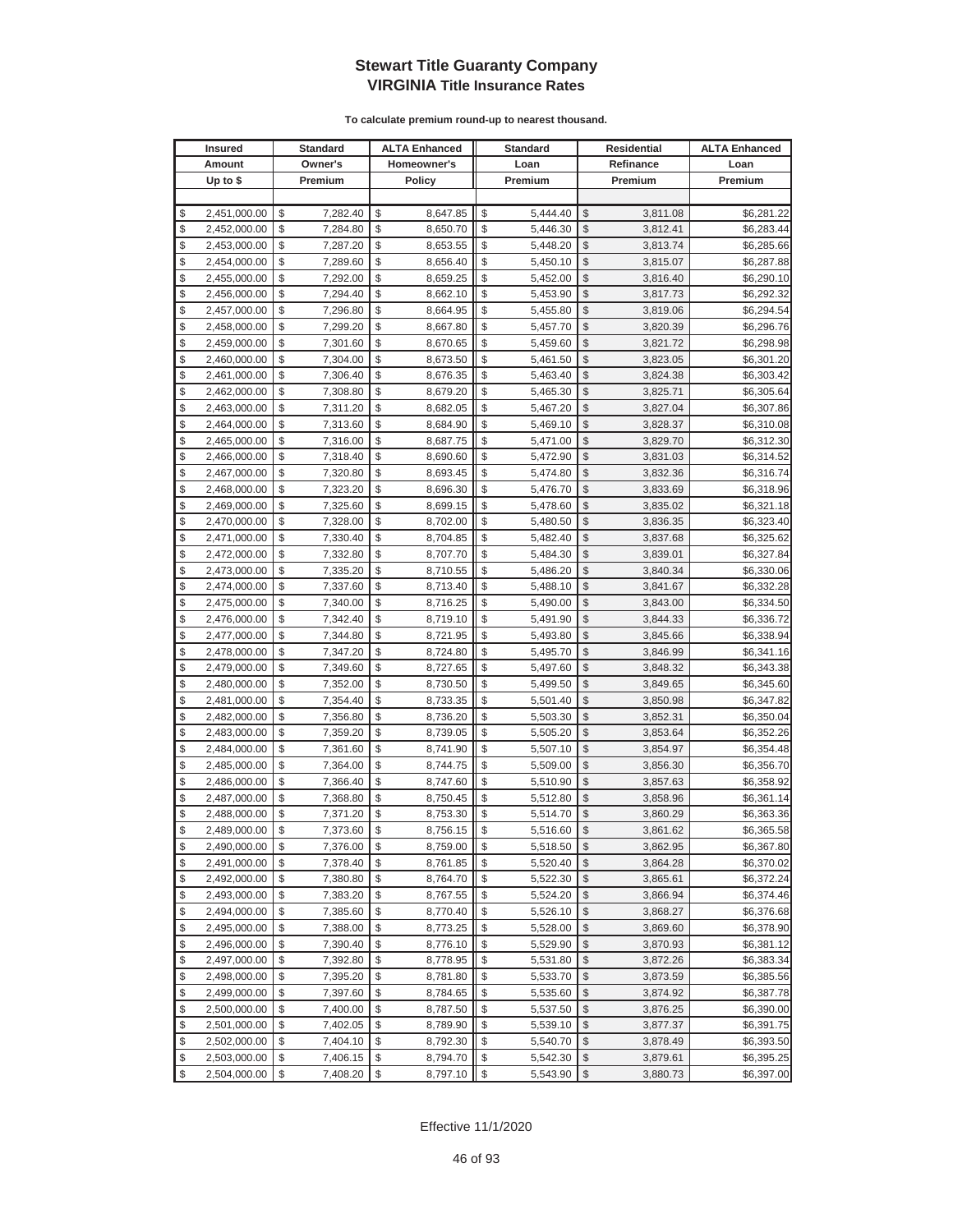| <b>Insured</b>     | Standard       | <b>ALTA Enhanced</b> | <b>Standard</b> |                         | Residential | <b>ALTA Enhanced</b> |
|--------------------|----------------|----------------------|-----------------|-------------------------|-------------|----------------------|
| Amount             | Owner's        | Homeowner's          | Loan            |                         | Refinance   | Loan                 |
| Up to $$$          | Premium        | <b>Policy</b>        | Premium         |                         | Premium     | Premium              |
|                    |                |                      |                 |                         |             |                      |
| \$<br>2,505,000.00 | \$<br>7,410.25 | \$<br>8,799.50       | \$<br>5,545.50  | \$                      | 3,881.85    | \$6,398.75           |
| \$<br>2,506,000.00 | \$<br>7,412.30 | \$<br>8,801.90       | \$<br>5,547.10  | \$                      | 3,882.97    | \$6,400.50           |
| \$<br>2,507,000.00 | \$<br>7,414.35 | \$<br>8,804.30       | \$<br>5,548.70  | \$                      | 3,884.09    | \$6,402.25           |
| \$<br>2,508,000.00 | \$<br>7,416.40 | \$<br>8,806.70       | \$<br>5,550.30  | \$                      | 3,885.21    | \$6,404.00           |
| \$<br>2,509,000.00 | \$<br>7,418.45 | \$<br>8,809.10       | \$<br>5,551.90  | \$                      | 3,886.33    | \$6,405.75           |
| \$<br>2,510,000.00 | \$<br>7,420.50 | \$<br>8,811.50       | \$<br>5,553.50  | \$                      | 3,887.45    | \$6,407.50           |
| \$<br>2,511,000.00 | \$<br>7,422.55 | \$<br>8,813.90       | \$<br>5,555.10  | \$                      | 3,888.57    | \$6,409.25           |
| \$<br>2,512,000.00 | \$<br>7,424.60 | \$<br>8,816.30       | \$<br>5,556.70  | \$                      | 3,889.69    | \$6,411.00           |
| \$<br>2,513,000.00 | \$<br>7,426.65 | \$<br>8,818.70       | \$<br>5,558.30  | \$                      | 3,890.81    | \$6,412.75           |
| \$<br>2,514,000.00 | \$<br>7,428.70 | \$<br>8,821.10       | \$<br>5,559.90  | \$                      | 3,891.93    | \$6,414.50           |
| \$<br>2,515,000.00 | \$<br>7,430.75 | \$<br>8,823.50       | \$<br>5,561.50  | \$                      | 3,893.05    | \$6,416.25           |
| \$<br>2,516,000.00 | \$<br>7,432.80 | \$<br>8,825.90       | \$<br>5,563.10  | \$                      | 3,894.17    | \$6,418.00           |
| \$<br>2,517,000.00 | \$<br>7,434.85 | \$<br>8,828.30       | \$<br>5,564.70  | \$                      | 3,895.29    | \$6,419.75           |
| \$<br>2,518,000.00 | \$<br>7,436.90 | \$<br>8,830.70       | \$<br>5,566.30  | \$                      | 3,896.41    | \$6,421.50           |
| \$<br>2,519,000.00 | \$<br>7,438.95 | \$<br>8,833.10       | \$<br>5,567.90  | \$                      | 3,897.53    | \$6,423.25           |
| \$<br>2,520,000.00 | \$<br>7,441.00 | \$<br>8,835.50       | \$<br>5,569.50  | \$                      | 3,898.65    | \$6,425.00           |
| \$<br>2,521,000.00 | \$<br>7,443.05 | \$<br>8,837.90       | \$<br>5,571.10  | \$                      | 3,899.77    | \$6,426.75           |
| \$<br>2,522,000.00 | \$<br>7,445.10 | \$<br>8,840.30       | \$<br>5,572.70  | \$                      | 3,900.89    | \$6,428.50           |
| \$<br>2,523,000.00 | \$<br>7,447.15 | \$<br>8,842.70       | \$<br>5,574.30  | \$                      | 3,902.01    | \$6,430.25           |
| \$<br>2,524,000.00 | \$<br>7,449.20 | \$<br>8,845.10       | \$<br>5,575.90  | \$                      | 3,903.13    | \$6,432.00           |
| \$<br>2,525,000.00 | \$<br>7,451.25 | \$<br>8,847.50       | \$<br>5,577.50  | \$                      | 3,904.25    | \$6,433.75           |
| \$<br>2,526,000.00 | \$<br>7,453.30 | \$<br>8,849.90       | \$<br>5,579.10  | \$                      | 3,905.37    | \$6,435.50           |
| \$<br>2,527,000.00 | \$<br>7,455.35 | \$<br>8,852.30       | \$<br>5,580.70  | \$                      | 3,906.49    | \$6,437.25           |
| \$<br>2,528,000.00 | \$<br>7,457.40 | \$<br>8,854.70       | \$<br>5,582.30  | \$                      | 3,907.61    | \$6,439.00           |
| \$<br>2,529,000.00 | \$<br>7,459.45 | \$<br>8,857.10       | \$<br>5,583.90  | \$                      | 3,908.73    | \$6,440.75           |
| \$<br>2,530,000.00 | \$<br>7,461.50 | \$<br>8,859.50       | \$<br>5,585.50  | \$                      | 3,909.85    | \$6,442.50           |
| \$<br>2,531,000.00 | \$<br>7,463.55 | \$<br>8,861.90       | \$<br>5,587.10  | \$                      | 3,910.97    | \$6,444.25           |
| \$<br>2,532,000.00 | \$<br>7,465.60 | \$<br>8,864.30       | \$<br>5,588.70  | \$                      | 3,912.09    | \$6,446.00           |
| \$<br>2,533,000.00 | \$<br>7,467.65 | \$<br>8,866.70       | \$<br>5,590.30  | \$                      | 3,913.21    | \$6,447.75           |
| \$<br>2,534,000.00 | \$<br>7,469.70 | \$<br>8,869.10       | \$<br>5,591.90  | \$                      | 3,914.33    | \$6,449.50           |
| \$<br>2,535,000.00 | \$<br>7,471.75 | \$<br>8,871.50       | \$<br>5,593.50  | \$                      | 3,915.45    | \$6,451.25           |
| \$<br>2,536,000.00 | \$<br>7,473.80 | \$<br>8,873.90       | \$<br>5,595.10  | \$                      | 3,916.57    | \$6,453.00           |
| \$<br>2,537,000.00 | \$<br>7,475.85 | \$<br>8,876.30       | \$<br>5,596.70  | \$                      | 3,917.69    | \$6,454.75           |
| \$<br>2,538,000.00 | \$<br>7,477.90 | \$<br>8,878.70       | \$<br>5,598.30  | \$                      | 3,918.81    | \$6,456.50           |
| \$<br>2,539,000.00 | \$<br>7,479.95 | \$<br>8,881.10       | \$<br>5,599.90  | \$                      | 3,919.93    | \$6,458.25           |
| \$<br>2,540,000.00 | \$<br>7,482.00 | \$<br>8,883.50       | \$<br>5,601.50  | \$                      | 3,921.05    | \$6,460.00           |
| \$<br>2,541,000.00 | \$<br>7,484.05 | \$<br>8,885.90       | \$<br>5,603.10  | \$                      | 3,922.17    | \$6,461.75           |
| \$<br>2,542,000.00 | \$<br>7,486.10 | \$<br>8,888.30       | \$<br>5,604.70  | \$                      | 3,923.29    | \$6,463.50           |
| \$<br>2,543,000.00 | \$<br>7,488.15 | \$<br>8,890.70       | \$<br>5,606.30  | \$                      | 3,924.41    | \$6,465.25           |
| \$<br>2,544,000.00 | \$<br>7,490.20 | \$<br>8,893.10       | \$<br>5,607.90  | $\sqrt[6]{3}$           | 3,925.53    | \$6,467.00           |
| \$<br>2,545,000.00 | \$<br>7,492.25 | \$<br>8,895.50       | \$<br>5,609.50  | $\mathcal{S}$           | 3,926.65    | \$6,468.75           |
| \$<br>2,546,000.00 | \$<br>7,494.30 | \$<br>8,897.90       | \$<br>5,611.10  | $\frac{1}{2}$           | 3,927.77    | \$6,470.50           |
| \$<br>2,547,000.00 | \$<br>7,496.35 | \$<br>8,900.30       | \$<br>5,612.70  | $\frac{1}{2}$           | 3,928.89    | \$6,472.25           |
| \$<br>2,548,000.00 | \$<br>7,498.40 | \$<br>8,902.70       | \$<br>5,614.30  | \$                      | 3,930.01    | \$6,474.00           |
| \$<br>2,549,000.00 | \$<br>7,500.45 | \$<br>8,905.10       | \$<br>5,615.90  | \$                      | 3,931.13    | \$6,475.75           |
| \$<br>2,550,000.00 | \$<br>7,502.50 | \$<br>8,907.50       | \$<br>5,617.50  | \$                      | 3,932.25    | \$6,477.50           |
| \$<br>2,551,000.00 | \$<br>7,504.55 | \$<br>8,909.90       | \$<br>5,619.10  | \$                      | 3,933.37    | \$6,479.25           |
| \$<br>2,552,000.00 | \$<br>7,506.60 | \$<br>8,912.30       | \$<br>5,620.70  | \$                      | 3,934.49    | \$6,481.00           |
| \$<br>2,553,000.00 | \$<br>7,508.65 | \$<br>8,914.70       | \$<br>5,622.30  | \$                      | 3,935.61    | \$6,482.75           |
| \$<br>2,554,000.00 | \$<br>7,510.70 | \$<br>8,917.10       | \$<br>5,623.90  | \$                      | 3,936.73    | \$6,484.50           |
| \$<br>2,555,000.00 | \$<br>7,512.75 | \$<br>8,919.50       | \$<br>5,625.50  | \$                      | 3,937.85    | \$6,486.25           |
| \$<br>2,556,000.00 | \$<br>7,514.80 | \$<br>8,921.90       | \$<br>5,627.10  | \$                      | 3,938.97    | \$6,488.00           |
| \$<br>2,557,000.00 | \$<br>7,516.85 | \$<br>8,924.30       | \$<br>5,628.70  | \$                      | 3,940.09    | \$6,489.75           |
| \$<br>2,558,000.00 | \$<br>7,518.90 | \$<br>8,926.70       | \$<br>5,630.30  | $\sqrt[6]{\frac{1}{2}}$ | 3,941.21    | \$6,491.50           |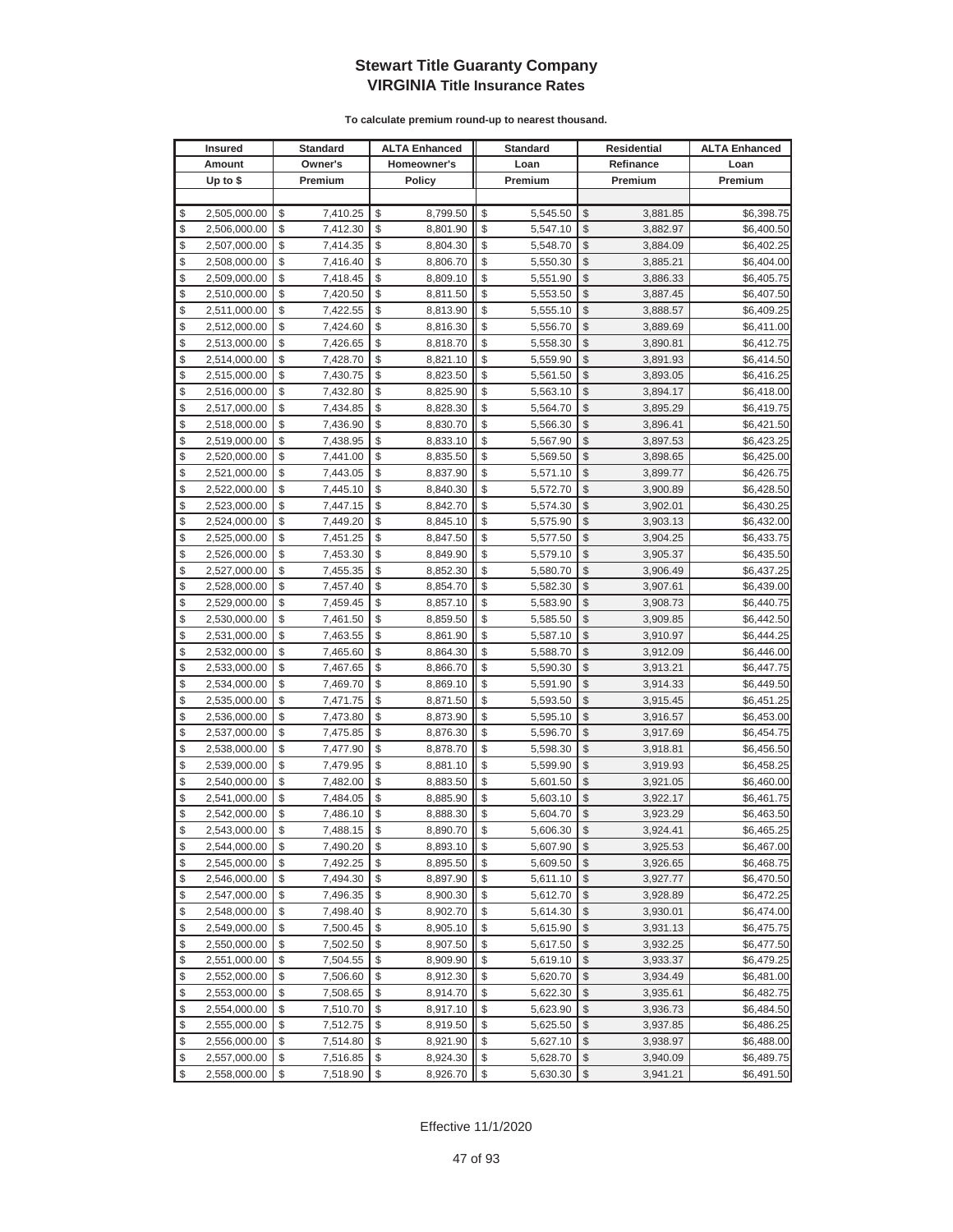| <b>Insured</b>     | <b>Standard</b> | <b>ALTA Enhanced</b> | <b>Standard</b> |                         | Residential | <b>ALTA Enhanced</b> |
|--------------------|-----------------|----------------------|-----------------|-------------------------|-------------|----------------------|
| Amount             | Owner's         | Homeowner's          | Loan            |                         | Refinance   | Loan                 |
| Up to $$$          | Premium         | <b>Policy</b>        | Premium         |                         | Premium     | Premium              |
|                    |                 |                      |                 |                         |             |                      |
| \$<br>2,559,000.00 | \$<br>7,520.95  | \$<br>8,929.10       | \$<br>5,631.90  | \$                      | 3,942.33    | \$6,493.25           |
| \$<br>2,560,000.00 | \$<br>7,523.00  | \$<br>8,931.50       | \$<br>5,633.50  | \$                      | 3,943.45    | \$6,495.00           |
| \$<br>2,561,000.00 | \$<br>7,525.05  | \$<br>8,933.90       | \$<br>5,635.10  | \$                      | 3,944.57    | \$6,496.75           |
| \$<br>2,562,000.00 | \$<br>7,527.10  | \$<br>8,936.30       | \$<br>5,636.70  | \$                      | 3,945.69    | \$6,498.50           |
| \$<br>2,563,000.00 | \$<br>7,529.15  | \$<br>8,938.70       | \$<br>5,638.30  | \$                      | 3,946.81    | \$6,500.25           |
| \$<br>2,564,000.00 | \$<br>7,531.20  | \$<br>8,941.10       | \$<br>5,639.90  | \$                      | 3,947.93    | \$6,502.00           |
| \$<br>2,565,000.00 | \$<br>7,533.25  | \$<br>8,943.50       | \$<br>5,641.50  | \$                      | 3,949.05    | \$6,503.75           |
| \$<br>2,566,000.00 | \$<br>7,535.30  | \$<br>8,945.90       | \$<br>5,643.10  | \$                      | 3,950.17    | \$6,505.50           |
| \$<br>2,567,000.00 | \$<br>7,537.35  | \$<br>8,948.30       | \$<br>5,644.70  | \$                      | 3,951.29    | \$6,507.25           |
| \$<br>2,568,000.00 | \$<br>7,539.40  | \$<br>8,950.70       | \$<br>5,646.30  | \$                      | 3,952.41    | \$6,509.00           |
| \$<br>2,569,000.00 | \$<br>7,541.45  | \$<br>8,953.10       | \$<br>5,647.90  | \$                      | 3,953.53    | \$6,510.75           |
| \$<br>2,570,000.00 | \$<br>7,543.50  | \$<br>8,955.50       | \$<br>5,649.50  | \$                      | 3,954.65    | \$6,512.50           |
| \$<br>2,571,000.00 | \$<br>7,545.55  | \$<br>8,957.90       | \$<br>5,651.10  | \$                      | 3,955.77    | \$6,514.25           |
| \$<br>2,572,000.00 | \$<br>7,547.60  | \$<br>8,960.30       | \$<br>5,652.70  | \$                      | 3,956.89    | \$6,516.00           |
| \$<br>2,573,000.00 | \$<br>7,549.65  | \$<br>8,962.70       | \$<br>5,654.30  | \$                      | 3,958.01    | \$6,517.75           |
| \$<br>2,574,000.00 | \$<br>7,551.70  | \$<br>8,965.10       | \$<br>5,655.90  | \$                      | 3,959.13    | \$6,519.50           |
| \$<br>2,575,000.00 | \$<br>7,553.75  | \$<br>8,967.50       | \$<br>5,657.50  | \$                      | 3,960.25    | \$6,521.25           |
| \$<br>2,576,000.00 | \$<br>7,555.80  | \$<br>8,969.90       | \$<br>5,659.10  | \$                      | 3,961.37    | \$6,523.00           |
| \$<br>2,577,000.00 | \$<br>7,557.85  | \$<br>8,972.30       | \$<br>5,660.70  | \$                      | 3,962.49    | \$6,524.75           |
| \$<br>2,578,000.00 | \$<br>7,559.90  | \$<br>8,974.70       | \$<br>5,662.30  | \$                      | 3,963.61    | \$6,526.50           |
| \$<br>2,579,000.00 | \$<br>7,561.95  | \$<br>8,977.10       | \$<br>5,663.90  | \$                      | 3,964.73    | \$6,528.25           |
| \$<br>2,580,000.00 | \$<br>7,564.00  | \$<br>8,979.50       | \$<br>5,665.50  | \$                      | 3,965.85    | \$6,530.00           |
| \$<br>2,581,000.00 | \$<br>7,566.05  | \$<br>8,981.90       | \$<br>5,667.10  | \$                      | 3,966.97    | \$6,531.75           |
| \$<br>2,582,000.00 | \$<br>7,568.10  | \$<br>8,984.30       | \$<br>5,668.70  | \$                      | 3,968.09    | \$6,533.50           |
| \$<br>2,583,000.00 | \$<br>7,570.15  | \$<br>8,986.70       | \$<br>5,670.30  | \$                      | 3,969.21    | \$6,535.25           |
| \$<br>2,584,000.00 | \$<br>7,572.20  | \$<br>8,989.10       | \$<br>5,671.90  | \$                      | 3,970.33    | \$6,537.00           |
| \$<br>2,585,000.00 | \$<br>7,574.25  | \$<br>8,991.50       | \$<br>5,673.50  | \$                      | 3,971.45    | \$6,538.75           |
| \$<br>2,586,000.00 | \$<br>7,576.30  | \$<br>8,993.90       | \$<br>5,675.10  | \$                      | 3,972.57    | \$6,540.50           |
| \$<br>2,587,000.00 | \$<br>7,578.35  | \$<br>8,996.30       | \$<br>5,676.70  | \$                      | 3,973.69    | \$6,542.25           |
| \$<br>2,588,000.00 | \$<br>7,580.40  | \$<br>8,998.70       | \$<br>5,678.30  | \$                      | 3,974.81    | \$6,544.00           |
| \$<br>2,589,000.00 | \$<br>7,582.45  | \$<br>9,001.10       | \$<br>5,679.90  | \$                      | 3,975.93    | \$6,545.75           |
| \$<br>2,590,000.00 | \$<br>7,584.50  | \$<br>9,003.50       | \$<br>5,681.50  | \$                      | 3,977.05    | \$6,547.50           |
| \$<br>2,591,000.00 | \$<br>7,586.55  | \$<br>9,005.90       | \$<br>5,683.10  | \$                      | 3,978.17    | \$6,549.25           |
| \$<br>2,592,000.00 | \$<br>7,588.60  | \$<br>9,008.30       | \$<br>5,684.70  | \$                      | 3,979.29    | \$6,551.00           |
| \$<br>2,593,000.00 | \$<br>7,590.65  | \$<br>9,010.70       | \$<br>5,686.30  | \$                      | 3,980.41    | \$6,552.75           |
| \$<br>2,594,000.00 | \$<br>7,592.70  | \$<br>9,013.10       | \$<br>5,687.90  | \$                      | 3,981.53    | \$6,554.50           |
| \$<br>2,595,000.00 | \$<br>7,594.75  | \$<br>9,015.50       | \$<br>5,689.50  | \$                      | 3,982.65    | \$6,556.25           |
| \$<br>2,596,000.00 | \$<br>7,596.80  | \$<br>9,017.90       | \$<br>5,691.10  | \$                      | 3,983.77    | \$6,558.00           |
| \$<br>2,597,000.00 | \$<br>7,598.85  | \$<br>9,020.30       | \$<br>5,692.70  | $\sqrt[6]{\frac{1}{2}}$ | 3,984.89    | \$6,559.75           |
| \$<br>2,598,000.00 | \$<br>7,600.90  | \$<br>9,022.70       | \$<br>5,694.30  | \$                      | 3,986.01    | \$6,561.50           |
| \$<br>2,599,000.00 | \$<br>7,602.95  | \$<br>9,025.10       | \$<br>5,695.90  | \$                      | 3,987.13    | \$6,563.25           |
| \$<br>2,600,000.00 | \$<br>7,605.00  | \$<br>9,027.50       | \$<br>5,697.50  | $\frac{1}{2}$           | 3,988.25    | \$6,565.00           |
| \$<br>2,601,000.00 | \$<br>7,607.05  | \$<br>9,029.90       | \$<br>5,699.10  | \$                      | 3,989.37    | \$6,566.75           |
| \$<br>2,602,000.00 | \$<br>7,609.10  | \$<br>9,032.30       | \$<br>5,700.70  | \$                      | 3,990.49    | \$6,568.50           |
| \$<br>2,603,000.00 | \$<br>7,611.15  | \$<br>9,034.70       | \$<br>5,702.30  | \$                      | 3,991.61    | \$6,570.25           |
| \$<br>2,604,000.00 | \$<br>7,613.20  | \$<br>9,037.10       | \$<br>5,703.90  | \$                      | 3,992.73    | \$6,572.00           |
| \$<br>2,605,000.00 | \$<br>7,615.25  | \$<br>9,039.50       | \$<br>5,705.50  | \$                      | 3,993.85    | \$6,573.75           |
| \$<br>2,606,000.00 | \$<br>7,617.30  | \$<br>9,041.90       | \$<br>5,707.10  | \$                      | 3,994.97    | \$6,575.50           |
| \$<br>2,607,000.00 | \$<br>7,619.35  | \$<br>9,044.30       | \$<br>5,708.70  | \$                      | 3,996.09    | \$6,577.25           |
| \$<br>2,608,000.00 | \$<br>7,621.40  | \$<br>9,046.70       | \$<br>5,710.30  | \$                      | 3,997.21    | \$6,579.00           |
| \$<br>2,609,000.00 | \$<br>7,623.45  | \$<br>9,049.10       | \$<br>5,711.90  | \$                      | 3,998.33    | \$6,580.75           |
| \$<br>2,610,000.00 | \$<br>7,625.50  | \$<br>9,051.50       | \$<br>5,713.50  | \$                      | 3,999.45    | \$6,582.50           |
| \$<br>2,611,000.00 | \$<br>7,627.55  | \$<br>9,053.90       | \$<br>5,715.10  | \$                      | 4,000.57    | \$6,584.25           |
| \$<br>2,612,000.00 | \$<br>7,629.60  | \$<br>9,056.30       | \$<br>5,716.70  | $\sqrt[6]{\frac{1}{2}}$ | 4,001.69    | \$6,586.00           |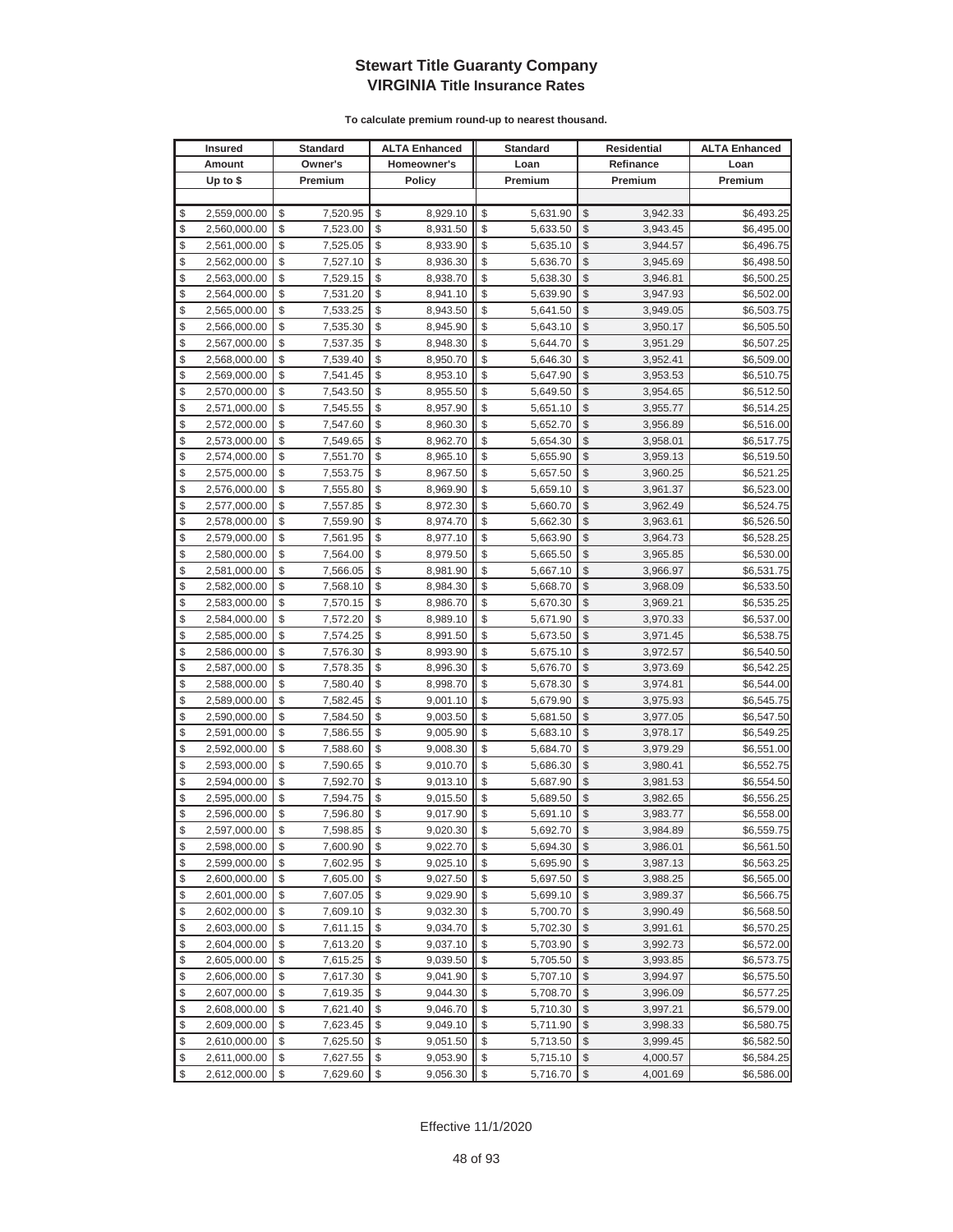|          | <b>Insured</b>               |                         | Standard             |          | <b>ALTA Enhanced</b> |          | <b>Standard</b>      |               | Residential          | <b>ALTA Enhanced</b>     |
|----------|------------------------------|-------------------------|----------------------|----------|----------------------|----------|----------------------|---------------|----------------------|--------------------------|
|          | Amount                       |                         | Owner's              |          | Homeowner's          |          | Loan                 |               | Refinance            | Loan                     |
|          | Up to $$$                    |                         | Premium              |          | <b>Policy</b>        |          | Premium              |               | Premium              | Premium                  |
|          |                              |                         |                      |          |                      |          |                      |               |                      |                          |
| \$       | 2,613,000.00                 | \$                      | 7,631.65             | \$       | 9,058.70             | \$       | 5,718.30             | \$            | 4,002.81             | \$6,587.75               |
| \$       | 2,614,000.00                 | \$                      | 7,633.70             | \$       | 9,061.10             | \$       | 5,719.90             | \$            | 4,003.93             | \$6,589.50               |
| \$       | 2,615,000.00                 | \$                      | 7,635.75             | \$       | 9,063.50             | \$       | 5,721.50             | \$            | 4,005.05             | \$6,591.25               |
| \$       | 2,616,000.00                 | \$                      | 7,637.80             | \$       | 9,065.90             | \$       | 5,723.10             | \$            | 4,006.17             | \$6,593.00               |
| \$       | 2,617,000.00                 | \$                      | 7,639.85             | \$       | 9,068.30             | \$       | 5,724.70             | \$            | 4,007.29             | \$6,594.75               |
| \$       | 2,618,000.00                 | \$                      | 7,641.90             | \$       | 9,070.70             | \$       | 5,726.30             | \$            | 4,008.41             | \$6,596.50               |
| \$       | 2,619,000.00                 | \$                      | 7,643.95             | \$       | 9,073.10             | \$       | 5,727.90             | \$            | 4,009.53             | \$6,598.25               |
| \$       | 2,620,000.00                 | \$                      | 7,646.00             | \$       | 9,075.50             | \$       | 5,729.50             | \$            | 4,010.65             | \$6,600.00               |
| \$       | 2,621,000.00                 | \$                      | 7,648.05             | \$       | 9,077.90             | \$       | 5,731.10             | \$            | 4,011.77             | \$6,601.75               |
| \$       | 2,622,000.00                 | \$                      | 7,650.10             | \$       | 9,080.30             | \$       | 5,732.70             | \$            | 4,012.89             | \$6,603.50               |
| \$       | 2,623,000.00                 | \$                      | 7,652.15             | \$       | 9,082.70             | \$       | 5,734.30             | \$            | 4,014.01             | \$6,605.25               |
| \$       | 2,624,000.00                 | \$                      | 7,654.20             | \$       | 9,085.10             | \$       | 5,735.90             | \$            | 4,015.13             | \$6,607.00               |
| \$       | 2,625,000.00                 | \$                      | 7,656.25             | \$       | 9,087.50             | \$       | 5,737.50             | \$            | 4,016.25             | \$6,608.75               |
| \$       | 2,626,000.00                 | \$                      | 7,658.30             | \$       | 9,089.90             | \$       | 5,739.10             | \$            | 4,017.37             | \$6,610.50               |
| \$       | 2,627,000.00                 | \$                      | 7,660.35             | \$       | 9,092.30             | \$       | 5,740.70             | \$            | 4,018.49             | \$6,612.25               |
| \$       | 2,628,000.00                 | \$                      | 7,662.40             | \$       | 9,094.70             | \$       | 5,742.30             | \$            | 4,019.61             | \$6,614.00               |
| \$       | 2,629,000.00                 | \$                      | 7,664.45             | \$       | 9,097.10             | \$       | 5,743.90             | \$            | 4,020.73             | \$6,615.75               |
| \$       | 2,630,000.00                 | \$                      | 7,666.50             | \$       | 9,099.50             | \$       | 5,745.50             | \$            | 4,021.85             | \$6,617.50               |
| \$       | 2,631,000.00                 | \$                      | 7,668.55             | \$       | 9,101.90             | \$       | 5,747.10             | \$            | 4,022.97             | \$6,619.25               |
| \$       | 2,632,000.00                 | \$                      | 7,670.60             | \$       | 9,104.30             | \$       | 5,748.70             | \$            | 4,024.09             | \$6,621.00               |
| \$       | 2,633,000.00                 | \$                      | 7,672.65             | \$       | 9,106.70             | \$       | 5,750.30             | \$            | 4,025.21             | \$6,622.75               |
| \$       | 2,634,000.00                 | \$                      | 7,674.70             | \$       | 9,109.10             | \$       | 5,751.90             | \$            | 4,026.33             | \$6,624.50               |
| \$       | 2,635,000.00                 | \$                      | 7,676.75             | \$       | 9,111.50             | \$       | 5,753.50             | \$            | 4,027.45             | \$6,626.25               |
| \$       | 2,636,000.00                 | \$                      | 7,678.80             | \$       | 9,113.90             | \$       | 5,755.10             | \$            | 4,028.57             | \$6,628.00               |
| \$       | 2,637,000.00                 | \$                      | 7,680.85             | \$       | 9,116.30             | \$       | 5,756.70             | \$            | 4,029.69             | \$6,629.75               |
| \$       | 2,638,000.00                 | \$                      | 7,682.90             | \$       | 9,118.70             | \$       | 5,758.30             | \$            | 4,030.81             | \$6,631.50               |
| \$       | 2,639,000.00                 | \$                      | 7,684.95             | \$       | 9,121.10             | \$       | 5,759.90             | $\mathcal{S}$ | 4,031.93             | \$6,633.25               |
| \$       | 2,640,000.00                 | \$                      | 7,687.00             | \$       | 9,123.50             | \$       | 5,761.50             | \$            | 4,033.05             | \$6,635.00               |
| \$       | 2,641,000.00                 | \$                      | 7,689.05             | \$       | 9,125.90             | \$       | 5,763.10             | \$            | 4,034.17             | \$6,636.75               |
| \$       | 2,642,000.00                 | \$                      | 7,691.10             | \$       | 9,128.30             | \$       | 5,764.70             | \$            | 4,035.29             | \$6,638.50               |
| \$       | 2,643,000.00                 | \$                      | 7,693.15             | \$       | 9,130.70             | \$       | 5,766.30             | \$            | 4,036.41             | \$6,640.25               |
| \$       | 2,644,000.00                 | \$                      | 7,695.20             | \$       | 9,133.10             | \$       | 5,767.90             | \$            | 4,037.53             | \$6,642.00               |
| \$       | 2,645,000.00                 | \$                      | 7,697.25             | \$       | 9,135.50             | \$       | 5,769.50             | \$            | 4,038.65             | \$6,643.75               |
| \$       | 2,646,000.00                 | \$                      | 7,699.30             | \$       | 9,137.90             | \$       | 5,771.10             | \$            | 4,039.77             | \$6,645.50               |
| \$       | 2,647,000.00                 | \$                      | 7,701.35             | \$       | 9,140.30             | \$       | 5,772.70             | \$            | 4,040.89             | \$6,647.25               |
| \$       | 2,648,000.00                 | \$                      | 7,703.40             | \$       | 9,142.70             | \$       | 5,774.30             | \$            | 4,042.01             | \$6,649.00               |
| \$<br>\$ | 2,649,000.00                 | \$<br>\$                | 7,705.45             | \$<br>\$ | 9,145.10             | \$<br>\$ | 5,775.90             | \$<br>\$      | 4,043.13             | \$6,650.75               |
| \$       | 2,650,000.00<br>2,651,000.00 | \$                      | 7,707.50<br>7,709.55 | \$       | 9,147.50<br>9,149.90 | \$       | 5,777.50<br>5,779.10 | \$            | 4,044.25<br>4,045.37 | \$6,652.50<br>\$6,654.25 |
| \$       | 2,652,000.00                 | \$                      | 7,711.60             | \$       | 9,152.30             | \$       | 5,780.70             | $\sqrt[6]{2}$ | 4,046.49             | \$6,656.00               |
| \$       | 2,653,000.00                 | \$                      | 7,713.65             | \$       | 9,154.70             | \$       | 5,782.30             | \$            | 4,047.61             | \$6,657.75               |
| \$       | 2,654,000.00                 | $\sqrt[6]{\frac{1}{2}}$ | 7,715.70             | \$       | 9,157.10             | \$       | 5,783.90             | $\frac{1}{2}$ | 4,048.73             | \$6,659.50               |
| \$       | 2,655,000.00                 | \$                      | 7,717.75             | \$       | 9,159.50             | \$       | 5,785.50             | \$            | 4,049.85             | \$6,661.25               |
| \$       | 2,656,000.00                 | \$                      | 7,719.80             | \$       | 9,161.90             | \$       | 5,787.10             | \$            | 4,050.97             | \$6,663.00               |
| \$       | 2,657,000.00                 | \$                      | 7,721.85             | \$       | 9,164.30             | \$       | 5,788.70             | \$            | 4,052.09             | \$6,664.75               |
| \$       | 2,658,000.00                 | \$                      | 7,723.90             | \$       | 9,166.70             | \$       | 5,790.30             | \$            | 4,053.21             | \$6,666.50               |
| \$       | 2,659,000.00                 | \$                      | 7,725.95             | \$       | 9,169.10             | \$       | 5,791.90             | \$            | 4,054.33             | \$6,668.25               |
| \$       | 2,660,000.00                 | \$                      | 7,728.00             | \$       | 9,171.50             | \$       | 5,793.50             | \$            | 4,055.45             | \$6,670.00               |
| \$       | 2,661,000.00                 | \$                      | 7,730.05             | \$       | 9,173.90             | \$       | 5,795.10             | \$            | 4,056.57             | \$6,671.75               |
| \$       | 2,662,000.00                 | \$                      | 7,732.10             | \$       | 9,176.30             | \$       | 5,796.70             | \$            | 4,057.69             | \$6,673.50               |
| \$       | 2,663,000.00                 | \$                      | 7,734.15             | \$       | 9,178.70             | \$       | 5,798.30             | \$            | 4,058.81             | \$6,675.25               |
| \$       | 2,664,000.00                 | \$                      | 7,736.20             | \$       | 9,181.10             | \$       | 5,799.90             | \$            | 4,059.93             | \$6,677.00               |
| \$       | 2,665,000.00                 | \$                      | 7,738.25             | \$       | 9,183.50             | \$       | 5,801.50             | \$            | 4,061.05             | \$6,678.75               |
| \$       | 2,666,000.00                 | \$                      | 7,740.30             | \$       | 9,185.90             | \$       | 5,803.10             | $\frac{1}{2}$ | 4,062.17             | \$6,680.50               |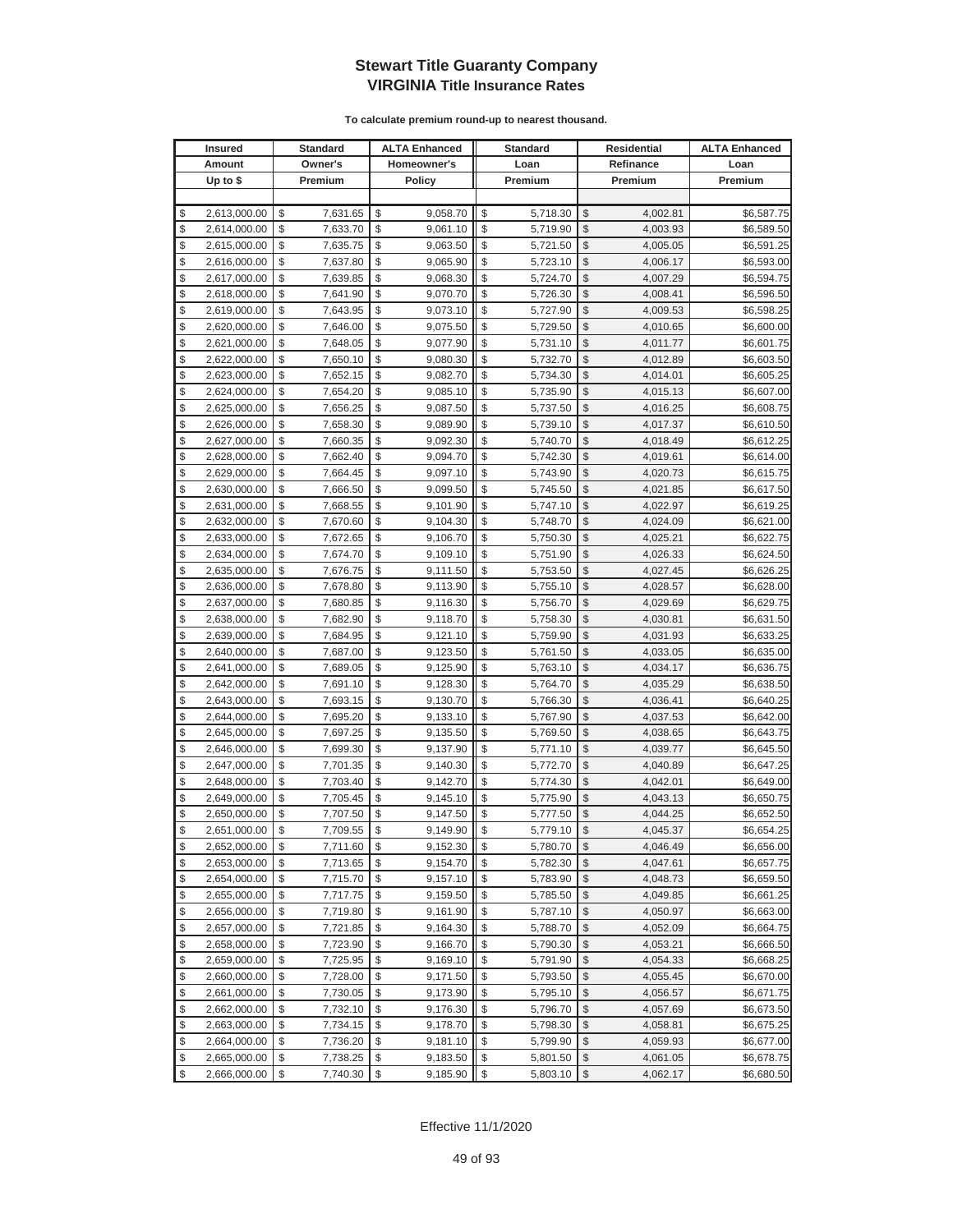|          | <b>Insured</b>               |          | <b>Standard</b>      |          | <b>ALTA Enhanced</b> |          | <b>Standard</b>      |               | <b>Residential</b>   | <b>ALTA Enhanced</b>     |
|----------|------------------------------|----------|----------------------|----------|----------------------|----------|----------------------|---------------|----------------------|--------------------------|
|          | Amount                       |          | Owner's              |          | Homeowner's          |          | Loan                 |               | Refinance            | Loan                     |
|          | Up to $$$                    |          | Premium              |          | <b>Policy</b>        |          | Premium              |               | Premium              | Premium                  |
|          |                              |          |                      |          |                      |          |                      |               |                      |                          |
| \$       | 2,667,000.00                 | \$       | 7,742.35             | \$       | 9,188.30             | \$       | 5,804.70             | \$            | 4,063.29             | \$6,682.25               |
| \$       | 2,668,000.00                 | \$       | 7,744.40             | \$       | 9,190.70             | \$       | 5,806.30             | \$            | 4,064.41             | \$6,684.00               |
| \$       | 2,669,000.00                 | \$       | 7,746.45             | \$       | 9,193.10             | \$       | 5,807.90             | $\mathcal{S}$ | 4,065.53             | \$6,685.75               |
| \$       | 2,670,000.00                 | \$       | 7,748.50             | \$       | 9,195.50             | \$       | 5,809.50             | \$            | 4,066.65             | \$6,687.50               |
| \$       | 2,671,000.00                 | \$       | 7,750.55             | \$       | 9,197.90             | \$       | 5,811.10             | \$            | 4,067.77             | \$6,689.25               |
| \$       | 2,672,000.00                 | \$       | 7,752.60             | \$       | 9,200.30             | \$       | 5,812.70             | \$            | 4,068.89             | \$6,691.00               |
| \$       | 2,673,000.00                 | \$       | 7,754.65             | \$       | 9,202.70             | \$       | 5,814.30             | \$            | 4,070.01             | \$6,692.75               |
| \$       | 2,674,000.00                 | \$       | 7,756.70             | \$       | 9,205.10             | \$       | 5,815.90             | \$            | 4,071.13             | \$6,694.50               |
| \$       | 2,675,000.00                 | \$       | 7,758.75             | \$       | 9,207.50             | \$       | 5,817.50             | \$            | 4,072.25             | \$6,696.25               |
| \$       | 2,676,000.00                 | \$       | 7,760.80             | \$       | 9,209.90             | \$       | 5,819.10             | \$            | 4,073.37             | \$6,698.00               |
| \$       | 2,677,000.00                 | \$       | 7,762.85             | \$       | 9,212.30             | \$       | 5,820.70             | \$            | 4,074.49             | \$6,699.75               |
| \$       | 2,678,000.00                 | \$       | 7,764.90             | \$       | 9,214.70             | \$       | 5,822.30             | \$            | 4,075.61             | \$6,701.50               |
| \$       | 2,679,000.00                 | \$       | 7,766.95             | \$       | 9,217.10             | \$       | 5,823.90             | \$            | 4,076.73             | \$6,703.25               |
| \$       | 2,680,000.00                 | \$       | 7,769.00             | \$       | 9,219.50             | \$       | 5,825.50             | \$            | 4,077.85             | \$6,705.00               |
| \$       | 2,681,000.00                 | \$       | 7,771.05             | \$       | 9,221.90             | \$       | 5,827.10             | \$            | 4,078.97             | \$6,706.75               |
| \$       | 2,682,000.00                 | \$       | 7,773.10             | \$       | 9,224.30             | \$       | 5,828.70             | \$            | 4,080.09             | \$6,708.50               |
| \$       | 2,683,000.00                 | \$       | 7,775.15             | \$       | 9,226.70             | \$       | 5,830.30             | \$            | 4,081.21             | \$6,710.25               |
| \$       | 2,684,000.00                 | \$       | 7,777.20             | \$       | 9,229.10             | \$       | 5,831.90             | \$            | 4,082.33             | \$6,712.00               |
| \$       | 2,685,000.00                 | \$       | 7,779.25             | \$       | 9,231.50             | \$       | 5,833.50             | \$            | 4,083.45             | \$6,713.75               |
| \$       | 2,686,000.00                 | \$       | 7,781.30             | \$       | 9,233.90             | \$       | 5,835.10             | \$            | 4,084.57             | \$6,715.50               |
| \$       | 2,687,000.00                 | \$       | 7,783.35             | \$       | 9,236.30             | \$       | 5,836.70             | \$            | 4,085.69             | \$6,717.25               |
| \$       | 2,688,000.00                 | \$       | 7,785.40             | \$       | 9,238.70             | \$       | 5,838.30             | \$            | 4,086.81             | \$6,719.00               |
| \$       | 2,689,000.00                 | \$       | 7,787.45             | \$       | 9,241.10             | \$       | 5,839.90             | \$            | 4,087.93             | \$6,720.75               |
| \$       | 2,690,000.00                 | \$       | 7,789.50             | \$       | 9,243.50             | \$       | 5,841.50             | \$            | 4,089.05             | \$6,722.50               |
| \$       | 2,691,000.00                 | \$       | 7,791.55             | \$       | 9,245.90             | \$       | 5,843.10             | \$            | 4,090.17             | \$6,724.25               |
| \$       | 2,692,000.00                 | \$       | 7,793.60             | \$       | 9,248.30             | \$       | 5,844.70             | \$            | 4,091.29             | \$6,726.00               |
| \$       | 2,693,000.00                 | \$       | 7,795.65             | \$       | 9,250.70             | \$       | 5,846.30             | \$            | 4,092.41             | \$6,727.75               |
| \$       | 2,694,000.00                 | \$       | 7,797.70             | \$       | 9,253.10             | \$       | 5,847.90             | \$            | 4,093.53             | \$6,729.50               |
| \$       | 2,695,000.00                 | \$       | 7,799.75             | \$       | 9,255.50             | \$       | 5,849.50             | \$            | 4,094.65             | \$6,731.25               |
| \$       | 2,696,000.00                 | \$       | 7,801.80             | \$       | 9,257.90             | \$       | 5,851.10             | \$            | 4,095.77             | \$6,733.00               |
| \$       | 2,697,000.00                 | \$       | 7,803.85             | \$       | 9,260.30             | \$       | 5,852.70             | \$            | 4,096.89             | \$6,734.75               |
| \$       | 2,698,000.00                 | \$       | 7,805.90             | \$       | 9,262.70             | \$       | 5,854.30             | \$            | 4,098.01             | \$6,736.50               |
| \$       | 2,699,000.00                 | \$       | 7,807.95             | \$       | 9,265.10             | \$       | 5,855.90             | \$            | 4,099.13             | \$6,738.25               |
| \$       | 2,700,000.00                 | \$       | 7,810.00             | \$       | 9,267.50             | \$       | 5,857.50             | \$            | 4,100.25             | \$6,740.00               |
| \$       | 2,701,000.00                 | \$       | 7,812.05             | \$<br>\$ | 9,269.90             | \$       | 5,859.10             | \$            | 4,101.37             | \$6,741.75               |
| \$<br>\$ | 2,702,000.00                 | \$<br>\$ | 7,814.10             | \$       | 9,272.30             | \$<br>\$ | 5,860.70             | \$<br>\$      | 4,102.49             | \$6,743.50               |
| \$       | 2,703,000.00                 | \$       | 7,816.15             | \$       | 9,274.70             | \$       | 5,862.30             | \$            | 4,103.61<br>4,104.73 | \$6,745.25<br>\$6,747.00 |
| \$       | 2,704,000.00<br>2,705,000.00 | \$       | 7,818.20<br>7,820.25 | \$       | 9,277.10<br>9,279.50 | \$       | 5,863.90<br>5,865.50 | \$            | 4,105.85             | \$6,748.75               |
| \$       | 2,706,000.00                 | \$       | 7,822.30             | \$       | 9,281.90             | \$       | 5,867.10             | $\sqrt[6]{2}$ | 4,106.97             | \$6,750.50               |
| \$       | 2,707,000.00                 | \$       | 7,824.35             | \$       | 9,284.30             | \$       | 5,868.70             | \$            | 4,108.09             | \$6,752.25               |
| \$       | 2,708,000.00                 | \$       | 7,826.40             | \$       | 9,286.70             | \$       | 5,870.30             | \$            | 4,109.21             | \$6,754.00               |
| \$       | 2,709,000.00                 | \$       | 7,828.45             | \$       | 9,289.10             | \$       | 5,871.90             | \$            | 4,110.33             | \$6,755.75               |
| \$       | 2,710,000.00                 | \$       | 7,830.50             | \$       | 9,291.50             | \$       | 5,873.50             | \$            | 4,111.45             | \$6,757.50               |
| \$       | 2,711,000.00                 | \$       | 7,832.55             | \$       | 9,293.90             | \$       | 5,875.10             | \$            | 4,112.57             | \$6,759.25               |
| \$       | 2,712,000.00                 | \$       | 7,834.60             | \$       | 9,296.30             | \$       | 5,876.70             | \$            | 4,113.69             | \$6,761.00               |
| \$       | 2,713,000.00                 | \$       | 7,836.65             | \$       | 9,298.70             | \$       | 5,878.30             | \$            | 4,114.81             | \$6,762.75               |
| \$       | 2,714,000.00                 | \$       | 7,838.70             | \$       | 9,301.10             | \$       | 5,879.90             | \$            | 4,115.93             | \$6,764.50               |
| \$       | 2,715,000.00                 | \$       | 7,840.75             | \$       | 9,303.50             | \$       | 5,881.50             | \$            | 4,117.05             | \$6,766.25               |
| \$       | 2,716,000.00                 | \$       | 7,842.80             | \$       | 9,305.90             | \$       | 5,883.10             | \$            | 4,118.17             | \$6,768.00               |
| \$       | 2,717,000.00                 | \$       | 7,844.85             | \$       | 9,308.30             | \$       | 5,884.70             | \$            | 4,119.29             | \$6,769.75               |
| \$       | 2,718,000.00                 | \$       | 7,846.90             | \$       | 9,310.70             | \$       | 5,886.30             | \$            | 4,120.41             | \$6,771.50               |
| \$       | 2,719,000.00                 | \$       | 7,848.95             | \$       | 9,313.10             | \$       | 5,887.90             | \$            | 4,121.53             | \$6,773.25               |
| \$       | 2,720,000.00                 | \$       | 7,851.00             | \$       | 9,315.50             | \$       | 5,889.50             | $\frac{1}{2}$ | 4,122.65             | \$6,775.00               |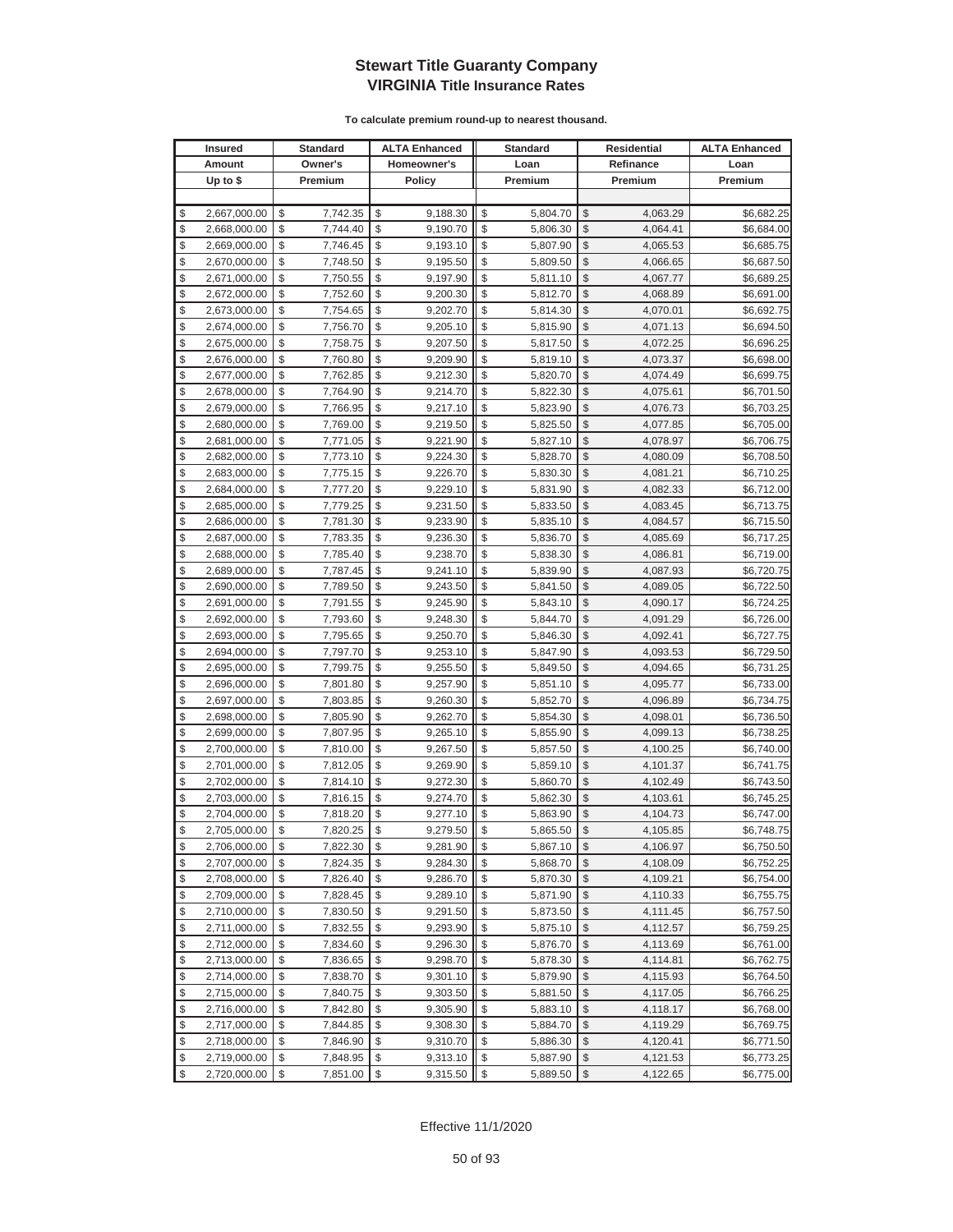| <b>Insured</b>     | Standard       | <b>ALTA Enhanced</b> | <b>Standard</b> |               | Residential | <b>ALTA Enhanced</b> |
|--------------------|----------------|----------------------|-----------------|---------------|-------------|----------------------|
| Amount             | Owner's        | Homeowner's          | Loan            |               | Refinance   | Loan                 |
| Up to $$$          | Premium        | <b>Policy</b>        | Premium         |               | Premium     | Premium              |
|                    |                |                      |                 |               |             |                      |
| \$<br>2,721,000.00 | \$<br>7,853.05 | \$<br>9,317.90       | \$<br>5,891.10  | \$            | 4,123.77    | \$6,776.75           |
| \$<br>2,722,000.00 | \$<br>7,855.10 | \$<br>9,320.30       | \$<br>5,892.70  | \$            | 4,124.89    | \$6,778.50           |
| \$<br>2,723,000.00 | \$<br>7,857.15 | \$<br>9,322.70       | \$<br>5,894.30  | \$            | 4,126.01    | \$6,780.25           |
| \$<br>2,724,000.00 | \$<br>7,859.20 | \$<br>9,325.10       | \$<br>5,895.90  | \$            | 4,127.13    | \$6,782.00           |
| \$<br>2,725,000.00 | \$<br>7,861.25 | \$<br>9,327.50       | \$<br>5,897.50  | \$            | 4,128.25    | \$6,783.75           |
| \$<br>2,726,000.00 | \$<br>7,863.30 | \$<br>9,329.90       | \$<br>5,899.10  | \$            | 4,129.37    | \$6,785.50           |
| \$<br>2,727,000.00 | \$<br>7,865.35 | \$<br>9,332.30       | \$<br>5,900.70  | \$            | 4,130.49    | \$6,787.25           |
| \$<br>2,728,000.00 | \$<br>7,867.40 | \$<br>9,334.70       | \$<br>5,902.30  | \$            | 4,131.61    | \$6,789.00           |
| \$<br>2,729,000.00 | \$<br>7,869.45 | \$<br>9,337.10       | \$<br>5,903.90  | \$            | 4,132.73    | \$6,790.75           |
| \$<br>2,730,000.00 | \$<br>7,871.50 | \$<br>9,339.50       | \$<br>5,905.50  | \$            | 4,133.85    | \$6,792.50           |
| \$<br>2,731,000.00 | \$<br>7,873.55 | \$<br>9,341.90       | \$<br>5,907.10  | \$            | 4,134.97    | \$6,794.25           |
| \$<br>2,732,000.00 | \$<br>7,875.60 | \$<br>9,344.30       | \$<br>5,908.70  | \$            | 4,136.09    | \$6,796.00           |
| \$<br>2,733,000.00 | \$<br>7,877.65 | \$<br>9,346.70       | \$<br>5,910.30  | \$            | 4,137.21    | \$6,797.75           |
| \$<br>2,734,000.00 | \$<br>7,879.70 | \$<br>9,349.10       | \$<br>5,911.90  | \$            | 4,138.33    | \$6,799.50           |
| \$<br>2,735,000.00 | \$<br>7,881.75 | \$<br>9,351.50       | \$<br>5,913.50  | \$            | 4,139.45    | \$6,801.25           |
| \$<br>2,736,000.00 | \$<br>7,883.80 | \$<br>9,353.90       | \$<br>5,915.10  | \$            | 4,140.57    | \$6,803.00           |
| \$<br>2,737,000.00 | \$<br>7,885.85 | \$<br>9,356.30       | \$<br>5,916.70  | \$            | 4,141.69    | \$6,804.75           |
| \$<br>2,738,000.00 | \$<br>7,887.90 | \$<br>9,358.70       | \$<br>5,918.30  | \$            | 4,142.81    | \$6,806.50           |
| \$<br>2,739,000.00 | \$<br>7,889.95 | \$<br>9,361.10       | \$<br>5,919.90  | \$            | 4,143.93    | \$6,808.25           |
| \$<br>2,740,000.00 | \$<br>7,892.00 | \$<br>9,363.50       | \$<br>5,921.50  | \$            | 4,145.05    | \$6,810.00           |
| \$<br>2,741,000.00 | \$<br>7,894.05 | \$<br>9,365.90       | \$<br>5,923.10  | \$            | 4,146.17    | \$6,811.75           |
| \$<br>2,742,000.00 | \$<br>7,896.10 | \$<br>9,368.30       | \$<br>5,924.70  | \$            | 4,147.29    | \$6,813.50           |
| \$<br>2,743,000.00 | \$<br>7,898.15 | \$<br>9,370.70       | \$<br>5,926.30  | \$            | 4,148.41    | \$6,815.25           |
| \$<br>2,744,000.00 | \$<br>7,900.20 | \$<br>9,373.10       | \$<br>5,927.90  | \$            | 4,149.53    | \$6,817.00           |
| \$<br>2,745,000.00 | \$<br>7,902.25 | \$<br>9,375.50       | \$<br>5,929.50  | \$            | 4,150.65    | \$6,818.75           |
| \$<br>2,746,000.00 | \$<br>7,904.30 | \$<br>9,377.90       | \$<br>5,931.10  | \$            | 4,151.77    | \$6,820.50           |
| \$<br>2,747,000.00 | \$<br>7,906.35 | \$<br>9,380.30       | \$<br>5,932.70  | $\mathcal{S}$ | 4,152.89    | \$6,822.25           |
| \$<br>2,748,000.00 | \$<br>7,908.40 | \$<br>9,382.70       | \$<br>5,934.30  | \$            | 4,154.01    | \$6,824.00           |
| \$<br>2,749,000.00 | \$<br>7,910.45 | \$<br>9,385.10       | \$<br>5,935.90  | \$            | 4,155.13    | \$6,825.75           |
| \$<br>2,750,000.00 | \$<br>7,912.50 | \$<br>9,387.50       | \$<br>5,937.50  | \$            | 4,156.25    | \$6,827.50           |
| \$<br>2,751,000.00 | \$<br>7,914.55 | \$<br>9,389.90       | \$<br>5,939.10  | \$            | 4,157.37    | \$6,829.25           |
| \$<br>2,752,000.00 | \$<br>7,916.60 | \$<br>9,392.30       | \$<br>5,940.70  | \$            | 4,158.49    | \$6,831.00           |
| \$<br>2,753,000.00 | \$<br>7,918.65 | \$<br>9,394.70       | \$<br>5,942.30  | \$            | 4,159.61    | \$6,832.75           |
| \$<br>2,754,000.00 | \$<br>7,920.70 | \$<br>9,397.10       | \$<br>5,943.90  | \$            | 4,160.73    | \$6,834.50           |
| \$<br>2,755,000.00 | \$<br>7,922.75 | \$<br>9,399.50       | \$<br>5,945.50  | \$            | 4,161.85    | \$6,836.25           |
| \$<br>2,756,000.00 | \$<br>7,924.80 | \$<br>9,401.90       | \$<br>5,947.10  | \$            | 4,162.97    | \$6,838.00           |
| \$<br>2,757,000.00 | \$<br>7,926.85 | \$<br>9,404.30       | \$<br>5,948.70  | \$            | 4,164.09    | \$6,839.75           |
| \$<br>2,758,000.00 | \$<br>7,928.90 | \$<br>9,406.70       | \$<br>5,950.30  | \$            | 4,165.21    | \$6,841.50           |
| \$<br>2,759,000.00 | \$<br>7,930.95 | \$<br>9,409.10       | \$<br>5,951.90  | \$            | 4,166.33    | \$6,843.25           |
| \$<br>2,760,000.00 | \$<br>7,933.00 | \$<br>9,411.50       | \$<br>5,953.50  | $\sqrt[6]{2}$ | 4,167.45    | \$6,845.00           |
| \$<br>2,761,000.00 | \$<br>7,935.05 | \$<br>9,413.90       | \$<br>5,955.10  | $\mathcal{S}$ | 4,168.57    | \$6,846.75           |
| \$<br>2,762,000.00 | \$<br>7,937.10 | \$<br>9,416.30       | \$<br>5,956.70  | $\frac{1}{2}$ | 4,169.69    | \$6,848.50           |
| \$<br>2,763,000.00 | \$<br>7,939.15 | \$<br>9,418.70       | \$<br>5,958.30  | \$            | 4,170.81    | \$6,850.25           |
| \$<br>2,764,000.00 | \$<br>7,941.20 | \$<br>9,421.10       | \$<br>5,959.90  | \$            | 4,171.93    | \$6,852.00           |
| \$<br>2,765,000.00 | \$<br>7,943.25 | \$<br>9,423.50       | \$<br>5,961.50  | \$            | 4,173.05    | \$6,853.75           |
| \$<br>2,766,000.00 | \$<br>7,945.30 | \$<br>9,425.90       | \$<br>5,963.10  | \$            | 4,174.17    | \$6,855.50           |
| \$<br>2,767,000.00 | \$<br>7,947.35 | \$<br>9,428.30       | \$<br>5,964.70  | \$            | 4,175.29    | \$6,857.25           |
| \$<br>2,768,000.00 | \$<br>7,949.40 | \$<br>9,430.70       | \$<br>5,966.30  | \$            | 4,176.41    | \$6,859.00           |
| \$<br>2,769,000.00 | \$<br>7,951.45 | \$<br>9,433.10       | \$<br>5,967.90  | \$            | 4,177.53    | \$6,860.75           |
| \$<br>2,770,000.00 | \$<br>7,953.50 | \$<br>9,435.50       | \$<br>5,969.50  | \$            | 4,178.65    | \$6,862.50           |
| \$<br>2,771,000.00 | \$<br>7,955.55 | \$<br>9,437.90       | \$<br>5,971.10  | \$            | 4,179.77    | \$6,864.25           |
| \$<br>2,772,000.00 | \$<br>7,957.60 | \$<br>9,440.30       | \$<br>5,972.70  | \$            | 4,180.89    | \$6,866.00           |
| \$<br>2,773,000.00 | \$<br>7,959.65 | \$<br>9,442.70       | \$<br>5,974.30  | \$            | 4,182.01    | \$6,867.75           |
| \$<br>2,774,000.00 | \$<br>7,961.70 | \$<br>9,445.10       | \$<br>5,975.90  | \$            | 4,183.13    | \$6,869.50           |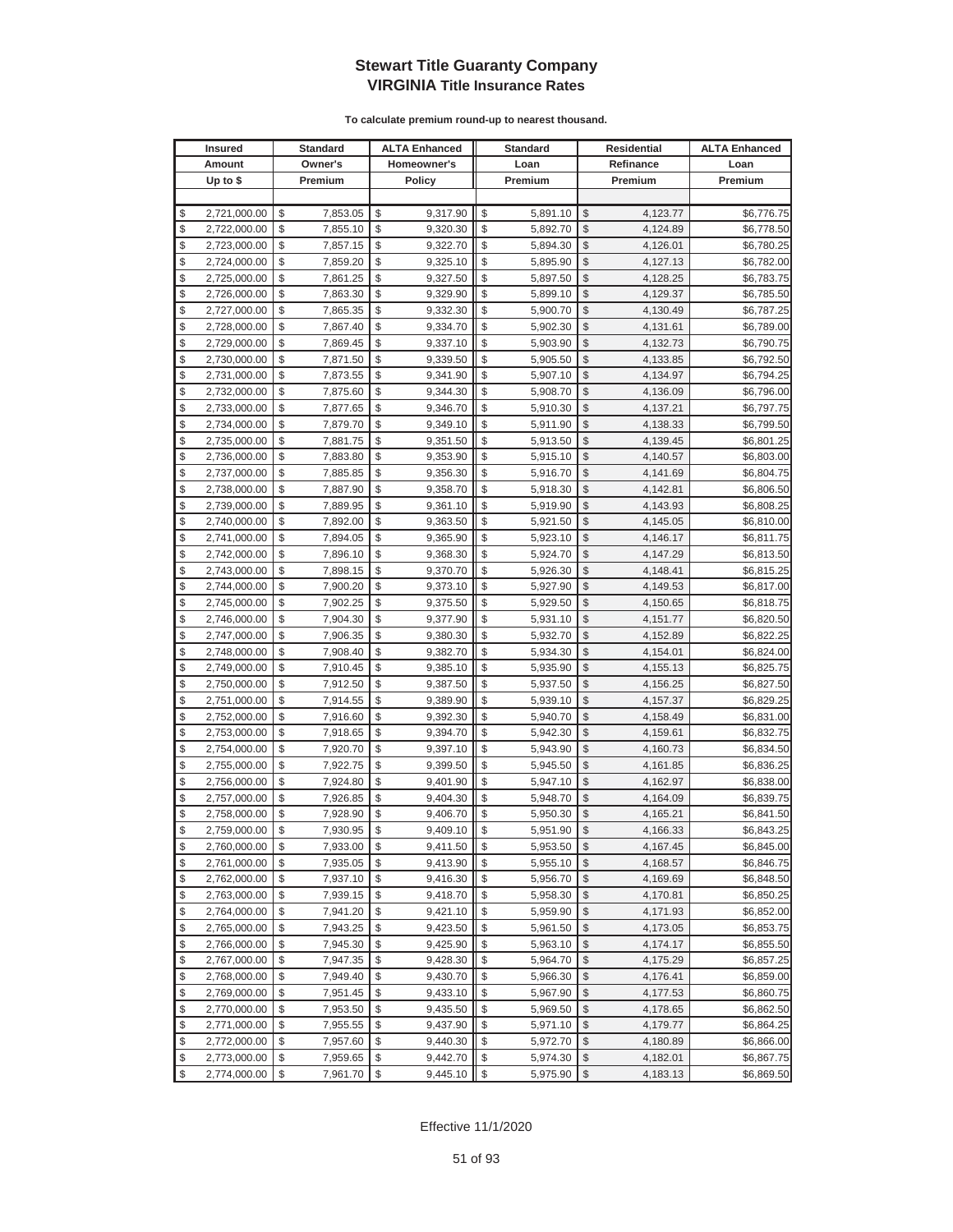|          | <b>Insured</b>               |          | <b>Standard</b>      |          | <b>ALTA Enhanced</b> |          | <b>Standard</b>      |               | <b>Residential</b>   | <b>ALTA Enhanced</b>     |
|----------|------------------------------|----------|----------------------|----------|----------------------|----------|----------------------|---------------|----------------------|--------------------------|
|          | Amount                       |          | Owner's              |          | Homeowner's          |          | Loan                 |               | Refinance            | Loan                     |
|          | Up to $$$                    |          | Premium              |          | <b>Policy</b>        |          | Premium              |               | Premium              | Premium                  |
|          |                              |          |                      |          |                      |          |                      |               |                      |                          |
| \$       | 2,775,000.00                 | \$       | 7,963.75             | \$       | 9,447.50             | \$       | 5,977.50             | \$            | 4,184.25             | \$6,871.25               |
| \$       | 2,776,000.00                 | \$       | 7,965.80             | \$       | 9,449.90             | \$       | 5,979.10             | $\mathcal{S}$ | 4,185.37             | \$6,873.00               |
| \$       | 2,777,000.00                 | \$       | 7,967.85             | \$       | 9,452.30             | \$       | 5,980.70             | $\mathcal{S}$ | 4,186.49             | \$6,874.75               |
| \$       | 2,778,000.00                 | \$       | 7,969.90             | \$       | 9,454.70             | \$       | 5,982.30             | \$            | 4,187.61             | \$6,876.50               |
| \$       | 2,779,000.00                 | \$       | 7,971.95             | \$       | 9,457.10             | \$       | 5,983.90             | \$            | 4,188.73             | \$6,878.25               |
| \$       | 2,780,000.00                 | \$       | 7,974.00             | \$       | 9,459.50             | \$       | 5,985.50             | \$            | 4,189.85             | \$6,880.00               |
| \$       | 2,781,000.00                 | \$       | 7,976.05             | \$       | 9,461.90             | \$       | 5,987.10             | \$            | 4,190.97             | \$6,881.75               |
| \$       | 2,782,000.00                 | \$       | 7,978.10             | \$       | 9,464.30             | \$       | 5,988.70             | \$            | 4,192.09             | \$6,883.50               |
| \$       | 2,783,000.00                 | \$       | 7,980.15             | \$       | 9,466.70             | \$       | 5,990.30             | \$            | 4,193.21             | \$6,885.25               |
| \$       | 2,784,000.00                 | \$       | 7,982.20             | \$       | 9,469.10             | \$       | 5,991.90             | \$            | 4,194.33             | \$6,887.00               |
| \$       | 2,785,000.00                 | \$       | 7,984.25             | \$       | 9,471.50             | \$       | 5,993.50             | \$            | 4,195.45             | \$6,888.75               |
| \$       | 2,786,000.00                 | \$       | 7,986.30             | \$       | 9,473.90             | \$       | 5,995.10             | \$            | 4,196.57             | \$6,890.50               |
| \$       | 2,787,000.00                 | \$       | 7,988.35             | \$       | 9,476.30             | \$       | 5,996.70             | \$            | 4,197.69             | \$6,892.25               |
| \$       | 2,788,000.00                 | \$       | 7,990.40             | \$       | 9,478.70             | \$       | 5,998.30             | \$            | 4,198.81             | \$6,894.00               |
| \$       | 2,789,000.00                 | \$       | 7,992.45             | \$       | 9,481.10             | \$       | 5,999.90             | \$            | 4,199.93             | \$6,895.75               |
| \$       | 2,790,000.00                 | \$       | 7,994.50             | \$       | 9,483.50             | \$       | 6,001.50             | \$            | 4,201.05             | \$6,897.50               |
| \$       | 2,791,000.00                 | \$       | 7,996.55             | \$       | 9,485.90             | \$       | 6,003.10             | \$            | 4,202.17             | \$6,899.25               |
| \$       | 2,792,000.00                 | \$       | 7,998.60             | \$       | 9,488.30             | \$       | 6,004.70             | \$            | 4,203.29             | \$6,901.00               |
| \$       | 2,793,000.00                 | \$       | 8,000.65             | \$       | 9,490.70             | \$       | 6,006.30             | $\mathcal{S}$ | 4,204.41             | \$6,902.75               |
| \$       | 2,794,000.00                 | \$       | 8,002.70             | \$       | 9,493.10             | \$       | 6,007.90             | \$            | 4,205.53             | \$6,904.50               |
| \$       | 2,795,000.00                 | \$       | 8,004.75             | \$       | 9,495.50             | \$       | 6,009.50             | \$            | 4,206.65             | \$6,906.25               |
| \$       | 2,796,000.00                 | \$       | 8,006.80             | \$       | 9,497.90             | \$       | 6,011.10             | \$            | 4,207.77             | \$6,908.00               |
| \$       | 2,797,000.00                 | \$       | 8,008.85             | \$       | 9,500.30             | \$       | 6,012.70             | \$            | 4,208.89             | \$6,909.75               |
| \$       | 2,798,000.00                 | \$       | 8,010.90             | \$       | 9,502.70             | \$       | 6,014.30             | \$            | 4,210.01             | \$6,911.50               |
| \$       | 2,799,000.00                 | \$       | 8,012.95             | \$       | 9,505.10             | \$       | 6,015.90             | \$            | 4,211.13             | \$6,913.25               |
| \$       | 2,800,000.00                 | \$       | 8,015.00             | \$       | 9,507.50             | \$       | 6,017.50             | \$            | 4,212.25             | \$6,915.00               |
| \$       | 2,801,000.00                 | \$       | 8,017.05             | \$       | 9,509.90             | \$       | 6,019.10             | \$            | 4,213.37             | \$6,916.75               |
| \$       | 2,802,000.00                 | \$       | 8,019.10             | \$       | 9,512.30             | \$       | 6,020.70             | \$            | 4,214.49             | \$6,918.50               |
| \$       | 2,803,000.00                 | \$       | 8,021.15             | \$       | 9,514.70             | \$       | 6,022.30             | \$            | 4,215.61             | \$6,920.25               |
| \$       | 2,804,000.00                 | \$       | 8,023.20             | \$       | 9,517.10             | \$       | 6,023.90             | \$            | 4,216.73             | \$6,922.00               |
| \$       | 2,805,000.00                 | \$       | 8,025.25             | \$       | 9,519.50             | \$       | 6,025.50             | \$            | 4,217.85             | \$6,923.75               |
| \$       | 2,806,000.00                 | \$       | 8,027.30             | \$       | 9,521.90             | \$       | 6,027.10             | \$            | 4,218.97             | \$6,925.50               |
| \$       | 2,807,000.00                 | \$       | 8,029.35             | \$       | 9,524.30             | \$       | 6,028.70             | \$            | 4,220.09             | \$6,927.25               |
| \$<br>\$ | 2,808,000.00                 | \$<br>\$ | 8,031.40             | \$<br>\$ | 9,526.70             | \$<br>\$ | 6,030.30<br>6,031.90 | \$<br>\$      | 4,221.21             | \$6,929.00<br>\$6,930.75 |
| \$       | 2,809,000.00<br>2,810,000.00 | \$       | 8,033.45<br>8,035.50 | \$       | 9,529.10<br>9,531.50 | \$       | 6,033.50             | \$            | 4,222.33             |                          |
| \$       | 2,811,000.00                 | \$       | 8,037.55             | \$       | 9,533.90             | \$       | 6,035.10             | \$            | 4,223.45<br>4,224.57 | \$6,932.50<br>\$6,934.25 |
| \$       | 2,812,000.00                 | \$       | 8,039.60             | \$       | 9,536.30             | \$       | 6,036.70             | \$            | 4,225.69             | \$6,936.00               |
| \$       | 2,813,000.00                 | \$       | 8,041.65             | \$       | 9,538.70             | \$       | 6,038.30             | $\mathbb{S}$  | 4,226.81             | \$6,937.75               |
| \$       | 2,814,000.00                 | \$       | 8,043.70             | \$       | 9,541.10             | \$       | 6,039.90             | $\sqrt[6]{2}$ | 4,227.93             | \$6,939.50               |
| \$       | 2,815,000.00                 | \$       | 8,045.75             | \$       | 9,543.50             | \$       | 6,041.50             | \$            | 4,229.05             | \$6,941.25               |
| \$       | 2,816,000.00                 | \$       | 8,047.80             | \$       | 9,545.90             | \$       | 6,043.10             | \$            | 4,230.17             | \$6,943.00               |
| \$       | 2,817,000.00                 | \$       | 8,049.85             | \$       | 9,548.30             | \$       | 6,044.70             | \$            | 4,231.29             | \$6,944.75               |
| \$       | 2,818,000.00                 | \$       | 8,051.90             | \$       | 9,550.70             | \$       | 6,046.30             | \$            | 4,232.41             | \$6,946.50               |
| \$       | 2,819,000.00                 | \$       | 8,053.95             | \$       | 9,553.10             | \$       | 6,047.90             | \$            | 4,233.53             | \$6,948.25               |
| \$       | 2,820,000.00                 | \$       | 8,056.00             | \$       | 9,555.50             | \$       | 6,049.50             | \$            | 4,234.65             | \$6,950.00               |
| \$       | 2,821,000.00                 | \$       | 8,058.05             | \$       | 9,557.90             | \$       | 6,051.10             | \$            | 4,235.77             | \$6,951.75               |
| \$       | 2,822,000.00                 | \$       | 8,060.10             | \$       | 9,560.30             | \$       | 6,052.70             | \$            | 4,236.89             | \$6,953.50               |
| \$       | 2,823,000.00                 | \$       | 8,062.15             | \$       | 9,562.70             | \$       | 6,054.30             | \$            | 4,238.01             | \$6,955.25               |
| \$       | 2,824,000.00                 | \$       | 8,064.20             | \$       | 9,565.10             | \$       | 6,055.90             | \$            | 4,239.13             | \$6,957.00               |
| \$       | 2,825,000.00                 | \$       | 8,066.25             | \$       | 9,567.50             | \$       | 6,057.50             | \$            | 4,240.25             | \$6,958.75               |
| \$       | 2,826,000.00                 | \$       | 8,068.30             | \$       | 9,569.90             | \$       | 6,059.10             | \$            | 4,241.37             | \$6,960.50               |
| \$       | 2,827,000.00                 | \$       | 8,070.35             | \$       | 9,572.30             | \$       | 6,060.70             | \$            | 4,242.49             | \$6,962.25               |
| \$       | 2,828,000.00                 | \$       | 8,072.40             | \$       | 9,574.70             | \$       | 6,062.30             | $\sqrt{2}$    | 4,243.61             | \$6,964.00               |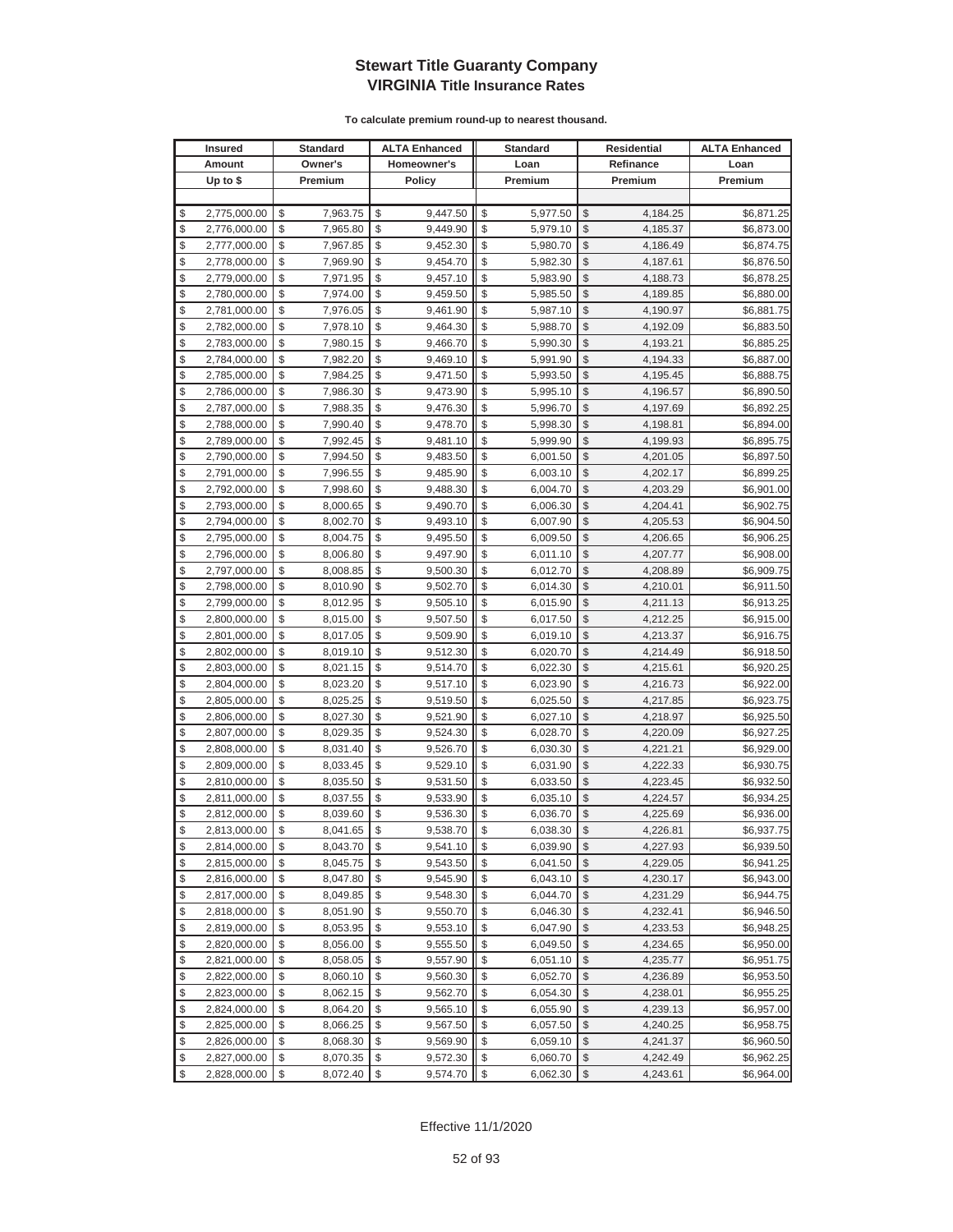|          | <b>Insured</b>               |          | <b>Standard</b>      |          | <b>ALTA Enhanced</b> |          | <b>Standard</b>      |               | <b>Residential</b>   | <b>ALTA Enhanced</b>     |
|----------|------------------------------|----------|----------------------|----------|----------------------|----------|----------------------|---------------|----------------------|--------------------------|
|          | Amount                       |          | Owner's              |          | Homeowner's          |          | Loan                 |               | Refinance            | Loan                     |
|          | Up to $$$                    |          | Premium              |          | Policy               |          | Premium              |               | Premium              | Premium                  |
|          |                              |          |                      |          |                      |          |                      |               |                      |                          |
| \$       | 2,829,000.00                 | \$       | 8,074.45             | \$       | 9,577.10             | \$       | 6,063.90             | \$            | 4,244.73             | \$6,965.75               |
| \$       | 2,830,000.00                 | \$       | 8,076.50             | \$       | 9,579.50             | \$       | 6,065.50             | \$            | 4,245.85             | \$6,967.50               |
| \$       | 2,831,000.00                 | \$       | 8,078.55             | \$       | 9,581.90             | \$       | 6,067.10             | \$            | 4,246.97             | \$6,969.25               |
| \$       | 2,832,000.00                 | \$       | 8,080.60             | \$       | 9,584.30             | \$       | 6,068.70             | \$            | 4,248.09             | \$6,971.00               |
| \$       | 2,833,000.00                 | \$       | 8,082.65             | \$       | 9,586.70             | \$       | 6,070.30             | \$            | 4,249.21             | \$6,972.75               |
| \$       | 2,834,000.00                 | \$       | 8,084.70             | \$       | 9,589.10             | \$       | 6,071.90             | \$            | 4,250.33             | \$6,974.50               |
| \$       | 2,835,000.00                 | \$       | 8,086.75             | \$       | 9,591.50             | \$       | 6,073.50             | \$            | 4,251.45             | \$6,976.25               |
| \$       | 2,836,000.00                 | \$       | 8,088.80             | \$       | 9,593.90             | \$       | 6,075.10             | \$            | 4,252.57             | \$6,978.00               |
| \$       | 2,837,000.00                 | \$       | 8,090.85             | \$       | 9,596.30             | \$       | 6,076.70             | \$            | 4,253.69             | \$6,979.75               |
| \$       | 2,838,000.00                 | \$       | 8,092.90             | \$       | 9,598.70             | \$       | 6,078.30             | \$            | 4,254.81             | \$6,981.50               |
| \$       | 2,839,000.00                 | \$       | 8,094.95             | \$       | 9,601.10             | \$       | 6,079.90             | \$            | 4,255.93             | \$6,983.25               |
| \$       | 2,840,000.00                 | \$       | 8,097.00             | \$       | 9,603.50             | \$       | 6,081.50             | \$            | 4,257.05             | \$6,985.00               |
| \$       | 2,841,000.00                 | \$       | 8,099.05             | \$       | 9,605.90             | \$       | 6,083.10             | \$            | 4,258.17             | \$6,986.75               |
| \$       | 2,842,000.00                 | \$       | 8,101.10             | \$       | 9,608.30             | \$       | 6,084.70             | \$            | 4,259.29             | \$6,988.50               |
| \$       | 2,843,000.00                 | \$       | 8,103.15             | \$       | 9,610.70             | \$       | 6,086.30             | \$            | 4,260.41             | \$6,990.25               |
| \$       | 2,844,000.00                 | \$       | 8,105.20             | \$       | 9,613.10             | \$       | 6,087.90             | \$            | 4,261.53             | \$6,992.00               |
| \$       | 2,845,000.00                 | \$       | 8,107.25             | \$       | 9,615.50             | \$       | 6,089.50             | \$            | 4,262.65             | \$6,993.75               |
| \$       | 2,846,000.00                 | \$       | 8,109.30             | \$       | 9,617.90             | \$       | 6,091.10             | \$            | 4,263.77             | \$6,995.50               |
| \$       | 2,847,000.00                 | \$       | 8,111.35             | \$       | 9,620.30             | \$       | 6,092.70             | $\mathcal{S}$ | 4,264.89             | \$6,997.25               |
| \$       | 2,848,000.00                 | \$       | 8,113.40             | \$       | 9,622.70             | \$       | 6,094.30             | \$            | 4,266.01             | \$6,999.00               |
| \$       | 2,849,000.00                 | \$       | 8,115.45             | \$       | 9,625.10             | \$       | 6,095.90             | \$            | 4,267.13             | \$7,000.75               |
| \$       | 2,850,000.00                 | \$       | 8,117.50             | \$       | 9,627.50             | \$       | 6,097.50             | \$            | 4,268.25             | \$7,002.50               |
| \$       | 2,851,000.00                 | \$       | 8,119.55             | \$       | 9,629.90             | \$       | 6,099.10             | \$            | 4,269.37             | \$7,004.25               |
| \$       | 2,852,000.00                 | \$       | 8,121.60             | \$       | 9,632.30             | \$       | 6,100.70             | \$            | 4,270.49             | \$7,006.00               |
| \$       | 2,853,000.00                 | \$       | 8,123.65             | \$       | 9,634.70             | \$       | 6,102.30             | \$            | 4,271.61             | \$7,007.75               |
| \$       | 2,854,000.00                 | \$       | 8,125.70             | \$       | 9,637.10             | \$       | 6,103.90             | \$            | 4,272.73             | \$7,009.50               |
| \$       | 2,855,000.00                 | \$       | 8,127.75             | \$       | 9,639.50             | \$       | 6,105.50             | \$            | 4,273.85             | \$7,011.25               |
| \$       | 2,856,000.00                 | \$       | 8,129.80             | \$       | 9,641.90             | \$       | 6,107.10             | \$            | 4,274.97             | \$7,013.00               |
| \$       | 2,857,000.00                 | \$       | 8,131.85             | \$       | 9,644.30             | \$       | 6,108.70             | \$            | 4,276.09             | \$7,014.75               |
| \$       | 2,858,000.00                 | \$       | 8,133.90             | \$       | 9,646.70             | \$       | 6,110.30             | \$            | 4,277.21             | \$7,016.50               |
| \$       | 2,859,000.00                 | \$       | 8,135.95             | \$       | 9,649.10             | \$       | 6,111.90             | \$            | 4,278.33             | \$7,018.25               |
| \$       | 2,860,000.00                 | \$       | 8,138.00             | \$       | 9,651.50             | \$       | 6,113.50             | \$            | 4,279.45             | \$7,020.00               |
| \$       | 2,861,000.00                 | \$       | 8,140.05             | \$       | 9,653.90             | \$       | 6,115.10             | \$            | 4,280.57             | \$7,021.75               |
| \$       | 2,862,000.00                 | \$       | 8,142.10             | \$       | 9,656.30             | \$       | 6,116.70             | \$            | 4,281.69             | \$7,023.50               |
| \$       | 2,863,000.00                 | \$       | 8,144.15             | \$<br>\$ | 9,658.70             | \$       | 6,118.30             | \$            | 4,282.81             | \$7,025.25               |
| \$<br>\$ | 2,864,000.00<br>2,865,000.00 | \$<br>\$ | 8,146.20             | \$       | 9,661.10<br>9,663.50 | \$<br>\$ | 6,119.90             | \$<br>\$      | 4,283.93             | \$7,027.00               |
| \$       |                              | \$       | 8,148.25             | \$       |                      | \$       | 6,121.50             | \$            | 4,285.05             | \$7,028.75<br>\$7,030.50 |
| \$       | 2,866,000.00<br>2,867,000.00 | \$       | 8,150.30<br>8,152.35 | \$       | 9,665.90<br>9,668.30 | \$       | 6,123.10<br>6,124.70 | $\mathbb{S}$  | 4,286.17<br>4,287.29 | \$7,032.25               |
| \$       | 2,868,000.00                 | \$       | 8,154.40             | \$       |                      | \$       |                      | $\sqrt{2}$    | 4,288.41             | \$7,034.00               |
| \$       | 2,869,000.00                 | \$       | 8,156.45             | \$       | 9,670.70<br>9,673.10 | \$       | 6,126.30<br>6,127.90 | \$            | 4,289.53             | \$7,035.75               |
| \$       | 2,870,000.00                 | \$       | 8,158.50             | \$       | 9,675.50             | \$       | 6,129.50             | \$            | 4,290.65             | \$7,037.50               |
| \$       | 2,871,000.00                 | \$       | 8,160.55             | \$       | 9,677.90             | \$       | 6,131.10             | \$            | 4,291.77             | \$7,039.25               |
| \$       | 2,872,000.00                 | \$       | 8,162.60             | \$       | 9,680.30             | \$       | 6,132.70             | \$            | 4,292.89             | \$7,041.00               |
| \$       | 2,873,000.00                 | \$       | 8,164.65             | \$       | 9,682.70             | \$       | 6,134.30             | \$            | 4,294.01             | \$7,042.75               |
| \$       | 2,874,000.00                 | \$       | 8,166.70             | \$       | 9,685.10             | \$       | 6,135.90             | \$            | 4,295.13             | \$7,044.50               |
| \$       | 2,875,000.00                 | \$       | 8,168.75             | \$       | 9,687.50             | \$       | 6,137.50             | \$            | 4,296.25             | \$7,046.25               |
| \$       | 2,876,000.00                 | \$       | 8,170.80             | \$       | 9,689.90             | \$       | 6,139.10             | \$            | 4,297.37             | \$7,048.00               |
| \$       | 2,877,000.00                 | \$       | 8,172.85             | \$       | 9,692.30             | \$       | 6,140.70             | \$            | 4,298.49             | \$7,049.75               |
| \$       | 2,878,000.00                 | \$       | 8,174.90             | \$       | 9,694.70             | \$       | 6,142.30             | \$            | 4,299.61             | \$7,051.50               |
| \$       | 2,879,000.00                 | \$       | 8,176.95             | \$       | 9,697.10             | \$       | 6,143.90             | \$            | 4,300.73             | \$7,053.25               |
| \$       | 2,880,000.00                 | \$       | 8,179.00             | \$       | 9,699.50             | \$       | 6,145.50             | \$            | 4,301.85             | \$7,055.00               |
| \$       | 2,881,000.00                 | \$       | 8,181.05             | \$       | 9,701.90             | \$       | 6,147.10             | \$            | 4,302.97             | \$7,056.75               |
| \$       | 2,882,000.00                 | \$       | 8,183.10             | \$       | 9,704.30             | \$       | 6,148.70             | $\sqrt{2}$    | 4,304.09             | \$7,058.50               |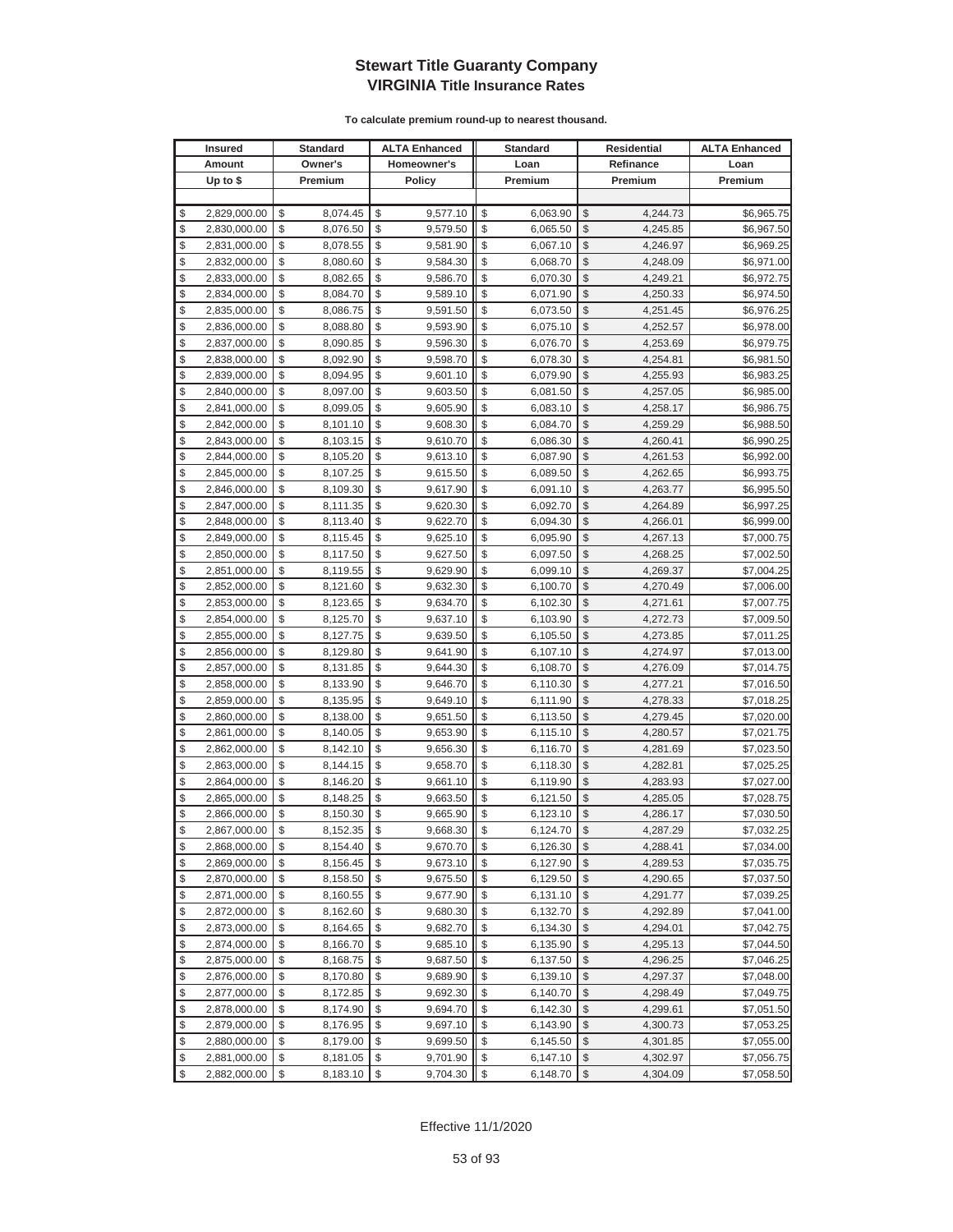|          | <b>Insured</b>               |          | <b>Standard</b>      |          | <b>ALTA Enhanced</b> |          | <b>Standard</b>      |                    | <b>Residential</b>   | <b>ALTA Enhanced</b>     |
|----------|------------------------------|----------|----------------------|----------|----------------------|----------|----------------------|--------------------|----------------------|--------------------------|
|          | Amount                       |          | Owner's              |          | Homeowner's          |          | Loan                 |                    | Refinance            | Loan                     |
|          | Up to $$$                    |          | Premium              |          | <b>Policy</b>        |          | Premium              |                    | Premium              | Premium                  |
|          |                              |          |                      |          |                      |          |                      |                    |                      |                          |
| \$       | 2,883,000.00                 | \$       | 8,185.15             | \$       | 9,706.70             | \$       | 6,150.30             | \$                 | 4,305.21             | \$7,060.25               |
| \$       | 2,884,000.00                 | \$       | 8,187.20             | \$       | 9,709.10             | \$       | 6,151.90             | \$                 | 4,306.33             | \$7,062.00               |
| \$       | 2,885,000.00                 | \$       | 8,189.25             | \$       | 9,711.50             | \$       | 6,153.50             | \$                 | 4,307.45             | \$7,063.75               |
| \$       | 2,886,000.00                 | \$       | 8,191.30             | \$       | 9,713.90             | \$       | 6,155.10             | \$                 | 4,308.57             | \$7,065.50               |
| \$       | 2,887,000.00                 | \$       | 8,193.35             | \$       | 9,716.30             | \$       | 6,156.70             | \$                 | 4,309.69             | \$7,067.25               |
| \$       | 2,888,000.00                 | \$       | 8,195.40             | \$       | 9,718.70             | \$       | 6,158.30             | \$                 | 4,310.81             | \$7,069.00               |
| \$       | 2,889,000.00                 | \$       | 8,197.45             | \$       | 9,721.10             | \$       | 6,159.90             | \$                 | 4,311.93             | \$7,070.75               |
| \$       | 2,890,000.00                 | \$       | 8,199.50             | \$       | 9,723.50             | \$       | 6,161.50             | \$                 | 4,313.05             | \$7,072.50               |
| \$       | 2,891,000.00                 | \$       | 8,201.55             | \$       | 9,725.90             | \$       | 6,163.10             | \$                 | 4,314.17             | \$7,074.25               |
| \$       | 2,892,000.00                 | \$       | 8,203.60             | \$       | 9,728.30             | \$       | 6,164.70             | \$                 | 4,315.29             | \$7,076.00               |
| \$       | 2,893,000.00                 | \$       | 8,205.65             | \$       | 9,730.70             | \$       | 6,166.30             | \$                 | 4,316.41             | \$7,077.75               |
| \$       | 2,894,000.00                 | \$       | 8,207.70             | \$       | 9,733.10             | \$       | 6,167.90             | \$                 | 4,317.53             | \$7,079.50               |
| \$       | 2,895,000.00                 | \$       | 8,209.75             | \$       | 9,735.50             | \$       | 6,169.50             | \$                 | 4,318.65             | \$7,081.25               |
| \$       | 2,896,000.00                 | \$       | 8,211.80             | \$       | 9,737.90             | \$       | 6,171.10             | \$                 | 4,319.77             | \$7,083.00               |
| \$       | 2,897,000.00                 | \$       | 8,213.85             | \$       | 9,740.30             | \$       | 6,172.70             | \$                 | 4,320.89             | \$7,084.75               |
| \$       | 2,898,000.00                 | \$       | 8,215.90             | \$       | 9,742.70             | \$       | 6,174.30             | \$                 | 4,322.01             | \$7,086.50               |
| \$       | 2,899,000.00                 | \$       | 8,217.95             | \$       | 9,745.10             | \$       | 6,175.90             | \$                 | 4,323.13             | \$7,088.25               |
| \$       | 2,900,000.00                 | \$       | 8,220.00             | \$       | 9,747.50             | \$       | 6,177.50             | \$                 | 4,324.25             | \$7,090.00               |
| \$       | 2,901,000.00                 | \$       | 8,222.05             | \$       | 9,749.90             | \$       | 6,179.10             | $\mathcal{S}$      | 4,325.37             | \$7,091.75               |
| \$       | 2,902,000.00                 | \$       | 8,224.10             | \$       | 9,752.30             | \$       | 6,180.70             | \$                 | 4,326.49             | \$7,093.50               |
| \$       | 2,903,000.00                 | \$       | 8,226.15             | \$       | 9,754.70             | \$       | 6,182.30             | \$                 | 4,327.61             | \$7,095.25               |
| \$       | 2,904,000.00                 | \$       | 8,228.20             | \$       | 9,757.10             | \$       | 6,183.90             | \$                 | 4,328.73             | \$7,097.00               |
| \$       | 2,905,000.00                 | \$       | 8,230.25             | \$       | 9,759.50             | \$       | 6,185.50             | \$                 | 4,329.85             | \$7,098.75               |
| \$       | 2,906,000.00                 | \$       | 8,232.30             | \$       | 9,761.90             | \$       | 6,187.10             | \$                 | 4,330.97             | \$7,100.50               |
| \$       | 2,907,000.00                 | \$       | 8,234.35             | \$       | 9,764.30             | \$       | 6,188.70             | \$                 | 4,332.09             | \$7,102.25               |
| \$       | 2,908,000.00                 | \$       | 8,236.40             | \$       | 9,766.70             | \$       | 6,190.30             | \$                 | 4,333.21             | \$7,104.00               |
| \$       | 2,909,000.00                 | \$       | 8,238.45             | \$       | 9,769.10             | \$       | 6,191.90             | \$                 | 4,334.33             | \$7,105.75               |
| \$       | 2,910,000.00                 | \$       | 8,240.50             | \$       | 9,771.50             | \$       | 6,193.50             | \$                 | 4,335.45             | \$7,107.50               |
| \$       | 2,911,000.00                 | \$       | 8,242.55             | \$       | 9,773.90             | \$       | 6,195.10             | \$                 | 4,336.57             | \$7,109.25               |
| \$       | 2,912,000.00                 | \$       | 8,244.60             | \$       | 9,776.30             | \$       | 6,196.70             | \$                 | 4,337.69             | \$7,111.00               |
| \$       | 2,913,000.00                 | \$       | 8,246.65             | \$       | 9,778.70             | \$       | 6,198.30             | \$                 | 4,338.81             | \$7,112.75               |
| \$       | 2,914,000.00                 | \$       | 8,248.70             | \$       | 9,781.10             | \$       | 6,199.90             | \$                 | 4,339.93             | \$7,114.50               |
| \$       | 2,915,000.00                 | \$       | 8,250.75             | \$       | 9,783.50             | \$       | 6,201.50             | \$                 | 4,341.05             | \$7,116.25               |
| \$       | 2,916,000.00                 | \$       | 8,252.80             | \$       | 9,785.90             | \$       | 6,203.10             | \$                 | 4,342.17             | \$7,118.00               |
| \$       | 2,917,000.00                 | \$       | 8,254.85             | \$       | 9,788.30             | \$       | 6,204.70             | \$                 | 4,343.29             | \$7,119.75               |
| \$       | 2,918,000.00                 | \$       | 8,256.90             | \$       | 9,790.70             | \$       | 6,206.30             | \$                 | 4,344.41             | \$7,121.50               |
| \$       | 2,919,000.00                 | \$       | 8,258.95             | \$       | 9,793.10             | \$       | 6,207.90             | \$                 | 4,345.53             | \$7,123.25               |
| \$<br>\$ | 2,920,000.00                 | \$       | 8,261.00             | \$       | 9,795.50             | \$<br>\$ | 6,209.50             | \$<br>$\mathbb{S}$ | 4,346.65             | \$7,125.00               |
|          | 2,921,000.00                 | \$       | 8,263.05             | \$       | 9,797.90             |          | 6,211.10             |                    | 4,347.77             | \$7,126.75               |
| \$       | 2,922,000.00                 | \$       | 8,265.10             | \$       | 9,800.30             | \$       | 6,212.70             | $\sqrt[6]{2}$      | 4,348.89             | \$7,128.50               |
| \$       | 2,923,000.00                 | \$       | 8,267.15             | \$       | 9,802.70<br>9,805.10 | \$       | 6,214.30             | \$<br>\$           | 4,350.01             | \$7,130.25               |
| \$<br>\$ | 2,924,000.00                 | \$<br>\$ | 8,269.20             | \$<br>\$ | 9,807.50             | \$<br>\$ | 6,215.90<br>6,217.50 | \$                 | 4,351.13             | \$7,132.00<br>\$7,133.75 |
| \$       | 2,925,000.00                 | \$       | 8,271.25             | \$       | 9,809.90             |          |                      | \$                 | 4,352.25             |                          |
| \$       | 2,926,000.00<br>2,927,000.00 | \$       | 8,273.30             | \$       |                      | \$<br>\$ | 6,219.10<br>6,220.70 | \$                 | 4,353.37             | \$7,135.50               |
| \$       |                              | \$       | 8,275.35             | \$       | 9,812.30             | \$       |                      | \$                 | 4,354.49             | \$7,137.25               |
|          | 2,928,000.00                 |          | 8,277.40             |          | 9,814.70             |          | 6,222.30             |                    | 4,355.61             | \$7,139.00               |
| \$<br>\$ | 2,929,000.00                 | \$<br>\$ | 8,279.45             | \$<br>\$ | 9,817.10             | \$<br>\$ | 6,223.90             | \$<br>\$           | 4,356.73             | \$7,140.75               |
| \$       | 2,930,000.00<br>2,931,000.00 | \$       | 8,281.50<br>8,283.55 | \$       | 9,819.50<br>9,821.90 | \$       | 6,225.50<br>6,227.10 | \$                 | 4,357.85<br>4,358.97 | \$7,142.50<br>\$7,144.25 |
| \$       | 2,932,000.00                 | \$       | 8,285.60             | \$       |                      | \$       |                      | \$                 | 4,360.09             | \$7,146.00               |
| \$       |                              |          | 8,287.65             |          | 9,824.30<br>9,826.70 | \$       | 6,228.70             |                    | 4,361.21             |                          |
| \$       | 2,933,000.00                 | \$<br>\$ |                      | \$<br>\$ |                      | \$       | 6,230.30             | \$<br>\$           |                      | \$7,147.75               |
| \$       | 2,934,000.00<br>2,935,000.00 | \$       | 8,289.70<br>8,291.75 | \$       | 9,829.10<br>9,831.50 | \$       | 6,231.90<br>6,233.50 | \$                 | 4,362.33<br>4,363.45 | \$7,149.50<br>\$7,151.25 |
| \$       | 2,936,000.00                 | \$       | 8,293.80             | \$       | 9,833.90             | \$       | 6,235.10             | $\sqrt{2}$         | 4,364.57             | \$7,153.00               |
|          |                              |          |                      |          |                      |          |                      |                    |                      |                          |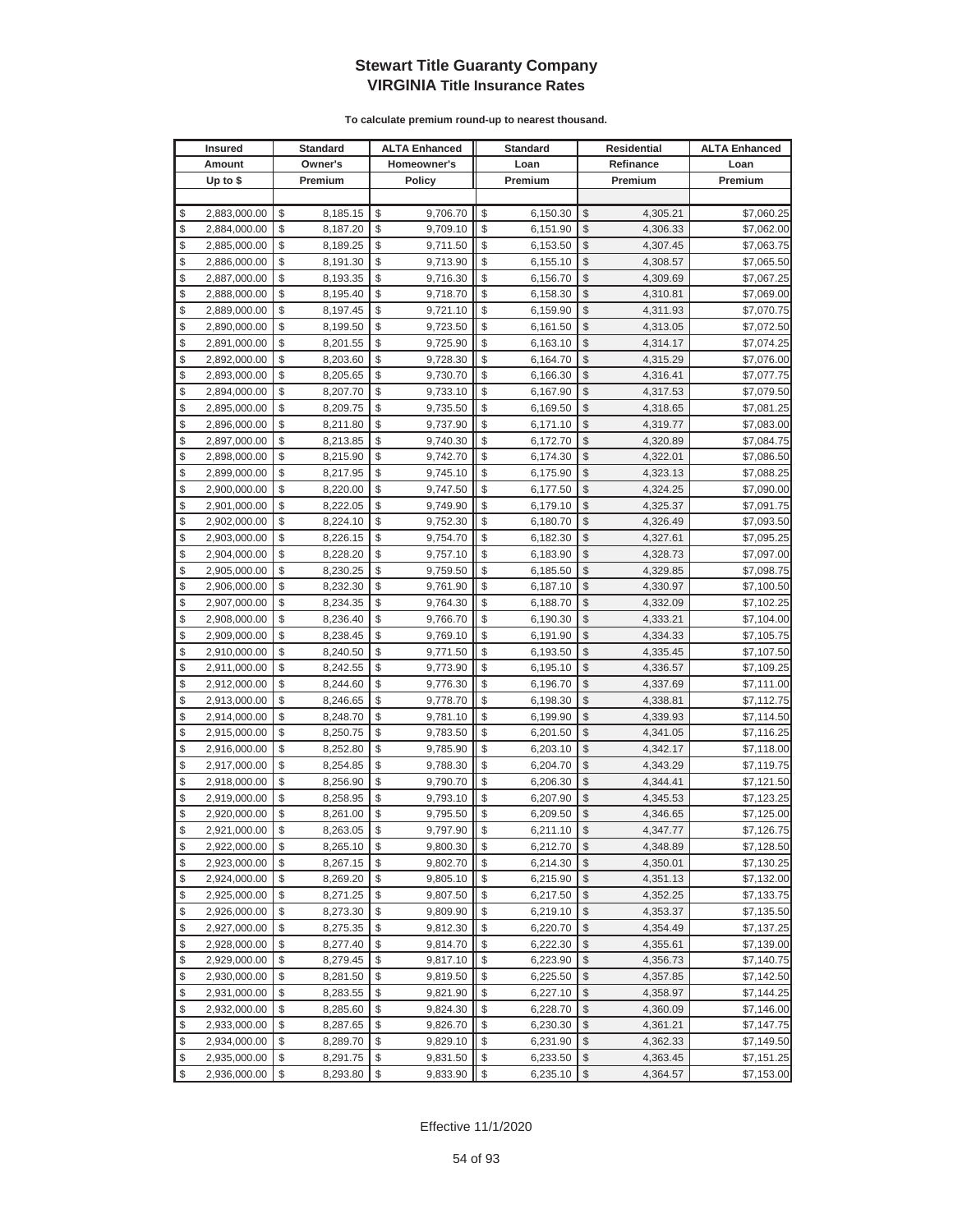| <b>Insured</b>     | Standard       | <b>ALTA Enhanced</b> | <b>Standard</b> |               | Residential | <b>ALTA Enhanced</b> |
|--------------------|----------------|----------------------|-----------------|---------------|-------------|----------------------|
| Amount             | Owner's        | Homeowner's          | Loan            |               | Refinance   | Loan                 |
| Up to $$$          | Premium        | <b>Policy</b>        | Premium         |               | Premium     | Premium              |
|                    |                |                      |                 |               |             |                      |
| \$<br>2,937,000.00 | \$<br>8,295.85 | \$<br>9,836.30       | \$<br>6,236.70  | \$            | 4.365.69    | \$7,154.75           |
| \$<br>2,938,000.00 | \$<br>8,297.90 | \$<br>9,838.70       | \$<br>6,238.30  | \$            | 4,366.81    | \$7,156.50           |
| \$<br>2,939,000.00 | \$<br>8,299.95 | \$<br>9,841.10       | \$<br>6,239.90  | \$            | 4,367.93    | \$7,158.25           |
| \$<br>2,940,000.00 | \$<br>8,302.00 | \$<br>9,843.50       | \$<br>6,241.50  | \$            | 4,369.05    | \$7,160.00           |
| \$<br>2,941,000.00 | \$<br>8,304.05 | \$<br>9,845.90       | \$<br>6,243.10  | \$            | 4,370.17    | \$7,161.75           |
| \$<br>2,942,000.00 | \$<br>8,306.10 | \$<br>9,848.30       | \$<br>6,244.70  | \$            | 4,371.29    | \$7,163.50           |
| \$<br>2,943,000.00 | \$<br>8,308.15 | \$<br>9,850.70       | \$<br>6,246.30  | \$            | 4,372.41    | \$7,165.25           |
| \$<br>2,944,000.00 | \$<br>8,310.20 | \$<br>9,853.10       | \$<br>6,247.90  | \$            | 4,373.53    | \$7,167.00           |
| \$<br>2,945,000.00 | \$<br>8,312.25 | \$<br>9,855.50       | \$<br>6,249.50  | \$            | 4,374.65    | \$7,168.75           |
| \$<br>2,946,000.00 | \$<br>8,314.30 | \$<br>9,857.90       | \$<br>6,251.10  | \$            | 4,375.77    | \$7,170.50           |
| \$<br>2,947,000.00 | \$<br>8,316.35 | \$<br>9,860.30       | \$<br>6,252.70  | \$            | 4,376.89    | \$7,172.25           |
| \$<br>2,948,000.00 | \$<br>8,318.40 | \$<br>9,862.70       | \$<br>6,254.30  | \$            | 4,378.01    | \$7,174.00           |
| \$<br>2,949,000.00 | \$<br>8,320.45 | \$<br>9,865.10       | \$<br>6,255.90  | \$            | 4,379.13    | \$7,175.75           |
| \$<br>2,950,000.00 | \$<br>8,322.50 | \$<br>9,867.50       | \$<br>6,257.50  | \$            | 4,380.25    | \$7,177.50           |
| \$<br>2,951,000.00 | \$<br>8,324.55 | \$<br>9,869.90       | \$<br>6,259.10  | \$            | 4,381.37    | \$7,179.25           |
| \$<br>2,952,000.00 | \$<br>8,326.60 | \$<br>9,872.30       | \$<br>6,260.70  | \$            | 4,382.49    | \$7,181.00           |
| \$<br>2,953,000.00 | \$<br>8,328.65 | \$<br>9,874.70       | \$<br>6,262.30  | \$            | 4,383.61    | \$7,182.75           |
| \$<br>2,954,000.00 | \$<br>8,330.70 | \$<br>9,877.10       | \$<br>6,263.90  | \$            | 4,384.73    | \$7,184.50           |
| \$<br>2,955,000.00 | \$<br>8,332.75 | \$<br>9,879.50       | \$<br>6,265.50  | \$            | 4,385.85    | \$7,186.25           |
| \$<br>2,956,000.00 | \$<br>8,334.80 | \$<br>9,881.90       | \$<br>6,267.10  | \$            | 4,386.97    | \$7,188.00           |
| \$<br>2,957,000.00 | \$<br>8,336.85 | \$<br>9,884.30       | \$<br>6,268.70  | \$            | 4,388.09    | \$7,189.75           |
| \$<br>2,958,000.00 | \$<br>8,338.90 | \$<br>9,886.70       | \$<br>6,270.30  | \$            | 4,389.21    | \$7,191.50           |
| \$<br>2,959,000.00 | \$<br>8,340.95 | \$<br>9,889.10       | \$<br>6,271.90  | \$            | 4,390.33    | \$7,193.25           |
| \$<br>2,960,000.00 | \$<br>8,343.00 | \$<br>9,891.50       | \$<br>6,273.50  | \$            | 4,391.45    | \$7,195.00           |
| \$<br>2,961,000.00 | \$<br>8,345.05 | \$<br>9,893.90       | \$<br>6,275.10  | \$            | 4,392.57    | \$7,196.75           |
| \$<br>2,962,000.00 | \$<br>8,347.10 | \$<br>9,896.30       | \$<br>6,276.70  | \$            | 4,393.69    | \$7,198.50           |
| \$<br>2,963,000.00 | \$<br>8,349.15 | \$<br>9,898.70       | \$<br>6,278.30  | $\mathcal{S}$ | 4,394.81    | \$7,200.25           |
| \$<br>2,964,000.00 | \$<br>8,351.20 | \$<br>9,901.10       | \$<br>6,279.90  | \$            | 4,395.93    | \$7,202.00           |
| \$<br>2,965,000.00 | \$<br>8,353.25 | \$<br>9,903.50       | \$<br>6,281.50  | \$            | 4,397.05    | \$7,203.75           |
| \$<br>2,966,000.00 | \$<br>8,355.30 | \$<br>9,905.90       | \$<br>6,283.10  | \$            | 4,398.17    | \$7,205.50           |
| \$<br>2,967,000.00 | \$<br>8,357.35 | \$<br>9,908.30       | \$<br>6,284.70  | \$            | 4,399.29    | \$7,207.25           |
| \$<br>2,968,000.00 | \$<br>8,359.40 | \$<br>9,910.70       | \$<br>6,286.30  | \$            | 4,400.41    | \$7,209.00           |
| \$<br>2,969,000.00 | \$<br>8,361.45 | \$<br>9,913.10       | \$<br>6,287.90  | \$            | 4,401.53    | \$7,210.75           |
| \$<br>2,970,000.00 | \$<br>8,363.50 | \$<br>9,915.50       | \$<br>6,289.50  | \$            | 4,402.65    | \$7,212.50           |
| \$<br>2,971,000.00 | \$<br>8,365.55 | \$<br>9,917.90       | \$<br>6,291.10  | \$            | 4,403.77    | \$7,214.25           |
| \$<br>2,972,000.00 | \$<br>8,367.60 | \$<br>9,920.30       | \$<br>6,292.70  | \$            | 4,404.89    | \$7,216.00           |
| \$<br>2,973,000.00 | \$<br>8,369.65 | \$<br>9,922.70       | \$<br>6,294.30  | \$            | 4,406.01    | \$7,217.75           |
| \$<br>2,974,000.00 | \$<br>8,371.70 | \$<br>9,925.10       | \$<br>6,295.90  | \$            | 4,407.13    | \$7,219.50           |
| \$<br>2,975,000.00 | \$<br>8,373.75 | \$<br>9,927.50       | \$<br>6,297.50  | \$            | 4,408.25    | \$7,221.25           |
| \$<br>2,976,000.00 | \$<br>8,375.80 | \$<br>9,929.90       | \$<br>6,299.10  | $\sqrt[6]{2}$ | 4,409.37    | \$7,223.00           |
| \$<br>2,977,000.00 | \$<br>8,377.85 | \$<br>9,932.30       | \$<br>6,300.70  | $\mathcal{S}$ | 4,410.49    | \$7,224.75           |
| \$<br>2,978,000.00 | \$<br>8,379.90 | \$<br>9,934.70       | \$<br>6,302.30  | $\mathcal{S}$ | 4,411.61    | \$7,226.50           |
| \$<br>2,979,000.00 | \$<br>8,381.95 | \$<br>9,937.10       | \$<br>6,303.90  | \$            | 4,412.73    | \$7,228.25           |
| \$<br>2,980,000.00 | \$<br>8,384.00 | \$<br>9,939.50       | \$<br>6,305.50  | \$            | 4,413.85    | \$7,230.00           |
| \$<br>2,981,000.00 | \$<br>8,386.05 | \$<br>9,941.90       | \$<br>6,307.10  | \$            | 4,414.97    | \$7,231.75           |
| \$<br>2,982,000.00 | \$<br>8,388.10 | \$<br>9,944.30       | \$<br>6,308.70  | \$            | 4,416.09    | \$7,233.50           |
| \$<br>2,983,000.00 | \$<br>8,390.15 | \$<br>9,946.70       | \$<br>6,310.30  | \$            | 4,417.21    | \$7,235.25           |
| \$<br>2,984,000.00 | \$<br>8,392.20 | \$<br>9,949.10       | \$<br>6,311.90  | \$            | 4,418.33    | \$7,237.00           |
| \$<br>2,985,000.00 | \$<br>8,394.25 | \$<br>9,951.50       | \$<br>6,313.50  | \$            | 4,419.45    | \$7,238.75           |
| \$<br>2,986,000.00 | \$<br>8,396.30 | \$<br>9,953.90       | \$<br>6,315.10  | \$            | 4,420.57    | \$7,240.50           |
| \$<br>2,987,000.00 | \$<br>8,398.35 | \$<br>9,956.30       | \$<br>6,316.70  | \$            | 4,421.69    | \$7,242.25           |
| \$<br>2,988,000.00 | \$<br>8,400.40 | \$<br>9,958.70       | \$<br>6,318.30  | \$            | 4,422.81    | \$7,244.00           |
| \$<br>2,989,000.00 | \$<br>8,402.45 | \$<br>9,961.10       | \$<br>6,319.90  | \$            | 4,423.93    | \$7,245.75           |
| \$<br>2,990,000.00 | \$<br>8,404.50 | \$<br>9,963.50       | \$<br>6,321.50  | \$            | 4,425.05    | \$7,247.50           |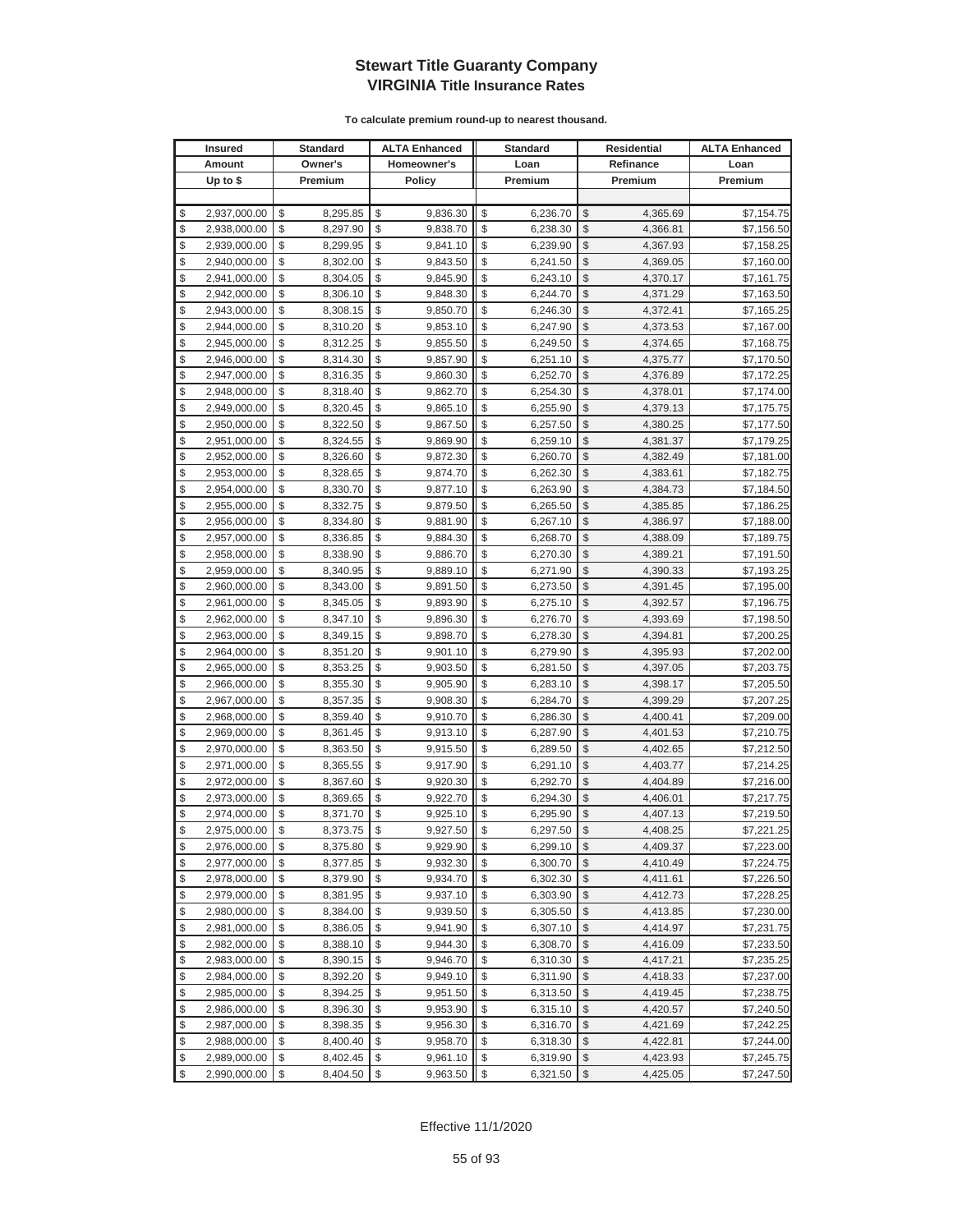| <b>Insured</b>     | <b>Standard</b> | <b>ALTA Enhanced</b> |                         | <b>Standard</b> |               | <b>Residential</b> | <b>ALTA Enhanced</b> |
|--------------------|-----------------|----------------------|-------------------------|-----------------|---------------|--------------------|----------------------|
| Amount             | Owner's         | Homeowner's          |                         | Loan            |               | Refinance          | Loan                 |
| Up to $$$          | Premium         | <b>Policy</b>        |                         | Premium         |               | Premium            | Premium              |
|                    |                 |                      |                         |                 |               |                    |                      |
| \$<br>2,991,000.00 | \$<br>8,406.55  | \$<br>9,965.90       | \$                      | 6,323.10        | \$            | 4,426.17           | \$7,249.25           |
| \$<br>2,992,000.00 | \$<br>8,408.60  | \$<br>9,968.30       | \$                      | 6,324.70        | \$            | 4,427.29           | \$7,251.00           |
| \$<br>2,993,000.00 | \$<br>8,410.65  | \$<br>9,970.70       | \$                      | 6,326.30        | $\mathcal{S}$ | 4,428.41           | \$7,252.75           |
| \$<br>2,994,000.00 | \$<br>8,412.70  | \$<br>9,973.10       | \$                      | 6,327.90        | \$            | 4,429.53           | \$7,254.50           |
| \$<br>2,995,000.00 | \$<br>8,414.75  | \$<br>9,975.50       | \$                      | 6,329.50        | \$            | 4,430.65           | \$7,256.25           |
| \$<br>2,996,000.00 | \$<br>8,416.80  | \$<br>9,977.90       | \$                      | 6,331.10        | \$            | 4,431.77           | \$7,258.00           |
| \$<br>2,997,000.00 | \$<br>8,418.85  | \$<br>9,980.30       | \$                      | 6,332.70        | \$            | 4,432.89           | \$7,259.75           |
| \$<br>2,998,000.00 | \$<br>8,420.90  | \$<br>9,982.70       | \$                      | 6,334.30        | \$            | 4,434.01           | \$7,261.50           |
| \$<br>2,999,000.00 | \$<br>8,422.95  | \$<br>9,985.10       | \$                      | 6,335.90        | \$            | 4,435.13           | \$7,263.25           |
| \$<br>3,000,000.00 | \$<br>8,425.00  | \$<br>9,987.50       | \$                      | 6,337.50        | \$            | 4,436.25           | \$7,265.00           |
| \$<br>3,001,000.00 | \$<br>8,427.05  | \$<br>9,989.90       | \$                      | 6,339.10        | \$            | 4,437.37           | \$7,266.75           |
| \$<br>3,002,000.00 | \$<br>8,429.10  | \$<br>9,992.30       | \$                      | 6,340.70        | \$            | 4,438.49           | \$7,268.50           |
| \$<br>3,003,000.00 | \$<br>8,431.15  | \$<br>9,994.70       | \$                      | 6,342.30        | \$            | 4,439.61           | \$7,270.25           |
| \$<br>3,004,000.00 | \$<br>8,433.20  | \$<br>9,997.10       | \$                      | 6,343.90        | \$            | 4,440.73           | \$7,272.00           |
| \$<br>3,005,000.00 | \$<br>8,435.25  | \$<br>9,999.50       | \$                      | 6,345.50        | \$            | 4,441.85           | \$7,273.75           |
| \$<br>3,006,000.00 | \$<br>8,437.30  | \$<br>10,001.90      | \$                      | 6,347.10        | \$            | 4,442.97           | \$7,275.50           |
| \$<br>3,007,000.00 | \$<br>8,439.35  | \$<br>10,004.30      | \$                      | 6,348.70        | \$            | 4,444.09           | \$7,277.25           |
| \$<br>3,008,000.00 | \$<br>8,441.40  | \$<br>10,006.70      | \$                      | 6,350.30        | \$            | 4,445.21           | \$7,279.00           |
| \$<br>3,009,000.00 | \$<br>8,443.45  | \$<br>10,009.10      | \$                      | 6,351.90        | $\mathcal{S}$ | 4,446.33           | \$7,280.75           |
| \$<br>3,010,000.00 | \$<br>8,445.50  | \$<br>10,011.50      | \$                      | 6,353.50        | \$            | 4,447.45           | \$7,282.50           |
| \$<br>3,011,000.00 | \$<br>8,447.55  | \$<br>10,013.90      | \$                      | 6,355.10        | $\mathcal{S}$ | 4,448.57           | \$7,284.25           |
| \$<br>3,012,000.00 | \$<br>8,449.60  | \$<br>10,016.30      | \$                      | 6,356.70        | \$            | 4,449.69           | \$7,286.00           |
| \$<br>3,013,000.00 | \$<br>8,451.65  | \$<br>10,018.70      | \$                      | 6,358.30        | \$            | 4,450.81           | \$7,287.75           |
| \$<br>3,014,000.00 | \$<br>8,453.70  | \$<br>10,021.10      | \$                      | 6,359.90        | \$            | 4,451.93           | \$7,289.50           |
| \$<br>3,015,000.00 | \$<br>8,455.75  | \$<br>10,023.50      | \$                      | 6,361.50        | \$            | 4,453.05           | \$7,291.25           |
| \$<br>3,016,000.00 | \$<br>8,457.80  | \$<br>10,025.90      | \$                      | 6,363.10        | \$            | 4,454.17           | \$7,293.00           |
| \$<br>3,017,000.00 | \$<br>8,459.85  | \$<br>10,028.30      | \$                      | 6,364.70        | \$            | 4,455.29           | \$7,294.75           |
| \$<br>3,018,000.00 | \$<br>8,461.90  | \$<br>10,030.70      | \$                      | 6,366.30        | \$            | 4,456.41           | \$7,296.50           |
| \$<br>3,019,000.00 | \$<br>8,463.95  | \$<br>10,033.10      | \$                      | 6,367.90        | \$            | 4,457.53           | \$7,298.25           |
| \$<br>3,020,000.00 | \$<br>8,466.00  | \$<br>10,035.50      | \$                      | 6,369.50        | \$            | 4,458.65           | \$7,300.00           |
| \$<br>3,021,000.00 | \$<br>8,468.05  | \$<br>10,037.90      | \$                      | 6,371.10        | \$            | 4,459.77           | \$7,301.75           |
| \$<br>3,022,000.00 | \$<br>8,470.10  | \$<br>10,040.30      | \$                      | 6,372.70        | \$            | 4,460.89           | \$7,303.50           |
| \$<br>3,023,000.00 | \$<br>8,472.15  | \$<br>10,042.70      | \$                      | 6,374.30        | \$            | 4,462.01           | \$7,305.25           |
| \$<br>3,024,000.00 | \$<br>8,474.20  | \$<br>10,045.10      | \$                      | 6,375.90        | \$            | 4,463.13           | \$7,307.00           |
| \$<br>3,025,000.00 | \$<br>8,476.25  | \$<br>10,047.50      | \$                      | 6,377.50        | \$            | 4,464.25           | \$7,308.75           |
| \$<br>3,026,000.00 | \$<br>8,478.30  | \$<br>10,049.90      | \$                      | 6,379.10        | \$            | 4,465.37           | \$7,310.50           |
| \$<br>3,027,000.00 | \$<br>8,480.35  | \$<br>10,052.30      | \$                      | 6,380.70        | \$            | 4,466.49           | \$7,312.25           |
| \$<br>3,028,000.00 | \$<br>8,482.40  | \$<br>10,054.70      | \$                      | 6,382.30        | \$            | 4,467.61           | \$7,314.00           |
| \$<br>3,029,000.00 | \$<br>8,484.45  | \$<br>10,057.10      | \$                      | 6,383.90        | $\mathbb{S}$  | 4,468.73           | \$7,315.75           |
| \$<br>3,030,000.00 | \$<br>8,486.50  | \$<br>10,059.50      | \$                      | 6,385.50        | $\sqrt{2}$    | 4,469.85           | \$7,317.50           |
| \$<br>3,031,000.00 | \$<br>8,488.55  | \$<br>10,061.90      | \$                      | 6,387.10        | \$            | 4,470.97           | \$7,319.25           |
| \$<br>3,032,000.00 | \$<br>8,490.60  | \$<br>10,064.30      | \$                      | 6,388.70        | \$            | 4,472.09           | \$7,321.00           |
| \$<br>3,033,000.00 | \$<br>8,492.65  | \$<br>10,066.70      | \$                      | 6,390.30        | \$            | 4,473.21           | \$7,322.75           |
| \$<br>3,034,000.00 | \$<br>8,494.70  | \$<br>10,069.10      | \$                      | 6,391.90        | \$            | 4,474.33           | \$7,324.50           |
| \$<br>3,035,000.00 | \$<br>8,496.75  | \$<br>10,071.50      | \$                      | 6,393.50        | \$            | 4,475.45           | \$7,326.25           |
| \$<br>3,036,000.00 | \$<br>8,498.80  | \$<br>10,073.90      | \$                      | 6,395.10        | \$            | 4,476.57           | \$7,328.00           |
| \$<br>3,037,000.00 | \$<br>8,500.85  | \$<br>10,076.30      | \$                      | 6,396.70        | \$            | 4,477.69           | \$7,329.75           |
| \$<br>3,038,000.00 | \$<br>8,502.90  | \$<br>10,078.70      | \$                      | 6,398.30        | \$            | 4,478.81           | \$7,331.50           |
| \$<br>3,039,000.00 | \$<br>8,504.95  | \$<br>10,081.10      | \$                      | 6,399.90        | \$            | 4,479.93           | \$7,333.25           |
| \$<br>3,040,000.00 | \$<br>8,507.00  | \$<br>10,083.50      | \$                      | 6,401.50        | \$            | 4,481.05           | \$7,335.00           |
| \$<br>3,041,000.00 | \$<br>8,509.05  | \$<br>10,085.90      | \$                      | 6,403.10        | \$            | 4,482.17           | \$7,336.75           |
| \$<br>3,042,000.00 | \$<br>8,511.10  | \$<br>10,088.30      | \$                      | 6,404.70        | \$            | 4,483.29           | \$7,338.50           |
| \$<br>3,043,000.00 | \$<br>8,513.15  | \$<br>10,090.70      | \$                      | 6,406.30        | \$            | 4,484.41           | \$7,340.25           |
| \$<br>3,044,000.00 | \$<br>8,515.20  | \$<br>10,093.10      | $\sqrt[6]{\frac{1}{2}}$ | 6,407.90        | $\sqrt{2}$    | 4,485.53           | \$7,342.00           |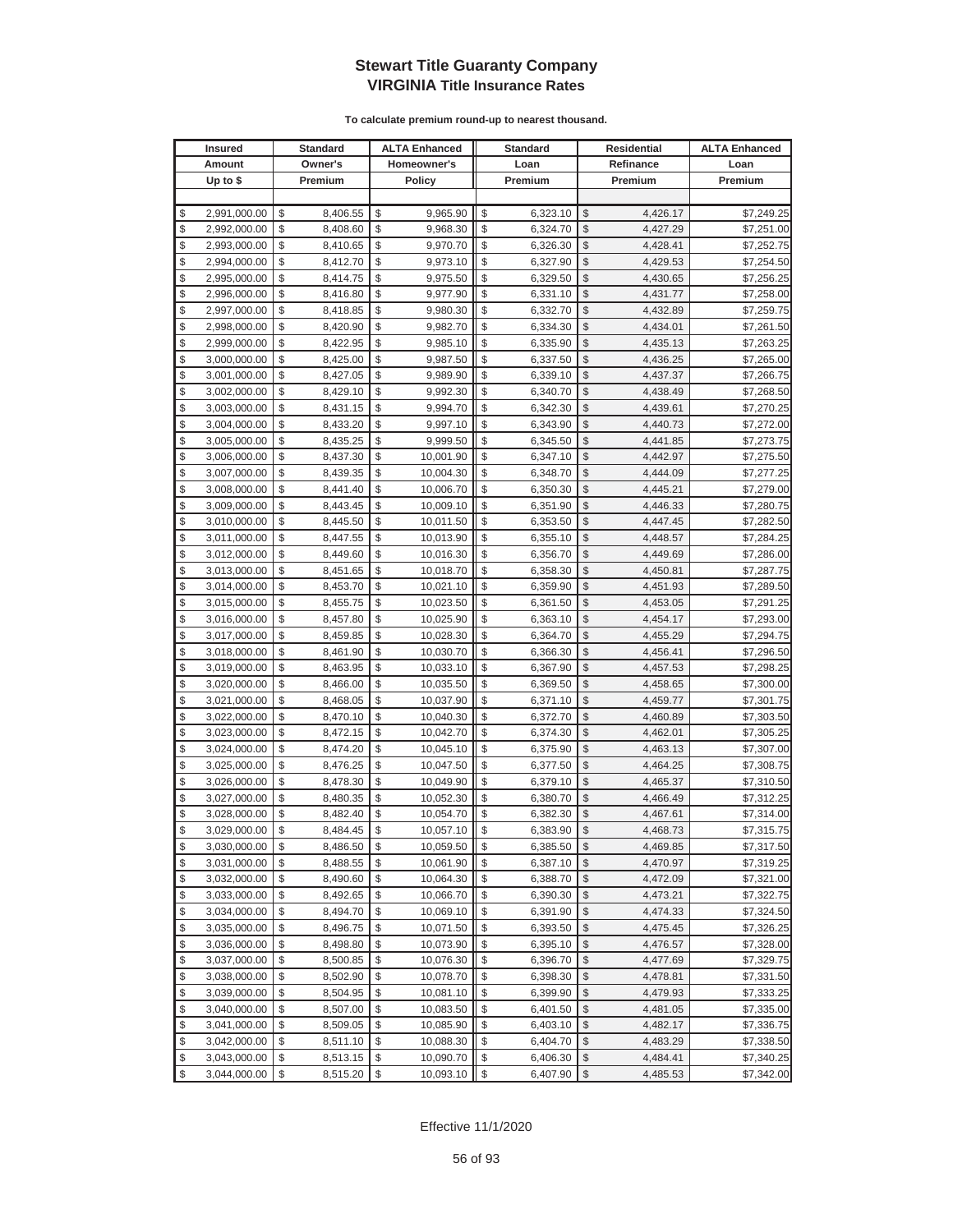|          | <b>Insured</b>               |                         | Standard             |          | <b>ALTA Enhanced</b>   |          | <b>Standard</b>      |               | Residential          | <b>ALTA Enhanced</b>     |
|----------|------------------------------|-------------------------|----------------------|----------|------------------------|----------|----------------------|---------------|----------------------|--------------------------|
|          | Amount                       |                         | Owner's              |          | Homeowner's            |          | Loan                 |               | Refinance            | Loan                     |
|          | Up to $$$                    |                         | Premium              |          | <b>Policy</b>          |          | Premium              |               | Premium              | Premium                  |
|          |                              |                         |                      |          |                        |          |                      |               |                      |                          |
| \$       | 3,045,000.00                 | \$                      | 8,517.25             | \$       | 10,095.50              | \$       | 6,409.50             | \$            | 4,486.65             | \$7,343.75               |
| \$       | 3,046,000.00                 | \$                      | 8,519.30             | \$       | 10,097.90              | \$       | 6,411.10             | \$            | 4,487.77             | \$7,345.50               |
| \$       | 3,047,000.00                 | \$                      | 8,521.35             | \$       | 10,100.30              | \$       | 6,412.70             | \$            | 4,488.89             | \$7,347.25               |
| \$       | 3,048,000.00                 | \$                      | 8,523.40             | \$       | 10,102.70              | \$       | 6,414.30             | \$            | 4,490.01             | \$7,349.00               |
| \$       | 3,049,000.00                 | \$                      | 8,525.45             | \$       | 10,105.10              | \$       | 6,415.90             | \$            | 4,491.13             | \$7,350.75               |
| \$       | 3,050,000.00                 | \$                      | 8,527.50             | \$       | 10,107.50              | \$       | 6,417.50             | \$            | 4,492.25             | \$7,352.50               |
| \$       | 3,051,000.00                 | \$                      | 8,529.55             | \$       | 10,109.90              | \$       | 6,419.10             | \$            | 4,493.37             | \$7,354.25               |
| \$       | 3,052,000.00                 | \$                      | 8,531.60             | \$       | 10,112.30              | \$       | 6,420.70             | \$            | 4,494.49             | \$7,356.00               |
| \$       | 3,053,000.00                 | \$                      | 8,533.65             | \$       | 10,114.70              | \$       | 6,422.30             | \$            | 4,495.61             | \$7,357.75               |
| \$       | 3,054,000.00                 | \$                      | 8,535.70             | \$       | 10,117.10              | \$       | 6,423.90             | \$            | 4,496.73             | \$7,359.50               |
| \$       | 3,055,000.00                 | \$                      | 8,537.75             | \$       | 10,119.50              | \$       | 6,425.50             | \$            | 4,497.85             | \$7,361.25               |
| \$       | 3,056,000.00                 | \$                      | 8,539.80             | \$       | 10,121.90              | \$       | 6,427.10             | \$            | 4,498.97             | \$7,363.00               |
| \$       | 3,057,000.00                 | \$                      | 8,541.85             | \$       | 10,124.30              | \$       | 6,428.70             | \$            | 4,500.09             | \$7,364.75               |
| \$       | 3,058,000.00                 | \$                      | 8,543.90             | \$       | 10,126.70              | \$       | 6,430.30             | \$            | 4,501.21             | \$7,366.50               |
| \$       | 3,059,000.00                 | \$                      | 8,545.95             | \$       | 10,129.10              | \$       | 6,431.90             | \$            | 4,502.33             | \$7,368.25               |
| \$       | 3,060,000.00                 | \$                      | 8,548.00             | \$       | 10,131.50              | \$       | 6,433.50             | \$            | 4,503.45             | \$7,370.00               |
| \$       | 3,061,000.00                 | \$                      | 8,550.05             | \$       | 10,133.90              | \$       | 6,435.10             | \$            | 4,504.57             | \$7,371.75               |
| \$       | 3,062,000.00                 | \$                      | 8,552.10             | \$       | 10,136.30              | \$       | 6,436.70             | \$            | 4,505.69             | \$7,373.50               |
| \$       | 3,063,000.00                 | \$                      | 8,554.15             | \$       | 10,138.70              | \$       | 6,438.30             | \$            | 4,506.81             | \$7,375.25               |
| \$       | 3,064,000.00                 | \$                      | 8,556.20             | \$       | 10,141.10              | \$       | 6,439.90             | \$            | 4,507.93             | \$7,377.00               |
| \$       | 3,065,000.00                 | \$                      | 8,558.25             | \$       | 10,143.50              | \$       | 6,441.50             | \$            | 4,509.05             | \$7,378.75               |
| \$       | 3,066,000.00                 | \$                      | 8,560.30             | \$       | 10,145.90              | \$       | 6,443.10             | \$            | 4,510.17             | \$7,380.50               |
| \$       | 3,067,000.00                 | \$                      | 8,562.35             | \$       | 10,148.30              | \$       | 6,444.70             | \$            | 4,511.29             | \$7,382.25               |
| \$       | 3,068,000.00                 | \$                      | 8,564.40             | \$       | 10,150.70              | \$       | 6,446.30             | \$            | 4,512.41             | \$7,384.00               |
| \$       | 3,069,000.00                 | \$                      | 8,566.45             | \$       | 10,153.10              | \$       | 6,447.90             | \$            | 4,513.53             | \$7,385.75               |
| \$       | 3,070,000.00                 | \$                      | 8,568.50             | \$       | 10,155.50              | \$       | 6,449.50             | \$            | 4,514.65             | \$7,387.50               |
| \$       | 3,071,000.00                 | \$                      | 8,570.55             | \$       | 10,157.90              | \$       | 6,451.10             | $\mathcal{S}$ | 4,515.77             | \$7,389.25               |
| \$       | 3,072,000.00                 | \$                      | 8,572.60             | \$       | 10,160.30              | \$       | 6,452.70             | \$            | 4,516.89             | \$7,391.00               |
| \$       | 3,073,000.00                 | \$                      | 8,574.65             | \$       | 10,162.70              | \$       | 6,454.30             | $\mathcal{S}$ | 4,518.01             | \$7,392.75               |
| \$       | 3,074,000.00                 | \$                      | 8,576.70             | \$       | 10,165.10              | \$       | 6,455.90             | \$            | 4,519.13             | \$7,394.50               |
| \$       | 3,075,000.00                 | \$                      | 8,578.75             | \$       | 10,167.50              | \$       | 6,457.50             | \$            | 4,520.25             | \$7,396.25               |
| \$       | 3,076,000.00                 | \$                      | 8,580.80             | \$       | 10,169.90              | \$       | 6,459.10             | \$            | 4,521.37             | \$7,398.00               |
| \$       | 3,077,000.00                 | \$                      | 8,582.85             | \$       | 10,172.30              | \$       | 6,460.70             | \$            | 4,522.49             | \$7,399.75               |
| \$<br>\$ | 3,078,000.00                 | \$<br>\$                | 8,584.90             | \$<br>\$ | 10,174.70              | \$<br>\$ | 6,462.30             | \$<br>\$      | 4,523.61             | \$7,401.50               |
| \$       | 3,079,000.00<br>3,080,000.00 | \$                      | 8,586.95<br>8,589.00 | \$       | 10,177.10<br>10,179.50 | \$       | 6,463.90<br>6,465.50 | \$            | 4,524.73<br>4,525.85 | \$7,403.25<br>\$7,405.00 |
| \$       | 3,081,000.00                 | \$                      | 8,591.05             | \$       | 10,181.90              | \$       | 6,467.10             | \$            | 4,526.97             | \$7,406.75               |
| \$       | 3,082,000.00                 | \$                      | 8,593.10             | \$       | 10,184.30              | \$       | 6,468.70             | \$            | 4,528.09             | \$7,408.50               |
| \$       | 3,083,000.00                 | \$                      | 8,595.15             | \$       | 10,186.70              | \$       | 6,470.30             | \$            | 4,529.21             | \$7,410.25               |
| \$       | 3,084,000.00                 | \$                      | 8,597.20             | \$       | 10,189.10              | \$       | 6,471.90             | $\sqrt[6]{2}$ | 4,530.33             | \$7,412.00               |
| \$       | 3,085,000.00                 | \$                      | 8,599.25             | \$       | 10,191.50              | \$       | 6,473.50             | \$            | 4,531.45             | \$7,413.75               |
| \$       | 3,086,000.00                 | $\sqrt[6]{\frac{1}{2}}$ | 8,601.30             | \$       | 10,193.90              | \$       | 6,475.10             | $\frac{1}{2}$ | 4,532.57             | \$7,415.50               |
| \$       | 3,087,000.00                 | \$                      | 8,603.35             | \$       | 10,196.30              | \$       | 6,476.70             | \$            | 4,533.69             | \$7,417.25               |
| \$       | 3,088,000.00                 | \$                      | 8,605.40             | \$       | 10,198.70              | \$       | 6,478.30             | \$            | 4,534.81             | \$7,419.00               |
| \$       | 3,089,000.00                 | \$                      | 8,607.45             | \$       | 10,201.10              | \$       | 6,479.90             | \$            | 4,535.93             | \$7,420.75               |
| \$       | 3,090,000.00                 | \$                      | 8,609.50             | \$       | 10,203.50              | \$       | 6,481.50             | \$            | 4,537.05             | \$7,422.50               |
| \$       | 3,091,000.00                 | \$                      | 8,611.55             | \$       | 10,205.90              | \$       | 6,483.10             | \$            | 4,538.17             | \$7,424.25               |
| \$       | 3,092,000.00                 | \$                      | 8,613.60             | \$       | 10,208.30              | \$       | 6,484.70             | \$            | 4,539.29             | \$7,426.00               |
| \$       | 3,093,000.00                 | \$                      | 8,615.65             | \$       | 10,210.70              | \$       | 6,486.30             | \$            | 4,540.41             | \$7,427.75               |
| \$       | 3,094,000.00                 | \$                      | 8,617.70             | \$       | 10,213.10              | \$       | 6,487.90             | \$            | 4,541.53             | \$7,429.50               |
| \$       | 3,095,000.00                 | \$                      | 8,619.75             | \$       | 10,215.50              | \$       | 6,489.50             | \$            | 4,542.65             | \$7,431.25               |
| \$       | 3,096,000.00                 | \$                      | 8,621.80             | \$       | 10,217.90              | \$       | 6,491.10             | \$            | 4,543.77             | \$7,433.00               |
| \$       | 3,097,000.00                 | \$                      | 8,623.85             | \$       | 10,220.30              | \$       | 6,492.70             | \$            | 4,544.89             | \$7,434.75               |
| \$       | 3,098,000.00                 | \$                      | 8,625.90             | \$       | 10,222.70              | \$       | 6,494.30             | $\frac{1}{2}$ | 4,546.01             | \$7,436.50               |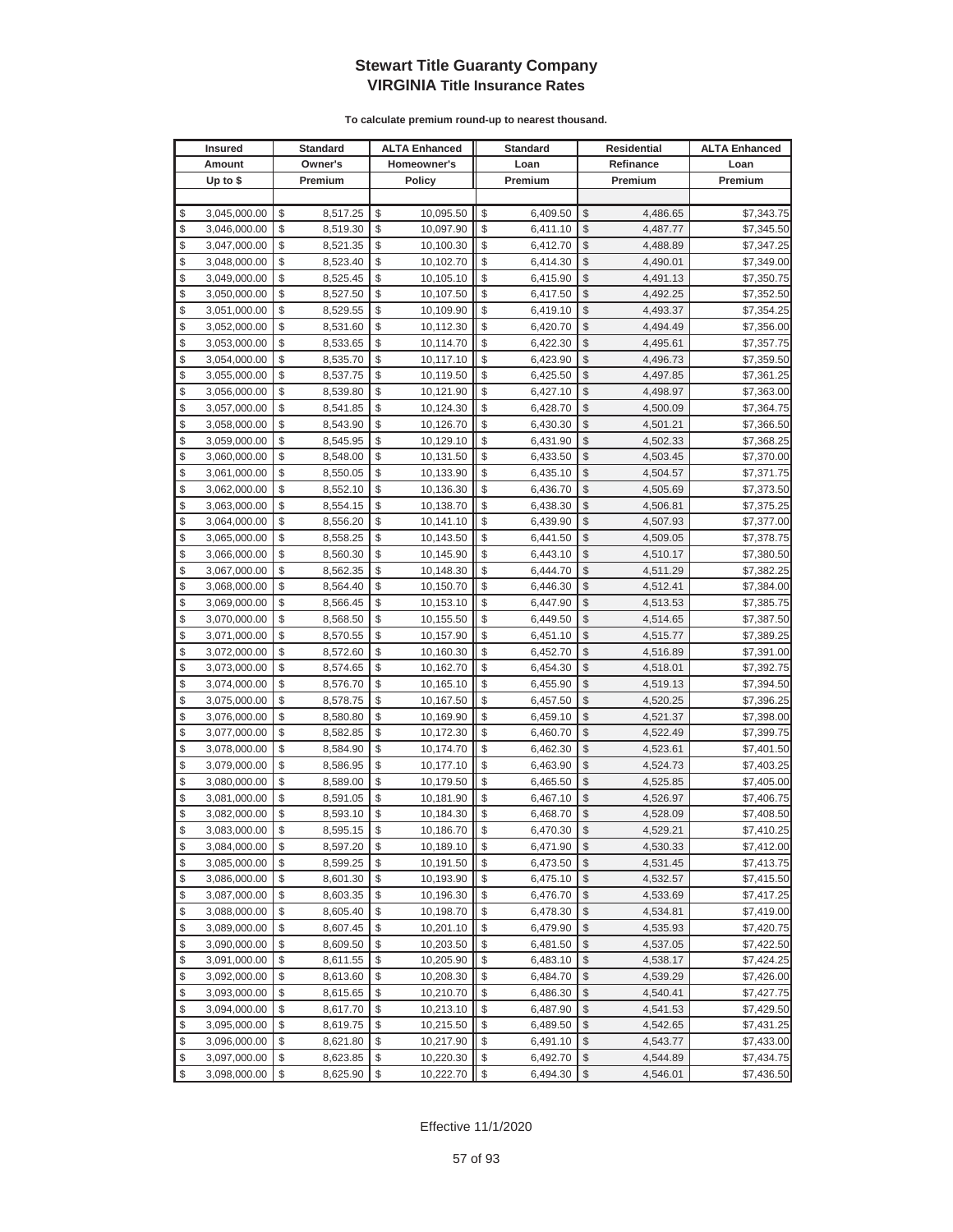|          | <b>Insured</b>               |          | Standard             |          | <b>ALTA Enhanced</b>   |          | <b>Standard</b>      |                         | Residential          | <b>ALTA Enhanced</b>     |
|----------|------------------------------|----------|----------------------|----------|------------------------|----------|----------------------|-------------------------|----------------------|--------------------------|
|          | Amount                       |          | Owner's              |          | Homeowner's            |          | Loan                 |                         | Refinance            | Loan                     |
|          | Up to $$$                    |          | Premium              |          | <b>Policy</b>          |          | Premium              |                         | Premium              | Premium                  |
|          |                              |          |                      |          |                        |          |                      |                         |                      |                          |
| \$       | 3,099,000.00                 | \$       | 8,627.95             | \$       | 10,225.10              | \$       | 6,495.90             | \$                      | 4,547.13             | \$7,438.25               |
| \$       | 3,100,000.00                 | \$       | 8,630.00             | \$       | 10,227.50              | \$       | 6,497.50             | \$                      | 4,548.25             | \$7,440.00               |
| \$       | 3,101,000.00                 | \$       | 8,632.05             | \$       | 10,229.90              | \$       | 6,499.10             | \$                      | 4,549.37             | \$7,441.75               |
| \$       | 3,102,000.00                 | \$       | 8,634.10             | \$       | 10,232.30              | \$       | 6,500.70             | \$                      | 4,550.49             | \$7,443.50               |
| \$       | 3,103,000.00                 | \$       | 8,636.15             | \$       | 10,234.70              | \$       | 6,502.30             | \$                      | 4,551.61             | \$7,445.25               |
| \$       | 3,104,000.00                 | \$       | 8,638.20             | \$       | 10,237.10              | \$       | 6,503.90             | \$                      | 4,552.73             | \$7,447.00               |
| \$       | 3,105,000.00                 | \$       | 8,640.25             | \$       | 10,239.50              | \$       | 6,505.50             | \$                      | 4,553.85             | \$7,448.75               |
| \$       | 3,106,000.00                 | \$       | 8,642.30             | \$       | 10,241.90              | \$       | 6,507.10             | \$                      | 4,554.97             | \$7,450.50               |
| \$       | 3,107,000.00                 | \$       | 8,644.35             | \$       | 10,244.30              | \$       | 6,508.70             | \$                      | 4,556.09             | \$7,452.25               |
| \$       | 3,108,000.00                 | \$       | 8,646.40             | \$       | 10,246.70              | \$       | 6,510.30             | \$                      | 4,557.21             | \$7,454.00               |
| \$       | 3,109,000.00                 | \$       | 8,648.45             | \$       | 10,249.10              | \$       | 6,511.90             | \$                      | 4,558.33             | \$7,455.75               |
| \$       | 3,110,000.00                 | \$       | 8,650.50             | \$       | 10,251.50              | \$       | 6,513.50             | \$                      | 4,559.45             | \$7,457.50               |
| \$       | 3,111,000.00                 | \$       | 8,652.55             | \$       | 10,253.90              | \$       | 6,515.10             | \$                      | 4,560.57             | \$7,459.25               |
| \$       | 3,112,000.00                 | \$       | 8,654.60             | \$       | 10,256.30              | \$       | 6,516.70             | \$                      | 4,561.69             | \$7,461.00               |
| \$       | 3,113,000.00                 | \$       | 8,656.65             | \$       | 10,258.70              | \$       | 6,518.30             | \$                      | 4,562.81             | \$7,462.75               |
| \$       | 3,114,000.00                 | \$       | 8,658.70             | \$       | 10,261.10              | \$       | 6,519.90             | \$                      | 4,563.93             | \$7,464.50               |
| \$       | 3,115,000.00                 | \$       | 8,660.75             | \$       | 10,263.50              | \$       | 6,521.50             | \$                      | 4,565.05             | \$7,466.25               |
| \$       | 3,116,000.00                 | \$       | 8,662.80             | \$       | 10,265.90              | \$       | 6,523.10             | \$                      | 4,566.17             | \$7,468.00               |
| \$       | 3,117,000.00                 | \$       | 8,664.85             | \$       | 10,268.30              | \$       | 6,524.70             | \$                      | 4,567.29             | \$7,469.75               |
| \$       | 3,118,000.00                 | \$       | 8,666.90             | \$       | 10,270.70              | \$       | 6,526.30             | \$                      | 4,568.41             | \$7,471.50               |
| \$       | 3,119,000.00                 | \$       | 8,668.95             | \$       | 10,273.10              | \$       | 6,527.90             | \$                      | 4,569.53             | \$7,473.25               |
| \$       | 3,120,000.00                 | \$       | 8,671.00             | \$       | 10,275.50              | \$       | 6,529.50             | \$                      | 4,570.65             | \$7,475.00               |
| \$       | 3,121,000.00                 | \$       | 8,673.05             | \$       | 10,277.90              | \$       | 6,531.10             | \$                      | 4,571.77             | \$7,476.75               |
| \$       | 3,122,000.00                 | \$       | 8,675.10             | \$       | 10,280.30              | \$       | 6,532.70             | \$                      | 4,572.89             | \$7,478.50               |
| \$       | 3,123,000.00                 | \$       | 8,677.15             | \$       | 10,282.70              | \$       | 6,534.30             | \$                      | 4,574.01             | \$7,480.25               |
| \$       | 3,124,000.00                 | \$       | 8,679.20             | \$       | 10,285.10              | \$       | 6,535.90             | \$                      | 4,575.13             | \$7,482.00               |
| \$       | 3,125,000.00                 | \$       | 8,681.25             | \$       | 10,287.50              | \$       | 6,537.50             | $\mathcal{S}$           | 4,576.25             | \$7,483.75               |
| \$       | 3,126,000.00                 | \$       | 8,683.30             | \$       | 10,289.90              | \$       | 6,539.10             | \$                      | 4,577.37             | \$7,485.50               |
| \$       | 3,127,000.00                 | \$       | 8,685.35             | \$       | 10,292.30              | \$       | 6,540.70             | \$                      | 4,578.49             | \$7,487.25               |
| \$       | 3,128,000.00                 | \$       | 8,687.40             | \$       | 10,294.70              | \$       | 6,542.30             | \$                      | 4,579.61             | \$7,489.00               |
| \$       | 3,129,000.00                 | \$       | 8,689.45             | \$       | 10,297.10              | \$       | 6,543.90             | \$                      | 4,580.73             | \$7,490.75               |
| \$       | 3,130,000.00                 | \$       | 8,691.50             | \$       | 10,299.50              | \$       | 6,545.50             | \$                      | 4,581.85             | \$7,492.50               |
| \$       | 3,131,000.00                 | \$       | 8,693.55             | \$       | 10,301.90              | \$       | 6,547.10             | \$                      | 4,582.97             | \$7,494.25               |
| \$       | 3,132,000.00                 | \$       | 8,695.60             | \$       | 10,304.30              | \$       | 6,548.70             | \$                      | 4,584.09             | \$7,496.00               |
| \$       | 3,133,000.00                 | \$       | 8,697.65             | \$       | 10,306.70              | \$       | 6,550.30             | \$                      | 4,585.21             | \$7,497.75               |
| \$       | 3,134,000.00                 | \$       | 8,699.70             | \$<br>\$ | 10,309.10              | \$       | 6,551.90             | \$                      | 4,586.33             | \$7,499.50               |
| \$<br>\$ | 3,135,000.00                 | \$<br>\$ | 8,701.75             | \$       | 10,311.50              | \$<br>\$ | 6,553.50             | \$<br>\$                | 4,587.45             | \$7,501.25               |
| \$       | 3,136,000.00<br>3,137,000.00 | \$       | 8,703.80<br>8,705.85 | \$       | 10,313.90<br>10,316.30 | \$       | 6,555.10<br>6,556.70 | $\mathcal{S}$           | 4,588.57<br>4,589.69 | \$7,503.00<br>\$7,504.75 |
| \$       | 3,138,000.00                 | \$       | 8,707.90             | \$       | 10,318.70              | \$       | 6,558.30             | $\sqrt[6]{2}$           | 4,590.81             | \$7,506.50               |
| \$       | 3,139,000.00                 | \$       | 8,709.95             | \$       | 10,321.10              | \$       | 6,559.90             | $\mathcal{S}$           | 4,591.93             | \$7,508.25               |
| \$       | 3,140,000.00                 | \$       | 8,712.00             | \$       | 10,323.50              | \$       | 6,561.50             | $\frac{1}{2}$           | 4,593.05             | \$7,510.00               |
| \$       | 3,141,000.00                 | \$       | 8,714.05             | \$       | 10,325.90              | \$       | 6,563.10             | \$                      | 4,594.17             | \$7,511.75               |
| \$       | 3,142,000.00                 | \$       | 8,716.10             | \$       | 10,328.30              | \$       | 6,564.70             | \$                      | 4,595.29             | \$7,513.50               |
| \$       | 3,143,000.00                 | \$       | 8,718.15             | \$       | 10,330.70              | \$       | 6,566.30             | \$                      | 4,596.41             | \$7,515.25               |
| \$       | 3,144,000.00                 | \$       | 8,720.20             | \$       | 10,333.10              | \$       | 6,567.90             | \$                      | 4,597.53             | \$7,517.00               |
| \$       | 3,145,000.00                 | \$       | 8,722.25             | \$       | 10,335.50              | \$       | 6,569.50             | \$                      | 4,598.65             | \$7,518.75               |
| \$       | 3,146,000.00                 | \$       | 8,724.30             | \$       | 10,337.90              | \$       | 6,571.10             | \$                      | 4,599.77             | \$7,520.50               |
| \$       | 3,147,000.00                 | \$       | 8,726.35             | \$       | 10,340.30              | \$       | 6,572.70             | \$                      | 4,600.89             | \$7,522.25               |
| \$       | 3,148,000.00                 | \$       | 8,728.40             | \$       | 10,342.70              | \$       | 6,574.30             | \$                      | 4,602.01             | \$7,524.00               |
| \$       | 3,149,000.00                 | \$       | 8,730.45             | \$       | 10,345.10              | \$       | 6,575.90             | \$                      | 4,603.13             | \$7,525.75               |
| \$       | 3,150,000.00                 | \$       | 8,732.50             | \$       | 10,347.50              | \$       | 6,577.50             | \$                      | 4,604.25             | \$7,527.50               |
| \$       | 3,151,000.00                 | \$       | 8,734.55             | \$       | 10,349.90              | \$       | 6,579.10             | \$                      | 4,605.37             | \$7,529.25               |
| \$       | 3,152,000.00                 | \$       | 8,736.60             | \$       | 10,352.30              | \$       | 6,580.70             | $\sqrt[6]{\frac{1}{2}}$ | 4,606.49             | \$7,531.00               |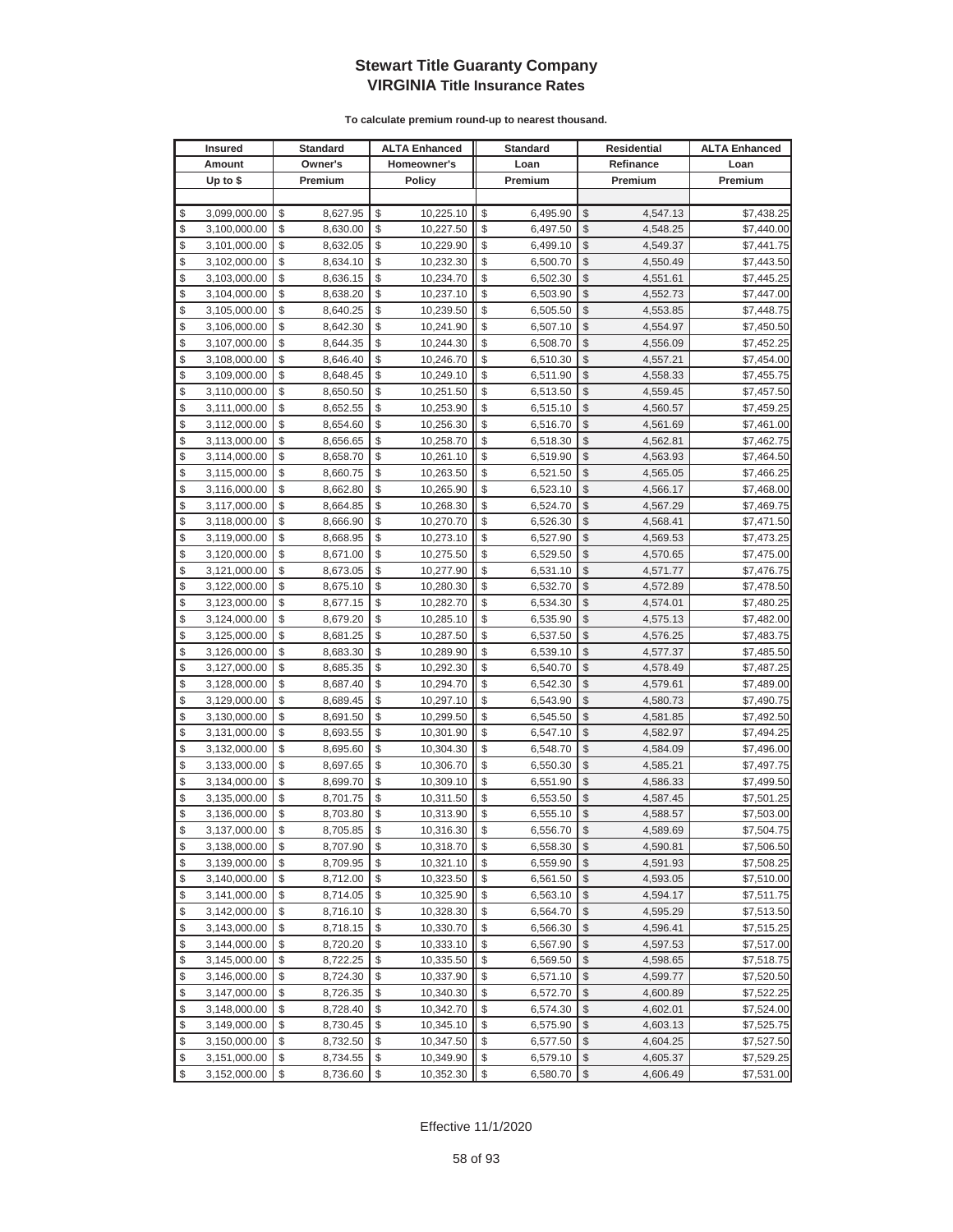| <b>Insured</b>     | Standard       | <b>ALTA Enhanced</b> |                           | <b>Standard</b> |                         | Residential | <b>ALTA Enhanced</b> |
|--------------------|----------------|----------------------|---------------------------|-----------------|-------------------------|-------------|----------------------|
| Amount             | Owner's        | Homeowner's          |                           | Loan            |                         | Refinance   | Loan                 |
| Up to $$$          | Premium        | <b>Policy</b>        |                           | Premium         |                         | Premium     | Premium              |
|                    |                |                      |                           |                 |                         |             |                      |
| \$<br>3,153,000.00 | \$<br>8,738.65 | \$<br>10,354.70      | \$                        | 6,582.30        | \$                      | 4,607.61    | \$7,532.75           |
| \$<br>3,154,000.00 | \$<br>8,740.70 | \$<br>10,357.10      | \$                        | 6,583.90        | \$                      | 4,608.73    | \$7,534.50           |
| \$<br>3,155,000.00 | \$<br>8,742.75 | \$<br>10,359.50      | \$                        | 6,585.50        | \$                      | 4,609.85    | \$7,536.25           |
| \$<br>3,156,000.00 | \$<br>8,744.80 | \$<br>10,361.90      | \$                        | 6,587.10        | \$                      | 4,610.97    | \$7,538.00           |
| \$<br>3,157,000.00 | \$<br>8,746.85 | \$<br>10,364.30      | \$                        | 6,588.70        | \$                      | 4,612.09    | \$7,539.75           |
| \$<br>3,158,000.00 | \$<br>8,748.90 | \$<br>10,366.70      | \$                        | 6,590.30        | \$                      | 4,613.21    | \$7,541.50           |
| \$<br>3,159,000.00 | \$<br>8,750.95 | \$<br>10,369.10      | \$                        | 6,591.90        | \$                      | 4,614.33    | \$7,543.25           |
| \$<br>3,160,000.00 | \$<br>8,753.00 | \$<br>10,371.50      | \$                        | 6,593.50        | \$                      | 4,615.45    | \$7,545.00           |
| \$<br>3,161,000.00 | \$<br>8,755.05 | \$<br>10,373.90      | \$                        | 6,595.10        | \$                      | 4,616.57    | \$7,546.75           |
| \$<br>3,162,000.00 | \$<br>8,757.10 | \$<br>10,376.30      | \$                        | 6,596.70        | \$                      | 4,617.69    | \$7,548.50           |
| \$<br>3,163,000.00 | \$<br>8,759.15 | \$<br>10,378.70      | \$                        | 6,598.30        | \$                      | 4,618.81    | \$7,550.25           |
| \$<br>3,164,000.00 | \$<br>8,761.20 | \$<br>10,381.10      | \$                        | 6,599.90        | \$                      | 4,619.93    | \$7,552.00           |
| \$<br>3,165,000.00 | \$<br>8,763.25 | \$<br>10,383.50      | \$                        | 6,601.50        | \$                      | 4,621.05    | \$7,553.75           |
| \$<br>3,166,000.00 | \$<br>8,765.30 | \$<br>10,385.90      | \$                        | 6,603.10        | \$                      | 4,622.17    | \$7,555.50           |
| \$<br>3,167,000.00 | \$<br>8,767.35 | \$<br>10,388.30      | \$                        | 6,604.70        | \$                      | 4,623.29    | \$7,557.25           |
| \$<br>3,168,000.00 | \$<br>8,769.40 | \$<br>10,390.70      | \$                        | 6,606.30        | \$                      | 4,624.41    | \$7,559.00           |
| \$<br>3,169,000.00 | \$<br>8,771.45 | \$<br>10,393.10      | \$                        | 6,607.90        | \$                      | 4,625.53    | \$7,560.75           |
| \$<br>3,170,000.00 | \$<br>8,773.50 | \$<br>10,395.50      | \$                        | 6,609.50        | \$                      | 4,626.65    | \$7,562.50           |
| \$<br>3,171,000.00 | \$<br>8,775.55 | \$<br>10,397.90      | \$                        | 6,611.10        | \$                      | 4,627.77    | \$7,564.25           |
| \$<br>3,172,000.00 | \$<br>8,777.60 | \$<br>10,400.30      | \$                        | 6,612.70        | \$                      | 4,628.89    | \$7,566.00           |
| \$<br>3,173,000.00 | \$<br>8,779.65 | \$<br>10,402.70      | \$                        | 6,614.30        | \$                      | 4,630.01    | \$7,567.75           |
| \$<br>3,174,000.00 | \$<br>8,781.70 | \$<br>10,405.10      | \$                        | 6,615.90        | \$                      | 4,631.13    | \$7,569.50           |
| \$<br>3,175,000.00 | \$<br>8,783.75 | \$<br>10,407.50      | \$                        | 6,617.50        | \$                      | 4,632.25    | \$7,571.25           |
| \$<br>3,176,000.00 | \$<br>8,785.80 | \$<br>10,409.90      | \$                        | 6,619.10        | \$                      | 4,633.37    | \$7,573.00           |
| \$<br>3,177,000.00 | \$<br>8,787.85 | \$<br>10,412.30      | \$                        | 6,620.70        | \$                      | 4,634.49    | \$7,574.75           |
| \$<br>3,178,000.00 | \$<br>8,789.90 | \$<br>10,414.70      | \$                        | 6,622.30        | \$                      | 4,635.61    | \$7,576.50           |
| \$<br>3,179,000.00 | \$<br>8,791.95 | \$<br>10,417.10      | \$                        | 6,623.90        | $\mathcal{S}$           | 4,636.73    | \$7,578.25           |
| \$<br>3,180,000.00 | \$<br>8,794.00 | \$<br>10,419.50      | \$                        | 6,625.50        | \$                      | 4,637.85    | \$7,580.00           |
| \$<br>3,181,000.00 | \$<br>8,796.05 | \$<br>10,421.90      | \$                        | 6,627.10        | \$                      | 4,638.97    | \$7,581.75           |
| \$<br>3,182,000.00 | \$<br>8,798.10 | \$<br>10,424.30      | \$                        | 6,628.70        | \$                      | 4,640.09    | \$7,583.50           |
| \$<br>3,183,000.00 | \$<br>8,800.15 | \$<br>10,426.70      | \$                        | 6,630.30        | \$                      | 4,641.21    | \$7,585.25           |
| \$<br>3,184,000.00 | \$<br>8,802.20 | \$<br>10,429.10      | \$                        | 6,631.90        | \$                      | 4,642.33    | \$7,587.00           |
| \$<br>3,185,000.00 | \$<br>8,804.25 | \$<br>10,431.50      | \$                        | 6,633.50        | \$                      | 4,643.45    | \$7,588.75           |
| \$<br>3,186,000.00 | \$<br>8,806.30 | \$<br>10,433.90      | \$                        | 6,635.10        | \$                      | 4,644.57    | \$7,590.50           |
| \$<br>3,187,000.00 | \$<br>8,808.35 | \$<br>10,436.30      | \$                        | 6,636.70        | \$                      | 4,645.69    | \$7,592.25           |
| \$<br>3,188,000.00 | \$<br>8,810.40 | \$<br>10,438.70      | \$                        | 6,638.30        | \$                      | 4,646.81    | \$7,594.00           |
| \$<br>3,189,000.00 | \$<br>8,812.45 | \$<br>10,441.10      | \$                        | 6,639.90        | \$                      | 4,647.93    | \$7,595.75           |
| \$<br>3,190,000.00 | \$<br>8,814.50 | \$<br>10,443.50      | \$                        | 6,641.50        | \$                      | 4,649.05    | \$7,597.50           |
| \$<br>3,191,000.00 | \$<br>8,816.55 | \$<br>10,445.90      | \$                        | 6,643.10        | $\mathcal{S}$           | 4,650.17    | \$7,599.25           |
| \$<br>3,192,000.00 | \$<br>8,818.60 | \$<br>10,448.30      | \$                        | 6,644.70        | $\sqrt[6]{2}$           | 4,651.29    | \$7,601.00           |
| \$<br>3,193,000.00 | \$<br>8,820.65 | \$<br>10,450.70      | \$                        | 6,646.30        | \$                      | 4,652.41    | \$7,602.75           |
| \$<br>3,194,000.00 | \$<br>8,822.70 | \$<br>10,453.10      | \$                        | 6,647.90        | $\sqrt[6]{\frac{1}{2}}$ | 4,653.53    | \$7,604.50           |
| \$<br>3,195,000.00 | \$<br>8,824.75 | \$<br>10,455.50      | \$                        | 6,649.50        | \$                      | 4,654.65    | \$7,606.25           |
| \$<br>3,196,000.00 | \$<br>8,826.80 | \$<br>10,457.90      | \$                        | 6,651.10        | \$                      | 4,655.77    | \$7,608.00           |
| \$<br>3,197,000.00 | \$<br>8,828.85 | \$<br>10,460.30      | \$                        | 6,652.70        | \$                      | 4,656.89    | \$7,609.75           |
| \$<br>3,198,000.00 | \$<br>8,830.90 | \$<br>10,462.70      | \$                        | 6,654.30        | \$                      | 4,658.01    | \$7,611.50           |
| \$<br>3,199,000.00 | \$<br>8,832.95 | \$<br>10,465.10      | \$                        | 6,655.90        | \$                      | 4,659.13    | \$7,613.25           |
| \$<br>3,200,000.00 | \$<br>8,835.00 | \$<br>10,467.50      | \$                        | 6,657.50        | \$                      | 4,660.25    | \$7,615.00           |
| \$<br>3,201,000.00 | \$<br>8,837.05 | \$<br>10,469.90      | \$                        | 6,659.10        | \$                      | 4,661.37    | \$7,616.75           |
| \$<br>3,202,000.00 | \$<br>8,839.10 | \$<br>10,472.30      | \$                        | 6,660.70        | \$                      | 4,662.49    | \$7,618.50           |
| \$<br>3,203,000.00 | \$<br>8,841.15 | \$<br>10,474.70      | \$                        | 6,662.30        | \$                      | 4,663.61    | \$7,620.25           |
| \$<br>3,204,000.00 | \$<br>8,843.20 | \$<br>10,477.10      | \$                        | 6,663.90        | \$                      | 4,664.73    | \$7,622.00           |
| \$<br>3,205,000.00 | \$<br>8,845.25 | \$<br>10,479.50      | \$                        | 6,665.50        | \$                      | 4,665.85    | \$7,623.75           |
| \$<br>3,206,000.00 | \$<br>8,847.30 | \$<br>10,481.90      | $\boldsymbol{\mathsf{S}}$ | 6,667.10        | $\sqrt[6]{\frac{1}{2}}$ | 4,666.97    | \$7,625.50           |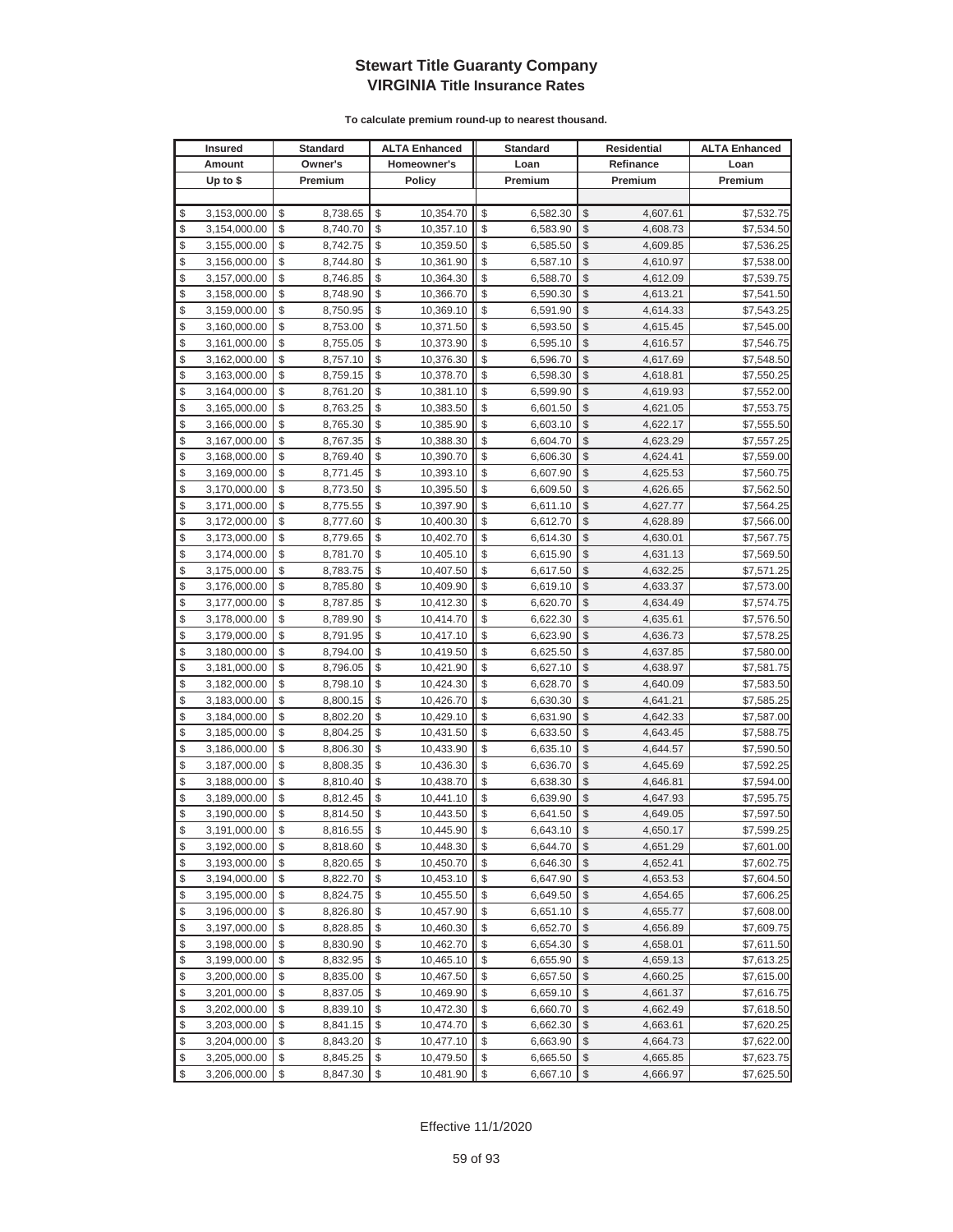| Homeowner's<br>Owner's<br>Refinance<br>Amount<br>Loan<br>Loan<br>Up to $$$<br><b>Policy</b><br>Premium<br>Premium<br>Premium<br>Premium<br>\$<br>\$<br>10,484.30<br>\$<br>\$<br>3,207,000.00<br>\$<br>8,849.35<br>6,668.70<br>4.668.09<br>\$7,627.25<br>\$<br>\$<br>\$<br>\$<br>3,208,000.00<br>\$<br>8,851.40<br>10,486.70<br>6,670.30<br>4,669.21<br>\$7,629.00<br>\$<br>\$<br>\$<br>\$<br>\$<br>3,209,000.00<br>8,853.45<br>10,489.10<br>6,671.90<br>4,670.33<br>\$7,630.75<br>\$<br>\$<br>\$<br>\$<br>3,210,000.00<br>\$<br>8,855.50<br>10,491.50<br>6,673.50<br>4,671.45<br>\$7,632.50<br>\$<br>\$<br>\$<br>\$<br>\$<br>3,211,000.00<br>8,857.55<br>10,493.90<br>6,675.10<br>\$7,634.25<br>4,672.57<br>\$<br>\$<br>\$<br>\$<br>3,212,000.00<br>\$<br>8,859.60<br>10,496.30<br>6,676.70<br>4,673.69<br>\$7,636.00<br>\$<br>\$<br>\$<br>\$<br>\$<br>8,861.65<br>10,498.70<br>3,213,000.00<br>6,678.30<br>4,674.81<br>\$7,637.75<br>\$<br>\$<br>\$<br>\$<br>3,214,000.00<br>\$<br>8,863.70<br>10,501.10<br>6,679.90<br>\$7,639.50<br>4,675.93<br>\$<br>\$<br>\$<br>3,215,000.00<br>\$<br>\$<br>8,865.75<br>10,503.50<br>6,681.50<br>4,677.05<br>\$7,641.25<br>\$<br>\$<br>\$<br>\$<br>\$<br>3,216,000.00<br>8,867.80<br>10,505.90<br>6,683.10<br>4,678.17<br>\$7,643.00<br>\$<br>\$<br>\$<br>\$<br>\$<br>10,508.30<br>3,217,000.00<br>8,869.85<br>6,684.70<br>4,679.29<br>\$7,644.75<br>\$<br>\$<br>\$<br>\$<br>3,218,000.00<br>\$<br>8,871.90<br>10,510.70<br>\$7,646.50<br>6,686.30<br>4,680.41<br>\$<br>\$<br>\$<br>\$<br>\$<br>3,219,000.00<br>8,873.95<br>10,513.10<br>6,687.90<br>4,681.53<br>\$7,648.25<br>\$<br>\$<br>\$<br>\$<br>\$<br>3,220,000.00<br>8,876.00<br>10,515.50<br>6,689.50<br>4,682.65<br>\$7,650.00<br>\$<br>\$<br>\$<br>\$<br>\$<br>3,221,000.00<br>8,878.05<br>10,517.90<br>4,683.77<br>\$7,651.75<br>6,691.10<br>\$<br>\$<br>\$<br>\$<br>\$<br>3,222,000.00<br>8,880.10<br>10,520.30<br>6,692.70<br>4,684.89<br>\$7,653.50<br>\$<br>\$<br>\$<br>\$<br>\$<br>3,223,000.00<br>8,882.15<br>10,522.70<br>6,694.30<br>4,686.01<br>\$7,655.25<br>\$<br>\$<br>\$<br>\$<br>\$<br>8,884.20<br>3,224,000.00<br>10,525.10<br>6,695.90<br>4,687.13<br>\$7,657.00<br>\$<br>\$<br>\$<br>\$<br>\$<br>8,886.25<br>3,225,000.00<br>10,527.50<br>6,697.50<br>4,688.25<br>\$7,658.75<br>\$<br>\$<br>\$<br>\$<br>\$<br>3,226,000.00<br>8,888.30<br>10,529.90<br>6,699.10<br>4,689.37<br>\$7,660.50<br>\$<br>\$<br>\$<br>\$<br>\$<br>3,227,000.00<br>8,890.35<br>10,532.30<br>6,700.70<br>4,690.49<br>\$7,662.25<br>\$<br>\$<br>\$<br>\$<br>\$<br>3,228,000.00<br>8,892.40<br>10,534.70<br>6,702.30<br>4,691.61<br>\$7,664.00<br>\$<br>\$<br>\$<br>\$<br>\$<br>3,229,000.00<br>8,894.45<br>10,537.10<br>6,703.90<br>4,692.73<br>\$7,665.75<br>\$<br>\$<br>\$<br>\$<br>\$<br>3,230,000.00<br>8,896.50<br>10,539.50<br>6,705.50<br>4,693.85<br>\$7,667.50<br>\$<br>\$<br>\$<br>\$<br>3,231,000.00<br>\$<br>8,898.55<br>10,541.90<br>6,707.10<br>4,694.97<br>\$7,669.25<br>\$<br>\$<br>\$<br>\$<br>\$<br>3,232,000.00<br>8,900.60<br>10,544.30<br>6,708.70<br>4,696.09<br>\$7,671.00<br>\$<br>\$<br>\$<br>8,902.65<br>\$<br>\$<br>3,233,000.00<br>10,546.70<br>6,710.30<br>4,697.21<br>\$7,672.75<br>\$<br>\$<br>\$<br>\$<br>\$<br>3,234,000.00<br>8,904.70<br>10,549.10<br>6,711.90<br>4,698.33<br>\$7,674.50<br>\$<br>\$<br>\$<br>\$<br>\$<br>3,235,000.00<br>8,906.75<br>10,551.50<br>6,713.50<br>4,699.45<br>\$7,676.25<br>\$<br>\$<br>\$<br>\$<br>\$<br>3,236,000.00<br>8,908.80<br>10,553.90<br>6,715.10<br>4,700.57<br>\$7,678.00<br>\$<br>\$<br>\$<br>\$<br>3,237,000.00<br>\$<br>8,910.85<br>10,556.30<br>6,716.70<br>4,701.69<br>\$7,679.75<br>\$<br>\$<br>\$<br>\$<br>\$<br>3,238,000.00<br>8,912.90<br>10,558.70<br>6,718.30<br>4,702.81<br>\$7,681.50<br>\$<br>\$<br>\$<br>\$<br>\$<br>3,239,000.00<br>8,914.95<br>10,561.10<br>6,719.90<br>4,703.93<br>\$7,683.25<br>\$<br>\$<br>\$<br>\$<br>\$<br>3,240,000.00<br>8,917.00<br>10,563.50<br>6,721.50<br>4,705.05<br>\$7,685.00<br>\$<br>\$<br>\$<br>\$<br>3,241,000.00<br>\$<br>8,919.05<br>10,565.90<br>6,723.10<br>4,706.17<br>\$7,686.75<br>\$<br>\$<br>\$<br>\$<br>\$<br>3,242,000.00<br>8,921.10<br>10,568.30<br>6,724.70<br>4,707.29<br>\$7,688.50<br>\$<br>\$<br>\$<br>\$<br>\$<br>3,243,000.00<br>8,923.15<br>10,570.70<br>6,726.30<br>4,708.41<br>\$7,690.25<br>\$<br>\$<br>\$<br>\$<br>\$<br>3,244,000.00<br>8,925.20<br>10,573.10<br>6,727.90<br>4,709.53<br>\$7,692.00<br>\$<br>\$<br>\$<br>\$<br>\$<br>10,575.50<br>6,729.50<br>\$7,693.75<br>3,245,000.00<br>8,927.25<br>4,710.65<br>\$<br>3,246,000.00<br>\$<br>\$<br>$\sqrt[6]{3}$<br>\$<br>8,929.30<br>10,577.90<br>6,731.10<br>4,711.77<br>\$7,695.50<br>\$<br>\$<br>\$<br>$\mathcal{S}$<br>\$<br>3,247,000.00<br>8,931.35<br>10,580.30<br>6,732.70<br>4,712.89<br>\$7,697.25<br>\$<br>\$<br>\$<br>$\mathcal{S}$<br>3,248,000.00<br>\$<br>8,933.40<br>10,582.70<br>6,734.30<br>\$7,699.00<br>4,714.01<br>\$<br>\$<br>\$<br>\$<br>3,249,000.00<br>8,935.45<br>\$<br>10,585.10<br>6,735.90<br>\$7,700.75<br>4,715.13<br>\$<br>\$<br>3,250,000.00<br>\$<br>8,937.50<br>\$<br>10,587.50<br>\$<br>6,737.50<br>4,716.25<br>\$7,702.50<br>\$<br>\$<br>\$<br>\$<br>8,939.55<br>\$<br>3,251,000.00<br>10,589.90<br>6,739.10<br>4,717.37<br>\$7,704.25<br>\$<br>\$<br>\$<br>3,252,000.00<br>\$<br>8,941.60<br>10,592.30<br>\$<br>6,740.70<br>4,718.49<br>\$7,706.00<br>\$<br>\$<br>3,253,000.00<br>\$<br>8,943.65<br>\$<br>10,594.70<br>6,742.30<br>\$<br>4,719.61<br>\$7,707.75<br>\$<br>\$<br>\$<br>\$<br>\$<br>3,254,000.00<br>8,945.70<br>10,597.10<br>6,743.90<br>4,720.73<br>\$7,709.50<br>\$<br>\$<br>\$<br>\$<br>\$<br>\$7,711.25<br>3,255,000.00<br>8,947.75<br>10,599.50<br>6,745.50<br>4,721.85<br>\$<br>\$<br>3,256,000.00<br>\$<br>8,949.80<br>\$<br>10,601.90<br>\$<br>6,747.10<br>4,722.97<br>\$7,713.00<br>\$<br>3,257,000.00<br>\$<br>8,951.85<br>10,604.30<br>\$<br>\$<br>6,748.70<br>\$<br>4,724.09<br>\$7,714.75 | <b>Insured</b>     | Standard       | <b>ALTA Enhanced</b> | <b>Standard</b> | Residential    | <b>ALTA Enhanced</b> |
|-----------------------------------------------------------------------------------------------------------------------------------------------------------------------------------------------------------------------------------------------------------------------------------------------------------------------------------------------------------------------------------------------------------------------------------------------------------------------------------------------------------------------------------------------------------------------------------------------------------------------------------------------------------------------------------------------------------------------------------------------------------------------------------------------------------------------------------------------------------------------------------------------------------------------------------------------------------------------------------------------------------------------------------------------------------------------------------------------------------------------------------------------------------------------------------------------------------------------------------------------------------------------------------------------------------------------------------------------------------------------------------------------------------------------------------------------------------------------------------------------------------------------------------------------------------------------------------------------------------------------------------------------------------------------------------------------------------------------------------------------------------------------------------------------------------------------------------------------------------------------------------------------------------------------------------------------------------------------------------------------------------------------------------------------------------------------------------------------------------------------------------------------------------------------------------------------------------------------------------------------------------------------------------------------------------------------------------------------------------------------------------------------------------------------------------------------------------------------------------------------------------------------------------------------------------------------------------------------------------------------------------------------------------------------------------------------------------------------------------------------------------------------------------------------------------------------------------------------------------------------------------------------------------------------------------------------------------------------------------------------------------------------------------------------------------------------------------------------------------------------------------------------------------------------------------------------------------------------------------------------------------------------------------------------------------------------------------------------------------------------------------------------------------------------------------------------------------------------------------------------------------------------------------------------------------------------------------------------------------------------------------------------------------------------------------------------------------------------------------------------------------------------------------------------------------------------------------------------------------------------------------------------------------------------------------------------------------------------------------------------------------------------------------------------------------------------------------------------------------------------------------------------------------------------------------------------------------------------------------------------------------------------------------------------------------------------------------------------------------------------------------------------------------------------------------------------------------------------------------------------------------------------------------------------------------------------------------------------------------------------------------------------------------------------------------------------------------------------------------------------------------------------------------------------------------------------------------------------------------------------------------------------------------------------------------------------------------------------------------------------------------------------------------------------------------------------------------------------------------------------------------------------------------------------------------------------------------------------------------------------------------------------------------------------------------------------------------------------------------------------------------------------------------------------------------------------------------------------------------------------------------------------------------------------------------------------------------------------------------------------------------------------------------------------------------------------------------------------------------------------------------------------------------------------------------------------------------------------------------------------------------------------------------------------------------------------------------------|--------------------|----------------|----------------------|-----------------|----------------|----------------------|
|                                                                                                                                                                                                                                                                                                                                                                                                                                                                                                                                                                                                                                                                                                                                                                                                                                                                                                                                                                                                                                                                                                                                                                                                                                                                                                                                                                                                                                                                                                                                                                                                                                                                                                                                                                                                                                                                                                                                                                                                                                                                                                                                                                                                                                                                                                                                                                                                                                                                                                                                                                                                                                                                                                                                                                                                                                                                                                                                                                                                                                                                                                                                                                                                                                                                                                                                                                                                                                                                                                                                                                                                                                                                                                                                                                                                                                                                                                                                                                                                                                                                                                                                                                                                                                                                                                                                                                                                                                                                                                                                                                                                                                                                                                                                                                                                                                                                                                                                                                                                                                                                                                                                                                                                                                                                                                                                                                                                                                                                                                                                                                                                                                                                                                                                                                                                                                                                                                                                                                 |                    |                |                      |                 |                |                      |
|                                                                                                                                                                                                                                                                                                                                                                                                                                                                                                                                                                                                                                                                                                                                                                                                                                                                                                                                                                                                                                                                                                                                                                                                                                                                                                                                                                                                                                                                                                                                                                                                                                                                                                                                                                                                                                                                                                                                                                                                                                                                                                                                                                                                                                                                                                                                                                                                                                                                                                                                                                                                                                                                                                                                                                                                                                                                                                                                                                                                                                                                                                                                                                                                                                                                                                                                                                                                                                                                                                                                                                                                                                                                                                                                                                                                                                                                                                                                                                                                                                                                                                                                                                                                                                                                                                                                                                                                                                                                                                                                                                                                                                                                                                                                                                                                                                                                                                                                                                                                                                                                                                                                                                                                                                                                                                                                                                                                                                                                                                                                                                                                                                                                                                                                                                                                                                                                                                                                                                 |                    |                |                      |                 |                |                      |
|                                                                                                                                                                                                                                                                                                                                                                                                                                                                                                                                                                                                                                                                                                                                                                                                                                                                                                                                                                                                                                                                                                                                                                                                                                                                                                                                                                                                                                                                                                                                                                                                                                                                                                                                                                                                                                                                                                                                                                                                                                                                                                                                                                                                                                                                                                                                                                                                                                                                                                                                                                                                                                                                                                                                                                                                                                                                                                                                                                                                                                                                                                                                                                                                                                                                                                                                                                                                                                                                                                                                                                                                                                                                                                                                                                                                                                                                                                                                                                                                                                                                                                                                                                                                                                                                                                                                                                                                                                                                                                                                                                                                                                                                                                                                                                                                                                                                                                                                                                                                                                                                                                                                                                                                                                                                                                                                                                                                                                                                                                                                                                                                                                                                                                                                                                                                                                                                                                                                                                 |                    |                |                      |                 |                |                      |
|                                                                                                                                                                                                                                                                                                                                                                                                                                                                                                                                                                                                                                                                                                                                                                                                                                                                                                                                                                                                                                                                                                                                                                                                                                                                                                                                                                                                                                                                                                                                                                                                                                                                                                                                                                                                                                                                                                                                                                                                                                                                                                                                                                                                                                                                                                                                                                                                                                                                                                                                                                                                                                                                                                                                                                                                                                                                                                                                                                                                                                                                                                                                                                                                                                                                                                                                                                                                                                                                                                                                                                                                                                                                                                                                                                                                                                                                                                                                                                                                                                                                                                                                                                                                                                                                                                                                                                                                                                                                                                                                                                                                                                                                                                                                                                                                                                                                                                                                                                                                                                                                                                                                                                                                                                                                                                                                                                                                                                                                                                                                                                                                                                                                                                                                                                                                                                                                                                                                                                 |                    |                |                      |                 |                |                      |
|                                                                                                                                                                                                                                                                                                                                                                                                                                                                                                                                                                                                                                                                                                                                                                                                                                                                                                                                                                                                                                                                                                                                                                                                                                                                                                                                                                                                                                                                                                                                                                                                                                                                                                                                                                                                                                                                                                                                                                                                                                                                                                                                                                                                                                                                                                                                                                                                                                                                                                                                                                                                                                                                                                                                                                                                                                                                                                                                                                                                                                                                                                                                                                                                                                                                                                                                                                                                                                                                                                                                                                                                                                                                                                                                                                                                                                                                                                                                                                                                                                                                                                                                                                                                                                                                                                                                                                                                                                                                                                                                                                                                                                                                                                                                                                                                                                                                                                                                                                                                                                                                                                                                                                                                                                                                                                                                                                                                                                                                                                                                                                                                                                                                                                                                                                                                                                                                                                                                                                 |                    |                |                      |                 |                |                      |
|                                                                                                                                                                                                                                                                                                                                                                                                                                                                                                                                                                                                                                                                                                                                                                                                                                                                                                                                                                                                                                                                                                                                                                                                                                                                                                                                                                                                                                                                                                                                                                                                                                                                                                                                                                                                                                                                                                                                                                                                                                                                                                                                                                                                                                                                                                                                                                                                                                                                                                                                                                                                                                                                                                                                                                                                                                                                                                                                                                                                                                                                                                                                                                                                                                                                                                                                                                                                                                                                                                                                                                                                                                                                                                                                                                                                                                                                                                                                                                                                                                                                                                                                                                                                                                                                                                                                                                                                                                                                                                                                                                                                                                                                                                                                                                                                                                                                                                                                                                                                                                                                                                                                                                                                                                                                                                                                                                                                                                                                                                                                                                                                                                                                                                                                                                                                                                                                                                                                                                 |                    |                |                      |                 |                |                      |
|                                                                                                                                                                                                                                                                                                                                                                                                                                                                                                                                                                                                                                                                                                                                                                                                                                                                                                                                                                                                                                                                                                                                                                                                                                                                                                                                                                                                                                                                                                                                                                                                                                                                                                                                                                                                                                                                                                                                                                                                                                                                                                                                                                                                                                                                                                                                                                                                                                                                                                                                                                                                                                                                                                                                                                                                                                                                                                                                                                                                                                                                                                                                                                                                                                                                                                                                                                                                                                                                                                                                                                                                                                                                                                                                                                                                                                                                                                                                                                                                                                                                                                                                                                                                                                                                                                                                                                                                                                                                                                                                                                                                                                                                                                                                                                                                                                                                                                                                                                                                                                                                                                                                                                                                                                                                                                                                                                                                                                                                                                                                                                                                                                                                                                                                                                                                                                                                                                                                                                 |                    |                |                      |                 |                |                      |
|                                                                                                                                                                                                                                                                                                                                                                                                                                                                                                                                                                                                                                                                                                                                                                                                                                                                                                                                                                                                                                                                                                                                                                                                                                                                                                                                                                                                                                                                                                                                                                                                                                                                                                                                                                                                                                                                                                                                                                                                                                                                                                                                                                                                                                                                                                                                                                                                                                                                                                                                                                                                                                                                                                                                                                                                                                                                                                                                                                                                                                                                                                                                                                                                                                                                                                                                                                                                                                                                                                                                                                                                                                                                                                                                                                                                                                                                                                                                                                                                                                                                                                                                                                                                                                                                                                                                                                                                                                                                                                                                                                                                                                                                                                                                                                                                                                                                                                                                                                                                                                                                                                                                                                                                                                                                                                                                                                                                                                                                                                                                                                                                                                                                                                                                                                                                                                                                                                                                                                 |                    |                |                      |                 |                |                      |
|                                                                                                                                                                                                                                                                                                                                                                                                                                                                                                                                                                                                                                                                                                                                                                                                                                                                                                                                                                                                                                                                                                                                                                                                                                                                                                                                                                                                                                                                                                                                                                                                                                                                                                                                                                                                                                                                                                                                                                                                                                                                                                                                                                                                                                                                                                                                                                                                                                                                                                                                                                                                                                                                                                                                                                                                                                                                                                                                                                                                                                                                                                                                                                                                                                                                                                                                                                                                                                                                                                                                                                                                                                                                                                                                                                                                                                                                                                                                                                                                                                                                                                                                                                                                                                                                                                                                                                                                                                                                                                                                                                                                                                                                                                                                                                                                                                                                                                                                                                                                                                                                                                                                                                                                                                                                                                                                                                                                                                                                                                                                                                                                                                                                                                                                                                                                                                                                                                                                                                 |                    |                |                      |                 |                |                      |
|                                                                                                                                                                                                                                                                                                                                                                                                                                                                                                                                                                                                                                                                                                                                                                                                                                                                                                                                                                                                                                                                                                                                                                                                                                                                                                                                                                                                                                                                                                                                                                                                                                                                                                                                                                                                                                                                                                                                                                                                                                                                                                                                                                                                                                                                                                                                                                                                                                                                                                                                                                                                                                                                                                                                                                                                                                                                                                                                                                                                                                                                                                                                                                                                                                                                                                                                                                                                                                                                                                                                                                                                                                                                                                                                                                                                                                                                                                                                                                                                                                                                                                                                                                                                                                                                                                                                                                                                                                                                                                                                                                                                                                                                                                                                                                                                                                                                                                                                                                                                                                                                                                                                                                                                                                                                                                                                                                                                                                                                                                                                                                                                                                                                                                                                                                                                                                                                                                                                                                 |                    |                |                      |                 |                |                      |
|                                                                                                                                                                                                                                                                                                                                                                                                                                                                                                                                                                                                                                                                                                                                                                                                                                                                                                                                                                                                                                                                                                                                                                                                                                                                                                                                                                                                                                                                                                                                                                                                                                                                                                                                                                                                                                                                                                                                                                                                                                                                                                                                                                                                                                                                                                                                                                                                                                                                                                                                                                                                                                                                                                                                                                                                                                                                                                                                                                                                                                                                                                                                                                                                                                                                                                                                                                                                                                                                                                                                                                                                                                                                                                                                                                                                                                                                                                                                                                                                                                                                                                                                                                                                                                                                                                                                                                                                                                                                                                                                                                                                                                                                                                                                                                                                                                                                                                                                                                                                                                                                                                                                                                                                                                                                                                                                                                                                                                                                                                                                                                                                                                                                                                                                                                                                                                                                                                                                                                 |                    |                |                      |                 |                |                      |
|                                                                                                                                                                                                                                                                                                                                                                                                                                                                                                                                                                                                                                                                                                                                                                                                                                                                                                                                                                                                                                                                                                                                                                                                                                                                                                                                                                                                                                                                                                                                                                                                                                                                                                                                                                                                                                                                                                                                                                                                                                                                                                                                                                                                                                                                                                                                                                                                                                                                                                                                                                                                                                                                                                                                                                                                                                                                                                                                                                                                                                                                                                                                                                                                                                                                                                                                                                                                                                                                                                                                                                                                                                                                                                                                                                                                                                                                                                                                                                                                                                                                                                                                                                                                                                                                                                                                                                                                                                                                                                                                                                                                                                                                                                                                                                                                                                                                                                                                                                                                                                                                                                                                                                                                                                                                                                                                                                                                                                                                                                                                                                                                                                                                                                                                                                                                                                                                                                                                                                 |                    |                |                      |                 |                |                      |
|                                                                                                                                                                                                                                                                                                                                                                                                                                                                                                                                                                                                                                                                                                                                                                                                                                                                                                                                                                                                                                                                                                                                                                                                                                                                                                                                                                                                                                                                                                                                                                                                                                                                                                                                                                                                                                                                                                                                                                                                                                                                                                                                                                                                                                                                                                                                                                                                                                                                                                                                                                                                                                                                                                                                                                                                                                                                                                                                                                                                                                                                                                                                                                                                                                                                                                                                                                                                                                                                                                                                                                                                                                                                                                                                                                                                                                                                                                                                                                                                                                                                                                                                                                                                                                                                                                                                                                                                                                                                                                                                                                                                                                                                                                                                                                                                                                                                                                                                                                                                                                                                                                                                                                                                                                                                                                                                                                                                                                                                                                                                                                                                                                                                                                                                                                                                                                                                                                                                                                 |                    |                |                      |                 |                |                      |
|                                                                                                                                                                                                                                                                                                                                                                                                                                                                                                                                                                                                                                                                                                                                                                                                                                                                                                                                                                                                                                                                                                                                                                                                                                                                                                                                                                                                                                                                                                                                                                                                                                                                                                                                                                                                                                                                                                                                                                                                                                                                                                                                                                                                                                                                                                                                                                                                                                                                                                                                                                                                                                                                                                                                                                                                                                                                                                                                                                                                                                                                                                                                                                                                                                                                                                                                                                                                                                                                                                                                                                                                                                                                                                                                                                                                                                                                                                                                                                                                                                                                                                                                                                                                                                                                                                                                                                                                                                                                                                                                                                                                                                                                                                                                                                                                                                                                                                                                                                                                                                                                                                                                                                                                                                                                                                                                                                                                                                                                                                                                                                                                                                                                                                                                                                                                                                                                                                                                                                 |                    |                |                      |                 |                |                      |
|                                                                                                                                                                                                                                                                                                                                                                                                                                                                                                                                                                                                                                                                                                                                                                                                                                                                                                                                                                                                                                                                                                                                                                                                                                                                                                                                                                                                                                                                                                                                                                                                                                                                                                                                                                                                                                                                                                                                                                                                                                                                                                                                                                                                                                                                                                                                                                                                                                                                                                                                                                                                                                                                                                                                                                                                                                                                                                                                                                                                                                                                                                                                                                                                                                                                                                                                                                                                                                                                                                                                                                                                                                                                                                                                                                                                                                                                                                                                                                                                                                                                                                                                                                                                                                                                                                                                                                                                                                                                                                                                                                                                                                                                                                                                                                                                                                                                                                                                                                                                                                                                                                                                                                                                                                                                                                                                                                                                                                                                                                                                                                                                                                                                                                                                                                                                                                                                                                                                                                 |                    |                |                      |                 |                |                      |
|                                                                                                                                                                                                                                                                                                                                                                                                                                                                                                                                                                                                                                                                                                                                                                                                                                                                                                                                                                                                                                                                                                                                                                                                                                                                                                                                                                                                                                                                                                                                                                                                                                                                                                                                                                                                                                                                                                                                                                                                                                                                                                                                                                                                                                                                                                                                                                                                                                                                                                                                                                                                                                                                                                                                                                                                                                                                                                                                                                                                                                                                                                                                                                                                                                                                                                                                                                                                                                                                                                                                                                                                                                                                                                                                                                                                                                                                                                                                                                                                                                                                                                                                                                                                                                                                                                                                                                                                                                                                                                                                                                                                                                                                                                                                                                                                                                                                                                                                                                                                                                                                                                                                                                                                                                                                                                                                                                                                                                                                                                                                                                                                                                                                                                                                                                                                                                                                                                                                                                 |                    |                |                      |                 |                |                      |
|                                                                                                                                                                                                                                                                                                                                                                                                                                                                                                                                                                                                                                                                                                                                                                                                                                                                                                                                                                                                                                                                                                                                                                                                                                                                                                                                                                                                                                                                                                                                                                                                                                                                                                                                                                                                                                                                                                                                                                                                                                                                                                                                                                                                                                                                                                                                                                                                                                                                                                                                                                                                                                                                                                                                                                                                                                                                                                                                                                                                                                                                                                                                                                                                                                                                                                                                                                                                                                                                                                                                                                                                                                                                                                                                                                                                                                                                                                                                                                                                                                                                                                                                                                                                                                                                                                                                                                                                                                                                                                                                                                                                                                                                                                                                                                                                                                                                                                                                                                                                                                                                                                                                                                                                                                                                                                                                                                                                                                                                                                                                                                                                                                                                                                                                                                                                                                                                                                                                                                 |                    |                |                      |                 |                |                      |
|                                                                                                                                                                                                                                                                                                                                                                                                                                                                                                                                                                                                                                                                                                                                                                                                                                                                                                                                                                                                                                                                                                                                                                                                                                                                                                                                                                                                                                                                                                                                                                                                                                                                                                                                                                                                                                                                                                                                                                                                                                                                                                                                                                                                                                                                                                                                                                                                                                                                                                                                                                                                                                                                                                                                                                                                                                                                                                                                                                                                                                                                                                                                                                                                                                                                                                                                                                                                                                                                                                                                                                                                                                                                                                                                                                                                                                                                                                                                                                                                                                                                                                                                                                                                                                                                                                                                                                                                                                                                                                                                                                                                                                                                                                                                                                                                                                                                                                                                                                                                                                                                                                                                                                                                                                                                                                                                                                                                                                                                                                                                                                                                                                                                                                                                                                                                                                                                                                                                                                 |                    |                |                      |                 |                |                      |
|                                                                                                                                                                                                                                                                                                                                                                                                                                                                                                                                                                                                                                                                                                                                                                                                                                                                                                                                                                                                                                                                                                                                                                                                                                                                                                                                                                                                                                                                                                                                                                                                                                                                                                                                                                                                                                                                                                                                                                                                                                                                                                                                                                                                                                                                                                                                                                                                                                                                                                                                                                                                                                                                                                                                                                                                                                                                                                                                                                                                                                                                                                                                                                                                                                                                                                                                                                                                                                                                                                                                                                                                                                                                                                                                                                                                                                                                                                                                                                                                                                                                                                                                                                                                                                                                                                                                                                                                                                                                                                                                                                                                                                                                                                                                                                                                                                                                                                                                                                                                                                                                                                                                                                                                                                                                                                                                                                                                                                                                                                                                                                                                                                                                                                                                                                                                                                                                                                                                                                 |                    |                |                      |                 |                |                      |
|                                                                                                                                                                                                                                                                                                                                                                                                                                                                                                                                                                                                                                                                                                                                                                                                                                                                                                                                                                                                                                                                                                                                                                                                                                                                                                                                                                                                                                                                                                                                                                                                                                                                                                                                                                                                                                                                                                                                                                                                                                                                                                                                                                                                                                                                                                                                                                                                                                                                                                                                                                                                                                                                                                                                                                                                                                                                                                                                                                                                                                                                                                                                                                                                                                                                                                                                                                                                                                                                                                                                                                                                                                                                                                                                                                                                                                                                                                                                                                                                                                                                                                                                                                                                                                                                                                                                                                                                                                                                                                                                                                                                                                                                                                                                                                                                                                                                                                                                                                                                                                                                                                                                                                                                                                                                                                                                                                                                                                                                                                                                                                                                                                                                                                                                                                                                                                                                                                                                                                 |                    |                |                      |                 |                |                      |
|                                                                                                                                                                                                                                                                                                                                                                                                                                                                                                                                                                                                                                                                                                                                                                                                                                                                                                                                                                                                                                                                                                                                                                                                                                                                                                                                                                                                                                                                                                                                                                                                                                                                                                                                                                                                                                                                                                                                                                                                                                                                                                                                                                                                                                                                                                                                                                                                                                                                                                                                                                                                                                                                                                                                                                                                                                                                                                                                                                                                                                                                                                                                                                                                                                                                                                                                                                                                                                                                                                                                                                                                                                                                                                                                                                                                                                                                                                                                                                                                                                                                                                                                                                                                                                                                                                                                                                                                                                                                                                                                                                                                                                                                                                                                                                                                                                                                                                                                                                                                                                                                                                                                                                                                                                                                                                                                                                                                                                                                                                                                                                                                                                                                                                                                                                                                                                                                                                                                                                 |                    |                |                      |                 |                |                      |
|                                                                                                                                                                                                                                                                                                                                                                                                                                                                                                                                                                                                                                                                                                                                                                                                                                                                                                                                                                                                                                                                                                                                                                                                                                                                                                                                                                                                                                                                                                                                                                                                                                                                                                                                                                                                                                                                                                                                                                                                                                                                                                                                                                                                                                                                                                                                                                                                                                                                                                                                                                                                                                                                                                                                                                                                                                                                                                                                                                                                                                                                                                                                                                                                                                                                                                                                                                                                                                                                                                                                                                                                                                                                                                                                                                                                                                                                                                                                                                                                                                                                                                                                                                                                                                                                                                                                                                                                                                                                                                                                                                                                                                                                                                                                                                                                                                                                                                                                                                                                                                                                                                                                                                                                                                                                                                                                                                                                                                                                                                                                                                                                                                                                                                                                                                                                                                                                                                                                                                 |                    |                |                      |                 |                |                      |
|                                                                                                                                                                                                                                                                                                                                                                                                                                                                                                                                                                                                                                                                                                                                                                                                                                                                                                                                                                                                                                                                                                                                                                                                                                                                                                                                                                                                                                                                                                                                                                                                                                                                                                                                                                                                                                                                                                                                                                                                                                                                                                                                                                                                                                                                                                                                                                                                                                                                                                                                                                                                                                                                                                                                                                                                                                                                                                                                                                                                                                                                                                                                                                                                                                                                                                                                                                                                                                                                                                                                                                                                                                                                                                                                                                                                                                                                                                                                                                                                                                                                                                                                                                                                                                                                                                                                                                                                                                                                                                                                                                                                                                                                                                                                                                                                                                                                                                                                                                                                                                                                                                                                                                                                                                                                                                                                                                                                                                                                                                                                                                                                                                                                                                                                                                                                                                                                                                                                                                 |                    |                |                      |                 |                |                      |
|                                                                                                                                                                                                                                                                                                                                                                                                                                                                                                                                                                                                                                                                                                                                                                                                                                                                                                                                                                                                                                                                                                                                                                                                                                                                                                                                                                                                                                                                                                                                                                                                                                                                                                                                                                                                                                                                                                                                                                                                                                                                                                                                                                                                                                                                                                                                                                                                                                                                                                                                                                                                                                                                                                                                                                                                                                                                                                                                                                                                                                                                                                                                                                                                                                                                                                                                                                                                                                                                                                                                                                                                                                                                                                                                                                                                                                                                                                                                                                                                                                                                                                                                                                                                                                                                                                                                                                                                                                                                                                                                                                                                                                                                                                                                                                                                                                                                                                                                                                                                                                                                                                                                                                                                                                                                                                                                                                                                                                                                                                                                                                                                                                                                                                                                                                                                                                                                                                                                                                 |                    |                |                      |                 |                |                      |
|                                                                                                                                                                                                                                                                                                                                                                                                                                                                                                                                                                                                                                                                                                                                                                                                                                                                                                                                                                                                                                                                                                                                                                                                                                                                                                                                                                                                                                                                                                                                                                                                                                                                                                                                                                                                                                                                                                                                                                                                                                                                                                                                                                                                                                                                                                                                                                                                                                                                                                                                                                                                                                                                                                                                                                                                                                                                                                                                                                                                                                                                                                                                                                                                                                                                                                                                                                                                                                                                                                                                                                                                                                                                                                                                                                                                                                                                                                                                                                                                                                                                                                                                                                                                                                                                                                                                                                                                                                                                                                                                                                                                                                                                                                                                                                                                                                                                                                                                                                                                                                                                                                                                                                                                                                                                                                                                                                                                                                                                                                                                                                                                                                                                                                                                                                                                                                                                                                                                                                 |                    |                |                      |                 |                |                      |
|                                                                                                                                                                                                                                                                                                                                                                                                                                                                                                                                                                                                                                                                                                                                                                                                                                                                                                                                                                                                                                                                                                                                                                                                                                                                                                                                                                                                                                                                                                                                                                                                                                                                                                                                                                                                                                                                                                                                                                                                                                                                                                                                                                                                                                                                                                                                                                                                                                                                                                                                                                                                                                                                                                                                                                                                                                                                                                                                                                                                                                                                                                                                                                                                                                                                                                                                                                                                                                                                                                                                                                                                                                                                                                                                                                                                                                                                                                                                                                                                                                                                                                                                                                                                                                                                                                                                                                                                                                                                                                                                                                                                                                                                                                                                                                                                                                                                                                                                                                                                                                                                                                                                                                                                                                                                                                                                                                                                                                                                                                                                                                                                                                                                                                                                                                                                                                                                                                                                                                 |                    |                |                      |                 |                |                      |
|                                                                                                                                                                                                                                                                                                                                                                                                                                                                                                                                                                                                                                                                                                                                                                                                                                                                                                                                                                                                                                                                                                                                                                                                                                                                                                                                                                                                                                                                                                                                                                                                                                                                                                                                                                                                                                                                                                                                                                                                                                                                                                                                                                                                                                                                                                                                                                                                                                                                                                                                                                                                                                                                                                                                                                                                                                                                                                                                                                                                                                                                                                                                                                                                                                                                                                                                                                                                                                                                                                                                                                                                                                                                                                                                                                                                                                                                                                                                                                                                                                                                                                                                                                                                                                                                                                                                                                                                                                                                                                                                                                                                                                                                                                                                                                                                                                                                                                                                                                                                                                                                                                                                                                                                                                                                                                                                                                                                                                                                                                                                                                                                                                                                                                                                                                                                                                                                                                                                                                 |                    |                |                      |                 |                |                      |
|                                                                                                                                                                                                                                                                                                                                                                                                                                                                                                                                                                                                                                                                                                                                                                                                                                                                                                                                                                                                                                                                                                                                                                                                                                                                                                                                                                                                                                                                                                                                                                                                                                                                                                                                                                                                                                                                                                                                                                                                                                                                                                                                                                                                                                                                                                                                                                                                                                                                                                                                                                                                                                                                                                                                                                                                                                                                                                                                                                                                                                                                                                                                                                                                                                                                                                                                                                                                                                                                                                                                                                                                                                                                                                                                                                                                                                                                                                                                                                                                                                                                                                                                                                                                                                                                                                                                                                                                                                                                                                                                                                                                                                                                                                                                                                                                                                                                                                                                                                                                                                                                                                                                                                                                                                                                                                                                                                                                                                                                                                                                                                                                                                                                                                                                                                                                                                                                                                                                                                 |                    |                |                      |                 |                |                      |
|                                                                                                                                                                                                                                                                                                                                                                                                                                                                                                                                                                                                                                                                                                                                                                                                                                                                                                                                                                                                                                                                                                                                                                                                                                                                                                                                                                                                                                                                                                                                                                                                                                                                                                                                                                                                                                                                                                                                                                                                                                                                                                                                                                                                                                                                                                                                                                                                                                                                                                                                                                                                                                                                                                                                                                                                                                                                                                                                                                                                                                                                                                                                                                                                                                                                                                                                                                                                                                                                                                                                                                                                                                                                                                                                                                                                                                                                                                                                                                                                                                                                                                                                                                                                                                                                                                                                                                                                                                                                                                                                                                                                                                                                                                                                                                                                                                                                                                                                                                                                                                                                                                                                                                                                                                                                                                                                                                                                                                                                                                                                                                                                                                                                                                                                                                                                                                                                                                                                                                 |                    |                |                      |                 |                |                      |
|                                                                                                                                                                                                                                                                                                                                                                                                                                                                                                                                                                                                                                                                                                                                                                                                                                                                                                                                                                                                                                                                                                                                                                                                                                                                                                                                                                                                                                                                                                                                                                                                                                                                                                                                                                                                                                                                                                                                                                                                                                                                                                                                                                                                                                                                                                                                                                                                                                                                                                                                                                                                                                                                                                                                                                                                                                                                                                                                                                                                                                                                                                                                                                                                                                                                                                                                                                                                                                                                                                                                                                                                                                                                                                                                                                                                                                                                                                                                                                                                                                                                                                                                                                                                                                                                                                                                                                                                                                                                                                                                                                                                                                                                                                                                                                                                                                                                                                                                                                                                                                                                                                                                                                                                                                                                                                                                                                                                                                                                                                                                                                                                                                                                                                                                                                                                                                                                                                                                                                 |                    |                |                      |                 |                |                      |
|                                                                                                                                                                                                                                                                                                                                                                                                                                                                                                                                                                                                                                                                                                                                                                                                                                                                                                                                                                                                                                                                                                                                                                                                                                                                                                                                                                                                                                                                                                                                                                                                                                                                                                                                                                                                                                                                                                                                                                                                                                                                                                                                                                                                                                                                                                                                                                                                                                                                                                                                                                                                                                                                                                                                                                                                                                                                                                                                                                                                                                                                                                                                                                                                                                                                                                                                                                                                                                                                                                                                                                                                                                                                                                                                                                                                                                                                                                                                                                                                                                                                                                                                                                                                                                                                                                                                                                                                                                                                                                                                                                                                                                                                                                                                                                                                                                                                                                                                                                                                                                                                                                                                                                                                                                                                                                                                                                                                                                                                                                                                                                                                                                                                                                                                                                                                                                                                                                                                                                 |                    |                |                      |                 |                |                      |
|                                                                                                                                                                                                                                                                                                                                                                                                                                                                                                                                                                                                                                                                                                                                                                                                                                                                                                                                                                                                                                                                                                                                                                                                                                                                                                                                                                                                                                                                                                                                                                                                                                                                                                                                                                                                                                                                                                                                                                                                                                                                                                                                                                                                                                                                                                                                                                                                                                                                                                                                                                                                                                                                                                                                                                                                                                                                                                                                                                                                                                                                                                                                                                                                                                                                                                                                                                                                                                                                                                                                                                                                                                                                                                                                                                                                                                                                                                                                                                                                                                                                                                                                                                                                                                                                                                                                                                                                                                                                                                                                                                                                                                                                                                                                                                                                                                                                                                                                                                                                                                                                                                                                                                                                                                                                                                                                                                                                                                                                                                                                                                                                                                                                                                                                                                                                                                                                                                                                                                 |                    |                |                      |                 |                |                      |
|                                                                                                                                                                                                                                                                                                                                                                                                                                                                                                                                                                                                                                                                                                                                                                                                                                                                                                                                                                                                                                                                                                                                                                                                                                                                                                                                                                                                                                                                                                                                                                                                                                                                                                                                                                                                                                                                                                                                                                                                                                                                                                                                                                                                                                                                                                                                                                                                                                                                                                                                                                                                                                                                                                                                                                                                                                                                                                                                                                                                                                                                                                                                                                                                                                                                                                                                                                                                                                                                                                                                                                                                                                                                                                                                                                                                                                                                                                                                                                                                                                                                                                                                                                                                                                                                                                                                                                                                                                                                                                                                                                                                                                                                                                                                                                                                                                                                                                                                                                                                                                                                                                                                                                                                                                                                                                                                                                                                                                                                                                                                                                                                                                                                                                                                                                                                                                                                                                                                                                 |                    |                |                      |                 |                |                      |
|                                                                                                                                                                                                                                                                                                                                                                                                                                                                                                                                                                                                                                                                                                                                                                                                                                                                                                                                                                                                                                                                                                                                                                                                                                                                                                                                                                                                                                                                                                                                                                                                                                                                                                                                                                                                                                                                                                                                                                                                                                                                                                                                                                                                                                                                                                                                                                                                                                                                                                                                                                                                                                                                                                                                                                                                                                                                                                                                                                                                                                                                                                                                                                                                                                                                                                                                                                                                                                                                                                                                                                                                                                                                                                                                                                                                                                                                                                                                                                                                                                                                                                                                                                                                                                                                                                                                                                                                                                                                                                                                                                                                                                                                                                                                                                                                                                                                                                                                                                                                                                                                                                                                                                                                                                                                                                                                                                                                                                                                                                                                                                                                                                                                                                                                                                                                                                                                                                                                                                 |                    |                |                      |                 |                |                      |
|                                                                                                                                                                                                                                                                                                                                                                                                                                                                                                                                                                                                                                                                                                                                                                                                                                                                                                                                                                                                                                                                                                                                                                                                                                                                                                                                                                                                                                                                                                                                                                                                                                                                                                                                                                                                                                                                                                                                                                                                                                                                                                                                                                                                                                                                                                                                                                                                                                                                                                                                                                                                                                                                                                                                                                                                                                                                                                                                                                                                                                                                                                                                                                                                                                                                                                                                                                                                                                                                                                                                                                                                                                                                                                                                                                                                                                                                                                                                                                                                                                                                                                                                                                                                                                                                                                                                                                                                                                                                                                                                                                                                                                                                                                                                                                                                                                                                                                                                                                                                                                                                                                                                                                                                                                                                                                                                                                                                                                                                                                                                                                                                                                                                                                                                                                                                                                                                                                                                                                 |                    |                |                      |                 |                |                      |
|                                                                                                                                                                                                                                                                                                                                                                                                                                                                                                                                                                                                                                                                                                                                                                                                                                                                                                                                                                                                                                                                                                                                                                                                                                                                                                                                                                                                                                                                                                                                                                                                                                                                                                                                                                                                                                                                                                                                                                                                                                                                                                                                                                                                                                                                                                                                                                                                                                                                                                                                                                                                                                                                                                                                                                                                                                                                                                                                                                                                                                                                                                                                                                                                                                                                                                                                                                                                                                                                                                                                                                                                                                                                                                                                                                                                                                                                                                                                                                                                                                                                                                                                                                                                                                                                                                                                                                                                                                                                                                                                                                                                                                                                                                                                                                                                                                                                                                                                                                                                                                                                                                                                                                                                                                                                                                                                                                                                                                                                                                                                                                                                                                                                                                                                                                                                                                                                                                                                                                 |                    |                |                      |                 |                |                      |
|                                                                                                                                                                                                                                                                                                                                                                                                                                                                                                                                                                                                                                                                                                                                                                                                                                                                                                                                                                                                                                                                                                                                                                                                                                                                                                                                                                                                                                                                                                                                                                                                                                                                                                                                                                                                                                                                                                                                                                                                                                                                                                                                                                                                                                                                                                                                                                                                                                                                                                                                                                                                                                                                                                                                                                                                                                                                                                                                                                                                                                                                                                                                                                                                                                                                                                                                                                                                                                                                                                                                                                                                                                                                                                                                                                                                                                                                                                                                                                                                                                                                                                                                                                                                                                                                                                                                                                                                                                                                                                                                                                                                                                                                                                                                                                                                                                                                                                                                                                                                                                                                                                                                                                                                                                                                                                                                                                                                                                                                                                                                                                                                                                                                                                                                                                                                                                                                                                                                                                 |                    |                |                      |                 |                |                      |
|                                                                                                                                                                                                                                                                                                                                                                                                                                                                                                                                                                                                                                                                                                                                                                                                                                                                                                                                                                                                                                                                                                                                                                                                                                                                                                                                                                                                                                                                                                                                                                                                                                                                                                                                                                                                                                                                                                                                                                                                                                                                                                                                                                                                                                                                                                                                                                                                                                                                                                                                                                                                                                                                                                                                                                                                                                                                                                                                                                                                                                                                                                                                                                                                                                                                                                                                                                                                                                                                                                                                                                                                                                                                                                                                                                                                                                                                                                                                                                                                                                                                                                                                                                                                                                                                                                                                                                                                                                                                                                                                                                                                                                                                                                                                                                                                                                                                                                                                                                                                                                                                                                                                                                                                                                                                                                                                                                                                                                                                                                                                                                                                                                                                                                                                                                                                                                                                                                                                                                 |                    |                |                      |                 |                |                      |
|                                                                                                                                                                                                                                                                                                                                                                                                                                                                                                                                                                                                                                                                                                                                                                                                                                                                                                                                                                                                                                                                                                                                                                                                                                                                                                                                                                                                                                                                                                                                                                                                                                                                                                                                                                                                                                                                                                                                                                                                                                                                                                                                                                                                                                                                                                                                                                                                                                                                                                                                                                                                                                                                                                                                                                                                                                                                                                                                                                                                                                                                                                                                                                                                                                                                                                                                                                                                                                                                                                                                                                                                                                                                                                                                                                                                                                                                                                                                                                                                                                                                                                                                                                                                                                                                                                                                                                                                                                                                                                                                                                                                                                                                                                                                                                                                                                                                                                                                                                                                                                                                                                                                                                                                                                                                                                                                                                                                                                                                                                                                                                                                                                                                                                                                                                                                                                                                                                                                                                 |                    |                |                      |                 |                |                      |
|                                                                                                                                                                                                                                                                                                                                                                                                                                                                                                                                                                                                                                                                                                                                                                                                                                                                                                                                                                                                                                                                                                                                                                                                                                                                                                                                                                                                                                                                                                                                                                                                                                                                                                                                                                                                                                                                                                                                                                                                                                                                                                                                                                                                                                                                                                                                                                                                                                                                                                                                                                                                                                                                                                                                                                                                                                                                                                                                                                                                                                                                                                                                                                                                                                                                                                                                                                                                                                                                                                                                                                                                                                                                                                                                                                                                                                                                                                                                                                                                                                                                                                                                                                                                                                                                                                                                                                                                                                                                                                                                                                                                                                                                                                                                                                                                                                                                                                                                                                                                                                                                                                                                                                                                                                                                                                                                                                                                                                                                                                                                                                                                                                                                                                                                                                                                                                                                                                                                                                 |                    |                |                      |                 |                |                      |
|                                                                                                                                                                                                                                                                                                                                                                                                                                                                                                                                                                                                                                                                                                                                                                                                                                                                                                                                                                                                                                                                                                                                                                                                                                                                                                                                                                                                                                                                                                                                                                                                                                                                                                                                                                                                                                                                                                                                                                                                                                                                                                                                                                                                                                                                                                                                                                                                                                                                                                                                                                                                                                                                                                                                                                                                                                                                                                                                                                                                                                                                                                                                                                                                                                                                                                                                                                                                                                                                                                                                                                                                                                                                                                                                                                                                                                                                                                                                                                                                                                                                                                                                                                                                                                                                                                                                                                                                                                                                                                                                                                                                                                                                                                                                                                                                                                                                                                                                                                                                                                                                                                                                                                                                                                                                                                                                                                                                                                                                                                                                                                                                                                                                                                                                                                                                                                                                                                                                                                 |                    |                |                      |                 |                |                      |
|                                                                                                                                                                                                                                                                                                                                                                                                                                                                                                                                                                                                                                                                                                                                                                                                                                                                                                                                                                                                                                                                                                                                                                                                                                                                                                                                                                                                                                                                                                                                                                                                                                                                                                                                                                                                                                                                                                                                                                                                                                                                                                                                                                                                                                                                                                                                                                                                                                                                                                                                                                                                                                                                                                                                                                                                                                                                                                                                                                                                                                                                                                                                                                                                                                                                                                                                                                                                                                                                                                                                                                                                                                                                                                                                                                                                                                                                                                                                                                                                                                                                                                                                                                                                                                                                                                                                                                                                                                                                                                                                                                                                                                                                                                                                                                                                                                                                                                                                                                                                                                                                                                                                                                                                                                                                                                                                                                                                                                                                                                                                                                                                                                                                                                                                                                                                                                                                                                                                                                 |                    |                |                      |                 |                |                      |
|                                                                                                                                                                                                                                                                                                                                                                                                                                                                                                                                                                                                                                                                                                                                                                                                                                                                                                                                                                                                                                                                                                                                                                                                                                                                                                                                                                                                                                                                                                                                                                                                                                                                                                                                                                                                                                                                                                                                                                                                                                                                                                                                                                                                                                                                                                                                                                                                                                                                                                                                                                                                                                                                                                                                                                                                                                                                                                                                                                                                                                                                                                                                                                                                                                                                                                                                                                                                                                                                                                                                                                                                                                                                                                                                                                                                                                                                                                                                                                                                                                                                                                                                                                                                                                                                                                                                                                                                                                                                                                                                                                                                                                                                                                                                                                                                                                                                                                                                                                                                                                                                                                                                                                                                                                                                                                                                                                                                                                                                                                                                                                                                                                                                                                                                                                                                                                                                                                                                                                 |                    |                |                      |                 |                |                      |
|                                                                                                                                                                                                                                                                                                                                                                                                                                                                                                                                                                                                                                                                                                                                                                                                                                                                                                                                                                                                                                                                                                                                                                                                                                                                                                                                                                                                                                                                                                                                                                                                                                                                                                                                                                                                                                                                                                                                                                                                                                                                                                                                                                                                                                                                                                                                                                                                                                                                                                                                                                                                                                                                                                                                                                                                                                                                                                                                                                                                                                                                                                                                                                                                                                                                                                                                                                                                                                                                                                                                                                                                                                                                                                                                                                                                                                                                                                                                                                                                                                                                                                                                                                                                                                                                                                                                                                                                                                                                                                                                                                                                                                                                                                                                                                                                                                                                                                                                                                                                                                                                                                                                                                                                                                                                                                                                                                                                                                                                                                                                                                                                                                                                                                                                                                                                                                                                                                                                                                 |                    |                |                      |                 |                |                      |
|                                                                                                                                                                                                                                                                                                                                                                                                                                                                                                                                                                                                                                                                                                                                                                                                                                                                                                                                                                                                                                                                                                                                                                                                                                                                                                                                                                                                                                                                                                                                                                                                                                                                                                                                                                                                                                                                                                                                                                                                                                                                                                                                                                                                                                                                                                                                                                                                                                                                                                                                                                                                                                                                                                                                                                                                                                                                                                                                                                                                                                                                                                                                                                                                                                                                                                                                                                                                                                                                                                                                                                                                                                                                                                                                                                                                                                                                                                                                                                                                                                                                                                                                                                                                                                                                                                                                                                                                                                                                                                                                                                                                                                                                                                                                                                                                                                                                                                                                                                                                                                                                                                                                                                                                                                                                                                                                                                                                                                                                                                                                                                                                                                                                                                                                                                                                                                                                                                                                                                 |                    |                |                      |                 |                |                      |
|                                                                                                                                                                                                                                                                                                                                                                                                                                                                                                                                                                                                                                                                                                                                                                                                                                                                                                                                                                                                                                                                                                                                                                                                                                                                                                                                                                                                                                                                                                                                                                                                                                                                                                                                                                                                                                                                                                                                                                                                                                                                                                                                                                                                                                                                                                                                                                                                                                                                                                                                                                                                                                                                                                                                                                                                                                                                                                                                                                                                                                                                                                                                                                                                                                                                                                                                                                                                                                                                                                                                                                                                                                                                                                                                                                                                                                                                                                                                                                                                                                                                                                                                                                                                                                                                                                                                                                                                                                                                                                                                                                                                                                                                                                                                                                                                                                                                                                                                                                                                                                                                                                                                                                                                                                                                                                                                                                                                                                                                                                                                                                                                                                                                                                                                                                                                                                                                                                                                                                 |                    |                |                      |                 |                |                      |
|                                                                                                                                                                                                                                                                                                                                                                                                                                                                                                                                                                                                                                                                                                                                                                                                                                                                                                                                                                                                                                                                                                                                                                                                                                                                                                                                                                                                                                                                                                                                                                                                                                                                                                                                                                                                                                                                                                                                                                                                                                                                                                                                                                                                                                                                                                                                                                                                                                                                                                                                                                                                                                                                                                                                                                                                                                                                                                                                                                                                                                                                                                                                                                                                                                                                                                                                                                                                                                                                                                                                                                                                                                                                                                                                                                                                                                                                                                                                                                                                                                                                                                                                                                                                                                                                                                                                                                                                                                                                                                                                                                                                                                                                                                                                                                                                                                                                                                                                                                                                                                                                                                                                                                                                                                                                                                                                                                                                                                                                                                                                                                                                                                                                                                                                                                                                                                                                                                                                                                 |                    |                |                      |                 |                |                      |
|                                                                                                                                                                                                                                                                                                                                                                                                                                                                                                                                                                                                                                                                                                                                                                                                                                                                                                                                                                                                                                                                                                                                                                                                                                                                                                                                                                                                                                                                                                                                                                                                                                                                                                                                                                                                                                                                                                                                                                                                                                                                                                                                                                                                                                                                                                                                                                                                                                                                                                                                                                                                                                                                                                                                                                                                                                                                                                                                                                                                                                                                                                                                                                                                                                                                                                                                                                                                                                                                                                                                                                                                                                                                                                                                                                                                                                                                                                                                                                                                                                                                                                                                                                                                                                                                                                                                                                                                                                                                                                                                                                                                                                                                                                                                                                                                                                                                                                                                                                                                                                                                                                                                                                                                                                                                                                                                                                                                                                                                                                                                                                                                                                                                                                                                                                                                                                                                                                                                                                 |                    |                |                      |                 |                |                      |
|                                                                                                                                                                                                                                                                                                                                                                                                                                                                                                                                                                                                                                                                                                                                                                                                                                                                                                                                                                                                                                                                                                                                                                                                                                                                                                                                                                                                                                                                                                                                                                                                                                                                                                                                                                                                                                                                                                                                                                                                                                                                                                                                                                                                                                                                                                                                                                                                                                                                                                                                                                                                                                                                                                                                                                                                                                                                                                                                                                                                                                                                                                                                                                                                                                                                                                                                                                                                                                                                                                                                                                                                                                                                                                                                                                                                                                                                                                                                                                                                                                                                                                                                                                                                                                                                                                                                                                                                                                                                                                                                                                                                                                                                                                                                                                                                                                                                                                                                                                                                                                                                                                                                                                                                                                                                                                                                                                                                                                                                                                                                                                                                                                                                                                                                                                                                                                                                                                                                                                 |                    |                |                      |                 |                |                      |
|                                                                                                                                                                                                                                                                                                                                                                                                                                                                                                                                                                                                                                                                                                                                                                                                                                                                                                                                                                                                                                                                                                                                                                                                                                                                                                                                                                                                                                                                                                                                                                                                                                                                                                                                                                                                                                                                                                                                                                                                                                                                                                                                                                                                                                                                                                                                                                                                                                                                                                                                                                                                                                                                                                                                                                                                                                                                                                                                                                                                                                                                                                                                                                                                                                                                                                                                                                                                                                                                                                                                                                                                                                                                                                                                                                                                                                                                                                                                                                                                                                                                                                                                                                                                                                                                                                                                                                                                                                                                                                                                                                                                                                                                                                                                                                                                                                                                                                                                                                                                                                                                                                                                                                                                                                                                                                                                                                                                                                                                                                                                                                                                                                                                                                                                                                                                                                                                                                                                                                 |                    |                |                      |                 |                |                      |
|                                                                                                                                                                                                                                                                                                                                                                                                                                                                                                                                                                                                                                                                                                                                                                                                                                                                                                                                                                                                                                                                                                                                                                                                                                                                                                                                                                                                                                                                                                                                                                                                                                                                                                                                                                                                                                                                                                                                                                                                                                                                                                                                                                                                                                                                                                                                                                                                                                                                                                                                                                                                                                                                                                                                                                                                                                                                                                                                                                                                                                                                                                                                                                                                                                                                                                                                                                                                                                                                                                                                                                                                                                                                                                                                                                                                                                                                                                                                                                                                                                                                                                                                                                                                                                                                                                                                                                                                                                                                                                                                                                                                                                                                                                                                                                                                                                                                                                                                                                                                                                                                                                                                                                                                                                                                                                                                                                                                                                                                                                                                                                                                                                                                                                                                                                                                                                                                                                                                                                 |                    |                |                      |                 |                |                      |
|                                                                                                                                                                                                                                                                                                                                                                                                                                                                                                                                                                                                                                                                                                                                                                                                                                                                                                                                                                                                                                                                                                                                                                                                                                                                                                                                                                                                                                                                                                                                                                                                                                                                                                                                                                                                                                                                                                                                                                                                                                                                                                                                                                                                                                                                                                                                                                                                                                                                                                                                                                                                                                                                                                                                                                                                                                                                                                                                                                                                                                                                                                                                                                                                                                                                                                                                                                                                                                                                                                                                                                                                                                                                                                                                                                                                                                                                                                                                                                                                                                                                                                                                                                                                                                                                                                                                                                                                                                                                                                                                                                                                                                                                                                                                                                                                                                                                                                                                                                                                                                                                                                                                                                                                                                                                                                                                                                                                                                                                                                                                                                                                                                                                                                                                                                                                                                                                                                                                                                 |                    |                |                      |                 |                |                      |
|                                                                                                                                                                                                                                                                                                                                                                                                                                                                                                                                                                                                                                                                                                                                                                                                                                                                                                                                                                                                                                                                                                                                                                                                                                                                                                                                                                                                                                                                                                                                                                                                                                                                                                                                                                                                                                                                                                                                                                                                                                                                                                                                                                                                                                                                                                                                                                                                                                                                                                                                                                                                                                                                                                                                                                                                                                                                                                                                                                                                                                                                                                                                                                                                                                                                                                                                                                                                                                                                                                                                                                                                                                                                                                                                                                                                                                                                                                                                                                                                                                                                                                                                                                                                                                                                                                                                                                                                                                                                                                                                                                                                                                                                                                                                                                                                                                                                                                                                                                                                                                                                                                                                                                                                                                                                                                                                                                                                                                                                                                                                                                                                                                                                                                                                                                                                                                                                                                                                                                 |                    |                |                      |                 |                |                      |
|                                                                                                                                                                                                                                                                                                                                                                                                                                                                                                                                                                                                                                                                                                                                                                                                                                                                                                                                                                                                                                                                                                                                                                                                                                                                                                                                                                                                                                                                                                                                                                                                                                                                                                                                                                                                                                                                                                                                                                                                                                                                                                                                                                                                                                                                                                                                                                                                                                                                                                                                                                                                                                                                                                                                                                                                                                                                                                                                                                                                                                                                                                                                                                                                                                                                                                                                                                                                                                                                                                                                                                                                                                                                                                                                                                                                                                                                                                                                                                                                                                                                                                                                                                                                                                                                                                                                                                                                                                                                                                                                                                                                                                                                                                                                                                                                                                                                                                                                                                                                                                                                                                                                                                                                                                                                                                                                                                                                                                                                                                                                                                                                                                                                                                                                                                                                                                                                                                                                                                 | \$<br>3,258,000.00 | \$<br>8,953.90 | \$<br>10,606.70      | \$<br>6,750.30  | \$<br>4,725.21 | \$7,716.50           |
| \$<br>\$<br>8,955.95<br>\$<br>\$<br>\$<br>3,259,000.00<br>10,609.10<br>6,751.90<br>\$7,718.25<br>4,726.33                                                                                                                                                                                                                                                                                                                                                                                                                                                                                                                                                                                                                                                                                                                                                                                                                                                                                                                                                                                                                                                                                                                                                                                                                                                                                                                                                                                                                                                                                                                                                                                                                                                                                                                                                                                                                                                                                                                                                                                                                                                                                                                                                                                                                                                                                                                                                                                                                                                                                                                                                                                                                                                                                                                                                                                                                                                                                                                                                                                                                                                                                                                                                                                                                                                                                                                                                                                                                                                                                                                                                                                                                                                                                                                                                                                                                                                                                                                                                                                                                                                                                                                                                                                                                                                                                                                                                                                                                                                                                                                                                                                                                                                                                                                                                                                                                                                                                                                                                                                                                                                                                                                                                                                                                                                                                                                                                                                                                                                                                                                                                                                                                                                                                                                                                                                                                                                       |                    |                |                      |                 |                |                      |
| \$<br>\$<br>\$<br>$\sqrt[6]{\frac{1}{2}}$<br>3,260,000.00<br>\$<br>8,958.00<br>10,611.50<br>6,753.50<br>4,727.45<br>\$7,720.00                                                                                                                                                                                                                                                                                                                                                                                                                                                                                                                                                                                                                                                                                                                                                                                                                                                                                                                                                                                                                                                                                                                                                                                                                                                                                                                                                                                                                                                                                                                                                                                                                                                                                                                                                                                                                                                                                                                                                                                                                                                                                                                                                                                                                                                                                                                                                                                                                                                                                                                                                                                                                                                                                                                                                                                                                                                                                                                                                                                                                                                                                                                                                                                                                                                                                                                                                                                                                                                                                                                                                                                                                                                                                                                                                                                                                                                                                                                                                                                                                                                                                                                                                                                                                                                                                                                                                                                                                                                                                                                                                                                                                                                                                                                                                                                                                                                                                                                                                                                                                                                                                                                                                                                                                                                                                                                                                                                                                                                                                                                                                                                                                                                                                                                                                                                                                                  |                    |                |                      |                 |                |                      |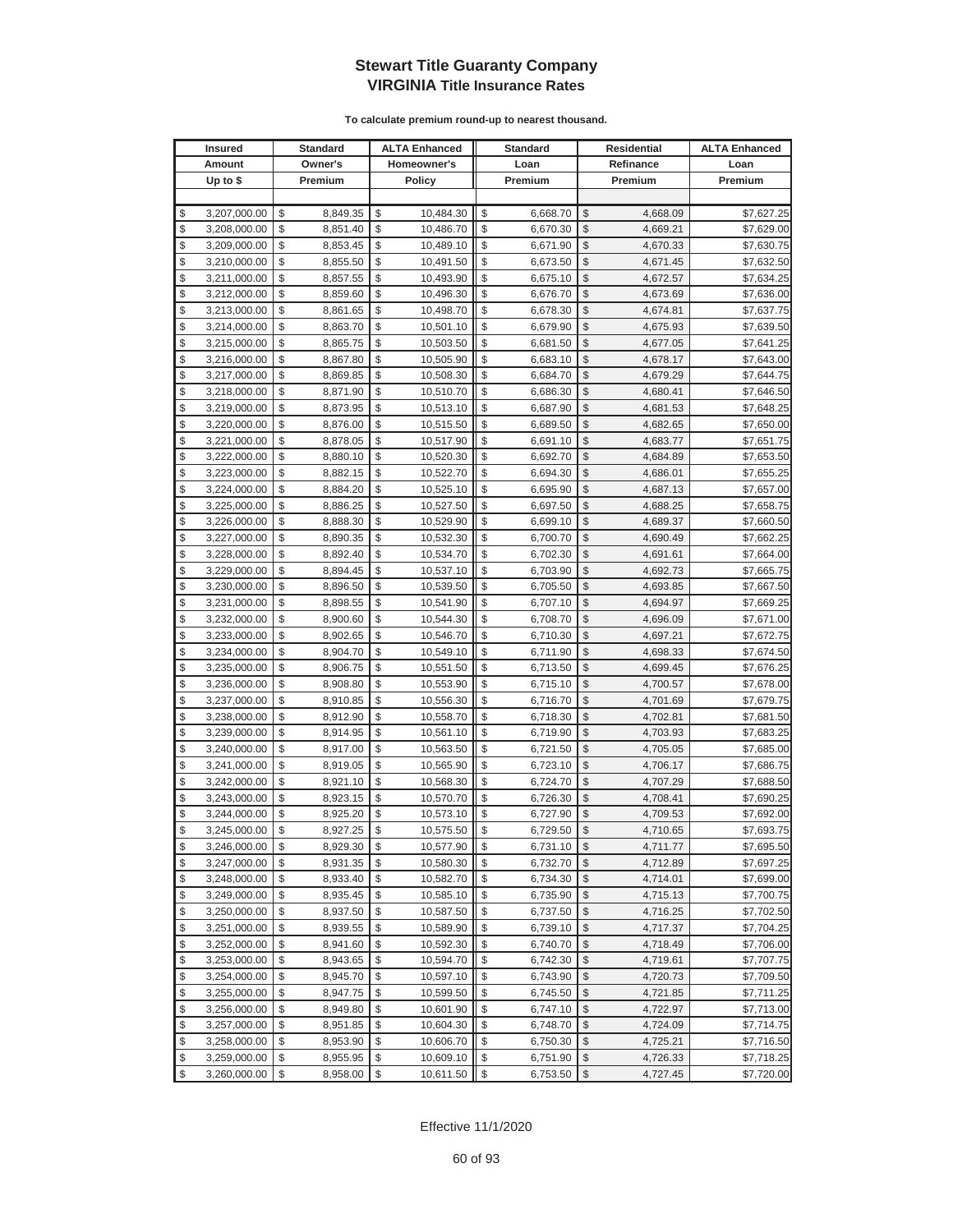|          | <b>Insured</b>               |          | <b>Standard</b>      |          | <b>ALTA Enhanced</b>   |                         | <b>Standard</b>      |               | <b>Residential</b>   | <b>ALTA Enhanced</b>     |
|----------|------------------------------|----------|----------------------|----------|------------------------|-------------------------|----------------------|---------------|----------------------|--------------------------|
|          | Amount                       |          | Owner's              |          | Homeowner's            |                         | Loan                 |               | Refinance            | Loan                     |
|          | Up to $$$                    |          | Premium              |          | <b>Policy</b>          |                         | Premium              |               | Premium              | Premium                  |
|          |                              |          |                      |          |                        |                         |                      |               |                      |                          |
| \$       | 3,261,000.00                 | \$       | 8,960.05             | \$       | 10,613.90              | \$                      | 6,755.10             | \$            | 4,728.57             | \$7,721.75               |
| \$       | 3,262,000.00                 | \$       | 8,962.10             | \$       | 10,616.30              | \$                      | 6,756.70             | \$            | 4,729.69             | \$7,723.50               |
| \$       | 3,263,000.00                 | \$       | 8,964.15             | \$       | 10,618.70              | \$                      | 6,758.30             | \$            | 4,730.81             | \$7,725.25               |
| \$       | 3,264,000.00                 | \$       | 8,966.20             | \$       | 10,621.10              | \$                      | 6,759.90             | \$            | 4,731.93             | \$7,727.00               |
| \$       | 3,265,000.00                 | \$       | 8,968.25             | \$       | 10,623.50              | \$                      | 6,761.50             | \$            | 4,733.05             | \$7,728.75               |
| \$       | 3,266,000.00                 | \$       | 8,970.30             | \$       | 10,625.90              | \$                      | 6,763.10             | \$            | 4,734.17             | \$7,730.50               |
| \$       | 3,267,000.00                 | \$       | 8,972.35             | \$       | 10,628.30              | \$                      | 6,764.70             | \$            | 4,735.29             | \$7,732.25               |
| \$       | 3,268,000.00                 | \$       | 8,974.40             | \$       | 10,630.70              | \$                      | 6,766.30             | \$            | 4,736.41             | \$7,734.00               |
| \$       | 3,269,000.00                 | \$       | 8,976.45             | \$       | 10,633.10              | \$                      | 6,767.90             | \$            | 4,737.53             | \$7,735.75               |
| \$       | 3,270,000.00                 | \$       | 8,978.50             | \$       | 10,635.50              | \$                      | 6,769.50             | \$            | 4,738.65             | \$7,737.50               |
| \$       | 3,271,000.00                 | \$       | 8,980.55             | \$       | 10,637.90              | \$                      | 6,771.10             | \$            | 4,739.77             | \$7,739.25               |
| \$       | 3,272,000.00                 | \$       | 8,982.60             | \$       | 10,640.30              | \$                      | 6,772.70             | \$            | 4,740.89             | \$7,741.00               |
| \$       | 3,273,000.00                 | \$       | 8,984.65             | \$       | 10,642.70              | \$                      | 6,774.30             | \$            | 4,742.01             | \$7,742.75               |
| \$       | 3,274,000.00                 | \$       | 8,986.70             | \$       | 10,645.10              | \$                      | 6,775.90             | \$            | 4,743.13             | \$7,744.50               |
| \$       | 3,275,000.00                 | \$       | 8,988.75             | \$       | 10,647.50              | \$                      | 6,777.50             | \$            | 4,744.25             | \$7,746.25               |
| \$       | 3,276,000.00                 | \$       | 8,990.80             | \$       | 10,649.90              | \$                      | 6,779.10             | \$            | 4,745.37             | \$7,748.00               |
| \$       | 3,277,000.00                 | \$       | 8,992.85             | \$       | 10,652.30              | \$                      | 6,780.70             | \$            | 4,746.49             | \$7,749.75               |
| \$       | 3,278,000.00                 | \$       | 8,994.90             | \$       | 10,654.70              | \$                      | 6,782.30             | \$            | 4,747.61             | \$7,751.50               |
| \$       | 3,279,000.00                 | \$       | 8,996.95             | \$       | 10,657.10              | \$                      | 6,783.90             | \$            | 4,748.73             | \$7,753.25               |
| \$       | 3,280,000.00                 | \$       | 8,999.00             | \$       | 10,659.50              | \$                      | 6,785.50             | \$            | 4,749.85             | \$7,755.00               |
| \$       | 3,281,000.00                 | \$       | 9,001.05             | \$       | 10,661.90              | \$                      | 6,787.10             | $\mathcal{S}$ | 4,750.97             | \$7,756.75               |
| \$       | 3,282,000.00                 | \$       | 9,003.10             | \$       | 10,664.30              | \$                      | 6,788.70             | \$            | 4,752.09             | \$7,758.50               |
| \$       | 3,283,000.00                 | \$       | 9,005.15             | \$       | 10,666.70              | \$                      | 6,790.30             | \$            | 4,753.21             | \$7,760.25               |
| \$       | 3,284,000.00                 | \$       | 9,007.20             | \$       | 10,669.10              | \$                      | 6,791.90             | \$            | 4,754.33             | \$7,762.00               |
| \$       | 3,285,000.00                 | \$       | 9,009.25             | \$       | 10,671.50              | \$                      | 6,793.50             | \$            | 4,755.45             | \$7,763.75               |
| \$       | 3,286,000.00                 | \$       | 9,011.30             | \$       | 10,673.90              | \$                      | 6,795.10             | \$            | 4,756.57             | \$7,765.50               |
| \$       | 3,287,000.00                 | \$       | 9,013.35             | \$       | 10,676.30              | \$                      | 6,796.70             | \$            | 4,757.69             | \$7,767.25               |
| \$       | 3,288,000.00                 | \$       | 9,015.40             | \$       | 10,678.70              | \$                      | 6,798.30             | \$            | 4,758.81             | \$7,769.00               |
| \$       | 3,289,000.00                 | \$       | 9,017.45             | \$       | 10,681.10              | \$                      | 6,799.90             | \$            | 4,759.93             | \$7,770.75               |
| \$       | 3,290,000.00                 | \$       | 9,019.50             | \$       | 10,683.50              | \$                      | 6,801.50             | \$            | 4,761.05             | \$7,772.50               |
| \$       | 3,291,000.00                 | \$       | 9,021.55             | \$       | 10,685.90              | \$                      | 6,803.10             | \$            | 4,762.17             | \$7,774.25               |
| \$       | 3,292,000.00                 | \$       | 9,023.60             | \$       | 10,688.30              | \$                      | 6,804.70             | \$            | 4,763.29             | \$7,776.00               |
| \$       | 3,293,000.00                 | \$       | 9,025.65             | \$       | 10,690.70              | \$                      | 6,806.30             | \$            | 4,764.41             | \$7,777.75               |
| \$       | 3,294,000.00                 | \$       | 9,027.70             | \$       | 10,693.10              | \$                      | 6,807.90             | \$            | 4,765.53             | \$7,779.50               |
| \$       | 3,295,000.00                 | \$       | 9,029.75             | \$       | 10,695.50              | \$                      | 6,809.50             | \$            | 4,766.65             | \$7,781.25               |
| \$       | 3,296,000.00                 | \$<br>\$ | 9,031.80             | \$<br>\$ | 10,697.90<br>10,700.30 | \$<br>\$                | 6,811.10             | \$<br>\$      | 4,767.77             | \$7,783.00               |
| \$<br>\$ | 3,297,000.00<br>3,298,000.00 | \$       | 9,033.85             | \$       |                        | \$                      | 6,812.70             | \$            | 4,768.89             | \$7,784.75               |
| \$       | 3,299,000.00                 | \$       | 9,035.90<br>9,037.95 | \$       | 10,702.70<br>10,705.10 | \$                      | 6,814.30<br>6,815.90 | $\mathbb{S}$  | 4,770.01<br>4,771.13 | \$7,786.50<br>\$7,788.25 |
| \$       | 3,300,000.00                 | \$       | 9,040.00             | \$       | 10,707.50              | \$                      | 6,817.50             | $\sqrt{2}$    | 4,772.25             | \$7,790.00               |
| \$       | 3,301,000.00                 | \$       | 9,042.05             | \$       | 10,709.90              | \$                      | 6,819.10             | \$            | 4,773.37             | \$7,791.75               |
| \$       | 3,302,000.00                 | \$       | 9,044.10             | \$       | 10,712.30              | \$                      | 6,820.70             | \$            | 4,774.49             | \$7,793.50               |
| \$       | 3,303,000.00                 | \$       | 9,046.15             | \$       | 10,714.70              | \$                      | 6,822.30             | \$            | 4,775.61             | \$7,795.25               |
| \$       | 3,304,000.00                 | \$       | 9,048.20             | \$       | 10,717.10              | \$                      | 6,823.90             | \$            | 4,776.73             | \$7,797.00               |
| \$       | 3,305,000.00                 | \$       | 9,050.25             | \$       | 10,719.50              | \$                      | 6,825.50             | \$            | 4,777.85             | \$7,798.75               |
| \$       | 3,306,000.00                 | \$       | 9,052.30             | \$       | 10,721.90              | \$                      | 6,827.10             | \$            | 4,778.97             | \$7,800.50               |
| \$       | 3,307,000.00                 | \$       | 9,054.35             | \$       | 10,724.30              | \$                      | 6,828.70             | \$            | 4,780.09             | \$7,802.25               |
| \$       | 3,308,000.00                 | \$       | 9,056.40             | \$       | 10,726.70              | \$                      | 6,830.30             | \$            | 4,781.21             | \$7,804.00               |
| \$       | 3,309,000.00                 | \$       | 9,058.45             | \$       | 10,729.10              | \$                      | 6,831.90             | \$            | 4,782.33             | \$7,805.75               |
| \$       | 3,310,000.00                 | \$       | 9,060.50             | \$       | 10,731.50              | \$                      | 6,833.50             | \$            | 4,783.45             | \$7,807.50               |
| \$       | 3,311,000.00                 | \$       | 9,062.55             | \$       | 10,733.90              | \$                      | 6,835.10             | \$            | 4,784.57             | \$7,809.25               |
| \$       | 3,312,000.00                 | \$       | 9,064.60             | \$       | 10,736.30              | \$                      | 6,836.70             | \$            | 4,785.69             | \$7,811.00               |
| \$       | 3,313,000.00                 | \$       | 9,066.65             | \$       | 10,738.70              | \$                      | 6,838.30             | \$            | 4,786.81             | \$7,812.75               |
| \$       | 3,314,000.00                 | \$       | 9,068.70             | \$       | 10,741.10              | $\sqrt[6]{\frac{1}{2}}$ | 6,839.90             | $\sqrt{2}$    | 4,787.93             | \$7,814.50               |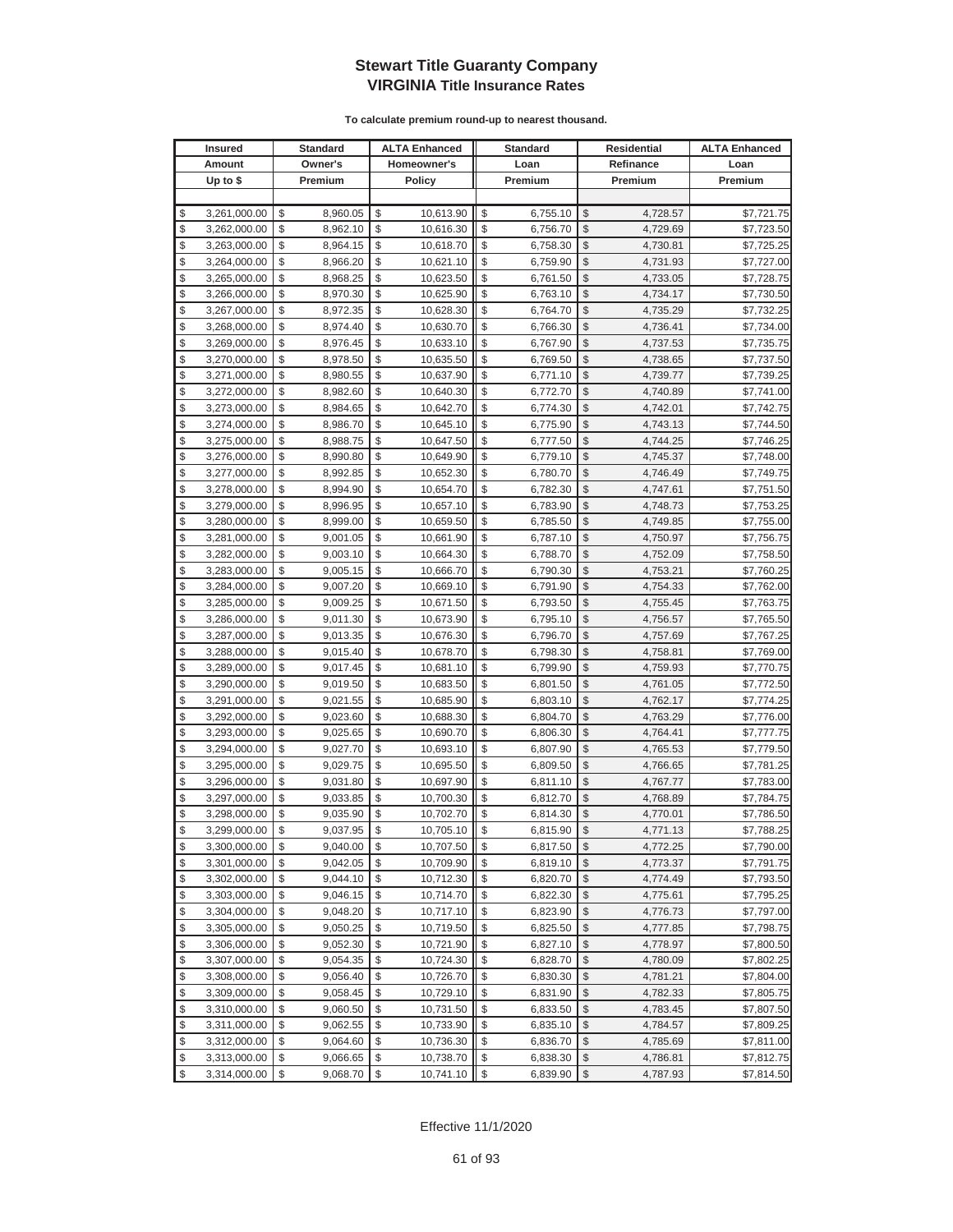|               | <b>Insured</b> | <b>Standard</b> |              | <b>ALTA Enhanced</b> | <b>Standard</b> |               | <b>Residential</b> | <b>ALTA Enhanced</b> |
|---------------|----------------|-----------------|--------------|----------------------|-----------------|---------------|--------------------|----------------------|
|               | Amount         | Owner's         |              | Homeowner's          | Loan            |               | Refinance          | Loan                 |
|               | Up to $$$      | Premium         |              | <b>Policy</b>        | Premium         |               | Premium            | Premium              |
|               |                |                 |              |                      |                 |               |                    |                      |
| \$            | 3,315,000.00   | \$<br>9,070.75  | \$           | 10,743.50            | \$<br>6,841.50  | \$            | 4,789.05           | \$7,816.25           |
| \$            | 3,316,000.00   | \$<br>9,072.80  | \$           | 10,745.90            | \$<br>6,843.10  | $\mathcal{S}$ | 4,790.17           | \$7,818.00           |
| \$            | 3,317,000.00   | \$<br>9,074.85  | \$           | 10,748.30            | \$<br>6,844.70  | \$            | 4,791.29           | \$7,819.75           |
| \$            | 3,318,000.00   | \$<br>9,076.90  | \$           | 10,750.70            | \$<br>6,846.30  | $\mathcal{S}$ | 4,792.41           | \$7,821.50           |
| \$            | 3,319,000.00   | \$<br>9,078.95  | \$           | 10,753.10            | \$<br>6,847.90  | \$            | 4,793.53           | \$7,823.25           |
| \$            | 3,320,000.00   | \$<br>9,081.00  | \$           | 10,755.50            | \$<br>6,849.50  | \$            | 4,794.65           | \$7,825.00           |
| \$            | 3,321,000.00   | \$<br>9,083.05  | \$           | 10,757.90            | \$<br>6,851.10  | \$            | 4,795.77           | \$7,826.75           |
| \$            | 3,322,000.00   | \$<br>9,085.10  | \$           | 10,760.30            | \$<br>6,852.70  | $\mathcal{S}$ | 4,796.89           | \$7,828.50           |
| \$            | 3,323,000.00   | \$<br>9,087.15  | \$           | 10,762.70            | \$<br>6,854.30  | \$            | 4,798.01           | \$7,830.25           |
| \$            | 3,324,000.00   | \$<br>9,089.20  | \$           | 10,765.10            | \$<br>6,855.90  | \$            | 4,799.13           | \$7,832.00           |
| \$            | 3,325,000.00   | \$<br>9,091.25  | \$           | 10,767.50            | \$<br>6,857.50  | \$            | 4,800.25           | \$7,833.75           |
| \$            | 3,326,000.00   | \$<br>9,093.30  | \$           | 10,769.90            | \$<br>6,859.10  | \$            | 4,801.37           | \$7,835.50           |
| \$            | 3,327,000.00   | \$<br>9,095.35  | \$           | 10,772.30            | \$<br>6,860.70  | \$            | 4,802.49           | \$7,837.25           |
| \$            | 3,328,000.00   | \$<br>9,097.40  | \$           | 10,774.70            | \$<br>6,862.30  | \$            | 4,803.61           | \$7,839.00           |
| \$            | 3,329,000.00   | \$<br>9,099.45  | \$           | 10,777.10            | \$<br>6,863.90  | \$            | 4,804.73           | \$7,840.75           |
| \$            | 3,330,000.00   | \$<br>9,101.50  | \$           | 10,779.50            | \$<br>6,865.50  | \$            | 4,805.85           | \$7,842.50           |
| \$            | 3,331,000.00   | \$<br>9,103.55  | \$           | 10,781.90            | \$<br>6,867.10  | \$            | 4,806.97           | \$7,844.25           |
| \$            | 3,332,000.00   | \$<br>9,105.60  | \$           | 10,784.30            | \$<br>6,868.70  | \$            | 4,808.09           | \$7,846.00           |
| \$            | 3,333,000.00   | \$<br>9,107.65  | \$           | 10,786.70            | \$<br>6,870.30  | \$            | 4,809.21           | \$7,847.75           |
| \$            | 3,334,000.00   | \$<br>9,109.70  | \$           | 10,789.10            | \$<br>6,871.90  | \$            | 4,810.33           | \$7,849.50           |
| \$            | 3,335,000.00   | \$<br>9,111.75  | \$           | 10,791.50            | \$<br>6,873.50  | \$            | 4,811.45           | \$7,851.25           |
| \$            | 3,336,000.00   | \$<br>9,113.80  | \$           | 10,793.90            | \$<br>6,875.10  | \$            | 4,812.57           | \$7,853.00           |
| \$            | 3,337,000.00   | \$<br>9,115.85  | \$           | 10,796.30            | \$<br>6,876.70  | \$            | 4,813.69           | \$7,854.75           |
| \$            | 3,338,000.00   | \$<br>9,117.90  | \$           | 10,798.70            | \$<br>6,878.30  | \$            | 4,814.81           | \$7,856.50           |
| \$            | 3,339,000.00   | \$<br>9,119.95  | \$           | 10,801.10            | \$<br>6,879.90  | \$            | 4,815.93           | \$7,858.25           |
| \$            | 3,340,000.00   | \$<br>9,122.00  | \$           | 10,803.50            | \$<br>6,881.50  | \$            | 4,817.05           | \$7,860.00           |
| \$            | 3,341,000.00   | \$<br>9,124.05  | \$           | 10,805.90            | \$<br>6,883.10  | \$            | 4,818.17           | \$7,861.75           |
| \$            | 3,342,000.00   | \$<br>9,126.10  | \$           | 10,808.30            | \$<br>6,884.70  | \$            | 4,819.29           | \$7,863.50           |
| \$            | 3,343,000.00   | \$<br>9,128.15  | \$           | 10,810.70            | \$<br>6,886.30  | \$            | 4,820.41           | \$7,865.25           |
| \$            | 3,344,000.00   | \$<br>9,130.20  | \$           | 10,813.10            | \$<br>6,887.90  | \$            | 4,821.53           | \$7,867.00           |
| \$            | 3,345,000.00   | \$<br>9,132.25  | \$           | 10,815.50            | \$<br>6,889.50  | \$            | 4,822.65           | \$7,868.75           |
| \$            | 3,346,000.00   | \$<br>9,134.30  | \$           | 10,817.90            | \$<br>6,891.10  | \$            | 4,823.77           | \$7,870.50           |
| \$            | 3,347,000.00   | \$<br>9,136.35  | \$           | 10,820.30            | \$<br>6,892.70  | \$            | 4,824.89           | \$7,872.25           |
| \$            | 3,348,000.00   | \$<br>9,138.40  | \$           | 10,822.70            | \$<br>6,894.30  | $\mathcal{S}$ | 4,826.01           | \$7,874.00           |
| \$            | 3,349,000.00   | \$<br>9,140.45  | \$           | 10,825.10            | \$<br>6,895.90  | \$            | 4,827.13           | \$7,875.75           |
| \$            | 3,350,000.00   | \$<br>9,142.50  | \$           | 10,827.50            | \$<br>6,897.50  | \$            | 4,828.25           | \$7,877.50           |
| \$            | 3,351,000.00   | \$<br>9,144.55  | \$           | 10,829.90            | \$<br>6,899.10  | $\mathcal{S}$ | 4,829.37           | \$7,879.25           |
| \$            | 3,352,000.00   | \$<br>9,146.60  | \$           | 10,832.30            | \$<br>6,900.70  | \$            | 4,830.49           | \$7,881.00           |
| $\mathcal{S}$ | 3.353.000.00   | \$<br>9,148.65  | $\mathbb{S}$ | 10,834.70            | \$<br>6,902.30  | $\mathcal{S}$ | 4,831.61           | \$7,882.75           |
| \$            | 3,354,000.00   | \$<br>9,150.70  | \$           | 10,837.10            | \$<br>6,903.90  | \$            | 4,832.73           | \$7,884.50           |
| \$            | 3,355,000.00   | \$<br>9,152.75  | \$           | 10,839.50            | \$<br>6,905.50  | \$            | 4,833.85           | \$7,886.25           |
| \$            | 3,356,000.00   | \$<br>9,154.80  | \$           | 10,841.90            | \$<br>6,907.10  | \$            | 4,834.97           | \$7,888.00           |
| \$            | 3,357,000.00   | \$<br>9,156.85  | \$           | 10,844.30            | \$<br>6,908.70  | \$            | 4,836.09           | \$7,889.75           |
| \$            | 3,358,000.00   | \$<br>9,158.90  | \$           | 10,846.70            | \$<br>6,910.30  | \$            | 4,837.21           | \$7,891.50           |
| \$            | 3,359,000.00   | \$<br>9,160.95  | \$           | 10,849.10            | \$<br>6,911.90  | \$            | 4,838.33           | \$7,893.25           |
| \$            | 3,360,000.00   | \$<br>9,163.00  | \$           | 10,851.50            | \$<br>6,913.50  | \$            | 4,839.45           | \$7,895.00           |
| \$            | 3,361,000.00   | \$<br>9,165.05  | \$           | 10,853.90            | \$<br>6,915.10  | \$            | 4,840.57           | \$7,896.75           |
| \$            | 3,362,000.00   | \$<br>9,167.10  | \$           | 10,856.30            | \$<br>6,916.70  | \$            | 4,841.69           | \$7,898.50           |
| \$            | 3,363,000.00   | \$<br>9,169.15  | \$           | 10,858.70            | \$<br>6,918.30  | \$            | 4,842.81           | \$7,900.25           |
| \$            | 3,364,000.00   | \$<br>9,171.20  | \$           | 10,861.10            | \$<br>6,919.90  | \$            | 4,843.93           | \$7,902.00           |
| \$            | 3,365,000.00   | \$<br>9,173.25  | \$           | 10,863.50            | \$<br>6,921.50  | \$            | 4,845.05           | \$7,903.75           |
| \$            | 3,366,000.00   | \$<br>9,175.30  | \$           | 10,865.90            | \$<br>6,923.10  | \$            | 4,846.17           | \$7,905.50           |
| \$            | 3,367,000.00   | \$<br>9,177.35  | \$           | 10,868.30            | \$<br>6,924.70  | \$            | 4,847.29           | \$7,907.25           |
| \$            | 3,368,000.00   | \$<br>9,179.40  | \$           | 10,870.70            | \$<br>6,926.30  | \$            | 4,848.41           | \$7,909.00           |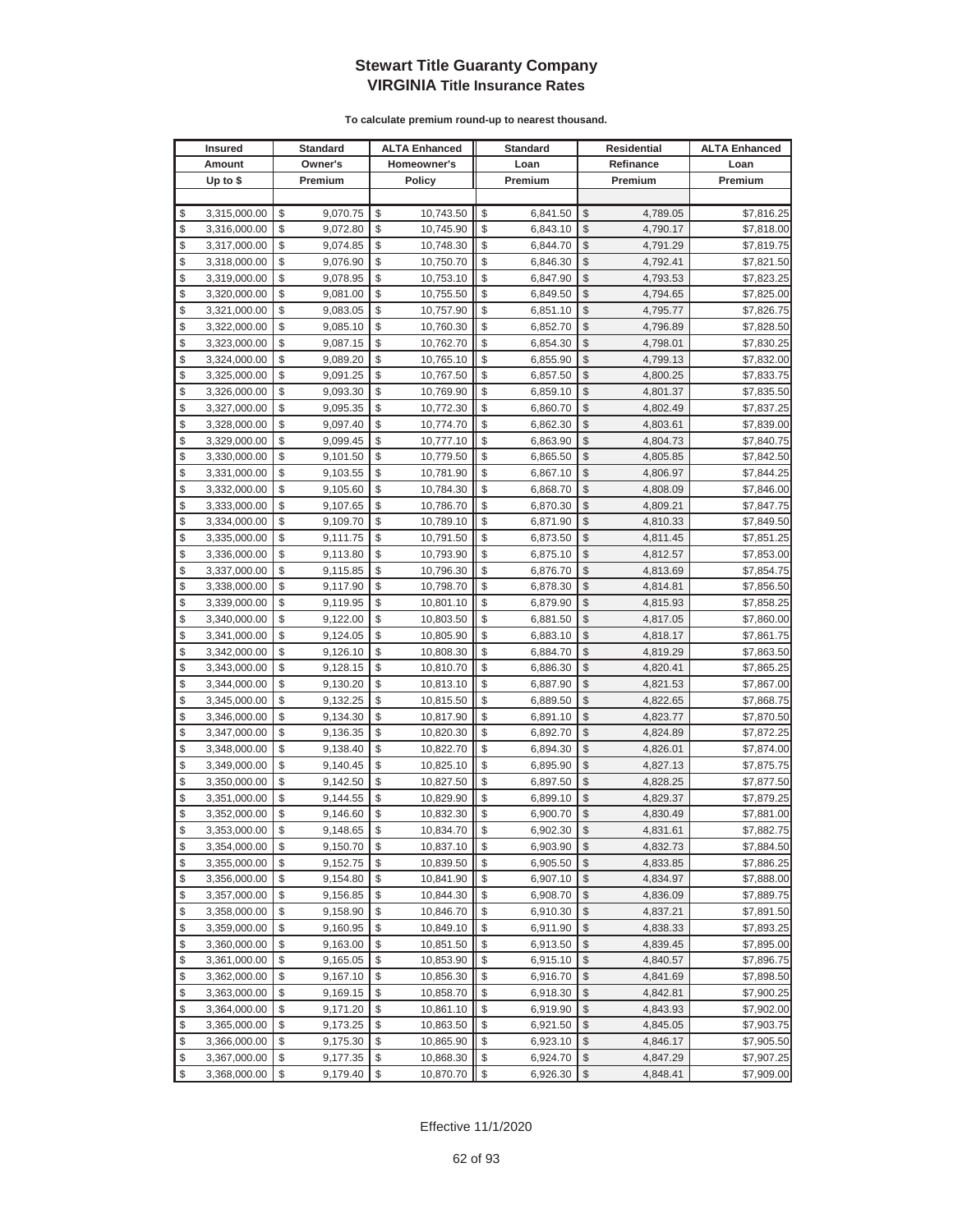|          | <b>Insured</b>               |          | <b>Standard</b>      |          | <b>ALTA Enhanced</b>   |                         | <b>Standard</b>      |                     | <b>Residential</b>   | <b>ALTA Enhanced</b>     |
|----------|------------------------------|----------|----------------------|----------|------------------------|-------------------------|----------------------|---------------------|----------------------|--------------------------|
|          | Amount                       |          | Owner's              |          | Homeowner's            |                         | Loan                 |                     | Refinance            | Loan                     |
|          | Up to $$$                    |          | Premium              |          | Policy                 |                         | Premium              |                     | Premium              | Premium                  |
|          |                              |          |                      |          |                        |                         |                      |                     |                      |                          |
| \$       | 3,369,000.00                 | \$       | 9,181.45             | \$       | 10,873.10              | \$                      | 6,927.90             | \$                  | 4,849.53             | \$7,910.75               |
| \$       | 3,370,000.00                 | \$       | 9,183.50             | \$       | 10,875.50              | \$                      | 6,929.50             | \$                  | 4,850.65             | \$7,912.50               |
| \$       | 3,371,000.00                 | \$       | 9,185.55             | \$       | 10,877.90              | \$                      | 6,931.10             | $\mathcal{S}$       | 4,851.77             | \$7,914.25               |
| \$       | 3,372,000.00                 | \$       | 9,187.60             | \$       | 10,880.30              | \$                      | 6,932.70             | \$                  | 4,852.89             | \$7,916.00               |
| \$       | 3,373,000.00                 | \$       | 9,189.65             | \$       | 10,882.70              | \$                      | 6,934.30             | \$                  | 4,854.01             | \$7,917.75               |
| \$       | 3,374,000.00                 | \$       | 9,191.70             | \$       | 10,885.10              | \$                      | 6,935.90             | \$                  | 4,855.13             | \$7,919.50               |
| \$       | 3,375,000.00                 | \$       | 9,193.75             | \$       | 10,887.50              | \$                      | 6,937.50             | \$                  | 4,856.25             | \$7,921.25               |
| \$       | 3,376,000.00                 | \$       | 9,195.80             | \$       | 10,889.90              | \$                      | 6,939.10             | \$                  | 4,857.37             | \$7,923.00               |
| \$       | 3,377,000.00                 | \$       | 9,197.85             | \$       | 10,892.30              | \$                      | 6,940.70             | \$                  | 4,858.49             | \$7,924.75               |
| \$       | 3,378,000.00                 | \$       | 9,199.90             | \$       | 10,894.70              | \$                      | 6,942.30             | \$                  | 4,859.61             | \$7,926.50               |
| \$       | 3,379,000.00                 | \$       | 9,201.95             | \$       | 10,897.10              | \$                      | 6,943.90             | \$                  | 4,860.73             | \$7,928.25               |
| \$       | 3,380,000.00                 | \$       | 9,204.00             | \$       | 10,899.50              | \$                      | 6,945.50             | \$                  | 4,861.85             | \$7,930.00               |
| \$       | 3,381,000.00                 | \$       | 9,206.05             | \$       | 10,901.90              | \$                      | 6,947.10             | \$                  | 4,862.97             | \$7,931.75               |
| \$       | 3,382,000.00                 | \$       | 9,208.10             | \$       | 10,904.30              | \$                      | 6,948.70             | \$                  | 4,864.09             | \$7,933.50               |
| \$       | 3,383,000.00                 | \$       | 9,210.15             | \$       | 10,906.70              | \$                      | 6,950.30             | \$                  | 4,865.21             | \$7,935.25               |
| \$       | 3,384,000.00                 | \$       | 9,212.20             | \$       | 10,909.10              | \$                      | 6,951.90             | \$                  | 4,866.33             | \$7,937.00               |
| \$       | 3,385,000.00                 | \$       | 9,214.25             | \$       | 10,911.50              | \$                      | 6,953.50             | \$                  | 4,867.45             | \$7,938.75               |
| \$       | 3,386,000.00                 | \$       | 9,216.30             | \$       | 10,913.90              | \$                      | 6,955.10             | \$                  | 4,868.57             | \$7,940.50               |
| \$       | 3,387,000.00                 | \$       | 9,218.35             | \$       | 10,916.30              | \$                      | 6,956.70             | $\mathcal{S}$       | 4,869.69             | \$7,942.25               |
| \$       | 3,388,000.00                 | \$       | 9,220.40             | \$       | 10,918.70              | \$                      | 6,958.30             | \$                  | 4,870.81             | \$7,944.00               |
| \$       | 3,389,000.00                 | \$       | 9,222.45             | \$       | 10,921.10              | \$                      | 6,959.90             | $\mathcal{S}$       | 4,871.93             | \$7,945.75               |
| \$       | 3,390,000.00                 | \$       | 9,224.50             | \$       | 10,923.50              | \$                      | 6,961.50             | \$                  | 4,873.05             | \$7,947.50               |
| \$       | 3,391,000.00                 | \$       | 9,226.55             | \$       | 10,925.90              | \$                      | 6,963.10             | \$                  | 4,874.17             | \$7,949.25               |
| \$       | 3,392,000.00                 | \$       | 9,228.60             | \$       | 10,928.30              | \$                      | 6,964.70             | \$                  | 4,875.29             | \$7,951.00               |
| \$       | 3,393,000.00                 | \$       | 9,230.65             | \$       | 10,930.70              | \$                      | 6,966.30             | \$                  | 4,876.41             | \$7,952.75               |
| \$       | 3,394,000.00                 | \$       | 9,232.70             | \$       | 10,933.10              | \$                      | 6,967.90             | \$                  | 4,877.53             | \$7,954.50               |
| \$       | 3,395,000.00                 | \$       | 9,234.75             | \$       | 10,935.50              | \$                      | 6,969.50             | \$                  | 4,878.65             | \$7,956.25               |
| \$       | 3,396,000.00                 | \$       | 9,236.80             | \$       | 10,937.90              | \$                      | 6,971.10             | \$                  | 4,879.77             | \$7,958.00               |
| \$       | 3,397,000.00                 | \$       | 9,238.85             | \$       | 10,940.30              | \$                      | 6,972.70             | \$<br>$\mathcal{S}$ | 4,880.89             | \$7,959.75               |
| \$<br>\$ | 3,398,000.00<br>3,399,000.00 | \$<br>\$ | 9,240.90<br>9,242.95 | \$<br>\$ | 10,942.70<br>10,945.10 | \$<br>\$                | 6,974.30<br>6,975.90 | \$                  | 4,882.01             | \$7,961.50<br>\$7,963.25 |
| \$       |                              | \$       |                      | \$       |                        | \$                      |                      | \$                  | 4,883.13             |                          |
| \$       | 3,400,000.00<br>3,401,000.00 | \$       | 9,245.00<br>9,247.05 | \$       | 10,947.50<br>10,949.90 | \$                      | 6,977.50             | \$                  | 4,884.25             | \$7,965.00               |
| \$       | 3,402,000.00                 | \$       | 9,249.10             | \$       | 10,952.30              | \$                      | 6,979.10             | \$                  | 4,885.37<br>4,886.49 | \$7,966.75<br>\$7,968.50 |
| \$       | 3,403,000.00                 | \$       | 9,251.15             | \$       | 10,954.70              | \$                      | 6,980.70<br>6,982.30 | \$                  | 4,887.61             | \$7,970.25               |
| \$       | 3,404,000.00                 | \$       | 9,253.20             | \$       | 10,957.10              | \$                      | 6,983.90             | \$                  | 4,888.73             | \$7,972.00               |
| \$       | 3,405,000.00                 | \$       | 9,255.25             | \$       | 10,959.50              | \$                      | 6,985.50             | \$                  | 4,889.85             | \$7,973.75               |
| \$       | 3,406,000.00                 | \$       | 9,257.30             | \$       | 10,961.90              | \$                      | 6,987.10             | \$                  | 4,890.97             | \$7,975.50               |
| \$       | 3,407,000.00                 | \$       | 9,259.35             | \$       | 10,964.30              | \$                      | 6,988.70             | $\mathbb{S}$        | 4,892.09             | \$7,977.25               |
| \$       | 3,408,000.00                 | \$       | 9,261.40             | \$       | 10,966.70              | \$                      | 6,990.30             | $\sqrt{2}$          | 4,893.21             | \$7,979.00               |
| \$       | 3,409,000.00                 | \$       | 9,263.45             | \$       | 10,969.10              | \$                      | 6,991.90             | \$                  | 4,894.33             | \$7,980.75               |
| \$       | 3,410,000.00                 | \$       | 9,265.50             | \$       | 10,971.50              | \$                      | 6,993.50             | \$                  | 4,895.45             | \$7,982.50               |
| \$       | 3,411,000.00                 | \$       | 9,267.55             | \$       | 10,973.90              | \$                      | 6,995.10             | \$                  | 4,896.57             | \$7,984.25               |
| \$       | 3,412,000.00                 | \$       | 9,269.60             | \$       | 10,976.30              | \$                      | 6,996.70             | \$                  | 4,897.69             | \$7,986.00               |
| \$       | 3,413,000.00                 | \$       | 9,271.65             | \$       | 10,978.70              | \$                      | 6,998.30             | \$                  | 4,898.81             | \$7,987.75               |
| \$       | 3,414,000.00                 | \$       | 9,273.70             | \$       | 10,981.10              | \$                      | 6,999.90             | \$                  | 4,899.93             | \$7,989.50               |
| \$       | 3,415,000.00                 | \$       | 9,275.75             | \$       | 10,983.50              | \$                      | 7,001.50             | \$                  | 4,901.05             | \$7,991.25               |
| \$       | 3,416,000.00                 | \$       | 9,277.80             | \$       | 10,985.90              | \$                      | 7,003.10             | \$                  | 4,902.17             | \$7,993.00               |
| \$       | 3,417,000.00                 | \$       | 9,279.85             | \$       | 10,988.30              | \$                      | 7,004.70             | \$                  | 4,903.29             | \$7,994.75               |
| \$       | 3,418,000.00                 | \$       | 9,281.90             | \$       | 10,990.70              | \$                      | 7,006.30             | \$                  | 4,904.41             | \$7,996.50               |
| \$       | 3,419,000.00                 | \$       | 9,283.95             | \$       | 10,993.10              | \$                      | 7,007.90             | \$                  | 4,905.53             | \$7,998.25               |
| \$       | 3,420,000.00                 | \$       | 9,286.00             | \$       | 10,995.50              | \$                      | 7,009.50             | \$                  | 4,906.65             | \$8,000.00               |
| \$       | 3,421,000.00                 | \$       | 9,288.05             | \$       | 10,997.90              | \$                      | 7,011.10             | \$                  | 4,907.77             | \$8,001.75               |
| \$       | 3,422,000.00                 | \$       | 9,290.10             | \$       | 11,000.30              | $\sqrt[6]{\frac{1}{2}}$ | 7,012.70             | $\sqrt{2}$          | 4,908.89             | \$8,003.50               |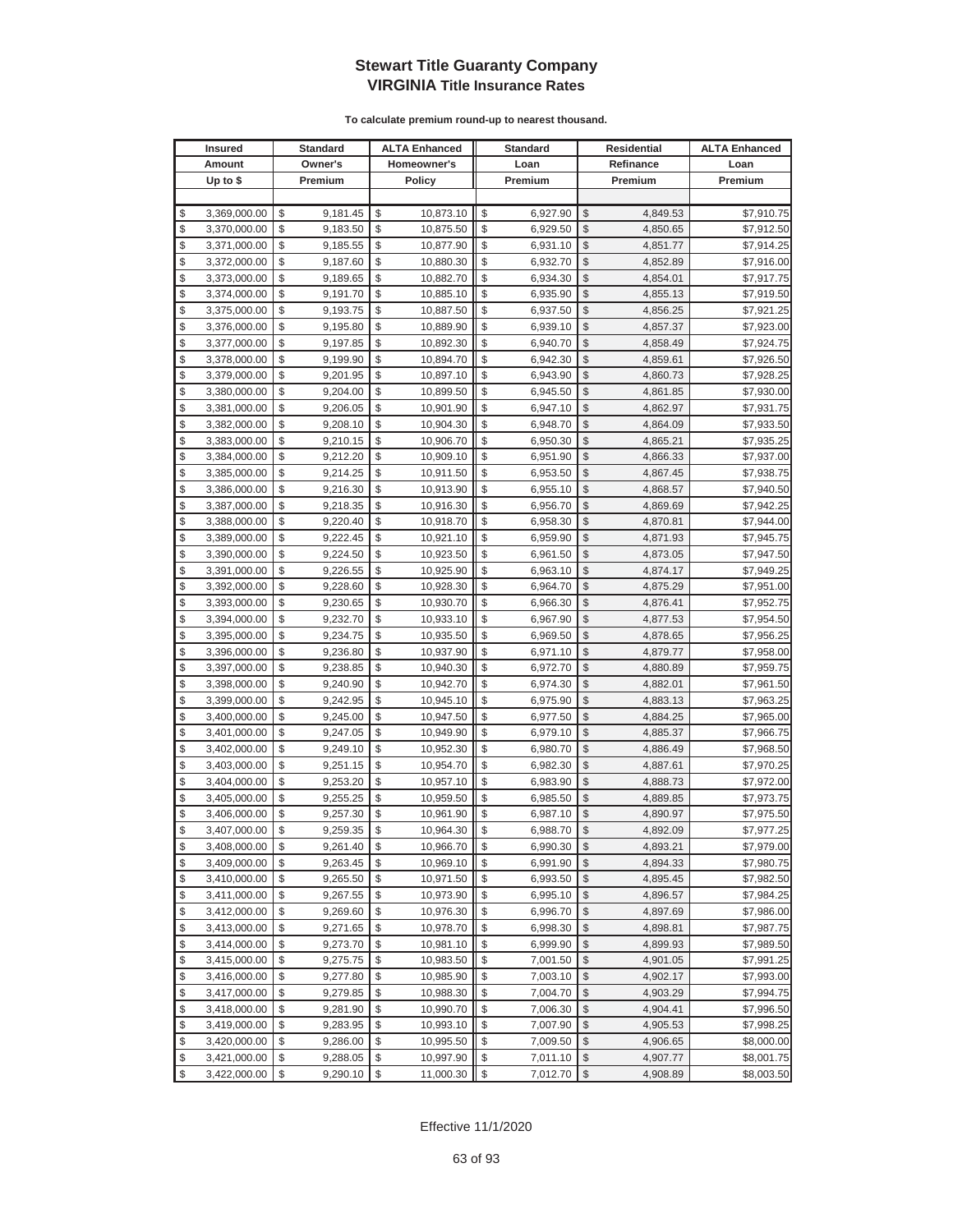|          | <b>Insured</b>               |          | <b>Standard</b>      |          | <b>ALTA Enhanced</b>   |          | <b>Standard</b>      | <b>Residential</b> |                      | <b>ALTA Enhanced</b>     |
|----------|------------------------------|----------|----------------------|----------|------------------------|----------|----------------------|--------------------|----------------------|--------------------------|
|          | Amount                       |          | Owner's              |          | Homeowner's            |          | Loan                 |                    | Refinance            | Loan                     |
|          | Up to $$$                    |          | Premium              |          | Policy                 |          | Premium              |                    | Premium              | Premium                  |
|          |                              |          |                      |          |                        |          |                      |                    |                      |                          |
| \$       | 3,423,000.00                 | \$       | 9,292.15             | \$       | 11,002.70              | \$       | 7,014.30             | \$                 | 4,910.01             | \$8,005.25               |
| \$       | 3,424,000.00                 | \$       | 9,294.20             | \$       | 11,005.10              | \$       | 7,015.90             | \$                 | 4,911.13             | \$8,007.00               |
| \$       | 3,425,000.00                 | \$       | 9,296.25             | \$       | 11,007.50              | \$       | 7,017.50             | \$                 | 4,912.25             | \$8,008.75               |
| \$       | 3,426,000.00                 | \$       | 9,298.30             | \$       | 11,009.90              | \$       | 7,019.10             | \$                 | 4,913.37             | \$8,010.50               |
| \$       | 3,427,000.00                 | \$       | 9,300.35             | \$       | 11,012.30              | \$       | 7,020.70             | \$                 | 4,914.49             | \$8,012.25               |
| \$       | 3,428,000.00                 | \$       | 9,302.40             | \$       | 11,014.70              | \$       | 7,022.30             | \$                 | 4,915.61             | \$8,014.00               |
| \$       | 3,429,000.00                 | \$       | 9,304.45             | \$       | 11,017.10              | \$       | 7,023.90             | \$                 | 4,916.73             | \$8,015.75               |
| \$       | 3,430,000.00                 | \$       | 9,306.50             | \$       | 11,019.50              | \$       | 7,025.50             | \$                 | 4,917.85             | \$8,017.50               |
| \$       | 3,431,000.00                 | \$       | 9,308.55             | \$       | 11,021.90              | \$       | 7,027.10             | \$                 | 4,918.97             | \$8,019.25               |
| \$       | 3,432,000.00                 | \$       | 9,310.60             | \$       | 11,024.30              | \$       | 7,028.70             | \$                 | 4,920.09             | \$8,021.00               |
| \$       | 3,433,000.00                 | \$       | 9,312.65             | \$       | 11,026.70              | \$       | 7,030.30             | \$                 | 4,921.21             | \$8,022.75               |
| \$       | 3,434,000.00                 | \$       | 9,314.70             | \$       | 11,029.10              | \$       | 7,031.90             | \$                 | 4,922.33             | \$8,024.50               |
| \$       | 3,435,000.00                 | \$       | 9,316.75             | \$       | 11,031.50              | \$       | 7,033.50             | \$                 | 4,923.45             | \$8,026.25               |
| \$       | 3,436,000.00                 | \$       | 9,318.80             | \$       | 11,033.90              | \$       | 7,035.10             | \$                 | 4,924.57             | \$8,028.00               |
| \$       | 3,437,000.00                 | \$       | 9,320.85             | \$       | 11,036.30              | \$       | 7,036.70             | \$                 | 4,925.69             | \$8,029.75               |
| \$       | 3,438,000.00                 | \$       | 9,322.90             | \$       | 11,038.70              | \$       | 7,038.30             | \$                 | 4,926.81             | \$8,031.50               |
| \$       | 3,439,000.00                 | \$       | 9,324.95             | \$       | 11,041.10              | \$       | 7,039.90             | \$                 | 4,927.93             | \$8,033.25               |
| \$       | 3,440,000.00                 | \$       | 9,327.00             | \$       | 11,043.50              | \$       | 7,041.50             | \$                 | 4,929.05             | \$8,035.00               |
| \$       | 3,441,000.00                 | \$       | 9,329.05             | \$       | 11,045.90              | \$       | 7,043.10             | $\mathcal{S}$      | 4,930.17             | \$8,036.75               |
| \$       | 3,442,000.00                 | \$       | 9,331.10             | \$       | 11,048.30              | \$       | 7,044.70             | \$                 | 4,931.29             | \$8,038.50               |
| \$       | 3,443,000.00                 | \$       | 9,333.15             | \$       | 11,050.70              | \$       | 7,046.30             | $\mathcal{S}$      | 4,932.41             | \$8,040.25               |
| \$       | 3,444,000.00                 | \$       | 9,335.20             | \$       | 11,053.10              | \$       | 7,047.90             | $\mathcal{S}$      | 4,933.53             | \$8,042.00               |
| \$       | 3,445,000.00                 | \$       | 9,337.25             | \$       | 11,055.50              | \$       | 7,049.50             | \$                 | 4,934.65             | \$8,043.75               |
| \$       | 3,446,000.00                 | \$       | 9,339.30             | \$       | 11,057.90              | \$       | 7,051.10             | \$                 | 4,935.77             | \$8,045.50               |
| \$       | 3,447,000.00                 | \$       | 9,341.35             | \$       | 11,060.30              | \$       | 7,052.70             | \$                 | 4,936.89             | \$8,047.25               |
| \$       | 3,448,000.00                 | \$       | 9,343.40             | \$       | 11,062.70              | \$       | 7,054.30             | \$                 | 4,938.01             | \$8,049.00               |
| \$       | 3,449,000.00                 | \$       | 9,345.45             | \$       | 11,065.10              | \$       | 7,055.90             | \$                 | 4,939.13             | \$8,050.75               |
| \$       | 3,450,000.00                 | \$       | 9,347.50             | \$       | 11,067.50              | \$       | 7,057.50             | \$                 | 4,940.25             | \$8,052.50               |
| \$       | 3,451,000.00                 | \$       | 9,349.55             | \$       | 11,069.90              | \$       | 7,059.10             | \$                 | 4,941.37             | \$8,054.25               |
| \$       | 3,452,000.00                 | \$       | 9,351.60             | \$       | 11,072.30              | \$       | 7,060.70             | \$                 | 4,942.49             | \$8,056.00               |
| \$       | 3,453,000.00                 | \$       | 9,353.65             | \$       | 11,074.70              | \$       | 7,062.30             | \$                 | 4,943.61             | \$8,057.75               |
| \$       | 3,454,000.00                 | \$       | 9,355.70             | \$       | 11,077.10              | \$       | 7,063.90             | \$                 | 4,944.73             | \$8,059.50               |
| \$       | 3,455,000.00                 | \$       | 9,357.75             | \$       | 11,079.50              | \$       | 7,065.50             | \$                 | 4,945.85             | \$8,061.25               |
| \$       | 3,456,000.00                 | \$       | 9,359.80             | \$       | 11,081.90              | \$       | 7,067.10             | \$                 | 4,946.97             | \$8,063.00               |
| \$       | 3,457,000.00                 | \$       | 9,361.85             | \$       | 11,084.30              | \$       | 7,068.70             | \$                 | 4,948.09             | \$8,064.75               |
| \$<br>\$ | 3,458,000.00<br>3,459,000.00 | \$<br>\$ | 9,363.90<br>9,365.95 | \$<br>\$ | 11,086.70<br>11,089.10 | \$<br>\$ | 7,070.30             | \$<br>\$           | 4,949.21             | \$8,066.50               |
| \$       |                              | \$       |                      | \$       |                        | \$       | 7,071.90             | \$                 | 4,950.33             | \$8,068.25               |
| \$       | 3,460,000.00<br>3,461,000.00 | \$       | 9,368.00<br>9,370.05 | \$       | 11,091.50<br>11,093.90 | \$       | 7,073.50<br>7,075.10 | $\mathbb{S}$       | 4,951.45<br>4,952.57 | \$8,070.00<br>\$8,071.75 |
| \$       | 3,462,000.00                 | \$       | 9,372.10             | \$       | 11,096.30              | \$       | 7,076.70             | $\sqrt{2}$         | 4,953.69             | \$8,073.50               |
| \$       | 3,463,000.00                 | \$       | 9,374.15             | \$       | 11,098.70              | \$       | 7,078.30             | \$                 | 4,954.81             | \$8,075.25               |
| \$       | 3,464,000.00                 | \$       | 9,376.20             | \$       | 11,101.10              | \$       | 7,079.90             | \$                 | 4,955.93             | \$8,077.00               |
| \$       | 3,465,000.00                 | \$       | 9,378.25             | \$       | 11,103.50              | \$       | 7,081.50             | \$                 | 4,957.05             | \$8,078.75               |
| \$       | 3,466,000.00                 | \$       | 9,380.30             | \$       | 11,105.90              | \$       | 7,083.10             | \$                 | 4,958.17             | \$8,080.50               |
| \$       | 3,467,000.00                 | \$       | 9,382.35             | \$       | 11,108.30              | \$       | 7,084.70             | \$                 | 4,959.29             | \$8,082.25               |
| \$       | 3,468,000.00                 | \$       | 9,384.40             | \$       | 11,110.70              | \$       | 7,086.30             | \$                 | 4,960.41             | \$8,084.00               |
| \$       | 3,469,000.00                 | \$       | 9,386.45             | \$       | 11,113.10              | \$       | 7,087.90             | \$                 | 4,961.53             | \$8,085.75               |
| \$       | 3,470,000.00                 | \$       | 9,388.50             | \$       | 11,115.50              | \$       | 7,089.50             | \$                 | 4,962.65             | \$8,087.50               |
| \$       | 3,471,000.00                 | \$       | 9,390.55             | \$       | 11,117.90              | \$       | 7,091.10             | \$                 | 4,963.77             | \$8,089.25               |
| \$       | 3,472,000.00                 | \$       | 9,392.60             | \$       | 11,120.30              | \$       | 7,092.70             | \$                 | 4,964.89             | \$8,091.00               |
| \$       | 3,473,000.00                 | \$       | 9,394.65             | \$       | 11,122.70              | \$       | 7,094.30             | \$                 | 4,966.01             | \$8,092.75               |
| \$       | 3,474,000.00                 | \$       | 9,396.70             | \$       | 11,125.10              | \$       | 7,095.90             | \$                 | 4,967.13             | \$8,094.50               |
| \$       | 3,475,000.00                 | \$       | 9,398.75             | \$       | 11,127.50              | \$       | 7,097.50             | \$                 | 4,968.25             | \$8,096.25               |
| \$       | 3,476,000.00                 | \$       | 9,400.80             | \$       | 11,129.90              | \$       | 7,099.10             | $\sqrt{2}$         | 4,969.37             | \$8,098.00               |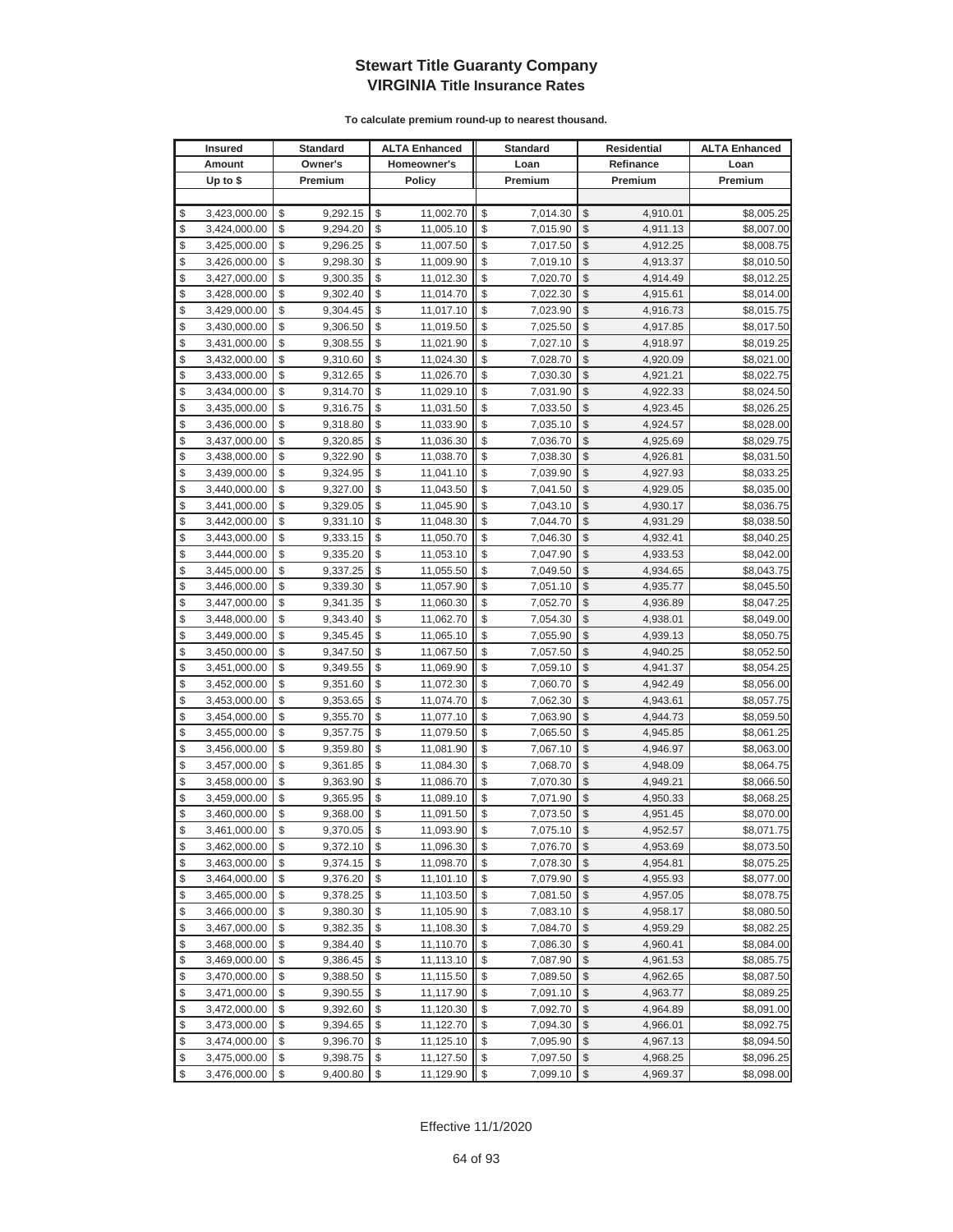|          | <b>Insured</b>               |          | Standard             |          | <b>ALTA Enhanced</b>   |          | <b>Standard</b>      |               | Residential          | <b>ALTA Enhanced</b>     |
|----------|------------------------------|----------|----------------------|----------|------------------------|----------|----------------------|---------------|----------------------|--------------------------|
|          | Amount                       |          | Owner's              |          | Homeowner's            |          | Loan                 |               | Refinance            | Loan                     |
|          | Up to $$$                    |          | Premium              |          | <b>Policy</b>          |          | Premium              |               | Premium              | Premium                  |
|          |                              |          |                      |          |                        |          |                      |               |                      |                          |
| \$       | 3,477,000.00                 | \$       | 9,402.85             | \$       | 11,132.30              | \$       | 7,100.70             | \$            | 4,970.49             | \$8,099.75               |
| \$       | 3,478,000.00                 | \$       | 9,404.90             | \$       | 11,134.70              | \$       | 7,102.30             | \$            | 4,971.61             | \$8,101.50               |
| \$       | 3,479,000.00                 | \$       | 9,406.95             | \$       | 11,137.10              | \$       | 7,103.90             | $\mathcal{S}$ | 4,972.73             | \$8,103.25               |
| \$       | 3,480,000.00                 | \$       | 9,409.00             | \$       | 11,139.50              | \$       | 7,105.50             | \$            | 4,973.85             | \$8,105.00               |
| \$       | 3,481,000.00                 | \$       | 9,411.05             | \$       | 11,141.90              | \$       | 7,107.10             | \$            | 4,974.97             | \$8,106.75               |
| \$       | 3,482,000.00                 | \$       | 9,413.10             | \$       | 11,144.30              | \$       | 7,108.70             | \$            | 4,976.09             | \$8,108.50               |
| \$       | 3,483,000.00                 | \$       | 9,415.15             | \$       | 11,146.70              | \$       | 7,110.30             | \$            | 4,977.21             | \$8,110.25               |
| \$       | 3,484,000.00                 | \$       | 9,417.20             | \$       | 11,149.10              | \$       | 7,111.90             | \$            | 4,978.33             | \$8,112.00               |
| \$       | 3,485,000.00                 | \$       | 9,419.25             | \$       | 11,151.50              | \$       | 7,113.50             | \$            | 4,979.45             | \$8,113.75               |
| \$       | 3,486,000.00                 | \$       | 9,421.30             | \$       | 11,153.90              | \$       | 7,115.10             | \$            | 4,980.57             | \$8,115.50               |
| \$       | 3,487,000.00                 | \$       | 9,423.35             | \$       | 11,156.30              | \$       | 7,116.70             | \$            | 4,981.69             | \$8,117.25               |
| \$       | 3,488,000.00                 | \$       | 9,425.40             | \$       | 11,158.70              | \$       | 7,118.30             | \$            | 4,982.81             | \$8,119.00               |
| \$       | 3,489,000.00                 | \$       | 9,427.45             | \$       | 11,161.10              | \$       | 7,119.90             | \$            | 4,983.93             | \$8,120.75               |
| \$       | 3,490,000.00                 | \$       | 9,429.50             | \$       | 11,163.50              | \$       | 7,121.50             | \$            | 4,985.05             | \$8,122.50               |
| \$       | 3,491,000.00                 | \$       | 9,431.55             | \$       | 11,165.90              | \$       | 7,123.10             | \$            | 4,986.17             | \$8,124.25               |
| \$       | 3,492,000.00                 | \$       | 9,433.60             | \$       | 11,168.30              | \$       | 7,124.70             | \$            | 4,987.29             | \$8,126.00               |
| \$       | 3,493,000.00                 | \$       | 9,435.65             | \$       | 11,170.70              | \$       | 7,126.30             | \$            | 4,988.41             | \$8,127.75               |
| \$       | 3,494,000.00                 | \$       | 9,437.70             | \$       | 11,173.10              | \$       | 7,127.90             | \$            | 4,989.53             | \$8,129.50               |
| \$       | 3,495,000.00                 | \$       | 9,439.75             | \$       | 11,175.50              | \$       | 7,129.50             | \$            | 4,990.65             | \$8,131.25               |
| \$       | 3,496,000.00                 | \$       | 9,441.80             | \$       | 11,177.90              | \$       | 7,131.10             | \$            | 4,991.77             | \$8,133.00               |
| \$       | 3,497,000.00                 | \$       | 9,443.85             | \$       | 11,180.30              | \$       | 7,132.70             | \$            | 4,992.89             | \$8,134.75               |
| \$       | 3,498,000.00                 | \$       | 9,445.90             | \$       | 11,182.70              | \$       | 7,134.30             | \$            | 4,994.01             | \$8,136.50               |
| \$       | 3,499,000.00                 | \$       | 9,447.95             | \$       | 11,185.10              | \$       | 7,135.90             | \$            | 4,995.13             | \$8,138.25               |
| \$       | 3,500,000.00                 | \$       | 9,450.00             | \$       | 11,187.50              | \$       | 7,137.50             | \$            | 4,996.25             | \$8,140.00               |
| \$       | 3,501,000.00                 | \$       | 9,452.05             | \$       | 11,189.90              | \$       | 7,139.10             | \$            | 4,997.37             | \$8,141.75               |
| \$       | 3,502,000.00                 | \$       | 9,454.10             | \$       | 11,192.30              | \$       | 7,140.70             | \$            | 4,998.49             | \$8,143.50               |
| \$       | 3,503,000.00                 | \$       | 9,456.15             | \$       | 11,194.70              | \$       | 7,142.30             | $\mathcal{S}$ | 4,999.61             | \$8,145.25               |
| \$       | 3,504,000.00                 | \$       | 9,458.20             | \$       | 11,197.10              | \$       | 7,143.90             | \$            | 5,000.73             | \$8,147.00               |
| \$       | 3,505,000.00                 | \$       | 9,460.25             | \$       | 11,199.50              | \$       | 7,145.50             | $\mathcal{S}$ | 5,001.85             | \$8,148.75               |
| \$       | 3,506,000.00                 | \$       | 9,462.30             | \$       | 11,201.90              | \$       | 7,147.10             | \$            | 5,002.97             | \$8,150.50               |
| \$       | 3,507,000.00                 | \$       | 9,464.35             | \$       | 11,204.30              | \$       | 7,148.70             | \$            | 5,004.09             | \$8,152.25               |
| \$       | 3,508,000.00                 | \$       | 9,466.40             | \$       | 11,206.70              | \$       | 7,150.30             | \$            | 5,005.21             | \$8,154.00               |
| \$       | 3,509,000.00                 | \$       | 9,468.45             | \$       | 11,209.10              | \$       | 7,151.90             | \$            | 5,006.33             | \$8,155.75               |
| \$       | 3,510,000.00                 | \$       | 9,470.50             | \$       | 11,211.50              | \$       | 7,153.50             | \$            | 5,007.45             | \$8,157.50               |
| \$       | 3,511,000.00                 | \$       | 9,472.55             | \$       | 11,213.90              | \$       | 7,155.10             | \$            | 5,008.57             | \$8,159.25               |
| \$       | 3,512,000.00                 | \$       | 9,474.60             | \$<br>\$ | 11,216.30              | \$       | 7,156.70             | \$<br>\$      | 5,009.69             | \$8,161.00               |
| \$<br>\$ | 3,513,000.00                 | \$<br>\$ | 9,476.65             | \$       | 11,218.70              | \$<br>\$ | 7,158.30             | \$            | 5,010.81             | \$8,162.75               |
| \$       | 3,514,000.00<br>3,515,000.00 | \$       | 9,478.70<br>9,480.75 | \$       | 11,221.10<br>11,223.50 | \$       | 7,159.90<br>7,161.50 | \$            | 5,011.93<br>5,013.05 | \$8,164.50<br>\$8,166.25 |
| \$       | 3,516,000.00                 | \$       | 9,482.80             | \$       |                        | \$       |                      | $\sqrt[6]{3}$ | 5,014.17             | \$8,168.00               |
| \$       | 3,517,000.00                 | \$       | 9,484.85             | \$       | 11,225.90<br>11,228.30 | \$       | 7,163.10             | $\mathcal{S}$ |                      | \$8,169.75               |
| \$       | 3,518,000.00                 | \$       | 9,486.90             | \$       | 11,230.70              | \$       | 7,164.70<br>7,166.30 | $\frac{1}{2}$ | 5,015.29<br>5,016.41 | \$8,171.50               |
| \$       | 3,519,000.00                 | \$       | 9,488.95             | \$       | 11,233.10              | \$       | 7,167.90             | \$            | 5,017.53             | \$8,173.25               |
| \$       | 3,520,000.00                 | \$       | 9,491.00             | \$       | 11,235.50              | \$       | 7,169.50             | \$            | 5,018.65             | \$8,175.00               |
| \$       | 3,521,000.00                 | \$       | 9,493.05             | \$       | 11,237.90              | \$       | 7,171.10             | \$            | 5,019.77             | \$8,176.75               |
| \$       | 3,522,000.00                 | \$       | 9,495.10             | \$       | 11,240.30              | \$       | 7,172.70             | \$            | 5,020.89             | \$8,178.50               |
| \$       | 3,523,000.00                 | \$       | 9,497.15             | \$       | 11,242.70              | \$       | 7,174.30             | \$            | 5,022.01             | \$8,180.25               |
| \$       | 3,524,000.00                 | \$       | 9,499.20             | \$       | 11,245.10              | \$       | 7,175.90             | \$            | 5,023.13             | \$8,182.00               |
| \$       | 3,525,000.00                 | \$       | 9,501.25             | \$       | 11,247.50              | \$       | 7,177.50             | \$            | 5,024.25             | \$8,183.75               |
| \$       | 3,526,000.00                 | \$       | 9,503.30             | \$       | 11,249.90              | \$       | 7,179.10             | \$            | 5,025.37             | \$8,185.50               |
| \$       | 3,527,000.00                 | \$       | 9,505.35             | \$       | 11,252.30              | \$       | 7,180.70             | \$            | 5,026.49             | \$8,187.25               |
| \$       | 3,528,000.00                 | \$       | 9,507.40             | \$       | 11,254.70              | \$       | 7,182.30             | \$            | 5,027.61             | \$8,189.00               |
| \$       | 3,529,000.00                 | \$       | 9,509.45             | \$       | 11,257.10              | \$       | 7,183.90             | \$            | 5,028.73             | \$8,190.75               |
| \$       | 3,530,000.00                 | \$       | 9,511.50             | \$       | 11,259.50              | \$       | 7,185.50             | $\frac{1}{2}$ | 5,029.85             | \$8,192.50               |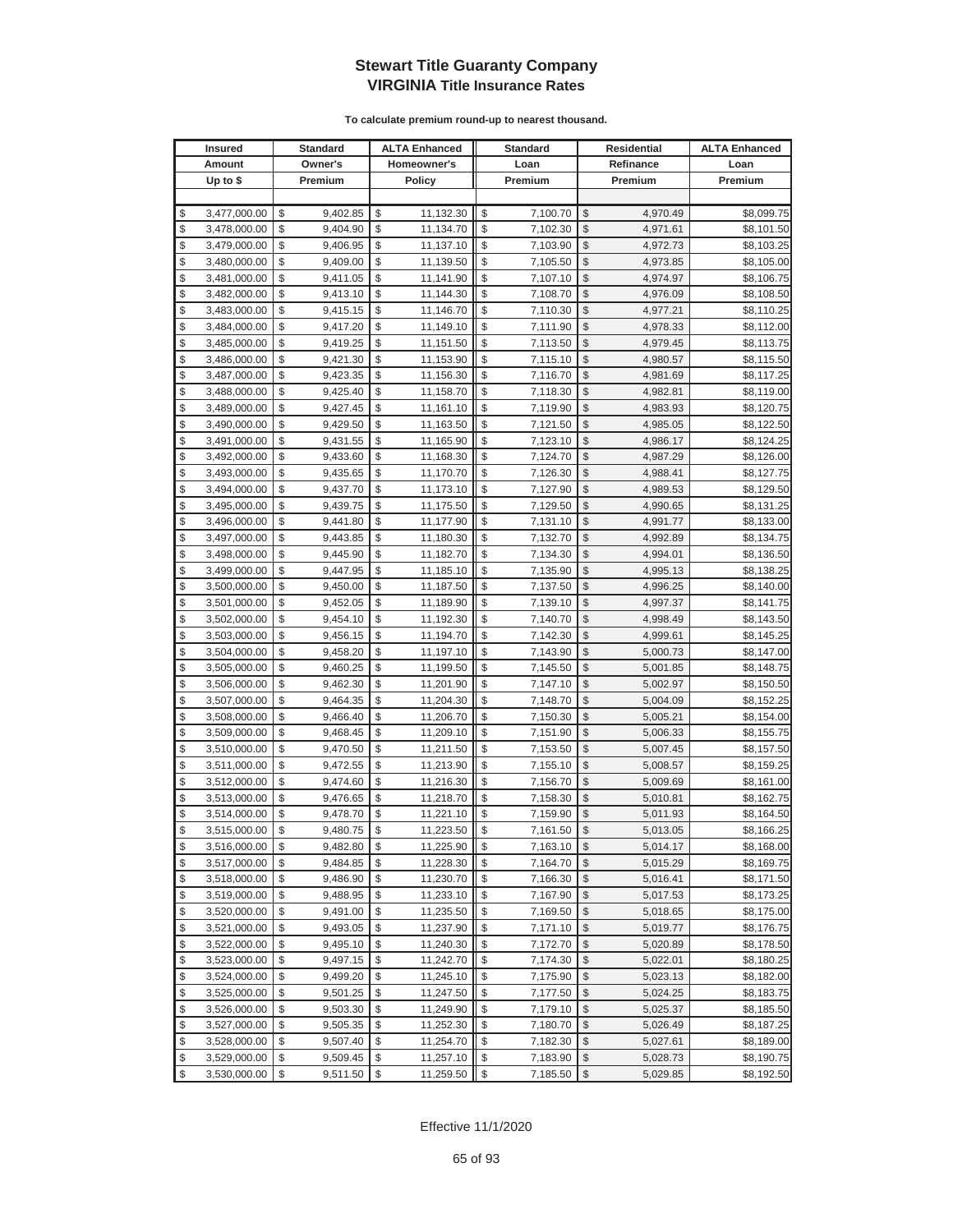| <b>Insured</b>     | Standard       | <b>ALTA Enhanced</b> | <b>Standard</b> |                         | <b>Residential</b> | <b>ALTA Enhanced</b> |
|--------------------|----------------|----------------------|-----------------|-------------------------|--------------------|----------------------|
| Amount             | Owner's        | Homeowner's          | Loan            |                         | Refinance          | Loan                 |
| Up to $$$          | Premium        | <b>Policy</b>        | Premium         |                         | Premium            | Premium              |
|                    |                |                      |                 |                         |                    |                      |
| \$<br>3,531,000.00 | \$<br>9,513.55 | \$<br>11,261.90      | \$<br>7,187.10  | \$                      | 5,030.97           | \$8,194.25           |
| \$<br>3,532,000.00 | \$<br>9,515.60 | \$<br>11,264.30      | \$<br>7,188.70  | \$                      | 5,032.09           | \$8,196.00           |
| \$<br>3,533,000.00 | \$<br>9,517.65 | \$<br>11,266.70      | \$<br>7,190.30  | \$                      | 5,033.21           | \$8,197.75           |
| \$<br>3,534,000.00 | \$<br>9,519.70 | \$<br>11,269.10      | \$<br>7,191.90  | \$                      | 5,034.33           | \$8,199.50           |
| \$<br>3,535,000.00 | \$<br>9,521.75 | \$<br>11,271.50      | \$<br>7,193.50  | \$                      | 5,035.45           | \$8,201.25           |
| \$<br>3,536,000.00 | \$<br>9,523.80 | \$<br>11,273.90      | \$<br>7,195.10  | \$                      | 5,036.57           | \$8,203.00           |
| \$<br>3,537,000.00 | \$<br>9,525.85 | \$<br>11,276.30      | \$<br>7,196.70  | \$                      | 5,037.69           | \$8,204.75           |
| \$<br>3,538,000.00 | \$<br>9,527.90 | \$<br>11,278.70      | \$<br>7,198.30  | \$                      | 5,038.81           | \$8,206.50           |
| \$<br>3,539,000.00 | \$<br>9,529.95 | \$<br>11,281.10      | \$<br>7,199.90  | \$                      | 5,039.93           | \$8,208.25           |
| \$<br>3,540,000.00 | \$<br>9,532.00 | \$<br>11,283.50      | \$<br>7,201.50  | \$                      | 5,041.05           | \$8,210.00           |
| \$<br>3,541,000.00 | \$<br>9,534.05 | \$<br>11,285.90      | \$<br>7,203.10  | \$                      | 5,042.17           | \$8,211.75           |
| \$<br>3,542,000.00 | \$<br>9,536.10 | \$<br>11,288.30      | \$<br>7,204.70  | \$                      | 5,043.29           | \$8,213.50           |
| \$<br>3,543,000.00 | \$<br>9,538.15 | \$<br>11,290.70      | \$<br>7,206.30  | \$                      | 5,044.41           | \$8,215.25           |
| \$<br>3,544,000.00 | \$<br>9,540.20 | \$<br>11,293.10      | \$<br>7,207.90  | \$                      | 5,045.53           | \$8,217.00           |
| \$<br>3,545,000.00 | \$<br>9,542.25 | \$<br>11,295.50      | \$<br>7,209.50  | \$                      | 5,046.65           | \$8,218.75           |
| \$<br>3,546,000.00 | \$<br>9,544.30 | \$<br>11,297.90      | \$<br>7,211.10  | \$                      | 5,047.77           | \$8,220.50           |
| \$<br>3,547,000.00 | \$<br>9,546.35 | \$<br>11,300.30      | \$<br>7,212.70  | \$                      | 5,048.89           | \$8,222.25           |
| \$<br>3,548,000.00 | \$<br>9,548.40 | \$<br>11,302.70      | \$<br>7,214.30  | \$                      | 5,050.01           | \$8,224.00           |
| \$<br>3,549,000.00 | \$<br>9,550.45 | \$<br>11,305.10      | \$<br>7,215.90  | \$                      | 5,051.13           | \$8,225.75           |
| \$<br>3,550,000.00 | \$<br>9,552.50 | \$<br>11,307.50      | \$<br>7,217.50  | \$                      | 5,052.25           | \$8,227.50           |
| \$<br>3,551,000.00 | \$<br>9,554.55 | \$<br>11,309.90      | \$<br>7,219.10  | \$                      | 5,053.37           | \$8,229.25           |
| \$<br>3,552,000.00 | \$<br>9,556.60 | \$<br>11,312.30      | \$<br>7,220.70  | \$                      | 5,054.49           | \$8,231.00           |
| \$<br>3,553,000.00 | \$<br>9,558.65 | \$<br>11,314.70      | \$<br>7,222.30  | \$                      | 5,055.61           | \$8,232.75           |
| \$<br>3,554,000.00 | \$<br>9,560.70 | \$<br>11,317.10      | \$<br>7,223.90  | \$                      | 5,056.73           | \$8,234.50           |
| \$<br>3,555,000.00 | \$<br>9,562.75 | \$<br>11,319.50      | \$<br>7,225.50  | \$                      | 5,057.85           | \$8,236.25           |
| \$<br>3,556,000.00 | \$<br>9,564.80 | \$<br>11,321.90      | \$<br>7,227.10  | \$                      | 5,058.97           | \$8,238.00           |
| \$<br>3,557,000.00 | \$<br>9,566.85 | \$<br>11,324.30      | \$<br>7,228.70  | \$                      | 5,060.09           | \$8,239.75           |
| \$<br>3,558,000.00 | \$<br>9,568.90 | \$<br>11,326.70      | \$<br>7,230.30  | \$                      | 5,061.21           | \$8,241.50           |
| \$<br>3,559,000.00 | \$<br>9,570.95 | \$<br>11,329.10      | \$<br>7,231.90  | \$                      | 5,062.33           | \$8,243.25           |
| \$<br>3,560,000.00 | \$<br>9,573.00 | \$<br>11,331.50      | \$<br>7,233.50  | \$                      | 5,063.45           | \$8,245.00           |
| \$<br>3,561,000.00 | \$<br>9,575.05 | \$<br>11,333.90      | \$<br>7,235.10  | \$                      | 5,064.57           | \$8,246.75           |
| \$<br>3,562,000.00 | \$<br>9,577.10 | \$<br>11,336.30      | \$<br>7,236.70  | \$                      | 5,065.69           | \$8,248.50           |
| \$<br>3,563,000.00 | \$<br>9,579.15 | \$<br>11,338.70      | \$<br>7,238.30  | \$                      | 5,066.81           | \$8,250.25           |
| \$<br>3,564,000.00 | \$<br>9,581.20 | \$<br>11,341.10      | \$<br>7,239.90  | \$                      | 5,067.93           | \$8,252.00           |
| \$<br>3,565,000.00 | \$<br>9,583.25 | \$<br>11,343.50      | \$<br>7,241.50  | \$                      | 5,069.05           | \$8,253.75           |
| \$<br>3,566,000.00 | \$<br>9,585.30 | \$<br>11,345.90      | \$<br>7,243.10  | \$                      | 5,070.17           | \$8,255.50           |
| \$<br>3,567,000.00 | \$<br>9,587.35 | \$<br>11,348.30      | \$<br>7,244.70  | \$                      | 5,071.29           | \$8,257.25           |
| \$<br>3,568,000.00 | \$<br>9,589.40 | \$<br>11,350.70      | \$<br>7,246.30  | \$                      | 5,072.41           | \$8,259.00           |
| \$<br>3,569,000.00 | \$<br>9,591.45 | \$<br>11,353.10      | \$<br>7,247.90  | \$                      | 5,073.53           | \$8,260.75           |
| \$<br>3,570,000.00 | \$<br>9,593.50 | \$<br>11,355.50      | \$<br>7,249.50  | $\sqrt[6]{3}$           | 5,074.65           | \$8,262.50           |
| \$<br>3,571,000.00 | \$<br>9,595.55 | \$<br>11,357.90      | \$<br>7,251.10  | \$                      | 5,075.77           | \$8,264.25           |
| \$<br>3,572,000.00 | \$<br>9,597.60 | \$<br>11,360.30      | \$<br>7,252.70  | $\frac{1}{2}$           | 5,076.89           | \$8,266.00           |
| \$<br>3,573,000.00 | \$<br>9,599.65 | \$<br>11,362.70      | \$<br>7,254.30  | $\frac{1}{2}$           | 5,078.01           | \$8,267.75           |
| \$<br>3,574,000.00 | \$<br>9,601.70 | \$<br>11,365.10      | \$<br>7,255.90  | \$                      | 5,079.13           | \$8,269.50           |
| \$<br>3,575,000.00 | \$<br>9,603.75 | \$<br>11,367.50      | \$<br>7,257.50  | \$                      | 5,080.25           | \$8,271.25           |
| \$<br>3,576,000.00 | \$<br>9,605.80 | \$<br>11,369.90      | \$<br>7,259.10  | \$                      | 5,081.37           | \$8,273.00           |
| \$<br>3,577,000.00 | \$<br>9,607.85 | \$<br>11,372.30      | \$<br>7,260.70  | \$                      | 5,082.49           | \$8,274.75           |
| \$<br>3,578,000.00 | \$<br>9,609.90 | \$<br>11,374.70      | \$<br>7,262.30  | \$                      | 5,083.61           | \$8,276.50           |
| \$<br>3,579,000.00 | \$<br>9,611.95 | \$<br>11,377.10      | \$<br>7,263.90  | \$                      | 5,084.73           | \$8,278.25           |
| \$<br>3,580,000.00 | \$<br>9,614.00 | \$<br>11,379.50      | \$<br>7,265.50  | \$                      | 5,085.85           | \$8,280.00           |
| \$<br>3,581,000.00 | \$<br>9,616.05 | \$<br>11,381.90      | \$<br>7,267.10  | \$                      | 5,086.97           | \$8,281.75           |
| \$<br>3,582,000.00 | \$<br>9,618.10 | \$<br>11,384.30      | \$<br>7,268.70  | \$                      | 5,088.09           | \$8,283.50           |
| \$<br>3,583,000.00 | \$<br>9,620.15 | \$<br>11,386.70      | \$<br>7,270.30  | \$                      | 5,089.21           | \$8,285.25           |
| \$<br>3,584,000.00 | \$<br>9,622.20 | \$<br>11,389.10      | \$<br>7,271.90  | $\sqrt[6]{\frac{1}{2}}$ | 5,090.33           | \$8,287.00           |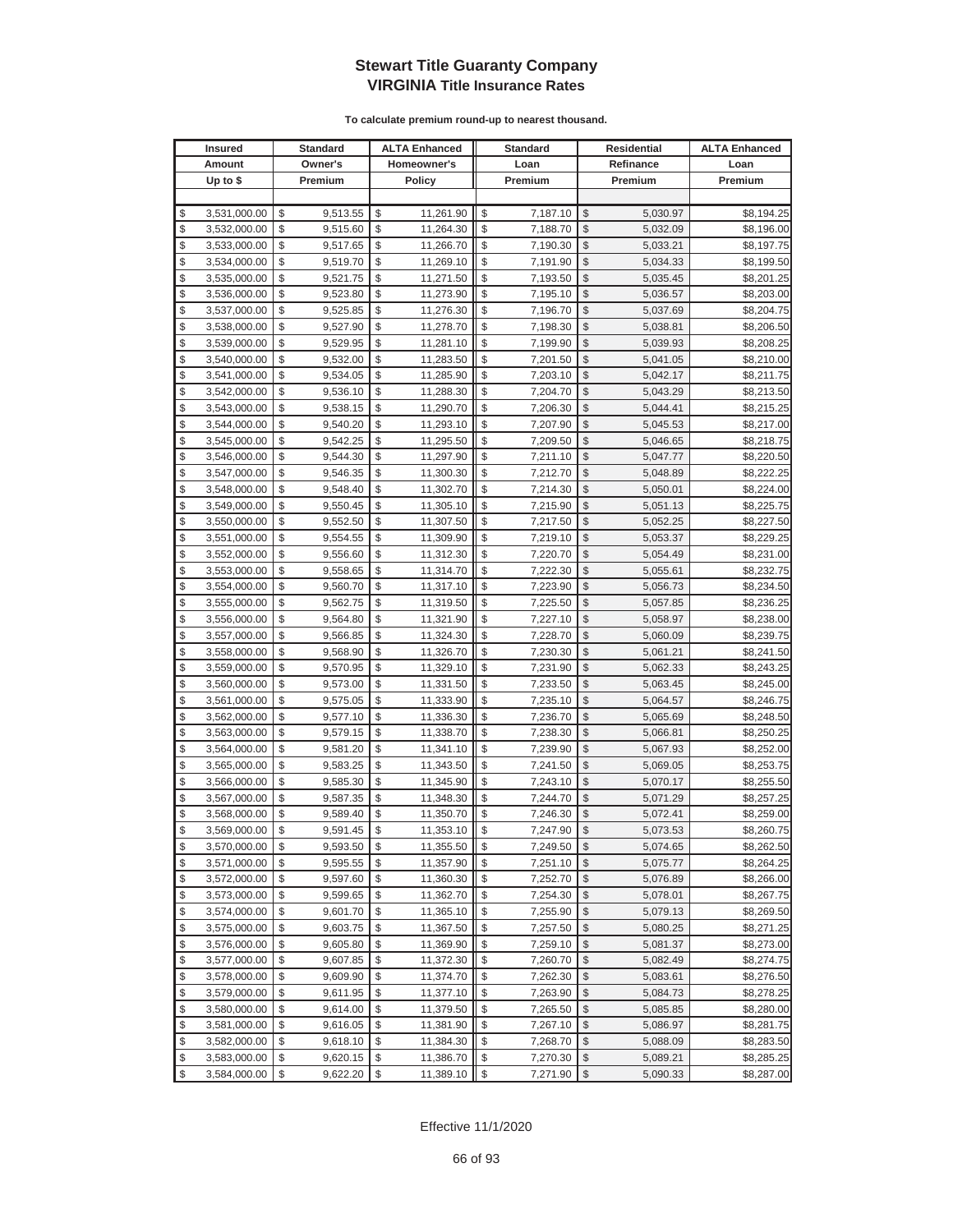|          | <b>Insured</b>               |          | Standard             |          | <b>ALTA Enhanced</b>   |          | <b>Standard</b>      |               | Residential          | <b>ALTA Enhanced</b>     |
|----------|------------------------------|----------|----------------------|----------|------------------------|----------|----------------------|---------------|----------------------|--------------------------|
|          | Amount                       |          | Owner's              |          | Homeowner's            |          | Loan                 |               | Refinance            | Loan                     |
|          | Up to $$$                    |          | Premium              |          | <b>Policy</b>          |          | Premium              |               | Premium              | Premium                  |
|          |                              |          |                      |          |                        |          |                      |               |                      |                          |
| \$       | 3,585,000.00                 | \$       | 9,624.25             | \$       | 11,391.50              | \$       | 7,273.50             | \$            | 5,091.45             | \$8,288.75               |
| \$       | 3,586,000.00                 | \$       | 9,626.30             | \$       | 11,393.90              | \$       | 7,275.10             | $\mathcal{S}$ | 5,092.57             | \$8,290.50               |
| \$       | 3,587,000.00                 | \$       | 9,628.35             | \$       | 11,396.30              | \$       | 7,276.70             | \$            | 5,093.69             | \$8,292.25               |
| \$       | 3,588,000.00                 | \$       | 9,630.40             | \$       | 11,398.70              | \$       | 7,278.30             | \$            | 5,094.81             | \$8,294.00               |
| \$       | 3,589,000.00                 | \$       | 9,632.45             | \$       | 11,401.10              | \$       | 7,279.90             | \$            | 5,095.93             | \$8,295.75               |
| \$       | 3,590,000.00                 | \$       | 9,634.50             | \$       | 11,403.50              | \$       | 7,281.50             | \$            | 5,097.05             | \$8,297.50               |
| \$       | 3,591,000.00                 | \$       | 9,636.55             | \$       | 11,405.90              | \$       | 7,283.10             | \$            | 5,098.17             | \$8,299.25               |
| \$       | 3,592,000.00                 | \$       | 9,638.60             | \$       | 11,408.30              | \$       | 7,284.70             | \$            | 5,099.29             | \$8,301.00               |
| \$       | 3,593,000.00                 | \$       | 9,640.65             | \$       | 11,410.70              | \$       | 7,286.30             | \$            | 5,100.41             | \$8,302.75               |
| \$       | 3,594,000.00                 | \$       | 9,642.70             | \$       | 11,413.10              | \$       | 7,287.90             | \$            | 5,101.53             | \$8,304.50               |
| \$       | 3,595,000.00                 | \$       | 9,644.75             | \$       | 11,415.50              | \$       | 7,289.50             | \$            | 5,102.65             | \$8,306.25               |
| \$       | 3,596,000.00                 | \$       | 9,646.80             | \$       | 11,417.90              | \$       | 7,291.10             | \$            | 5,103.77             | \$8,308.00               |
| \$       | 3,597,000.00                 | \$       | 9,648.85             | \$       | 11,420.30              | \$       | 7,292.70             | \$            | 5,104.89             | \$8,309.75               |
| \$       | 3,598,000.00                 | \$       | 9,650.90             | \$       | 11,422.70              | \$       | 7,294.30             | \$            | 5,106.01             | \$8,311.50               |
| \$       | 3,599,000.00                 | \$       | 9,652.95             | \$       | 11,425.10              | \$       | 7,295.90             | \$            | 5,107.13             | \$8,313.25               |
| \$       | 3,600,000.00                 | \$       | 9,655.00             | \$       | 11,427.50              | \$       | 7,297.50             | \$            | 5,108.25             | \$8,315.00               |
| \$       | 3,601,000.00                 | \$       | 9,657.05             | \$       | 11,429.90              | \$       | 7,299.10             | \$            | 5,109.37             | \$8,316.75               |
| \$       | 3,602,000.00                 | \$       | 9,659.10             | \$       | 11,432.30              | \$       | 7,300.70             | \$            | 5,110.49             | \$8,318.50               |
| \$       | 3,603,000.00                 | \$       | 9,661.15             | \$       | 11,434.70              | \$       | 7,302.30             | \$            | 5,111.61             | \$8,320.25               |
| \$       | 3,604,000.00                 | \$       | 9,663.20             | \$       | 11,437.10              | \$       | 7,303.90             | \$            | 5,112.73             | \$8,322.00               |
| \$       | 3,605,000.00                 | \$       | 9,665.25             | \$       | 11,439.50              | \$       | 7,305.50             | \$            | 5,113.85             | \$8,323.75               |
| \$       | 3,606,000.00                 | \$       | 9,667.30             | \$       | 11,441.90              | \$       | 7,307.10             | \$            | 5,114.97             | \$8,325.50               |
| \$       | 3,607,000.00                 | \$       | 9,669.35             | \$       | 11,444.30              | \$       | 7,308.70             | \$            | 5,116.09             | \$8,327.25               |
| \$       | 3,608,000.00                 | \$       | 9,671.40             | \$       | 11,446.70              | \$       | 7,310.30             | \$            | 5,117.21             | \$8,329.00               |
| \$       | 3,609,000.00                 | \$       | 9,673.45             | \$       | 11,449.10              | \$       | 7,311.90             | \$            | 5,118.33             | \$8,330.75               |
| \$       | 3,610,000.00                 | \$       | 9,675.50             | \$       | 11,451.50              | \$       | 7,313.50             | \$            | 5,119.45             | \$8,332.50               |
| \$       | 3,611,000.00                 | \$       | 9,677.55             | \$       | 11,453.90              | \$       | 7,315.10             | $\mathcal{S}$ | 5,120.57             | \$8,334.25               |
| \$       | 3,612,000.00                 | \$       | 9,679.60             | \$       | 11,456.30              | \$       | 7,316.70             | \$            | 5,121.69             | \$8,336.00               |
| \$       | 3,613,000.00                 | \$       | 9,681.65             | \$       | 11,458.70              | \$       | 7,318.30             | $\mathcal{S}$ | 5,122.81             | \$8,337.75               |
| \$       | 3,614,000.00                 | \$       | 9,683.70             | \$       | 11,461.10              | \$       | 7,319.90             | \$            | 5,123.93             | \$8,339.50               |
| \$       | 3,615,000.00                 | \$       | 9,685.75             | \$       | 11,463.50              | \$       | 7,321.50             | \$            | 5,125.05             | \$8,341.25               |
| \$       | 3,616,000.00                 | \$       | 9,687.80             | \$       | 11,465.90              | \$       | 7,323.10             | \$            | 5,126.17             | \$8,343.00               |
| \$       | 3,617,000.00                 | \$       | 9,689.85             | \$       | 11,468.30              | \$       | 7,324.70             | \$            | 5,127.29             | \$8,344.75               |
| \$       | 3,618,000.00                 | \$       | 9,691.90             | \$       | 11,470.70              | \$       | 7,326.30             | \$            | 5,128.41             | \$8,346.50               |
| \$       | 3,619,000.00                 | \$       | 9,693.95             | \$       | 11,473.10              | \$       | 7,327.90             | \$            | 5,129.53             | \$8,348.25               |
| \$       | 3,620,000.00                 | \$       | 9,696.00             | \$       | 11,475.50              | \$       | 7,329.50             | \$            | 5,130.65             | \$8,350.00               |
| \$<br>\$ | 3,621,000.00                 | \$<br>\$ | 9,698.05             | \$<br>\$ | 11,477.90              | \$<br>\$ | 7,331.10             | \$<br>\$      | 5,131.77             | \$8,351.75               |
| \$       | 3,622,000.00<br>3,623,000.00 | \$       | 9,700.10<br>9,702.15 | \$       | 11,480.30<br>11,482.70 | \$       | 7,332.70<br>7,334.30 | $\sqrt{2}$    | 5,132.89             | \$8,353.50<br>\$8,355.25 |
| \$       | 3,624,000.00                 | \$       |                      | \$       |                        | \$       | 7,335.90             | $\sqrt[6]{2}$ | 5,134.01             |                          |
| \$       | 3,625,000.00                 | \$       | 9,704.20<br>9,706.25 | \$       | 11,485.10<br>11,487.50 | \$       | 7,337.50             | $\mathcal{S}$ | 5,135.13<br>5,136.25 | \$8,357.00<br>\$8,358.75 |
| \$       | 3,626,000.00                 | \$       | 9,708.30             | \$       | 11,489.90              | \$       | 7,339.10             | $\frac{1}{2}$ | 5,137.37             | \$8,360.50               |
| \$       | 3,627,000.00                 | \$       | 9,710.35             | \$       | 11,492.30              | \$       | 7,340.70             | \$            | 5,138.49             | \$8,362.25               |
| \$       | 3,628,000.00                 | \$       | 9,712.40             | \$       | 11,494.70              | \$       | 7,342.30             | \$            | 5,139.61             | \$8,364.00               |
| \$       | 3,629,000.00                 | \$       | 9,714.45             | \$       | 11,497.10              | \$       | 7,343.90             | \$            | 5,140.73             | \$8,365.75               |
| \$       | 3,630,000.00                 | \$       | 9,716.50             | \$       | 11,499.50              | \$       | 7,345.50             | \$            | 5,141.85             | \$8,367.50               |
| \$       | 3,631,000.00                 | \$       | 9,718.55             | \$       | 11,501.90              | \$       | 7,347.10             | \$            | 5,142.97             | \$8,369.25               |
| \$       | 3,632,000.00                 | \$       | 9,720.60             | \$       | 11,504.30              | \$       | 7,348.70             | \$            | 5,144.09             | \$8,371.00               |
| \$       | 3,633,000.00                 | \$       | 9,722.65             | \$       | 11,506.70              | \$       | 7,350.30             | \$            | 5,145.21             | \$8,372.75               |
| \$       | 3,634,000.00                 | \$       | 9,724.70             | \$       | 11,509.10              | \$       | 7,351.90             | \$            | 5,146.33             | \$8,374.50               |
| \$       | 3,635,000.00                 | \$       | 9,726.75             | \$       | 11,511.50              | \$       | 7,353.50             | \$            | 5,147.45             | \$8,376.25               |
| \$       | 3,636,000.00                 | \$       | 9,728.80             | \$       | 11,513.90              | \$       | 7,355.10             | \$            | 5,148.57             | \$8,378.00               |
| \$       | 3,637,000.00                 | \$       | 9,730.85             | \$       | 11,516.30              | \$       | 7,356.70             | \$            | 5,149.69             | \$8,379.75               |
| \$       | 3,638,000.00                 | \$       | 9,732.90             | \$       | 11,518.70              | \$       | 7,358.30             | $\frac{1}{2}$ | 5,150.81             | \$8,381.50               |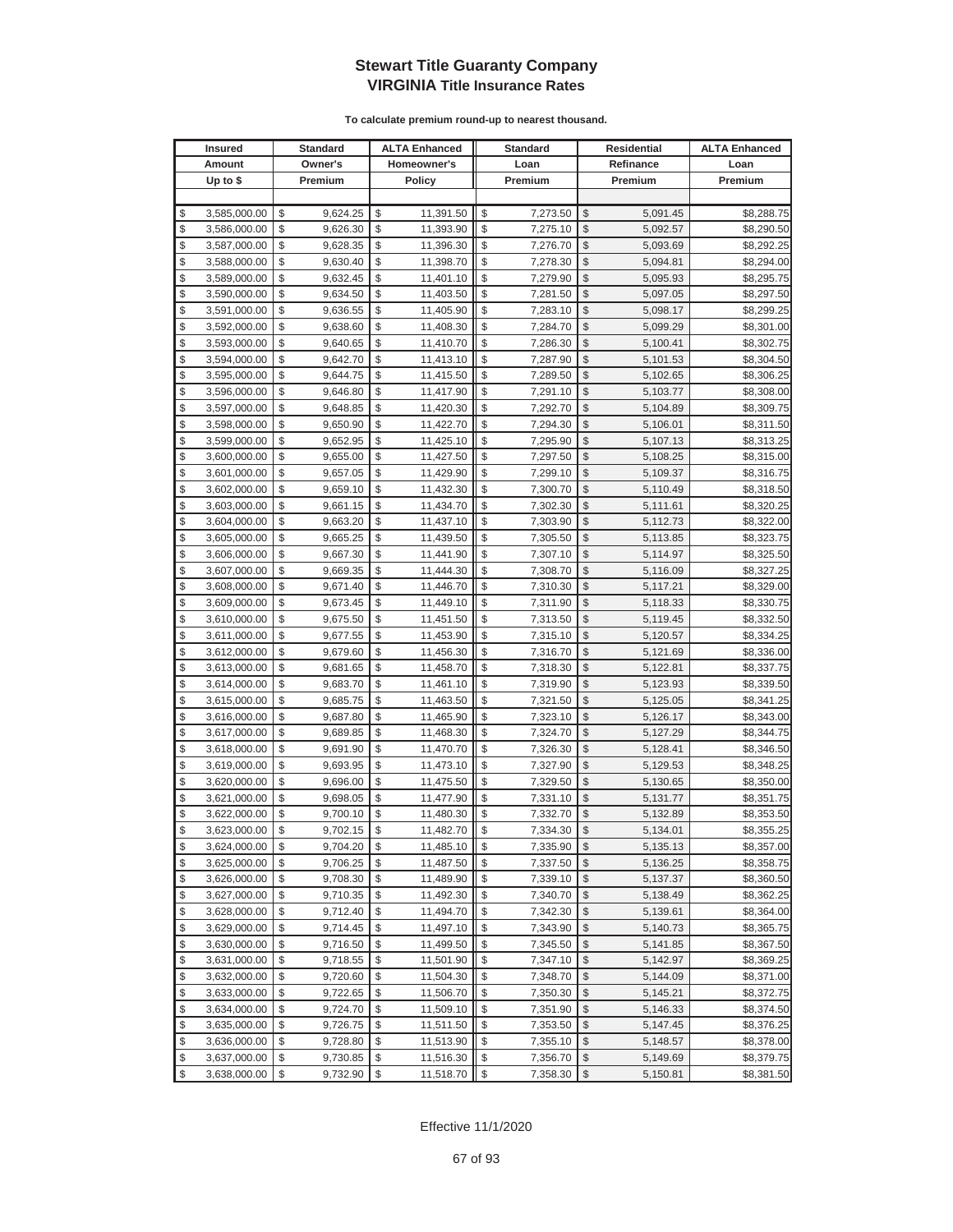|          | <b>Insured</b>               |          | <b>Standard</b>      |          | <b>ALTA Enhanced</b>   |          | <b>Standard</b>      | <b>Residential</b> |                      | <b>ALTA Enhanced</b>     |
|----------|------------------------------|----------|----------------------|----------|------------------------|----------|----------------------|--------------------|----------------------|--------------------------|
|          | Amount                       |          | Owner's              |          | Homeowner's            |          | Loan                 |                    | Refinance            | Loan                     |
|          | Up to $$$                    |          | Premium              |          | <b>Policy</b>          |          | Premium              |                    | Premium              | Premium                  |
|          |                              |          |                      |          |                        |          |                      |                    |                      |                          |
| \$       | 3,639,000.00                 | \$       | 9,734.95             | \$       | 11,521.10              | \$       | 7,359.90             | \$                 | 5,151.93             | \$8,383.25               |
| \$       | 3,640,000.00                 | \$       | 9,737.00             | \$       | 11,523.50              | \$       | 7,361.50             | \$                 | 5,153.05             | \$8,385.00               |
| \$       | 3,641,000.00                 | \$       | 9,739.05             | \$       | 11,525.90              | \$       | 7,363.10             | \$                 | 5,154.17             | \$8,386.75               |
| \$       | 3,642,000.00                 | \$       | 9,741.10             | \$       | 11,528.30              | \$       | 7,364.70             | \$                 | 5,155.29             | \$8,388.50               |
| \$       | 3,643,000.00                 | \$       | 9,743.15             | \$       | 11,530.70              | \$       | 7,366.30             | \$                 | 5,156.41             | \$8,390.25               |
| \$       | 3,644,000.00                 | \$       | 9,745.20             | \$       | 11,533.10              | \$       | 7,367.90             | \$                 | 5,157.53             | \$8,392.00               |
| \$       | 3,645,000.00                 | \$       | 9,747.25             | \$       | 11,535.50              | \$       | 7,369.50             | \$                 | 5,158.65             | \$8,393.75               |
| \$       | 3,646,000.00                 | \$       | 9,749.30             | \$       | 11,537.90              | \$       | 7,371.10             | \$                 | 5,159.77             | \$8,395.50               |
| \$       | 3,647,000.00                 | \$       | 9,751.35             | \$       | 11,540.30              | \$       | 7,372.70             | \$                 | 5,160.89             | \$8,397.25               |
| \$       | 3,648,000.00                 | \$       | 9,753.40             | \$       | 11,542.70              | \$       | 7,374.30             | \$                 | 5,162.01             | \$8,399.00               |
| \$       | 3,649,000.00                 | \$       | 9,755.45             | \$       | 11,545.10              | \$       | 7,375.90             | \$                 | 5,163.13             | \$8,400.75               |
| \$       | 3,650,000.00                 | \$       | 9,757.50             | \$       | 11,547.50              | \$       | 7,377.50             | \$                 | 5,164.25             | \$8,402.50               |
| \$       | 3,651,000.00                 | \$       | 9,759.55             | \$       | 11,549.90              | \$       | 7,379.10             | \$                 | 5,165.37             | \$8,404.25               |
| \$       | 3,652,000.00                 | \$       | 9,761.60             | \$       | 11,552.30              | \$       | 7,380.70             | \$                 | 5,166.49             | \$8,406.00               |
| \$       | 3,653,000.00                 | \$       | 9,763.65             | \$       | 11,554.70              | \$       | 7,382.30             | \$                 | 5,167.61             | \$8,407.75               |
| \$       | 3,654,000.00                 | \$       | 9,765.70             | \$       | 11,557.10              | \$       | 7,383.90             | \$                 | 5,168.73             | \$8,409.50               |
| \$       | 3,655,000.00                 | \$       | 9,767.75             | \$       | 11,559.50              | \$       | 7,385.50             | \$                 | 5,169.85             | \$8,411.25               |
| \$       | 3,656,000.00                 | \$       | 9,769.80             | \$       | 11,561.90              | \$       | 7,387.10             | \$                 | 5,170.97             | \$8,413.00               |
| \$       | 3,657,000.00                 | \$       | 9,771.85             | \$       | 11,564.30              | \$       | 7,388.70             | $\mathcal{S}$      | 5,172.09             | \$8,414.75               |
| \$       | 3,658,000.00                 | \$       | 9,773.90             | \$       | 11,566.70              | \$       | 7,390.30             | \$                 | 5,173.21             | \$8,416.50               |
| \$       | 3,659,000.00                 | \$       | 9,775.95             | \$       | 11,569.10              | \$       | 7,391.90             | $\mathcal{S}$      | 5,174.33             | \$8,418.25               |
| \$       | 3,660,000.00                 | \$       | 9,778.00             | \$       | 11,571.50              | \$       | 7,393.50             | $\mathcal{S}$      | 5,175.45             | \$8,420.00               |
| \$       | 3,661,000.00                 | \$       | 9,780.05             | \$       | 11,573.90              | \$       | 7,395.10             | \$                 | 5,176.57             | \$8,421.75               |
| \$       | 3,662,000.00                 | \$       | 9,782.10             | \$       | 11,576.30              | \$       | 7,396.70             | \$                 | 5,177.69             | \$8,423.50               |
| \$       | 3,663,000.00                 | \$       | 9,784.15             | \$       | 11,578.70              | \$       | 7,398.30             | \$                 | 5,178.81             | \$8,425.25               |
| \$       | 3,664,000.00                 | \$       | 9,786.20             | \$       | 11,581.10              | \$       | 7,399.90             | \$                 | 5,179.93             | \$8,427.00               |
| \$       | 3,665,000.00                 | \$       | 9,788.25             | \$       | 11,583.50              | \$       | 7,401.50             | \$                 | 5,181.05             | \$8,428.75               |
| \$       | 3,666,000.00                 | \$       | 9,790.30             | \$       | 11,585.90              | \$       | 7,403.10             | \$                 | 5,182.17             | \$8,430.50               |
| \$       | 3,667,000.00                 | \$       | 9,792.35             | \$       | 11,588.30              | \$       | 7,404.70             | \$                 | 5,183.29             | \$8,432.25               |
| \$       | 3,668,000.00                 | \$       | 9,794.40             | \$       | 11,590.70              | \$       | 7,406.30             | \$                 | 5,184.41             | \$8,434.00               |
| \$       | 3,669,000.00                 | \$       | 9,796.45             | \$       | 11,593.10              | \$       | 7,407.90             | \$                 | 5,185.53             | \$8,435.75               |
| \$       | 3,670,000.00                 | \$       | 9,798.50             | \$       | 11,595.50              | \$       | 7,409.50             | \$                 | 5,186.65             | \$8,437.50               |
| \$       | 3,671,000.00                 | \$       | 9,800.55             | \$       | 11,597.90              | \$       | 7,411.10             | \$                 | 5,187.77             | \$8,439.25               |
| \$       | 3,672,000.00                 | \$       | 9,802.60             | \$       | 11,600.30              | \$       | 7,412.70             | \$                 | 5,188.89             | \$8,441.00               |
| \$       | 3,673,000.00                 | \$       | 9,804.65             | \$       | 11,602.70              | \$       | 7,414.30             | \$                 | 5,190.01             | \$8,442.75               |
| \$       | 3,674,000.00                 | \$       | 9,806.70             | \$       | 11,605.10              | \$       | 7,415.90             | \$                 | 5,191.13             | \$8,444.50               |
| \$       | 3,675,000.00                 | \$       | 9,808.75             | \$       | 11,607.50              | \$       | 7,417.50             | \$                 | 5,192.25             | \$8,446.25               |
| \$       | 3,676,000.00                 | \$       | 9,810.80             | \$       | 11,609.90              | \$       | 7,419.10             | \$                 | 5,193.37             | \$8,448.00               |
| \$       | 3,677,000.00                 | \$       | 9,812.85             | \$       | 11,612.30              | \$       | 7,420.70             | $\mathbb{S}$       | 5,194.49             | \$8,449.75               |
| \$       | 3,678,000.00                 | \$       | 9,814.90             | \$       | 11,614.70              | \$       | 7,422.30             | $\sqrt[6]{2}$      | 5,195.61             | \$8,451.50               |
| \$       | 3,679,000.00                 | \$       | 9,816.95             | \$       | 11,617.10              | \$       | 7,423.90             | \$                 | 5,196.73             | \$8,453.25               |
| \$       | 3,680,000.00                 | \$       | 9,819.00             | \$       | 11,619.50              | \$       | 7,425.50             | \$                 | 5,197.85             | \$8,455.00               |
| \$       | 3,681,000.00                 | \$       | 9,821.05             | \$       | 11,621.90              | \$       | 7,427.10             | \$                 | 5,198.97             | \$8,456.75               |
| \$       | 3,682,000.00                 | \$       | 9,823.10             | \$       | 11,624.30              | \$       | 7,428.70             | \$                 | 5,200.09             | \$8,458.50               |
| \$       | 3,683,000.00                 | \$       | 9,825.15             | \$       | 11,626.70              | \$       | 7,430.30             | \$                 | 5,201.21             | \$8,460.25               |
| \$       | 3,684,000.00                 | \$       | 9,827.20             | \$       | 11,629.10              | \$       | 7,431.90             | \$                 | 5,202.33             | \$8,462.00               |
| \$       | 3,685,000.00                 | \$       | 9,829.25             | \$       | 11,631.50              | \$       | 7,433.50             | \$                 | 5,203.45             | \$8,463.75               |
| \$<br>\$ | 3,686,000.00                 | \$<br>\$ | 9,831.30             | \$<br>\$ | 11,633.90              | \$<br>\$ | 7,435.10             | \$<br>\$           | 5,204.57             | \$8,465.50<br>\$8,467.25 |
| \$       | 3,687,000.00<br>3,688,000.00 | \$       | 9,833.35<br>9,835.40 | \$       | 11,636.30<br>11,638.70 | \$       | 7,436.70             | \$                 | 5,205.69             | \$8,469.00               |
| \$       |                              | \$       | 9,837.45             | \$       |                        | \$       | 7,438.30<br>7,439.90 | \$                 | 5,206.81             |                          |
| \$       | 3,689,000.00                 | \$       |                      | \$       | 11,641.10              | \$       |                      | \$                 | 5,207.93             | \$8,470.75               |
| \$       | 3,690,000.00<br>3,691,000.00 | \$       | 9,839.50<br>9,841.55 | \$       | 11,643.50<br>11,645.90 | \$       | 7,441.50<br>7,443.10 | \$                 | 5,209.05<br>5,210.17 | \$8,472.50<br>\$8,474.25 |
| \$       | 3,692,000.00                 | \$       | 9,843.60             | \$       | 11,648.30              | \$       | 7,444.70             | $\sqrt{2}$         | 5,211.29             | \$8,476.00               |
|          |                              |          |                      |          |                        |          |                      |                    |                      |                          |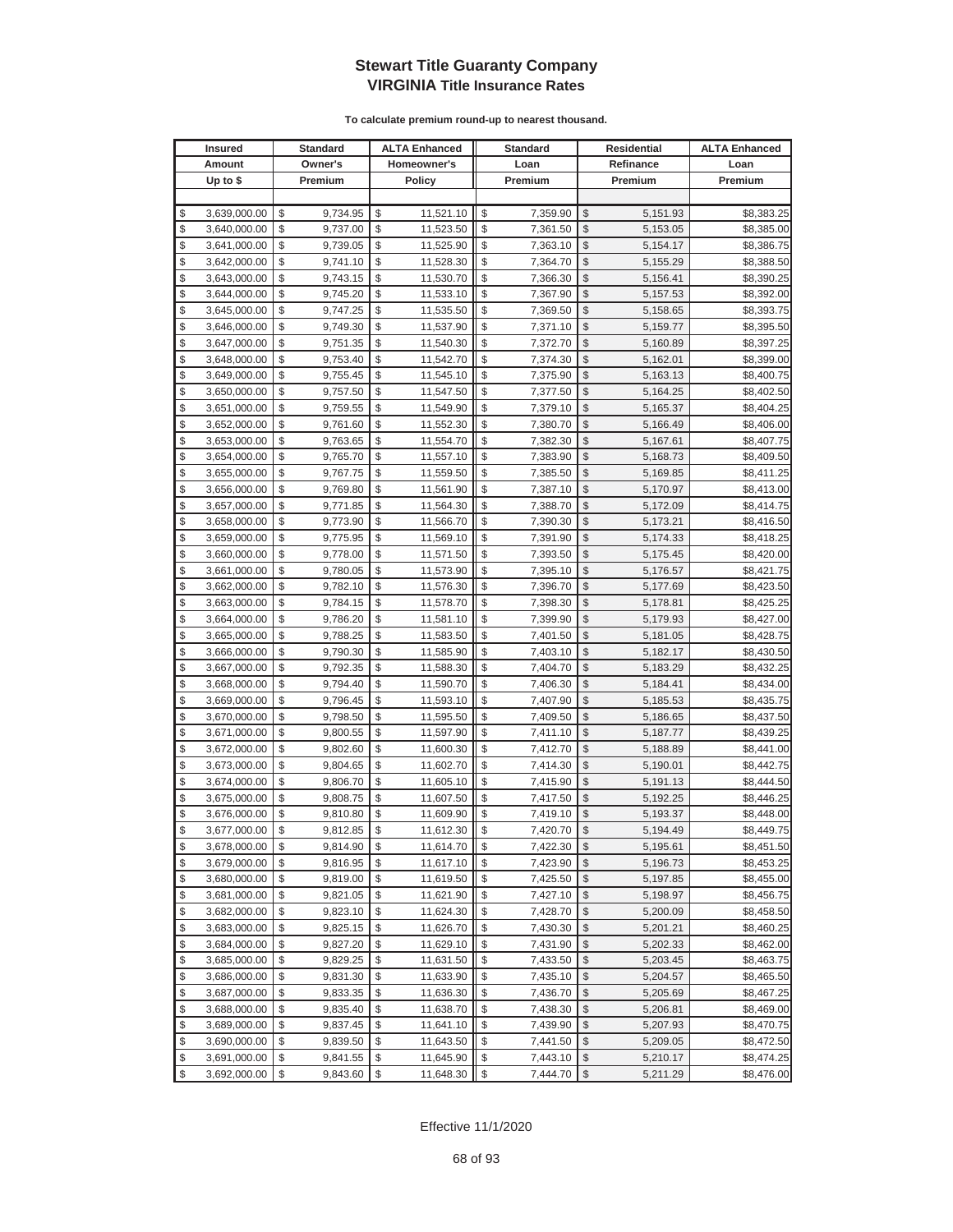|          | <b>Insured</b> | Standard       |          | <b>ALTA Enhanced</b> | <b>Standard</b> |                     | Residential | <b>ALTA Enhanced</b> |
|----------|----------------|----------------|----------|----------------------|-----------------|---------------------|-------------|----------------------|
|          | Amount         | Owner's        |          | Homeowner's          | Loan            |                     | Refinance   | Loan                 |
|          | Up to $$$      | Premium        |          | <b>Policy</b>        | Premium         |                     | Premium     | Premium              |
|          |                |                |          |                      |                 |                     |             |                      |
| \$       | 3,693,000.00   | \$<br>9,845.65 | \$       | 11,650.70            | \$<br>7,446.30  | \$                  | 5,212.41    | \$8,477.75           |
| \$       | 3,694,000.00   | \$<br>9,847.70 | \$       | 11,653.10            | \$<br>7,447.90  | $\mathcal{S}$       | 5,213.53    | \$8,479.50           |
| \$       | 3,695,000.00   | \$<br>9,849.75 | \$       | 11,655.50            | \$<br>7,449.50  | $\mathcal{S}$       | 5,214.65    | \$8,481.25           |
| \$       | 3,696,000.00   | \$<br>9,851.80 | \$       | 11,657.90            | \$<br>7,451.10  | \$                  | 5,215.77    | \$8,483.00           |
| \$       | 3,697,000.00   | \$<br>9,853.85 | \$       | 11,660.30            | \$<br>7,452.70  | \$                  | 5,216.89    | \$8,484.75           |
| \$       | 3,698,000.00   | \$<br>9,855.90 | \$       | 11,662.70            | \$<br>7,454.30  | \$                  | 5,218.01    | \$8,486.50           |
| \$       | 3,699,000.00   | \$<br>9,857.95 | \$       | 11,665.10            | \$<br>7,455.90  | \$                  | 5,219.13    | \$8,488.25           |
| \$       | 3,700,000.00   | \$<br>9,860.00 | \$       | 11,667.50            | \$<br>7,457.50  | \$                  | 5,220.25    | \$8,490.00           |
| \$       | 3,701,000.00   | \$<br>9,862.05 | \$       | 11,669.90            | \$<br>7,459.10  | \$                  | 5,221.37    | \$8,491.75           |
| \$       | 3,702,000.00   | \$<br>9,864.10 | \$       | 11,672.30            | \$<br>7,460.70  | \$                  | 5,222.49    | \$8,493.50           |
| \$       | 3,703,000.00   | \$<br>9,866.15 | \$       | 11,674.70            | \$<br>7,462.30  | \$                  | 5,223.61    | \$8,495.25           |
| \$       | 3,704,000.00   | \$<br>9,868.20 | \$       | 11,677.10            | \$<br>7,463.90  | \$                  | 5,224.73    | \$8,497.00           |
| \$       | 3,705,000.00   | \$<br>9,870.25 | \$       | 11,679.50            | \$<br>7,465.50  | \$                  | 5,225.85    | \$8,498.75           |
| \$       | 3,706,000.00   | \$<br>9,872.30 | \$       | 11,681.90            | \$<br>7,467.10  | \$                  | 5,226.97    | \$8,500.50           |
| \$       | 3,707,000.00   | \$<br>9,874.35 | \$       | 11,684.30            | \$<br>7,468.70  | \$                  | 5,228.09    | \$8,502.25           |
| \$       | 3,708,000.00   | \$<br>9,876.40 | \$       | 11,686.70            | \$<br>7,470.30  | \$                  | 5,229.21    | \$8,504.00           |
| \$       | 3,709,000.00   | \$<br>9,878.45 | \$       | 11,689.10            | \$<br>7,471.90  | \$                  | 5,230.33    | \$8,505.75           |
| \$       | 3,710,000.00   | \$<br>9,880.50 | \$       | 11,691.50            | \$<br>7,473.50  | \$                  | 5,231.45    | \$8,507.50           |
| \$       | 3,711,000.00   | \$<br>9,882.55 | \$       | 11,693.90            | \$<br>7,475.10  | \$                  | 5,232.57    | \$8,509.25           |
| \$       | 3,712,000.00   | \$<br>9,884.60 | \$       | 11,696.30            | \$<br>7,476.70  | \$                  | 5,233.69    | \$8,511.00           |
| \$       | 3,713,000.00   | \$<br>9,886.65 | \$       | 11,698.70            | \$<br>7,478.30  | \$                  | 5,234.81    | \$8,512.75           |
| \$       | 3,714,000.00   | \$<br>9,888.70 | \$       | 11,701.10            | \$<br>7,479.90  | \$                  | 5,235.93    | \$8,514.50           |
| \$       | 3,715,000.00   | \$<br>9,890.75 | \$       | 11,703.50            | \$<br>7,481.50  | \$                  | 5,237.05    | \$8,516.25           |
| \$       | 3,716,000.00   | \$<br>9,892.80 | \$       | 11,705.90            | \$<br>7,483.10  | \$                  | 5,238.17    | \$8,518.00           |
| \$       | 3,717,000.00   | \$<br>9,894.85 | \$       | 11,708.30            | \$<br>7,484.70  | \$                  | 5,239.29    | \$8,519.75           |
| \$       | 3,718,000.00   | \$<br>9,896.90 | \$       | 11,710.70            | \$<br>7,486.30  | \$                  | 5,240.41    | \$8,521.50           |
| \$       | 3,719,000.00   | \$<br>9,898.95 | \$       | 11,713.10            | \$<br>7,487.90  | $\mathcal{S}$       | 5,241.53    | \$8,523.25           |
| \$       | 3,720,000.00   | \$<br>9,901.00 | \$       | 11,715.50            | \$<br>7,489.50  | \$                  | 5,242.65    | \$8,525.00           |
| \$       | 3,721,000.00   | \$<br>9,903.05 | \$       | 11,717.90            | \$<br>7,491.10  | $\mathcal{S}$       | 5,243.77    | \$8,526.75           |
| \$       | 3,722,000.00   | \$<br>9,905.10 | \$       | 11,720.30            | \$<br>7,492.70  | \$                  | 5,244.89    | \$8,528.50           |
| \$       | 3,723,000.00   | \$<br>9,907.15 | \$       | 11,722.70            | \$<br>7,494.30  | \$                  | 5,246.01    | \$8,530.25           |
| \$       | 3,724,000.00   | \$<br>9,909.20 | \$       | 11,725.10            | \$<br>7,495.90  | \$                  | 5,247.13    | \$8,532.00           |
| \$       | 3,725,000.00   | \$<br>9,911.25 | \$       | 11,727.50            | \$<br>7,497.50  | \$                  | 5,248.25    | \$8,533.75           |
| \$       | 3,726,000.00   | \$<br>9,913.30 | \$       | 11,729.90            | \$<br>7,499.10  | \$                  | 5,249.37    | \$8,535.50           |
| \$       | 3,727,000.00   | \$<br>9,915.35 | \$       | 11,732.30            | \$<br>7,500.70  | \$                  | 5,250.49    | \$8,537.25           |
| \$       | 3,728,000.00   | \$<br>9,917.40 | \$       | 11,734.70            | \$<br>7,502.30  | \$                  | 5,251.61    | \$8,539.00           |
| \$       | 3,729,000.00   | \$<br>9,919.45 | \$       | 11,737.10            | \$<br>7,503.90  | \$                  | 5,252.73    | \$8,540.75           |
| \$       | 3,730,000.00   | \$<br>9,921.50 | \$       | 11,739.50            | \$<br>7,505.50  | \$                  | 5,253.85    | \$8,542.50           |
| \$       | 3,731,000.00   | \$<br>9,923.55 | \$       | 11,741.90            | \$<br>7,507.10  | $\mathcal{S}$       | 5,254.97    | \$8,544.25           |
| \$       | 3,732,000.00   | \$<br>9,925.60 | \$       | 11,744.30            | \$<br>7,508.70  | $\sqrt[6]{2}$       | 5,256.09    | \$8,546.00           |
| \$       | 3,733,000.00   | \$<br>9,927.65 | \$       | 11,746.70            | \$<br>7,510.30  | $\mathcal{S}$       | 5,257.21    | \$8,547.75           |
| \$       | 3,734,000.00   | \$<br>9,929.70 | \$       | 11,749.10            | \$<br>7,511.90  | $\mathbb{S}$        | 5,258.33    | \$8,549.50           |
| \$       | 3,735,000.00   | \$<br>9,931.75 | \$       | 11,751.50            | \$<br>7,513.50  | \$                  | 5,259.45    | \$8,551.25           |
| \$       | 3,736,000.00   | \$<br>9,933.80 | \$       | 11,753.90            | \$<br>7,515.10  | \$                  | 5,260.57    | \$8,553.00           |
| \$       | 3,737,000.00   | \$<br>9,935.85 | \$       | 11,756.30            | \$<br>7,516.70  | \$                  | 5,261.69    | \$8,554.75           |
| \$       | 3,738,000.00   | \$<br>9,937.90 | \$       | 11,758.70            | \$<br>7,518.30  | \$                  | 5,262.81    | \$8,556.50           |
| \$       | 3,739,000.00   | \$<br>9,939.95 | \$       | 11,761.10            | \$<br>7,519.90  | \$                  | 5,263.93    | \$8,558.25           |
| \$       | 3,740,000.00   | \$<br>9,942.00 | \$       | 11,763.50            | \$<br>7,521.50  | \$                  | 5,265.05    | \$8,560.00           |
| \$<br>\$ | 3,741,000.00   | \$<br>9,944.05 | \$       | 11,765.90            | \$<br>7,523.10  | \$<br>\$            | 5,266.17    | \$8,561.75           |
| \$       | 3,742,000.00   | \$<br>9,946.10 | \$       | 11,768.30            | \$<br>7,524.70  |                     | 5,267.29    | \$8,563.50           |
|          | 3,743,000.00   | \$<br>9,948.15 | \$<br>\$ | 11,770.70            | \$<br>7,526.30  | \$<br>\$            | 5,268.41    | \$8,565.25           |
| \$       | 3,744,000.00   | \$<br>9,950.20 |          | 11,773.10            | \$<br>7,527.90  |                     | 5,269.53    | \$8,567.00           |
| \$       | 3,745,000.00   | \$<br>9,952.25 | \$<br>\$ | 11,775.50            | \$<br>7,529.50  | \$<br>$\frac{1}{2}$ | 5,270.65    | \$8,568.75           |
| \$       | 3,746,000.00   | \$<br>9,954.30 |          | 11,777.90            | \$<br>7,531.10  |                     | 5,271.77    | \$8,570.50           |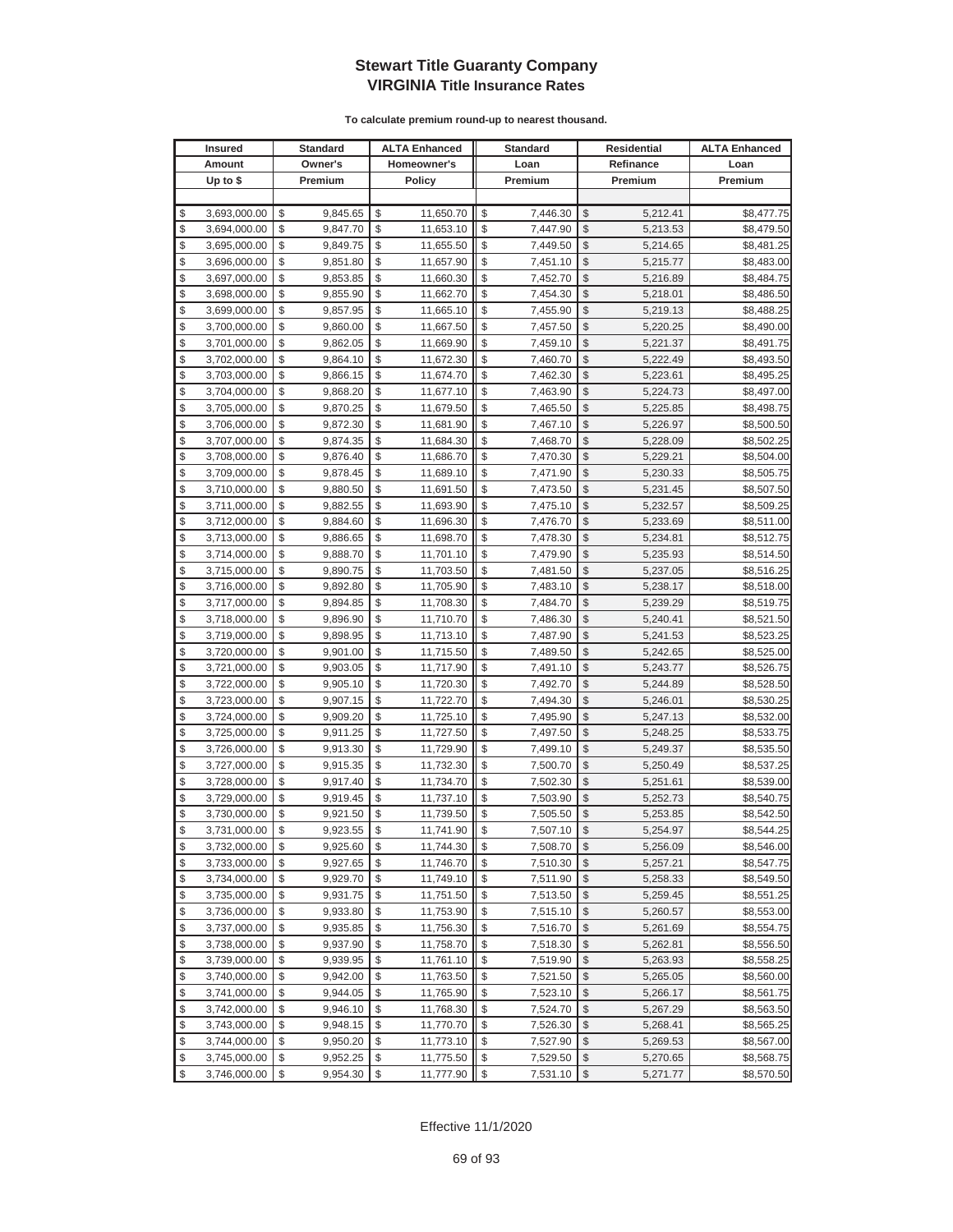|               | <b>Insured</b> | <b>Standard</b> |              | <b>ALTA Enhanced</b> | <b>Standard</b> | <b>Residential</b> |           | <b>ALTA Enhanced</b> |
|---------------|----------------|-----------------|--------------|----------------------|-----------------|--------------------|-----------|----------------------|
|               | Amount         | Owner's         |              | Homeowner's          | Loan            |                    | Refinance | Loan                 |
|               | Up to $$$      | Premium         |              | Policy               | Premium         |                    | Premium   | Premium              |
|               |                |                 |              |                      |                 |                    |           |                      |
| \$            | 3,747,000.00   | \$<br>9,956.35  | \$           | 11,780.30            | \$<br>7,532.70  | \$                 | 5,272.89  | \$8,572.25           |
| \$            | 3,748,000.00   | \$<br>9,958.40  | \$           | 11,782.70            | \$<br>7,534.30  | $\mathcal{S}$      | 5,274.01  | \$8,574.00           |
| \$            | 3,749,000.00   | \$<br>9,960.45  | \$           | 11,785.10            | \$<br>7,535.90  | \$                 | 5,275.13  | \$8,575.75           |
| \$            | 3,750,000.00   | \$<br>9,962.50  | \$           | 11,787.50            | \$<br>7,537.50  | $\mathcal{S}$      | 5,276.25  | \$8,577.50           |
| \$            | 3,751,000.00   | \$<br>9,964.55  | \$           | 11,789.90            | \$<br>7,539.10  | \$                 | 5,277.37  | \$8,579.25           |
| \$            | 3,752,000.00   | \$<br>9,966.60  | \$           | 11,792.30            | \$<br>7,540.70  | \$                 | 5,278.49  | \$8,581.00           |
| \$            | 3,753,000.00   | \$<br>9,968.65  | \$           | 11,794.70            | \$<br>7,542.30  | \$                 | 5,279.61  | \$8,582.75           |
| \$            | 3,754,000.00   | \$<br>9,970.70  | \$           | 11,797.10            | \$<br>7,543.90  | \$                 | 5,280.73  | \$8,584.50           |
| \$            | 3,755,000.00   | \$<br>9,972.75  | \$           | 11,799.50            | \$<br>7,545.50  | \$                 | 5,281.85  | \$8,586.25           |
| \$            | 3,756,000.00   | \$<br>9,974.80  | \$           | 11,801.90            | \$<br>7,547.10  | \$                 | 5,282.97  | \$8,588.00           |
| \$            | 3,757,000.00   | \$<br>9,976.85  | \$           | 11,804.30            | \$<br>7,548.70  | \$                 | 5,284.09  | \$8,589.75           |
| \$            | 3,758,000.00   | \$<br>9,978.90  | \$           | 11,806.70            | \$<br>7,550.30  | \$                 | 5,285.21  | \$8,591.50           |
| \$            | 3,759,000.00   | \$<br>9,980.95  | \$           | 11,809.10            | \$<br>7,551.90  | \$                 | 5,286.33  | \$8,593.25           |
| \$            | 3,760,000.00   | \$<br>9,983.00  | \$           | 11,811.50            | \$<br>7,553.50  | \$                 | 5,287.45  | \$8,595.00           |
| \$            | 3,761,000.00   | \$<br>9,985.05  | \$           | 11,813.90            | \$<br>7,555.10  | \$                 | 5,288.57  | \$8,596.75           |
| \$            | 3,762,000.00   | \$<br>9,987.10  | \$           | 11,816.30            | \$<br>7,556.70  | \$                 | 5,289.69  | \$8,598.50           |
| \$            | 3,763,000.00   | \$<br>9,989.15  | \$           | 11,818.70            | \$<br>7,558.30  | \$                 | 5,290.81  | \$8,600.25           |
| \$            | 3,764,000.00   | \$<br>9,991.20  | \$           | 11,821.10            | \$<br>7,559.90  | \$                 | 5,291.93  | \$8,602.00           |
| \$            | 3,765,000.00   | \$<br>9,993.25  | \$           | 11,823.50            | \$<br>7,561.50  | \$                 | 5,293.05  | \$8,603.75           |
| \$            | 3,766,000.00   | \$<br>9,995.30  | \$           | 11,825.90            | \$<br>7,563.10  | \$                 | 5,294.17  | \$8,605.50           |
| \$            | 3,767,000.00   | \$<br>9,997.35  | \$           | 11,828.30            | \$<br>7,564.70  | \$                 | 5,295.29  | \$8,607.25           |
| \$            | 3,768,000.00   | \$<br>9,999.40  | \$           | 11,830.70            | \$<br>7,566.30  | \$                 | 5,296.41  | \$8,609.00           |
| \$            | 3,769,000.00   | \$<br>10,001.45 | \$           | 11,833.10            | \$<br>7,567.90  | \$                 | 5,297.53  | \$8,610.75           |
| \$            | 3,770,000.00   | \$<br>10,003.50 | \$           | 11,835.50            | \$<br>7,569.50  | \$                 | 5,298.65  | \$8,612.50           |
| \$            | 3,771,000.00   | \$<br>10,005.55 | \$           | 11,837.90            | \$<br>7,571.10  | \$                 | 5,299.77  | \$8,614.25           |
| \$            | 3,772,000.00   | \$<br>10,007.60 | \$           | 11,840.30            | \$<br>7,572.70  | \$                 | 5,300.89  | \$8,616.00           |
| \$            | 3,773,000.00   | \$<br>10,009.65 | \$           | 11,842.70            | \$<br>7,574.30  | \$                 | 5,302.01  | \$8,617.75           |
| \$            | 3,774,000.00   | \$<br>10,011.70 | \$           | 11,845.10            | \$<br>7,575.90  | \$                 | 5,303.13  | \$8,619.50           |
| \$            | 3,775,000.00   | \$<br>10,013.75 | \$           | 11,847.50            | \$<br>7,577.50  | \$                 | 5,304.25  | \$8,621.25           |
| \$            | 3,776,000.00   | \$<br>10,015.80 | \$           | 11,849.90            | \$<br>7,579.10  | \$                 | 5,305.37  | \$8,623.00           |
| \$            | 3,777,000.00   | \$<br>10,017.85 | \$           | 11,852.30            | \$<br>7,580.70  | $\mathcal{S}$      | 5,306.49  | \$8,624.75           |
| \$            | 3,778,000.00   | \$<br>10,019.90 | \$           | 11,854.70            | \$<br>7,582.30  | \$                 | 5,307.61  | \$8,626.50           |
| \$            | 3,779,000.00   | \$<br>10,021.95 | \$           | 11,857.10            | \$<br>7,583.90  | \$                 | 5,308.73  | \$8,628.25           |
| \$            | 3,780,000.00   | \$<br>10,024.00 | \$           | 11,859.50            | \$<br>7,585.50  | \$                 | 5,309.85  | \$8,630.00           |
| \$            | 3,781,000.00   | \$<br>10,026.05 | \$           | 11,861.90            | \$<br>7,587.10  | \$                 | 5,310.97  | \$8,631.75           |
| \$            | 3,782,000.00   | \$<br>10,028.10 | \$           | 11,864.30            | \$<br>7,588.70  | \$                 | 5,312.09  | \$8,633.50           |
| \$            | 3,783,000.00   | \$<br>10,030.15 | \$           | 11,866.70            | \$<br>7,590.30  | \$                 | 5,313.21  | \$8,635.25           |
| \$            | 3,784,000.00   | \$<br>10,032.20 | \$           | 11,869.10            | \$<br>7,591.90  | \$                 | 5,314.33  | \$8,637.00           |
| $\mathcal{S}$ | 3,785,000.00   | \$<br>10,034.25 | $\mathbb{S}$ | 11,871.50            | \$<br>7,593.50  | $\mathcal{S}$      | 5,315.45  | \$8.638.75           |
| \$            | 3,786,000.00   | \$<br>10,036.30 | \$           | 11,873.90            | \$<br>7,595.10  | \$                 | 5,316.57  | \$8,640.50           |
| \$            | 3,787,000.00   | \$<br>10,038.35 | \$           | 11,876.30            | \$<br>7,596.70  | \$                 | 5,317.69  | \$8,642.25           |
| \$            | 3,788,000.00   | \$<br>10,040.40 | \$           | 11,878.70            | \$<br>7,598.30  | \$                 | 5,318.81  | \$8,644.00           |
| \$            | 3,789,000.00   | \$<br>10,042.45 | \$           | 11,881.10            | \$<br>7,599.90  | \$                 | 5,319.93  | \$8,645.75           |
| \$            | 3,790,000.00   | \$<br>10,044.50 | \$           | 11,883.50            | \$<br>7,601.50  | \$                 | 5,321.05  | \$8,647.50           |
| \$            | 3,791,000.00   | \$<br>10,046.55 | \$           | 11,885.90            | \$<br>7,603.10  | \$                 | 5,322.17  | \$8,649.25           |
| \$            | 3,792,000.00   | \$<br>10,048.60 | \$           | 11,888.30            | \$<br>7,604.70  | \$                 | 5,323.29  | \$8,651.00           |
| \$            | 3,793,000.00   | \$<br>10,050.65 | \$           | 11,890.70            | \$<br>7,606.30  | \$                 | 5,324.41  | \$8,652.75           |
| \$            | 3,794,000.00   | \$<br>10,052.70 | \$           | 11,893.10            | \$<br>7,607.90  | \$                 | 5,325.53  | \$8,654.50           |
| \$            | 3,795,000.00   | \$<br>10,054.75 | \$           | 11,895.50            | \$<br>7,609.50  | \$                 | 5,326.65  | \$8,656.25           |
| \$            | 3,796,000.00   | \$<br>10,056.80 | \$           | 11,897.90            | \$<br>7,611.10  | \$                 | 5,327.77  | \$8,658.00           |
| \$            | 3,797,000.00   | \$<br>10,058.85 | \$           | 11,900.30            | \$<br>7,612.70  | \$                 | 5,328.89  | \$8,659.75           |
| \$            | 3,798,000.00   | \$<br>10,060.90 | \$           | 11,902.70            | \$<br>7,614.30  | \$                 | 5,330.01  | \$8,661.50           |
| \$            | 3,799,000.00   | \$<br>10,062.95 | \$           | 11,905.10            | \$<br>7,615.90  | \$                 | 5,331.13  | \$8,663.25           |
| \$            | 3,800,000.00   | \$<br>10,065.00 | \$           | 11,907.50            | \$<br>7,617.50  | \$                 | 5,332.25  | \$8,665.00           |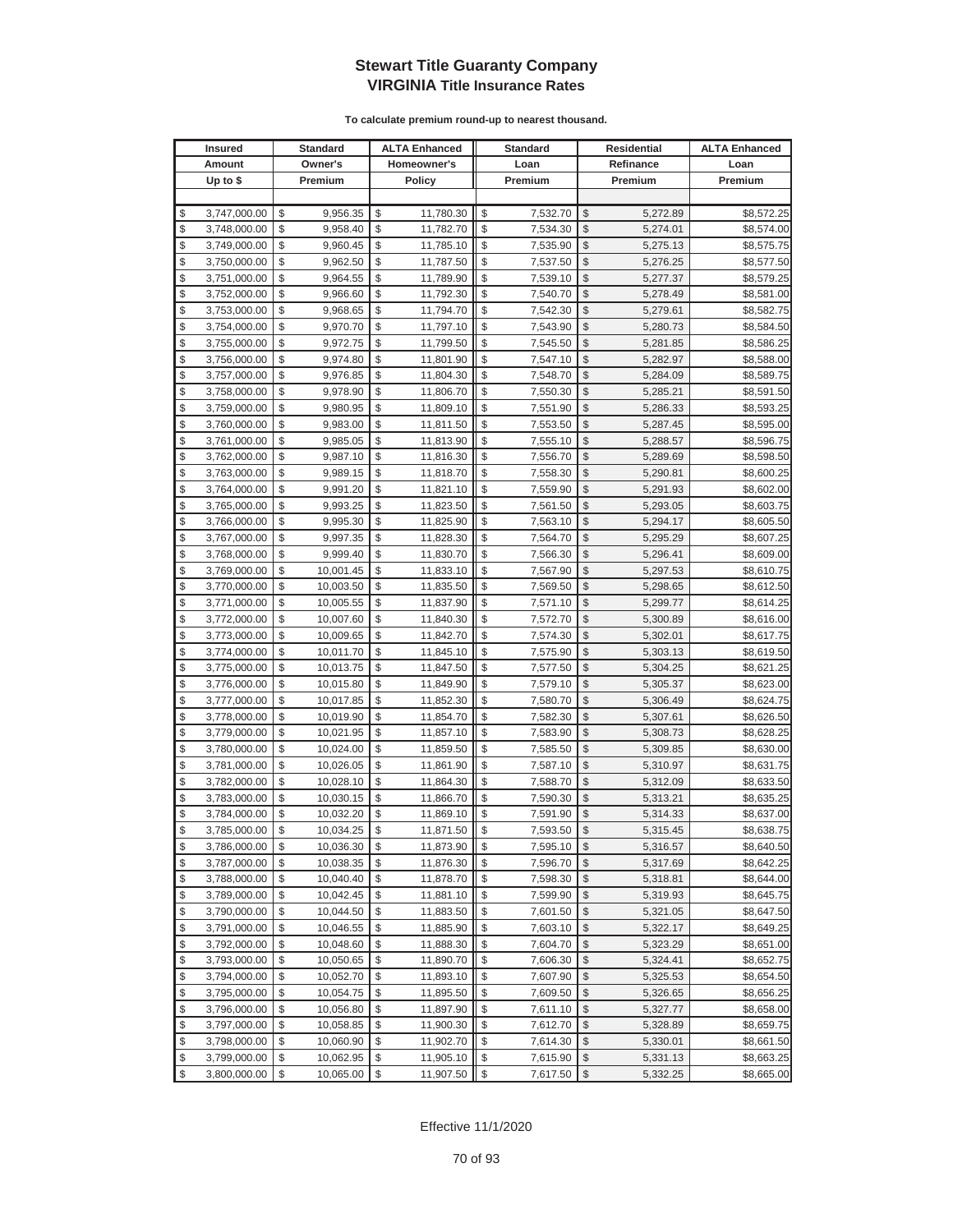|          | <b>Insured</b>               |          | <b>Standard</b>        |          | <b>ALTA Enhanced</b>   |          | <b>Standard</b>      |                         | Residential          | <b>ALTA Enhanced</b>     |
|----------|------------------------------|----------|------------------------|----------|------------------------|----------|----------------------|-------------------------|----------------------|--------------------------|
|          | Amount                       |          | Owner's                |          | Homeowner's            |          | Loan                 |                         | Refinance            | Loan                     |
|          | Up to $$$                    |          | Premium                |          | <b>Policy</b>          |          | Premium              |                         | Premium              | Premium                  |
|          |                              |          |                        |          |                        |          |                      |                         |                      |                          |
| \$       | 3,801,000.00                 | \$       | 10,067.05              | \$       | 11,909.90              | \$       | 7,619.10             | \$                      | 5,333.37             | \$8,666.75               |
| \$       | 3,802,000.00                 | \$       | 10,069.10              | \$       | 11,912.30              | \$       | 7,620.70             | \$                      | 5,334.49             | \$8,668.50               |
| \$       | 3,803,000.00                 | \$       | 10,071.15              | \$       | 11,914.70              | \$       | 7,622.30             | \$                      | 5,335.61             | \$8,670.25               |
| \$       | 3,804,000.00                 | \$       | 10,073.20              | \$       | 11,917.10              | \$       | 7,623.90             | \$                      | 5,336.73             | \$8,672.00               |
| \$       | 3,805,000.00                 | \$       | 10,075.25              | \$       | 11,919.50              | \$       | 7,625.50             | \$                      | 5,337.85             | \$8,673.75               |
| \$       | 3,806,000.00                 | \$       | 10,077.30              | \$       | 11,921.90              | \$       | 7,627.10             | \$                      | 5,338.97             | \$8,675.50               |
| \$       | 3,807,000.00                 | \$       | 10,079.35              | \$       | 11,924.30              | \$       | 7,628.70             | \$                      | 5,340.09             | \$8,677.25               |
| \$       | 3,808,000.00                 | \$       | 10,081.40              | \$       | 11,926.70              | \$       | 7,630.30             | \$                      | 5,341.21             | \$8,679.00               |
| \$       | 3,809,000.00                 | \$       | 10,083.45              | \$       | 11,929.10              | \$       | 7,631.90             | \$                      | 5,342.33             | \$8,680.75               |
| \$       | 3,810,000.00                 | \$       | 10,085.50              | \$       | 11,931.50              | \$       | 7,633.50             | \$                      | 5,343.45             | \$8,682.50               |
| \$       | 3,811,000.00                 | \$       | 10,087.55              | \$       | 11,933.90              | \$       | 7,635.10             | \$                      | 5,344.57             | \$8,684.25               |
| \$       | 3,812,000.00                 | \$       | 10,089.60              | \$       | 11,936.30              | \$       | 7,636.70             | \$                      | 5,345.69             | \$8,686.00               |
| \$       | 3,813,000.00                 | \$       | 10,091.65              | \$       | 11,938.70              | \$       | 7,638.30             | \$                      | 5,346.81             | \$8,687.75               |
| \$       | 3,814,000.00                 | \$       | 10,093.70              | \$       | 11,941.10              | \$       | 7,639.90             | \$                      | 5,347.93             | \$8,689.50               |
| \$       | 3,815,000.00                 | \$       | 10,095.75              | \$       | 11,943.50              | \$       | 7,641.50             | \$                      | 5,349.05             | \$8,691.25               |
| \$       | 3,816,000.00                 | \$       | 10,097.80              | \$       | 11,945.90              | \$       | 7,643.10             | \$                      | 5,350.17             | \$8,693.00               |
| \$       | 3,817,000.00                 | \$       | 10,099.85              | \$       | 11,948.30              | \$       | 7,644.70             | \$                      | 5,351.29             | \$8,694.75               |
| \$       | 3,818,000.00                 | \$       | 10,101.90              | \$       | 11,950.70              | \$       | 7,646.30             | \$                      | 5,352.41             | \$8,696.50               |
| \$       | 3,819,000.00                 | \$       | 10,103.95              | \$       | 11,953.10              | \$       | 7,647.90             | \$                      | 5,353.53             | \$8,698.25               |
| \$       | 3,820,000.00                 | \$       | 10,106.00              | \$       | 11,955.50              | \$       | 7,649.50             | \$                      | 5,354.65             | \$8,700.00               |
| \$       | 3,821,000.00                 | \$       | 10,108.05              | \$       | 11,957.90              | \$       | 7,651.10             | \$                      | 5,355.77             | \$8,701.75               |
| \$       | 3,822,000.00                 | \$       | 10,110.10              | \$       | 11,960.30              | \$       | 7,652.70             | \$                      | 5,356.89             | \$8,703.50               |
| \$       | 3,823,000.00                 | \$       | 10,112.15              | \$       | 11,962.70              | \$       | 7,654.30             | \$                      | 5,358.01             | \$8,705.25               |
| \$       | 3,824,000.00                 | \$       | 10,114.20              | \$       | 11,965.10              | \$       | 7,655.90             | \$                      | 5,359.13             | \$8,707.00               |
| \$       | 3,825,000.00                 | \$       | 10,116.25              | \$       | 11,967.50              | \$       | 7,657.50             | \$                      | 5,360.25             | \$8,708.75               |
| \$       | 3,826,000.00                 | \$       | 10,118.30              | \$       | 11,969.90              | \$       | 7,659.10             | \$                      | 5,361.37             | \$8,710.50               |
| \$       | 3,827,000.00                 | \$       | 10,120.35              | \$       | 11,972.30              | \$       | 7,660.70             | \$                      | 5,362.49             | \$8,712.25               |
| \$       | 3,828,000.00                 | \$       | 10,122.40              | \$       | 11,974.70              | \$       | 7,662.30             | \$                      | 5,363.61             | \$8,714.00               |
| \$       | 3,829,000.00                 | \$       | 10,124.45              | \$       | 11,977.10              | \$       | 7,663.90             | \$                      | 5,364.73             | \$8,715.75               |
| \$       | 3,830,000.00                 | \$       | 10,126.50              | \$       | 11,979.50              | \$       | 7,665.50             | \$                      | 5,365.85             | \$8,717.50               |
| \$       | 3,831,000.00                 | \$       | 10,128.55              | \$       | 11,981.90              | \$       | 7,667.10             | \$                      | 5,366.97             | \$8,719.25               |
| \$       | 3,832,000.00                 | \$       | 10,130.60              | \$       | 11,984.30              | \$       | 7,668.70             | \$                      | 5,368.09             | \$8,721.00               |
| \$       | 3,833,000.00                 | \$       | 10,132.65              | \$       | 11,986.70              | \$       | 7,670.30             | \$                      | 5,369.21             | \$8,722.75               |
| \$       | 3,834,000.00                 | \$       | 10,134.70              | \$       | 11,989.10              | \$       | 7,671.90             | \$                      | 5,370.33             | \$8,724.50               |
| \$       | 3,835,000.00                 | \$       | 10,136.75              | \$       | 11,991.50              | \$       | 7,673.50             | \$                      | 5,371.45             | \$8,726.25               |
| \$<br>\$ | 3,836,000.00                 | \$<br>\$ | 10,138.80              | \$<br>\$ | 11,993.90<br>11,996.30 | \$<br>\$ | 7,675.10             | \$<br>\$                | 5,372.57             | \$8,728.00               |
| \$       | 3,837,000.00<br>3,838,000.00 | \$       | 10,140.85              | \$       |                        | \$       | 7,676.70             | \$                      | 5,373.69             | \$8,729.75<br>\$8,731.50 |
| \$       | 3,839,000.00                 | \$       | 10,142.90<br>10,144.95 | \$       | 11,998.70<br>12,001.10 | \$       | 7,678.30<br>7,679.90 | \$                      | 5,374.81<br>5,375.93 | \$8,733.25               |
| \$       | 3,840,000.00                 | \$       | 10,147.00              | \$       | 12,003.50              | \$       | 7,681.50             | \$                      | 5,377.05             | \$8,735.00               |
| \$       | 3,841,000.00                 | \$       | 10,149.05              | \$       | 12,005.90              |          | 7,683.10             | \$                      | 5,378.17             | \$8,736.75               |
| \$       | 3,842,000.00                 | \$       | 10,151.10              | \$       | 12,008.30              | \$       | 7,684.70             | \$                      | 5,379.29             | \$8,738.50               |
| \$       | 3,843,000.00                 | \$       | 10,153.15              | \$       | 12,010.70              | \$       | 7,686.30             | \$                      | 5,380.41             | \$8,740.25               |
| \$       | 3,844,000.00                 | \$       | 10,155.20              | \$       | 12,013.10              | \$       | 7,687.90             | \$                      | 5,381.53             | \$8,742.00               |
| \$       | 3,845,000.00                 | \$       | 10,157.25              | \$       | 12,015.50              | \$       | 7,689.50             | \$                      | 5,382.65             | \$8,743.75               |
| \$       | 3,846,000.00                 | \$       | 10,159.30              | \$       | 12,017.90              | \$       | 7,691.10             | \$                      | 5,383.77             | \$8,745.50               |
| \$       | 3,847,000.00                 | \$       | 10,161.35              | \$       | 12,020.30              | \$       | 7,692.70             | \$                      | 5,384.89             | \$8,747.25               |
| \$       | 3,848,000.00                 | \$       | 10,163.40              | \$       | 12,022.70              | \$       | 7,694.30             | \$                      | 5,386.01             | \$8,749.00               |
| \$       | 3,849,000.00                 | \$       | 10,165.45              | \$       | 12,025.10              | \$       | 7,695.90             | \$                      | 5,387.13             | \$8,750.75               |
| \$       | 3,850,000.00                 | \$       | 10,167.50              | \$       | 12,027.50              | \$       | 7,697.50             | \$                      | 5,388.25             | \$8,752.50               |
| \$       | 3,851,000.00                 | \$       | 10,169.55              | \$       | 12,029.90              | \$       | 7,699.10             | \$                      | 5,389.37             | \$8,754.25               |
| \$       | 3,852,000.00                 | \$       | 10,171.60              | \$       | 12,032.30              | \$       | 7,700.70             | \$                      | 5,390.49             | \$8,756.00               |
| \$       | 3,853,000.00                 | \$       | 10,173.65              | \$       | 12,034.70              | \$       | 7,702.30             | \$                      | 5,391.61             | \$8,757.75               |
| \$       | 3,854,000.00                 | \$       | 10,175.70              | \$       | 12,037.10              | \$       | 7,703.90             | $\sqrt[6]{\frac{1}{2}}$ | 5,392.73             | \$8,759.50               |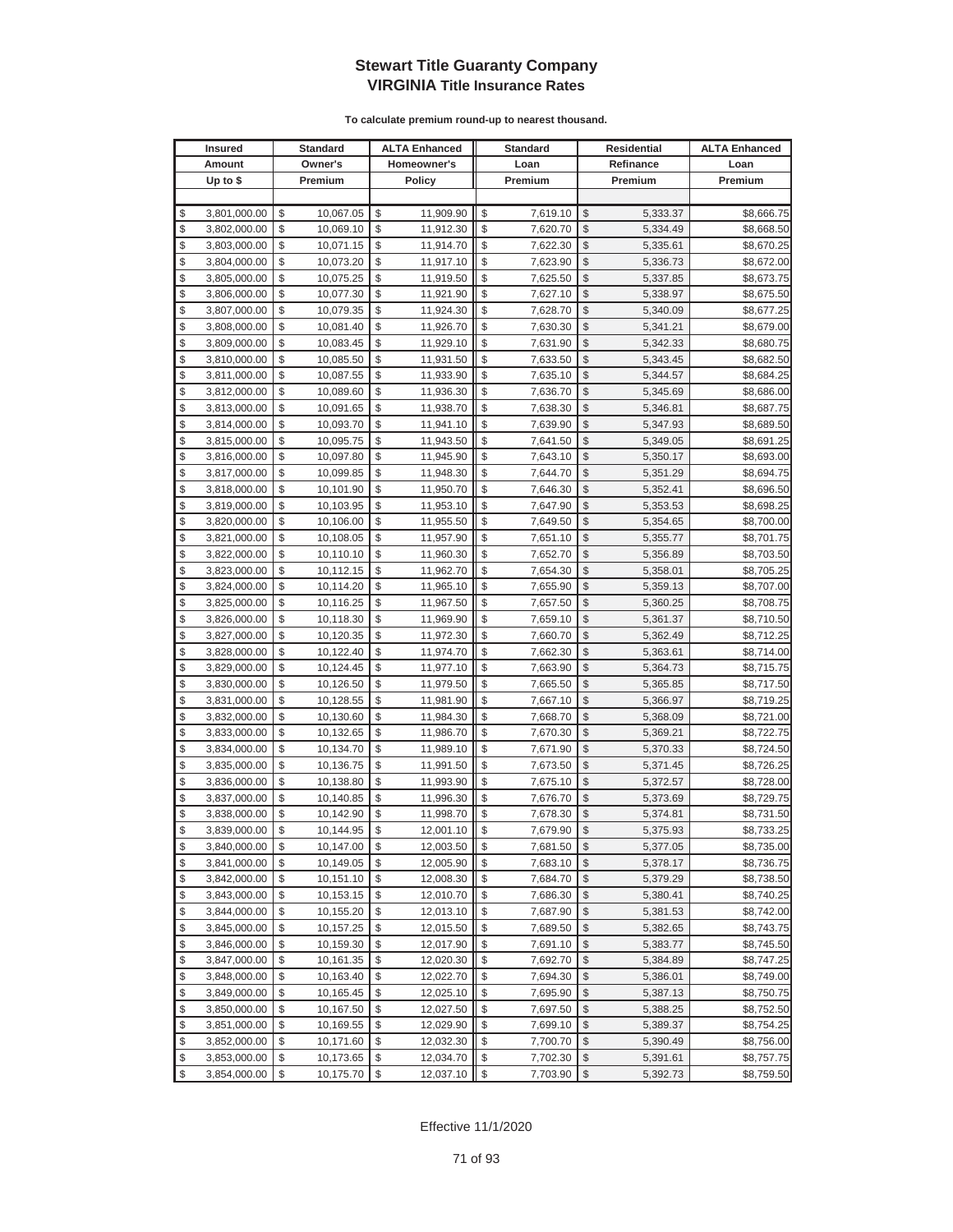|          | <b>Insured</b>               |          | <b>Standard</b>        |          | <b>ALTA Enhanced</b>   |          | <b>Standard</b>      |                         | Residential          | <b>ALTA Enhanced</b>     |
|----------|------------------------------|----------|------------------------|----------|------------------------|----------|----------------------|-------------------------|----------------------|--------------------------|
|          | Amount                       |          | Owner's                |          | Homeowner's            |          | Loan                 |                         | Refinance            | Loan                     |
|          | Up to \$                     |          | Premium                |          | <b>Policy</b>          |          | Premium              |                         | Premium              | Premium                  |
|          |                              |          |                        |          |                        |          |                      |                         |                      |                          |
| \$       | 3,855,000.00                 | \$       | 10,177.75              | \$       | 12,039.50              | \$       | 7,705.50             | \$                      | 5,393.85             | \$8,761.25               |
| \$       | 3,856,000.00                 | \$       | 10,179.80              | \$       | 12,041.90              | \$       | 7,707.10             | \$                      | 5,394.97             | \$8,763.00               |
| \$       | 3,857,000.00                 | \$       | 10,181.85              | \$       | 12,044.30              | \$       | 7,708.70             | \$                      | 5,396.09             | \$8,764.75               |
| \$       | 3,858,000.00                 | \$       | 10,183.90              | \$       | 12,046.70              | \$       | 7,710.30             | \$                      | 5,397.21             | \$8,766.50               |
| \$       | 3,859,000.00                 | \$       | 10,185.95              | \$       | 12,049.10              | \$       | 7,711.90             | \$                      | 5,398.33             | \$8,768.25               |
| \$       | 3,860,000.00                 | \$       | 10,188.00              | \$       | 12,051.50              | \$       | 7,713.50             | \$                      | 5,399.45             | \$8,770.00               |
| \$       | 3,861,000.00                 | \$       | 10,190.05              | \$       | 12,053.90              | \$       | 7,715.10             | \$                      | 5,400.57             | \$8,771.75               |
| \$       | 3,862,000.00                 | \$       | 10,192.10              | \$       | 12,056.30              | \$       | 7,716.70             | \$                      | 5,401.69             | \$8,773.50               |
| \$       | 3,863,000.00                 | \$       | 10,194.15              | \$       | 12,058.70              | \$       | 7,718.30             | \$                      | 5,402.81             | \$8,775.25               |
| \$       | 3,864,000.00                 | \$       | 10,196.20              | \$       | 12,061.10              | \$       | 7,719.90             | \$                      | 5,403.93             | \$8,777.00               |
| \$       | 3,865,000.00                 | \$       | 10,198.25              | \$       | 12,063.50              | \$       | 7,721.50             | \$                      | 5,405.05             | \$8,778.75               |
| \$       | 3,866,000.00                 | \$       | 10,200.30              | \$       | 12,065.90              | \$       | 7,723.10             | \$                      | 5,406.17             | \$8,780.50               |
| \$       | 3,867,000.00                 | \$       | 10,202.35              | \$       | 12,068.30              | \$       | 7,724.70             | \$                      | 5,407.29             | \$8,782.25               |
| \$       | 3,868,000.00                 | \$       | 10,204.40              | \$       | 12,070.70              | \$       | 7,726.30             | \$                      | 5,408.41             | \$8,784.00               |
| \$       | 3,869,000.00                 | \$       | 10,206.45              | \$       | 12,073.10              | \$       | 7,727.90             | \$                      | 5,409.53             | \$8,785.75               |
| \$       | 3,870,000.00                 | \$       | 10,208.50              | \$       | 12,075.50              | \$       | 7,729.50             | \$                      | 5,410.65             | \$8,787.50               |
| \$       | 3,871,000.00                 | \$       | 10,210.55              | \$       | 12,077.90              | \$       | 7,731.10             | \$                      | 5,411.77             | \$8,789.25               |
| \$       | 3,872,000.00                 | \$       | 10,212.60              | \$       | 12,080.30              | \$       | 7,732.70             | \$                      | 5,412.89             | \$8,791.00               |
| \$       | 3,873,000.00                 | \$       | 10,214.65              | \$       | 12,082.70              | \$       | 7,734.30             | \$                      | 5,414.01             | \$8,792.75               |
| \$       | 3,874,000.00                 | \$       | 10,216.70              | \$       | 12,085.10              | \$       | 7,735.90             | \$                      | 5,415.13             | \$8,794.50               |
| \$       | 3,875,000.00                 | \$       | 10,218.75              | \$       | 12,087.50              | \$       | 7,737.50             | \$                      | 5,416.25             | \$8,796.25               |
| \$       | 3,876,000.00                 | \$       | 10,220.80              | \$       | 12,089.90              | \$       | 7,739.10             | \$                      | 5,417.37             | \$8,798.00               |
| \$       | 3,877,000.00                 | \$       | 10,222.85              | \$       | 12,092.30              | \$       | 7,740.70             | \$                      | 5,418.49             | \$8,799.75               |
| \$       | 3,878,000.00                 | \$       | 10,224.90              | \$       | 12,094.70              | \$       | 7,742.30             | \$                      | 5,419.61             | \$8,801.50               |
| \$       | 3,879,000.00                 | \$       | 10,226.95              | \$       | 12,097.10              | \$       | 7,743.90             | \$                      | 5,420.73             | \$8,803.25               |
| \$       | 3,880,000.00                 | \$       | 10,229.00              | \$       | 12,099.50              | \$       | 7,745.50             | \$                      | 5,421.85             | \$8,805.00               |
| \$       | 3,881,000.00                 | \$       | 10,231.05              | \$       | 12,101.90              | \$       | 7,747.10             | \$                      | 5,422.97             | \$8,806.75               |
| \$       | 3,882,000.00                 | \$       | 10,233.10              | \$       | 12,104.30              | \$       | 7,748.70             | \$                      | 5,424.09             | \$8,808.50               |
| \$       | 3,883,000.00                 | \$       | 10,235.15              | \$       | 12,106.70              | \$       | 7,750.30             | \$                      | 5,425.21             | \$8,810.25               |
| \$       | 3,884,000.00                 | \$       | 10,237.20              | \$       | 12,109.10              | \$       | 7,751.90             | \$                      | 5,426.33             | \$8,812.00               |
| \$       | 3,885,000.00                 | \$       | 10,239.25              | \$       | 12,111.50              | \$       | 7,753.50             | \$                      | 5,427.45             | \$8,813.75               |
| \$       | 3,886,000.00                 | \$       | 10,241.30              | \$       | 12,113.90              | \$       | 7,755.10             | \$                      | 5,428.57             | \$8,815.50               |
| \$       | 3,887,000.00                 | \$       | 10,243.35              | \$       | 12,116.30              | \$       | 7,756.70             | \$                      | 5,429.69             | \$8,817.25               |
| \$       | 3,888,000.00                 | \$       | 10,245.40              | \$       | 12,118.70              | \$       | 7,758.30             | \$                      | 5,430.81             | \$8,819.00               |
| \$       | 3,889,000.00                 | \$       | 10,247.45              | \$       | 12,121.10              | \$       | 7,759.90             | \$                      | 5,431.93             | \$8,820.75               |
| \$<br>\$ | 3,890,000.00                 | \$<br>\$ | 10,249.50              | \$<br>\$ | 12,123.50              | \$<br>\$ | 7,761.50             | \$<br>\$                | 5,433.05             | \$8,822.50               |
| \$       | 3,891,000.00                 | \$       | 10,251.55              | \$       | 12,125.90              | \$       | 7,763.10             | \$                      | 5,434.17             | \$8,824.25               |
| \$       | 3,892,000.00<br>3,893,000.00 | \$       | 10,253.60<br>10,255.65 | \$       | 12,128.30<br>12,130.70 | \$       | 7,764.70<br>7,766.30 | $\mathbb{S}$            | 5,435.29<br>5,436.41 | \$8,826.00<br>\$8,827.75 |
| \$       | 3,894,000.00                 | \$       | 10,257.70              | \$       | 12,133.10              | \$       | 7,767.90             | \$                      | 5,437.53             | \$8,829.50               |
| \$       | 3,895,000.00                 | \$       | 10,259.75              | \$       | 12,135.50              |          | 7,769.50             | \$                      | 5,438.65             | \$8,831.25               |
| \$       | 3,896,000.00                 | \$       | 10,261.80              | \$       | 12,137.90              | \$       | 7,771.10             | \$                      | 5,439.77             | \$8,833.00               |
| \$       | 3,897,000.00                 | \$       | 10,263.85              | \$       | 12,140.30              | \$       | 7,772.70             | \$                      | 5,440.89             | \$8,834.75               |
| \$       | 3,898,000.00                 | \$       | 10,265.90              | \$       | 12,142.70              | \$       | 7,774.30             | \$                      | 5,442.01             | \$8,836.50               |
| \$       | 3,899,000.00                 | \$       | 10,267.95              | \$       | 12,145.10              | \$       | 7,775.90             | \$                      | 5,443.13             | \$8,838.25               |
| \$       | 3,900,000.00                 | \$       | 10,270.00              | \$       | 12,147.50              | \$       | 7,777.50             | \$                      | 5,444.25             | \$8,840.00               |
| \$       | 3,901,000.00                 | \$       | 10,272.05              | \$       | 12,149.90              | \$       | 7,779.10             | \$                      | 5,445.37             | \$8,841.75               |
| \$       | 3,902,000.00                 | \$       | 10,274.10              | \$       | 12,152.30              | \$       | 7,780.70             | \$                      | 5,446.49             | \$8,843.50               |
| \$       | 3,903,000.00                 | \$       | 10,276.15              | \$       | 12,154.70              | \$       | 7,782.30             | \$                      | 5,447.61             | \$8,845.25               |
| \$       | 3,904,000.00                 | \$       | 10,278.20              | \$       | 12,157.10              | \$       | 7,783.90             | \$                      | 5,448.73             | \$8,847.00               |
| \$       | 3,905,000.00                 | \$       | 10,280.25              | \$       | 12,159.50              | \$       | 7,785.50             | \$                      | 5,449.85             | \$8,848.75               |
| \$       | 3,906,000.00                 | \$       | 10,282.30              | \$       | 12,161.90              | \$       | 7,787.10             | \$                      | 5,450.97             | \$8,850.50               |
| \$       | 3,907,000.00                 | \$       | 10,284.35              | \$       | 12,164.30              | \$       | 7,788.70             | \$                      | 5,452.09             | \$8,852.25               |
| \$       | 3,908,000.00                 | \$       | 10,286.40              | \$       | 12,166.70              | \$       | 7,790.30             | $\sqrt[6]{\frac{1}{2}}$ | 5,453.21             | \$8,854.00               |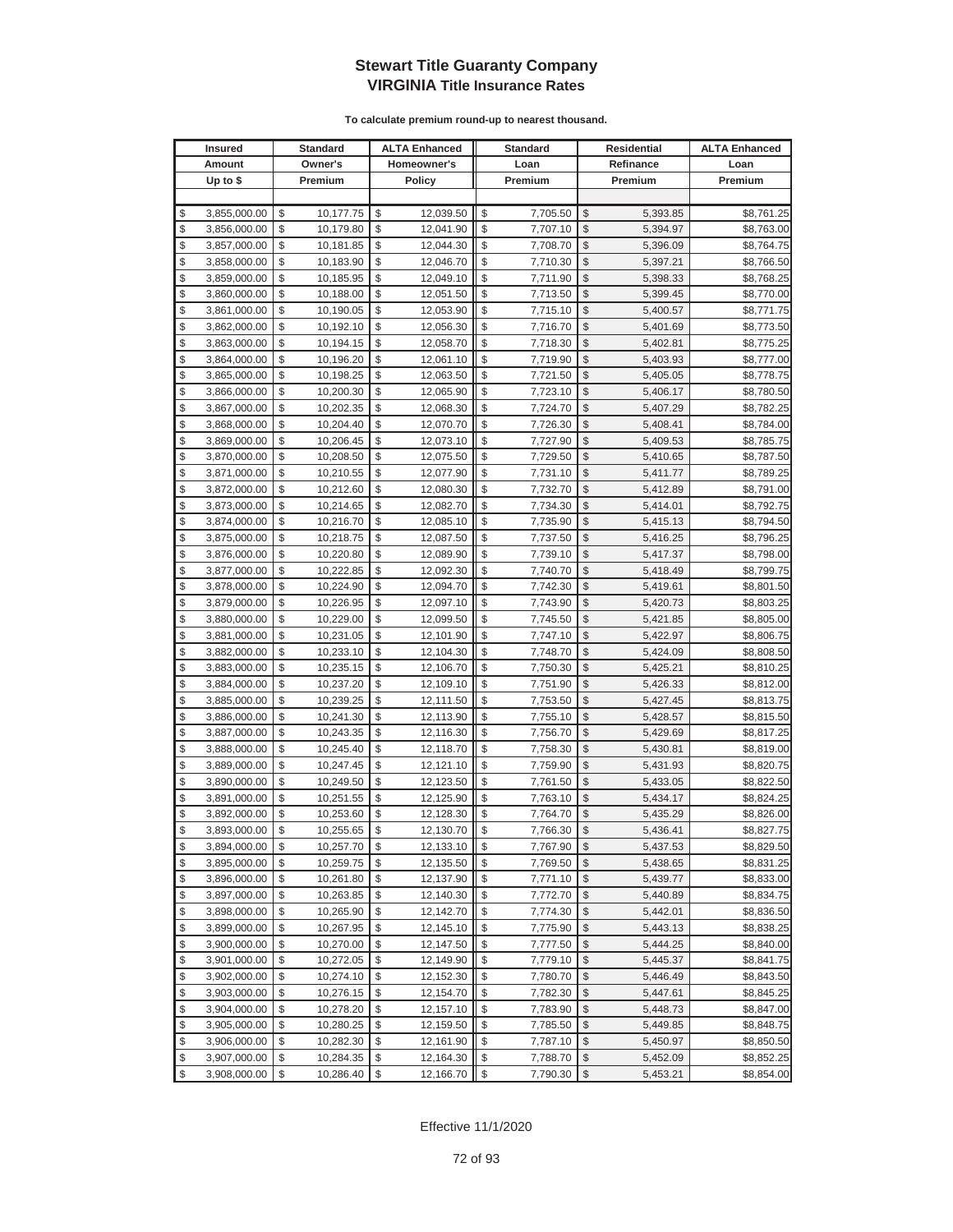| <b>Insured</b>     | Standard        | <b>ALTA Enhanced</b> | <b>Standard</b> |                         | Residential | <b>ALTA Enhanced</b> |
|--------------------|-----------------|----------------------|-----------------|-------------------------|-------------|----------------------|
| Amount             | Owner's         | Homeowner's          | Loan            |                         | Refinance   | Loan                 |
| Up to $$$          | Premium         | <b>Policy</b>        | Premium         |                         | Premium     | Premium              |
|                    |                 |                      |                 |                         |             |                      |
| \$<br>3,909,000.00 | \$<br>10,288.45 | \$<br>12,169.10      | \$<br>7,791.90  | \$                      | 5,454.33    | \$8,855.75           |
| \$<br>3,910,000.00 | \$<br>10,290.50 | \$<br>12,171.50      | \$<br>7,793.50  | \$                      | 5,455.45    | \$8,857.50           |
| \$<br>3,911,000.00 | \$<br>10,292.55 | \$<br>12,173.90      | \$<br>7,795.10  | \$                      | 5,456.57    | \$8,859.25           |
| \$<br>3,912,000.00 | \$<br>10,294.60 | \$<br>12,176.30      | \$<br>7,796.70  | \$                      | 5,457.69    | \$8,861.00           |
| \$<br>3,913,000.00 | \$<br>10,296.65 | \$<br>12,178.70      | \$<br>7,798.30  | \$                      | 5,458.81    | \$8,862.75           |
| \$<br>3,914,000.00 | \$<br>10,298.70 | \$<br>12,181.10      | \$<br>7,799.90  | \$                      | 5,459.93    | \$8,864.50           |
| \$<br>3,915,000.00 | \$<br>10,300.75 | \$<br>12,183.50      | \$<br>7,801.50  | \$                      | 5,461.05    | \$8,866.25           |
| \$<br>3,916,000.00 | \$<br>10,302.80 | \$<br>12,185.90      | \$<br>7,803.10  | \$                      | 5,462.17    | \$8,868.00           |
| \$<br>3,917,000.00 | \$<br>10,304.85 | \$<br>12,188.30      | \$<br>7,804.70  | \$                      | 5,463.29    | \$8,869.75           |
| \$<br>3,918,000.00 | \$<br>10,306.90 | \$<br>12,190.70      | \$<br>7,806.30  | \$                      | 5,464.41    | \$8,871.50           |
| \$<br>3,919,000.00 | \$<br>10,308.95 | \$<br>12,193.10      | \$<br>7,807.90  | \$                      | 5,465.53    | \$8,873.25           |
| \$<br>3,920,000.00 | \$<br>10,311.00 | \$<br>12,195.50      | \$<br>7,809.50  | \$                      | 5,466.65    | \$8,875.00           |
| \$<br>3,921,000.00 | \$<br>10,313.05 | \$<br>12,197.90      | \$<br>7,811.10  | \$                      | 5,467.77    | \$8,876.75           |
| \$<br>3,922,000.00 | \$<br>10,315.10 | \$<br>12,200.30      | \$<br>7,812.70  | \$                      | 5,468.89    | \$8,878.50           |
| \$<br>3,923,000.00 | \$<br>10,317.15 | \$<br>12,202.70      | \$<br>7,814.30  | \$                      | 5,470.01    | \$8,880.25           |
| \$<br>3,924,000.00 | \$<br>10,319.20 | \$<br>12,205.10      | \$<br>7,815.90  | \$                      | 5,471.13    | \$8,882.00           |
| \$<br>3,925,000.00 | \$<br>10,321.25 | \$<br>12,207.50      | \$<br>7,817.50  | \$                      | 5,472.25    | \$8,883.75           |
| \$<br>3,926,000.00 | \$<br>10,323.30 | \$<br>12,209.90      | \$<br>7,819.10  | \$                      | 5,473.37    | \$8,885.50           |
| \$<br>3,927,000.00 | \$<br>10,325.35 | \$<br>12,212.30      | \$<br>7,820.70  | \$                      | 5,474.49    | \$8,887.25           |
| \$<br>3,928,000.00 | \$<br>10,327.40 | \$<br>12,214.70      | \$<br>7,822.30  | \$                      | 5,475.61    | \$8,889.00           |
| \$<br>3,929,000.00 | \$<br>10,329.45 | \$<br>12,217.10      | \$<br>7,823.90  | \$                      | 5,476.73    | \$8,890.75           |
| \$<br>3,930,000.00 | \$<br>10,331.50 | \$<br>12,219.50      | \$<br>7,825.50  | \$                      | 5,477.85    | \$8,892.50           |
| \$<br>3,931,000.00 | \$<br>10,333.55 | \$<br>12,221.90      | \$<br>7,827.10  | \$                      | 5,478.97    | \$8,894.25           |
| \$<br>3,932,000.00 | \$<br>10,335.60 | \$<br>12,224.30      | \$<br>7,828.70  | \$                      | 5,480.09    | \$8,896.00           |
| \$<br>3,933,000.00 | \$<br>10,337.65 | \$<br>12,226.70      | \$<br>7,830.30  | \$                      | 5,481.21    | \$8,897.75           |
| \$<br>3,934,000.00 | \$<br>10,339.70 | \$<br>12,229.10      | \$<br>7,831.90  | \$                      | 5,482.33    | \$8,899.50           |
| \$<br>3,935,000.00 | \$<br>10,341.75 | \$<br>12,231.50      | \$<br>7,833.50  | \$                      | 5,483.45    | \$8,901.25           |
| \$<br>3,936,000.00 | \$<br>10,343.80 | \$<br>12,233.90      | \$<br>7,835.10  | \$                      | 5,484.57    | \$8,903.00           |
| \$<br>3,937,000.00 | \$<br>10,345.85 | \$<br>12,236.30      | \$<br>7,836.70  | \$                      | 5,485.69    | \$8,904.75           |
| \$<br>3,938,000.00 | \$<br>10,347.90 | \$<br>12,238.70      | \$<br>7,838.30  | \$                      | 5,486.81    | \$8,906.50           |
| \$<br>3,939,000.00 | \$<br>10,349.95 | \$<br>12,241.10      | \$<br>7,839.90  | \$                      | 5,487.93    | \$8,908.25           |
| \$<br>3,940,000.00 | \$<br>10,352.00 | \$<br>12,243.50      | \$<br>7,841.50  | \$                      | 5,489.05    | \$8,910.00           |
| \$<br>3,941,000.00 | \$<br>10,354.05 | \$<br>12,245.90      | \$<br>7,843.10  | \$                      | 5,490.17    | \$8,911.75           |
| \$<br>3,942,000.00 | \$<br>10,356.10 | \$<br>12,248.30      | \$<br>7,844.70  | \$                      | 5,491.29    | \$8,913.50           |
| \$<br>3,943,000.00 | \$<br>10,358.15 | \$<br>12,250.70      | \$<br>7,846.30  | \$                      | 5,492.41    | \$8,915.25           |
| \$<br>3,944,000.00 | \$<br>10,360.20 | \$<br>12,253.10      | \$<br>7,847.90  | \$                      | 5,493.53    | \$8,917.00           |
| \$<br>3,945,000.00 | \$<br>10,362.25 | \$<br>12,255.50      | \$<br>7,849.50  | \$                      | 5,494.65    | \$8,918.75           |
| \$<br>3,946,000.00 | \$<br>10,364.30 | \$<br>12,257.90      | \$<br>7,851.10  | \$                      | 5,495.77    | \$8,920.50           |
| \$<br>3,947,000.00 | \$<br>10,366.35 | \$<br>12,260.30      | \$<br>7,852.70  | \$                      | 5,496.89    | \$8,922.25           |
| \$<br>3,948,000.00 | \$<br>10,368.40 | \$<br>12,262.70      | \$<br>7,854.30  | $\sqrt[6]{3}$           | 5,498.01    | \$8,924.00           |
| \$<br>3,949,000.00 | \$<br>10,370.45 | \$<br>12,265.10      | \$<br>7,855.90  | \$                      | 5,499.13    | \$8,925.75           |
| \$<br>3,950,000.00 | \$<br>10,372.50 | \$<br>12,267.50      | \$<br>7,857.50  | $\frac{1}{2}$           | 5,500.25    | \$8,927.50           |
| \$<br>3,951,000.00 | \$<br>10,374.55 | \$<br>12,269.90      | \$<br>7,859.10  | \$                      | 5,501.37    | \$8,929.25           |
| \$<br>3,952,000.00 | \$<br>10,376.60 | \$<br>12,272.30      | \$<br>7,860.70  | \$                      | 5,502.49    | \$8,931.00           |
| \$<br>3,953,000.00 | \$<br>10,378.65 | \$<br>12,274.70      | \$<br>7,862.30  | \$                      | 5,503.61    | \$8,932.75           |
| \$<br>3,954,000.00 | \$<br>10,380.70 | \$<br>12,277.10      | \$<br>7,863.90  | \$                      | 5,504.73    | \$8,934.50           |
| \$<br>3,955,000.00 | \$<br>10,382.75 | \$<br>12,279.50      | \$<br>7,865.50  | \$                      | 5,505.85    | \$8,936.25           |
| \$<br>3,956,000.00 | \$<br>10,384.80 | \$<br>12,281.90      | \$<br>7,867.10  | \$                      | 5,506.97    | \$8,938.00           |
| \$<br>3,957,000.00 | \$<br>10,386.85 | \$<br>12,284.30      | \$<br>7,868.70  | \$                      | 5,508.09    | \$8,939.75           |
| \$<br>3,958,000.00 | \$<br>10,388.90 | \$<br>12,286.70      | \$<br>7,870.30  | \$                      | 5,509.21    | \$8,941.50           |
| \$<br>3,959,000.00 | \$<br>10,390.95 | \$<br>12,289.10      | \$<br>7,871.90  | \$                      | 5,510.33    | \$8,943.25           |
| \$<br>3,960,000.00 | \$<br>10,393.00 | \$<br>12,291.50      | \$<br>7,873.50  | \$                      | 5,511.45    | \$8,945.00           |
| \$<br>3,961,000.00 | \$<br>10,395.05 | \$<br>12,293.90      | \$<br>7,875.10  | \$                      | 5,512.57    | \$8,946.75           |
| \$<br>3,962,000.00 | \$<br>10,397.10 | \$<br>12,296.30      | \$<br>7,876.70  | $\sqrt[6]{\frac{1}{2}}$ | 5,513.69    | \$8,948.50           |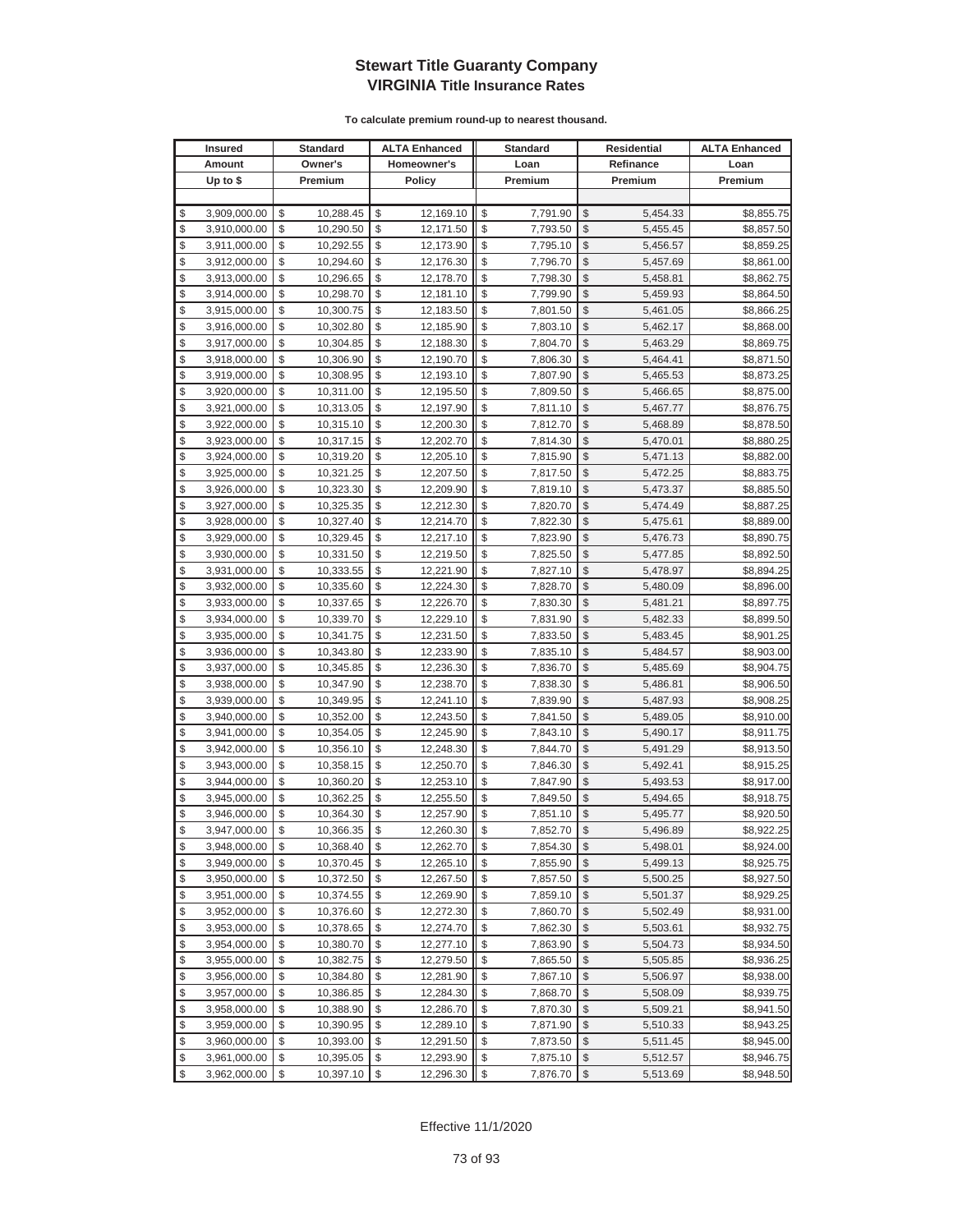| <b>Insured</b>     | Standard        |          | <b>ALTA Enhanced</b> | <b>Standard</b> |                         | Residential | <b>ALTA Enhanced</b> |
|--------------------|-----------------|----------|----------------------|-----------------|-------------------------|-------------|----------------------|
| Amount             | Owner's         |          | Homeowner's          | Loan            |                         | Refinance   | Loan                 |
| Up to $$$          | Premium         |          | <b>Policy</b>        | Premium         |                         | Premium     | Premium              |
|                    |                 |          |                      |                 |                         |             |                      |
| \$<br>3,963,000.00 | \$<br>10,399.15 | \$       | 12,298.70            | \$<br>7,878.30  | \$                      | 5,514.81    | \$8,950.25           |
| \$<br>3,964,000.00 | \$<br>10,401.20 | \$       | 12,301.10            | \$<br>7,879.90  | \$                      | 5,515.93    | \$8,952.00           |
| \$<br>3,965,000.00 | \$<br>10,403.25 | \$       | 12,303.50            | \$<br>7,881.50  | \$                      | 5,517.05    | \$8,953.75           |
| \$<br>3,966,000.00 | \$<br>10,405.30 | \$       | 12,305.90            | \$<br>7,883.10  | \$                      | 5,518.17    | \$8,955.50           |
| \$<br>3,967,000.00 | \$<br>10,407.35 | \$       | 12,308.30            | \$<br>7,884.70  | \$                      | 5,519.29    | \$8,957.25           |
| \$<br>3,968,000.00 | \$<br>10,409.40 | \$       | 12,310.70            | \$<br>7,886.30  | \$                      | 5,520.41    | \$8,959.00           |
| \$<br>3,969,000.00 | \$<br>10,411.45 | \$       | 12,313.10            | \$<br>7,887.90  | \$                      | 5,521.53    | \$8,960.75           |
| \$<br>3,970,000.00 | \$<br>10,413.50 | \$       | 12,315.50            | \$<br>7,889.50  | \$                      | 5,522.65    | \$8,962.50           |
| \$<br>3,971,000.00 | \$<br>10,415.55 | \$       | 12,317.90            | \$<br>7,891.10  | \$                      | 5,523.77    | \$8,964.25           |
| \$<br>3,972,000.00 | \$<br>10,417.60 | \$       | 12,320.30            | \$<br>7,892.70  | \$                      | 5,524.89    | \$8,966.00           |
| \$<br>3,973,000.00 | \$<br>10,419.65 | \$       | 12,322.70            | \$<br>7,894.30  | \$                      | 5,526.01    | \$8,967.75           |
| \$<br>3,974,000.00 | \$<br>10,421.70 | \$       | 12,325.10            | \$<br>7,895.90  | \$                      | 5,527.13    | \$8,969.50           |
| \$<br>3,975,000.00 | \$<br>10,423.75 | \$       | 12,327.50            | \$<br>7,897.50  | \$                      | 5,528.25    | \$8,971.25           |
| \$<br>3,976,000.00 | \$<br>10,425.80 | \$       | 12,329.90            | \$<br>7,899.10  | \$                      | 5,529.37    | \$8,973.00           |
| \$<br>3,977,000.00 | \$<br>10,427.85 | \$       | 12,332.30            | \$<br>7,900.70  | \$                      | 5,530.49    | \$8,974.75           |
| \$<br>3,978,000.00 | \$<br>10,429.90 | \$       | 12,334.70            | \$<br>7,902.30  | \$                      | 5,531.61    | \$8,976.50           |
| \$<br>3,979,000.00 | \$<br>10,431.95 | \$       | 12,337.10            | \$<br>7,903.90  | \$                      | 5,532.73    | \$8,978.25           |
| \$<br>3,980,000.00 | \$<br>10,434.00 | \$       | 12,339.50            | \$<br>7,905.50  | \$                      | 5,533.85    | \$8,980.00           |
| \$<br>3,981,000.00 | \$<br>10,436.05 | \$       | 12,341.90            | \$<br>7,907.10  | \$                      | 5,534.97    | \$8,981.75           |
| \$<br>3,982,000.00 | \$<br>10,438.10 | \$       | 12,344.30            | \$<br>7,908.70  | \$                      | 5,536.09    | \$8,983.50           |
| \$<br>3,983,000.00 | \$<br>10,440.15 | \$       | 12,346.70            | \$<br>7,910.30  | \$                      | 5,537.21    | \$8,985.25           |
| \$<br>3,984,000.00 | \$<br>10,442.20 | \$       | 12,349.10            | \$<br>7,911.90  | \$                      | 5,538.33    | \$8,987.00           |
| \$<br>3,985,000.00 | \$<br>10,444.25 | \$       | 12,351.50            | \$<br>7,913.50  | \$                      | 5,539.45    | \$8,988.75           |
| \$<br>3,986,000.00 | \$<br>10,446.30 | \$       | 12,353.90            | \$<br>7,915.10  | \$                      | 5,540.57    | \$8,990.50           |
| \$<br>3,987,000.00 | \$<br>10,448.35 | \$       | 12,356.30            | \$<br>7,916.70  | \$                      | 5,541.69    | \$8,992.25           |
| \$<br>3,988,000.00 | \$<br>10,450.40 | \$       | 12,358.70            | \$<br>7,918.30  | \$                      | 5,542.81    | \$8,994.00           |
| \$<br>3,989,000.00 | \$<br>10,452.45 | \$       | 12,361.10            | \$<br>7,919.90  | \$                      | 5,543.93    | \$8,995.75           |
| \$<br>3,990,000.00 | \$<br>10,454.50 | \$       | 12,363.50            | \$<br>7,921.50  | \$                      | 5,545.05    | \$8,997.50           |
| \$<br>3,991,000.00 | \$<br>10,456.55 | \$       | 12,365.90            | \$<br>7,923.10  | \$                      | 5,546.17    | \$8,999.25           |
| \$<br>3,992,000.00 | \$<br>10,458.60 | \$       | 12,368.30            | \$<br>7,924.70  | \$                      | 5,547.29    | \$9,001.00           |
| \$<br>3,993,000.00 | \$<br>10,460.65 | \$       | 12,370.70            | \$<br>7,926.30  | \$                      | 5,548.41    | \$9,002.75           |
| \$<br>3,994,000.00 | \$<br>10,462.70 | \$       | 12,373.10            | \$<br>7,927.90  | \$                      | 5,549.53    | \$9,004.50           |
| \$<br>3,995,000.00 | \$<br>10,464.75 | \$       | 12,375.50            | \$<br>7,929.50  | \$                      | 5,550.65    | \$9,006.25           |
| \$<br>3,996,000.00 | \$<br>10,466.80 | \$       | 12,377.90            | \$<br>7,931.10  | \$                      | 5,551.77    | \$9,008.00           |
| \$<br>3,997,000.00 | \$<br>10,468.85 | \$       | 12,380.30            | \$<br>7,932.70  | \$                      | 5,552.89    | \$9,009.75           |
| \$<br>3,998,000.00 | \$<br>10,470.90 | \$       | 12,382.70            | \$<br>7,934.30  | \$                      | 5,554.01    | \$9,011.50           |
| \$<br>3,999,000.00 | \$<br>10,472.95 | \$       | 12,385.10            | \$<br>7,935.90  | \$                      | 5,555.13    | \$9,013.25           |
| \$<br>4,000,000.00 | \$<br>10,475.00 | \$       | 12,387.50            | \$<br>7,937.50  | \$                      | 5,556.25    | \$9,015.00           |
| \$<br>4,001,000.00 | \$<br>10,477.05 | \$       | 12,389.90            | \$<br>7,939.10  | \$                      | 5,557.37    | \$9,016.75           |
| \$<br>4,002,000.00 | \$<br>10,479.10 | \$       | 12,392.30            | \$<br>7,940.70  | $\sqrt[6]{3}$           | 5,558.49    | \$9,018.50           |
| \$<br>4,003,000.00 | \$<br>10,481.15 | \$       | 12,394.70            | \$<br>7,942.30  | \$                      | 5,559.61    | \$9,020.25           |
| \$<br>4,004,000.00 | \$<br>10,483.20 | \$       | 12,397.10            | \$<br>7,943.90  | $\frac{1}{2}$           | 5,560.73    | \$9,022.00           |
| \$<br>4,005,000.00 | \$<br>10,485.25 | \$       | 12,399.50            | \$<br>7,945.50  | \$                      | 5,561.85    | \$9,023.75           |
| \$<br>4,006,000.00 | \$<br>10,487.30 | \$       | 12,401.90            | \$<br>7,947.10  | \$                      | 5,562.97    | \$9,025.50           |
| \$<br>4,007,000.00 | \$<br>10,489.35 | \$       | 12,404.30            | \$<br>7,948.70  | \$                      | 5,564.09    | \$9,027.25           |
| \$<br>4,008,000.00 | \$<br>10,491.40 | \$       | 12,406.70            | \$<br>7,950.30  | \$                      | 5,565.21    | \$9,029.00           |
| \$<br>4,009,000.00 | \$<br>10,493.45 | \$       | 12,409.10            | \$<br>7,951.90  | \$                      | 5,566.33    | \$9,030.75           |
| \$<br>4,010,000.00 | \$<br>10,495.50 | \$       | 12,411.50            | \$<br>7,953.50  | \$                      | 5,567.45    | \$9,032.50           |
| \$<br>4,011,000.00 | \$<br>10,497.55 | \$       | 12,413.90            | \$<br>7,955.10  | \$                      | 5,568.57    | \$9,034.25           |
| \$<br>4,012,000.00 | \$<br>10,499.60 | \$       | 12,416.30            | \$<br>7,956.70  | \$                      | 5,569.69    | \$9,036.00           |
| \$<br>4,013,000.00 | \$<br>10,501.65 | \$<br>\$ | 12,418.70            | \$<br>7,958.30  | \$                      | 5,570.81    | \$9,037.75           |
| \$<br>4,014,000.00 | \$<br>10,503.70 |          | 12,421.10            | \$<br>7,959.90  | \$                      | 5,571.93    | \$9,039.50           |
| \$<br>4,015,000.00 | \$<br>10,505.75 | \$       | 12,423.50            | \$<br>7,961.50  | \$                      | 5,573.05    | \$9,041.25           |
| \$<br>4,016,000.00 | \$<br>10,507.80 | \$       | 12,425.90            | \$<br>7,963.10  | $\sqrt[6]{\frac{1}{2}}$ | 5,574.17    | \$9,043.00           |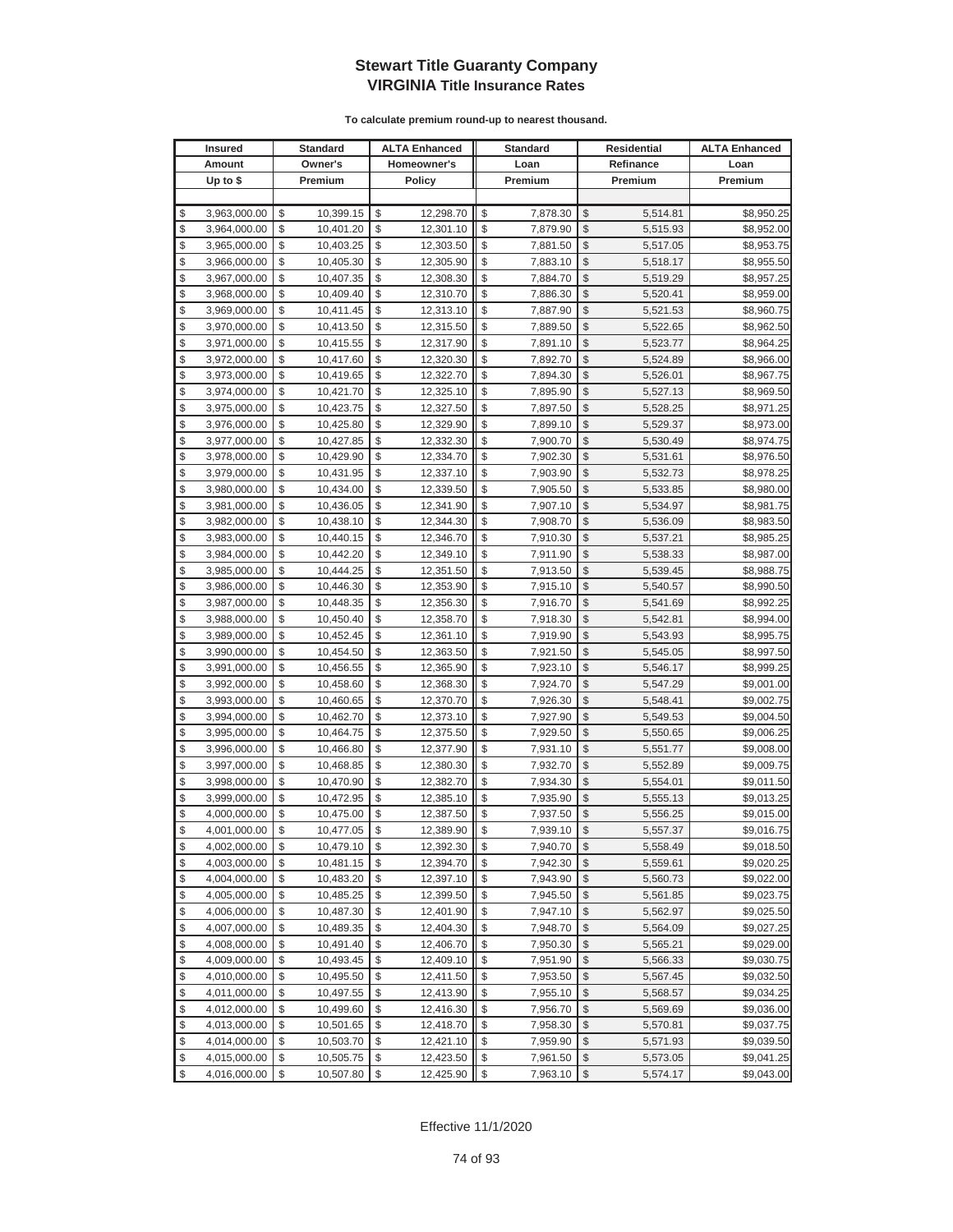|          | <b>Insured</b>               |          | <b>Standard</b>        |          | <b>ALTA Enhanced</b>   |          | <b>Standard</b>      |                         | Residential          | <b>ALTA Enhanced</b>     |
|----------|------------------------------|----------|------------------------|----------|------------------------|----------|----------------------|-------------------------|----------------------|--------------------------|
|          | Amount                       |          | Owner's                |          | Homeowner's            |          | Loan                 |                         | Refinance            | Loan                     |
|          | Up to \$                     |          | Premium                |          | Policy                 |          | Premium              |                         | Premium              | Premium                  |
|          |                              |          |                        |          |                        |          |                      |                         |                      |                          |
| \$       | 4,017,000.00                 | \$       | 10,509.85              | \$       | 12,428.30              | \$       | 7,964.70             | \$                      | 5,575.29             | \$9,044.75               |
| \$       | 4,018,000.00                 | \$       | 10,511.90              | \$       | 12,430.70              | \$       | 7,966.30             | \$                      | 5,576.41             | \$9,046.50               |
| \$       | 4,019,000.00                 | \$       | 10,513.95              | \$       | 12,433.10              | \$       | 7,967.90             | \$                      | 5,577.53             | \$9,048.25               |
| \$       | 4,020,000.00                 | \$       | 10,516.00              | \$       | 12,435.50              | \$       | 7,969.50             | \$                      | 5,578.65             | \$9,050.00               |
| \$       | 4,021,000.00                 | \$       | 10,518.05              | \$       | 12,437.90              | \$       | 7,971.10             | \$                      | 5,579.77             | \$9,051.75               |
| \$       | 4,022,000.00                 | \$       | 10,520.10              | \$       | 12,440.30              | \$       | 7,972.70             | \$                      | 5,580.89             | \$9,053.50               |
| \$       | 4,023,000.00                 | \$       | 10,522.15              | \$       | 12,442.70              | \$       | 7,974.30             | \$                      | 5,582.01             | \$9,055.25               |
| \$       | 4,024,000.00                 | \$       | 10,524.20              | \$       | 12,445.10              | \$       | 7,975.90             | \$                      | 5,583.13             | \$9,057.00               |
| \$       | 4,025,000.00                 | \$       | 10,526.25              | \$       | 12,447.50              | \$       | 7,977.50             | \$                      | 5,584.25             | \$9,058.75               |
| \$       | 4,026,000.00                 | \$       | 10,528.30              | \$       | 12,449.90              | \$       | 7,979.10             | \$                      | 5,585.37             | \$9,060.50               |
| \$       | 4,027,000.00                 | \$       | 10,530.35              | \$       | 12,452.30              | \$       | 7,980.70             | \$                      | 5,586.49             | \$9,062.25               |
| \$       | 4,028,000.00                 | \$       | 10,532.40              | \$       | 12,454.70              | \$       | 7,982.30             | \$                      | 5,587.61             | \$9,064.00               |
| \$       | 4,029,000.00                 | \$       | 10,534.45              | \$       | 12,457.10              | \$       | 7,983.90             | \$                      | 5,588.73             | \$9,065.75               |
| \$       | 4,030,000.00                 | \$       | 10,536.50              | \$       | 12,459.50              | \$       | 7,985.50             | \$                      | 5,589.85             | \$9,067.50               |
| \$       | 4,031,000.00                 | \$       | 10,538.55              | \$       | 12,461.90              | \$       | 7,987.10             | \$                      | 5,590.97             | \$9,069.25               |
| \$       | 4,032,000.00                 | \$       | 10,540.60              | \$       | 12,464.30              | \$       | 7,988.70             | \$                      | 5,592.09             | \$9,071.00               |
| \$       | 4,033,000.00                 | \$       | 10,542.65              | \$       | 12,466.70              | \$       | 7,990.30             | \$                      | 5,593.21             | \$9,072.75               |
| \$       | 4,034,000.00                 | \$       | 10,544.70              | \$       | 12,469.10              | \$       | 7,991.90             | \$                      | 5,594.33             | \$9,074.50               |
| \$       | 4,035,000.00                 | \$       | 10,546.75              | \$       | 12,471.50              | \$       | 7,993.50             | \$                      | 5,595.45             | \$9,076.25               |
| \$       | 4,036,000.00                 | \$       | 10,548.80              | \$       | 12,473.90              | \$       | 7,995.10             | \$                      | 5,596.57             | \$9,078.00               |
| \$       | 4,037,000.00                 | \$       | 10,550.85              | \$       | 12,476.30              | \$       | 7,996.70             | \$                      | 5,597.69             | \$9,079.75               |
| \$       | 4,038,000.00                 | \$       | 10,552.90              | \$       | 12,478.70              | \$       | 7,998.30             | \$                      | 5,598.81             | \$9,081.50               |
| \$       | 4,039,000.00                 | \$       | 10,554.95              | \$       | 12,481.10              | \$       | 7,999.90             | \$                      | 5,599.93             | \$9,083.25               |
| \$       | 4,040,000.00                 | \$       | 10,557.00              | \$       | 12,483.50              | \$       | 8,001.50             | \$                      | 5,601.05             | \$9,085.00               |
| \$       | 4,041,000.00                 | \$       | 10,559.05              | \$       | 12,485.90              | \$       | 8,003.10             | \$                      | 5,602.17             | \$9,086.75               |
| \$       | 4,042,000.00                 | \$       | 10,561.10              | \$       | 12,488.30              | \$       | 8,004.70             | \$                      | 5,603.29             | \$9,088.50               |
| \$       | 4,043,000.00                 | \$       | 10,563.15              | \$       | 12,490.70              | \$       | 8,006.30             | \$                      | 5,604.41             | \$9,090.25               |
| \$       | 4,044,000.00                 | \$       | 10,565.20              | \$       | 12,493.10              | \$       | 8,007.90             | \$                      | 5,605.53             | \$9,092.00               |
| \$       | 4,045,000.00                 | \$       | 10,567.25              | \$       | 12,495.50              | \$       | 8,009.50             | \$                      | 5,606.65             | \$9,093.75               |
| \$       | 4,046,000.00                 | \$       | 10,569.30              | \$       | 12,497.90              | \$       | 8,011.10             | \$                      | 5,607.77             | \$9,095.50               |
| \$       | 4,047,000.00                 | \$       | 10,571.35              | \$       | 12,500.30              | \$       | 8,012.70             | \$                      | 5,608.89             | \$9,097.25               |
| \$       | 4,048,000.00                 | \$       | 10,573.40              | \$       | 12,502.70              | \$       | 8,014.30             | \$                      | 5,610.01             | \$9,099.00               |
| \$       | 4,049,000.00                 | \$       | 10,575.45              | \$       | 12,505.10              | \$       | 8,015.90             | \$                      | 5,611.13             | \$9,100.75               |
| \$       | 4,050,000.00                 | \$       | 10,577.50              | \$       | 12,507.50              | \$       | 8,017.50             | \$                      | 5,612.25             | \$9,102.50               |
| \$       | 4,051,000.00                 | \$       | 10,579.55              | \$       | 12,509.90              | \$       | 8,019.10             | \$                      | 5,613.37             | \$9,104.25               |
| \$<br>\$ | 4,052,000.00                 | \$<br>\$ | 10,581.60              | \$<br>\$ | 12,512.30              | \$<br>\$ | 8,020.70             | \$<br>\$                | 5,614.49             | \$9,106.00               |
| \$       | 4,053,000.00                 | \$       | 10,583.65              | \$       | 12,514.70              | \$       | 8,022.30             | \$                      | 5,615.61             | \$9,107.75<br>\$9,109.50 |
| \$       | 4,054,000.00<br>4,055,000.00 | \$       | 10,585.70<br>10,587.75 | \$       | 12,517.10<br>12,519.50 | \$       | 8,023.90<br>8,025.50 | \$                      | 5,616.73<br>5,617.85 | \$9,111.25               |
| \$       | 4,056,000.00                 | \$       | 10,589.80              | \$       | 12,521.90              | \$       | 8,027.10             | \$                      | 5,618.97             | \$9,113.00               |
| \$       | 4,057,000.00                 | \$       | 10,591.85              | \$       | 12,524.30              | \$       | 8,028.70             | \$                      | 5,620.09             | \$9,114.75               |
| \$       | 4,058,000.00                 | \$       | 10,593.90              | \$       | 12,526.70              | \$       | 8,030.30             | \$                      | 5,621.21             | \$9,116.50               |
| \$       | 4,059,000.00                 | \$       | 10,595.95              | \$       | 12,529.10              | \$       | 8,031.90             | \$                      | 5,622.33             | \$9,118.25               |
| \$       | 4,060,000.00                 | \$       | 10,598.00              | \$       | 12,531.50              | \$       | 8,033.50             | \$                      | 5,623.45             | \$9,120.00               |
| \$       | 4,061,000.00                 | \$       | 10,600.05              | \$       | 12,533.90              | \$       | 8,035.10             | \$                      | 5,624.57             | \$9,121.75               |
| \$       | 4,062,000.00                 | \$       | 10,602.10              | \$       | 12,536.30              | \$       | 8,036.70             | \$                      | 5,625.69             | \$9,123.50               |
| \$       | 4,063,000.00                 | \$       | 10,604.15              | \$       | 12,538.70              | \$       | 8,038.30             | \$                      | 5,626.81             | \$9,125.25               |
| \$       | 4,064,000.00                 | \$       | 10,606.20              | \$       | 12,541.10              | \$       | 8,039.90             | \$                      | 5,627.93             | \$9,127.00               |
| \$       | 4,065,000.00                 | \$       | 10,608.25              | \$       | 12,543.50              | \$       | 8,041.50             | \$                      | 5,629.05             | \$9,128.75               |
| \$       | 4,066,000.00                 | \$       | 10,610.30              | \$       | 12,545.90              | \$       | 8,043.10             | \$                      | 5,630.17             | \$9,130.50               |
| \$       | 4,067,000.00                 | \$       | 10,612.35              | \$       | 12,548.30              | \$       | 8,044.70             | \$                      | 5,631.29             | \$9,132.25               |
| \$       | 4,068,000.00                 | \$       | 10,614.40              | \$       | 12,550.70              | \$       | 8,046.30             | \$                      | 5,632.41             | \$9,134.00               |
| \$       | 4,069,000.00                 | \$       | 10,616.45              | \$       | 12,553.10              | \$       | 8,047.90             | \$                      | 5,633.53             | \$9,135.75               |
| \$       | 4,070,000.00                 | \$       | 10,618.50              | \$       | 12,555.50              | \$       | 8,049.50             | $\sqrt[6]{\frac{1}{2}}$ | 5,634.65             | \$9,137.50               |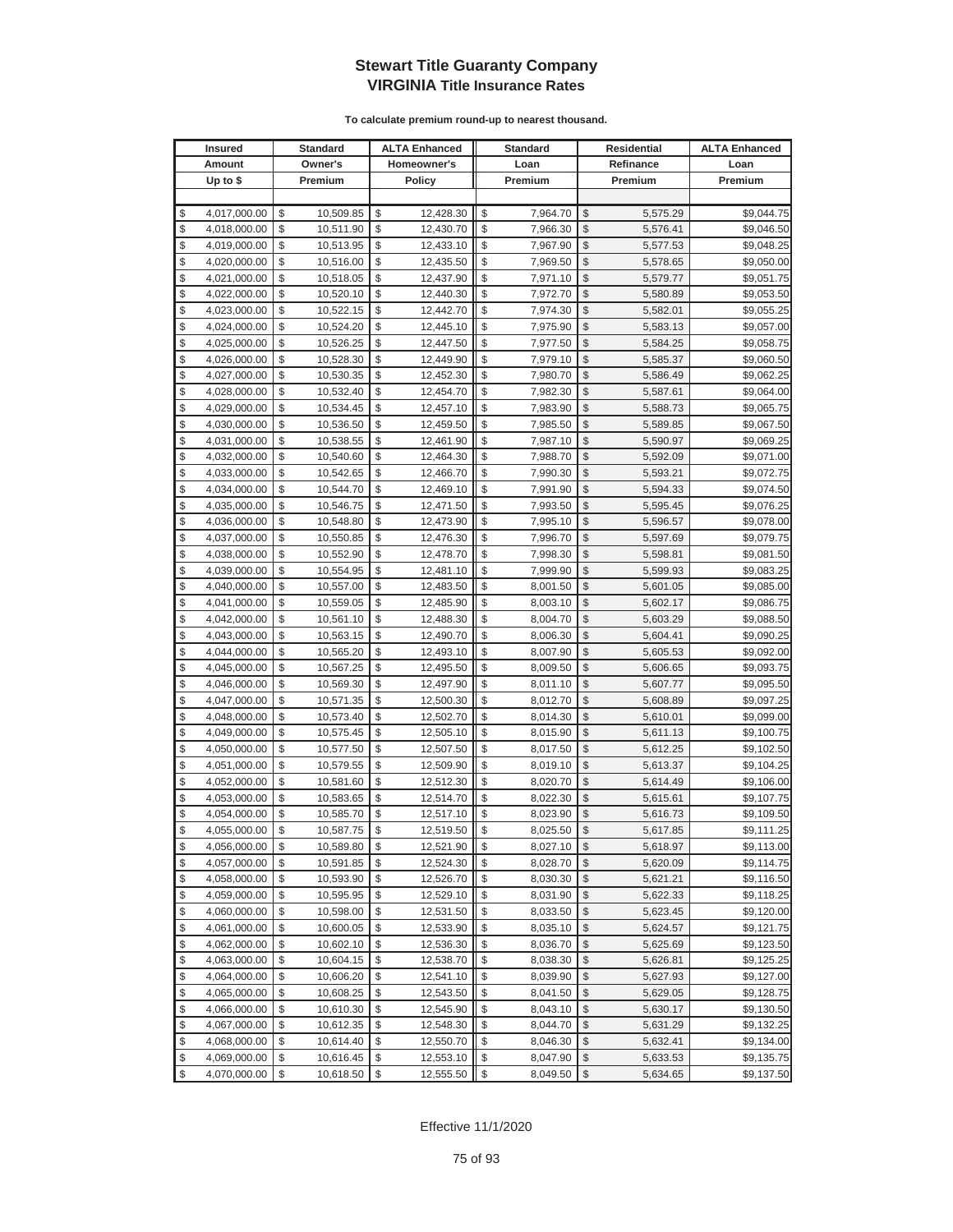|          | <b>Insured</b>               |          | <b>Standard</b>        |          | <b>ALTA Enhanced</b>   |          | <b>Standard</b>      |               | Residential          | <b>ALTA Enhanced</b>     |
|----------|------------------------------|----------|------------------------|----------|------------------------|----------|----------------------|---------------|----------------------|--------------------------|
|          | Amount                       |          | Owner's                |          | Homeowner's            |          | Loan                 |               | Refinance            | Loan                     |
|          | Up to $$$                    |          | Premium                |          | <b>Policy</b>          |          | Premium              |               | Premium              | Premium                  |
|          |                              |          |                        |          |                        |          |                      |               |                      |                          |
| \$       | 4,071,000.00                 | \$       | 10,620.55              | \$       | 12,557.90              | \$       | 8,051.10             | \$            | 5,635.77             | \$9,139.25               |
| \$       | 4,072,000.00                 | \$       | 10,622.60              | \$       | 12,560.30              | \$       | 8,052.70             | \$            | 5,636.89             | \$9,141.00               |
| \$       | 4,073,000.00                 | \$       | 10,624.65              | \$       | 12,562.70              | \$       | 8,054.30             | \$            | 5,638.01             | \$9,142.75               |
| \$       | 4,074,000.00                 | \$       | 10,626.70              | \$       | 12,565.10              | \$       | 8,055.90             | \$            | 5,639.13             | \$9,144.50               |
| \$       | 4,075,000.00                 | \$       | 10,628.75              | \$       | 12,567.50              | \$       | 8,057.50             | \$            | 5,640.25             | \$9,146.25               |
| \$       | 4,076,000.00                 | \$       | 10,630.80              | \$       | 12,569.90              | \$       | 8,059.10             | \$            | 5,641.37             | \$9,148.00               |
| \$       | 4,077,000.00                 | \$       | 10,632.85              | \$       | 12,572.30              | \$       | 8,060.70             | \$            | 5,642.49             | \$9,149.75               |
| \$       | 4,078,000.00                 | \$       | 10,634.90              | \$       | 12,574.70              | \$       | 8,062.30             | \$            | 5,643.61             | \$9,151.50               |
| \$       | 4,079,000.00                 | \$       | 10,636.95              | \$       | 12,577.10              | \$       | 8,063.90             | \$            | 5,644.73             | \$9,153.25               |
| \$       | 4,080,000.00                 | \$       | 10,639.00              | \$       | 12,579.50              | \$       | 8,065.50             | \$            | 5,645.85             | \$9,155.00               |
| \$       | 4,081,000.00                 | \$       | 10,641.05              | \$       | 12,581.90              | \$       | 8,067.10             | \$            | 5,646.97             | \$9,156.75               |
| \$       | 4,082,000.00                 | \$       | 10,643.10              | \$       | 12,584.30              | \$       | 8,068.70             | \$            | 5,648.09             | \$9,158.50               |
| \$       | 4,083,000.00                 | \$       | 10,645.15              | \$       | 12,586.70              | \$       | 8,070.30             | \$            | 5,649.21             | \$9,160.25               |
| \$       | 4,084,000.00                 | \$       | 10,647.20              | \$       | 12,589.10              | \$       | 8,071.90             | \$            | 5,650.33             | \$9,162.00               |
| \$       | 4,085,000.00                 | \$       | 10,649.25              | \$       | 12,591.50              | \$       | 8,073.50             | \$            | 5,651.45             | \$9,163.75               |
| \$       | 4,086,000.00                 | \$       | 10,651.30              | \$       | 12,593.90              | \$       | 8,075.10             | \$            | 5,652.57             | \$9,165.50               |
| \$       | 4,087,000.00                 | \$       | 10,653.35              | \$       | 12,596.30              | \$       | 8,076.70             | \$            | 5,653.69             | \$9,167.25               |
| \$       | 4,088,000.00                 | \$       | 10,655.40              | \$       | 12,598.70              | \$       | 8,078.30             | \$            | 5,654.81             | \$9,169.00               |
| \$       | 4,089,000.00                 | \$       | 10,657.45              | \$       | 12,601.10              | \$       | 8,079.90             | \$            | 5,655.93             | \$9,170.75               |
| \$       | 4,090,000.00                 | \$       | 10,659.50              | \$       | 12,603.50              | \$       | 8,081.50             | \$            | 5,657.05             | \$9,172.50               |
| \$       | 4,091,000.00                 | \$       | 10,661.55              | \$       | 12,605.90              | \$       | 8,083.10             | \$            | 5,658.17             | \$9,174.25               |
| \$       | 4,092,000.00                 | \$       | 10,663.60              | \$       | 12,608.30              | \$       | 8,084.70             | \$            | 5,659.29             | \$9,176.00               |
| \$       | 4,093,000.00                 | \$       | 10,665.65              | \$       | 12,610.70              | \$       | 8,086.30             | \$            | 5,660.41             | \$9,177.75               |
| \$       | 4,094,000.00                 | \$       | 10,667.70              | \$       | 12,613.10              | \$       | 8,087.90             | \$            | 5,661.53             | \$9,179.50               |
| \$       | 4,095,000.00                 | \$       | 10,669.75              | \$       | 12,615.50              | \$       | 8,089.50             | \$            | 5,662.65             | \$9,181.25               |
| \$       | 4,096,000.00                 | \$       | 10,671.80              | \$       | 12,617.90              | \$       | 8,091.10             | \$            | 5,663.77             | \$9,183.00               |
| \$       | 4,097,000.00                 | \$       | 10,673.85              | \$       | 12,620.30              | \$       | 8,092.70             | \$            | 5,664.89             | \$9,184.75               |
| \$       | 4,098,000.00                 | \$       | 10,675.90              | \$       | 12,622.70              | \$       | 8,094.30             | \$            | 5,666.01             | \$9,186.50               |
| \$       | 4,099,000.00                 | \$       | 10,677.95              | \$       | 12,625.10              | \$       | 8,095.90             | \$            | 5,667.13             | \$9,188.25               |
| \$       | 4,100,000.00                 | \$       | 10,680.00              | \$       | 12,627.50              | \$       | 8,097.50             | \$            | 5,668.25             | \$9,190.00               |
| \$       | 4,101,000.00                 | \$       | 10,682.05              | \$       | 12,629.90              | \$       | 8,099.10             | \$            | 5,669.37             | \$9,191.75               |
| \$       | 4,102,000.00                 | \$       | 10,684.10              | \$       | 12,632.30              | \$       | 8,100.70             | \$            | 5,670.49             | \$9,193.50               |
| \$       | 4,103,000.00                 | \$       | 10,686.15              | \$       | 12,634.70              | \$       | 8,102.30             | \$            | 5,671.61             | \$9,195.25               |
| \$       | 4,104,000.00                 | \$       | 10,688.20              | \$       | 12,637.10              | \$       | 8,103.90             | \$            | 5,672.73             | \$9,197.00               |
| \$       | 4,105,000.00                 | \$       | 10,690.25              | \$       | 12,639.50              | \$       | 8,105.50             | \$            | 5,673.85             | \$9,198.75               |
| \$<br>\$ | 4,106,000.00                 | \$<br>\$ | 10,692.30<br>10,694.35 | \$<br>\$ | 12,641.90<br>12,644.30 | \$<br>\$ | 8,107.10<br>8,108.70 | \$<br>\$      | 5,674.97             | \$9,200.50               |
| \$       | 4,107,000.00                 | \$       |                        | \$       |                        | \$       |                      | \$            | 5,676.09             | \$9,202.25               |
| \$       | 4,108,000.00<br>4,109,000.00 | \$       | 10,696.40<br>10,698.45 | \$       | 12,646.70<br>12,649.10 | \$       | 8,110.30<br>8,111.90 | $\mathbb{S}$  | 5,677.21<br>5,678.33 | \$9,204.00<br>\$9,205.75 |
| \$       | 4,110,000.00                 | \$       | 10,700.50              | \$       | 12,651.50              | \$       | 8,113.50             | \$            | 5,679.45             | \$9,207.50               |
| \$       | 4,111,000.00                 | \$       | 10,702.55              | \$       | 12,653.90              |          | 8,115.10             | \$            | 5,680.57             | \$9,209.25               |
| \$       | 4,112,000.00                 | \$       | 10,704.60              | \$       | 12,656.30              | \$       | 8,116.70             | \$            | 5,681.69             | \$9,211.00               |
| \$       | 4,113,000.00                 | \$       | 10,706.65              | \$       | 12,658.70              | \$       | 8,118.30             | \$            | 5,682.81             | \$9,212.75               |
| \$       | 4,114,000.00                 | \$       | 10,708.70              | \$       | 12,661.10              | \$       | 8,119.90             | \$            | 5,683.93             | \$9,214.50               |
| \$       | 4,115,000.00                 | \$       | 10,710.75              | \$       | 12,663.50              | \$       | 8,121.50             | \$            | 5,685.05             | \$9,216.25               |
| \$       | 4,116,000.00                 | \$       | 10,712.80              | \$       | 12,665.90              | \$       | 8,123.10             | \$            | 5,686.17             | \$9,218.00               |
| \$       | 4,117,000.00                 | \$       | 10,714.85              | \$       | 12,668.30              | \$       | 8,124.70             | \$            | 5,687.29             | \$9,219.75               |
| \$       | 4,118,000.00                 | \$       | 10,716.90              | \$       | 12,670.70              | \$       | 8,126.30             | \$            | 5,688.41             | \$9,221.50               |
| \$       | 4,119,000.00                 | \$       | 10,718.95              | \$       | 12,673.10              | \$       | 8,127.90             | \$            | 5,689.53             | \$9,223.25               |
| \$       | 4,120,000.00                 | \$       | 10,721.00              | \$       | 12,675.50              | \$       | 8,129.50             | \$            | 5,690.65             | \$9,225.00               |
| \$       | 4,121,000.00                 | \$       | 10,723.05              | \$       | 12,677.90              | \$       | 8,131.10             | \$            | 5,691.77             | \$9,226.75               |
| \$       | 4,122,000.00                 | \$       | 10,725.10              | \$       | 12,680.30              | \$       | 8,132.70             | \$            | 5,692.89             | \$9,228.50               |
| \$       | 4,123,000.00                 | \$       | 10,727.15              | \$       | 12,682.70              | \$       | 8,134.30             | \$            | 5,694.01             | \$9,230.25               |
| \$       | 4,124,000.00                 | \$       | 10,729.20              | \$       | 12,685.10              | \$       | 8,135.90             | $\frac{1}{2}$ | 5,695.13             | \$9,232.00               |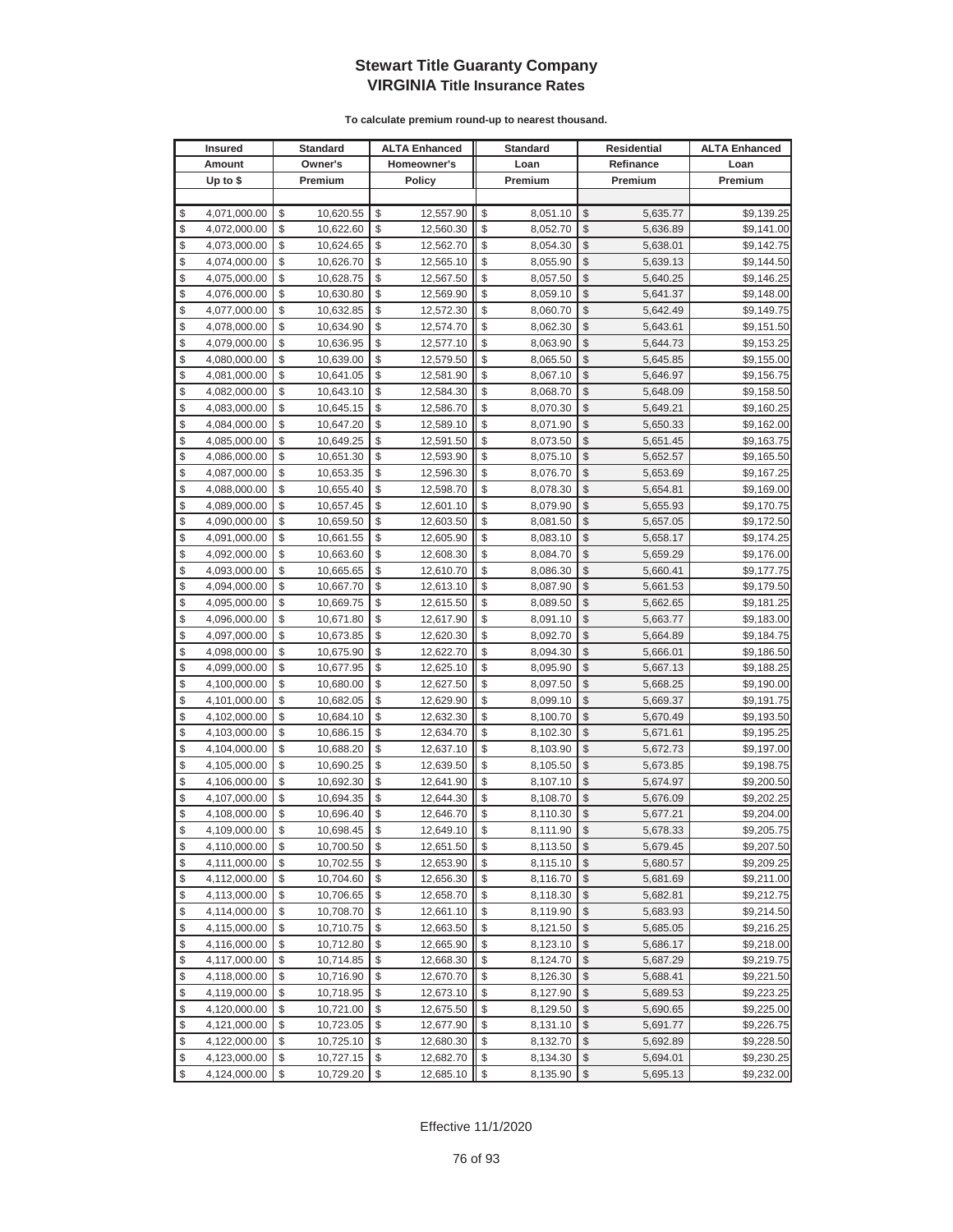| <b>Insured</b>     | Standard        | <b>ALTA Enhanced</b> | <b>Standard</b> |                         | Residential | <b>ALTA Enhanced</b> |
|--------------------|-----------------|----------------------|-----------------|-------------------------|-------------|----------------------|
| Amount             | Owner's         | Homeowner's          | Loan            |                         | Refinance   | Loan                 |
| Up to $$$          | Premium         | <b>Policy</b>        | Premium         |                         | Premium     | Premium              |
|                    |                 |                      |                 |                         |             |                      |
| \$<br>4,125,000.00 | \$<br>10,731.25 | \$<br>12,687.50      | \$<br>8,137.50  | \$                      | 5,696.25    | \$9,233.75           |
| \$<br>4,126,000.00 | \$<br>10,733.30 | \$<br>12,689.90      | \$<br>8,139.10  | \$                      | 5,697.37    | \$9,235.50           |
| \$<br>4,127,000.00 | \$<br>10,735.35 | \$<br>12,692.30      | \$<br>8,140.70  | \$                      | 5,698.49    | \$9,237.25           |
| \$<br>4,128,000.00 | \$<br>10,737.40 | \$<br>12,694.70      | \$<br>8,142.30  | \$                      | 5,699.61    | \$9,239.00           |
| \$<br>4,129,000.00 | \$<br>10,739.45 | \$<br>12,697.10      | \$<br>8,143.90  | \$                      | 5,700.73    | \$9,240.75           |
| \$<br>4,130,000.00 | \$<br>10,741.50 | \$<br>12,699.50      | \$<br>8,145.50  | \$                      | 5,701.85    | \$9,242.50           |
| \$<br>4,131,000.00 | \$<br>10,743.55 | \$<br>12,701.90      | \$<br>8,147.10  | \$                      | 5,702.97    | \$9,244.25           |
| \$<br>4,132,000.00 | \$<br>10,745.60 | \$<br>12,704.30      | \$<br>8,148.70  | \$                      | 5,704.09    | \$9,246.00           |
| \$<br>4,133,000.00 | \$<br>10,747.65 | \$<br>12,706.70      | \$<br>8,150.30  | \$                      | 5,705.21    | \$9,247.75           |
| \$<br>4,134,000.00 | \$<br>10,749.70 | \$<br>12,709.10      | \$<br>8,151.90  | \$                      | 5,706.33    | \$9,249.50           |
| \$<br>4,135,000.00 | \$<br>10,751.75 | \$<br>12,711.50      | \$<br>8,153.50  | \$                      | 5,707.45    | \$9,251.25           |
| \$<br>4,136,000.00 | \$<br>10,753.80 | \$<br>12,713.90      | \$<br>8,155.10  | \$                      | 5,708.57    | \$9,253.00           |
| \$<br>4,137,000.00 | \$<br>10,755.85 | \$<br>12,716.30      | \$<br>8,156.70  | \$                      | 5,709.69    | \$9,254.75           |
| \$<br>4,138,000.00 | \$<br>10,757.90 | \$<br>12,718.70      | \$<br>8,158.30  | \$                      | 5,710.81    | \$9,256.50           |
| \$<br>4,139,000.00 | \$<br>10,759.95 | \$<br>12,721.10      | \$<br>8,159.90  | \$                      | 5,711.93    | \$9,258.25           |
| \$<br>4,140,000.00 | \$<br>10,762.00 | \$<br>12,723.50      | \$<br>8,161.50  | \$                      | 5,713.05    | \$9,260.00           |
| \$<br>4,141,000.00 | \$<br>10,764.05 | \$<br>12,725.90      | \$<br>8,163.10  | \$                      | 5,714.17    | \$9,261.75           |
| \$<br>4,142,000.00 | \$<br>10,766.10 | \$<br>12,728.30      | \$<br>8,164.70  | \$                      | 5,715.29    | \$9,263.50           |
| \$<br>4,143,000.00 | \$<br>10,768.15 | \$<br>12,730.70      | \$<br>8,166.30  | \$                      | 5,716.41    | \$9,265.25           |
| \$<br>4,144,000.00 | \$<br>10,770.20 | \$<br>12,733.10      | \$<br>8,167.90  | \$                      | 5,717.53    | \$9,267.00           |
| \$<br>4,145,000.00 | \$<br>10,772.25 | \$<br>12,735.50      | \$<br>8,169.50  | \$                      | 5,718.65    | \$9,268.75           |
| \$<br>4,146,000.00 | \$<br>10,774.30 | \$<br>12,737.90      | \$<br>8,171.10  | \$                      | 5,719.77    | \$9,270.50           |
| \$<br>4,147,000.00 | \$<br>10,776.35 | \$<br>12,740.30      | \$<br>8,172.70  | \$                      | 5,720.89    | \$9,272.25           |
| \$<br>4,148,000.00 | \$<br>10,778.40 | \$<br>12,742.70      | \$<br>8,174.30  | \$                      | 5,722.01    | \$9,274.00           |
| \$<br>4,149,000.00 | \$<br>10,780.45 | \$<br>12,745.10      | \$<br>8,175.90  | \$                      | 5,723.13    | \$9,275.75           |
| \$<br>4,150,000.00 | \$<br>10,782.50 | \$<br>12,747.50      | \$<br>8,177.50  | \$                      | 5,724.25    | \$9,277.50           |
| \$<br>4,151,000.00 | \$<br>10,784.55 | \$<br>12,749.90      | \$<br>8,179.10  | \$                      | 5,725.37    | \$9,279.25           |
| \$<br>4,152,000.00 | \$<br>10,786.60 | \$<br>12,752.30      | \$<br>8,180.70  | \$                      | 5,726.49    | \$9,281.00           |
| \$<br>4,153,000.00 | \$<br>10,788.65 | \$<br>12,754.70      | \$<br>8,182.30  | \$                      | 5,727.61    | \$9,282.75           |
| \$<br>4,154,000.00 | \$<br>10,790.70 | \$<br>12,757.10      | \$<br>8,183.90  | \$                      | 5,728.73    | \$9,284.50           |
| \$<br>4,155,000.00 | \$<br>10,792.75 | \$<br>12,759.50      | \$<br>8,185.50  | \$                      | 5,729.85    | \$9,286.25           |
| \$<br>4,156,000.00 | \$<br>10,794.80 | \$<br>12,761.90      | \$<br>8,187.10  | \$                      | 5,730.97    | \$9,288.00           |
| \$<br>4,157,000.00 | \$<br>10,796.85 | \$<br>12,764.30      | \$<br>8,188.70  | \$                      | 5,732.09    | \$9,289.75           |
| \$<br>4,158,000.00 | \$<br>10,798.90 | \$<br>12,766.70      | \$<br>8,190.30  | \$                      | 5,733.21    | \$9,291.50           |
| \$<br>4,159,000.00 | \$<br>10,800.95 | \$<br>12,769.10      | \$<br>8,191.90  | \$                      | 5,734.33    | \$9,293.25           |
| \$<br>4,160,000.00 | \$<br>10,803.00 | \$<br>12,771.50      | \$<br>8,193.50  | \$                      | 5,735.45    | \$9,295.00           |
| \$<br>4,161,000.00 | \$<br>10,805.05 | \$<br>12,773.90      | \$<br>8,195.10  | \$                      | 5,736.57    | \$9,296.75           |
| \$<br>4,162,000.00 | \$<br>10,807.10 | \$<br>12,776.30      | \$<br>8,196.70  | \$                      | 5,737.69    | \$9,298.50           |
| \$<br>4,163,000.00 | \$<br>10,809.15 | \$<br>12,778.70      | \$<br>8,198.30  | \$                      | 5,738.81    | \$9,300.25           |
| \$<br>4,164,000.00 | \$<br>10,811.20 | \$<br>12,781.10      | \$<br>8,199.90  | $\sqrt[6]{3}$           | 5,739.93    | \$9,302.00           |
| \$<br>4,165,000.00 | \$<br>10,813.25 | \$<br>12,783.50      | \$<br>8,201.50  | $\mathcal{S}$           | 5,741.05    | \$9,303.75           |
| \$<br>4,166,000.00 | \$<br>10,815.30 | \$<br>12,785.90      | \$<br>8,203.10  | $\frac{1}{2}$           | 5,742.17    | \$9,305.50           |
| \$<br>4,167,000.00 | \$<br>10,817.35 | \$<br>12,788.30      | \$<br>8,204.70  | \$                      | 5,743.29    | \$9,307.25           |
| \$<br>4,168,000.00 | \$<br>10,819.40 | \$<br>12,790.70      | \$<br>8,206.30  | \$                      | 5,744.41    | \$9,309.00           |
| \$<br>4,169,000.00 | \$<br>10,821.45 | \$<br>12,793.10      | \$<br>8,207.90  | \$                      | 5,745.53    | \$9,310.75           |
| \$<br>4,170,000.00 | \$<br>10,823.50 | \$<br>12,795.50      | \$<br>8,209.50  | \$                      | 5,746.65    | \$9,312.50           |
| \$<br>4,171,000.00 | \$<br>10,825.55 | \$<br>12,797.90      | \$<br>8,211.10  | \$                      | 5,747.77    | \$9,314.25           |
| \$<br>4,172,000.00 | \$<br>10,827.60 | \$<br>12,800.30      | \$<br>8,212.70  | \$                      | 5,748.89    | \$9,316.00           |
| \$<br>4,173,000.00 | \$<br>10,829.65 | \$<br>12,802.70      | \$<br>8,214.30  | \$                      | 5,750.01    | \$9,317.75           |
| \$<br>4,174,000.00 | \$<br>10,831.70 | \$<br>12,805.10      | \$<br>8,215.90  | \$                      | 5,751.13    | \$9,319.50           |
| \$<br>4,175,000.00 | \$<br>10,833.75 | \$<br>12,807.50      | \$<br>8,217.50  | \$                      | 5,752.25    | \$9,321.25           |
| \$<br>4,176,000.00 | \$<br>10,835.80 | \$<br>12,809.90      | \$<br>8,219.10  | \$                      | 5,753.37    | \$9,323.00           |
| \$<br>4,177,000.00 | \$<br>10,837.85 | \$<br>12,812.30      | \$<br>8,220.70  | \$                      | 5,754.49    | \$9,324.75           |
| \$<br>4,178,000.00 | \$<br>10,839.90 | \$<br>12,814.70      | \$<br>8,222.30  | $\sqrt[6]{\frac{1}{2}}$ | 5,755.61    | \$9,326.50           |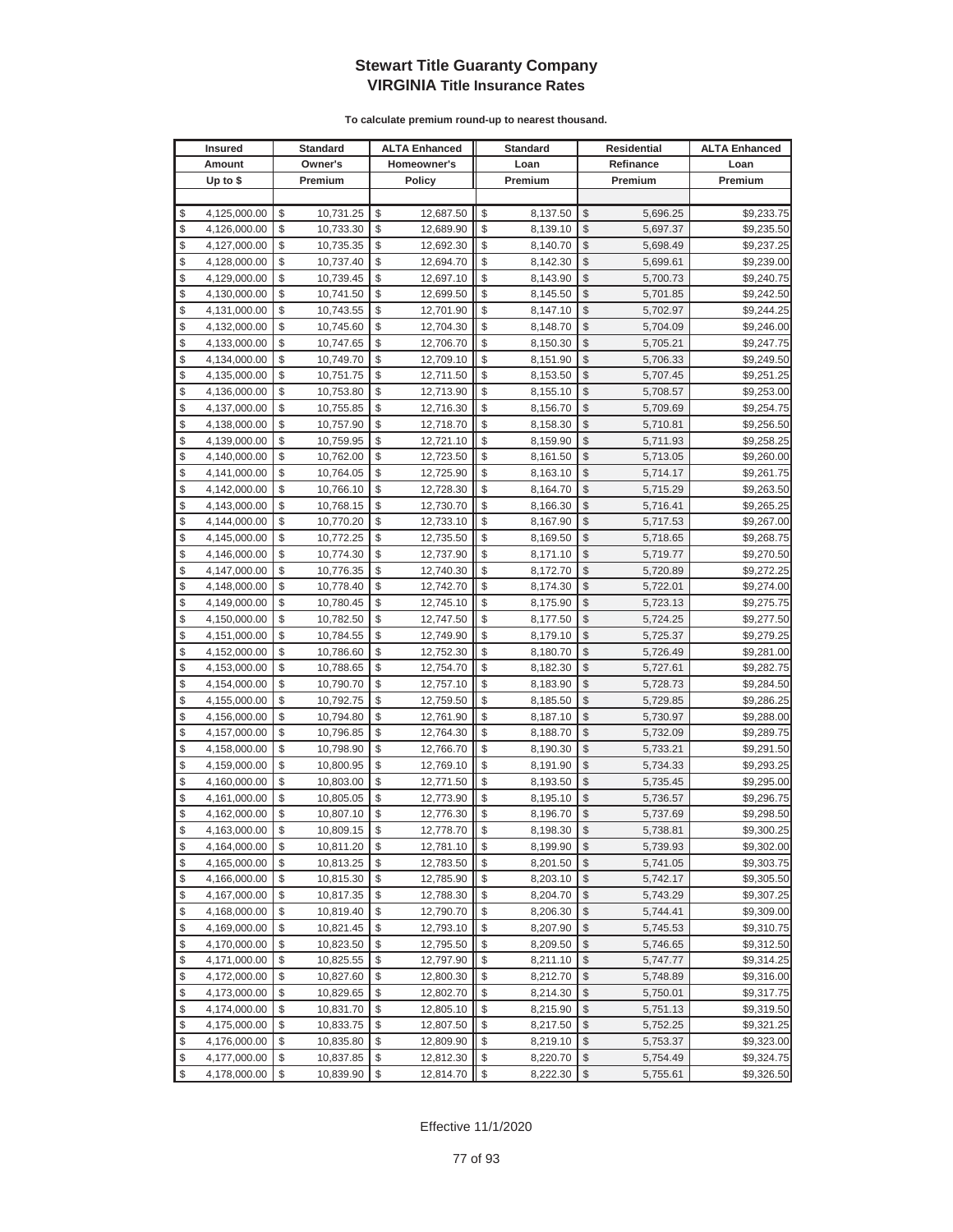|          | <b>Insured</b>               |          | <b>Standard</b>        |          | <b>ALTA Enhanced</b>   |          | <b>Standard</b>      |                         | Residential          | <b>ALTA Enhanced</b>     |
|----------|------------------------------|----------|------------------------|----------|------------------------|----------|----------------------|-------------------------|----------------------|--------------------------|
|          | Amount                       |          | Owner's                |          | Homeowner's            |          | Loan                 |                         | Refinance            | Loan                     |
|          | Up to $$$                    |          | Premium                |          | <b>Policy</b>          |          | Premium              |                         | Premium              | Premium                  |
|          |                              |          |                        |          |                        |          |                      |                         |                      |                          |
| \$       | 4,179,000.00                 | \$       | 10,841.95              | \$       | 12,817.10              | \$       | 8,223.90             | \$                      | 5,756.73             | \$9,328.25               |
| \$       | 4,180,000.00                 | \$       | 10,844.00              | \$       | 12,819.50              | \$       | 8,225.50             | \$                      | 5,757.85             | \$9,330.00               |
| \$       | 4,181,000.00                 | \$       | 10,846.05              | \$       | 12,821.90              | \$       | 8,227.10             | \$                      | 5,758.97             | \$9,331.75               |
| \$       | 4,182,000.00                 | \$       | 10,848.10              | \$       | 12,824.30              | \$       | 8,228.70             | \$                      | 5,760.09             | \$9,333.50               |
| \$       | 4,183,000.00                 | \$       | 10,850.15              | \$       | 12,826.70              | \$       | 8,230.30             | \$                      | 5,761.21             | \$9,335.25               |
| \$       | 4,184,000.00                 | \$       | 10,852.20              | \$       | 12,829.10              | \$       | 8,231.90             | \$                      | 5,762.33             | \$9,337.00               |
| \$       | 4,185,000.00                 | \$       | 10,854.25              | \$       | 12,831.50              | \$       | 8,233.50             | \$                      | 5,763.45             | \$9,338.75               |
| \$       | 4,186,000.00                 | \$       | 10,856.30              | \$       | 12,833.90              | \$       | 8,235.10             | \$                      | 5,764.57             | \$9,340.50               |
| \$       | 4,187,000.00                 | \$       | 10,858.35              | \$       | 12,836.30              | \$       | 8,236.70             | \$                      | 5,765.69             | \$9,342.25               |
| \$       | 4,188,000.00                 | \$       | 10,860.40              | \$       | 12,838.70              | \$       | 8,238.30             | \$                      | 5,766.81             | \$9,344.00               |
| \$       | 4,189,000.00                 | \$       | 10,862.45              | \$       | 12,841.10              | \$       | 8,239.90             | \$                      | 5,767.93             | \$9,345.75               |
| \$       | 4,190,000.00                 | \$       | 10,864.50              | \$       | 12,843.50              | \$       | 8,241.50             | \$                      | 5,769.05             | \$9,347.50               |
| \$       | 4,191,000.00                 | \$       | 10,866.55              | \$       | 12,845.90              | \$       | 8,243.10             | \$                      | 5,770.17             | \$9,349.25               |
| \$       | 4,192,000.00                 | \$       | 10,868.60              | \$       | 12,848.30              | \$       | 8,244.70             | \$                      | 5,771.29             | \$9,351.00               |
| \$       | 4,193,000.00                 | \$       | 10,870.65              | \$       | 12,850.70              | \$       | 8,246.30             | \$                      | 5,772.41             | \$9,352.75               |
| \$       | 4,194,000.00                 | \$       | 10,872.70              | \$       | 12,853.10              | \$       | 8,247.90             | \$                      | 5,773.53             | \$9,354.50               |
| \$       | 4,195,000.00                 | \$       | 10,874.75              | \$       | 12,855.50              | \$       | 8,249.50             | \$                      | 5,774.65             | \$9,356.25               |
| \$       | 4,196,000.00                 | \$       | 10,876.80              | \$       | 12,857.90              | \$       | 8,251.10             | \$                      | 5,775.77             | \$9,358.00               |
| \$       | 4,197,000.00                 | \$       | 10,878.85              | \$       | 12,860.30              | \$       | 8,252.70             | \$                      | 5,776.89             | \$9,359.75               |
| \$       | 4,198,000.00                 | \$       | 10,880.90              | \$       | 12,862.70              | \$       | 8,254.30             | \$                      | 5,778.01             | \$9,361.50               |
| \$       | 4,199,000.00                 | \$       | 10,882.95              | \$       | 12,865.10              | \$       | 8,255.90             | \$                      | 5,779.13             | \$9,363.25               |
| \$       | 4,200,000.00                 | \$       | 10,885.00              | \$       | 12,867.50              | \$       | 8,257.50             | \$                      | 5,780.25             | \$9,365.00               |
| \$       | 4,201,000.00                 | \$       | 10,887.05              | \$       | 12,869.90              | \$       | 8,259.10             | \$                      | 5,781.37             | \$9,366.75               |
| \$       | 4,202,000.00                 | \$       | 10,889.10              | \$       | 12,872.30              | \$       | 8,260.70             | \$                      | 5,782.49             | \$9,368.50               |
| \$       | 4,203,000.00                 | \$       | 10,891.15              | \$       | 12,874.70              | \$       | 8,262.30             | \$                      | 5,783.61             | \$9,370.25               |
| \$       | 4,204,000.00                 | \$       | 10,893.20              | \$       | 12,877.10              | \$       | 8,263.90             | \$                      | 5,784.73             | \$9,372.00               |
| \$       | 4,205,000.00                 | \$       | 10,895.25              | \$       | 12,879.50              | \$       | 8,265.50             | \$                      | 5,785.85             | \$9,373.75               |
| \$       | 4,206,000.00                 | \$       | 10,897.30              | \$       | 12,881.90              | \$       | 8,267.10             | \$                      | 5,786.97             | \$9,375.50               |
| \$       | 4,207,000.00                 | \$       | 10,899.35              | \$       | 12,884.30              | \$       | 8,268.70             | \$                      | 5,788.09             | \$9,377.25               |
| \$       | 4,208,000.00                 | \$       | 10,901.40              | \$       | 12,886.70              | \$       | 8,270.30             | \$                      | 5,789.21             | \$9,379.00               |
| \$       | 4,209,000.00                 | \$       | 10,903.45              | \$       | 12,889.10              | \$       | 8,271.90             | \$                      | 5,790.33             | \$9,380.75               |
| \$       | 4,210,000.00                 | \$       | 10,905.50              | \$       | 12,891.50              | \$       | 8,273.50             | \$                      | 5,791.45             | \$9,382.50               |
| \$       | 4,211,000.00                 | \$       | 10,907.55              | \$       | 12,893.90              | \$       | 8,275.10             | \$                      | 5,792.57             | \$9,384.25               |
| \$       | 4,212,000.00                 | \$       | 10,909.60              | \$       | 12,896.30              | \$       | 8,276.70             | \$                      | 5,793.69             | \$9,386.00               |
| \$       | 4,213,000.00                 | \$       | 10,911.65              | \$       | 12,898.70              | \$       | 8,278.30             | \$                      | 5,794.81             | \$9,387.75               |
| \$<br>\$ | 4,214,000.00                 | \$<br>\$ | 10,913.70<br>10,915.75 | \$<br>\$ | 12,901.10<br>12,903.50 | \$<br>\$ | 8,279.90             | \$<br>\$                | 5,795.93             | \$9,389.50               |
| \$       | 4,215,000.00                 | \$       |                        | \$       |                        | \$       | 8,281.50             | \$                      | 5,797.05             | \$9,391.25<br>\$9,393.00 |
| \$       | 4,216,000.00<br>4,217,000.00 | \$       | 10,917.80<br>10,919.85 | \$       | 12,905.90<br>12,908.30 | \$       | 8,283.10<br>8,284.70 | $\mathbb{S}$            | 5,798.17<br>5,799.29 | \$9,394.75               |
| \$       | 4,218,000.00                 | \$       | 10,921.90              | \$       | 12,910.70              | \$       | 8,286.30             | \$                      | 5,800.41             | \$9,396.50               |
| \$       | 4,219,000.00                 | \$       | 10,923.95              | \$       | 12,913.10              |          | 8,287.90             | \$                      | 5,801.53             | \$9,398.25               |
| \$       | 4,220,000.00                 | \$       | 10,926.00              | \$       | 12,915.50              | \$       | 8,289.50             | \$                      | 5,802.65             | \$9,400.00               |
| \$       | 4,221,000.00                 | \$       | 10,928.05              | \$       | 12,917.90              | \$       | 8,291.10             | \$                      | 5,803.77             | \$9,401.75               |
| \$       | 4,222,000.00                 | \$       | 10,930.10              | \$       | 12,920.30              | \$       | 8,292.70             | \$                      | 5,804.89             | \$9,403.50               |
| \$       | 4,223,000.00                 | \$       | 10,932.15              | \$       | 12,922.70              | \$       | 8,294.30             | \$                      | 5,806.01             | \$9,405.25               |
| \$       | 4,224,000.00                 | \$       | 10,934.20              | \$       | 12,925.10              | \$       | 8,295.90             | \$                      | 5,807.13             | \$9,407.00               |
| \$       | 4,225,000.00                 | \$       | 10,936.25              | \$       | 12,927.50              | \$       | 8,297.50             | \$                      | 5,808.25             | \$9,408.75               |
| \$       | 4,226,000.00                 | \$       | 10,938.30              | \$       | 12,929.90              | \$       | 8,299.10             | \$                      | 5,809.37             | \$9,410.50               |
| \$       | 4,227,000.00                 | \$       | 10,940.35              | \$       | 12,932.30              | \$       | 8,300.70             | \$                      | 5,810.49             | \$9,412.25               |
| \$       | 4,228,000.00                 | \$       | 10,942.40              | \$       | 12,934.70              | \$       | 8,302.30             | \$                      | 5,811.61             | \$9,414.00               |
| \$       | 4,229,000.00                 | \$       | 10,944.45              | \$       | 12,937.10              | \$       | 8,303.90             | \$                      | 5,812.73             | \$9,415.75               |
| \$       | 4,230,000.00                 | \$       | 10,946.50              | \$       | 12,939.50              | \$       | 8,305.50             | \$                      | 5,813.85             | \$9,417.50               |
| \$       | 4,231,000.00                 | \$       | 10,948.55              | \$       | 12,941.90              | \$       | 8,307.10             | \$                      | 5,814.97             | \$9,419.25               |
| \$       | 4,232,000.00                 | \$       | 10,950.60              | \$       | 12,944.30              | \$       | 8,308.70             | $\sqrt[6]{\frac{1}{2}}$ | 5,816.09             | \$9,421.00               |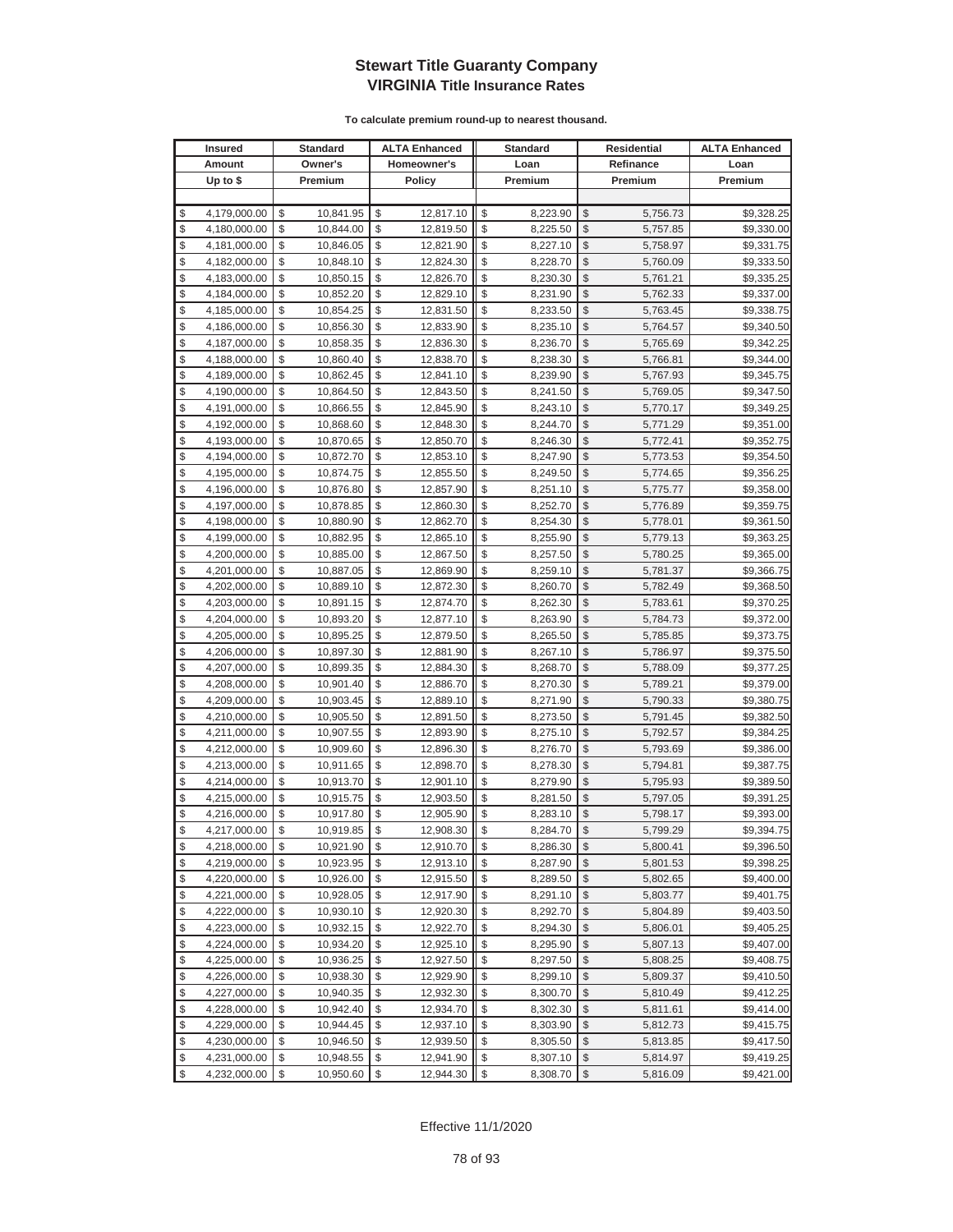|          | <b>Insured</b>               |          | Standard               |          | <b>ALTA Enhanced</b>   |          | <b>Standard</b>      |                         | Residential          | <b>ALTA Enhanced</b>     |
|----------|------------------------------|----------|------------------------|----------|------------------------|----------|----------------------|-------------------------|----------------------|--------------------------|
|          | Amount                       |          | Owner's                |          | Homeowner's            |          | Loan                 |                         | Refinance            | Loan                     |
|          | Up to $$$                    |          | Premium                |          | <b>Policy</b>          |          | Premium              |                         | Premium              | Premium                  |
|          |                              |          |                        |          |                        |          |                      |                         |                      |                          |
| \$       | 4,233,000.00                 | \$       | 10,952.65              | \$       | 12,946.70              | \$       | 8,310.30             | \$                      | 5,817.21             | \$9,422.75               |
| \$       | 4,234,000.00                 | \$       | 10,954.70              | \$       | 12,949.10              | \$       | 8,311.90             | \$                      | 5,818.33             | \$9,424.50               |
| \$       | 4,235,000.00                 | \$       | 10,956.75              | \$       | 12,951.50              | \$       | 8,313.50             | \$                      | 5,819.45             | \$9,426.25               |
| \$       | 4,236,000.00                 | \$       | 10,958.80              | \$       | 12,953.90              | \$       | 8,315.10             | \$                      | 5,820.57             | \$9,428.00               |
| \$       | 4,237,000.00                 | \$       | 10,960.85              | \$       | 12,956.30              | \$       | 8,316.70             | \$                      | 5,821.69             | \$9,429.75               |
| \$       | 4,238,000.00                 | \$       | 10,962.90              | \$       | 12,958.70              | \$       | 8,318.30             | \$                      | 5,822.81             | \$9,431.50               |
| \$       | 4,239,000.00                 | \$       | 10,964.95              | \$       | 12,961.10              | \$       | 8,319.90             | \$                      | 5,823.93             | \$9,433.25               |
| \$       | 4,240,000.00                 | \$       | 10,967.00              | \$       | 12,963.50              | \$       | 8,321.50             | \$                      | 5,825.05             | \$9,435.00               |
| \$       | 4,241,000.00                 | \$       | 10,969.05              | \$       | 12,965.90              | \$       | 8,323.10             | \$                      | 5,826.17             | \$9,436.75               |
| \$       | 4,242,000.00                 | \$       | 10,971.10              | \$       | 12,968.30              | \$       | 8,324.70             | \$                      | 5,827.29             | \$9,438.50               |
| \$       | 4,243,000.00                 | \$       | 10,973.15              | \$       | 12,970.70              | \$       | 8,326.30             | \$                      | 5,828.41             | \$9,440.25               |
| \$       | 4,244,000.00                 | \$       | 10,975.20              | \$       | 12,973.10              | \$       | 8,327.90             | \$                      | 5,829.53             | \$9,442.00               |
| \$       | 4,245,000.00                 | \$       | 10,977.25              | \$       | 12,975.50              | \$       | 8,329.50             | \$                      | 5,830.65             | \$9,443.75               |
| \$       | 4,246,000.00                 | \$       | 10,979.30              | \$       | 12,977.90              | \$       | 8,331.10             | \$                      | 5,831.77             | \$9,445.50               |
| \$       | 4,247,000.00                 | \$       | 10,981.35              | \$       | 12,980.30              | \$       | 8,332.70             | \$                      | 5,832.89             | \$9,447.25               |
| \$       | 4,248,000.00                 | \$       | 10,983.40              | \$       | 12,982.70              | \$       | 8,334.30             | \$                      | 5,834.01             | \$9,449.00               |
| \$       | 4,249,000.00                 | \$       | 10,985.45              | \$       | 12,985.10              | \$       | 8,335.90             | \$                      | 5,835.13             | \$9,450.75               |
| \$       | 4,250,000.00                 | \$       | 10,987.50              | \$       | 12,987.50              | \$       | 8,337.50             | \$                      | 5,836.25             | \$9,452.50               |
| \$       | 4,251,000.00                 | \$       | 10,989.55              | \$       | 12,989.90              | \$       | 8,339.10             | \$                      | 5,837.37             | \$9,454.25               |
| \$       | 4,252,000.00                 | \$       | 10,991.60              | \$       | 12,992.30              | \$       | 8,340.70             | \$                      | 5,838.49             | \$9,456.00               |
| \$       | 4,253,000.00                 | \$       | 10,993.65              | \$       | 12,994.70              | \$       | 8,342.30             | \$                      | 5,839.61             | \$9,457.75               |
| \$       | 4,254,000.00                 | \$       | 10,995.70              | \$       | 12,997.10              | \$       | 8,343.90             | \$                      | 5,840.73             | \$9,459.50               |
| \$       | 4,255,000.00                 | \$       | 10,997.75              | \$       | 12,999.50              | \$       | 8,345.50             | \$                      | 5,841.85             | \$9,461.25               |
| \$       | 4,256,000.00                 | \$       | 10,999.80              | \$       | 13,001.90              | \$       | 8,347.10             | \$                      | 5,842.97             | \$9,463.00               |
| \$       | 4,257,000.00                 | \$       | 11,001.85              | \$       | 13,004.30              | \$       | 8,348.70             | \$                      | 5,844.09             | \$9,464.75               |
| \$       | 4,258,000.00                 | \$       | 11,003.90              | \$       | 13,006.70              | \$       | 8,350.30             | \$                      | 5,845.21             | \$9,466.50               |
| \$       | 4,259,000.00                 | \$       | 11,005.95              | \$       | 13,009.10              | \$       | 8,351.90             | \$                      | 5,846.33             | \$9,468.25               |
| \$       | 4,260,000.00                 | \$       | 11,008.00              | \$       | 13,011.50              | \$       | 8,353.50             | \$                      | 5,847.45             | \$9,470.00               |
| \$       | 4,261,000.00                 | \$       | 11,010.05              | \$       | 13,013.90              | \$       | 8,355.10             | \$                      | 5,848.57             | \$9,471.75               |
| \$       | 4,262,000.00                 | \$       | 11,012.10              | \$       | 13,016.30              | \$       | 8,356.70             | \$                      | 5,849.69             | \$9,473.50               |
| \$       | 4,263,000.00                 | \$       | 11,014.15              | \$       | 13,018.70              | \$       | 8,358.30             | \$                      | 5,850.81             | \$9,475.25               |
| \$       | 4,264,000.00                 | \$       | 11,016.20              | \$       | 13,021.10              | \$       | 8,359.90             | \$                      | 5,851.93             | \$9,477.00               |
| \$       | 4,265,000.00                 | \$       | 11,018.25              | \$       | 13,023.50              | \$       | 8,361.50             | \$                      | 5,853.05             | \$9,478.75               |
| \$       | 4,266,000.00                 | \$       | 11,020.30              | \$<br>\$ | 13,025.90              | \$<br>\$ | 8,363.10             | \$                      | 5,854.17             | \$9,480.50               |
| \$<br>\$ | 4,267,000.00<br>4,268,000.00 | \$<br>\$ | 11,022.35<br>11,024.40 | \$       | 13,028.30<br>13,030.70 | \$       | 8,364.70<br>8,366.30 | \$<br>\$                | 5,855.29             | \$9,482.25<br>\$9,484.00 |
| \$       | 4,269,000.00                 | \$       | 11,026.45              | \$       | 13,033.10              | \$       | 8,367.90             | \$                      | 5,856.41<br>5,857.53 | \$9,485.75               |
| \$       | 4,270,000.00                 | \$       | 11,028.50              | \$       | 13,035.50              | \$       | 8,369.50             | \$                      | 5,858.65             | \$9,487.50               |
| \$       | 4,271,000.00                 | \$       | 11,030.55              | \$       | 13,037.90              | \$       | 8,371.10             | \$                      | 5,859.77             | \$9,489.25               |
| \$       | 4,272,000.00                 | \$       | 11,032.60              | \$       | 13,040.30              | \$       | 8,372.70             | $\sqrt[6]{3}$           | 5,860.89             | \$9,491.00               |
| \$       | 4,273,000.00                 | \$       | 11,034.65              | \$       | 13,042.70              | \$       | 8,374.30             | \$                      | 5,862.01             | \$9,492.75               |
| \$       | 4,274,000.00                 | \$       | 11,036.70              | \$       | 13,045.10              | \$       | 8,375.90             | $\frac{1}{2}$           | 5,863.13             | \$9,494.50               |
| \$       | 4,275,000.00                 | \$       | 11,038.75              | \$       | 13,047.50              | \$       | 8,377.50             | \$                      | 5,864.25             | \$9,496.25               |
| \$       | 4,276,000.00                 | \$       | 11,040.80              | \$       | 13,049.90              | \$       | 8,379.10             | \$                      | 5,865.37             | \$9,498.00               |
| \$       | 4,277,000.00                 | \$       | 11,042.85              | \$       | 13,052.30              | \$       | 8,380.70             | \$                      | 5,866.49             | \$9,499.75               |
| \$       | 4,278,000.00                 | \$       | 11,044.90              | \$       | 13,054.70              | \$       | 8,382.30             | \$                      | 5,867.61             | \$9,501.50               |
| \$       | 4,279,000.00                 | \$       | 11,046.95              | \$       | 13,057.10              | \$       | 8,383.90             | \$                      | 5,868.73             | \$9,503.25               |
| \$       | 4,280,000.00                 | \$       | 11,049.00              | \$       | 13,059.50              | \$       | 8,385.50             | \$                      | 5,869.85             | \$9,505.00               |
| \$       | 4,281,000.00                 | \$       | 11,051.05              | \$       | 13,061.90              | \$       | 8,387.10             | \$                      | 5,870.97             | \$9,506.75               |
| \$       | 4,282,000.00                 | \$       | 11,053.10              | \$       | 13,064.30              | \$       | 8,388.70             | \$                      | 5,872.09             | \$9,508.50               |
| \$       | 4,283,000.00                 | \$       | 11,055.15              | \$       | 13,066.70              | \$       | 8,390.30             | \$                      | 5,873.21             | \$9,510.25               |
| \$       | 4,284,000.00                 | \$       | 11,057.20              | \$       | 13,069.10              | \$       | 8,391.90             | \$                      | 5,874.33             | \$9,512.00               |
| \$       | 4,285,000.00                 | \$       | 11,059.25              | \$       | 13,071.50              | \$       | 8,393.50             | \$                      | 5,875.45             | \$9,513.75               |
| \$       | 4,286,000.00                 | \$       | 11,061.30              | \$       | 13,073.90              | \$       | 8,395.10             | $\sqrt[6]{\frac{1}{2}}$ | 5,876.57             | \$9,515.50               |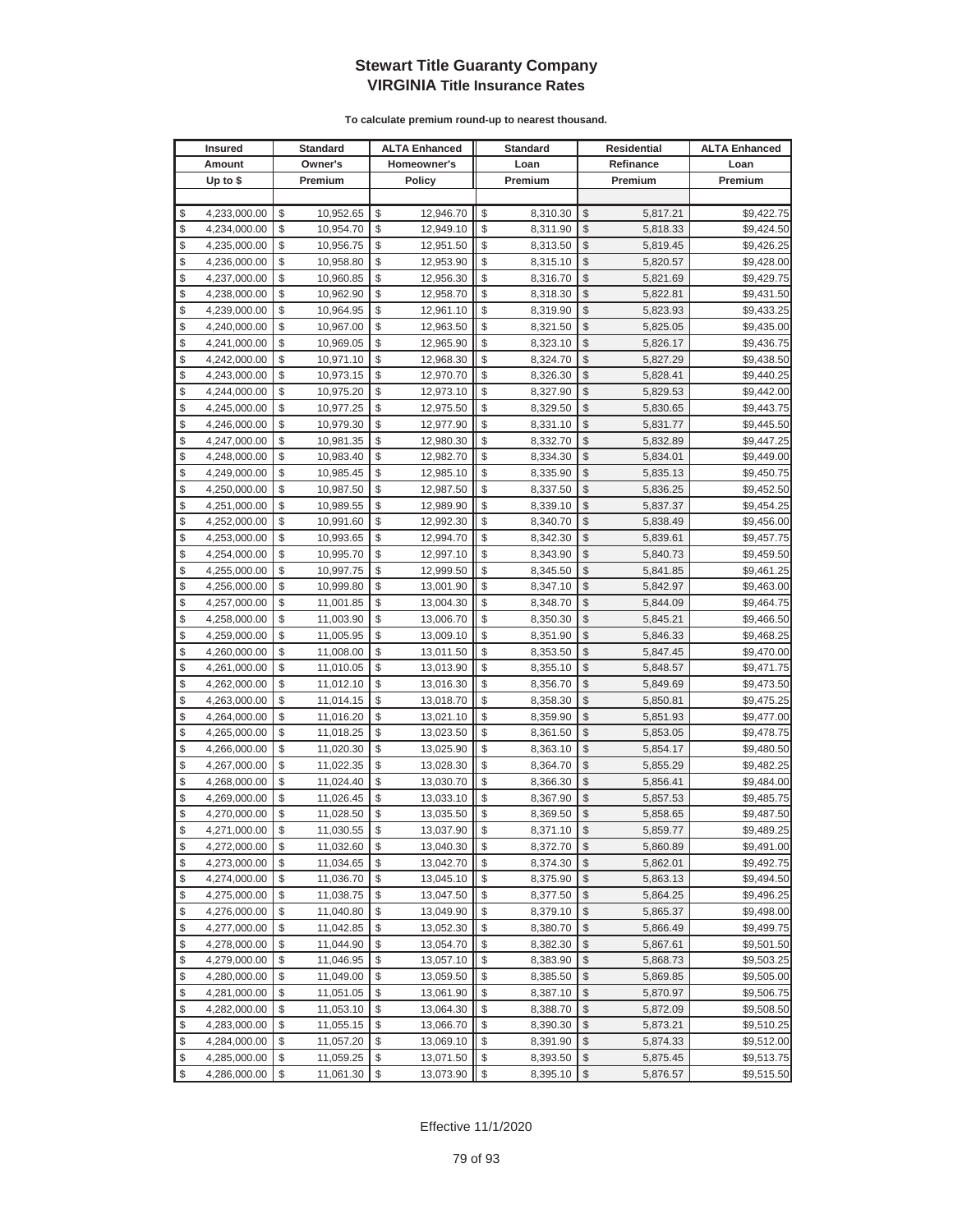|               | <b>Insured</b> | <b>Standard</b> | <b>ALTA Enhanced</b> | <b>Standard</b> | <b>Residential</b> | <b>ALTA Enhanced</b> |
|---------------|----------------|-----------------|----------------------|-----------------|--------------------|----------------------|
|               | Amount         | Owner's         | Homeowner's          | Loan            | Refinance          | Loan                 |
|               | Up to $$$      | Premium         | <b>Policy</b>        | Premium         | Premium            | Premium              |
|               |                |                 |                      |                 |                    |                      |
| \$            | 4,287,000.00   | \$<br>11,063.35 | \$<br>13,076.30      | \$<br>8,396.70  | \$<br>5,877.69     | \$9,517.25           |
| \$            | 4,288,000.00   | \$<br>11,065.40 | \$<br>13,078.70      | \$<br>8,398.30  | \$<br>5,878.81     | \$9,519.00           |
| \$            | 4,289,000.00   | \$<br>11,067.45 | \$<br>13,081.10      | \$<br>8,399.90  | \$<br>5,879.93     | \$9,520.75           |
| \$            | 4,290,000.00   | \$<br>11,069.50 | \$<br>13,083.50      | \$<br>8,401.50  | \$<br>5,881.05     | \$9,522.50           |
| \$            | 4,291,000.00   | \$<br>11,071.55 | \$<br>13,085.90      | \$<br>8,403.10  | \$<br>5,882.17     | \$9,524.25           |
| \$            | 4,292,000.00   | \$<br>11,073.60 | \$<br>13,088.30      | \$<br>8,404.70  | \$<br>5,883.29     | \$9,526.00           |
| \$            | 4,293,000.00   | \$<br>11,075.65 | \$<br>13,090.70      | \$<br>8,406.30  | \$<br>5,884.41     | \$9,527.75           |
| \$            | 4,294,000.00   | \$<br>11,077.70 | \$<br>13,093.10      | \$<br>8,407.90  | \$<br>5,885.53     | \$9,529.50           |
| \$            | 4,295,000.00   | \$<br>11,079.75 | \$<br>13,095.50      | \$<br>8,409.50  | \$<br>5,886.65     | \$9,531.25           |
| \$            | 4,296,000.00   | \$<br>11,081.80 | \$<br>13,097.90      | \$<br>8,411.10  | \$<br>5,887.77     | \$9,533.00           |
| \$            | 4,297,000.00   | \$<br>11,083.85 | \$<br>13,100.30      | \$<br>8,412.70  | \$<br>5,888.89     | \$9,534.75           |
| \$            | 4,298,000.00   | \$<br>11,085.90 | \$<br>13,102.70      | \$<br>8,414.30  | \$<br>5,890.01     | \$9,536.50           |
| \$            | 4,299,000.00   | \$<br>11,087.95 | \$<br>13,105.10      | \$<br>8,415.90  | \$<br>5,891.13     | \$9,538.25           |
| \$            | 4,300,000.00   | \$<br>11,090.00 | \$<br>13,107.50      | \$<br>8,417.50  | \$<br>5,892.25     | \$9,540.00           |
| \$            | 4,301,000.00   | \$<br>11,092.05 | \$<br>13,109.90      | \$<br>8,419.10  | \$<br>5,893.37     | \$9,541.75           |
| \$            | 4,302,000.00   | \$<br>11,094.10 | \$<br>13,112.30      | \$<br>8,420.70  | \$<br>5,894.49     | \$9,543.50           |
| \$            | 4,303,000.00   | \$<br>11,096.15 | \$<br>13,114.70      | \$<br>8,422.30  | \$<br>5,895.61     | \$9,545.25           |
| \$            | 4,304,000.00   | \$<br>11,098.20 | \$<br>13,117.10      | \$<br>8,423.90  | \$<br>5,896.73     | \$9,547.00           |
| \$            | 4,305,000.00   | \$<br>11,100.25 | \$<br>13,119.50      | \$<br>8,425.50  | \$<br>5,897.85     | \$9,548.75           |
| \$            | 4,306,000.00   | \$<br>11,102.30 | \$<br>13,121.90      | \$<br>8,427.10  | \$<br>5,898.97     | \$9,550.50           |
| \$            | 4,307,000.00   | \$<br>11,104.35 | \$<br>13,124.30      | \$<br>8,428.70  | \$<br>5,900.09     | \$9,552.25           |
| \$            | 4,308,000.00   | \$<br>11,106.40 | \$<br>13,126.70      | \$<br>8,430.30  | \$<br>5,901.21     | \$9,554.00           |
| \$            | 4,309,000.00   | \$<br>11,108.45 | \$<br>13,129.10      | \$<br>8,431.90  | \$<br>5,902.33     | \$9,555.75           |
| \$            | 4,310,000.00   | \$<br>11,110.50 | \$<br>13,131.50      | \$<br>8,433.50  | \$<br>5,903.45     | \$9,557.50           |
| \$            | 4,311,000.00   | \$<br>11,112.55 | \$<br>13,133.90      | \$<br>8,435.10  | \$<br>5,904.57     | \$9,559.25           |
| \$            | 4,312,000.00   | \$<br>11,114.60 | \$<br>13,136.30      | \$<br>8,436.70  | \$<br>5,905.69     | \$9,561.00           |
| \$            | 4,313,000.00   | \$<br>11,116.65 | \$<br>13,138.70      | \$<br>8,438.30  | \$<br>5,906.81     | \$9,562.75           |
| \$            | 4,314,000.00   | \$<br>11,118.70 | \$<br>13,141.10      | \$<br>8,439.90  | \$<br>5,907.93     | \$9,564.50           |
| \$            | 4,315,000.00   | \$<br>11,120.75 | \$<br>13,143.50      | \$<br>8,441.50  | \$<br>5,909.05     | \$9,566.25           |
| \$            | 4,316,000.00   | \$<br>11,122.80 | \$<br>13,145.90      | \$<br>8,443.10  | \$<br>5,910.17     | \$9,568.00           |
| \$            | 4,317,000.00   | \$<br>11,124.85 | \$<br>13,148.30      | \$<br>8,444.70  | \$<br>5,911.29     | \$9,569.75           |
| \$            | 4,318,000.00   | \$<br>11,126.90 | \$<br>13,150.70      | \$<br>8,446.30  | \$<br>5,912.41     | \$9,571.50           |
| \$            | 4,319,000.00   | \$<br>11,128.95 | \$<br>13,153.10      | \$<br>8,447.90  | \$<br>5,913.53     | \$9,573.25           |
| \$            | 4,320,000.00   | \$<br>11,131.00 | \$<br>13,155.50      | \$<br>8,449.50  | \$<br>5,914.65     | \$9,575.00           |
| \$            | 4,321,000.00   | \$<br>11,133.05 | \$<br>13,157.90      | \$<br>8,451.10  | \$<br>5,915.77     | \$9,576.75           |
| \$            | 4,322,000.00   | \$<br>11,135.10 | \$<br>13,160.30      | \$<br>8,452.70  | \$<br>5,916.89     | \$9,578.50           |
| \$            | 4,323,000.00   | \$<br>11,137.15 | \$<br>13,162.70      | \$<br>8,454.30  | \$<br>5,918.01     | \$9,580.25           |
| \$            | 4,324,000.00   | \$<br>11,139.20 | \$<br>13,165.10      | \$<br>8,455.90  | \$<br>5,919.13     | \$9,582.00           |
| $\mathcal{S}$ | 4.325.000.00   | \$<br>11,141.25 | \$<br>13,167.50      | \$<br>8,457.50  | \$<br>5,920.25     | \$9,583.75           |
| \$            | 4,326,000.00   | \$<br>11,143.30 | \$<br>13,169.90      | \$<br>8,459.10  | \$<br>5,921.37     | \$9,585.50           |
| \$            | 4,327,000.00   | \$<br>11,145.35 | \$<br>13,172.30      | \$<br>8,460.70  | \$<br>5,922.49     | \$9,587.25           |
| \$            | 4,328,000.00   | \$<br>11,147.40 | \$<br>13,174.70      | \$<br>8,462.30  | \$<br>5,923.61     | \$9,589.00           |
| \$            | 4,329,000.00   | \$<br>11,149.45 | \$<br>13,177.10      | \$<br>8,463.90  | \$<br>5,924.73     | \$9,590.75           |
| \$            | 4,330,000.00   | \$<br>11,151.50 | \$<br>13,179.50      | \$<br>8,465.50  | \$<br>5,925.85     | \$9,592.50           |
| \$            | 4,331,000.00   | \$<br>11,153.55 | \$<br>13,181.90      | \$<br>8,467.10  | \$<br>5,926.97     | \$9,594.25           |
| \$            | 4,332,000.00   | \$<br>11,155.60 | \$<br>13,184.30      | \$<br>8,468.70  | \$<br>5,928.09     | \$9,596.00           |
| \$            | 4,333,000.00   | \$<br>11,157.65 | \$<br>13,186.70      | \$<br>8,470.30  | \$<br>5,929.21     | \$9,597.75           |
| \$            | 4,334,000.00   | \$<br>11,159.70 | \$<br>13,189.10      | \$<br>8,471.90  | \$<br>5,930.33     | \$9,599.50           |
| \$            | 4,335,000.00   | \$<br>11,161.75 | \$<br>13,191.50      | \$<br>8,473.50  | \$<br>5,931.45     | \$9,601.25           |
| \$            | 4,336,000.00   | \$<br>11,163.80 | \$<br>13,193.90      | \$<br>8,475.10  | \$<br>5,932.57     | \$9,603.00           |
| \$            | 4,337,000.00   | \$<br>11,165.85 | \$<br>13,196.30      | \$<br>8,476.70  | \$<br>5,933.69     | \$9,604.75           |
| \$            | 4,338,000.00   | \$<br>11,167.90 | \$<br>13,198.70      | \$<br>8,478.30  | \$<br>5,934.81     | \$9,606.50           |
| \$            | 4,339,000.00   | \$<br>11,169.95 | \$<br>13,201.10      | \$<br>8,479.90  | \$<br>5,935.93     | \$9,608.25           |
| \$            | 4,340,000.00   | \$<br>11,172.00 | \$<br>13,203.50      | \$<br>8,481.50  | \$<br>5,937.05     | \$9,610.00           |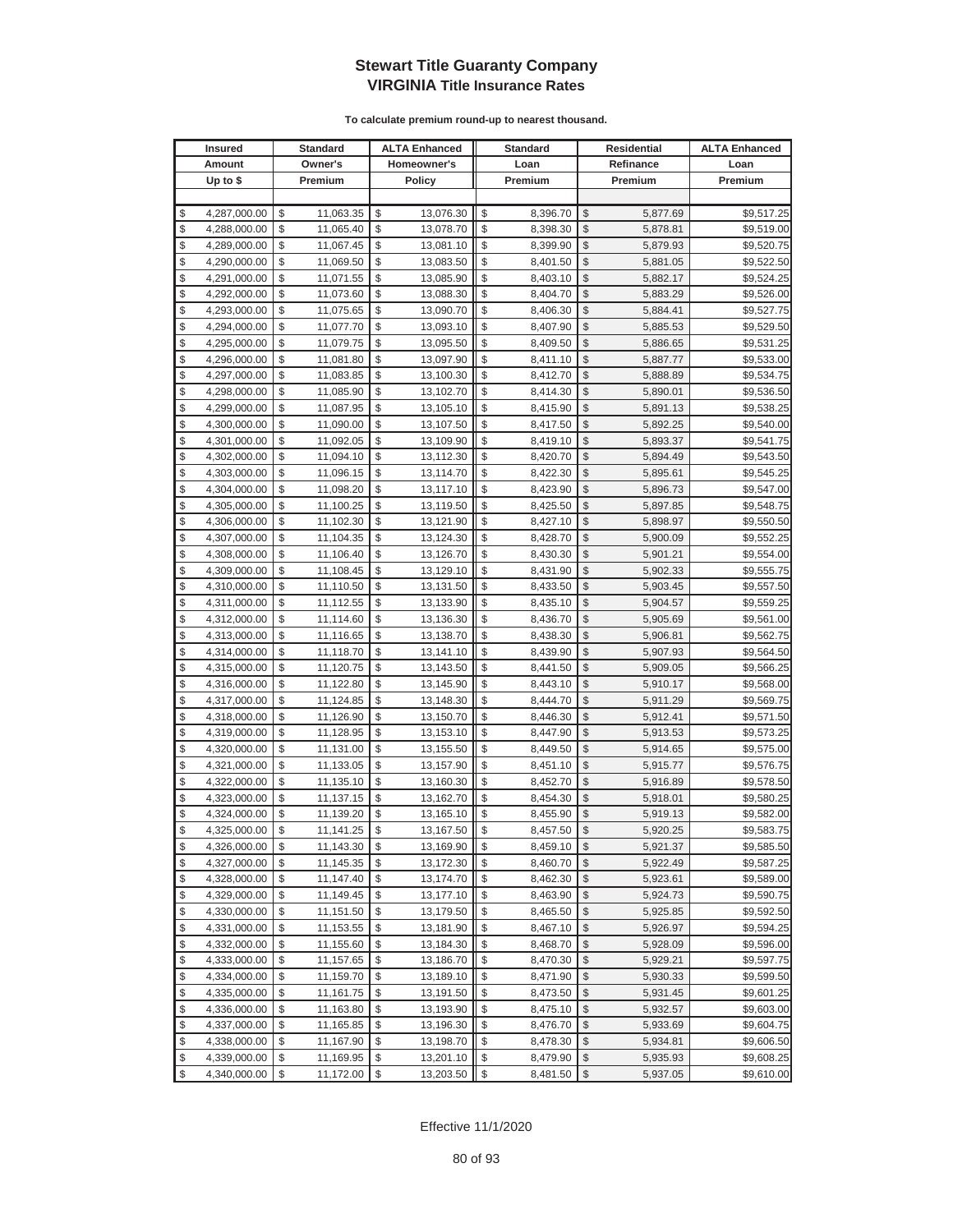| <b>Insured</b>     | Standard        | <b>ALTA Enhanced</b> | <b>Standard</b> |                         | Residential | <b>ALTA Enhanced</b> |
|--------------------|-----------------|----------------------|-----------------|-------------------------|-------------|----------------------|
| Amount             | Owner's         | Homeowner's          | Loan            |                         | Refinance   | Loan                 |
| Up to $$$          | Premium         | <b>Policy</b>        | Premium         |                         | Premium     | Premium              |
|                    |                 |                      |                 |                         |             |                      |
| \$<br>4,341,000.00 | \$<br>11,174.05 | \$<br>13,205.90      | \$<br>8,483.10  | \$                      | 5,938.17    | \$9,611.75           |
| \$<br>4,342,000.00 | \$<br>11,176.10 | \$<br>13,208.30      | \$<br>8,484.70  | \$                      | 5,939.29    | \$9,613.50           |
| \$<br>4,343,000.00 | \$<br>11,178.15 | \$<br>13,210.70      | \$<br>8,486.30  | \$                      | 5,940.41    | \$9,615.25           |
| \$<br>4,344,000.00 | \$<br>11,180.20 | \$<br>13,213.10      | \$<br>8,487.90  | \$                      | 5,941.53    | \$9,617.00           |
| \$<br>4,345,000.00 | \$<br>11,182.25 | \$<br>13,215.50      | \$<br>8,489.50  | \$                      | 5,942.65    | \$9,618.75           |
| \$<br>4,346,000.00 | \$<br>11,184.30 | \$<br>13,217.90      | \$<br>8,491.10  | \$                      | 5,943.77    | \$9,620.50           |
| \$<br>4,347,000.00 | \$<br>11,186.35 | \$<br>13,220.30      | \$<br>8,492.70  | \$                      | 5,944.89    | \$9,622.25           |
| \$<br>4,348,000.00 | \$<br>11,188.40 | \$<br>13,222.70      | \$<br>8,494.30  | \$                      | 5,946.01    | \$9,624.00           |
| \$<br>4,349,000.00 | \$<br>11,190.45 | \$<br>13,225.10      | \$<br>8,495.90  | \$                      | 5,947.13    | \$9,625.75           |
| \$<br>4,350,000.00 | \$<br>11,192.50 | \$<br>13,227.50      | \$<br>8,497.50  | \$                      | 5,948.25    | \$9,627.50           |
| \$<br>4,351,000.00 | \$<br>11,194.55 | \$<br>13,229.90      | \$<br>8,499.10  | \$                      | 5,949.37    | \$9,629.25           |
| \$<br>4,352,000.00 | \$<br>11,196.60 | \$<br>13,232.30      | \$<br>8,500.70  | \$                      | 5,950.49    | \$9,631.00           |
| \$<br>4,353,000.00 | \$<br>11,198.65 | \$<br>13,234.70      | \$<br>8,502.30  | \$                      | 5,951.61    | \$9,632.75           |
| \$<br>4,354,000.00 | \$<br>11,200.70 | \$<br>13,237.10      | \$<br>8,503.90  | \$                      | 5,952.73    | \$9,634.50           |
| \$<br>4,355,000.00 | \$<br>11,202.75 | \$<br>13,239.50      | \$<br>8,505.50  | \$                      | 5,953.85    | \$9,636.25           |
| \$<br>4,356,000.00 | \$<br>11,204.80 | \$<br>13,241.90      | \$<br>8,507.10  | \$                      | 5,954.97    | \$9,638.00           |
| \$<br>4,357,000.00 | \$<br>11,206.85 | \$<br>13,244.30      | \$<br>8,508.70  | \$                      | 5,956.09    | \$9,639.75           |
| \$<br>4,358,000.00 | \$<br>11,208.90 | \$<br>13,246.70      | \$<br>8,510.30  | \$                      | 5,957.21    | \$9,641.50           |
| \$<br>4,359,000.00 | \$<br>11,210.95 | \$<br>13,249.10      | \$<br>8,511.90  | \$                      | 5,958.33    | \$9,643.25           |
| \$<br>4,360,000.00 | \$<br>11,213.00 | \$<br>13,251.50      | \$<br>8,513.50  | \$                      | 5,959.45    | \$9,645.00           |
| \$<br>4,361,000.00 | \$<br>11,215.05 | \$<br>13,253.90      | \$<br>8,515.10  | \$                      | 5,960.57    | \$9,646.75           |
| \$<br>4,362,000.00 | \$<br>11,217.10 | \$<br>13,256.30      | \$<br>8,516.70  | \$                      | 5,961.69    | \$9,648.50           |
| \$<br>4,363,000.00 | \$<br>11,219.15 | \$<br>13,258.70      | \$<br>8,518.30  | \$                      | 5,962.81    | \$9,650.25           |
| \$<br>4,364,000.00 | \$<br>11,221.20 | \$<br>13,261.10      | \$<br>8,519.90  | \$                      | 5,963.93    | \$9,652.00           |
| \$<br>4,365,000.00 | \$<br>11,223.25 | \$<br>13,263.50      | \$<br>8,521.50  | \$                      | 5,965.05    | \$9,653.75           |
| \$<br>4,366,000.00 | \$<br>11,225.30 | \$<br>13,265.90      | \$<br>8,523.10  | \$                      | 5,966.17    | \$9,655.50           |
| \$<br>4,367,000.00 | \$<br>11,227.35 | \$<br>13,268.30      | \$<br>8,524.70  | \$                      | 5,967.29    | \$9,657.25           |
| \$<br>4,368,000.00 | \$<br>11,229.40 | \$<br>13,270.70      | \$<br>8,526.30  | \$                      | 5,968.41    | \$9,659.00           |
| \$<br>4,369,000.00 | \$<br>11,231.45 | \$<br>13,273.10      | \$<br>8,527.90  | \$                      | 5,969.53    | \$9,660.75           |
| \$<br>4,370,000.00 | \$<br>11,233.50 | \$<br>13,275.50      | \$<br>8,529.50  | \$                      | 5,970.65    | \$9,662.50           |
| \$<br>4,371,000.00 | \$<br>11,235.55 | \$<br>13,277.90      | \$<br>8,531.10  | \$                      | 5,971.77    | \$9,664.25           |
| \$<br>4,372,000.00 | \$<br>11,237.60 | \$<br>13,280.30      | \$<br>8,532.70  | \$                      | 5,972.89    | \$9,666.00           |
| \$<br>4,373,000.00 | \$<br>11,239.65 | \$<br>13,282.70      | \$<br>8,534.30  | \$                      | 5,974.01    | \$9,667.75           |
| \$<br>4,374,000.00 | \$<br>11,241.70 | \$<br>13,285.10      | \$<br>8,535.90  | \$                      | 5,975.13    | \$9,669.50           |
| \$<br>4,375,000.00 | \$<br>11,243.75 | \$<br>13,287.50      | \$<br>8,537.50  | \$                      | 5,976.25    | \$9,671.25           |
| \$<br>4,376,000.00 | \$<br>11,245.80 | \$<br>13,289.90      | \$<br>8,539.10  | \$                      | 5,977.37    | \$9,673.00           |
| \$<br>4,377,000.00 | \$<br>11,247.85 | \$<br>13,292.30      | \$<br>8,540.70  | \$                      | 5,978.49    | \$9,674.75           |
| \$<br>4,378,000.00 | \$<br>11,249.90 | \$<br>13,294.70      | \$<br>8,542.30  | \$                      | 5,979.61    | \$9,676.50           |
| \$<br>4,379,000.00 | \$<br>11,251.95 | \$<br>13,297.10      | \$<br>8,543.90  | \$                      | 5,980.73    | \$9,678.25           |
| \$<br>4,380,000.00 | \$<br>11,254.00 | \$<br>13,299.50      | \$<br>8,545.50  | $\sqrt[6]{3}$           | 5,981.85    | \$9,680.00           |
| \$<br>4,381,000.00 | \$<br>11,256.05 | \$<br>13,301.90      | \$<br>8,547.10  | $\mathcal{S}$           | 5,982.97    | \$9,681.75           |
| \$<br>4,382,000.00 | \$<br>11,258.10 | \$<br>13,304.30      | \$<br>8,548.70  | $\frac{1}{2}$           | 5,984.09    | \$9,683.50           |
| \$<br>4,383,000.00 | \$<br>11,260.15 | \$<br>13,306.70      | \$<br>8,550.30  | \$                      | 5,985.21    | \$9,685.25           |
| \$<br>4,384,000.00 | \$<br>11,262.20 | \$<br>13,309.10      | \$<br>8,551.90  | \$                      | 5,986.33    | \$9,687.00           |
| \$<br>4,385,000.00 | \$<br>11,264.25 | \$<br>13,311.50      | \$<br>8,553.50  | \$                      | 5,987.45    | \$9,688.75           |
| \$<br>4,386,000.00 | \$<br>11,266.30 | \$<br>13,313.90      | \$<br>8,555.10  | \$                      | 5,988.57    | \$9,690.50           |
| \$<br>4,387,000.00 | \$<br>11,268.35 | \$<br>13,316.30      | \$<br>8,556.70  | \$                      | 5,989.69    | \$9,692.25           |
| \$<br>4,388,000.00 | \$<br>11,270.40 | \$<br>13,318.70      | \$<br>8,558.30  | \$                      | 5,990.81    | \$9,694.00           |
| \$<br>4,389,000.00 | \$<br>11,272.45 | \$<br>13,321.10      | \$<br>8,559.90  | \$                      | 5,991.93    | \$9,695.75           |
| \$<br>4,390,000.00 | \$<br>11,274.50 | \$<br>13,323.50      | \$<br>8,561.50  | \$                      | 5,993.05    | \$9,697.50           |
| \$<br>4,391,000.00 | \$<br>11,276.55 | \$<br>13,325.90      | \$<br>8,563.10  | \$                      | 5,994.17    | \$9,699.25           |
| \$<br>4,392,000.00 | \$<br>11,278.60 | \$<br>13,328.30      | \$<br>8,564.70  | \$                      | 5,995.29    | \$9,701.00           |
| \$<br>4,393,000.00 | \$<br>11,280.65 | \$<br>13,330.70      | \$<br>8,566.30  | \$                      | 5,996.41    | \$9,702.75           |
| \$<br>4,394,000.00 | \$<br>11,282.70 | \$<br>13,333.10      | \$<br>8,567.90  | $\sqrt[6]{\frac{1}{2}}$ | 5,997.53    | \$9,704.50           |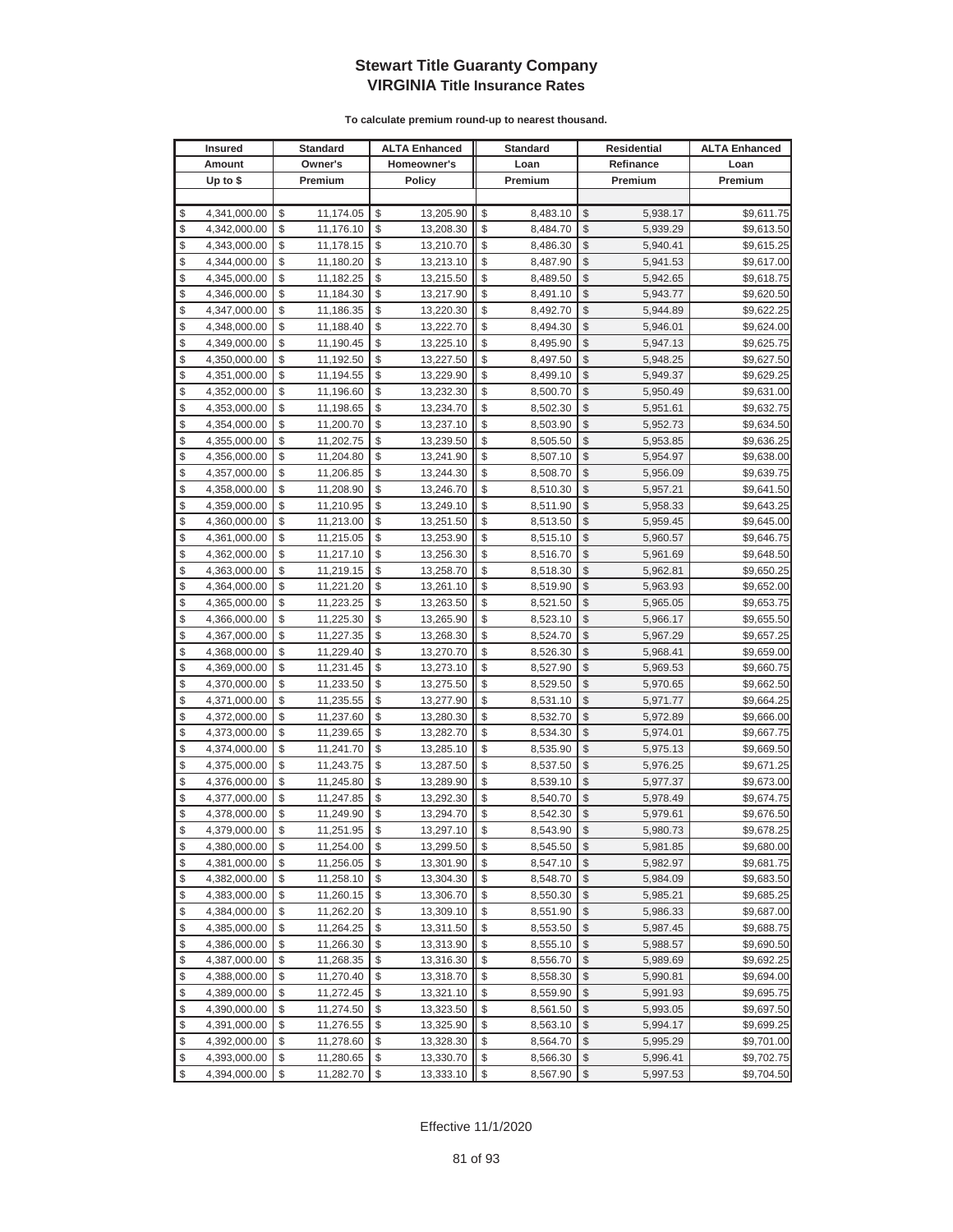|               | <b>Insured</b> | <b>Standard</b> | <b>ALTA Enhanced</b> | <b>Standard</b> | <b>Residential</b> | <b>ALTA Enhanced</b> |
|---------------|----------------|-----------------|----------------------|-----------------|--------------------|----------------------|
|               | Amount         | Owner's         | Homeowner's          | Loan            | Refinance          | Loan                 |
|               | Up to $$$      | Premium         | <b>Policy</b>        | Premium         | Premium            | Premium              |
|               |                |                 |                      |                 |                    |                      |
| \$            | 4,395,000.00   | \$<br>11,284.75 | \$<br>13,335.50      | \$<br>8,569.50  | \$<br>5,998.65     | \$9,706.25           |
| \$            | 4,396,000.00   | \$<br>11,286.80 | \$<br>13,337.90      | \$<br>8,571.10  | \$<br>5,999.77     | \$9,708.00           |
| \$            | 4,397,000.00   | \$<br>11,288.85 | \$<br>13,340.30      | \$<br>8,572.70  | \$<br>6,000.89     | \$9,709.75           |
| \$            | 4,398,000.00   | \$<br>11,290.90 | \$<br>13,342.70      | \$<br>8,574.30  | \$<br>6,002.01     | \$9,711.50           |
| \$            | 4,399,000.00   | \$<br>11,292.95 | \$<br>13,345.10      | \$<br>8,575.90  | \$<br>6,003.13     | \$9,713.25           |
| \$            | 4,400,000.00   | \$<br>11,295.00 | \$<br>13,347.50      | \$<br>8,577.50  | \$<br>6,004.25     | \$9,715.00           |
| \$            | 4,401,000.00   | \$<br>11,297.05 | \$<br>13,349.90      | \$<br>8,579.10  | \$<br>6,005.37     | \$9,716.75           |
| \$            | 4,402,000.00   | \$<br>11,299.10 | \$<br>13,352.30      | \$<br>8,580.70  | \$<br>6,006.49     | \$9,718.50           |
| \$            | 4,403,000.00   | \$<br>11,301.15 | \$<br>13,354.70      | \$<br>8,582.30  | \$<br>6,007.61     | \$9,720.25           |
| \$            | 4,404,000.00   | \$<br>11,303.20 | \$<br>13,357.10      | \$<br>8,583.90  | \$<br>6,008.73     | \$9,722.00           |
| \$            | 4,405,000.00   | \$<br>11,305.25 | \$<br>13,359.50      | \$<br>8,585.50  | \$<br>6,009.85     | \$9,723.75           |
| \$            | 4,406,000.00   | \$<br>11,307.30 | \$<br>13,361.90      | \$<br>8,587.10  | \$<br>6,010.97     | \$9,725.50           |
| \$            | 4,407,000.00   | \$<br>11,309.35 | \$<br>13,364.30      | \$<br>8,588.70  | \$<br>6,012.09     | \$9,727.25           |
| \$            | 4,408,000.00   | \$<br>11,311.40 | \$<br>13,366.70      | \$<br>8,590.30  | \$<br>6,013.21     | \$9,729.00           |
| \$            | 4,409,000.00   | \$<br>11,313.45 | \$<br>13,369.10      | \$<br>8,591.90  | \$<br>6,014.33     | \$9,730.75           |
| \$            | 4,410,000.00   | \$<br>11,315.50 | \$<br>13,371.50      | \$<br>8,593.50  | \$<br>6,015.45     | \$9,732.50           |
| \$            | 4,411,000.00   | \$<br>11,317.55 | \$<br>13,373.90      | \$<br>8,595.10  | \$<br>6,016.57     | \$9,734.25           |
| \$            | 4,412,000.00   | \$<br>11,319.60 | \$<br>13,376.30      | \$<br>8,596.70  | \$<br>6,017.69     | \$9,736.00           |
| \$            | 4,413,000.00   | \$<br>11,321.65 | \$<br>13,378.70      | \$<br>8,598.30  | \$<br>6,018.81     | \$9,737.75           |
| \$            | 4,414,000.00   | \$<br>11,323.70 | \$<br>13,381.10      | \$<br>8,599.90  | \$<br>6,019.93     | \$9,739.50           |
| \$            | 4,415,000.00   | \$<br>11,325.75 | \$<br>13,383.50      | \$<br>8,601.50  | \$<br>6,021.05     | \$9,741.25           |
| \$            | 4,416,000.00   | \$<br>11,327.80 | \$<br>13,385.90      | \$<br>8,603.10  | \$<br>6,022.17     | \$9,743.00           |
| \$            | 4,417,000.00   | \$<br>11,329.85 | \$<br>13,388.30      | \$<br>8,604.70  | \$<br>6,023.29     | \$9,744.75           |
| \$            | 4,418,000.00   | \$<br>11,331.90 | \$<br>13,390.70      | \$<br>8,606.30  | \$<br>6,024.41     | \$9,746.50           |
| \$            | 4,419,000.00   | \$<br>11,333.95 | \$<br>13,393.10      | \$<br>8,607.90  | \$<br>6,025.53     | \$9,748.25           |
| \$            | 4,420,000.00   | \$<br>11,336.00 | \$<br>13,395.50      | \$<br>8,609.50  | \$<br>6,026.65     | \$9,750.00           |
| \$            | 4,421,000.00   | \$<br>11,338.05 | \$<br>13,397.90      | \$<br>8,611.10  | \$<br>6,027.77     | \$9,751.75           |
| \$            | 4,422,000.00   | \$<br>11,340.10 | \$<br>13,400.30      | \$<br>8,612.70  | \$<br>6,028.89     | \$9,753.50           |
| \$            | 4,423,000.00   | \$<br>11,342.15 | \$<br>13,402.70      | \$<br>8,614.30  | \$<br>6,030.01     | \$9,755.25           |
| \$            | 4,424,000.00   | \$<br>11,344.20 | \$<br>13,405.10      | \$<br>8,615.90  | \$<br>6,031.13     | \$9,757.00           |
| \$            | 4,425,000.00   | \$<br>11,346.25 | \$<br>13,407.50      | \$<br>8,617.50  | \$<br>6,032.25     | \$9,758.75           |
| \$            | 4,426,000.00   | \$<br>11,348.30 | \$<br>13,409.90      | \$<br>8,619.10  | \$<br>6,033.37     | \$9,760.50           |
| \$            | 4,427,000.00   | \$<br>11,350.35 | \$<br>13,412.30      | \$<br>8,620.70  | \$<br>6,034.49     | \$9,762.25           |
| \$            | 4,428,000.00   | \$<br>11,352.40 | \$<br>13,414.70      | \$<br>8,622.30  | \$<br>6,035.61     | \$9,764.00           |
| \$            | 4,429,000.00   | \$<br>11,354.45 | \$<br>13,417.10      | \$<br>8,623.90  | \$<br>6,036.73     | \$9,765.75           |
| \$            | 4,430,000.00   | \$<br>11,356.50 | \$<br>13,419.50      | \$<br>8,625.50  | \$<br>6,037.85     | \$9,767.50           |
| \$            | 4,431,000.00   | \$<br>11,358.55 | \$<br>13,421.90      | \$<br>8,627.10  | \$<br>6,038.97     | \$9,769.25           |
| \$            | 4,432,000.00   | \$<br>11,360.60 | \$<br>13,424.30      | \$<br>8,628.70  | \$<br>6,040.09     | \$9,771.00           |
| $\mathcal{S}$ | 4.433.000.00   | \$<br>11,362.65 | \$<br>13,426.70      | \$<br>8,630.30  | \$<br>6,041.21     | \$9,772.75           |
| \$            | 4,434,000.00   | \$<br>11,364.70 | \$<br>13,429.10      | \$<br>8,631.90  | \$<br>6,042.33     | \$9,774.50           |
| \$            | 4,435,000.00   | \$<br>11,366.75 | \$<br>13,431.50      | \$<br>8,633.50  | \$<br>6,043.45     | \$9,776.25           |
| \$            | 4,436,000.00   | \$<br>11,368.80 | \$<br>13,433.90      | \$<br>8,635.10  | \$<br>6,044.57     | \$9,778.00           |
| \$            | 4,437,000.00   | \$<br>11,370.85 | \$<br>13,436.30      | \$<br>8,636.70  | \$<br>6,045.69     | \$9,779.75           |
| \$            | 4,438,000.00   | \$<br>11,372.90 | \$<br>13,438.70      | \$<br>8,638.30  | \$<br>6,046.81     | \$9,781.50           |
| \$            | 4,439,000.00   | \$<br>11,374.95 | \$<br>13,441.10      | \$<br>8,639.90  | \$<br>6,047.93     | \$9,783.25           |
| \$            | 4,440,000.00   | \$<br>11,377.00 | \$<br>13,443.50      | \$<br>8,641.50  | \$<br>6,049.05     | \$9,785.00           |
| \$            | 4,441,000.00   | \$<br>11,379.05 | \$<br>13,445.90      | \$<br>8,643.10  | \$<br>6,050.17     | \$9,786.75           |
| \$            | 4,442,000.00   | \$<br>11,381.10 | \$<br>13,448.30      | \$<br>8,644.70  | \$<br>6,051.29     | \$9,788.50           |
| \$            | 4,443,000.00   | \$<br>11,383.15 | \$<br>13,450.70      | \$<br>8,646.30  | \$<br>6,052.41     | \$9,790.25           |
| \$            | 4,444,000.00   | \$<br>11,385.20 | \$<br>13,453.10      | \$<br>8,647.90  | \$<br>6,053.53     | \$9,792.00           |
| \$            | 4,445,000.00   | \$<br>11,387.25 | \$<br>13,455.50      | \$<br>8,649.50  | \$<br>6,054.65     | \$9,793.75           |
| \$            | 4,446,000.00   | \$<br>11,389.30 | \$<br>13,457.90      | \$<br>8,651.10  | \$<br>6,055.77     | \$9,795.50           |
| \$            | 4,447,000.00   | \$<br>11,391.35 | \$<br>13,460.30      | \$<br>8,652.70  | \$<br>6,056.89     | \$9,797.25           |
| \$            | 4,448,000.00   | \$<br>11,393.40 | \$<br>13,462.70      | \$<br>8,654.30  | \$<br>6,058.01     | \$9,799.00           |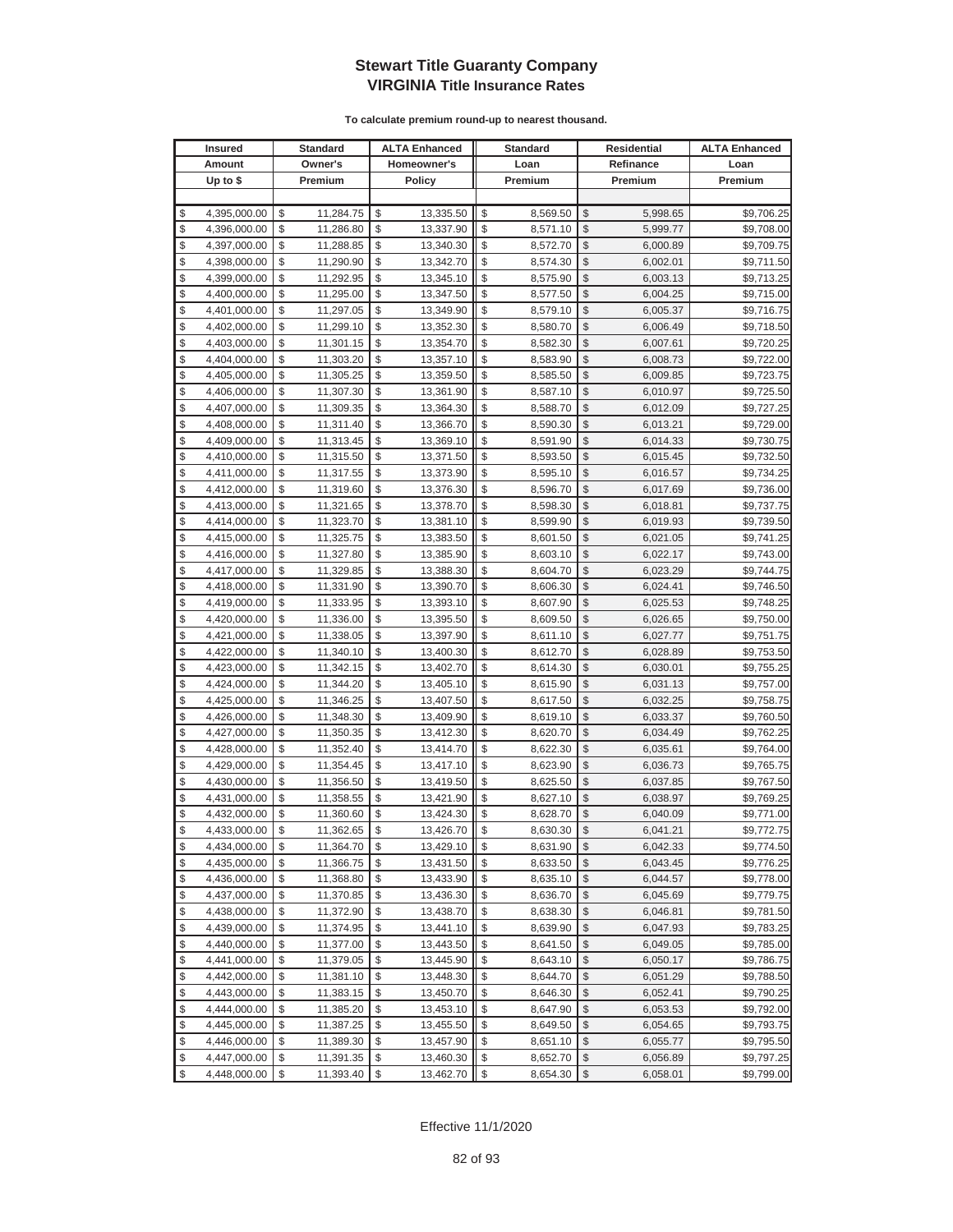| <b>Insured</b>     | Standard        | <b>ALTA Enhanced</b> | <b>Standard</b> |                         | <b>Residential</b> | <b>ALTA Enhanced</b> |
|--------------------|-----------------|----------------------|-----------------|-------------------------|--------------------|----------------------|
| Amount             | Owner's         | Homeowner's          | Loan            |                         | Refinance          | Loan                 |
| Up to $$$          | Premium         | <b>Policy</b>        | Premium         |                         | Premium            | Premium              |
|                    |                 |                      |                 |                         |                    |                      |
| \$<br>4,449,000.00 | \$<br>11,395.45 | \$<br>13,465.10      | \$<br>8,655.90  | \$                      | 6,059.13           | \$9,800.75           |
| \$<br>4,450,000.00 | \$<br>11,397.50 | \$<br>13,467.50      | \$<br>8,657.50  | \$                      | 6,060.25           | \$9,802.50           |
| \$<br>4,451,000.00 | \$<br>11,399.55 | \$<br>13,469.90      | \$<br>8,659.10  | \$                      | 6,061.37           | \$9,804.25           |
| \$<br>4,452,000.00 | \$<br>11,401.60 | \$<br>13,472.30      | \$<br>8,660.70  | \$                      | 6,062.49           | \$9,806.00           |
| \$<br>4,453,000.00 | \$<br>11,403.65 | \$<br>13,474.70      | \$<br>8,662.30  | \$                      | 6,063.61           | \$9,807.75           |
| \$<br>4,454,000.00 | \$<br>11,405.70 | \$<br>13,477.10      | \$<br>8,663.90  | \$                      | 6,064.73           | \$9,809.50           |
| \$<br>4,455,000.00 | \$<br>11,407.75 | \$<br>13,479.50      | \$<br>8,665.50  | \$                      | 6,065.85           | \$9,811.25           |
| \$<br>4,456,000.00 | \$<br>11,409.80 | \$<br>13,481.90      | \$<br>8,667.10  | \$                      | 6,066.97           | \$9,813.00           |
| \$<br>4,457,000.00 | \$<br>11,411.85 | \$<br>13,484.30      | \$<br>8,668.70  | \$                      | 6,068.09           | \$9,814.75           |
| \$<br>4,458,000.00 | \$<br>11,413.90 | \$<br>13,486.70      | \$<br>8,670.30  | \$                      | 6,069.21           | \$9,816.50           |
| \$<br>4,459,000.00 | \$<br>11,415.95 | \$<br>13,489.10      | \$<br>8,671.90  | \$                      | 6,070.33           | \$9,818.25           |
| \$<br>4,460,000.00 | \$<br>11,418.00 | \$<br>13,491.50      | \$<br>8,673.50  | \$                      | 6,071.45           | \$9,820.00           |
| \$<br>4,461,000.00 | \$<br>11,420.05 | \$<br>13,493.90      | \$<br>8,675.10  | \$                      | 6,072.57           | \$9,821.75           |
| \$<br>4,462,000.00 | \$<br>11,422.10 | \$<br>13,496.30      | \$<br>8,676.70  | \$                      | 6,073.69           | \$9,823.50           |
| \$<br>4,463,000.00 | \$<br>11,424.15 | \$<br>13,498.70      | \$<br>8,678.30  | \$                      | 6,074.81           | \$9,825.25           |
| \$<br>4,464,000.00 | \$<br>11,426.20 | \$<br>13,501.10      | \$<br>8,679.90  | \$                      | 6,075.93           | \$9,827.00           |
| \$<br>4,465,000.00 | \$<br>11,428.25 | \$<br>13,503.50      | \$<br>8,681.50  | \$                      | 6,077.05           | \$9,828.75           |
| \$<br>4,466,000.00 | \$<br>11,430.30 | \$<br>13,505.90      | \$<br>8,683.10  | \$                      | 6,078.17           | \$9,830.50           |
| \$<br>4,467,000.00 | \$<br>11,432.35 | \$<br>13,508.30      | \$<br>8,684.70  | \$                      | 6,079.29           | \$9,832.25           |
| \$<br>4,468,000.00 | \$<br>11,434.40 | \$<br>13,510.70      | \$<br>8,686.30  | \$                      | 6,080.41           | \$9,834.00           |
| \$<br>4,469,000.00 | \$<br>11,436.45 | \$<br>13,513.10      | \$<br>8,687.90  | \$                      | 6,081.53           | \$9,835.75           |
| \$<br>4,470,000.00 | \$<br>11,438.50 | \$<br>13,515.50      | \$<br>8,689.50  | \$                      | 6,082.65           | \$9,837.50           |
| \$<br>4,471,000.00 | \$<br>11,440.55 | \$<br>13,517.90      | \$<br>8,691.10  | \$                      | 6,083.77           | \$9,839.25           |
| \$<br>4,472,000.00 | \$<br>11,442.60 | \$<br>13,520.30      | \$<br>8,692.70  | \$                      | 6,084.89           | \$9,841.00           |
| \$<br>4,473,000.00 | \$<br>11,444.65 | \$<br>13,522.70      | \$<br>8,694.30  | \$                      | 6,086.01           | \$9,842.75           |
| \$<br>4,474,000.00 | \$<br>11,446.70 | \$<br>13,525.10      | \$<br>8,695.90  | \$                      | 6,087.13           | \$9,844.50           |
| \$<br>4,475,000.00 | \$<br>11,448.75 | \$<br>13,527.50      | \$<br>8,697.50  | \$                      | 6,088.25           | \$9,846.25           |
| \$<br>4,476,000.00 | \$<br>11,450.80 | \$<br>13,529.90      | \$<br>8,699.10  | \$                      | 6,089.37           | \$9,848.00           |
| \$<br>4,477,000.00 | \$<br>11,452.85 | \$<br>13,532.30      | \$<br>8,700.70  | \$                      | 6,090.49           | \$9,849.75           |
| \$<br>4,478,000.00 | \$<br>11,454.90 | \$<br>13,534.70      | \$<br>8,702.30  | \$                      | 6,091.61           | \$9,851.50           |
| \$<br>4,479,000.00 | \$<br>11,456.95 | \$<br>13,537.10      | \$<br>8,703.90  | \$                      | 6,092.73           | \$9,853.25           |
| \$<br>4,480,000.00 | \$<br>11,459.00 | \$<br>13,539.50      | \$<br>8,705.50  | \$                      | 6,093.85           | \$9,855.00           |
| \$<br>4,481,000.00 | \$<br>11,461.05 | \$<br>13,541.90      | \$<br>8,707.10  | \$                      | 6,094.97           | \$9,856.75           |
| \$<br>4,482,000.00 | \$<br>11,463.10 | \$<br>13,544.30      | \$<br>8,708.70  | \$                      | 6,096.09           | \$9,858.50           |
| \$<br>4,483,000.00 | \$<br>11,465.15 | \$<br>13,546.70      | \$<br>8,710.30  | \$                      | 6,097.21           | \$9,860.25           |
| \$<br>4,484,000.00 | \$<br>11,467.20 | \$<br>13,549.10      | \$<br>8,711.90  | \$                      | 6,098.33           | \$9,862.00           |
| \$<br>4,485,000.00 | \$<br>11,469.25 | \$<br>13,551.50      | \$<br>8,713.50  | \$                      | 6,099.45           | \$9,863.75           |
| \$<br>4,486,000.00 | \$<br>11,471.30 | \$<br>13,553.90      | \$<br>8,715.10  | \$                      | 6,100.57           | \$9,865.50           |
| \$<br>4,487,000.00 | \$<br>11,473.35 | \$<br>13,556.30      | \$<br>8,716.70  | \$                      | 6,101.69           | \$9,867.25           |
| \$<br>4,488,000.00 | \$<br>11,475.40 | \$<br>13,558.70      | \$<br>8,718.30  | $\sqrt[6]{3}$           | 6,102.81           | \$9,869.00           |
| \$<br>4,489,000.00 | \$<br>11,477.45 | \$<br>13,561.10      | \$<br>8,719.90  | \$                      | 6,103.93           | \$9,870.75           |
| \$<br>4,490,000.00 | \$<br>11,479.50 | \$<br>13,563.50      | \$<br>8,721.50  | $\frac{1}{2}$           | 6,105.05           | \$9,872.50           |
| \$<br>4,491,000.00 | \$<br>11,481.55 | \$<br>13,565.90      | \$<br>8,723.10  | \$                      | 6,106.17           | \$9,874.25           |
| \$<br>4,492,000.00 | \$<br>11,483.60 | \$<br>13,568.30      | \$<br>8,724.70  | \$                      | 6,107.29           | \$9,876.00           |
| \$<br>4,493,000.00 | \$<br>11,485.65 | \$<br>13,570.70      | \$<br>8,726.30  | \$                      | 6,108.41           | \$9,877.75           |
| \$<br>4,494,000.00 | \$<br>11,487.70 | \$<br>13,573.10      | \$<br>8,727.90  | \$                      | 6,109.53           | \$9,879.50           |
| \$<br>4,495,000.00 | \$<br>11,489.75 | \$<br>13,575.50      | \$<br>8,729.50  | \$                      | 6,110.65           | \$9,881.25           |
| \$<br>4,496,000.00 | \$<br>11,491.80 | \$<br>13,577.90      | \$<br>8,731.10  | \$                      | 6,111.77           | \$9,883.00           |
| \$<br>4,497,000.00 | \$<br>11,493.85 | \$<br>13,580.30      | \$<br>8,732.70  | \$                      | 6,112.89           | \$9,884.75           |
| \$<br>4,498,000.00 | \$<br>11,495.90 | \$<br>13,582.70      | \$<br>8,734.30  | \$                      | 6,114.01           | \$9,886.50           |
| \$<br>4,499,000.00 | \$<br>11,497.95 | \$<br>13,585.10      | \$<br>8,735.90  | \$                      | 6,115.13           | \$9,888.25           |
| \$<br>4,500,000.00 | \$<br>11,500.00 | \$<br>13,587.50      | \$<br>8,737.50  | \$                      | 6,116.25           | \$9,890.00           |
| \$<br>4,501,000.00 | \$<br>11,502.05 | \$<br>13,589.90      | \$<br>8,739.10  | \$                      | 6,117.37           | \$9,891.75           |
| \$<br>4,502,000.00 | \$<br>11,504.10 | \$<br>13,592.30      | \$<br>8,740.70  | $\sqrt[6]{\frac{1}{2}}$ | 6,118.49           | \$9,893.50           |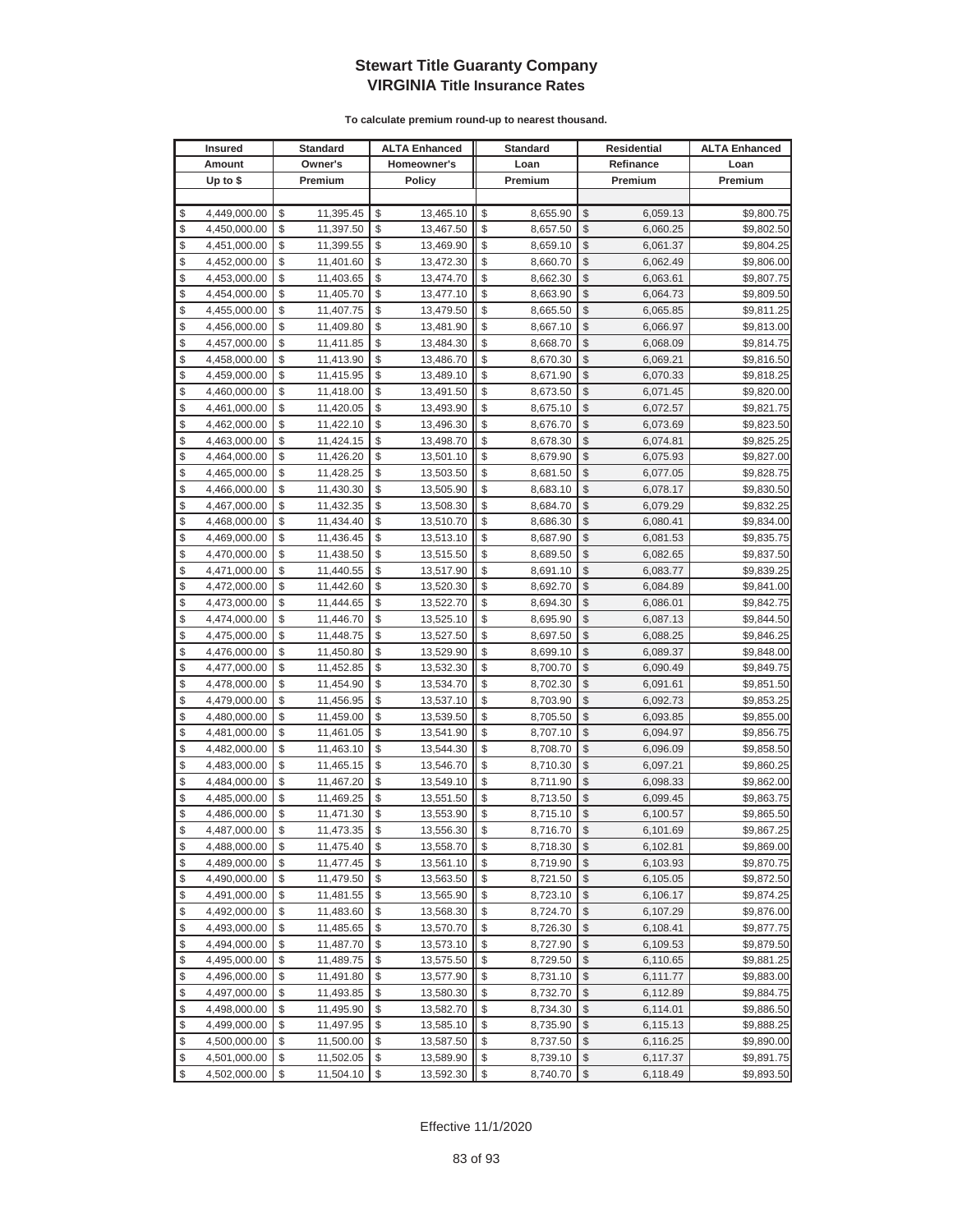| <b>Insured</b>     | Standard        | <b>ALTA Enhanced</b> | <b>Standard</b> |                         | Residential | <b>ALTA Enhanced</b> |
|--------------------|-----------------|----------------------|-----------------|-------------------------|-------------|----------------------|
| Amount             | Owner's         | Homeowner's          | Loan            |                         | Refinance   | Loan                 |
| Up to $$$          | Premium         | <b>Policy</b>        | Premium         |                         | Premium     | Premium              |
|                    |                 |                      |                 |                         |             |                      |
| \$<br>4,503,000.00 | \$<br>11,506.15 | \$<br>13,594.70      | \$<br>8,742.30  | \$                      | 6,119.61    | \$9,895.25           |
| \$<br>4,504,000.00 | \$<br>11,508.20 | \$<br>13,597.10      | \$<br>8,743.90  | \$                      | 6,120.73    | \$9,897.00           |
| \$<br>4,505,000.00 | \$<br>11,510.25 | \$<br>13,599.50      | \$<br>8,745.50  | \$                      | 6,121.85    | \$9,898.75           |
| \$<br>4,506,000.00 | \$<br>11,512.30 | \$<br>13,601.90      | \$<br>8,747.10  | \$                      | 6,122.97    | \$9,900.50           |
| \$<br>4,507,000.00 | \$<br>11,514.35 | \$<br>13,604.30      | \$<br>8,748.70  | \$                      | 6,124.09    | \$9,902.25           |
| \$<br>4,508,000.00 | \$<br>11,516.40 | \$<br>13,606.70      | \$<br>8,750.30  | \$                      | 6,125.21    | \$9,904.00           |
| \$<br>4,509,000.00 | \$<br>11,518.45 | \$<br>13,609.10      | \$<br>8,751.90  | \$                      | 6,126.33    | \$9,905.75           |
| \$<br>4,510,000.00 | \$<br>11,520.50 | \$<br>13,611.50      | \$<br>8,753.50  | \$                      | 6,127.45    | \$9,907.50           |
| \$<br>4,511,000.00 | \$<br>11,522.55 | \$<br>13,613.90      | \$<br>8,755.10  | \$                      | 6,128.57    | \$9,909.25           |
| \$<br>4,512,000.00 | \$<br>11,524.60 | \$<br>13,616.30      | \$<br>8,756.70  | \$                      | 6,129.69    | \$9,911.00           |
| \$<br>4,513,000.00 | \$<br>11,526.65 | \$<br>13,618.70      | \$<br>8,758.30  | \$                      | 6,130.81    | \$9,912.75           |
| \$<br>4,514,000.00 | \$<br>11,528.70 | \$<br>13,621.10      | \$<br>8,759.90  | \$                      | 6,131.93    | \$9,914.50           |
| \$<br>4,515,000.00 | \$<br>11,530.75 | \$<br>13,623.50      | \$<br>8,761.50  | \$                      | 6,133.05    | \$9,916.25           |
| \$<br>4,516,000.00 | \$<br>11,532.80 | \$<br>13,625.90      | \$<br>8,763.10  | \$                      | 6,134.17    | \$9,918.00           |
| \$<br>4,517,000.00 | \$<br>11,534.85 | \$<br>13,628.30      | \$<br>8,764.70  | \$                      | 6,135.29    | \$9,919.75           |
| \$<br>4,518,000.00 | \$<br>11,536.90 | \$<br>13,630.70      | \$<br>8,766.30  | \$                      | 6,136.41    | \$9,921.50           |
| \$<br>4,519,000.00 | \$<br>11,538.95 | \$<br>13,633.10      | \$<br>8,767.90  | \$                      | 6,137.53    | \$9,923.25           |
| \$<br>4,520,000.00 | \$<br>11,541.00 | \$<br>13,635.50      | \$<br>8,769.50  | \$                      | 6,138.65    | \$9,925.00           |
| \$<br>4,521,000.00 | \$<br>11,543.05 | \$<br>13,637.90      | \$<br>8,771.10  | \$                      | 6,139.77    | \$9,926.75           |
| \$<br>4,522,000.00 | \$<br>11,545.10 | \$<br>13,640.30      | \$<br>8,772.70  | \$                      | 6,140.89    | \$9,928.50           |
| \$<br>4,523,000.00 | \$<br>11,547.15 | \$<br>13,642.70      | \$<br>8,774.30  | \$                      | 6,142.01    | \$9,930.25           |
| \$<br>4,524,000.00 | \$<br>11,549.20 | \$<br>13,645.10      | \$<br>8,775.90  | \$                      | 6,143.13    | \$9,932.00           |
| \$<br>4,525,000.00 | \$<br>11,551.25 | \$<br>13,647.50      | \$<br>8,777.50  | \$                      | 6,144.25    | \$9,933.75           |
| \$<br>4,526,000.00 | \$<br>11,553.30 | \$<br>13,649.90      | \$<br>8,779.10  | \$                      | 6,145.37    | \$9,935.50           |
| \$<br>4,527,000.00 | \$<br>11,555.35 | \$<br>13,652.30      | \$<br>8,780.70  | \$                      | 6,146.49    | \$9,937.25           |
| \$<br>4,528,000.00 | \$<br>11,557.40 | \$<br>13,654.70      | \$<br>8,782.30  | \$                      | 6,147.61    | \$9,939.00           |
| \$<br>4,529,000.00 | \$<br>11,559.45 | \$<br>13,657.10      | \$<br>8,783.90  | \$                      | 6,148.73    | \$9,940.75           |
| \$<br>4,530,000.00 | \$<br>11,561.50 | \$<br>13,659.50      | \$<br>8,785.50  | \$                      | 6,149.85    | \$9,942.50           |
| \$<br>4,531,000.00 | \$<br>11,563.55 | \$<br>13,661.90      | \$<br>8,787.10  | \$                      | 6,150.97    | \$9,944.25           |
| \$<br>4,532,000.00 | \$<br>11,565.60 | \$<br>13,664.30      | \$<br>8,788.70  | \$                      | 6,152.09    | \$9,946.00           |
| \$<br>4,533,000.00 | \$<br>11,567.65 | \$<br>13,666.70      | \$<br>8,790.30  | \$                      | 6,153.21    | \$9,947.75           |
| \$<br>4,534,000.00 | \$<br>11,569.70 | \$<br>13,669.10      | \$<br>8,791.90  | \$                      | 6,154.33    | \$9,949.50           |
| \$<br>4,535,000.00 | \$<br>11,571.75 | \$<br>13,671.50      | \$<br>8,793.50  | \$                      | 6,155.45    | \$9,951.25           |
| \$<br>4,536,000.00 | \$<br>11,573.80 | \$<br>13,673.90      | \$<br>8,795.10  | \$                      | 6,156.57    | \$9,953.00           |
| \$<br>4,537,000.00 | \$<br>11,575.85 | \$<br>13,676.30      | \$<br>8,796.70  | \$                      | 6,157.69    | \$9,954.75           |
| \$<br>4,538,000.00 | \$<br>11,577.90 | \$<br>13,678.70      | \$<br>8,798.30  | \$                      | 6,158.81    | \$9,956.50           |
| \$<br>4,539,000.00 | \$<br>11,579.95 | \$<br>13,681.10      | \$<br>8,799.90  | \$                      | 6,159.93    | \$9,958.25           |
| \$<br>4,540,000.00 | \$<br>11,582.00 | \$<br>13,683.50      | \$<br>8,801.50  | \$                      | 6,161.05    | \$9,960.00           |
| \$<br>4,541,000.00 | \$<br>11,584.05 | \$<br>13,685.90      | \$<br>8,803.10  | \$                      | 6,162.17    | \$9,961.75           |
| \$<br>4,542,000.00 | \$<br>11,586.10 | \$<br>13,688.30      | \$<br>8,804.70  | $\sqrt[6]{3}$           | 6,163.29    | \$9,963.50           |
| \$<br>4,543,000.00 | \$<br>11,588.15 | \$<br>13,690.70      | \$<br>8,806.30  | \$                      | 6,164.41    | \$9,965.25           |
| \$<br>4,544,000.00 | \$<br>11,590.20 | \$<br>13,693.10      | \$<br>8,807.90  | $\frac{1}{2}$           | 6,165.53    | \$9,967.00           |
| \$<br>4,545,000.00 | \$<br>11,592.25 | \$<br>13,695.50      | \$<br>8,809.50  | \$                      | 6,166.65    | \$9,968.75           |
| \$<br>4,546,000.00 | \$<br>11,594.30 | \$<br>13,697.90      | \$<br>8,811.10  | \$                      | 6,167.77    | \$9,970.50           |
| \$<br>4,547,000.00 | \$<br>11,596.35 | \$<br>13,700.30      | \$<br>8,812.70  | \$                      | 6,168.89    | \$9,972.25           |
| \$<br>4,548,000.00 | \$<br>11,598.40 | \$<br>13,702.70      | \$<br>8,814.30  | \$                      | 6,170.01    | \$9,974.00           |
| \$<br>4,549,000.00 | \$<br>11,600.45 | \$<br>13,705.10      | \$<br>8,815.90  | \$                      | 6,171.13    | \$9,975.75           |
| \$<br>4,550,000.00 | \$<br>11,602.50 | \$<br>13,707.50      | \$<br>8,817.50  | \$                      | 6,172.25    | \$9,977.50           |
| \$<br>4,551,000.00 | \$<br>11,604.55 | \$<br>13,709.90      | \$<br>8,819.10  | \$                      | 6,173.37    | \$9,979.25           |
| \$<br>4,552,000.00 | \$<br>11,606.60 | \$<br>13,712.30      | \$<br>8,820.70  | \$                      | 6,174.49    | \$9,981.00           |
| \$<br>4,553,000.00 | \$<br>11,608.65 | \$<br>13,714.70      | \$<br>8,822.30  | \$                      | 6,175.61    | \$9,982.75           |
| \$<br>4,554,000.00 | \$<br>11,610.70 | \$<br>13,717.10      | \$<br>8,823.90  | \$                      | 6,176.73    | \$9,984.50           |
| \$<br>4,555,000.00 | \$<br>11,612.75 | \$<br>13,719.50      | \$<br>8,825.50  | \$                      | 6,177.85    | \$9,986.25           |
| \$<br>4,556,000.00 | \$<br>11,614.80 | \$<br>13,721.90      | \$<br>8,827.10  | $\sqrt[6]{\frac{1}{2}}$ | 6,178.97    | \$9,988.00           |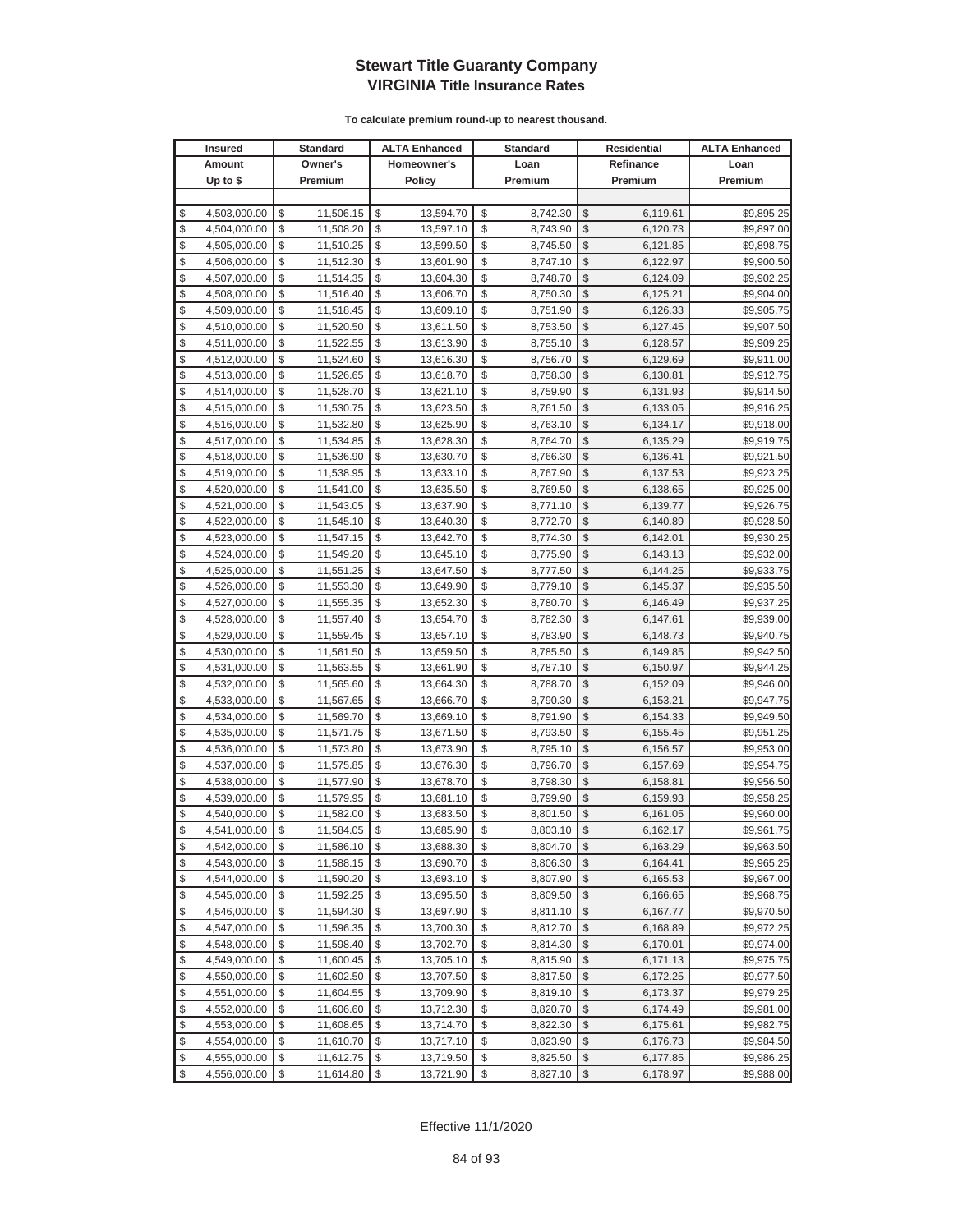| <b>Insured</b> |              | <b>Standard</b> |               | <b>ALTA Enhanced</b> | <b>Standard</b> |               | <b>Residential</b> | <b>ALTA Enhanced</b> |
|----------------|--------------|-----------------|---------------|----------------------|-----------------|---------------|--------------------|----------------------|
|                | Amount       | Owner's         |               | Homeowner's          | Loan            |               | Refinance          | Loan                 |
|                | Up to $$$    | Premium         | <b>Policy</b> |                      | Premium         |               | Premium            | Premium              |
|                |              |                 |               |                      |                 |               |                    |                      |
| \$             | 4,557,000.00 | \$<br>11,616.85 | \$            | 13,724.30            | \$<br>8,828.70  | \$            | 6,180.09           | \$9,989.75           |
| \$             | 4,558,000.00 | \$<br>11,618.90 | \$            | 13,726.70            | \$<br>8,830.30  | \$            | 6,181.21           | \$9,991.50           |
| \$             | 4,559,000.00 | \$<br>11,620.95 | \$            | 13,729.10            | \$<br>8,831.90  | \$            | 6,182.33           | \$9,993.25           |
| \$             | 4,560,000.00 | \$<br>11,623.00 | \$            | 13,731.50            | \$<br>8,833.50  | \$            | 6,183.45           | \$9,995.00           |
| \$             | 4,561,000.00 | \$<br>11,625.05 | \$            | 13,733.90            | \$<br>8,835.10  | \$            | 6,184.57           | \$9,996.75           |
| \$             | 4,562,000.00 | \$<br>11,627.10 | \$            | 13,736.30            | \$<br>8,836.70  | \$            | 6,185.69           | \$9,998.50           |
| \$             | 4,563,000.00 | \$<br>11,629.15 | \$            | 13,738.70            | \$<br>8,838.30  | \$            | 6,186.81           | \$10,000.25          |
| \$             | 4,564,000.00 | \$<br>11,631.20 | \$            | 13,741.10            | \$<br>8,839.90  | \$            | 6,187.93           | \$10,002.00          |
| \$             | 4,565,000.00 | \$<br>11,633.25 | \$            | 13,743.50            | \$<br>8,841.50  | \$            | 6,189.05           | \$10,003.75          |
| \$             | 4,566,000.00 | \$<br>11,635.30 | \$            | 13,745.90            | \$<br>8,843.10  | \$            | 6,190.17           | \$10,005.50          |
| \$             | 4,567,000.00 | \$<br>11,637.35 | \$            | 13,748.30            | \$<br>8,844.70  | \$            | 6,191.29           | \$10,007.25          |
| \$             | 4,568,000.00 | \$<br>11,639.40 | \$            | 13,750.70            | \$<br>8,846.30  | \$            | 6,192.41           | \$10,009.00          |
| \$             | 4,569,000.00 | \$<br>11,641.45 | \$            | 13,753.10            | \$<br>8,847.90  | \$            | 6,193.53           | \$10,010.75          |
| \$             | 4,570,000.00 | \$<br>11,643.50 | \$            | 13,755.50            | \$<br>8,849.50  | \$            | 6,194.65           | \$10,012.50          |
| \$             | 4,571,000.00 | \$<br>11,645.55 | \$            | 13,757.90            | \$<br>8,851.10  | \$            | 6,195.77           | \$10,014.25          |
| \$             | 4,572,000.00 | \$<br>11,647.60 | \$            | 13,760.30            | \$<br>8,852.70  | \$            | 6,196.89           | \$10,016.00          |
| \$             | 4,573,000.00 | \$<br>11,649.65 | \$            | 13,762.70            | \$<br>8,854.30  | \$            | 6,198.01           | \$10,017.75          |
| \$             | 4,574,000.00 | \$<br>11,651.70 | \$            | 13,765.10            | \$<br>8,855.90  | \$            | 6,199.13           | \$10,019.50          |
| \$             | 4,575,000.00 | \$<br>11,653.75 | \$            | 13,767.50            | \$<br>8,857.50  | \$            | 6,200.25           | \$10,021.25          |
| \$             | 4,576,000.00 | \$<br>11,655.80 | \$            | 13,769.90            | \$<br>8,859.10  | \$            | 6,201.37           | \$10,023.00          |
| \$             | 4,577,000.00 | \$<br>11,657.85 | \$            | 13,772.30            | \$<br>8,860.70  | \$            | 6,202.49           | \$10,024.75          |
| \$             | 4,578,000.00 | \$<br>11,659.90 | \$            | 13,774.70            | \$<br>8,862.30  | \$            | 6,203.61           | \$10,026.50          |
| \$             | 4,579,000.00 | \$<br>11,661.95 | \$            | 13,777.10            | \$<br>8,863.90  | \$            | 6,204.73           | \$10,028.25          |
| \$             | 4,580,000.00 | \$<br>11,664.00 | \$            | 13,779.50            | \$<br>8,865.50  | \$            | 6,205.85           | \$10,030.00          |
| \$             | 4,581,000.00 | \$<br>11,666.05 | \$            | 13,781.90            | \$<br>8,867.10  | \$            | 6,206.97           | \$10,031.75          |
| \$             | 4,582,000.00 | \$<br>11,668.10 | \$            | 13,784.30            | \$<br>8,868.70  | \$            | 6,208.09           | \$10,033.50          |
| \$             | 4,583,000.00 | \$<br>11,670.15 | \$            | 13,786.70            | \$<br>8,870.30  | \$            | 6,209.21           | \$10,035.25          |
| \$             | 4,584,000.00 | \$<br>11,672.20 | \$            | 13,789.10            | \$<br>8,871.90  | \$            | 6,210.33           | \$10,037.00          |
| \$             | 4,585,000.00 | \$<br>11,674.25 | \$            | 13,791.50            | \$<br>8,873.50  | \$            | 6,211.45           | \$10,038.75          |
| \$             | 4,586,000.00 | \$<br>11,676.30 | \$            | 13,793.90            | \$<br>8,875.10  | \$            | 6,212.57           | \$10,040.50          |
| \$             | 4,587,000.00 | \$<br>11,678.35 | \$            | 13,796.30            | \$<br>8,876.70  | \$            | 6,213.69           | \$10,042.25          |
| \$             | 4,588,000.00 | \$<br>11,680.40 | \$            | 13,798.70            | \$<br>8,878.30  | \$            | 6,214.81           | \$10,044.00          |
| \$             | 4,589,000.00 | \$<br>11,682.45 | \$            | 13,801.10            | \$<br>8,879.90  | \$            | 6,215.93           | \$10,045.75          |
| \$             | 4,590,000.00 | \$<br>11,684.50 | \$            | 13,803.50            | \$<br>8,881.50  | \$            | 6,217.05           | \$10,047.50          |
| \$             | 4,591,000.00 | \$<br>11,686.55 | \$            | 13,805.90            | \$<br>8,883.10  | \$            | 6,218.17           | \$10,049.25          |
| \$             | 4,592,000.00 | \$<br>11,688.60 | \$            | 13,808.30            | \$<br>8,884.70  | \$            | 6,219.29           | \$10,051.00          |
| \$             | 4,593,000.00 | \$<br>11,690.65 | \$            | 13,810.70            | \$<br>8,886.30  | \$            | 6,220.41           | \$10,052.75          |
| \$             | 4,594,000.00 | \$<br>11,692.70 | \$            | 13,813.10            | \$<br>8,887.90  | \$            | 6,221.53           | \$10,054.50          |
| $\mathcal{S}$  | 4.595.000.00 | \$<br>11,694.75 | \$            | 13,815.50            | \$<br>8,889.50  | \$            | 6.222.65           | \$10,056.25          |
| \$             | 4,596,000.00 | \$<br>11,696.80 | \$            | 13,817.90            | \$<br>8,891.10  | \$            | 6,223.77           | \$10,058.00          |
| \$             | 4,597,000.00 | \$<br>11,698.85 | \$            | 13,820.30            | \$<br>8,892.70  | \$            | 6,224.89           | \$10,059.75          |
| \$             | 4,598,000.00 | \$<br>11,700.90 | \$            | 13,822.70            | \$<br>8,894.30  | \$            | 6,226.01           | \$10,061.50          |
| \$             | 4,599,000.00 | \$<br>11,702.95 | \$            | 13,825.10            | \$<br>8,895.90  | \$            | 6,227.13           | \$10,063.25          |
| \$             | 4,600,000.00 | \$<br>11,705.00 | \$            | 13,827.50            | \$<br>8,897.50  | \$            | 6,228.25           | \$10,065.00          |
| \$             | 4,601,000.00 | \$<br>11,707.05 | \$            | 13,829.90            | \$<br>8,899.10  | \$            | 6,229.37           | \$10,066.75          |
| \$             | 4,602,000.00 | \$<br>11,709.10 | \$            | 13,832.30            | \$<br>8,900.70  | \$            | 6,230.49           | \$10,068.50          |
| \$             | 4,603,000.00 | \$<br>11,711.15 | \$            | 13,834.70            | \$<br>8,902.30  | \$            | 6,231.61           | \$10,070.25          |
| \$             | 4,604,000.00 | \$<br>11,713.20 | \$            | 13,837.10            | \$<br>8,903.90  | \$            | 6,232.73           | \$10,072.00          |
| \$             | 4,605,000.00 | \$<br>11,715.25 | \$            | 13,839.50            | \$<br>8,905.50  | \$            | 6,233.85           | \$10,073.75          |
| \$             | 4,606,000.00 | \$<br>11,717.30 | \$            | 13,841.90            | \$<br>8,907.10  | \$            | 6,234.97           | \$10,075.50          |
| \$             | 4,607,000.00 | \$<br>11,719.35 | \$            | 13,844.30            | \$<br>8,908.70  | \$            | 6,236.09           | \$10,077.25          |
| \$             | 4,608,000.00 | \$<br>11,721.40 | \$            | 13,846.70            | \$<br>8,910.30  | \$            | 6,237.21           | \$10,079.00          |
| \$             | 4,609,000.00 | \$<br>11,723.45 | \$            | 13,849.10            | \$<br>8,911.90  | \$            | 6,238.33           | \$10,080.75          |
| \$             | 4,610,000.00 | \$<br>11,725.50 | \$            | 13,851.50            | \$<br>8,913.50  | $\frac{1}{2}$ | 6,239.45           | \$10,082.50          |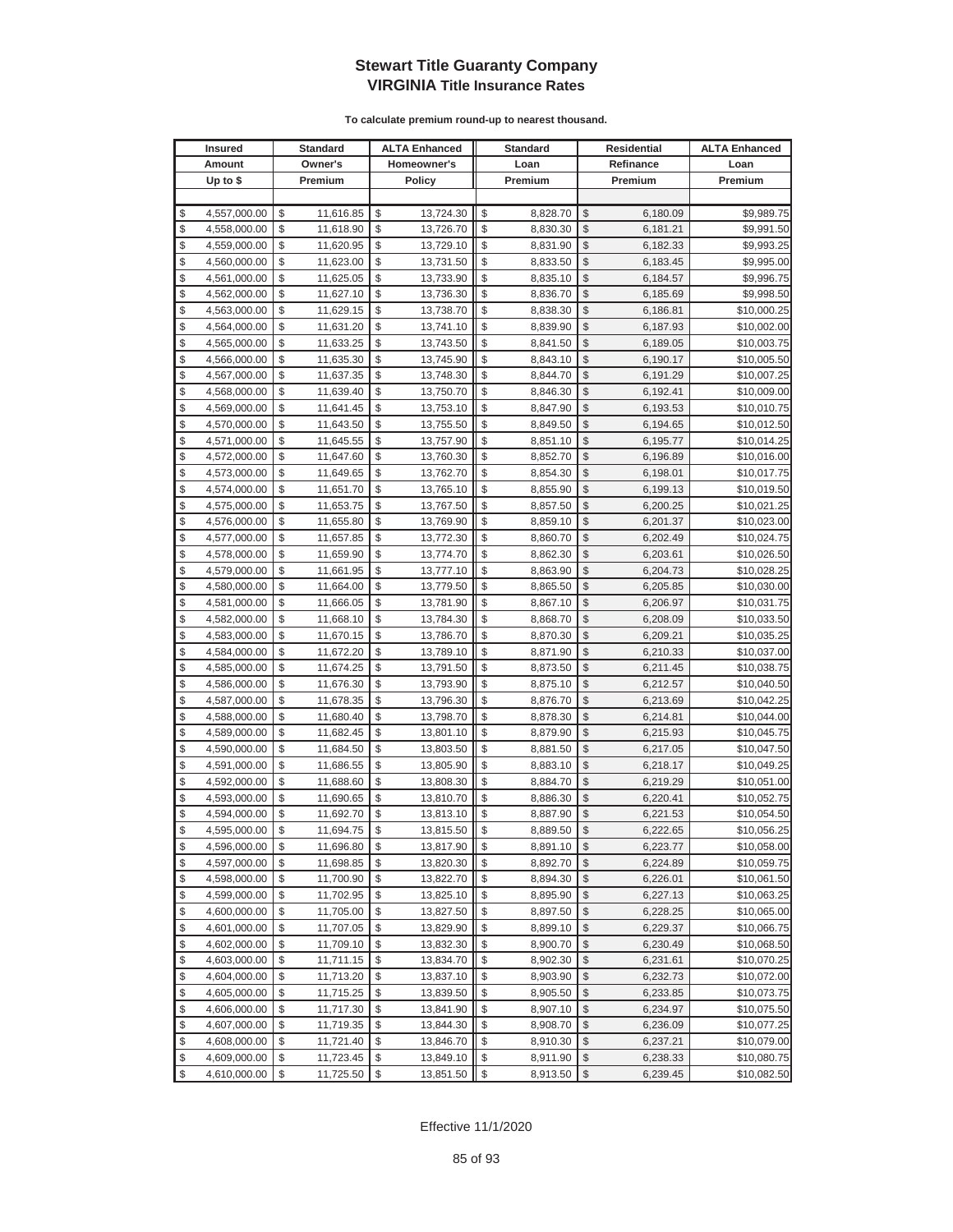| <b>Insured</b> |              | Standard        |    | <b>ALTA Enhanced</b> |       | <b>Standard</b> | Residential             |           | <b>ALTA Enhanced</b> |
|----------------|--------------|-----------------|----|----------------------|-------|-----------------|-------------------------|-----------|----------------------|
|                | Amount       | Owner's         |    | Homeowner's          |       | Loan            |                         | Refinance | Loan                 |
|                | Up to $$$    | Premium         |    | <b>Policy</b>        |       | Premium         |                         | Premium   | Premium              |
|                |              |                 |    |                      |       |                 |                         |           |                      |
| \$             | 4,611,000.00 | \$<br>11,727.55 | \$ | 13,853.90            | \$    | 8,915.10        | \$                      | 6,240.57  | \$10,084.25          |
| \$             | 4,612,000.00 | \$<br>11,729.60 | \$ | 13,856.30            | \$    | 8,916.70        | \$                      | 6,241.69  | \$10,086.00          |
| \$             | 4,613,000.00 | \$<br>11,731.65 | \$ | 13,858.70            | \$    | 8,918.30        | \$                      | 6,242.81  | \$10,087.75          |
| \$             | 4,614,000.00 | \$<br>11,733.70 | \$ | 13,861.10            | \$    | 8,919.90        | \$                      | 6,243.93  | \$10,089.50          |
| \$             | 4,615,000.00 | \$<br>11,735.75 | \$ | 13,863.50            | \$    | 8,921.50        | \$                      | 6,245.05  | \$10,091.25          |
| \$             | 4,616,000.00 | \$<br>11,737.80 | \$ | 13,865.90            | \$    | 8,923.10        | \$                      | 6,246.17  | \$10,093.00          |
| \$             | 4,617,000.00 | \$<br>11,739.85 | \$ | 13,868.30            | \$    | 8,924.70        | \$                      | 6,247.29  | \$10,094.75          |
| \$             | 4,618,000.00 | \$<br>11,741.90 | \$ | 13,870.70            | \$    | 8,926.30        | \$                      | 6,248.41  | \$10,096.50          |
| \$             | 4,619,000.00 | \$<br>11,743.95 | \$ | 13,873.10            | \$    | 8,927.90        | \$                      | 6,249.53  | \$10,098.25          |
| \$             | 4,620,000.00 | \$<br>11,746.00 | \$ | 13,875.50            | \$    | 8,929.50        | \$                      | 6,250.65  | \$10,100.00          |
| \$             | 4,621,000.00 | \$<br>11,748.05 | \$ | 13,877.90            | \$    | 8,931.10        | \$                      | 6,251.77  | \$10,101.75          |
| \$             | 4,622,000.00 | \$<br>11,750.10 | \$ | 13,880.30            | \$    | 8,932.70        | \$                      | 6,252.89  | \$10,103.50          |
| \$             | 4,623,000.00 | \$<br>11,752.15 | \$ | 13,882.70            | \$    | 8,934.30        | \$                      | 6,254.01  | \$10,105.25          |
| \$             | 4,624,000.00 | \$<br>11,754.20 | \$ | 13,885.10            | \$    | 8,935.90        | \$                      | 6,255.13  | \$10,107.00          |
| \$             | 4,625,000.00 | \$<br>11,756.25 | \$ | 13,887.50            | \$    | 8,937.50        | \$                      | 6,256.25  | \$10,108.75          |
| \$             | 4,626,000.00 | \$<br>11,758.30 | \$ | 13,889.90            | \$    | 8,939.10        | \$                      | 6,257.37  | \$10,110.50          |
| \$             | 4,627,000.00 | \$<br>11,760.35 | \$ | 13,892.30            | \$    | 8,940.70        | \$                      | 6,258.49  | \$10,112.25          |
| \$             | 4,628,000.00 | \$<br>11,762.40 | \$ | 13,894.70            | \$    | 8,942.30        | \$                      | 6,259.61  | \$10,114.00          |
| \$             | 4,629,000.00 | \$<br>11,764.45 | \$ | 13,897.10            | \$    | 8,943.90        | \$                      | 6,260.73  | \$10,115.75          |
| \$             | 4,630,000.00 | \$<br>11,766.50 | \$ | 13,899.50            | \$    | 8,945.50        | \$                      | 6,261.85  | \$10,117.50          |
| \$             | 4,631,000.00 | \$<br>11,768.55 | \$ | 13,901.90            | \$    | 8,947.10        | \$                      | 6,262.97  | \$10,119.25          |
| \$             | 4,632,000.00 | \$<br>11,770.60 | \$ | 13,904.30            | \$    | 8,948.70        | \$                      | 6,264.09  | \$10,121.00          |
| \$             | 4,633,000.00 | \$<br>11,772.65 | \$ | 13,906.70            | \$    | 8,950.30        | \$                      | 6,265.21  | \$10,122.75          |
| \$             | 4,634,000.00 | \$<br>11,774.70 | \$ | 13,909.10            | \$    | 8,951.90        | \$                      | 6,266.33  | \$10,124.50          |
| \$             | 4,635,000.00 | \$<br>11,776.75 | \$ | 13,911.50            | \$    | 8,953.50        | \$                      | 6,267.45  | \$10,126.25          |
| \$             | 4,636,000.00 | \$<br>11,778.80 | \$ | 13,913.90            | \$    | 8,955.10        | \$                      | 6,268.57  | \$10,128.00          |
| \$             | 4,637,000.00 | \$<br>11,780.85 | \$ | 13,916.30            | \$    | 8,956.70        | \$                      | 6,269.69  | \$10,129.75          |
| \$             | 4,638,000.00 | \$<br>11,782.90 | \$ | 13,918.70            | \$    | 8,958.30        | \$                      | 6,270.81  | \$10,131.50          |
| \$             | 4,639,000.00 | \$<br>11,784.95 | \$ | 13,921.10            | \$    | 8,959.90        | \$                      | 6,271.93  | \$10,133.25          |
| \$             | 4,640,000.00 | \$<br>11,787.00 | \$ | 13,923.50            | \$    | 8,961.50        | \$                      | 6,273.05  | \$10,135.00          |
| \$             | 4,641,000.00 | \$<br>11,789.05 | \$ | 13,925.90            | \$    | 8,963.10        | \$                      | 6,274.17  | \$10,136.75          |
| \$             | 4,642,000.00 | \$<br>11,791.10 | \$ | 13,928.30            | \$    | 8,964.70        | \$                      | 6,275.29  | \$10,138.50          |
| \$             | 4,643,000.00 | \$<br>11,793.15 | \$ | 13,930.70            | \$    | 8,966.30        | \$                      | 6,276.41  | \$10,140.25          |
| \$             | 4,644,000.00 | \$<br>11,795.20 | \$ | 13,933.10            | \$    | 8,967.90        | \$                      | 6,277.53  | \$10,142.00          |
| \$             | 4,645,000.00 | \$<br>11,797.25 | \$ | 13,935.50            | \$    | 8,969.50        | \$                      | 6,278.65  | \$10,143.75          |
| \$             | 4,646,000.00 | \$<br>11,799.30 | \$ | 13,937.90            | \$    | 8,971.10        | \$                      | 6,279.77  | \$10,145.50          |
| \$             | 4,647,000.00 | \$<br>11,801.35 | \$ | 13,940.30            | \$    | 8,972.70        | \$                      | 6,280.89  | \$10,147.25          |
| \$             | 4,648,000.00 | \$<br>11,803.40 | \$ | 13,942.70            | \$    | 8,974.30        | \$                      | 6,282.01  | \$10,149.00          |
| \$             | 4,649,000.00 | \$<br>11,805.45 | \$ | 13,945.10            | \$    | 8,975.90        | \$                      | 6,283.13  | \$10,150.75          |
| \$             | 4,650,000.00 | \$<br>11,807.50 | \$ | 13,947.50            | \$    | 8,977.50        | $\sqrt[6]{3}$           | 6,284.25  | \$10,152.50          |
| \$             | 4,651,000.00 | \$<br>11,809.55 | \$ | 13,949.90            | \$    | 8,979.10        | $\mathcal{S}$           | 6,285.37  | \$10,154.25          |
| \$             | 4,652,000.00 | \$<br>11,811.60 | \$ | 13,952.30            | \$    | 8,980.70        | $\frac{1}{2}$           | 6,286.49  | \$10,156.00          |
| \$             | 4,653,000.00 | \$<br>11,813.65 | \$ | 13,954.70            | \$    | 8,982.30        | \$                      | 6,287.61  | \$10,157.75          |
| \$             | 4,654,000.00 | \$<br>11,815.70 | \$ | 13,957.10            | \$    | 8,983.90        | \$                      | 6,288.73  | \$10,159.50          |
| \$             | 4,655,000.00 | \$<br>11,817.75 | \$ | 13,959.50            | \$    | 8,985.50        | \$                      | 6,289.85  | \$10,161.25          |
| \$             | 4,656,000.00 | \$<br>11,819.80 | \$ | 13,961.90            | \$    | 8,987.10        | \$                      | 6,290.97  | \$10,163.00          |
| \$             | 4,657,000.00 | \$<br>11,821.85 | \$ | 13,964.30            | \$    | 8,988.70        | \$                      | 6,292.09  | \$10,164.75          |
| \$             | 4,658,000.00 | \$<br>11,823.90 | \$ | 13,966.70            | \$    | 8,990.30        | \$                      | 6,293.21  | \$10,166.50          |
| \$             | 4,659,000.00 | \$<br>11,825.95 | \$ | 13,969.10            | \$    | 8,991.90        | \$                      | 6,294.33  | \$10,168.25          |
| \$             | 4,660,000.00 | \$<br>11,828.00 | \$ | 13,971.50            | \$    | 8,993.50        | \$                      | 6,295.45  | \$10,170.00          |
| \$             | 4,661,000.00 | \$<br>11,830.05 | \$ | 13,973.90            | \$    | 8,995.10        | \$                      | 6,296.57  | \$10,171.75          |
| \$             | 4,662,000.00 | \$<br>11,832.10 | \$ | 13,976.30            | \$    | 8,996.70        | \$                      | 6,297.69  | \$10,173.50          |
| \$             | 4,663,000.00 | \$<br>11,834.15 | \$ | 13,978.70            | \$    | 8,998.30        | \$                      | 6,298.81  | \$10,175.25          |
| \$             | 4,664,000.00 | \$<br>11,836.20 | \$ | 13,981.10            | $\$\$ | 8,999.90        | $\sqrt[6]{\frac{1}{2}}$ | 6,299.93  | \$10,177.00          |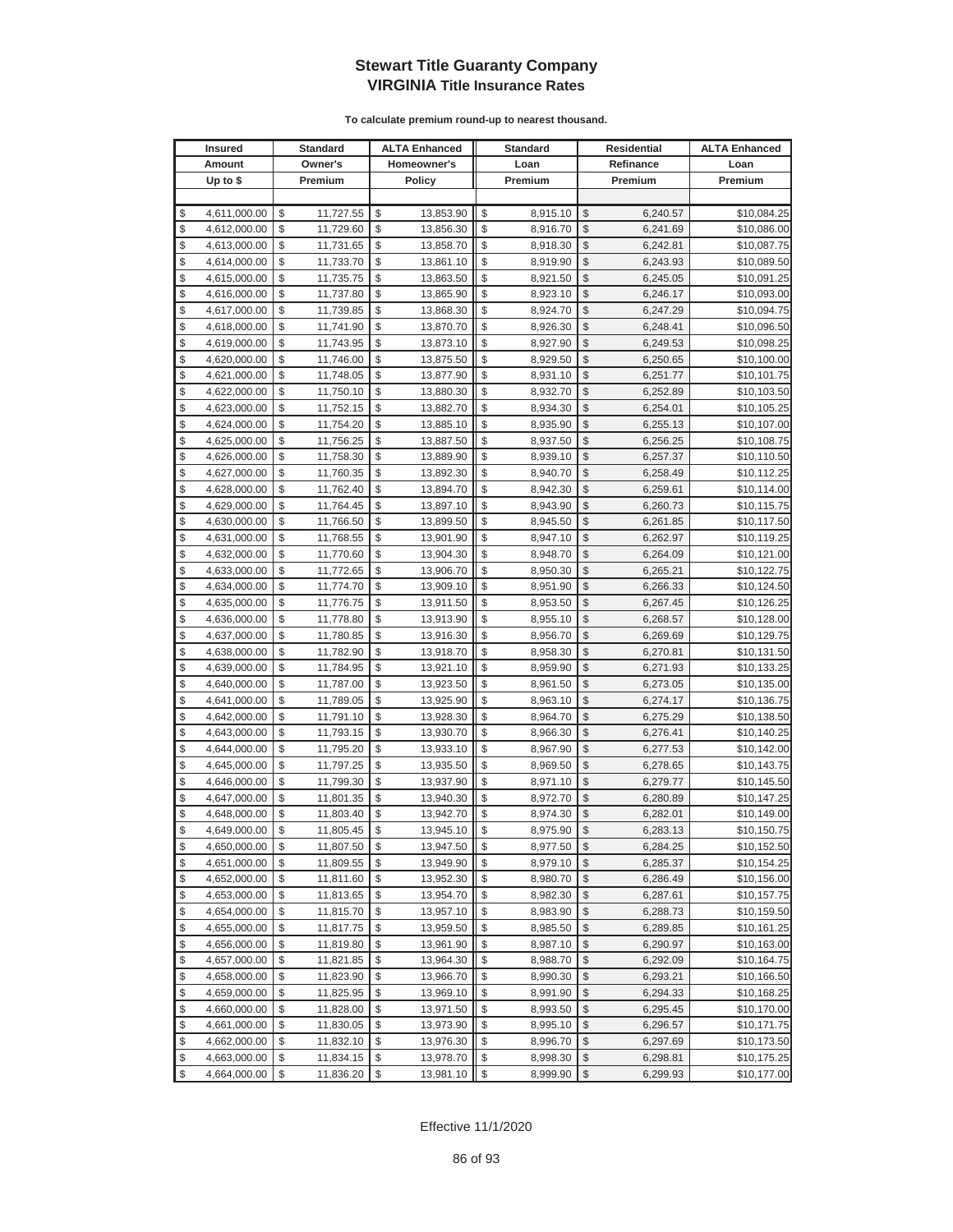| <b>Insured</b> |                              |          | <b>Standard</b>        | <b>ALTA Enhanced</b> |                        | <b>Standard</b> |                      | Residential             |                      | <b>ALTA Enhanced</b>       |
|----------------|------------------------------|----------|------------------------|----------------------|------------------------|-----------------|----------------------|-------------------------|----------------------|----------------------------|
|                | Amount                       |          | Owner's                | Homeowner's          |                        |                 | Loan                 |                         | Refinance            | Loan                       |
|                | Up to $$$                    |          | Premium                | <b>Policy</b>        |                        |                 | Premium              |                         | Premium              | Premium                    |
|                |                              |          |                        |                      |                        |                 |                      |                         |                      |                            |
| \$             | 4,665,000.00                 | \$       | 11,838.25              | \$                   | 13,983.50              | \$              | 9,001.50             | \$                      | 6,301.05             | \$10,178.75                |
| \$             | 4,666,000.00                 | \$       | 11,840.30              | \$                   | 13,985.90              | \$              | 9,003.10             | \$                      | 6,302.17             | \$10,180.50                |
| \$             | 4,667,000.00                 | \$       | 11,842.35              | \$                   | 13,988.30              | \$              | 9,004.70             | \$                      | 6,303.29             | \$10,182.25                |
| \$             | 4,668,000.00                 | \$       | 11,844.40              | \$                   | 13,990.70              | \$              | 9,006.30             | \$                      | 6,304.41             | \$10,184.00                |
| \$             | 4,669,000.00                 | \$       | 11,846.45              | \$                   | 13,993.10              | \$              | 9,007.90             | \$                      | 6,305.53             | \$10,185.75                |
| \$             | 4,670,000.00                 | \$       | 11,848.50              | \$                   | 13,995.50              | \$              | 9,009.50             | \$                      | 6,306.65             | \$10,187.50                |
| \$             | 4,671,000.00                 | \$       | 11,850.55              | \$                   | 13,997.90              | \$              | 9,011.10             | \$                      | 6,307.77             | \$10,189.25                |
| \$             | 4,672,000.00                 | \$       | 11,852.60              | \$                   | 14,000.30              | \$              | 9,012.70             | \$                      | 6,308.89             | \$10,191.00                |
| \$             | 4,673,000.00                 | \$       | 11,854.65              | \$                   | 14,002.70              | \$              | 9,014.30             | \$                      | 6,310.01             | \$10,192.75                |
| \$             | 4,674,000.00                 | \$       | 11,856.70              | \$                   | 14,005.10              | \$              | 9,015.90             | \$                      | 6,311.13             | \$10,194.50                |
| \$             | 4,675,000.00                 | \$       | 11,858.75              | \$                   | 14,007.50              | \$              | 9,017.50             | \$                      | 6,312.25             | \$10,196.25                |
| \$             | 4,676,000.00                 | \$       | 11,860.80              | \$                   | 14,009.90              | \$              | 9,019.10             | \$                      | 6,313.37             | \$10,198.00                |
| \$             | 4,677,000.00                 | \$       | 11,862.85              | \$                   | 14,012.30              | \$              | 9,020.70             | \$                      | 6,314.49             | \$10,199.75                |
| \$             | 4,678,000.00                 | \$       | 11,864.90              | \$                   | 14,014.70              | \$              | 9,022.30             | \$                      | 6,315.61             | \$10,201.50                |
| \$             | 4,679,000.00                 | \$       | 11,866.95              | \$                   | 14,017.10              | \$              | 9,023.90             | \$                      | 6,316.73             | \$10,203.25                |
| \$             | 4,680,000.00                 | \$       | 11,869.00              | \$                   | 14,019.50              | \$              | 9,025.50             | \$                      | 6,317.85             | \$10,205.00                |
| \$             | 4,681,000.00                 | \$       | 11,871.05              | \$                   | 14,021.90              | \$              | 9,027.10             | \$                      | 6,318.97             | \$10,206.75                |
| \$             | 4,682,000.00                 | \$       | 11,873.10              | \$                   | 14,024.30              | \$              | 9,028.70             | \$                      | 6,320.09             | \$10,208.50                |
| \$             | 4,683,000.00                 | \$       | 11,875.15              | \$                   | 14,026.70              | \$              | 9,030.30             | \$                      | 6,321.21             | \$10,210.25                |
| \$             | 4,684,000.00                 | \$       | 11,877.20              | \$                   | 14,029.10              | \$              | 9,031.90             | \$                      | 6,322.33             | \$10,212.00                |
| \$             | 4,685,000.00                 | \$       | 11,879.25              | \$                   | 14,031.50              | \$              | 9,033.50             | \$                      | 6,323.45             | \$10,213.75                |
| \$             | 4,686,000.00                 | \$       | 11,881.30              | \$                   | 14,033.90              | \$              | 9,035.10             | \$                      | 6,324.57             | \$10,215.50                |
| \$             | 4,687,000.00                 | \$       | 11,883.35              | \$                   | 14,036.30              | \$              | 9,036.70             | \$                      | 6,325.69             | \$10,217.25                |
| \$             | 4,688,000.00                 | \$       | 11,885.40              | \$                   | 14,038.70              | \$              | 9,038.30             | \$                      | 6,326.81             | \$10,219.00                |
| \$             | 4,689,000.00                 | \$       | 11,887.45              | \$                   | 14,041.10              | \$              | 9,039.90             | \$                      | 6,327.93             | \$10,220.75                |
| \$             | 4,690,000.00                 | \$       | 11,889.50              | \$                   | 14,043.50              | \$              | 9,041.50             | \$                      | 6,329.05             | \$10,222.50                |
| \$             | 4,691,000.00                 | \$       | 11,891.55              | \$                   | 14,045.90              | \$              | 9,043.10             | \$                      | 6,330.17             | \$10,224.25                |
| \$             | 4,692,000.00                 | \$       | 11,893.60              | \$                   | 14,048.30              | \$              | 9,044.70             | \$                      | 6,331.29             | \$10,226.00                |
| \$             | 4,693,000.00                 | \$       | 11,895.65              | \$                   | 14,050.70              | \$              | 9,046.30             | \$                      | 6,332.41             | \$10,227.75                |
| \$             | 4,694,000.00                 | \$       | 11,897.70              | \$                   | 14,053.10              | \$              | 9,047.90             | \$                      | 6,333.53             | \$10,229.50                |
| \$             | 4,695,000.00                 | \$       | 11,899.75              | \$                   | 14,055.50              | \$              | 9,049.50             | \$                      | 6,334.65             | \$10,231.25                |
| \$             | 4,696,000.00                 | \$       | 11,901.80              | \$                   | 14,057.90              | \$              | 9,051.10             | \$                      | 6,335.77             | \$10,233.00                |
| \$             | 4,697,000.00                 | \$       | 11,903.85              | \$                   | 14,060.30              | \$              | 9,052.70             | \$                      | 6,336.89             | \$10,234.75                |
| \$             | 4,698,000.00                 | \$       | 11,905.90              | \$                   | 14,062.70              | \$              | 9,054.30             | \$                      | 6,338.01             | \$10,236.50                |
| \$             | 4,699,000.00                 | \$       | 11,907.95              | \$                   | 14,065.10              | \$              | 9,055.90             | \$                      | 6,339.13             | \$10,238.25                |
| \$<br>\$       | 4,700,000.00<br>4,701,000.00 | \$<br>\$ | 11,910.00              | \$<br>\$             | 14,067.50<br>14,069.90 | \$<br>\$        | 9,057.50             | \$<br>\$                | 6,340.25             | \$10,240.00                |
| \$             |                              | \$       | 11,912.05              | \$                   |                        | \$              | 9,059.10<br>9,060.70 | \$                      | 6,341.37             | \$10,241.75                |
| \$             | 4,702,000.00<br>4,703,000.00 | \$       | 11,914.10<br>11,916.15 | \$                   | 14,072.30<br>14,074.70 | \$              | 9,062.30             | $\mathbb{S}$            | 6,342.49<br>6,343.61 | \$10,243.50<br>\$10,245.25 |
| \$             | 4,704,000.00                 | \$       | 11,918.20              | \$                   | 14,077.10              | \$              | 9,063.90             | \$                      | 6,344.73             | \$10,247.00                |
| \$             | 4,705,000.00                 | \$       | 11,920.25              | \$                   | 14,079.50              |                 | 9,065.50             | \$                      | 6,345.85             | \$10,248.75                |
| \$             | 4,706,000.00                 | \$       | 11,922.30              | \$                   | 14,081.90              | \$              | 9,067.10             | \$                      | 6,346.97             | \$10,250.50                |
| \$             | 4,707,000.00                 | \$       | 11,924.35              | \$                   | 14,084.30              | \$              | 9,068.70             | \$                      | 6,348.09             | \$10,252.25                |
| \$             | 4,708,000.00                 | \$       | 11,926.40              | \$                   | 14,086.70              | \$              | 9,070.30             | \$                      | 6,349.21             | \$10,254.00                |
| \$             | 4,709,000.00                 | \$       | 11,928.45              | \$                   | 14,089.10              | \$              | 9,071.90             | \$                      | 6,350.33             | \$10,255.75                |
| \$             | 4,710,000.00                 | \$       | 11,930.50              | \$                   | 14,091.50              | \$              | 9,073.50             | \$                      | 6,351.45             | \$10,257.50                |
| \$             | 4,711,000.00                 | \$       | 11,932.55              | \$                   | 14,093.90              | \$              | 9,075.10             | \$                      | 6,352.57             | \$10,259.25                |
| \$             | 4,712,000.00                 | \$       | 11,934.60              | \$                   | 14,096.30              | \$              | 9,076.70             | \$                      | 6,353.69             | \$10,261.00                |
| \$             | 4,713,000.00                 | \$       | 11,936.65              | \$                   | 14,098.70              | \$              | 9,078.30             | \$                      | 6,354.81             | \$10,262.75                |
| \$             | 4,714,000.00                 | \$       | 11,938.70              | \$                   | 14,101.10              | \$              | 9,079.90             | \$                      | 6,355.93             | \$10,264.50                |
| \$             | 4,715,000.00                 | \$       | 11,940.75              | \$                   | 14,103.50              | \$              | 9,081.50             | \$                      | 6,357.05             | \$10,266.25                |
| \$             | 4,716,000.00                 | \$       | 11,942.80              | \$                   | 14,105.90              | \$              | 9,083.10             | \$                      | 6,358.17             | \$10,268.00                |
| \$             | 4,717,000.00                 | \$       | 11,944.85              | \$                   | 14,108.30              | \$              | 9,084.70             | \$                      | 6,359.29             | \$10,269.75                |
| \$             | 4,718,000.00                 | \$       | 11,946.90              | \$                   | 14,110.70              | \$              | 9,086.30             | $\sqrt[6]{\frac{1}{2}}$ | 6,360.41             | \$10,271.50                |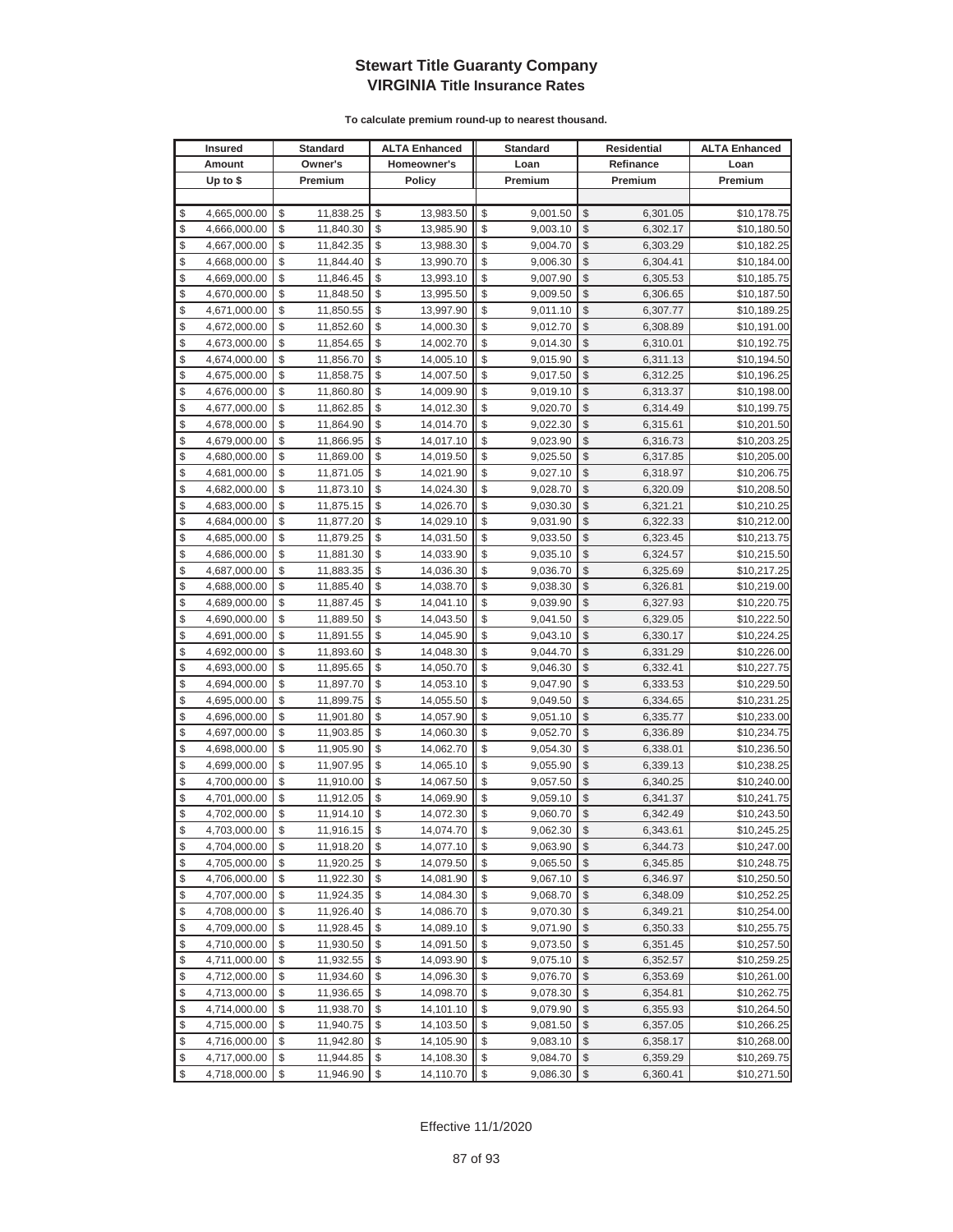| <b>Insured</b> |              | <b>Standard</b> |    | <b>ALTA Enhanced</b> | <b>Standard</b> |          | Residential             |           | <b>ALTA Enhanced</b> |
|----------------|--------------|-----------------|----|----------------------|-----------------|----------|-------------------------|-----------|----------------------|
|                | Amount       | Owner's         |    | Homeowner's          |                 | Loan     |                         | Refinance | Loan                 |
|                | Up to $$$    | Premium         |    | <b>Policy</b>        |                 | Premium  |                         | Premium   | Premium              |
|                |              |                 |    |                      |                 |          |                         |           |                      |
| \$             | 4,719,000.00 | \$<br>11,948.95 | \$ | 14,113.10            | \$              | 9,087.90 | \$                      | 6,361.53  | \$10,273.25          |
| \$             | 4,720,000.00 | \$<br>11,951.00 | \$ | 14,115.50            | \$              | 9,089.50 | \$                      | 6,362.65  | \$10,275.00          |
| \$             | 4,721,000.00 | \$<br>11,953.05 | \$ | 14,117.90            | \$              | 9,091.10 | \$                      | 6,363.77  | \$10,276.75          |
| \$             | 4,722,000.00 | \$<br>11,955.10 | \$ | 14,120.30            | \$              | 9,092.70 | \$                      | 6,364.89  | \$10,278.50          |
| \$             | 4,723,000.00 | \$<br>11,957.15 | \$ | 14,122.70            | \$              | 9,094.30 | \$                      | 6,366.01  | \$10,280.25          |
| \$             | 4,724,000.00 | \$<br>11,959.20 | \$ | 14,125.10            | \$              | 9,095.90 | \$                      | 6,367.13  | \$10,282.00          |
| \$             | 4,725,000.00 | \$<br>11,961.25 | \$ | 14,127.50            | \$              | 9,097.50 | \$                      | 6,368.25  | \$10,283.75          |
| \$             | 4,726,000.00 | \$<br>11,963.30 | \$ | 14,129.90            | \$              | 9,099.10 | \$                      | 6,369.37  | \$10,285.50          |
| \$             | 4,727,000.00 | \$<br>11,965.35 | \$ | 14,132.30            | \$              | 9,100.70 | \$                      | 6,370.49  | \$10,287.25          |
| \$             | 4,728,000.00 | \$<br>11,967.40 | \$ | 14,134.70            | \$              | 9,102.30 | \$                      | 6,371.61  | \$10,289.00          |
| \$             | 4,729,000.00 | \$<br>11,969.45 | \$ | 14,137.10            | \$              | 9,103.90 | \$                      | 6,372.73  | \$10,290.75          |
| \$             | 4,730,000.00 | \$<br>11,971.50 | \$ | 14,139.50            | \$              | 9,105.50 | \$                      | 6,373.85  | \$10,292.50          |
| \$             | 4,731,000.00 | \$<br>11,973.55 | \$ | 14,141.90            | \$              | 9,107.10 | \$                      | 6,374.97  | \$10,294.25          |
| \$             | 4,732,000.00 | \$<br>11,975.60 | \$ | 14,144.30            | \$              | 9,108.70 | \$                      | 6,376.09  | \$10,296.00          |
| \$             | 4,733,000.00 | \$<br>11,977.65 | \$ | 14,146.70            | \$              | 9,110.30 | \$                      | 6,377.21  | \$10,297.75          |
| \$             | 4,734,000.00 | \$<br>11,979.70 | \$ | 14,149.10            | \$              | 9,111.90 | \$                      | 6,378.33  | \$10,299.50          |
| \$             | 4,735,000.00 | \$<br>11,981.75 | \$ | 14,151.50            | \$              | 9,113.50 | \$                      | 6,379.45  | \$10,301.25          |
| \$             | 4,736,000.00 | \$<br>11,983.80 | \$ | 14,153.90            | \$              | 9,115.10 | \$                      | 6,380.57  | \$10,303.00          |
| \$             | 4,737,000.00 | \$<br>11,985.85 | \$ | 14,156.30            | \$              | 9,116.70 | \$                      | 6,381.69  | \$10,304.75          |
| \$             | 4,738,000.00 | \$<br>11,987.90 | \$ | 14,158.70            | \$              | 9,118.30 | \$                      | 6,382.81  | \$10,306.50          |
| \$             | 4,739,000.00 | \$<br>11,989.95 | \$ | 14,161.10            | \$              | 9,119.90 | \$                      | 6,383.93  | \$10,308.25          |
| \$             | 4,740,000.00 | \$<br>11,992.00 | \$ | 14,163.50            | \$              | 9,121.50 | \$                      | 6,385.05  | \$10,310.00          |
| \$             | 4,741,000.00 | \$<br>11,994.05 | \$ | 14,165.90            | \$              | 9,123.10 | \$                      | 6,386.17  | \$10,311.75          |
| \$             | 4,742,000.00 | \$<br>11,996.10 | \$ | 14,168.30            | \$              | 9,124.70 | \$                      | 6,387.29  | \$10,313.50          |
| \$             | 4,743,000.00 | \$<br>11,998.15 | \$ | 14,170.70            | \$              | 9,126.30 | \$                      | 6,388.41  | \$10,315.25          |
| \$             | 4,744,000.00 | \$<br>12,000.20 | \$ | 14,173.10            | \$              | 9,127.90 | \$                      | 6,389.53  | \$10,317.00          |
| \$             | 4,745,000.00 | \$<br>12,002.25 | \$ | 14,175.50            | \$              | 9,129.50 | \$                      | 6,390.65  | \$10,318.75          |
| \$             | 4,746,000.00 | \$<br>12,004.30 | \$ | 14,177.90            | \$              | 9,131.10 | \$                      | 6,391.77  | \$10,320.50          |
| \$             | 4,747,000.00 | \$<br>12,006.35 | \$ | 14,180.30            | \$              | 9,132.70 | \$                      | 6,392.89  | \$10,322.25          |
| \$             | 4,748,000.00 | \$<br>12,008.40 | \$ | 14,182.70            | \$              | 9,134.30 | \$                      | 6,394.01  | \$10,324.00          |
| \$             | 4,749,000.00 | \$<br>12,010.45 | \$ | 14,185.10            | \$              | 9,135.90 | \$                      | 6,395.13  | \$10,325.75          |
| \$             | 4,750,000.00 | \$<br>12,012.50 | \$ | 14,187.50            | \$              | 9,137.50 | \$                      | 6,396.25  | \$10,327.50          |
| \$             | 4,751,000.00 | \$<br>12,014.55 | \$ | 14,189.90            | \$              | 9,139.10 | \$                      | 6,397.37  | \$10,329.25          |
| \$             | 4,752,000.00 | \$<br>12,016.60 | \$ | 14,192.30            | \$              | 9,140.70 | \$                      | 6,398.49  | \$10,331.00          |
| \$             | 4,753,000.00 | \$<br>12,018.65 | \$ | 14,194.70            | \$              | 9,142.30 | \$                      | 6,399.61  | \$10,332.75          |
| \$             | 4,754,000.00 | \$<br>12,020.70 | \$ | 14,197.10            | \$              | 9,143.90 | \$                      | 6,400.73  | \$10,334.50          |
| \$             | 4,755,000.00 | \$<br>12,022.75 | \$ | 14,199.50            | \$              | 9,145.50 | \$                      | 6,401.85  | \$10,336.25          |
| \$             | 4,756,000.00 | \$<br>12,024.80 | \$ | 14,201.90            | \$              | 9,147.10 | \$                      | 6,402.97  | \$10,338.00          |
| \$             | 4,757,000.00 | \$<br>12,026.85 | \$ | 14,204.30            | \$              | 9,148.70 | $\mathbb{S}$            | 6,404.09  | \$10,339.75          |
| \$             | 4,758,000.00 | \$<br>12,028.90 | \$ | 14,206.70            | \$              | 9,150.30 | \$                      | 6,405.21  | \$10,341.50          |
| \$             | 4,759,000.00 | \$<br>12,030.95 | \$ | 14,209.10            |                 | 9,151.90 | \$                      | 6,406.33  | \$10,343.25          |
| \$             | 4,760,000.00 | \$<br>12,033.00 | \$ | 14,211.50            | \$              | 9,153.50 | \$                      | 6,407.45  | \$10,345.00          |
| \$             | 4,761,000.00 | \$<br>12,035.05 | \$ | 14,213.90            | \$              | 9,155.10 | \$                      | 6,408.57  | \$10,346.75          |
| \$             | 4,762,000.00 | \$<br>12,037.10 | \$ | 14,216.30            | \$              | 9,156.70 | \$                      | 6,409.69  | \$10,348.50          |
| \$             | 4,763,000.00 | \$<br>12,039.15 | \$ | 14,218.70            | \$              | 9,158.30 | \$                      | 6,410.81  | \$10,350.25          |
| \$             | 4,764,000.00 | \$<br>12,041.20 | \$ | 14,221.10            | \$              | 9,159.90 | \$                      | 6,411.93  | \$10,352.00          |
| \$             | 4,765,000.00 | \$<br>12,043.25 | \$ | 14,223.50            | \$              | 9,161.50 | \$                      | 6,413.05  | \$10,353.75          |
| \$             | 4,766,000.00 | \$<br>12,045.30 | \$ | 14,225.90            | \$              | 9,163.10 | \$                      | 6,414.17  | \$10,355.50          |
| \$             | 4,767,000.00 | \$<br>12,047.35 | \$ | 14,228.30            | \$              | 9,164.70 | \$                      | 6,415.29  | \$10,357.25          |
| \$             | 4,768,000.00 | \$<br>12,049.40 | \$ | 14,230.70            | \$              | 9,166.30 | \$                      | 6,416.41  | \$10,359.00          |
| \$             | 4,769,000.00 | \$<br>12,051.45 | \$ | 14,233.10            | \$              | 9,167.90 | \$                      | 6,417.53  | \$10,360.75          |
| \$             | 4,770,000.00 | \$<br>12,053.50 | \$ | 14,235.50            | \$              | 9,169.50 | \$                      | 6,418.65  | \$10,362.50          |
| \$             | 4,771,000.00 | \$<br>12,055.55 | \$ | 14,237.90            | \$              | 9,171.10 | \$                      | 6,419.77  | \$10,364.25          |
| \$             | 4,772,000.00 | \$<br>12,057.60 | \$ | 14,240.30            | \$              | 9,172.70 | $\sqrt[6]{\frac{1}{2}}$ | 6,420.89  | \$10,366.00          |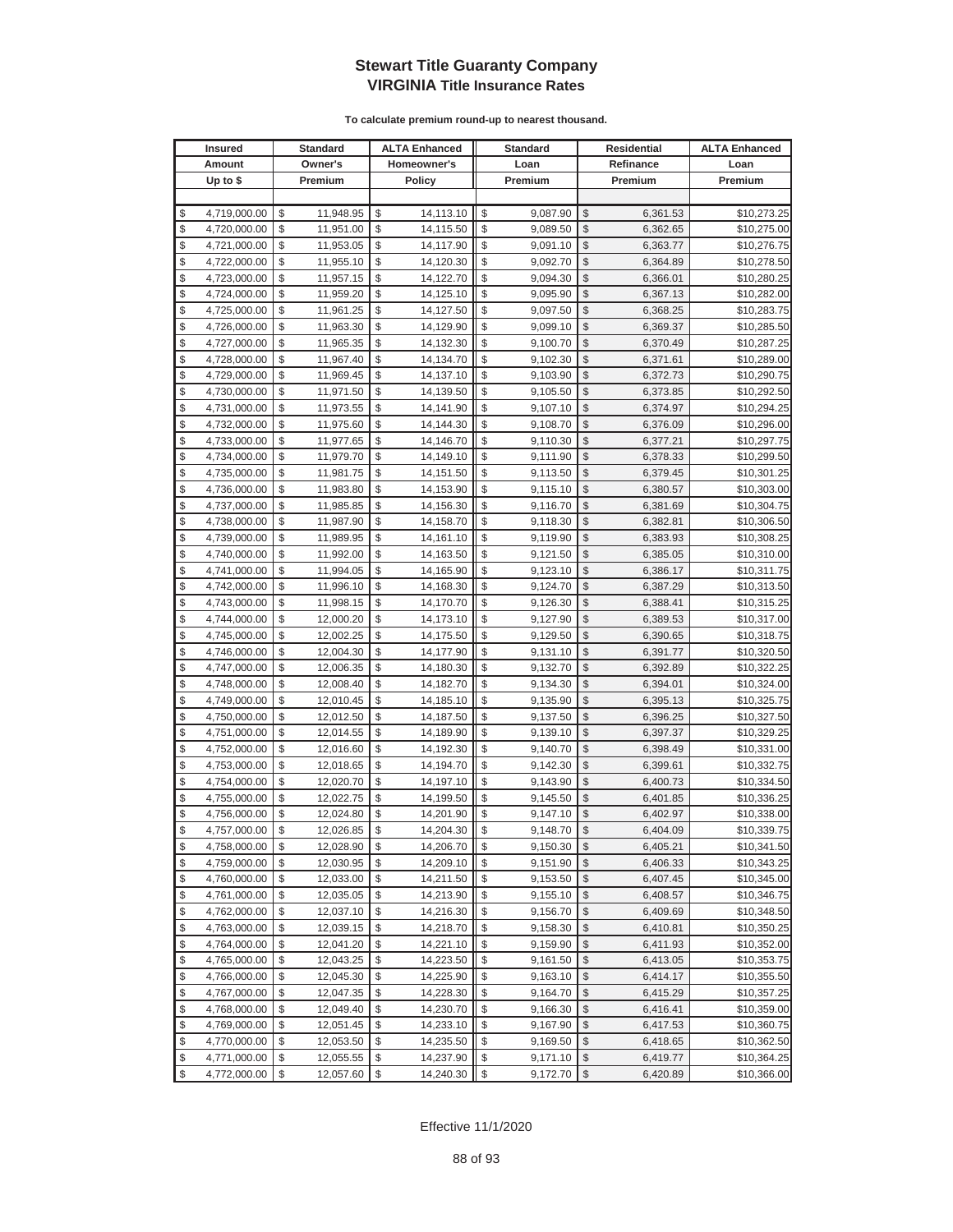| <b>Insured</b> |                              | <b>Standard</b> |                        |          | <b>ALTA Enhanced</b>   |          | <b>Standard</b>      | Residential             |                      | <b>ALTA Enhanced</b>       |
|----------------|------------------------------|-----------------|------------------------|----------|------------------------|----------|----------------------|-------------------------|----------------------|----------------------------|
|                | Amount                       |                 | Owner's                |          | Homeowner's            |          | Loan                 |                         | Refinance            | Loan                       |
|                | Up to $$$                    |                 | Premium                |          | <b>Policy</b>          |          | Premium              |                         | Premium              | Premium                    |
|                |                              |                 |                        |          |                        |          |                      |                         |                      |                            |
| \$             | 4,773,000.00                 | \$              | 12,059.65              | \$       | 14,242.70              | \$       | 9,174.30             | \$                      | 6,422.01             | \$10,367.75                |
| \$             | 4,774,000.00                 | \$              | 12,061.70              | \$       | 14,245.10              | \$       | 9,175.90             | \$                      | 6,423.13             | \$10,369.50                |
| \$             | 4,775,000.00                 | \$              | 12,063.75              | \$       | 14,247.50              | \$       | 9,177.50             | \$                      | 6,424.25             | \$10,371.25                |
| \$             | 4,776,000.00                 | \$              | 12,065.80              | \$       | 14,249.90              | \$       | 9,179.10             | \$                      | 6,425.37             | \$10,373.00                |
| \$             | 4,777,000.00                 | \$              | 12,067.85              | \$       | 14,252.30              | \$       | 9,180.70             | \$                      | 6,426.49             | \$10,374.75                |
| \$             | 4,778,000.00                 | \$              | 12,069.90              | \$       | 14,254.70              | \$       | 9,182.30             | \$                      | 6,427.61             | \$10,376.50                |
| \$             | 4,779,000.00                 | \$              | 12,071.95              | \$       | 14,257.10              | \$       | 9,183.90             | \$                      | 6,428.73             | \$10,378.25                |
| \$             | 4,780,000.00                 | \$              | 12,074.00              | \$       | 14,259.50              | \$       | 9,185.50             | \$                      | 6,429.85             | \$10,380.00                |
| \$             | 4,781,000.00                 | \$              | 12,076.05              | \$       | 14,261.90              | \$       | 9,187.10             | \$                      | 6,430.97             | \$10,381.75                |
| \$             | 4,782,000.00                 | \$              | 12,078.10              | \$       | 14,264.30              | \$       | 9,188.70             | \$                      | 6,432.09             | \$10,383.50                |
| \$             | 4,783,000.00                 | \$              | 12,080.15              | \$       | 14,266.70              | \$       | 9,190.30             | \$                      | 6,433.21             | \$10,385.25                |
| \$             | 4,784,000.00                 | \$              | 12,082.20              | \$       | 14,269.10              | \$       | 9,191.90             | \$                      | 6,434.33             | \$10,387.00                |
| \$             | 4,785,000.00                 | \$              | 12,084.25              | \$       | 14,271.50              | \$       | 9,193.50             | \$                      | 6,435.45             | \$10,388.75                |
| \$             | 4,786,000.00                 | \$              | 12,086.30              | \$       | 14,273.90              | \$       | 9,195.10             | \$                      | 6,436.57             | \$10,390.50                |
| \$             | 4,787,000.00                 | \$              | 12,088.35              | \$       | 14,276.30              | \$       | 9,196.70             | \$                      | 6,437.69             | \$10,392.25                |
| \$             | 4,788,000.00                 | \$              | 12,090.40              | \$       | 14,278.70              | \$       | 9,198.30             | \$                      | 6,438.81             | \$10,394.00                |
| \$             | 4,789,000.00                 | \$              | 12,092.45              | \$       | 14,281.10              | \$       | 9,199.90             | \$                      | 6,439.93             | \$10,395.75                |
| \$             | 4,790,000.00                 | \$              | 12,094.50              | \$       | 14,283.50              | \$       | 9,201.50             | \$                      | 6,441.05             | \$10,397.50                |
| \$             | 4,791,000.00                 | \$              | 12,096.55              | \$       | 14,285.90              | \$       | 9,203.10             | \$                      | 6,442.17             | \$10,399.25                |
| \$             | 4,792,000.00                 | \$              | 12,098.60              | \$       | 14,288.30              | \$       | 9,204.70             | \$                      | 6,443.29             | \$10,401.00                |
| \$             | 4,793,000.00                 | \$              | 12,100.65              | \$       | 14,290.70              | \$       | 9,206.30             | \$                      | 6,444.41             | \$10,402.75                |
| \$             | 4,794,000.00                 | \$              | 12,102.70              | \$       | 14,293.10              | \$       | 9,207.90             | \$                      | 6,445.53             | \$10,404.50                |
| \$             | 4,795,000.00                 | \$              | 12,104.75              | \$       | 14,295.50              | \$       | 9,209.50             | \$                      | 6,446.65             | \$10,406.25                |
| \$             | 4,796,000.00                 | \$              | 12,106.80              | \$       | 14,297.90              | \$       | 9,211.10             | \$                      | 6,447.77             | \$10,408.00                |
| \$             | 4,797,000.00                 | \$              | 12,108.85              | \$       | 14,300.30              | \$       | 9,212.70             | \$                      | 6,448.89             | \$10,409.75                |
| \$             | 4,798,000.00                 | \$              | 12,110.90              | \$       | 14,302.70              | \$       | 9,214.30             | \$                      | 6,450.01             | \$10,411.50                |
| \$             | 4,799,000.00                 | \$              | 12,112.95              | \$       | 14,305.10              | \$       | 9,215.90             | \$                      | 6,451.13             | \$10,413.25                |
| \$             | 4,800,000.00                 | \$              | 12,115.00              | \$       | 14,307.50              | \$       | 9,217.50             | \$                      | 6,452.25             | \$10,415.00                |
| \$             | 4,801,000.00                 | \$              | 12,117.05              | \$       | 14,309.90              | \$       | 9,219.10             | \$                      | 6,453.37             | \$10,416.75                |
| \$             | 4,802,000.00                 | \$              | 12,119.10              | \$       | 14,312.30              | \$       | 9,220.70             | \$                      | 6,454.49             | \$10,418.50                |
| \$             | 4,803,000.00                 | \$              | 12,121.15              | \$       | 14,314.70              | \$       | 9,222.30             | \$                      | 6,455.61             | \$10,420.25                |
| \$             | 4,804,000.00                 | \$              | 12,123.20              | \$       | 14,317.10              | \$       | 9,223.90             | \$                      | 6,456.73             | \$10,422.00                |
| \$             | 4,805,000.00                 | \$              | 12,125.25              | \$       | 14,319.50              | \$       | 9,225.50             | \$                      | 6,457.85             | \$10,423.75                |
| \$             | 4,806,000.00                 | \$              | 12,127.30              | \$       | 14,321.90              | \$       | 9,227.10             | \$                      | 6,458.97             | \$10,425.50                |
| \$             | 4,807,000.00                 | \$              | 12,129.35              | \$       | 14,324.30              | \$       | 9,228.70             | \$                      | 6,460.09             | \$10,427.25                |
| \$<br>\$       | 4,808,000.00                 | \$<br>\$        | 12,131.40              | \$<br>\$ | 14,326.70<br>14,329.10 | \$<br>\$ | 9,230.30<br>9,231.90 | \$<br>\$                | 6,461.21             | \$10,429.00                |
| \$             | 4,809,000.00                 | \$              | 12,133.45<br>12,135.50 | \$       |                        | \$       |                      | \$                      | 6,462.33             | \$10,430.75                |
| \$             | 4,810,000.00<br>4,811,000.00 | \$              | 12,137.55              | \$       | 14,331.50<br>14,333.90 | \$       | 9,233.50<br>9,235.10 | \$                      | 6,463.45<br>6,464.57 | \$10,432.50<br>\$10,434.25 |
| \$             | 4,812,000.00                 | \$              | 12,139.60              | \$       | 14,336.30              | \$       | 9,236.70             | \$                      | 6,465.69             | \$10,436.00                |
| \$             | 4,813,000.00                 | \$              | 12,141.65              | \$       | 14,338.70              |          | 9,238.30             | \$                      | 6,466.81             | \$10,437.75                |
| \$             | 4,814,000.00                 | \$              | 12,143.70              | \$       | 14,341.10              | \$       | 9,239.90             | \$                      | 6,467.93             | \$10,439.50                |
| \$             | 4,815,000.00                 | \$              | 12,145.75              | \$       | 14,343.50              | \$       | 9,241.50             | \$                      | 6,469.05             | \$10,441.25                |
| \$             | 4,816,000.00                 | \$              | 12,147.80              | \$       | 14,345.90              | \$       | 9,243.10             | \$                      | 6,470.17             | \$10,443.00                |
| \$             | 4,817,000.00                 | \$              | 12,149.85              | \$       | 14,348.30              | \$       | 9,244.70             | \$                      | 6,471.29             | \$10,444.75                |
| \$             | 4,818,000.00                 | \$              | 12,151.90              | \$       | 14,350.70              | \$       | 9,246.30             | \$                      | 6,472.41             | \$10,446.50                |
| \$             | 4,819,000.00                 | \$              | 12,153.95              | \$       | 14,353.10              | \$       | 9,247.90             | \$                      | 6,473.53             | \$10,448.25                |
| \$             | 4,820,000.00                 | \$              | 12,156.00              | \$       | 14,355.50              | \$       | 9,249.50             | \$                      | 6,474.65             | \$10,450.00                |
| \$             | 4,821,000.00                 | \$              | 12,158.05              | \$       | 14,357.90              | \$       | 9,251.10             | \$                      | 6,475.77             | \$10,451.75                |
| \$             | 4,822,000.00                 | \$              | 12,160.10              | \$       | 14,360.30              | \$       | 9,252.70             | \$                      | 6,476.89             | \$10,453.50                |
| \$             | 4,823,000.00                 | \$              | 12,162.15              | \$       | 14,362.70              | \$       | 9,254.30             | \$                      | 6,478.01             | \$10,455.25                |
| \$             | 4,824,000.00                 | \$              | 12,164.20              | \$       | 14,365.10              | \$       | 9,255.90             | \$                      | 6,479.13             | \$10,457.00                |
| \$             | 4,825,000.00                 | \$              | 12,166.25              | \$       | 14,367.50              | \$       | 9,257.50             | \$                      | 6,480.25             | \$10,458.75                |
| \$             | 4,826,000.00                 | \$              | 12,168.30              | \$       | 14,369.90              | \$       | 9,259.10             | $\sqrt[6]{\frac{1}{2}}$ | 6,481.37             | \$10,460.50                |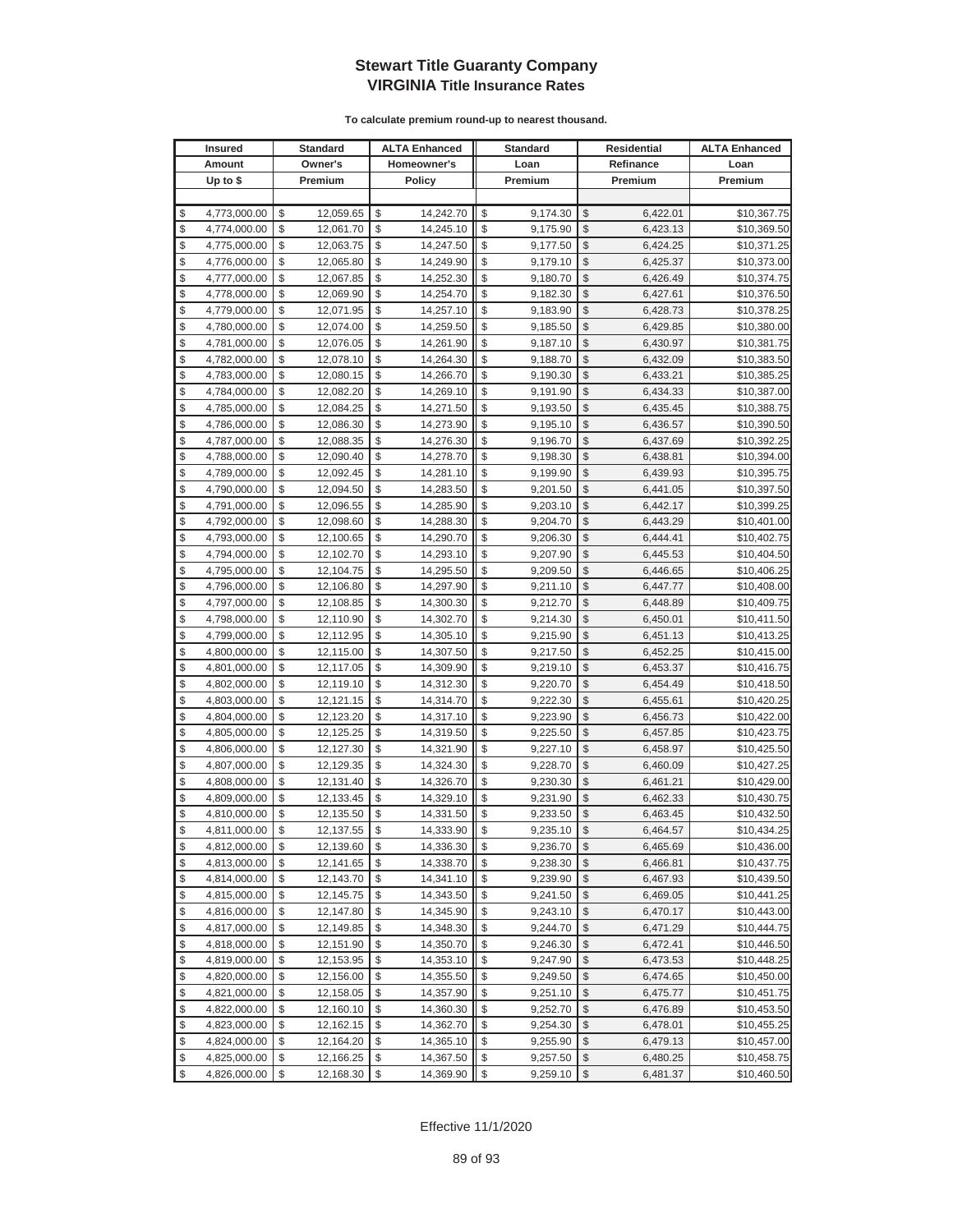| <b>Insured</b> |              | <b>Standard</b> |    | <b>ALTA Enhanced</b> | <b>Standard</b> |          | Residential             |           | <b>ALTA Enhanced</b> |
|----------------|--------------|-----------------|----|----------------------|-----------------|----------|-------------------------|-----------|----------------------|
|                | Amount       | Owner's         |    | Homeowner's          |                 | Loan     |                         | Refinance | Loan                 |
|                | Up to $$$    | Premium         |    | <b>Policy</b>        |                 | Premium  |                         | Premium   | Premium              |
|                |              |                 |    |                      |                 |          |                         |           |                      |
| \$             | 4,827,000.00 | \$<br>12,170.35 | \$ | 14,372.30            | \$              | 9,260.70 | \$                      | 6,482.49  | \$10,462.25          |
| \$             | 4,828,000.00 | \$<br>12,172.40 | \$ | 14,374.70            | \$              | 9,262.30 | \$                      | 6,483.61  | \$10,464.00          |
| \$             | 4,829,000.00 | \$<br>12,174.45 | \$ | 14,377.10            | \$              | 9,263.90 | \$                      | 6,484.73  | \$10,465.75          |
| \$             | 4,830,000.00 | \$<br>12,176.50 | \$ | 14,379.50            | \$              | 9,265.50 | \$                      | 6,485.85  | \$10,467.50          |
| \$             | 4,831,000.00 | \$<br>12,178.55 | \$ | 14,381.90            | \$              | 9,267.10 | \$                      | 6,486.97  | \$10,469.25          |
| \$             | 4,832,000.00 | \$<br>12,180.60 | \$ | 14,384.30            | \$              | 9,268.70 | \$                      | 6,488.09  | \$10,471.00          |
| \$             | 4,833,000.00 | \$<br>12,182.65 | \$ | 14,386.70            | \$              | 9,270.30 | \$                      | 6,489.21  | \$10,472.75          |
| \$             | 4,834,000.00 | \$<br>12,184.70 | \$ | 14,389.10            | \$              | 9,271.90 | \$                      | 6,490.33  | \$10,474.50          |
| \$             | 4,835,000.00 | \$<br>12,186.75 | \$ | 14,391.50            | \$              | 9,273.50 | \$                      | 6,491.45  | \$10,476.25          |
| \$             | 4,836,000.00 | \$<br>12,188.80 | \$ | 14,393.90            | \$              | 9,275.10 | \$                      | 6,492.57  | \$10,478.00          |
| \$             | 4,837,000.00 | \$<br>12,190.85 | \$ | 14,396.30            | \$              | 9,276.70 | \$                      | 6,493.69  | \$10,479.75          |
| \$             | 4,838,000.00 | \$<br>12,192.90 | \$ | 14,398.70            | \$              | 9,278.30 | \$                      | 6,494.81  | \$10,481.50          |
| \$             | 4,839,000.00 | \$<br>12,194.95 | \$ | 14,401.10            | \$              | 9,279.90 | \$                      | 6,495.93  | \$10,483.25          |
| \$             | 4,840,000.00 | \$<br>12,197.00 | \$ | 14,403.50            | \$              | 9,281.50 | \$                      | 6,497.05  | \$10,485.00          |
| \$             | 4,841,000.00 | \$<br>12,199.05 | \$ | 14,405.90            | \$              | 9,283.10 | \$                      | 6,498.17  | \$10,486.75          |
| \$             | 4,842,000.00 | \$<br>12,201.10 | \$ | 14,408.30            | \$              | 9,284.70 | \$                      | 6,499.29  | \$10,488.50          |
| \$             | 4,843,000.00 | \$<br>12,203.15 | \$ | 14,410.70            | \$              | 9,286.30 | \$                      | 6,500.41  | \$10,490.25          |
| \$             | 4,844,000.00 | \$<br>12,205.20 | \$ | 14,413.10            | \$              | 9,287.90 | \$                      | 6,501.53  | \$10,492.00          |
| \$             | 4,845,000.00 | \$<br>12,207.25 | \$ | 14,415.50            | \$              | 9,289.50 | \$                      | 6,502.65  | \$10,493.75          |
| \$             | 4,846,000.00 | \$<br>12,209.30 | \$ | 14,417.90            | \$              | 9,291.10 | \$                      | 6,503.77  | \$10,495.50          |
| \$             | 4,847,000.00 | \$<br>12,211.35 | \$ | 14,420.30            | \$              | 9,292.70 | \$                      | 6,504.89  | \$10,497.25          |
| \$             | 4,848,000.00 | \$<br>12,213.40 | \$ | 14,422.70            | \$              | 9,294.30 | \$                      | 6,506.01  | \$10,499.00          |
| \$             | 4,849,000.00 | \$<br>12,215.45 | \$ | 14,425.10            | \$              | 9,295.90 | \$                      | 6,507.13  | \$10,500.75          |
| \$             | 4,850,000.00 | \$<br>12,217.50 | \$ | 14,427.50            | \$              | 9,297.50 | \$                      | 6,508.25  | \$10,502.50          |
| \$             | 4,851,000.00 | \$<br>12,219.55 | \$ | 14,429.90            | \$              | 9,299.10 | \$                      | 6,509.37  | \$10,504.25          |
| \$             | 4,852,000.00 | \$<br>12,221.60 | \$ | 14,432.30            | \$              | 9,300.70 | \$                      | 6,510.49  | \$10,506.00          |
| \$             | 4,853,000.00 | \$<br>12,223.65 | \$ | 14,434.70            | \$              | 9,302.30 | \$                      | 6,511.61  | \$10,507.75          |
| \$             | 4,854,000.00 | \$<br>12,225.70 | \$ | 14,437.10            | \$              | 9,303.90 | \$                      | 6,512.73  | \$10,509.50          |
| \$             | 4,855,000.00 | \$<br>12,227.75 | \$ | 14,439.50            | \$              | 9,305.50 | \$                      | 6,513.85  | \$10,511.25          |
| \$             | 4,856,000.00 | \$<br>12,229.80 | \$ | 14,441.90            | \$              | 9,307.10 | \$                      | 6,514.97  | \$10,513.00          |
| \$             | 4,857,000.00 | \$<br>12,231.85 | \$ | 14,444.30            | \$              | 9,308.70 | \$                      | 6,516.09  | \$10,514.75          |
| \$             | 4,858,000.00 | \$<br>12,233.90 | \$ | 14,446.70            | \$              | 9,310.30 | \$                      | 6,517.21  | \$10,516.50          |
| \$             | 4,859,000.00 | \$<br>12,235.95 | \$ | 14,449.10            | \$              | 9,311.90 | \$                      | 6,518.33  | \$10,518.25          |
| \$             | 4,860,000.00 | \$<br>12,238.00 | \$ | 14,451.50            | \$              | 9,313.50 | \$                      | 6,519.45  | \$10,520.00          |
| \$             | 4,861,000.00 | \$<br>12,240.05 | \$ | 14,453.90            | \$              | 9,315.10 | \$                      | 6,520.57  | \$10,521.75          |
| \$             | 4,862,000.00 | \$<br>12,242.10 | \$ | 14,456.30            | \$              | 9,316.70 | \$                      | 6,521.69  | \$10,523.50          |
| \$             | 4,863,000.00 | \$<br>12,244.15 | \$ | 14,458.70            | \$              | 9,318.30 | \$                      | 6,522.81  | \$10,525.25          |
| \$             | 4,864,000.00 | \$<br>12,246.20 | \$ | 14,461.10            | \$              | 9,319.90 | \$                      | 6,523.93  | \$10,527.00          |
| \$             | 4,865,000.00 | \$<br>12,248.25 | \$ | 14,463.50            | \$              | 9,321.50 | \$                      | 6,525.05  | \$10,528.75          |
| \$             | 4,866,000.00 | \$<br>12,250.30 | \$ | 14,465.90            | \$              | 9,323.10 | \$                      | 6,526.17  | \$10,530.50          |
| \$             | 4,867,000.00 | \$<br>12,252.35 | \$ | 14,468.30            |                 | 9,324.70 | \$                      | 6,527.29  | \$10,532.25          |
| \$             | 4,868,000.00 | \$<br>12,254.40 | \$ | 14,470.70            | \$              | 9,326.30 | \$                      | 6,528.41  | \$10,534.00          |
| \$             | 4,869,000.00 | \$<br>12,256.45 | \$ | 14,473.10            | \$              | 9,327.90 | \$                      | 6,529.53  | \$10,535.75          |
| \$             | 4,870,000.00 | \$<br>12,258.50 | \$ | 14,475.50            | \$              | 9,329.50 | \$                      | 6,530.65  | \$10,537.50          |
| \$             | 4,871,000.00 | \$<br>12,260.55 | \$ | 14,477.90            | \$              | 9,331.10 | \$                      | 6,531.77  | \$10,539.25          |
| \$             | 4,872,000.00 | \$<br>12,262.60 | \$ | 14,480.30            | \$              | 9,332.70 | \$                      | 6,532.89  | \$10,541.00          |
| \$             | 4,873,000.00 | \$<br>12,264.65 | \$ | 14,482.70            | \$              | 9,334.30 | \$                      | 6,534.01  | \$10,542.75          |
| \$             | 4,874,000.00 | \$<br>12,266.70 | \$ | 14,485.10            | \$              | 9,335.90 | \$                      | 6,535.13  | \$10,544.50          |
| \$             | 4,875,000.00 | \$<br>12,268.75 | \$ | 14,487.50            | \$              | 9,337.50 | \$                      | 6,536.25  | \$10,546.25          |
| \$             | 4,876,000.00 | \$<br>12,270.80 | \$ | 14,489.90            | \$              | 9,339.10 | \$                      | 6,537.37  | \$10,548.00          |
| \$             | 4,877,000.00 | \$<br>12,272.85 | \$ | 14,492.30            | \$              | 9,340.70 | \$                      | 6,538.49  | \$10,549.75          |
| \$             | 4,878,000.00 | \$<br>12,274.90 | \$ | 14,494.70            | \$              | 9,342.30 | \$                      | 6,539.61  | \$10,551.50          |
| \$             | 4,879,000.00 | \$<br>12,276.95 | \$ | 14,497.10            | \$              | 9,343.90 | \$                      | 6,540.73  | \$10,553.25          |
| \$             | 4,880,000.00 | \$<br>12,279.00 | \$ | 14,499.50            | \$              | 9,345.50 | $\sqrt[6]{\frac{1}{2}}$ | 6,541.85  | \$10,555.00          |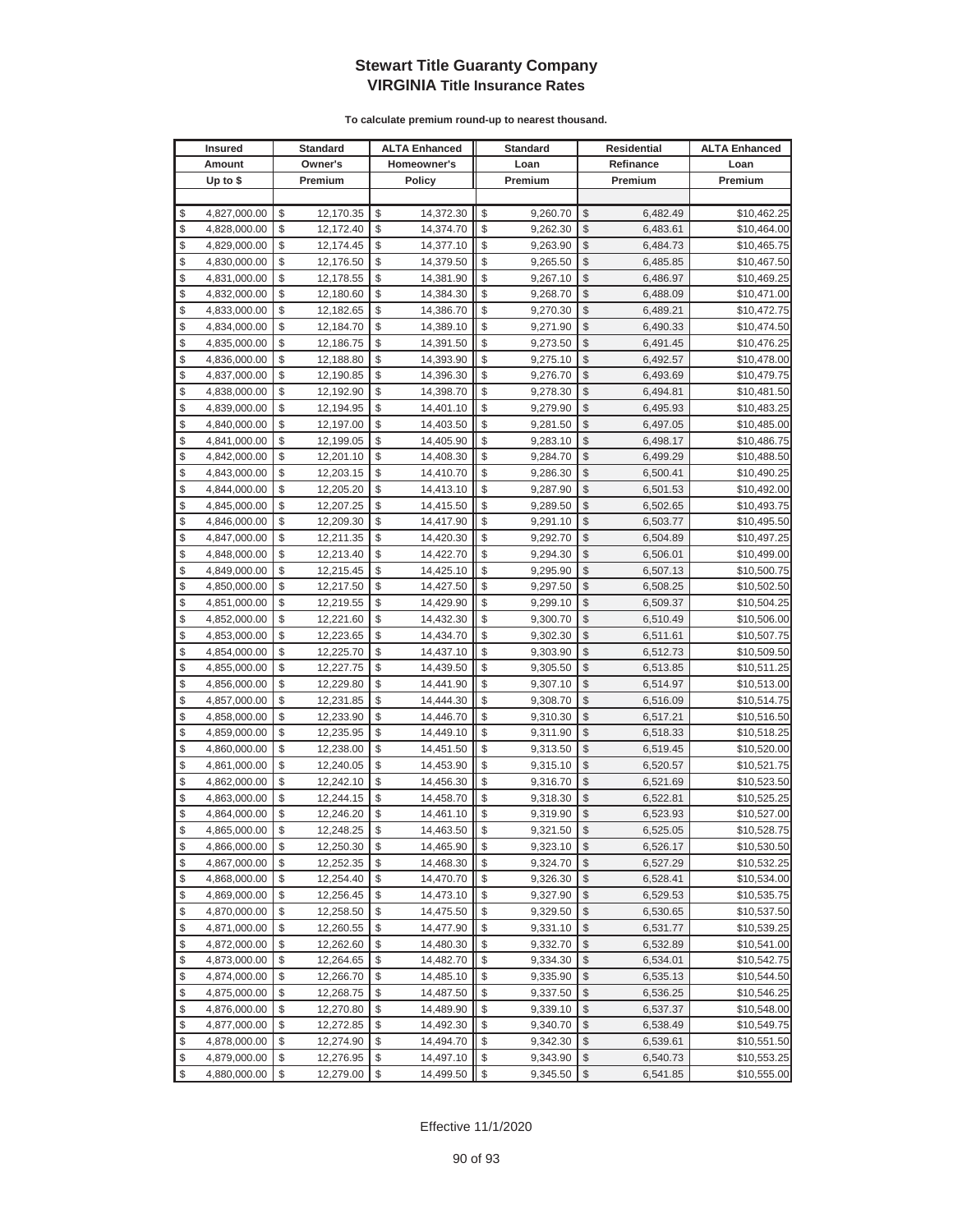| <b>Insured</b> |              | <b>Standard</b> |    | <b>ALTA Enhanced</b> |    | <b>Standard</b> |                         | Residential | <b>ALTA Enhanced</b> |
|----------------|--------------|-----------------|----|----------------------|----|-----------------|-------------------------|-------------|----------------------|
|                | Amount       | Owner's         |    | Homeowner's          |    | Loan            |                         | Refinance   | Loan                 |
|                | Up to $$$    | Premium         |    | <b>Policy</b>        |    | Premium         |                         | Premium     | Premium              |
|                |              |                 |    |                      |    |                 |                         |             |                      |
| \$             | 4,881,000.00 | \$<br>12,281.05 | \$ | 14,501.90            | \$ | 9,347.10        | \$                      | 6,542.97    | \$10,556.75          |
| \$             | 4,882,000.00 | \$<br>12,283.10 | \$ | 14,504.30            | \$ | 9,348.70        | \$                      | 6,544.09    | \$10,558.50          |
| \$             | 4,883,000.00 | \$<br>12,285.15 | \$ | 14,506.70            | \$ | 9,350.30        | \$                      | 6,545.21    | \$10,560.25          |
| \$             | 4,884,000.00 | \$<br>12,287.20 | \$ | 14,509.10            | \$ | 9,351.90        | \$                      | 6,546.33    | \$10,562.00          |
| \$             | 4,885,000.00 | \$<br>12,289.25 | \$ | 14,511.50            | \$ | 9,353.50        | \$                      | 6,547.45    | \$10,563.75          |
| \$             | 4,886,000.00 | \$<br>12,291.30 | \$ | 14,513.90            | \$ | 9,355.10        | \$                      | 6,548.57    | \$10,565.50          |
| \$             | 4,887,000.00 | \$<br>12,293.35 | \$ | 14,516.30            | \$ | 9,356.70        | \$                      | 6,549.69    | \$10,567.25          |
| \$             | 4,888,000.00 | \$<br>12,295.40 | \$ | 14,518.70            | \$ | 9,358.30        | \$                      | 6,550.81    | \$10,569.00          |
| \$             | 4,889,000.00 | \$<br>12,297.45 | \$ | 14,521.10            | \$ | 9,359.90        | \$                      | 6,551.93    | \$10,570.75          |
| \$             | 4,890,000.00 | \$<br>12,299.50 | \$ | 14,523.50            | \$ | 9,361.50        | \$                      | 6,553.05    | \$10,572.50          |
| \$             | 4,891,000.00 | \$<br>12,301.55 | \$ | 14,525.90            | \$ | 9,363.10        | \$                      | 6,554.17    | \$10,574.25          |
| \$             | 4,892,000.00 | \$<br>12,303.60 | \$ | 14,528.30            | \$ | 9,364.70        | \$                      | 6,555.29    | \$10,576.00          |
| \$             | 4,893,000.00 | \$<br>12,305.65 | \$ | 14,530.70            | \$ | 9,366.30        | \$                      | 6,556.41    | \$10,577.75          |
| \$             | 4,894,000.00 | \$<br>12,307.70 | \$ | 14,533.10            | \$ | 9,367.90        | \$                      | 6,557.53    | \$10,579.50          |
| \$             | 4,895,000.00 | \$<br>12,309.75 | \$ | 14,535.50            | \$ | 9,369.50        | \$                      | 6,558.65    | \$10,581.25          |
| \$             | 4,896,000.00 | \$<br>12,311.80 | \$ | 14,537.90            | \$ | 9,371.10        | \$                      | 6,559.77    | \$10,583.00          |
| \$             | 4,897,000.00 | \$<br>12,313.85 | \$ | 14,540.30            | \$ | 9,372.70        | \$                      | 6,560.89    | \$10,584.75          |
| \$             | 4,898,000.00 | \$<br>12,315.90 | \$ | 14,542.70            | \$ | 9,374.30        | \$                      | 6,562.01    | \$10,586.50          |
| \$             | 4,899,000.00 | \$<br>12,317.95 | \$ | 14,545.10            | \$ | 9,375.90        | \$                      | 6,563.13    | \$10,588.25          |
| \$             | 4,900,000.00 | \$<br>12,320.00 | \$ | 14,547.50            | \$ | 9,377.50        | \$                      | 6,564.25    | \$10,590.00          |
| \$             | 4,901,000.00 | \$<br>12,322.05 | \$ | 14,549.90            | \$ | 9,379.10        | \$                      | 6,565.37    | \$10,591.75          |
| \$             | 4,902,000.00 | \$<br>12,324.10 | \$ | 14,552.30            | \$ | 9,380.70        | \$                      | 6,566.49    | \$10,593.50          |
| \$             | 4,903,000.00 | \$<br>12,326.15 | \$ | 14,554.70            | \$ | 9,382.30        | \$                      | 6,567.61    | \$10,595.25          |
| \$             | 4,904,000.00 | \$<br>12,328.20 | \$ | 14,557.10            | \$ | 9,383.90        | \$                      | 6,568.73    | \$10,597.00          |
| \$             | 4,905,000.00 | \$<br>12,330.25 | \$ | 14,559.50            | \$ | 9,385.50        | \$                      | 6,569.85    | \$10,598.75          |
| \$             | 4,906,000.00 | \$<br>12,332.30 | \$ | 14,561.90            | \$ | 9,387.10        | \$                      | 6,570.97    | \$10,600.50          |
| \$             | 4,907,000.00 | \$<br>12,334.35 | \$ | 14,564.30            | \$ | 9,388.70        | \$                      | 6,572.09    | \$10,602.25          |
| \$             | 4,908,000.00 | \$<br>12,336.40 | \$ | 14,566.70            | \$ | 9,390.30        | \$                      | 6,573.21    | \$10,604.00          |
| \$             | 4,909,000.00 | \$<br>12,338.45 | \$ | 14,569.10            | \$ | 9,391.90        | \$                      | 6,574.33    | \$10,605.75          |
| \$             | 4,910,000.00 | \$<br>12,340.50 | \$ | 14,571.50            | \$ | 9,393.50        | \$                      | 6,575.45    | \$10,607.50          |
| \$             | 4,911,000.00 | \$<br>12,342.55 | \$ | 14,573.90            | \$ | 9,395.10        | \$                      | 6,576.57    | \$10,609.25          |
| \$             | 4,912,000.00 | \$<br>12,344.60 | \$ | 14,576.30            | \$ | 9,396.70        | \$                      | 6,577.69    | \$10,611.00          |
| \$             | 4,913,000.00 | \$<br>12,346.65 | \$ | 14,578.70            | \$ | 9,398.30        | \$                      | 6,578.81    | \$10,612.75          |
| \$             | 4,914,000.00 | \$<br>12,348.70 | \$ | 14,581.10            | \$ | 9,399.90        | \$                      | 6,579.93    | \$10,614.50          |
| \$             | 4,915,000.00 | \$<br>12,350.75 | \$ | 14,583.50            | \$ | 9,401.50        | \$                      | 6,581.05    | \$10,616.25          |
| \$             | 4,916,000.00 | \$<br>12,352.80 | \$ | 14,585.90            | \$ | 9,403.10        | \$                      | 6,582.17    | \$10,618.00          |
| \$             | 4,917,000.00 | \$<br>12,354.85 | \$ | 14,588.30            | \$ | 9,404.70        | \$                      | 6,583.29    | \$10,619.75          |
| \$             | 4,918,000.00 | \$<br>12,356.90 | \$ | 14,590.70            | \$ | 9,406.30        | \$                      | 6,584.41    | \$10,621.50          |
| \$             | 4,919,000.00 | \$<br>12,358.95 | \$ | 14,593.10            | \$ | 9,407.90        | \$                      | 6,585.53    | \$10,623.25          |
| \$             | 4,920,000.00 | \$<br>12,361.00 | \$ | 14,595.50            | \$ | 9,409.50        | $\sqrt[6]{3}$           | 6,586.65    | \$10,625.00          |
| \$             | 4,921,000.00 | \$<br>12,363.05 | \$ | 14,597.90            | \$ | 9,411.10        | $\mathcal{S}$           | 6,587.77    | \$10,626.75          |
| \$             | 4,922,000.00 | \$<br>12,365.10 | \$ | 14,600.30            | \$ | 9,412.70        | $\frac{1}{2}$           | 6,588.89    | \$10,628.50          |
| \$             | 4,923,000.00 | \$<br>12,367.15 | \$ | 14,602.70            | \$ | 9,414.30        | \$                      | 6,590.01    | \$10,630.25          |
| \$             | 4,924,000.00 | \$<br>12,369.20 | \$ | 14,605.10            | \$ | 9,415.90        | \$                      | 6,591.13    | \$10,632.00          |
| \$             | 4,925,000.00 | \$<br>12,371.25 | \$ | 14,607.50            | \$ | 9,417.50        | \$                      | 6,592.25    | \$10,633.75          |
| \$             | 4,926,000.00 | \$<br>12,373.30 | \$ | 14,609.90            | \$ | 9,419.10        | \$                      | 6,593.37    | \$10,635.50          |
| \$             | 4,927,000.00 | \$<br>12,375.35 | \$ | 14,612.30            | \$ | 9,420.70        | \$                      | 6,594.49    | \$10,637.25          |
| \$             | 4,928,000.00 | \$<br>12,377.40 | \$ | 14,614.70            | \$ | 9,422.30        | \$                      | 6,595.61    | \$10,639.00          |
| \$             | 4,929,000.00 | \$<br>12,379.45 | \$ | 14,617.10            | \$ | 9,423.90        | \$                      | 6,596.73    | \$10,640.75          |
| \$             | 4,930,000.00 | \$<br>12,381.50 | \$ | 14,619.50            | \$ | 9,425.50        | \$                      | 6,597.85    | \$10,642.50          |
| \$             | 4,931,000.00 | \$<br>12,383.55 | \$ | 14,621.90            | \$ | 9,427.10        | \$                      | 6,598.97    | \$10,644.25          |
| \$             | 4,932,000.00 | \$<br>12,385.60 | \$ | 14,624.30            | \$ | 9,428.70        | \$                      | 6,600.09    | \$10,646.00          |
| \$             | 4,933,000.00 | \$<br>12,387.65 | \$ | 14,626.70            | \$ | 9,430.30        | \$                      | 6,601.21    | \$10,647.75          |
| \$             | 4,934,000.00 | \$<br>12,389.70 | \$ | 14,629.10            | \$ | 9,431.90        | $\sqrt[6]{\frac{1}{2}}$ | 6,602.33    | \$10,649.50          |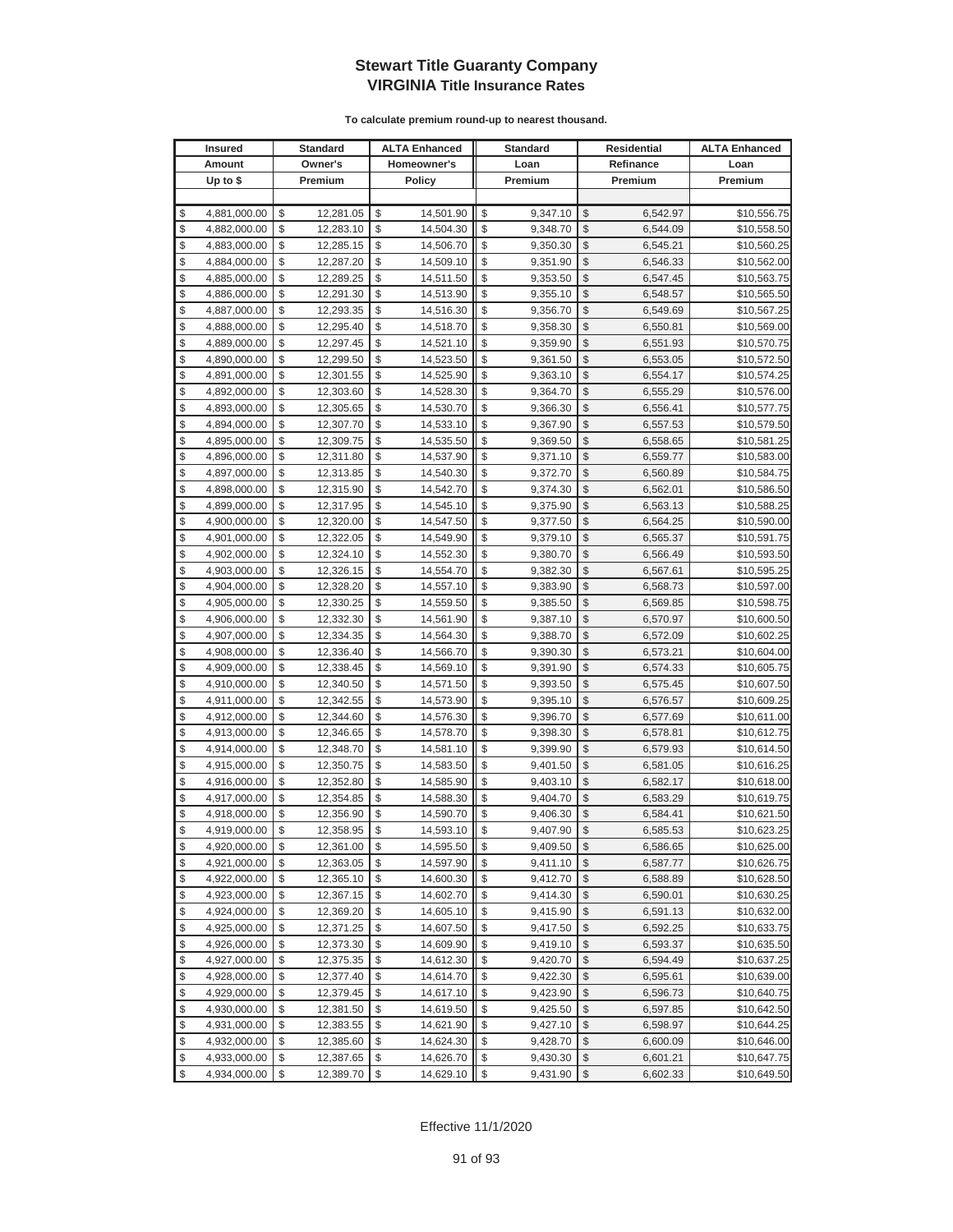| <b>Insured</b> |              | <b>Standard</b> | <b>ALTA Enhanced</b>                 |            | <b>Standard</b> |                         | <b>Residential</b> | <b>ALTA Enhanced</b> |
|----------------|--------------|-----------------|--------------------------------------|------------|-----------------|-------------------------|--------------------|----------------------|
|                | Amount       | Owner's         | Homeowner's                          |            | Loan            |                         | Refinance          | Loan                 |
|                | Up to $$$    | Premium         | <b>Policy</b>                        |            | Premium         |                         | Premium            | Premium              |
|                |              |                 |                                      |            |                 |                         |                    |                      |
| \$             | 4,935,000.00 | \$<br>12,391.75 | \$<br>14,631.50                      | \$         | 9,433.50        | \$                      | 6,603.45           | \$10,651.25          |
| \$             | 4,936,000.00 | \$<br>12,393.80 | \$<br>14,633.90                      | \$         | 9,435.10        | \$                      | 6,604.57           | \$10,653.00          |
| \$             | 4,937,000.00 | \$<br>12,395.85 | \$<br>14,636.30                      | \$         | 9,436.70        | \$                      | 6,605.69           | \$10,654.75          |
| \$             | 4,938,000.00 | \$<br>12,397.90 | \$<br>14,638.70                      | \$         | 9,438.30        | \$                      | 6,606.81           | \$10,656.50          |
| \$             | 4,939,000.00 | \$<br>12,399.95 | \$<br>14,641.10                      | \$         | 9,439.90        | \$                      | 6,607.93           | \$10,658.25          |
| \$             | 4,940,000.00 | \$<br>12,402.00 | \$<br>14,643.50                      | \$         | 9,441.50        | \$                      | 6,609.05           | \$10,660.00          |
| \$             | 4,941,000.00 | \$<br>12,404.05 | \$<br>14,645.90                      | \$         | 9,443.10        | \$                      | 6,610.17           | \$10,661.75          |
| \$             | 4,942,000.00 | \$<br>12,406.10 | \$<br>14,648.30                      | \$         | 9,444.70        | \$                      | 6,611.29           | \$10,663.50          |
| \$             | 4,943,000.00 | \$<br>12,408.15 | \$<br>14,650.70                      | \$         | 9,446.30        | \$                      | 6,612.41           | \$10,665.25          |
| \$             | 4,944,000.00 | \$<br>12,410.20 | \$<br>14,653.10                      | \$         | 9,447.90        | \$                      | 6,613.53           | \$10,667.00          |
| \$             | 4,945,000.00 | \$<br>12,412.25 | \$<br>14,655.50                      | \$         | 9,449.50        | \$                      | 6,614.65           | \$10,668.75          |
| \$             | 4,946,000.00 | \$<br>12,414.30 | \$<br>14,657.90                      | \$         | 9,451.10        | \$                      | 6,615.77           | \$10,670.50          |
| \$             | 4,947,000.00 | \$<br>12,416.35 | \$<br>14,660.30                      | \$         | 9,452.70        | \$                      | 6,616.89           | \$10,672.25          |
| \$             | 4,948,000.00 | \$<br>12,418.40 | \$<br>14,662.70                      | \$         | 9,454.30        | \$                      | 6,618.01           | \$10,674.00          |
| \$             | 4,949,000.00 | \$<br>12,420.45 | \$<br>14,665.10                      | \$         | 9,455.90        | \$                      | 6,619.13           | \$10,675.75          |
| \$             | 4,950,000.00 | \$<br>12,422.50 | \$<br>14,667.50                      | \$         | 9,457.50        | \$                      | 6,620.25           | \$10,677.50          |
| \$             | 4,951,000.00 | \$<br>12,424.55 | \$<br>14,669.90                      | \$         | 9,459.10        | \$                      | 6,621.37           | \$10,679.25          |
| \$             | 4,952,000.00 | \$<br>12,426.60 | \$<br>14,672.30                      | \$         | 9,460.70        | \$                      | 6,622.49           | \$10,681.00          |
| \$             | 4,953,000.00 | \$<br>12,428.65 | \$<br>14,674.70                      | \$         | 9,462.30        | \$                      | 6,623.61           | \$10,682.75          |
| \$             | 4,954,000.00 | \$<br>12,430.70 | \$<br>14,677.10                      | \$         | 9,463.90        | \$                      | 6,624.73           | \$10,684.50          |
| \$             | 4,955,000.00 | \$<br>12,432.75 | \$<br>14,679.50                      | \$         | 9,465.50        | \$                      | 6,625.85           | \$10,686.25          |
| \$             | 4,956,000.00 | \$<br>12,434.80 | \$<br>14,681.90                      | \$         | 9,467.10        | \$                      | 6,626.97           | \$10,688.00          |
| \$             | 4,957,000.00 | \$<br>12,436.85 | \$<br>14,684.30                      | \$         | 9,468.70        | \$                      | 6,628.09           | \$10,689.75          |
| \$             | 4,958,000.00 | \$<br>12,438.90 | \$<br>14,686.70                      | \$         | 9,470.30        | \$                      | 6,629.21           | \$10,691.50          |
| \$             | 4,959,000.00 | \$<br>12,440.95 | \$<br>14,689.10                      | \$         | 9,471.90        | \$                      | 6,630.33           | \$10,693.25          |
| \$             | 4,960,000.00 | \$<br>12,443.00 | \$<br>14,691.50                      | \$         | 9,473.50        | \$                      | 6,631.45           | \$10,695.00          |
| \$             | 4,961,000.00 | \$<br>12,445.05 | \$<br>14,693.90                      | \$         | 9,475.10        | \$                      | 6,632.57           | \$10,696.75          |
| \$             | 4,962,000.00 | \$<br>12,447.10 | \$<br>14,696.30                      | \$         | 9,476.70        | \$                      | 6,633.69           | \$10,698.50          |
| \$             | 4,963,000.00 | \$<br>12,449.15 | \$<br>14,698.70                      | \$         | 9,478.30        | \$                      | 6,634.81           | \$10,700.25          |
| \$             | 4,964,000.00 | \$<br>12,451.20 | \$<br>14,701.10                      | \$         | 9,479.90        | \$                      | 6,635.93           | \$10,702.00          |
| \$             | 4,965,000.00 | \$<br>12,453.25 | \$<br>14,703.50                      | \$         | 9,481.50        | \$                      | 6,637.05           | \$10,703.75          |
| \$             | 4,966,000.00 | \$<br>12,455.30 | \$<br>14,705.90                      | \$         | 9,483.10        | \$                      | 6,638.17           | \$10,705.50          |
| \$             | 4,967,000.00 | \$<br>12,457.35 | \$<br>14,708.30                      | \$         | 9,484.70        | \$                      | 6,639.29           | \$10,707.25          |
| \$             | 4,968,000.00 | \$<br>12,459.40 | \$<br>14,710.70                      | \$         | 9,486.30        | \$                      | 6,640.41           | \$10,709.00          |
| \$             | 4,969,000.00 | \$<br>12,461.45 | \$<br>14,713.10                      | \$         | 9,487.90        | \$                      | 6,641.53           | \$10,710.75          |
| \$             | 4,970,000.00 | \$<br>12,463.50 | \$<br>14,715.50                      | \$         | 9,489.50        | \$                      | 6,642.65           | \$10,712.50          |
| \$             | 4,971,000.00 | \$<br>12,465.55 | \$<br>14,717.90                      | \$         | 9,491.10        | \$                      | 6,643.77           | \$10,714.25          |
| \$             | 4,972,000.00 | \$<br>12,467.60 | \$<br>14,720.30                      | \$         | 9,492.70        | \$                      | 6,644.89           | \$10,716.00          |
| \$             | 4,973,000.00 | \$<br>12,469.65 | \$<br>14,722.70                      | \$         | 9,494.30        | $\mathbb{S}$            | 6,646.01           | \$10,717.75          |
| \$             | 4,974,000.00 | \$<br>12,471.70 | \$<br>14,725.10                      | \$         | 9,495.90        | \$                      | 6,647.13           | \$10,719.50          |
| \$             | 4,975,000.00 | \$<br>12,473.75 | \$<br>14,727.50                      | \$         | 9,497.50        | $\mathcal{S}$           | 6,648.25           | \$10,721.25          |
| \$             | 4,976,000.00 | \$<br>12,475.80 | \$<br>14,729.90                      | \$         | 9,499.10        | \$                      | 6,649.37           | \$10,723.00          |
| \$             | 4,977,000.00 | \$<br>12,477.85 | \$<br>14,732.30                      | \$         | 9,500.70        | \$                      | 6,650.49           | \$10,724.75          |
| \$             | 4,978,000.00 | \$<br>12,479.90 | \$<br>14,734.70                      | \$         | 9,502.30        | \$                      | 6,651.61           | \$10,726.50          |
| \$             | 4,979,000.00 | \$<br>12,481.95 | \$<br>14,737.10                      | \$         | 9,503.90        | \$                      | 6,652.73           | \$10,728.25          |
| \$             | 4,980,000.00 | \$<br>12,484.00 | \$<br>14,739.50                      | \$         | 9,505.50        | \$                      | 6,653.85           | \$10,730.00          |
| \$             | 4,981,000.00 | \$<br>12,486.05 | \$<br>14,741.90                      | \$         | 9,507.10        | \$                      | 6,654.97           | \$10,731.75          |
| \$             | 4,982,000.00 | \$<br>12,488.10 | \$<br>14,744.30                      | \$         | 9,508.70        | \$                      | 6,656.09           | \$10,733.50          |
| \$             | 4,983,000.00 | \$<br>12,490.15 | \$<br>14,746.70                      | \$         | 9,510.30        | $\frac{1}{2}$           | 6,657.21           | \$10,735.25          |
| \$             | 4,984,000.00 | \$<br>12,492.20 | \$<br>14,749.10                      | \$         | 9,511.90        | \$                      | 6,658.33           | \$10,737.00          |
| \$             | 4,985,000.00 | \$<br>12,494.25 | \$<br>14,751.50                      | \$         | 9,513.50        | \$                      | 6,659.45           | \$10,738.75          |
| \$             | 4,986,000.00 | \$<br>12,496.30 | \$<br>14,753.90                      | \$         | 9,515.10        | \$                      | 6,660.57           | \$10,740.50          |
| \$             | 4,987,000.00 | \$<br>12,498.35 | \$<br>14,756.30                      | \$         | 9,516.70        | \$                      | 6,661.69           | \$10,742.25          |
| \$             | 4,988,000.00 | \$<br>12,500.40 | $\sqrt[6]{\frac{1}{2}}$<br>14,758.70 | $\sqrt{2}$ | 9,518.30        | $\sqrt[6]{\frac{1}{2}}$ | 6,662.81           | \$10,744.00          |